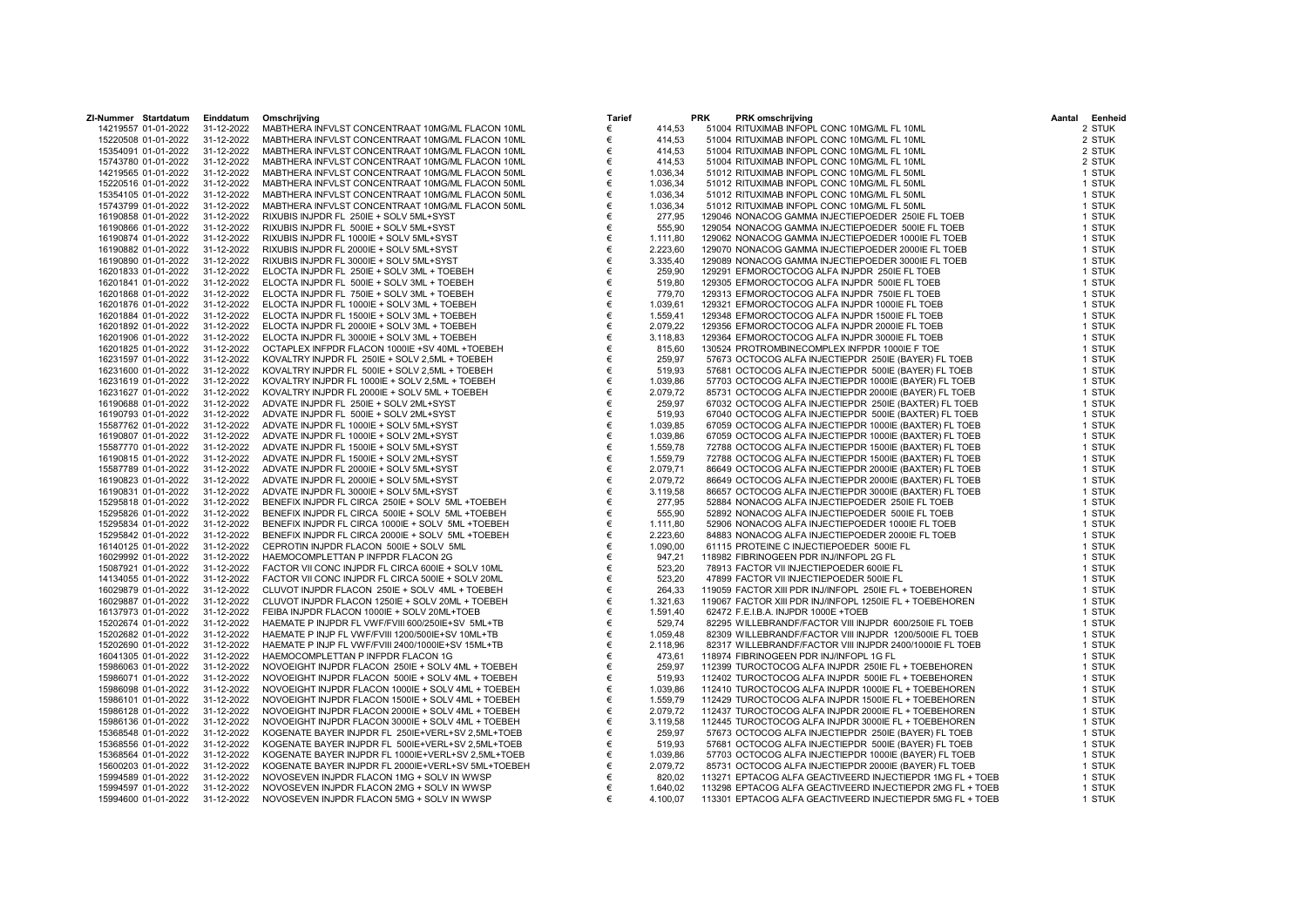| 15994619 01-01-2022 | 31-12-2022               | NOVOSEVEN INJPDR FLACON 8MG + SOLV IN WWSP                                                 | €      | 6.560,14 | 113328 EPTACOG ALFA GEACTIVEERD INJECTIEPDR 8MG FL + TOEB                                      | 1 STUK           |
|---------------------|--------------------------|--------------------------------------------------------------------------------------------|--------|----------|------------------------------------------------------------------------------------------------|------------------|
| 15902064 01-01-2022 | 31-12-2022               | REFACTO AF INJPDR WWSP 250IE + SOLV 4ML + SYST                                             | €      | 256,15   | 107360 MOROCTOCOG ALFA INJECTIEPOEDER WWSP 250IE TOEB                                          | 1 STUK           |
| 15753948 01-01-2022 | 31-12-2022               | REFACTO AF INJPDR WWSP 500IE + SOLV 4ML + SYST                                             | $\in$  | 512,30   | 100242 MOROCTOCOG ALFA INJECTIEPOEDER WWSP 500IE TOEB                                          | 1 STUK           |
| 15753956 01-01-2022 | 31-12-2022               | REFACTO AF INJPDR WWSP 1000IE + SOLV 4ML + SYST                                            | €      | 1.024,60 | 100250 MOROCTOCOG ALFA INJECTIEPOEDER WWSP 1000IE TOEB                                         | 1 STUK           |
| 15753972 01-01-2022 | 31-12-2022               | REFACTO AF INJPDR WWSP 2000IE + SOLV 4ML + SYST                                            | €      | 2.049,20 | 100269 MOROCTOCOG ALFA INJECTIEPOEDER WWSP 2000IE TOEB                                         | 1 STUK           |
| 15602427 01-01-2022 | 31-12-2022               | WILFACTIN INJPDR FLACON 1000IE + SOLVENS 10ML                                              | €      | 1.078,01 | 94153 VON WILLEBRANDFACTOR PDR V INJVLST 1000IE FL                                             | 1 STUK           |
| 16140087 01-01-2022 | 31-12-2022               | ANTITROMBINE III INJPDR FL 500IE +SOLV 10ML+TOEBH                                          | €      | 338,65   | 52868 ANTITROMBINE III INFUSIEPOEDER 500IE FL TOEB                                             | 1 STUK           |
| 16219767 01-01-2022 | 31-12-2022               | ATENATIV INFPDR FLACON 500IE + SOLV 10ML                                                   | €      | 293,76   | 44881 ANTITROMBINE III INFUSIEPOEDER 500IE FL                                                  | 1 STUK           |
| 16219775 01-01-2022 | 31-12-2022               | ATENATIV INFPDR FLACON 1000IE + SOLV 20ML                                                  | €      | 587,51   | 44911 ANTITROMBINE III INFUSIEPOEDER 1000IE FL                                                 | 1 STUK           |
| 15353400 01-01-2022 | 31-12-2022               | BERIPLEX P/N INJPDR FL 250IE + SOLV 10ML + TOEBEH                                          | €      | 220,18   | 71927 PROTROMBINECOMPLEX INJPDR 250IE F TOEB                                                   | 1 STUK           |
| 15353397 01-01-2022 | 31-12-2022               | BERIPLEX P/N INJPDR FL 500IE + SOLV 20ML + TOEBEH                                          | €      | 440,36   | 71935 PROTROMBINECOMPLEX INJPDR 500IE F TOEB                                                   | 1 STUK           |
| 14167735 01-01-2022 | 31-12-2022               | COFACT INJPDR FLAC CA 250IE +SV 10ML+TOEBEH                                                | €      | 223,45   | 71927 PROTROMBINECOMPLEX INJPDR 250IE F TOEB                                                   | 1 STUK           |
| 14167743 01-01-2022 | 31-12-2022               | COFACT INJPDR FLAC CA 500IE +SV 20ML+TOEBEH                                                | €      | 446,90   | 71935 PROTROMBINECOMPLEX INJPDR 500IE F TOEB                                                   | 1 STUK           |
| 16202929 01-01-2022 | 31-12-2022               | OCTANATE INJPDR FLACON 250IE + SOLVENS 5ML                                                 | €      | 226,18   | 45438 FACTOR VIII CONCENTRAAT INJECTIEPDR 250IE FL TOEB                                        | 1 STUK           |
| 16202937 01-01-2022 | 31-12-2022               | OCTANATE INJPDR FLACON 500IE + SOLVENS 10ML                                                | €      | 452,35   | 45446 FACTOR VIII CONCENTRAAT INJECTIEPDR 500IE FL TOEB                                        | 1 STUK           |
| 16208277 01-01-2022 | 31-12-2022               | OCTANATE LV INJPDR FLACON 500IE + SOLVENS 5ML                                              | €      | 452,35   | 45446 FACTOR VIII CONCENTRAAT INJECTIEPDR 500IE FL TOEB                                        | 1 STUK           |
| 16202945 01-01-2022 | 31-12-2022               | OCTANATE INJPDR FLACON 1000IE + SOLVENS 10ML                                               | €      | 904,70   | 45454 FACTOR VIII CONCENTRAAT INJECTIEPDR 1000IE FL TOEB                                       | 1 STUK           |
| 16208285 01-01-2022 | 31-12-2022               | OCTANATE LV INJPDR FLACON 1000IE + SOLVENS 5ML                                             | €      | 904,70   | 45454 FACTOR VIII CONCENTRAAT INJECTIEPDR 1000IE FL TOEB                                       | 1 STUK           |
| 16165969 01-01-2022 | 31-12-2022               | WILATE 500 INJPDR FLACON + SOLVENS 5ML                                                     | €      | 441,45   | 100404 WILLEBRANDF/FACTOR VIII INJPDR 500/500IE FL                                             | 1 STUK           |
| 16165977 01-01-2022 | 31-12-2022               | WILATE 1000 INJPDR FLACON + SOLVENS 10ML                                                   | €      | 882,90   | 100412 WILLEBRANDF/FACTOR VIII INJPDR 1000/1000IE FL                                           | 1 STUK           |
| 15922286 01-01-2022 | 31-12-2022               | BENEFIX INJPDR FL CIRCA 3000IE + SOLV 5ML +TOEBEH                                          | €      | 3.335,40 | 105783 NONACOG ALFA INJECTIEPOEDER 3000IE FL TOEB                                              | 1 STUK           |
| 16065220 01-01-2022 | 31-12-2022               | NUWIQ INJPDR FLACON 250IE + SOLV 2,5ML + TOEBEH                                            | €      | 258,88   | 127191 SIMOCTOCOG ALFA INJECTIEPOEDER 250IE FL TOEB                                            | 1 STUK           |
| 16065239 01-01-2022 | 31-12-2022               | NUWIQ INJPDR FLACON 500IE + SOLV 2,5ML + TOEBEH                                            | €      | 517,75   | 127205 SIMOCTOCOG ALFA INJECTIEPOEDER 500IE FL TOEB                                            | 1 STUK           |
| 16065247 01-01-2022 | 31-12-2022               | NUWIQ INJPDR FLACON 1000IE + SOLV 2,5ML + TOEBEH                                           | €      | 1.035,50 | 127213 SIMOCTOCOG ALFA INJECTIEPOEDER 1000IE FL TOEB                                           | 1 STUK           |
| 16065255 01-01-2022 | 31-12-2022               | NUWIQ INJPDR FLACON 2000IE + SOLV 2,5ML + TOEBEH                                           | €      | 2.071,00 | 127221 SIMOCTOCOG ALFA INJECTIEPOEDER 2000IE FL TOEB                                           | 1 STUK           |
| 16168054 01-01-2022 | 31-12-2022               | OCTAPLEX INFPDR FLACON 500IE +SV 20ML +TOEBEH                                              | €      | 407,80   | 71935 PROTROMBINECOMPLEX INJPDR 500IE F TOEB                                                   | 1 STUK           |
| 14899396 01-01-2022 | 31-12-2022               | TAXOTERE CONC V INFVLST 40MG/ML FL0,5ML+SOLV 1,5ML                                         | €      | 131,70   | 92878 DOCETAXEL INFOPL CONC 40MG/ML FL 0,5ML                                                   | 1 STUK           |
| 14899418 01-01-2022 | 31-12-2022               | TAXOTERE CONC V INFVLST 40MG/ML FL2ML +SOLV 6ML                                            | €      | 526,86   | 92851 DOCETAXEL INFOPL CONC 40MG/ML FL 2ML                                                     | 1 STUK           |
| 15623858 01-01-2022 | 31-12-2022               | DOCETAXEL AUROBINDO INFVLST CONC 20MG/ML FL 1ML                                            | €      | 90,37    | 92886 DOCETAXEL INFOPL CONC 20MG/ML FL 1ML                                                     | 1 STUK           |
| 15623866 01-01-2022 | 31-12-2022               | DOCETAXEL AUROBINDO INFVLST CONC 20MG/ML FL 4ML                                            | €      | 361,50   | 92894 DOCETAXEL INFOPL CONC 20MG/ML FL 4ML                                                     | 1 STUK           |
| 15623874 01-01-2022 | 31-12-2022               | DOCETAXEL AUROBINDO INFVLST CONC 20MG/ML FL 7ML                                            | €      | 632,63   | 94986 DOCETAXEL INFOPL CONC 20MG/ML FL 7ML                                                     | 1 STUK           |
| 15831590 01-01-2022 | 31-12-2022               | DOCETAXEL ACCORD INFVLST CONC 20MG/ML FL 1ML                                               | €      | 82,85    | 92886 DOCETAXEL INFOPL CONC 20MG/ML FL 1ML                                                     | 1 STUK           |
| 15831612 01-01-2022 | 31-12-2022               | DOCETAXEL ACCORD INFVLST CONC 20MG/ML FL 4ML                                               | €      | 331,40   | 92894 DOCETAXEL INFOPL CONC 20MG/ML FL 4ML                                                     | 1 STUK           |
| 15831639 01-01-2022 | 31-12-2022               | DOCETAXEL ACCORD INFVLST CONC 20MG/ML FL 8ML                                               | €      | 662,80   | 94234 DOCETAXEL INFOPL CONC 20MG/ML FL 8ML                                                     | 1 STUK           |
| 15831655 01-01-2022 | 31-12-2022               | DOCETAXEL KABI INFVLST CONC 20MG/ML FL 4ML                                                 | €      | 331,40   | 92894 DOCETAXEL INFOPL CONC 20MG/ML FL 4ML                                                     | 1 STUK           |
| 15854736 01-01-2022 | 31-12-2022               | DOCETAXEL KABI INFVLST CONC 20MG/ML FL 1ML                                                 | €      | 82,85    | 92886 DOCETAXEL INFOPL CONC 20MG/ML FL 1ML                                                     | 1 STUK           |
| 15492753 01-01-2022 | 31-12-2022               | IRINOTECAN HCL TRIHYDR FRES INF CON 20MG/ML FL 2ML                                         | €      | 42,22    | 51039 IRINOTECAN INFOPL CONC 20MG/ML FL 2ML                                                    | 1 STUK           |
| 15492761 01-01-2022 | 31-12-2022               | IRINOTECAN HCL TRIHYDR FRES INF CON 20MG/ML FL 5ML                                         | €      | 105,57   | 51047 IRINOTECAN INFOPL CONC 20MG/ML FL 5ML                                                    | 1 STUK           |
| 15534952 01-01-2022 | 31-12-2022               | IRINOTECAN HCL TRIHYDR HIKMA INFV C 20MG/ML FL 2ML                                         | €      | 42,22    | 51039 IRINOTECAN INFOPL CONC 20MG/ML FL 2ML                                                    | 1 STUK           |
| 15534960 01-01-2022 | 31-12-2022               | IRINOTECAN HCL TRIHYDR HIKMA INFV C 20MG/ML FL 5ML                                         | €      | 105,57   | 51047 IRINOTECAN INFOPL CONC 20MG/ML FL 5ML                                                    | 1 STUK           |
| 15569756 01-01-2022 | 31-12-2022               | IRINOTECAN HCL TRIHYDR FRES INF CON 20MG/ML FL15ML                                         | €      | 316,71   | 86460 IRINOTECAN INFOPL CONC 20MG/ML FL 15ML                                                   | 1 STUK           |
| 15569764 01-01-2022 | 31-12-2022               | IRINOTECAN HCL TRIHYDR FRES INF CON 20MG/ML FL25ML                                         | €      | 527,86   | 89451 IRINOTECAN INFOPL CONC 20MG/ML FL 25ML                                                   | 1 STUK           |
| 15518310 01-01-2022 | 31-12-2022               | GEMCITABINE ACCORD INFPDR FLACON 200MG                                                     | €      | 20,70    | 41742 GEMCITABINE INFUSIEPOEDER 200MG FL                                                       | 1 STUK           |
| 15518329 01-01-2022 | 31-12-2022               | GEMCITABINE ACCORD INFPDR FLACON 1000MG                                                    | €      | 100,65   | 41750 GEMCITABINE INFUSIEPOEDER 1000MG FL                                                      | 1 STUK           |
| 15617726 01-01-2022 | 31-12-2022               | GEMCITABINE FRESENIUS KABI INFPDR FLACON 2000MG                                            | €      | 217,30   | 91413 GEMCITABINE INFUSIEPOEDER 2000MG FL                                                      | 1 STUK           |
| 15619249 01-01-2022 | 31-12-2022               | GEMCITABINE FRESENIUS KABI INFPDR FLACON 200MG                                             | €      | 20,88    | 41742 GEMCITABINE INFUSIEPOEDER 200MG FL                                                       | 1 STUK           |
| 15619257 01-01-2022 | 31-12-2022               | GEMCITABINE FRESENIUS KABI INFPDR FLACON 1000MG                                            | €      | 103,18   | 41750 GEMCITABINE INFUSIEPOEDER 1000MG FL                                                      | 1 STUK           |
| 15721388 01-01-2022 | 31-12-2022               | GEMCITABINE ACCORD INFPDR FLACON 2000MG                                                    | €      | 192,86   | 91413 GEMCITABINE INFUSIEPOEDER 2000MG FL                                                      | 1 STUK           |
| 15611558 01-01-2022 | 31-12-2022               | GEMCITABINE SANDOZ INFVLST CONC 40MG/ML FL 5ML                                             | €      | 9,12     | 95478 GEMCITABINE INFOPL CONC 40MG/ML FL 5ML                                                   | 1 STUK           |
| 15611574 01-01-2022 | 31-12-2022               | GEMCITABINE SANDOZ INFVLST CONC 40MG/ML FL 25ML                                            | €      | 45,67    | 95486 GEMCITABINE INFOPL CONC 40MG/ML FL 25ML                                                  | 1 STUK           |
| 15611582 01-01-2022 | 31-12-2022               | GEMCITABINE SANDOZ INFVLST CONC 40MG/ML FL 50ML                                            | €      | 91,34    | 95494 GEMCITABINE INFOPL CONC 40MG/ML FL 50ML                                                  | 1 STUK           |
| 16054628 01-01-2022 | 31-12-2022               | GEMCITABINE AUROBINDO INFVLST CONC 40MG/ML FL 5ML                                          | €      | 9,12     | 95478 GEMCITABINE INFOPL CONC 40MG/ML FL 5ML                                                   | 1 STUK           |
| 16054636 01-01-2022 | 31-12-2022               | GEMCITABINE AUROBINDO INFVLST CONC 40MG/ML FL 25ML                                         | €      | 45,67    | 95486 GEMCITABINE INFOPL CONC 40MG/ML FL 25ML                                                  | 1 STUK           |
| 16054644 01-01-2022 | 31-12-2022               | GEMCITABINE AUROBINDO INFVLST CONC 40MG/ML FL 50ML                                         | €      | 91,34    | 95494 GEMCITABINE INFOPL CONC 40MG/ML FL 50ML                                                  | 1 STUK           |
| 15780783 01-01-2022 | 31-12-2022               | GEMCITABINE ACCORD INFVLST CONC 100MG/ML FL 2ML                                            | €      | 10,02    | 101737 GEMCITABINE INFOPL CONC 100MG/ML FL 2ML                                                 | 1 STUK           |
| 15780791 01-01-2022 | 31-12-2022               | GEMCITABINE ACCORD INFVLST CONC 100MG/ML FL 10ML                                           | €      | 50,17    | 101745 GEMCITABINE INFOPL CONC 100MG/ML FL 10ML                                                | 1 STUK           |
| 15780805 01-01-2022 | 31-12-2022               | GEMCITABINE ACCORD INFVLST CONC 100MG/ML FL 15ML                                           | €      | 75,28    | 101753 GEMCITABINE INFOPL CONC 100MG/ML FL 15ML                                                | 1 STUK           |
| 15780813 01-01-2022 | 31-12-2022               | GEMCITABINE ACCORD INFVLST CONC 100MG/ML FL 20ML                                           | €      | 100,38   | 101761 GEMCITABINE INFOPL CONC 100MG/ML FL 20ML                                                | 1 STUK           |
| 15265110 01-01-2022 | 31-12-2022               | OXALISIN INFVLST CONC 5MG/ML FL 10ML                                                       | €      | 109,48   | 79766 OXALIPLATINE INFOPL CONC 5MG/ML FL 10ML                                                  | 1 STUK           |
|                     |                          | OXALISIN INFVLST CONC 5MG/ML FL 20ML                                                       | €      |          | 79774 OXALIPLATINE INFOPL CONC 5MG/ML FL 20ML                                                  | 1 STUK           |
| 15265129 01-01-2022 | 31-12-2022               |                                                                                            |        | 218,96   |                                                                                                |                  |
| 15265137 01-01-2022 | 31-12-2022<br>31-12-2022 | OXALISIN INFVLST CONC 5MG/ML FL 40ML<br>OXALIPLATINE FRES KABI INFVLST CONC 5MG/ML FL 10ML | €<br>€ | 437,92   | 79782 OXALIPLATINE INFOPL CONC 5MG/ML FL 40ML<br>79766 OXALIPLATINE INFOPL CONC 5MG/ML FL 10ML | 1 STUK<br>1 STUK |
| 15532585 01-01-2022 |                          |                                                                                            |        | 112,49   |                                                                                                |                  |
| 15532593 01-01-2022 | 31-12-2022               | OXALIPLATINE FRES KABI INFVLST CONC 5MG/ML FL 20ML                                         | €      | 224,99   | 79774 OXALIPLATINE INFOPL CONC 5MG/ML FL 20ML                                                  | 1 STUK           |

| .560,14 | 113328 EPTACOG ALFA GEACTIVEERD INJECTIEPDR 8MG FL + TOEB | 1 STUI |
|---------|-----------------------------------------------------------|--------|
| 256,15  | 107360 MOROCTOCOG ALFA INJECTIEPOEDER WWSP 250IE TOEB     | 1 STUI |
| 512,30  | 100242 MOROCTOCOG ALFA INJECTIEPOEDER WWSP 500IE TOEB     | 1 STUI |
| .024,60 | 100250 MOROCTOCOG ALFA INJECTIEPOEDER WWSP 1000IE TOEB    | 1 STUI |
| .049,20 | 100269 MOROCTOCOG ALFA INJECTIEPOEDER WWSP 2000IE TOEB    | 1 STUI |
| .078,01 | 94153 VON WILLEBRANDFACTOR PDR V INJVLST 1000IE FL        | 1 STUI |
| 338,65  | 52868 ANTITROMBINE III INFUSIEPOEDER 500IE FL TOEB        | 1 STUI |
| 293,76  | 44881 ANTITROMBINE III INFUSIEPOEDER 500IE FL             | 1 STUI |
| 587,51  | 44911 ANTITROMBINE III INFUSIEPOEDER 1000IE FL            | 1 STUI |
| 220,18  | 71927 PROTROMBINECOMPLEX INJPDR 250IE F TOEB              | 1 STUI |
| 440,36  | 71935 PROTROMBINECOMPLEX INJPDR 500IE F TOEB              | 1 STUI |
| 223,45  | 71927 PROTROMBINECOMPLEX INJPDR 250IE F TOEB              | 1 STUI |
| 446,90  | 71935 PROTROMBINECOMPLEX INJPDR 500IE F TOEB              | 1 STUI |
| 226,18  | 45438 FACTOR VIII CONCENTRAAT INJECTIEPDR 250IE FL TOEB   | 1 STUI |
| 452,35  | 45446 FACTOR VIII CONCENTRAAT INJECTIEPDR 500IE FL TOEB   | 1 STUI |
| 452,35  | 45446 FACTOR VIII CONCENTRAAT INJECTIEPDR 500IE FL TOEB   | 1 STUI |
| 904.70  | 45454 FACTOR VIII CONCENTRAAT INJECTIEPDR 1000IE FL TOEB  | 1 STUI |
| 904,70  | 45454 FACTOR VIII CONCENTRAAT INJECTIEPDR 1000IE FL TOEB  | 1 STUI |
| 441,45  | 100404 WILLEBRANDF/FACTOR VIII INJPDR 500/500IE FL        | 1 STUI |
| 882,90  | 100412 WILLEBRANDF/FACTOR VIII INJPDR 1000/1000IE FL      | 1 STUI |
| .335,40 | 105783 NONACOG ALFA INJECTIEPOEDER 3000IE FL TOEB         | 1 STUI |
| 258,88  | 127191 SIMOCTOCOG ALFA INJECTIEPOEDER 250IE FL TOEB       | 1 STUI |
| 517,75  | 127205 SIMOCTOCOG ALFA INJECTIEPOEDER 500IE FL TOEB       | 1 STUI |
| .035,50 | 127213 SIMOCTOCOG ALFA INJECTIEPOEDER 1000IE FL TOEB      | 1 STUI |
| .071,00 | 127221 SIMOCTOCOG ALFA INJECTIEPOEDER 2000IE FL TOEB      | 1 STUI |
| 407.80  | 71935 PROTROMBINECOMPLEX INJPDR 500IE F TOEB              | 1 STUI |
| 131,70  | 92878 DOCETAXEL INFOPL CONC 40MG/ML FL 0,5ML              | 1 STUI |
| 526,86  | 92851 DOCETAXEL INFOPL CONC 40MG/ML FL 2ML                | 1 STUI |
| 90,37   | 92886 DOCETAXEL INFOPL CONC 20MG/ML FL 1ML                | 1 STUI |
| 361,50  | 92894 DOCETAXEL INFOPL CONC 20MG/ML FL 4ML                | 1 STUI |
| 632,63  | 94986 DOCETAXEL INFOPL CONC 20MG/ML FL 7ML                | 1 STUI |
| 82,85   | 92886 DOCETAXEL INFOPL CONC 20MG/ML FL 1ML                | 1 STUI |
| 331,40  | 92894 DOCETAXEL INFOPL CONC 20MG/ML FL 4ML                | 1 STUI |
| 662,80  | 94234 DOCETAXEL INFOPL CONC 20MG/ML FL 8ML                | 1 STUI |
| 331,40  | 92894 DOCETAXEL INFOPL CONC 20MG/ML FL 4ML                | 1 STUI |
| 82,85   | 92886 DOCETAXEL INFOPL CONC 20MG/ML FL 1ML                | 1 STUI |
| 42,22   | 51039 IRINOTECAN INFOPL CONC 20MG/ML FL 2ML               | 1 STUI |
| 105,57  | 51047 IRINOTECAN INFOPL CONC 20MG/ML FL 5ML               | 1 STUI |
| 42,22   | 51039 IRINOTECAN INFOPL CONC 20MG/ML FL 2ML               | 1 STUI |
| 105,57  | 51047 IRINOTECAN INFOPL CONC 20MG/ML FL 5ML               | 1 STUI |
| 316,71  | 86460 IRINOTECAN INFOPL CONC 20MG/ML FL 15ML              | 1 STUI |
| 527,86  | 89451 IRINOTECAN INFOPL CONC 20MG/ML FL 25ML              | 1 STUI |
| 20,70   | 41742 GEMCITABINE INFUSIEPOEDER 200MG FL                  | 1 STUI |
| 100,65  | 41750 GEMCITABINE INFUSIEPOEDER 1000MG FL                 | 1 STUI |
| 217,30  | 91413 GEMCITABINE INFUSIEPOEDER 2000MG FL                 | 1 STUI |
| 20,88   | 41742 GEMCITABINE INFUSIEPOEDER 200MG FL                  | 1 STUI |
| 103,18  | 41750 GEMCITABINE INFUSIEPOEDER 1000MG FL                 | 1 STUI |
| 192,86  | 91413 GEMCITABINE INFUSIEPOEDER 2000MG FL                 | 1 STUI |
| 9,12    | 95478 GEMCITABINE INFOPL CONC 40MG/ML FL 5ML              | 1 STUI |
| 45,67   | 95486 GEMCITABINE INFOPL CONC 40MG/ML FL 25ML             | 1 STUI |
| 91,34   | 95494 GEMCITABINE INFOPL CONC 40MG/ML FL 50ML             | 1 STUI |
| 9,12    | 95478 GEMCITABINE INFOPL CONC 40MG/ML FL 5ML              | 1 STUI |
| 45,67   | 95486 GEMCITABINE INFOPL CONC 40MG/ML FL 25ML             | 1 STUI |
| 91,34   | 95494 GEMCITABINE INFOPL CONC 40MG/ML FL 50ML             | 1 STUI |
| 10,02   | 101737 GEMCITABINE INFOPL CONC 100MG/ML FL 2ML            | 1 STUI |
| 50,17   | 101745 GEMCITABINE INFOPL CONC 100MG/ML FL 10ML           | 1 STUI |
| 75,28   | 101753 GEMCITABINE INFOPL CONC 100MG/ML FL 15ML           | 1 STUI |
| 100,38  | 101761 GEMCITABINE INFOPL CONC 100MG/ML FL 20ML           | 1 STUI |
| 109,48  | 79766 OXALIPLATINE INFOPL CONC 5MG/ML FL 10ML             | 1 STUI |
| 218,96  | 79774 OXALIPLATINE INFOPL CONC 5MG/ML FL 20ML             | 1 STUI |
| 437,92  | 79782 OXALIPLATINE INFOPL CONC 5MG/ML FL 40ML             | 1 STUI |
| 112,49  | 79766 OXALIPLATINE INFOPL CONC 5MG/ML FL 10ML             | 1 STUI |
| 224,99  | 79774 OXALIPLATINE INFOPL CONC 5MG/ML FL 20ML             | 1 STUI |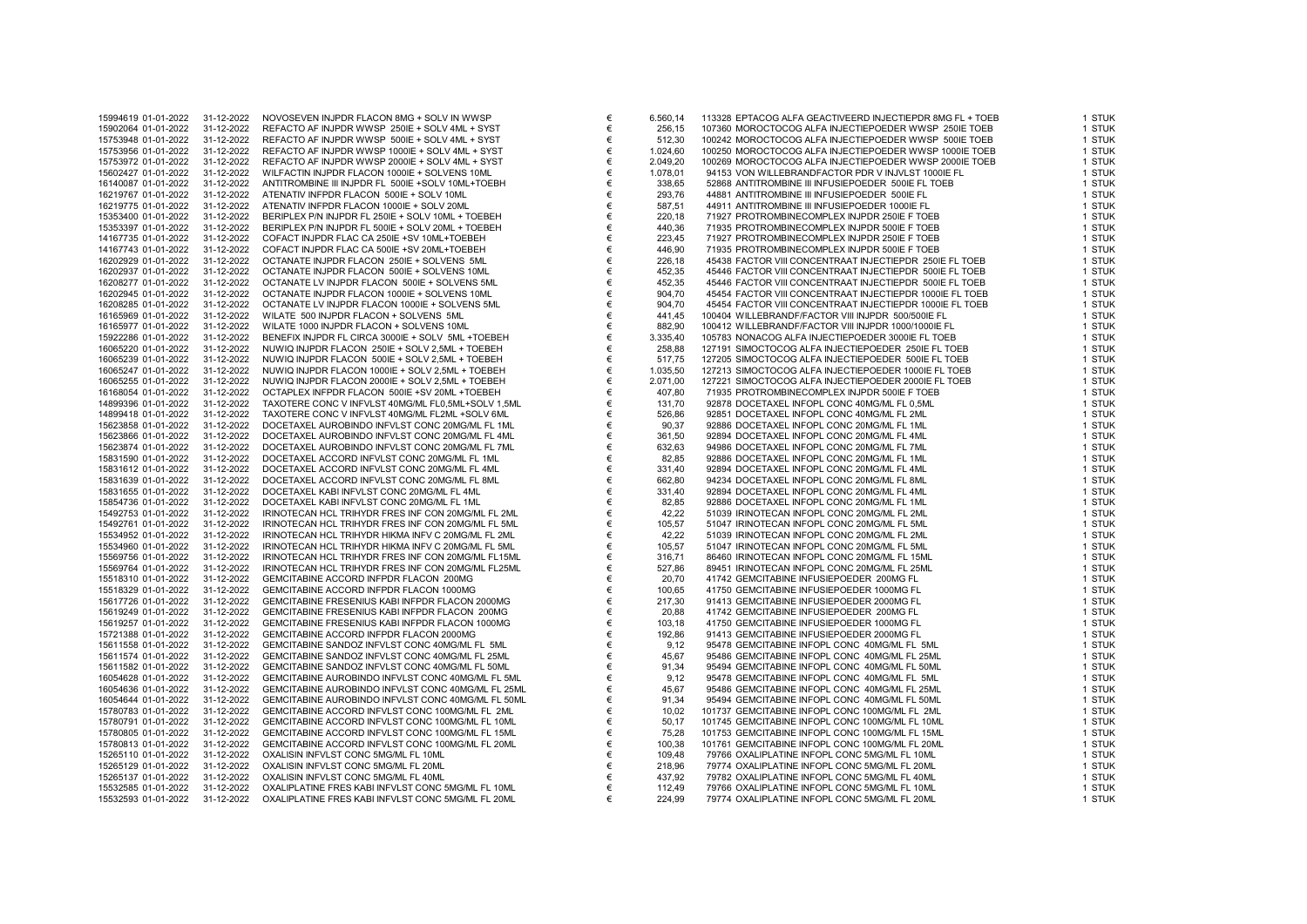| 15596974 01-01-2022 | 31-12-2022 | OXALIPLATIN ACCORD INFVLST CONC 5MG/ML FL 10ML     | €      | 109,44   | 79766 OXALIPLATINE INFOPL CONC 5MG/ML FL 10ML           | 1 STUK           |
|---------------------|------------|----------------------------------------------------|--------|----------|---------------------------------------------------------|------------------|
| 15596982 01-01-2022 | 31-12-2022 | OXALIPLATIN ACCORD INFVLST CONC 5MG/ML FL 20ML     | €      | 218,92   | 79774 OXALIPLATINE INFOPL CONC 5MG/ML FL 20ML           | 1 STUK           |
| 15602737 01-01-2022 | 31-12-2022 | OXALIPLATIN ACCORD INFVLST CONC 5MG/ML FL 40ML     | €      | 437,87   | 79782 OXALIPLATINE INFOPL CONC 5MG/ML FL 40ML           | 1 STUK           |
| 15604985 01-01-2022 | 31-12-2022 | OXALIPLATINE FRES KABI INFVLST CONC 5MG/ML FL 40ML | €      | 449,98   | 79782 OXALIPLATINE INFOPL CONC 5MG/ML FL 40ML           | 1 STUK           |
| 15380157 01-01-2022 | 31-12-2022 | PACLITAXEL AUROBINDO INFVLST CONC 6MG/ML FL 5ML    | €      | 66,03    | 38202 PACLITAXEL INFOPL CONC 6MG/ML FL 5ML              | 1 STUK           |
| 15380165 01-01-2022 | 31-12-2022 | PACLITAXEL AUROBINDO INFVLST CONC 6MG/ML FL 16,7ML | €      | 220,54   | 46833 PACLITAXEL INFOPL CONC 6MG/ML FL 16,7ML           | 1 STUK           |
| 15380173 01-01-2022 | 31-12-2022 | PACLITAXEL AUROBINDO INFVLST CONC 6MG/ML FL 25ML   | €      | 330,15   | 73032 PACLITAXEL INFOPL CONC 6MG/ML FL 25ML             | 1 STUK           |
| 15380181 01-01-2022 | 31-12-2022 | PACLITAXEL AUROBINDO INFVLST CONC 6MG/ML FL 50ML   | €      | 660,30   | 56596 PACLITAXEL INFOPL CONC 6MG/ML FL 50ML             | 1 STUK           |
| 15532607 01-01-2022 | 31-12-2022 | PACLITAXEL FRES KABI INFVLST CONC 6MG/ML FL 5ML    | €      | 66,03    | 38202 PACLITAXEL INFOPL CONC 6MG/ML FL 5ML              | 1 STUK           |
| 15532623 01-01-2022 | 31-12-2022 | PACLITAXEL FRES KABI INFVLST CONC 6MG/ML FL 16,7ML | €      | 220,54   | 46833 PACLITAXEL INFOPL CONC 6MG/ML FL 16,7ML           | 1 STUK           |
| 15532658 01-01-2022 | 31-12-2022 | PACLITAXEL FRES KABI INFVLST CONC 6MG/ML FL 50ML   | €      | 660,30   | 56596 PACLITAXEL INFOPL CONC 6MG/ML FL 50ML             | 1 STUK           |
| 15604977 01-01-2022 | 31-12-2022 | PACLITAXEL FRES KABI INFVLST CONC 6MG/ML FL 100ML  | €      | 1.320,60 | 96504 PACLITAXEL INFOPL CONC 6MG/ML FL 100ML            | 1 STUK           |
| 15604969 01-01-2022 | 31-12-2022 | PACLITAXEL FRES KABI INFVLST CONC 6MG/ML FL 25ML   | €      | 330,15   | 73032 PACLITAXEL INFOPL CONC 6MG/ML FL 25ML             | 1 STUK           |
| 15618641 01-01-2022 | 31-12-2022 | PACLITAXEL ACCORD INFVLST CONC 6MG/ML FL 5ML       | €      | 68,33    | 38202 PACLITAXEL INFOPL CONC 6MG/ML FL 5ML              | 1 STUK           |
| 15618668 01-01-2022 | 31-12-2022 | PACLITAXEL ACCORD INFVLST CONC 6MG/ML FL 16,7ML    | €      | 228,34   | 46833 PACLITAXEL INFOPL CONC 6MG/ML FL 16,7ML           | 1 STUK           |
| 15618676 01-01-2022 | 31-12-2022 | PACLITAXEL ACCORD INFVLST CONC 6MG/ML FL 50ML      | €      | 683,76   | 56596 PACLITAXEL INFOPL CONC 6MG/ML FL 50ML             | 1 STUK           |
| 15683311 01-01-2022 | 31-12-2022 | PACLITAXEL ACCORD INFVLST CONC 6MG/ML FL 25ML      | €      | 341,86   | 73032 PACLITAXEL INFOPL CONC 6MG/ML FL 25ML             | 1 STUK           |
| 15932893 01-01-2022 | 31-12-2022 | PACLITAXEL ACCORD INFVLST CONC 6MG/ML FL 100ML     | €      | 1.367,56 | 96504 PACLITAXEL INFOPL CONC 6MG/ML FL 100ML            | 1 STUK           |
| 14309602 01-01-2022 | 31-12-2022 | REMICADE INFUSIEPOEDER FLACON 100MG                | €      | 407,02   | 54542 INFLIXIMAB INFUSIEPOEDER 100MG FL                 | 1 STUK           |
| 14895706 01-01-2022 | 31-12-2022 | REMICADE INFUSIEPOEDER FLACON 100MG                | €      | 407,02   | 54542 INFLIXIMAB INFUSIEPOEDER 100MG FL                 | 1 STUK           |
| 15060888 01-01-2022 | 31-12-2022 | REMICADE INFUSIEPOEDER FLACON 100MG                | €      | 407,02   | 54542 INFLIXIMAB INFUSIEPOEDER 100MG FL                 | 1 STUK           |
| 15113981 01-01-2022 | 31-12-2022 | REMICADE INFUSIEPOEDER FLACON 100MG                | €      | 407,02   | 54542 INFLIXIMAB INFUSIEPOEDER 100MG FL                 | 1 STUK           |
| 15619109 01-01-2022 | 31-12-2022 | REMICADE INFUSIEPOEDER FLACON 100MG                | €      | 407,02   | 54542 INFLIXIMAB INFUSIEPOEDER 100MG FL                 | 1 STUK           |
| 15862518 01-01-2022 | 31-12-2022 | REMICADE INFUSIEPOEDER FLACON 100MG                | €      | 1.221,08 | 54542 INFLIXIMAB INFUSIEPOEDER 100MG FL                 | 3 STUK           |
| 15865401 01-01-2022 | 31-12-2022 | REMICADE INFUSIEPOEDER FLACON 100MG                | €      | 1.221,08 | 54542 INFLIXIMAB INFUSIEPOEDER 100MG FL                 | 3 STUK           |
| 15865630 01-01-2022 | 31-12-2022 | REMICADE INFUSIEPOEDER FLACON 100MG                | €      | 1.221,08 | 54542 INFLIXIMAB INFUSIEPOEDER 100MG FL                 | 3 STUK           |
| 15922081 01-01-2022 | 31-12-2022 | REMICADE INFUSIEPOEDER FLACON 100MG                | €      | 1.221,08 | 54542 INFLIXIMAB INFUSIEPOEDER 100MG FL                 | 3 STUK           |
| 15971511 01-01-2022 | 31-12-2022 | REMICADE INFUSIEPOEDER FLACON 100MG                | €      | 407,02   | 54542 INFLIXIMAB INFUSIEPOEDER 100MG FL                 | 1 STUK           |
| 16022009 01-01-2022 | 31-12-2022 | REMICADE INFUSIEPOEDER FLACON 100MG                | €      | 407,02   | 54542 INFLIXIMAB INFUSIEPOEDER 100MG FL                 | 1 STUK           |
| 16046781 01-01-2022 | 31-12-2022 | REMSIMA INFUSIEPOEDER FLACON 100MG                 | €      | 407,02   | 54542 INFLIXIMAB INFUSIEPOEDER 100MG FL                 | 1 STUK           |
| 16056086 01-01-2022 | 31-12-2022 | REMSIMA INFUSIEPOEDER FLACON 100MG                 | €      | 407,02   | 54542 INFLIXIMAB INFUSIEPOEDER 100MG FL                 | 1 STUK           |
| 16078845 01-01-2022 | 31-12-2022 | REMSIMA INFUSIEPOEDER FLACON 100MG                 | €      | 407,02   | 54542 INFLIXIMAB INFUSIEPOEDER 100MG FL                 | 1 STUK           |
| 16089995 01-01-2022 | 31-12-2022 | REMSIMA INFUSIEPOEDER FLACON 100MG                 | €      | 407,02   | 54542 INFLIXIMAB INFUSIEPOEDER 100MG FL                 | 1 STUK           |
| 16101731 01-01-2022 | 31-12-2022 | REMSIMA INFUSIEPOEDER FLACON 100MG                 | €      | 407,02   | 54542 INFLIXIMAB INFUSIEPOEDER 100MG FL                 | 1 STUK           |
| 16115783 01-01-2022 | 31-12-2022 | REMSIMA INFUSIEPOEDER FLACON 100MG                 | €      | 407,02   | 54542 INFLIXIMAB INFUSIEPOEDER 100MG FL                 | 1 STUK           |
| 16199340 01-01-2022 | 31-12-2022 | REMSIMA INFUSIEPOEDER FLACON 100MG                 | €      | 407,02   | 54542 INFLIXIMAB INFUSIEPOEDER 100MG FL                 | 1 STUK           |
| 16078918 01-01-2022 | 31-12-2022 | INFLECTRA INFUSIEPOEDER FLACON 100MG               | €      | 407,02   | 54542 INFLIXIMAB INFUSIEPOEDER 100MG FL                 | 1 STUK           |
| 16089472 01-01-2022 | 31-12-2022 | INFLECTRA INFUSIEPOEDER FLACON 100MG               | €      | 407,02   | 54542 INFLIXIMAB INFUSIEPOEDER 100MG FL                 | 1 STUK           |
| 16117239 01-01-2022 | 31-12-2022 | INFLECTRA INFUSIEPOEDER FLACON 100MG               | €      | 407,02   | 54542 INFLIXIMAB INFUSIEPOEDER 100MG FL                 | 1 STUK           |
| 16150317 01-01-2022 | 31-12-2022 | INFLECTRA INFUSIEPOEDER FLACON 100MG               | €      | 1.221,08 | 54542 INFLIXIMAB INFUSIEPOEDER 100MG FL                 | 3 STUK           |
| 16181328 01-01-2022 | 31-12-2022 | INFLECTRA INFUSIEPOEDER FLACON 100MG               | €      | 407,02   | 54542 INFLIXIMAB INFUSIEPOEDER 100MG FL                 | 1 STUK           |
| 16140109 01-01-2022 | 31-12-2022 | GAMMAGARD S/D INFPDR FLACON 5G + SOLVENS 100ML     | €      | 454,69   | 41084 IMMUNOGLOBULINE NORMAAL INFUSIEPOEDER 5G FL       | 1 STUK           |
| 16140117 01-01-2022 | 31-12-2022 | GAMMAGARD S/D INFPDR FLACON 10G + SOLVENS 200ML    | €      | 909,39   | 41092 IMMUNOGLOBULINE NORMAAL INFUSIEPOEDER 10G FL      | 1 STUK           |
| 15061744 01-01-2022 | 31-12-2022 | NANOGAM INFUSIEVLOEISTOF 50MG/ML FLACON 50ML       | €      | 201,38   | 48062 IMMUNOGLOBULINE NORMAAL INFVLST 50MG/ML FL 50ML   | 1 STUK           |
| 15061752 01-01-2022 | 31-12-2022 | NANOGAM INFUSIEVLOEISTOF 50MG/ML FLACON 100ML      | €      | 402,76   | 48070 IMMUNOGLOBULINE NORMAAL INFVLST 50MG/ML FL 100ML  | 1 STUK           |
| 15061760 01-01-2022 | 31-12-2022 | NANOGAM INFUSIEVLOEISTOF 50MG/ML FLACON 200ML      | €      | 805,51   | 48089 IMMUNOGLOBULINE NORMAAL INFVLST 50MG/ML FL 200ML  | 1 STUK           |
| 15061779 01-01-2022 | 31-12-2022 | NANOGAM INFUSIEVLOEISTOF 50MG/ML FLACON 400ML      | €      | 1.611,02 | 77976 IMMUNOGLOBULINE NORMAAL INFVLST 50MG/ML FL 400ML  | 1 STUK           |
| 16140176 01-01-2022 | 31-12-2022 | KIOVIG INFUSIEVLOEISTOF 100MG/ML FLACON 10ML       | €      | 84,13    | 80039 IMMUNOGLOBULINE NORMAAL INFVLST 100MG/ML FL 10ML  | 1 STUK           |
| 16140184 01-01-2022 | 31-12-2022 | KIOVIG INFUSIEVLOEISTOF 100MG/ML FLACON 25ML       | €      | 210,33   | 80047 IMMUNOGLOBULINE NORMAAL INFVLST 100MG/ML FL 25ML  | 1 STUK           |
| 15780228 01-01-2022 | 31-12-2022 | KIOVIG INFUSIEVLOEISTOF 100MG/ML FLACON 50ML       | €      | 420,64   | 80055 IMMUNOGLOBULINE NORMAAL INFVLST 100MG/ML FL 50ML  | 1 STUK           |
| 16140192 01-01-2022 | 31-12-2022 | KIOVIG INFUSIEVLOEISTOF 100MG/ML FLACON 50ML       | €      | 420,65   | 80055 IMMUNOGLOBULINE NORMAAL INFVLST 100MG/ML FL 50ML  | 1 STUK           |
| 15740439 01-01-2022 | 31-12-2022 | KIOVIG INFUSIEVLOEISTOF 100MG/ML FLACON 100ML      | €      | 841,29   | 80063 IMMUNOGLOBULINE NORMAAL INFVLST 100MG/ML FL 100ML | 1 STUK           |
|                     |            |                                                    | €      | 841,31   |                                                         | 1 STUK           |
| 16140206 01-01-2022 | 31-12-2022 | KIOVIG INFUSIEVLOEISTOF 100MG/ML FLACON 100ML      |        |          | 80063 IMMUNOGLOBULINE NORMAAL INFVLST 100MG/ML FL 100ML |                  |
| 16245415 01-01-2022 | 31-12-2022 | KIOVIG INFUSIEVLOEISTOF 100MG/ML FLACON 100ML      | €      | 841,31   | 80063 IMMUNOGLOBULINE NORMAAL INFVLST 100MG/ML FL 100ML | 1 STUK<br>1 STUK |
| 15668754 01-01-2022 | 31-12-2022 | KIOVIG INFUSIEVLOEISTOF 100MG/ML FLACON 200ML      | €      | 1.682,61 | 80071 IMMUNOGLOBULINE NORMAAL INFVLST 100MG/ML FL 200ML |                  |
| 16140214 01-01-2022 | 31-12-2022 | KIOVIG INFUSIEVLOEISTOF 100MG/ML FLACON 200ML      | €<br>€ | 1.682,62 | 80071 IMMUNOGLOBULINE NORMAAL INFVLST 100MG/ML FL 200ML | 1 STUK           |
| 16245423 01-01-2022 | 31-12-2022 | KIOVIG INFUSIEVLOEISTOF 100MG/ML FLACON 200ML      |        | 1.682,62 | 80071 IMMUNOGLOBULINE NORMAAL INFVLST 100MG/ML FL 200ML | 1 STUK           |
| 15488756 01-01-2022 | 31-12-2022 | FLEBOGAMMA DIF INFVLST 50MG/ML FLACON 100ML        | €      | 408,21   | 48070 IMMUNOGLOBULINE NORMAAL INFVLST 50MG/ML FL 100ML  | 1 STUK           |
| 15488764 01-01-2022 | 31-12-2022 | FLEBOGAMMA DIF INFVLST 50MG/ML FLACON 200ML        | €      | 816,41   | 48089 IMMUNOGLOBULINE NORMAAL INFVLST 50MG/ML FL 200ML  | 1 STUK           |
| 15488772 01-01-2022 | 31-12-2022 | FLEBOGAMMA DIF INFVLST 50MG/ML FLACON 400ML        | €      | 1.632,82 | 77976 IMMUNOGLOBULINE NORMAAL INFVLST 50MG/ML FL 400ML  | 1 STUK           |
| 15548112 01-01-2022 | 31-12-2022 | OCTAGAM INFUSIEVLOEISTOF 100MG/ML FLACON 20ML      | €      | 179,85   | 91308 IMMUNOGLOBULINE NORMAAL INFVLST 100MG/ML FL 20ML  | 1 STUK           |
| 15548155 01-01-2022 | 31-12-2022 | OCTAGAM INFUSIEVLOEISTOF 100MG/ML FLACON 50ML      | €      | 449,63   | 80055 IMMUNOGLOBULINE NORMAAL INFVLST 100MG/ML FL 50ML  | 1 STUK           |
| 15548198 01-01-2022 | 31-12-2022 | OCTAGAM INFUSIEVLOEISTOF 100MG/ML FLACON 100ML     | €      | 899,25   | 80063 IMMUNOGLOBULINE NORMAAL INFVLST 100MG/ML FL 100ML | 1 STUK           |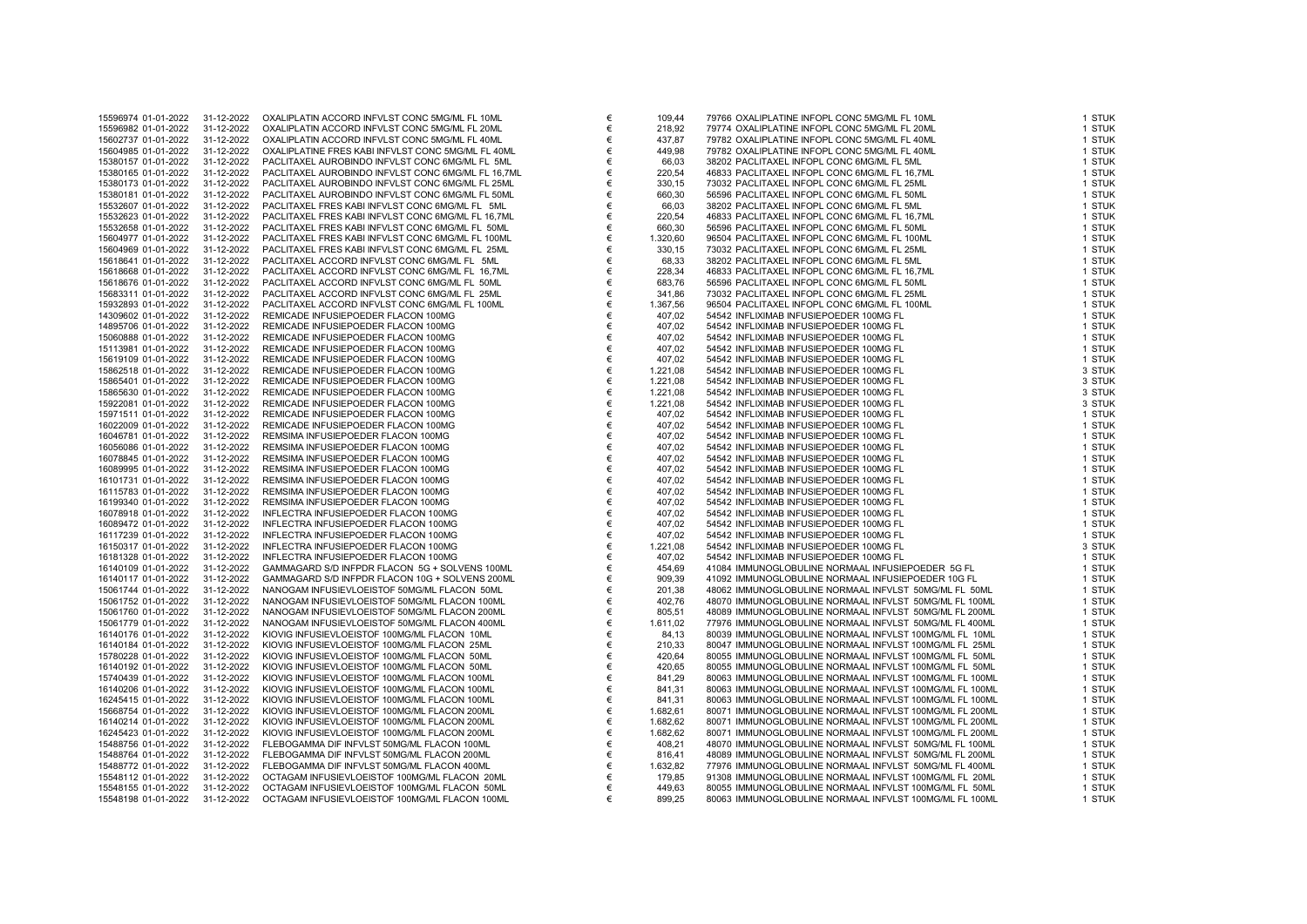| 19979229 91 91 2922<br>15922065 01-01-2022 | U : 14 4044<br>31-12-2022 | 00 17 107 111 11 11 100 12 12 22 13 13 13 14<br>1991119/1116 1 6/19911 499116<br>KIOVIG INFUSIEVLOEISTOF 100MG/ML FLACON 300ML |
|--------------------------------------------|---------------------------|--------------------------------------------------------------------------------------------------------------------------------|
| 16140222 01-01-2022                        | 31-12-2022                | KIOVIG INFUSIEVLOEISTOF 100MG/ML FLACON 300ML                                                                                  |
| 16245431 01-01-2022                        | 31-12-2022                | KIOVIG INFUSIEVLOEISTOF 100MG/ML FLACON 300ML                                                                                  |
| 15659542 01-01-2022                        | 31-12-2022                | INTRATECT INFUSIEVLOEISTOF 50G/1L FLAC 20ML                                                                                    |
| 15659550 01-01-2022                        | 31-12-2022                | INTRATECT INFUSIEVLOEISTOF 50G/1L FLAC 50ML                                                                                    |
| 15659569 01-01-2022                        | 31-12-2022                | INTRATECT INFUSIEVLOEISTOF 50G/1L FLAC 100ML                                                                                   |
| 15659577 01-01-2022                        | 31-12-2022                | INTRATECT INFUSIEVLOEISTOF 50G/1L FLAC 200ML                                                                                   |
| 15679764 01-01-2022                        | 31-12-2022                | PRIVIGEN INFVLST 100MG/ML FLACON 50ML                                                                                          |
| 15679756 01-01-2022                        | 31-12-2022                | PRIVIGEN INFVLST 100MG/ML FLACON 25ML                                                                                          |
| 15679772 01-01-2022                        | 31-12-2022                | PRIVIGEN INFVLST 100MG/ML FLACON 100ML                                                                                         |
| 15679799 01-01-2022                        | 31-12-2022                | PRIVIGEN INFVLST 100MG/ML FLACON 200ML                                                                                         |
| 15917460 01-01-2022                        | 31-12-2022                | GAMUNEX INFUSIEVLOEISTOF 100MG/ML FLACON 50ML                                                                                  |
| 15917479 01-01-2022                        | 31-12-2022                | GAMUNEX INFUSIEVLOEISTOF 100MG/ML FLACON 100ML                                                                                 |
| 16148460 01-01-2022                        | 31-12-2022                | INTRATECT INFUSIEVLOEISTOF 100G/1L FLAC 10ML                                                                                   |
| 16148479 01-01-2022                        | 31-12-2022                | INTRATECT INFUSIEVLOEISTOF 100G/1L FLAC 50ML                                                                                   |
| 16148487 01-01-2022                        | 31-12-2022                | INTRATECT INFUSIEVLOEISTOF 100G/1L FLAC 100ML                                                                                  |
| 16148495 01-01-2022                        | 31-12-2022                | INTRATECT INFUSIEVLOEISTOF 100G/1L FLAC 200ML                                                                                  |
| 16152360 01-01-2022                        | 31-12-2022                | GAMUNEX INFUSIEVLOEISTOF 100MG/ML FLACON 200ML                                                                                 |
| 16253213 01-01-2022                        | 31-12-2022                | PANZYGA INFUSIEVLOEISTOF 100MG/ML FLACON 10ML                                                                                  |
| 16253221 01-01-2022                        | 31-12-2022                | PANZYGA INFUSIEVLOEISTOF 100MG/ML FLACON 25ML                                                                                  |
| 16253248 01-01-2022                        | 31-12-2022                | PANZYGA INFUSIEVLOEISTOF 100MG/ML FLACON 50ML                                                                                  |
| 16253256 01-01-2022                        | 31-12-2022                | PANZYGA INFUSIEVLOEISTOF 100MG/ML FLACON 60ML                                                                                  |
| 16253264 01-01-2022                        | 31-12-2022                | PANZYGA INFUSIEVLOEISTOF 100MG/ML FLACON 100ML                                                                                 |
| 16253310 01-01-2022                        | 31-12-2022                | PANZYGA INFUSIEVLOEISTOF 100MG/ML FLACON 100ML                                                                                 |
| 16253280 01-01-2022                        | 31-12-2022                | PANZYGA INFUSIEVLOEISTOF 100MG/ML FLACON 200ML                                                                                 |
| 16253337 01-01-2022<br>16253299 01-01-2022 | 31-12-2022<br>31-12-2022  | PANZYGA INFUSIEVLOEISTOF 100MG/ML FLACON 200ML<br>PANZYGA INFUSIEVLOEISTOF 100MG/ML FLACON 300ML                               |
| 14612437 01-01-2022                        | 31-12-2022                | HERCEPTIN INFUSIEPOEDER FLACON 150MG                                                                                           |
| 15666352 01-01-2022                        | 31-12-2022                | HERCEPTIN INFUSIEPOEDER FLACON 150MG                                                                                           |
| 16022068 01-01-2022                        | 31-12-2022                | HERCEPTIN INFUSIEPOEDER FLACON 150MG                                                                                           |
| 16150260 01-01-2022                        | 31-12-2022                | HERCEPTIN INFUSIEPOEDER FLACON 150MG                                                                                           |
| 16132637 01-01-2022                        | 31-12-2022                | BOTOX INJECTIEPOEDER FLACON 100E                                                                                               |
| 16164660 01-01-2022                        | 31-12-2022                | BOTOX INJECTIEPOEDER FLACON 100E                                                                                               |
| 16211189 01-01-2022                        | 31-12-2022                | BOTOX INJECTIEPOEDER FLACON 100E                                                                                               |
| 16226097 01-01-2022                        | 31-12-2022                | BOTOX INJECTIEPOEDER FLACON 100E                                                                                               |
| 14252074 01-01-2022                        | 31-12-2022                | DYSPORT INJECTIEPOEDER FLACON 500E                                                                                             |
| 14338343 01-01-2022                        | 31-12-2022                | DYSPORT INJECTIEPOEDER FLACON 500E                                                                                             |
| 15755967 01-01-2022                        | 31-12-2022                | DYSPORT INJECTIEPOEDER FLACON 500E                                                                                             |
| 15861473 01-01-2022                        | 31-12-2022                | DYSPORT INJECTIEPOEDER FLACON 300E                                                                                             |
| 14645955 01-01-2022                        | 31-12-2022                | VISUDYNE INFUSIEPOEDER FLACON 15MG                                                                                             |
| 14175126 01-01-2022                        | 31-12-2022                | CAELYX PEGYLATED LIPOSOMAL INF CONC 2MG/ML FL 10ML                                                                             |
| 15666131 01-01-2022                        | 31-12-2022                | CAELYX PEGYLATED LIPOSOMAL INF CONC 2MG/ML FL 10ML                                                                             |
| 15668304 01-01-2022                        | 31-12-2022                | CAELYX PEGYLATED LIPOSOMAL INF CONC 2MG/ML FL 10ML                                                                             |
| 16181247 01-01-2022                        | 31-12-2022                | CAELYX PEGYLATED LIPOSOMAL INF CONC 2MG/ML FL 10ML                                                                             |
| 14633620 01-01-2022                        | 31-12-2022                | CAELYX PEGYLATED LIPOSOMAL INF CONC 2MG/ML FL 25ML<br>CAELYX PEGYLATED LIPOSOMAL INF CONC 2MG/ML FL 25ML                       |
| 15666158 01-01-2022<br>15668312 01-01-2022 | 31-12-2022<br>31-12-2022  | CAELYX PEGYLATED LIPOSOMAL INF CONC 2MG/ML FL 25ML                                                                             |
| 15023753 01-01-2022                        | 31-12-2022                | AVASTIN INFVLST CONC 25MG/ML FLACON 4ML                                                                                        |
| 15023761 01-01-2022                        | 31-12-2022                | AVASTIN INFVLST CONC 25MG/ML FLACON 16ML                                                                                       |
| 15654184 01-01-2022                        | 31-12-2022                | AVASTIN INFVLST CONC 25MG/ML FLACON 16ML                                                                                       |
| 16175433 01-01-2022                        | 31-12-2022                | AVASTIN INFVLST CONC 25MG/ML FLACON 16ML                                                                                       |
| 16181255 01-01-2022                        | 31-12-2022                | AVASTIN INFVLST CONC 25MG/ML FLACON 16ML                                                                                       |
| 14987805 01-01-2022                        | 31-12-2022                | ALIMTA INFUSIEPOEDER FLACON 500MG                                                                                              |
| 15334724 01-01-2022                        | 31-12-2022                | ALIMTA INFUSIEPOEDER FLACON 500MG                                                                                              |
| 15607593 01-01-2022                        | 31-12-2022                | ALIMTA INFUSIEPOEDER FLACON 500MG                                                                                              |
| 15611116 01-01-2022                        | 31-12-2022                | ALIMTA INFUSIEPOEDER FLACON 500MG                                                                                              |
| 16106903 01-01-2022                        | 31-12-2022                | ALIMTA INFUSIEPOEDER FLACON 500MG                                                                                              |
| 16249526 01-01-2022                        | 31-12-2022                | ALIMTA INFUSIEPOEDER FLACON 500MG                                                                                              |
| 15379043 01-01-2022                        | 31-12-2022                | ALIMTA INFUSIEPOEDER FLACON 100MG                                                                                              |
| 15922057 01-01-2022                        | 31-12-2022                | ALIMTA INFUSIEPOEDER FLACON 100MG                                                                                              |
| 16106881 01-01-2022                        | 31-12-2022                | ALIMTA INFUSIEPOEDER FLACON 100MG                                                                                              |
| 16249496 01-01-2022                        | 31-12-2022                | ALIMTA INFUSIEPOEDER FLACON 100MG                                                                                              |

| 15548228 01-01-2022 | 31-12-2022 | OCTAGAM INFUSIEVLOEISTOF 100MG/ML FLACON 200ML     | € | 1.798,50 | 80071 IMMUNOGLOBULINE NORMAAL INFVLST 100MG/ML FL 200ML   | 1 STUK |
|---------------------|------------|----------------------------------------------------|---|----------|-----------------------------------------------------------|--------|
| 15922065 01-01-2022 | 31-12-2022 | KIOVIG INFUSIEVLOEISTOF 100MG/ML FLACON 300ML      | € | 2.523,92 | 94242 IMMUNOGLOBULINE NORMAAL INFVLST 100MG/ML FL 300ML   | 1 STUK |
| 16140222 01-01-2022 | 31-12-2022 | KIOVIG INFUSIEVLOEISTOF 100MG/ML FLACON 300ML      | € | 2.523,93 | 94242 IMMUNOGLOBULINE NORMAAL INFVLST 100MG/ML FL 300ML   | 1 STUK |
| 16245431 01-01-2022 | 31-12-2022 | KIOVIG INFUSIEVLOEISTOF 100MG/ML FLACON 300ML      | € | 2.523,93 | 94242 IMMUNOGLOBULINE NORMAAL INFVLST 100MG/ML FL 300ML   | 1 STUK |
| 15659542 01-01-2022 | 31-12-2022 | INTRATECT INFUSIEVLOEISTOF 50G/1L FLAC 20ML        | € | 71,94    | 77968 IMMUNOGLOBULINE NORMAAL INFVLST 50MG/ML FL 20ML     | 1 STUK |
| 15659550 01-01-2022 | 31-12-2022 | INTRATECT INFUSIEVLOEISTOF 50G/1L FLAC 50ML        | € | 179,85   | 48062 IMMUNOGLOBULINE NORMAAL INFVLST 50MG/ML FL 50ML     | 1 STUK |
| 15659569 01-01-2022 | 31-12-2022 | INTRATECT INFUSIEVLOEISTOF 50G/1L FLAC 100ML       | € | 359,70   | 48070 IMMUNOGLOBULINE NORMAAL INFVLST 50MG/ML FL 100ML    | 1 STUK |
| 15659577 01-01-2022 | 31-12-2022 | INTRATECT INFUSIEVLOEISTOF 50G/1L FLAC 200ML       | € | 719,40   | 48089 IMMUNOGLOBULINE NORMAAL INFVLST 50MG/ML FL 200ML    | 1 STUK |
| 15679764 01-01-2022 | 31-12-2022 | PRIVIGEN INFVLST 100MG/ML FLACON 50ML              | € | 449,63   | 80055 IMMUNOGLOBULINE NORMAAL INFVLST 100MG/ML FL 50ML    | 1 STUK |
| 15679756 01-01-2022 | 31-12-2022 | PRIVIGEN INFVLST 100MG/ML FLACON 25ML              | € | 224,81   | 80047 IMMUNOGLOBULINE NORMAAL INFVLST 100MG/ML FL 25ML    | 1 STUK |
| 15679772 01-01-2022 | 31-12-2022 | PRIVIGEN INFVLST 100MG/ML FLACON 100ML             | € | 899,25   | 80063 IMMUNOGLOBULINE NORMAAL INFVLST 100MG/ML FL 100ML   | 1 STUK |
| 15679799 01-01-2022 | 31-12-2022 | PRIVIGEN INFVLST 100MG/ML FLACON 200ML             | € | 1.798,50 | 80071 IMMUNOGLOBULINE NORMAAL INFVLST 100MG/ML FL 200ML   | 1 STUK |
| 15917460 01-01-2022 | 31-12-2022 | GAMUNEX INFUSIEVLOEISTOF 100MG/ML FLACON 50ML      | € | 408,21   | 80055 IMMUNOGLOBULINE NORMAAL INFVLST 100MG/ML FL 50ML    | 1 STUK |
| 15917479 01-01-2022 | 31-12-2022 | GAMUNEX INFUSIEVLOEISTOF 100MG/ML FLACON 100ML     | € | 816.41   | 80063 IMMUNOGLOBULINE NORMAAL INFVLST 100MG/ML FL 100ML   | 1 STUK |
| 16148460 01-01-2022 | 31-12-2022 | INTRATECT INFUSIEVLOEISTOF 100G/1L FLAC 10ML       | € |          | 80039 IMMUNOGLOBULINE NORMAAL INFVLST 100MG/ML FL 10ML    | 1 STUK |
|                     |            |                                                    |   | 71,94    |                                                           |        |
| 16148479 01-01-2022 | 31-12-2022 | INTRATECT INFUSIEVLOEISTOF 100G/1L FLAC 50ML       | € | 359,70   | 80055 IMMUNOGLOBULINE NORMAAL INFVLST 100MG/ML FL 50ML    | 1 STUK |
| 16148487 01-01-2022 | 31-12-2022 | INTRATECT INFUSIEVLOEISTOF 100G/1L FLAC 100ML      | € | 719,40   | 80063 IMMUNOGLOBULINE NORMAAL INFVLST 100MG/ML FL 100ML   | 1 STUK |
| 16148495 01-01-2022 | 31-12-2022 | INTRATECT INFUSIEVLOEISTOF 100G/1L FLAC 200ML      | € | 1.438,80 | 80071 IMMUNOGLOBULINE NORMAAL INFVLST 100MG/ML FL 200ML   | 1 STUK |
| 16152360 01-01-2022 | 31-12-2022 | GAMUNEX INFUSIEVLOEISTOF 100MG/ML FLACON 200ML     | € | 1.632,82 | 80071 IMMUNOGLOBULINE NORMAAL INFVLST 100MG/ML FL 200ML   | 1 STUK |
| 16253213 01-01-2022 | 31-12-2022 | PANZYGA INFUSIEVLOEISTOF 100MG/ML FLACON 10ML      | € | 89,93    | 80039 IMMUNOGLOBULINE NORMAAL INFVLST 100MG/ML FL 10ML    | 1 STUK |
| 16253221 01-01-2022 | 31-12-2022 | PANZYGA INFUSIEVLOEISTOF 100MG/ML FLACON 25ML      | € | 224,81   | 80047 IMMUNOGLOBULINE NORMAAL INFVLST 100MG/ML FL 25ML    | 1 STUK |
| 16253248 01-01-2022 | 31-12-2022 | PANZYGA INFUSIEVLOEISTOF 100MG/ML FLACON 50ML      | € | 449,63   | 80055 IMMUNOGLOBULINE NORMAAL INFVLST 100MG/ML FL 50ML    | 1 STUK |
| 16253256 01-01-2022 | 31-12-2022 | PANZYGA INFUSIEVLOEISTOF 100MG/ML FLACON 60ML      | € | 539,55   | 132063 IMMUNOGLOBULINE NORMAAL INFVLST 100MG/ML FL 60ML   | 1 STUK |
| 16253264 01-01-2022 | 31-12-2022 | PANZYGA INFUSIEVLOEISTOF 100MG/ML FLACON 100ML     | € | 899,25   | 80063 IMMUNOGLOBULINE NORMAAL INFVLST 100MG/ML FL 100ML   | 1 STUK |
| 16253310 01-01-2022 | 31-12-2022 | PANZYGA INFUSIEVLOEISTOF 100MG/ML FLACON 100ML     | € | 2.697,75 | 80063 IMMUNOGLOBULINE NORMAAL INFVLST 100MG/ML FL 100ML   | 3 STUK |
| 16253280 01-01-2022 | 31-12-2022 | PANZYGA INFUSIEVLOEISTOF 100MG/ML FLACON 200ML     | € | 1.798,50 | 80071 IMMUNOGLOBULINE NORMAAL INFVLST 100MG/ML FL 200ML   | 1 STUK |
| 16253337 01-01-2022 | 31-12-2022 | PANZYGA INFUSIEVLOEISTOF 100MG/ML FLACON 200ML     | € | 5.395,50 | 80071 IMMUNOGLOBULINE NORMAAL INFVLST 100MG/ML FL 200ML   | 3 STUK |
| 16253299 01-01-2022 | 31-12-2022 | PANZYGA INFUSIEVLOEISTOF 100MG/ML FLACON 300ML     | € | 2.697,75 | 94242 IMMUNOGLOBULINE NORMAAL INFVLST 100MG/ML FL 300ML   | 1 STUK |
| 14612437 01-01-2022 | 31-12-2022 | HERCEPTIN INFUSIEPOEDER FLACON 150MG               | € | 433,64   | 57991 TRASTUZUMAB INF 150MG F(HER/KAN/OGI/ONT/TRA/ZER)    | 1 STUK |
| 15666352 01-01-2022 | 31-12-2022 | HERCEPTIN INFUSIEPOEDER FLACON 150MG               | € | 433,64   | 57991 TRASTUZUMAB INF 150MG F(HER/KAN/OGI/ONT/TRA/ZER)    | 1 STUK |
| 16022068 01-01-2022 | 31-12-2022 | HERCEPTIN INFUSIEPOEDER FLACON 150MG               | € | 433,64   | 57991 TRASTUZUMAB INF 150MG F(HER/KAN/OGI/ONT/TRA/ZER)    | 1 STUK |
| 16150260 01-01-2022 | 31-12-2022 | HERCEPTIN INFUSIEPOEDER FLACON 150MG               | € | 433,64   | 57991 TRASTUZUMAB INF 150MG F(HER/KAN/OGI/ONT/TRA/ZER)    | 1 STUK |
| 16132637 01-01-2022 | 31-12-2022 | BOTOX INJECTIEPOEDER FLACON 100E                   | € | 196,66   | 40436 BOTULINE A TOXINE ALLERGAN INJPDR 100E FL           | 1 STUK |
| 16164660 01-01-2022 | 31-12-2022 | BOTOX INJECTIEPOEDER FLACON 100E                   | € | 196,66   | 40436 BOTULINE A TOXINE ALLERGAN INJPDR 100E FL           | 1 STUK |
| 16211189 01-01-2022 | 31-12-2022 | BOTOX INJECTIEPOEDER FLACON 100E                   | € | 196,66   | 40436 BOTULINE A TOXINE ALLERGAN INJPDR 100E FL           | 1 STUK |
| 16226097 01-01-2022 | 31-12-2022 | BOTOX INJECTIEPOEDER FLACON 100E                   | € | 196,66   | 40436 BOTULINE A TOXINE ALLERGAN INJPDR 100E FL           | 1 STUK |
| 14252074 01-01-2022 | 31-12-2022 | DYSPORT INJECTIEPOEDER FLACON 500E                 | € | 405,07   | 40916 BOTULINE A TOXINE SPEYWOOD INJPDR 500E FL           | 2 STUK |
| 14338343 01-01-2022 | 31-12-2022 | DYSPORT INJECTIEPOEDER FLACON 500E                 | € | 202,53   | 40916 BOTULINE A TOXINE SPEYWOOD INJPDR 500E FL           | 1 STUK |
|                     |            |                                                    | € |          |                                                           | 1 STUK |
| 15755967 01-01-2022 | 31-12-2022 | DYSPORT INJECTIEPOEDER FLACON 500E                 | € | 202,53   | 40916 BOTULINE A TOXINE SPEYWOOD INJPDR 500E FL           |        |
| 15861473 01-01-2022 | 31-12-2022 | DYSPORT INJECTIEPOEDER FLACON 300E                 |   | 170,63   | 105341 BOTULINE A TOXINE SPEYWOOD INJPDR 300E FL          | 1 STUK |
| 14645955 01-01-2022 | 31-12-2022 | VISUDYNE INFUSIEPOEDER FLACON 15MG                 | € | 1.205,50 | 58963 VERTEPORFINE INFUSIEPOEDER 15MG FL                  | 1 STUK |
| 14175126 01-01-2022 | 31-12-2022 | CAELYX PEGYLATED LIPOSOMAL INF CONC 2MG/ML FL 10ML | € | 345,28   | 121703 DOXORUBICINE INFCON 2MG/ML (PEG-LIPOSOMAAL) F 10ML | 1 STUK |
| 15666131 01-01-2022 | 31-12-2022 | CAELYX PEGYLATED LIPOSOMAL INF CONC 2MG/ML FL 10ML | € | 345,28   | 121703 DOXORUBICINE INFCON 2MG/ML (PEG-LIPOSOMAAL) F 10ML | 1 STUK |
| 15668304 01-01-2022 | 31-12-2022 | CAELYX PEGYLATED LIPOSOMAL INF CONC 2MG/ML FL 10ML | € | 345,28   | 121703 DOXORUBICINE INFCON 2MG/ML (PEG-LIPOSOMAAL) F 10ML | 1 STUK |
| 16181247 01-01-2022 | 31-12-2022 | CAELYX PEGYLATED LIPOSOMAL INF CONC 2MG/ML FL 10ML | € | 345,28   | 121703 DOXORUBICINE INFCON 2MG/ML (PEG-LIPOSOMAAL) F 10ML | 1 STUK |
| 14633620 01-01-2022 | 31-12-2022 | CAELYX PEGYLATED LIPOSOMAL INF CONC 2MG/ML FL 25ML | € | 1.068,29 | 121711 DOXORUBICINE INFCON 2MG/ML (PEG-LIPOSOMAAL) F 25ML | 1 STUK |
| 15666158 01-01-2022 | 31-12-2022 | CAELYX PEGYLATED LIPOSOMAL INF CONC 2MG/ML FL 25ML | € | 1.068,29 | 121711 DOXORUBICINE INFCON 2MG/ML (PEG-LIPOSOMAAL) F 25ML | 1 STUK |
| 15668312 01-01-2022 | 31-12-2022 | CAELYX PEGYLATED LIPOSOMAL INF CONC 2MG/ML FL 25ML | € | 1.068,29 | 121711 DOXORUBICINE INFCON 2MG/ML (PEG-LIPOSOMAAL) F 25ML | 1 STUK |
| 15023753 01-01-2022 | 31-12-2022 | AVASTIN INFVLST CONC 25MG/ML FLACON 4ML            | € | 257,34   | 76910 BEVACIZUMAB INFOPL CONC 25MG/ML FL 4ML              | 1 STUK |
| 15023761 01-01-2022 | 31-12-2022 | AVASTIN INFVLST CONC 25MG/ML FLACON 16ML           | € | 1.029,37 | 76929 BEVACIZUMAB INFOPL CONC 25MG/ML FL 16ML             | 1 STUK |
| 15654184 01-01-2022 | 31-12-2022 | AVASTIN INFVLST CONC 25MG/ML FLACON 16ML           | € | 1.029,37 | 76929 BEVACIZUMAB INFOPL CONC 25MG/ML FL 16ML             | 1 STUK |
| 16175433 01-01-2022 | 31-12-2022 | AVASTIN INFVLST CONC 25MG/ML FLACON 16ML           | € | 1.029,37 | 76929 BEVACIZUMAB INFOPL CONC 25MG/ML FL 16ML             | 1 STUK |
| 16181255 01-01-2022 | 31-12-2022 | AVASTIN INFVLST CONC 25MG/ML FLACON 16ML           | € | 1.029,37 | 76929 BEVACIZUMAB INFOPL CONC 25MG/ML FL 16ML             | 1 STUK |
| 14987805 01-01-2022 | 31-12-2022 | ALIMTA INFUSIEPOEDER FLACON 500MG                  | € | 1.130,43 | 138088 PEMETREXED INFUSIEPOEDER 500MG FL                  | 1 STUK |
| 15334724 01-01-2022 | 31-12-2022 | ALIMTA INFUSIEPOEDER FLACON 500MG                  | € | 1.130,43 | 138088 PEMETREXED INFUSIEPOEDER 500MG FL                  | 1 STUK |
| 15607593 01-01-2022 | 31-12-2022 | ALIMTA INFUSIEPOEDER FLACON 500MG                  | € | 1.130,43 | 138088 PEMETREXED INFUSIEPOEDER 500MG FL                  | 1 STUK |
| 15611116 01-01-2022 | 31-12-2022 | ALIMTA INFUSIEPOEDER FLACON 500MG                  | € | 1.130,43 | 138088 PEMETREXED INFUSIEPOEDER 500MG FL                  | 1 STUK |
| 16106903 01-01-2022 | 31-12-2022 | ALIMTA INFUSIEPOEDER FLACON 500MG                  | € | 1.130,43 | 138088 PEMETREXED INFUSIEPOEDER 500MG FL                  | 1 STUK |
| 16249526 01-01-2022 | 31-12-2022 | ALIMTA INFUSIEPOEDER FLACON 500MG                  | € | 1.130,43 | 138088 PEMETREXED INFUSIEPOEDER 500MG FL                  | 1 STUK |
| 15379043 01-01-2022 | 31-12-2022 | ALIMTA INFUSIEPOEDER FLACON 100MG                  | € | 228,17   | 138061 PEMETREXED INFUSIEPOEDER 100MG FL                  | 1 STUK |
| 15922057 01-01-2022 | 31-12-2022 | ALIMTA INFUSIEPOEDER FLACON 100MG                  | € | 228,17   | 138061 PEMETREXED INFUSIEPOEDER 100MG FL                  | 1 STUK |
| 16106881 01-01-2022 | 31-12-2022 | ALIMTA INFUSIEPOEDER FLACON 100MG                  | € | 228,17   | 138061 PEMETREXED INFUSIEPOEDER 100MG FL                  | 1 STUK |
| 16249496 01-01-2022 | 31-12-2022 | ALIMTA INFUSIEPOEDER FLACON 100MG                  | € | 228.17   | 138061 PEMETREXED INFUSIEPOEDER 100MG FL                  | 1 STUK |
|                     |            |                                                    |   |          |                                                           |        |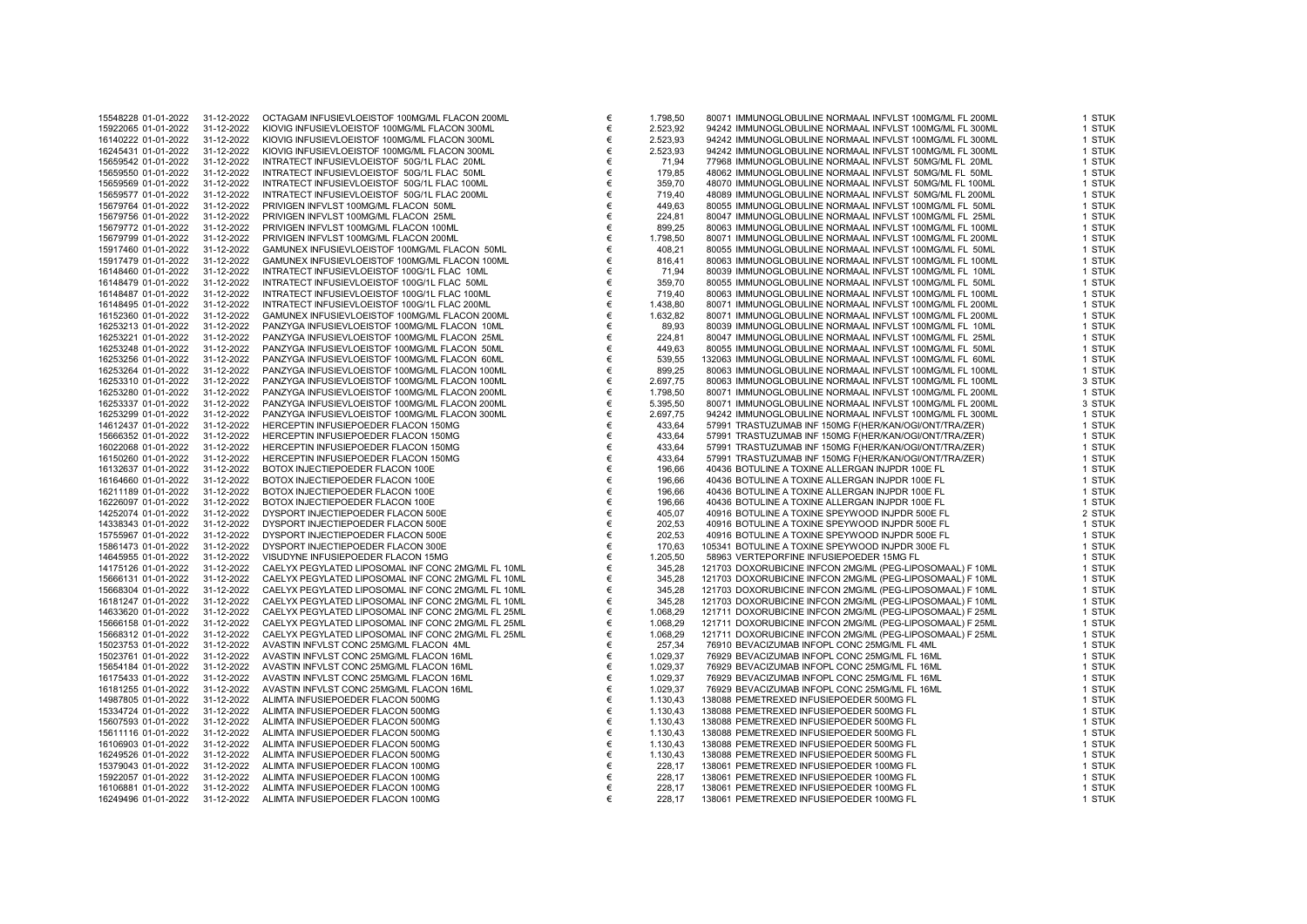| 14975017 01-01-2022 | 31-12-2022 | VELCADE INJPDR IV/SC FLACON 3,5MG                 | € |
|---------------------|------------|---------------------------------------------------|---|
|                     |            |                                                   |   |
| 16161661 01-01-2022 | 31-12-2022 | VELCADE INJPDR IV/SC FLACON 3,5MG                 | € |
| 15342778 01-01-2022 | 31-12-2022 | VELCADE INJPDR IV FLACON 1MG                      | € |
| 15467147 01-01-2022 | 31-12-2022 | XOLAIR 75 INJECTIEVLOEISTOF 150MG/ML WWSP 0,5ML   | € |
|                     |            |                                                   |   |
| 15467155 01-01-2022 | 31-12-2022 | XOLAIR 150 INJECTIEVLOEISTOF 150MG/ML WWSP 1ML    | € |
| 15820750 01-01-2022 | 31-12-2022 | XOLAIR 150 INJECTIEVLOEISTOF 150MG/ML WWSP 1ML    | € |
|                     |            | XOLAIR 150 INJECTIEVLOEISTOF 150MG/ML WWSP 1ML    | € |
| 16248821 01-01-2022 | 31-12-2022 |                                                   |   |
| 16248899 01-01-2022 | 31-12-2022 | XOLAIR 150 INJECTIEVLOEISTOF 150MG/ML WWSP 1ML    | € |
| 15576329 01-01-2022 | 31-12-2022 | XOLAIR INJECTIEPOEDER FLACON 150MG +SOLVENS 2ML   | € |
|                     |            |                                                   |   |
| 15577562 01-01-2022 | 31-12-2022 | XOLAIR INJECTIEPOEDER FLACON 150MG +SOLVENS 2ML   | € |
| 15662985 01-01-2022 | 31-12-2022 | XOLAIR INJECTIEPOEDER FLACON 150MG +SOLVENS 2ML   | € |
| 15947327 01-01-2022 | 31-12-2022 | LEMTRADA INFVLST CONC 10MG/ML FLACON 1,2ML        | € |
|                     |            |                                                   |   |
| 15189724 01-01-2022 | 31-12-2022 | TYSABRI INFVLST CONC 20MG/ML FLACON 15ML          | € |
| 15901521 01-01-2022 | 31-12-2022 | TYSABRI INFVLST CONC 20MG/ML FLACON 15ML          | € |
|                     |            |                                                   | € |
| 15930114 01-01-2022 | 31-12-2022 | TYSABRI INFVLST CONC 20MG/ML FLACON 15ML          |   |
| 15930920 01-01-2022 | 31-12-2022 | TYSABRI INFVLST CONC 20MG/ML FLACON 15ML          | € |
| 15971481 01-01-2022 | 31-12-2022 | TYSABRI INFVLST CONC 20MG/ML FLACON 15ML          | € |
|                     |            |                                                   |   |
| 15248011 01-01-2022 | 31-12-2022 | ERBITUX INFVLST 5MG/ML FLACON 100ML               | € |
| 16074211 01-01-2022 | 31-12-2022 | ERBITUX INFVLST 5MG/ML FLACON 100ML               | € |
|                     | 31-12-2022 |                                                   | € |
| 15248003 01-01-2022 |            | ERBITUX INFVLST 5MG/ML FLACON 20ML                |   |
| 15928462 01-01-2022 | 31-12-2022 | ERBITUX INFVLST 5MG/ML FLACON 20ML                | € |
| 16074203 01-01-2022 | 31-12-2022 | ERBITUX INFVLST 5MG/ML FLACON 20ML                | € |
|                     |            |                                                   |   |
| 15695891 01-01-2022 | 31-12-2022 | LUCENTIS INJVLST 10MG/ML FLACON 0,23ML            | € |
| 15971465 01-01-2022 | 31-12-2022 | LUCENTIS INJVLST 10MG/ML FLACON 0,23ML            | € |
|                     |            |                                                   | € |
| 16016610 01-01-2022 | 31-12-2022 | LUCENTIS INJVLST 10MG/ML WWSP 0,165ML             |   |
| 15189953 01-01-2022 | 31-12-2022 | ORENCIA INFPDR FLACON 250MG                       | € |
| 16113152 01-01-2022 | 31-12-2022 | ORENCIA INJVLST 125MG/ML PEN 1ML                  | € |
|                     |            |                                                   |   |
| 14751933 01-01-2022 | 31-12-2022 | VFEND INFUSIEPOEDER FLACON 200MG                  | € |
| 15584321 01-01-2022 | 31-12-2022 | VFEND INFUSIEPOEDER FLACON 200MG                  | € |
| 15625826 01-01-2022 | 31-12-2022 | VFEND INFUSIEPOEDER FLACON 200MG                  | € |
|                     |            |                                                   |   |
| 15627195 01-01-2022 | 31-12-2022 | VFEND INFUSIEPOEDER FLACON 200MG                  | € |
| 15966097 01-01-2022 | 31-12-2022 | VFEND INFUSIEPOEDER FLACON 200MG                  | € |
|                     |            |                                                   |   |
| 14939886 01-01-2022 | 31-12-2022 | VFEND POEDER VOOR SUSPENSIE 40MG/ML               | € |
| 16156145 01-01-2022 | 31-12-2022 | VFEND TABLET FILMOMHULD 200MG                     | € |
| 15262987 01-01-2022 | 31-12-2022 | METVIX CREME 160MG/G                              | € |
|                     |            |                                                   |   |
| 15343561 01-01-2022 | 31-12-2022 | VECTIBIX INFVLST CONC 20MG/ML FLACON 5ML          | € |
| 16168070 01-01-2022 | 31-12-2022 | VECTIBIX INFVLST CONC 20MG/ML FLACON 5ML          | € |
| 16229363 01-01-2022 | 31-12-2022 | VECTIBIX INFVLST CONC 20MG/ML FLACON 5ML          | € |
|                     |            |                                                   |   |
| 15407322 01-01-2022 | 31-12-2022 | VECTIBIX INFVLST CONC 20MG/ML FLACON 20ML         | € |
| 16026241 01-01-2022 | 31-12-2022 | VECTIBIX INFVLST CONC 20MG/ML FLACON 20ML         | € |
|                     |            |                                                   | € |
| 15518914 01-01-2022 | 31-12-2022 | ECALTA INFPDR FLACON 100MG                        |   |
| 15638405 01-01-2022 | 31-12-2022 | ECALTA INFPDR FLACON 100MG                        | € |
| 15638707 01-01-2022 | 31-12-2022 | ECALTA INFPDR FLACON 100MG                        | € |
|                     |            |                                                   |   |
| 16074238 01-01-2022 | 31-12-2022 | ECALTA INFPDR FLACON 100MG                        | € |
| 16106873 01-01-2022 | 31-12-2022 | ECALTA INFPDR FLACON 100MG                        | € |
| 15327914 01-01-2022 | 31-12-2022 | TORISEL 30 INFVLST CONC 25MG/ML FLAC 1,2ML + SOLV | € |
|                     |            |                                                   |   |
| 15440699 01-01-2022 | 31-12-2022 | VIDAZA INJECTIEPOEDER FLACON 100MG                | € |
| 15459373 01-01-2022 | 31-12-2022 | ROACTEMRA INFVLST CONC 20MG/ML FLACON 4ML         | € |
| 15459381 01-01-2022 | 31-12-2022 | ROACTEMRA INFVLST CONC 20MG/ML FLACON 10ML        | € |
|                     |            |                                                   |   |
| 15459403 01-01-2022 | 31-12-2022 | ROACTEMRA INFVLST CONC 20MG/ML FLACON 20ML        | € |
| 16213025 01-01-2022 | 31-12-2022 | HUMIRA 40 INJVLST 100MG/ML WWSP 0,4ML             | € |
| 16214323 01-01-2022 | 31-12-2022 | HUMIRA 40 INJVLST 100MG/ML PEN 0,4ML              | € |
|                     |            |                                                   |   |
| 15570479 01-01-2022 | 31-12-2022 | CIMZIA INJVLST 200MG/ML WWSP 1ML                  | € |
| 15685276 01-01-2022 | 31-12-2022 | CIMZIA INJVLST 200MG/ML WWSP 1ML                  | € |
|                     |            |                                                   |   |
| 15689824 01-01-2022 | 31-12-2022 | CIMZIA INJVLST 200MG/ML WWSP 1ML                  | € |
| 15703428 01-01-2022 | 31-12-2022 | CIMZIA INJVLST 200MG/ML WWSP 1ML                  | € |
| 14771918 01-01-2022 | 31-12-2022 | ENBREL INJPDR FLACON 25MG+SOLVENS 1ML+TOEBEHOREN  | € |
|                     |            |                                                   |   |
| 15762114 01-01-2022 | 31-12-2022 | ENBREL INJPDR FLACON 10MG+SOLVENS 1ML+TOEBEHOREN  | € |
| 15208826 01-01-2022 | 31-12-2022 | ENBREL INJVLST 50MG/ML WWSP 0,5ML                 | € |
| 15208850 01-01-2022 | 31-12-2022 | ENBREL INJVLST 50MG/ML WWSP 1ML                   | € |
|                     |            |                                                   |   |
| 15448037 01-01-2022 | 31-12-2022 | ENBREL INJVLST 50MG/ML WWSP 1ML                   | € |
| 15497933 01-01-2022 | 31-12-2022 | ENBREL MYCLIC INJVLST 50MG/ML PEN 1ML             | € |
| 16223462 01-01-2022 | 31-12-2022 | BENEPALI INJVLST 50MG/ML WWSP 1ML                 | € |
|                     |            |                                                   |   |
|                     |            |                                                   |   |

| 14975017 01-01-2022                        | 31-12-2022               | VELCADE INJPDR IV/SC FLACON 3,5MG                                        | €      | 681,58   | 75299 BORTEZOMIB INJECTIEPOEDER 3,5MG FL                                                                                                                                                                                                   | 1 STUK           |
|--------------------------------------------|--------------------------|--------------------------------------------------------------------------|--------|----------|--------------------------------------------------------------------------------------------------------------------------------------------------------------------------------------------------------------------------------------------|------------------|
| 16161661 01-01-2022                        | 31-12-2022               | VELCADE INJPDR IV/SC FLACON 3,5MG                                        | €      | 681,58   | 75299 BORTEZOMIB INJECTIEPOEDER 3,5MG FL                                                                                                                                                                                                   | 1 STUK           |
| 15342778 01-01-2022                        | 31-12-2022               | VELCADE INJPDR IV FLACON 1MG                                             | €      | 331,11   | 93610 BORTEZOMIB INJECTIEPOEDER 1M6 FL<br>95362 OMALIZUMAB INJVLST WWSP 75MG=0,5ML (150MG/ML)<br>95354 OMALIZUMAB INJVLST WWSP 150MG=1ML (150MG/ML)<br>95354 OMALIZUMAB INJVLST WWSP 150MG=1ML (150MG/ML)<br>95354 OMALIZUMAB INJVLST WWSP | 1 STUK           |
| 15467147 01-01-2022                        | 31-12-2022               | XOLAIR 75 INJECTIEVLOEISTOF 150MG/ML WWSP 0,5ML                          | €      | 157,31   |                                                                                                                                                                                                                                            | 1 STUK           |
| 15467155 01-01-2022                        | 31-12-2022               | XOLAIR 150 INJECTIEVLOEISTOF 150MG/ML WWSP 1ML                           | €      | 314,62   |                                                                                                                                                                                                                                            | 1 STUK           |
| 15820750 01-01-2022                        | 31-12-2022               | XOLAIR 150 INJECTIEVLOEISTOF 150MG/ML WWSP 1ML                           | €      | 314,62   |                                                                                                                                                                                                                                            | 1 STUK           |
| 16248821 01-01-2022                        | 31-12-2022               | XOLAIR 150 INJECTIEVLOEISTOF 150MG/ML WWSP 1ML                           | €      | 314,62   |                                                                                                                                                                                                                                            | 1 STUK           |
| 16248899 01-01-2022                        | 31-12-2022               | XOLAIR 150 INJECTIEVLOEISTOF 150MG/ML WWSP 1ML                           | €      | 314,62   |                                                                                                                                                                                                                                            | 1 STUK           |
| 15576329 01-01-2022                        | 31-12-2022               | XOLAIR INJECTIEPOEDER FLACON 150MG +SOLVENS 2ML                          | €      | 425,95   |                                                                                                                                                                                                                                            | 1 STUK           |
| 15577562 01-01-2022                        | 31-12-2022               | XOLAIR INJECTIEPOEDER FLACON 150MG +SOLVENS 2ML                          | €      | 425,95   |                                                                                                                                                                                                                                            | 1 STUK           |
| 15662985 01-01-2022                        | 31-12-2022               | XOLAIR INJECTIEPOEDER FLACON 150MG +SOLVENS 2ML                          | €      | 425.94   |                                                                                                                                                                                                                                            | 1 STUK           |
| 15947327 01-01-2022                        | 31-12-2022               | LEMTRADA INFVLST CONC 10MG/ML FLACON 1,2ML                               | €      | 7.630,00 |                                                                                                                                                                                                                                            | 1 STUK           |
| 15189724 01-01-2022                        | 31-12-2022               | TYSABRI INFVLST CONC 20MG/ML FLACON 15ML                                 | €      | 1.378,95 | 80934 NATALIZUMAB INFOPL CONC 20MG/ML FL 15ML                                                                                                                                                                                              | 1 STUK           |
| 15901521 01-01-2022                        | 31-12-2022               | TYSABRI INFVLST CONC 20MG/ML FLACON 15ML                                 | €      | 1.378,95 | 80934 NATALIZUMAB INFOPL CONC 20MG/ML FL 15ML                                                                                                                                                                                              | 1 STUK           |
| 15930114 01-01-2022                        | 31-12-2022               | TYSABRI INFVLST CONC 20MG/ML FLACON 15ML                                 | €      | 1.378,95 | 80934 NATALIZUMAB INFOPL CONC 20MG/ML FL 15ML                                                                                                                                                                                              | 1 STUK           |
| 15930920 01-01-2022                        | 31-12-2022               | TYSABRI INFVLST CONC 20MG/ML FLACON 15ML                                 | €      | 1.378,95 | 80934 NATALIZUMAB INFOPL CONC 20MG/ML FL 15ML                                                                                                                                                                                              | 1 STUK           |
| 15971481 01-01-2022                        | 31-12-2022               | TYSABRI INFVLST CONC 20MG/ML FLACON 15ML                                 | €      | 1.378,95 | 80934 NATALIZUMAB INFOPL CONC 20MG/ML FL 15ML                                                                                                                                                                                              | 1 STUK           |
| 15248011 01-01-2022                        | 31-12-2022               | ERBITUX INFVLST 5MG/ML FLACON 100ML                                      | €      | 968,56   | 83267 CETUXIMAB INFVLST 5MG/ML FL 100ML                                                                                                                                                                                                    | 1 STUK           |
| 16074211 01-01-2022                        | 31-12-2022               | ERBITUX INFVLST 5MG/ML FLACON 100ML                                      | €      | 968,56   | 83267 CETUXIMAB INFVLST 5MG/ML FL 100ML                                                                                                                                                                                                    | 1 STUK           |
| 15248003 01-01-2022                        | 31-12-2022               | ERBITUX INFVLST 5MG/ML FLACON 20ML                                       | €      | 193,71   | 83275 CETUXIMAB INFVLST 5MG/ML FL 20ML                                                                                                                                                                                                     | 1 STUK           |
| 15928462 01-01-2022                        | 31-12-2022               | ERBITUX INFVLST 5MG/ML FLACON 20ML                                       | €      | 193,71   | 83275 CETUXIMAB INFVLST 5MG/ML FL 20ML                                                                                                                                                                                                     | 1 STUK           |
| 16074203 01-01-2022                        | 31-12-2022               | ERBITUX INFVLST 5MG/ML FLACON 20ML                                       | €      | 193,71   | 83275 CETUXIMAB INFVLST 5MG/ML FL 20ML                                                                                                                                                                                                     | 1 STUK           |
| 15695891 01-01-2022                        | 31-12-2022               | LUCENTIS INJVLST 10MG/ML FLACON 0,23ML                                   | €      | 670,93   | 87092 RANIBIZUMAB INJVLST 10MG/ML FL 0,23ML                                                                                                                                                                                                | 1 STUK           |
| 15971465 01-01-2022                        | 31-12-2022               | LUCENTIS INJVLST 10MG/ML FLACON 0,23ML                                   | €      | 670,93   | 87092 RANIBIZUMAB INJVLST 10MG/ML FL 0,23ML                                                                                                                                                                                                | 1 STUK           |
| 16016610 01-01-2022                        | 31-12-2022               | LUCENTIS INJVLST 10MG/ML WWSP 0,165ML                                    | €      | 670,93   | 116424 RANIBIZUMAB INJVLST WWSP 1,65MG=0,165ML (10MG/ML)                                                                                                                                                                                   | 1 STUK           |
| 15189953 01-01-2022                        | 31-12-2022               | ORENCIA INFPDR FLACON 250MG                                              | €      | 370,71   | 83569 ABATACEPT INFUSIEPOEDER 250MG FL                                                                                                                                                                                                     | 1 STUK           |
| 16113152 01-01-2022                        | 31-12-2022               | ORENCIA INJVLST 125MG/ML PEN 1ML                                         | €      | 1.103,18 | 128848 ABATACEPT INJVLST PEN 125MG=1ML (125MG/ML)                                                                                                                                                                                          | 4 STUK           |
| 14751933 01-01-2022                        | 31-12-2022               | VFEND INFUSIEPOEDER FLACON 200MG                                         | €      | 111,30   | 63622 VORICONAZOL INFUSIEPOEDER 200MG FL                                                                                                                                                                                                   | 1 STUK           |
| 15584321 01-01-2022                        | 31-12-2022               | VFEND INFUSIEPOEDER FLACON 200MG                                         | €      | 111,29   | 63622 VORICONAZOL INFUSIEPOEDER 200MG FL                                                                                                                                                                                                   | 1 STUK           |
| 15625826 01-01-2022                        | 31-12-2022               | VFEND INFUSIEPOEDER FLACON 200MG                                         | €      | 111,29   | 63622 VORICONAZOL INFUSIEPOEDER 200MG FL                                                                                                                                                                                                   | 1 STUK           |
| 15627195 01-01-2022                        | 31-12-2022               | VFEND INFUSIEPOEDER FLACON 200MG                                         | €      | 111,28   | 63622 VORICONAZOL INFUSIEPOEDER 200MG FL                                                                                                                                                                                                   | 1 STUK           |
| 15966097 01-01-2022                        | 31-12-2022               | VFEND INFUSIEPOEDER FLACON 200MG                                         | €      | 111,29   | 63622 VORICONAZOL INFUSIEPOEDER 200MG FL                                                                                                                                                                                                   | 1 STUK           |
| 14939886 01-01-2022                        | 31-12-2022               | VFEND POEDER VOOR SUSPENSIE 40MG/ML                                      | €      | 520,67   | 73288 VORICONAZOL SUSP ORAAL 40MG/ML                                                                                                                                                                                                       | 70 MILLILITER    |
| 16156145 01-01-2022                        | 31-12-2022               | VFEND TABLET FILMOMHULD 200MG                                            | €      | 1.187,51 | 63614 VORICONAZOL TABLET FO 200MG                                                                                                                                                                                                          | 50 STUK          |
| 15262987 01-01-2022                        | 31-12-2022               | METVIX CREME 160MG/G                                                     | €      | 204,06   | 83305 METHYLAMINOLEVULINAAT CREME 160MG/G                                                                                                                                                                                                  | 2 GRAM           |
| 15343561 01-01-2022                        | 31-12-2022               | VECTIBIX INFVLST CONC 20MG/ML FLACON 5ML                                 | €      | 421,00   | 85812 PANITUMUMAB INFOPL CONC 20MG/ML FL 5ML                                                                                                                                                                                               | 1 STUK           |
| 16168070 01-01-2022                        | 31-12-2022               | VECTIBIX INFVLST CONC 20MG/ML FLACON 5ML                                 | €      | 421,00   | 85812 PANITUMUMAB INFOPL CONC 20MG/ML FL 5ML                                                                                                                                                                                               | 1 STUK           |
| 16229363 01-01-2022                        | 31-12-2022               | VECTIBIX INFVLST CONC 20MG/ML FLACON 5ML                                 | €      | 421,00   | 85812 PANITUMUMAB INFOPL CONC 20MG/ML FL 5ML                                                                                                                                                                                               | 1 STUK           |
| 15407322 01-01-2022                        | 31-12-2022               | VECTIBIX INFVLST CONC 20MG/ML FLACON 20ML                                | €      | 1.684,03 | 87459 PANITUMUMAB INFOPL CONC 20MG/ML FL 20ML                                                                                                                                                                                              | 1 STUK           |
| 16026241 01-01-2022                        | 31-12-2022               | VECTIBIX INFVLST CONC 20MG/ML FLACON 20ML                                | €      | 1.684,03 | 87459 PANITUMUMAB INFOPL CONC 20MG/ML FL 20ML                                                                                                                                                                                              | 1 STUK           |
| 15518914 01-01-2022                        | 31-12-2022               | ECALTA INFPDR FLACON 100MG                                               | €      | 295,20   | 85448 ANIDULAFUNGINE INFUSIEPOEDER 100MG FL                                                                                                                                                                                                | 1 STUK           |
| 15638405 01-01-2022                        | 31-12-2022               | ECALTA INFPDR FLACON 100MG                                               | €      | 295,20   | 85448 ANIDULAFUNGINE INFUSIEPOEDER 100MG FL                                                                                                                                                                                                | 1 STUK           |
| 15638707 01-01-2022                        | 31-12-2022               | ECALTA INFPDR FLACON 100MG                                               | €      | 295,20   | 85448 ANIDULAFUNGINE INFUSIEPOEDER 100MG FL                                                                                                                                                                                                | 1 STUK           |
| 16074238 01-01-2022                        | 31-12-2022               | ECALTA INFPDR FLACON 100MG                                               | €      | 295,20   | 85448 ANIDULAFUNGINE INFUSIEPOEDER 100MG FL                                                                                                                                                                                                | 1 STUK           |
| 16106873 01-01-2022                        | 31-12-2022               | ECALTA INFPDR FLACON 100MG                                               | €      | 295,20   | 85448 ANIDULAFUNGINE INFUSIEPOEDER 100MG FL                                                                                                                                                                                                | 1 STUK           |
| 15327914 01-01-2022                        | 31-12-2022               | TORISEL 30 INFVLST CONC 25MG/ML FLAC 1,2ML + SOLV                        | €      | 817,17   | 85022 TEMSIROLIMUS INFOPL CONC 25MG/ML FL 1,2ML                                                                                                                                                                                            | 1 STUK           |
| 15440699 01-01-2022                        | 31-12-2022               | VIDAZA INJECTIEPOEDER FLACON 100MG                                       | €      | 246,44   | 88692 AZACITIDINE PDR V INJSUSP 100MG FL                                                                                                                                                                                                   | 1 STUK           |
| 15459373 01-01-2022                        | 31-12-2022               | ROACTEMRA INFVLST CONC 20MG/ML FLACON 4ML                                | €      | 136,89   | 88994 TOCILIZUMAB INFOPL CONC 20MG/ML FL 4ML                                                                                                                                                                                               | 1 STUK           |
| 15459381 01-01-2022                        | 31-12-2022               | ROACTEMRA INFVLST CONC 20MG/ML FLACON 10ML                               | €      | 342,22   | 89001 TOCILIZUMAB INFOPL CONC 20MG/ML FL 10ML                                                                                                                                                                                              | 1 STUK           |
| 15459403 01-01-2022                        | 31-12-2022               | ROACTEMRA INFVLST CONC 20MG/ML FLACON 20ML                               | €      | 684,45   | 89028 TOCILIZUMAB INFOPL CONC 20MG/ML FL 20ML                                                                                                                                                                                              | 1 STUK           |
| 16213025 01-01-2022                        | 31-12-2022               | HUMIRA 40 INJVLST 100MG/ML WWSP 0,4ML                                    | €      | 739,46   | 129798 ADALIMUMAB INJVLST WWSP 40MG=0,4ML (100MG/ML)                                                                                                                                                                                       | 2 STUK           |
| 16214323 01-01-2022                        | 31-12-2022               | HUMIRA 40 INJVLST 100MG/ML PEN 0,4ML                                     | €      | 739,46   | 129771 ADALIMUMAB INJVLST PEN 40MG=0,4ML (100MG/ML)                                                                                                                                                                                        | 2 STUK           |
| 15570479 01-01-2022                        | 31-12-2022               | CIMZIA INJVLST 200MG/ML WWSP 1ML                                         | €      | 846,92   |                                                                                                                                                                                                                                            | 2 STUK           |
| 15685276 01-01-2022                        | 31-12-2022               | CIMZIA INJVLST 200MG/ML WWSP 1ML                                         | €      | 846,92   |                                                                                                                                                                                                                                            | 2 STUK           |
| 15689824 01-01-2022                        | 31-12-2022               | CIMZIA INJVLST 200MG/ML WWSP 1ML                                         | €      | 846,92   |                                                                                                                                                                                                                                            | 2 STUK           |
| 15703428 01-01-2022                        | 31-12-2022               | CIMZIA INJVLST 200MG/ML WWSP 1ML                                         | €      | 846,92   | 1297   NUNLIMUMAB INJVLST PEN 40MG=0,4ML (100MG/ML)<br>92584 CERTOLIZUMAB PEGOL INJV WWSP 200MG=1ML (200MG/ML)<br>92584 CERTOLIZUMAB PEGOL INJV WWSP 200MG=1ML (200MG/ML)<br>92584 CERTOLIZUMAB PEGOL INJV WWSP 200MG=1ML (200MG/ML)<br>92 | 2 STUK           |
| 14771918 01-01-2022                        | 31-12-2022               | ENBREL INJPDR FLACON 25MG+SOLVENS 1ML+TOEBEHOREN                         | €      | 378,68   |                                                                                                                                                                                                                                            | 4 STUK           |
|                                            | 31-12-2022               | ENBREL INJPDR FLACON 10MG+SOLVENS 1ML+TOEBEHOREN                         |        |          |                                                                                                                                                                                                                                            |                  |
| 15762114 01-01-2022                        | 31-12-2022               | ENBREL INJVLST 50MG/ML WWSP 0,5ML                                        | €      | 201,20   |                                                                                                                                                                                                                                            | 4 STUK           |
| 15208826 01-01-2022                        |                          |                                                                          | €<br>€ | 328,65   | 81655 ETANERCEPT INJVLST WWSP 25MG=0,5ML (50MG/ML)                                                                                                                                                                                         | 4 STUK           |
| 15208850 01-01-2022                        | 31-12-2022               | ENBREL INJVLST 50MG/ML WWSP 1ML                                          |        | 657,31   | 81647 ETANERCEPT INJVLST WWSP 50MG=1ML (50MG/ML)                                                                                                                                                                                           | 4 STUK           |
| 15448037 01-01-2022<br>15497933 01-01-2022 | 31-12-2022<br>31-12-2022 | ENBREL INJVLST 50MG/ML WWSP 1ML<br>ENBREL MYCLIC INJVLST 50MG/ML PEN 1ML | €<br>€ | 657,31   | 81647 ETANERCEPT INJVLST WWSP 50MG=1ML (50MG/ML)                                                                                                                                                                                           | 4 STUK<br>4 STUK |
|                                            | 31-12-2022               | BENEPALI INJVLST 50MG/ML WWSP 1ML                                        | €      | 657,31   | 106321 ETANERCEPT INJVLST PEN 50MG=1ML (50MG/ML)                                                                                                                                                                                           | 4 STUK           |
| 16223462 01-01-2022                        |                          |                                                                          |        | 657,31   | 81647 ETANERCEPT INJVLST WWSP 50MG=1ML (50MG/ML)                                                                                                                                                                                           |                  |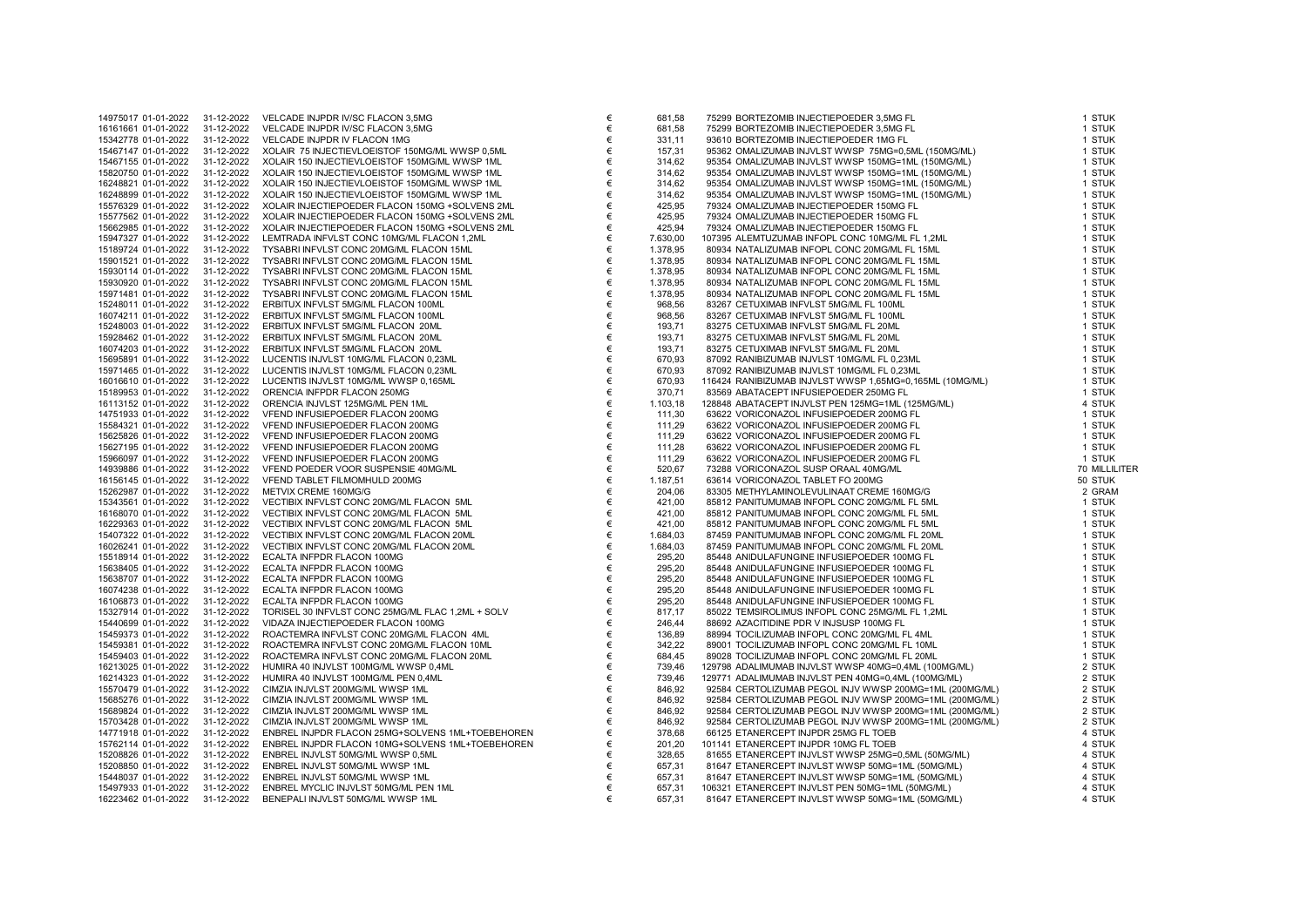| 16223454 01-01-2022 | 31-12-2022 | BENEPALI INJVLST 50MG/ML PEN 1ML                 | €     |
|---------------------|------------|--------------------------------------------------|-------|
| 15748049 01-01-2022 |            | SIMPONI INJVLST 100MG/ML PEN 0,5ML               | €     |
|                     | 31-12-2022 |                                                  |       |
| 15901165 01-01-2022 | 31-12-2022 | SIMPONI INJVLST 100MG/ML PEN 0,5ML               | €     |
| 15901742 01-01-2022 | 31-12-2022 | SIMPONI INJVLST 100MG/ML PEN 0,5ML               | €     |
| 15912450 01-01-2022 | 31-12-2022 | SIMPONI INJVLST 100MG/ML PEN 0,5ML               | €     |
| 16112768 01-01-2022 | 31-12-2022 | SIMPONI INJVLST 100MG/ML PEN 0,5ML               | €     |
|                     |            |                                                  |       |
| 16156056 01-01-2022 | 31-12-2022 | SIMPONI INJVLST 100MG/ML PEN 0,5ML               | €     |
| 16180607 01-01-2022 | 31-12-2022 | SIMPONI INJVLST 100MG/ML PEN 0,5ML               | €     |
| 15910164 01-01-2022 | 31-12-2022 | SIMPONI INJVLST 100MG/ML WWSP 0,5ML              | €     |
| 15368505 01-01-2022 | 31-12-2022 | AMBISOME INFUSIEPOEDER FLACON 50MG               | €     |
|                     |            |                                                  |       |
| 15050203 01-01-2022 | 31-12-2022 | KINERET 100 INJVLST 150MG/ML WWSP 0,67ML         | €     |
| 15179427 01-01-2022 | 31-12-2022 | KINERET 100 INJVLST 150MG/ML WWSP 0,67ML         | €     |
| 16113217 01-01-2022 | 31-12-2022 | KINERET 100 INJVLST 150MG/ML WWSP 0,67ML         | €     |
| 15711358 01-01-2022 | 31-12-2022 | JEVTANA INFVLST CONC 40MG/ML FLACON 1,5ML + SOLV | €     |
| 16075447 01-01-2022 | 31-12-2022 |                                                  | €     |
|                     |            | JEVTANA INFVLST CONC 40MG/ML FLACON 1,5ML + SOLV |       |
| 16078926 01-01-2022 | 31-12-2022 | JEVTANA INFVLST CONC 40MG/ML FLACON 1,5ML + SOLV | €     |
| 16237471 01-01-2022 | 31-12-2022 | JEVTANA INFVLST CONC 40MG/ML FLACON 1,5ML + SOLV | €     |
| 15688399 01-01-2022 | 31-12-2022 | YERVOY INFVLST CONC 5MG/ML FLACON 10ML           | €     |
| 15990729 01-01-2022 | 31-12-2022 | YERVOY INFVLST CONC 5MG/ML FLACON 10ML           | €     |
| 15688410 01-01-2022 | 31-12-2022 | YERVOY INFVLST CONC 5MG/ML FLACON 40ML           | €     |
|                     |            |                                                  |       |
| 15990737 01-01-2022 | 31-12-2022 | YERVOY INFVLST CONC 5MG/ML FLACON 40ML           | €     |
| 15723941 01-01-2022 | 31-12-2022 | HALAVEN INJVLST 0,44MG/ML FLACON 2ML             | €     |
| 16228553 01-01-2022 | 31-12-2022 | HALAVEN INJVLST 0,44MG/ML FLACON 2ML             | €     |
| 16237897 01-01-2022 | 31-12-2022 | HALAVEN INJVLST 0,44MG/ML FLACON 2ML             | €     |
| 15694097 01-01-2022 | 31-12-2022 | BENLYSTA INFPDR FLACON 120MG                     | €     |
|                     |            |                                                  |       |
| 15694100 01-01-2022 | 31-12-2022 | BENLYSTA INFPDR FLACON 400MG                     | €     |
| 15712575 01-01-2022 | 31-12-2022 | LEVACT INFUSIEPOEDER FLACON 25MG                 | €     |
| 15712583 01-01-2022 | 31-12-2022 | LEVACT INFUSIEPOEDER FLACON 100MG                | €     |
| 16219481 01-01-2022 | 31-12-2022 | BENDAMUSTINE ACCORD INFPDR FLACON 100MG          | €     |
| 16219503 01-01-2022 | 31-12-2022 | BENDAMUSTINE ACCORD INFPDR FLACON 25MG           | €     |
| 15690172 01-01-2022 | 31-12-2022 | ABRAXANE INFUSIEPOEDER FLACON 100MG              | €     |
|                     |            |                                                  |       |
| 15557715 01-01-2022 | 31-12-2022 | MYCAMINE INFUSIEPOEDER FLACON 50MG               | $\in$ |
| 15557723 01-01-2022 | 31-12-2022 | MYCAMINE INFUSIEPOEDER FLACON 100MG              | €     |
| 15563456 01-01-2022 | 31-12-2022 | ERWINASE INJECTIEPOEDER FLACON 10.000IE          | €     |
| 15016757 01-01-2022 | 31-12-2022 | ABELCET INFVLST CONC 5MG/ML FLACON 20ML          | €     |
| 15768546 01-01-2022 | 31-12-2022 | ZELBORAF TABLET FILMOMHULD 240MG                 | €     |
| 16064194 01-01-2022 | 31-12-2022 | ZELBORAF TABLET FILMOMHULD 240MG                 | €     |
|                     |            |                                                  |       |
| 16105265 01-01-2022 | 31-12-2022 | ZELBORAF TABLET FILMOMHULD 240MG                 | €     |
| 16193113 01-01-2022 | 31-12-2022 | ZELBORAF TABLET FILMOMHULD 240MG                 | €     |
| 16193164 01-01-2022 | 31-12-2022 | ZELBORAF TABLET FILMOMHULD 240MG                 | €     |
| 14969467 01-01-2022 | 31-12-2022 | ALDURAZYME INFVLST CONC 100U/ML FLACON 5ML       | €     |
| 15148157 01-01-2022 | 31-12-2022 | MYOZYME INFUSIEPOEDER FLACON 50MG                | €     |
|                     |            |                                                  |       |
| 16244265 01-01-2022 | 31-12-2022 | REPLAGAL INFVLST CONC 1MG/ML FLACON 3,5ML        | €     |
| 16244273 01-01-2022 | 31-12-2022 | REPLAGAL INFVLST CONC 1MG/ML FLACON 3,5ML        | €     |
| 14695898 01-01-2022 | 31-12-2022 | FABRAZYME INFUSIEPOEDER FLACON 35MG              | €     |
| 14889110 01-01-2022 | 31-12-2022 | FABRAZYME INFUSIEPOEDER FLACON 5MG               | €     |
| 16058941 01-01-2022 | 31-12-2022 | NAGLAZYME INFVLST CONC 1MG/ML FLACON 5ML         | €     |
|                     |            | ELAPRASE INFVLST CONC 2MG/ML FLACON 3ML          | €     |
| 16233638 01-01-2022 | 31-12-2022 |                                                  |       |
| 16242319 01-01-2022 | 31-12-2022 | EVOLTRA INFVLST CONC 1MG/ML FLACON 20ML          | €     |
| 16103564 01-01-2022 | 31-12-2022 | YONDELIS INFPDR FLACON 1MG                       | €     |
| 16103556 01-01-2022 | 31-12-2022 | YONDELIS INFPDR FLACON 0,25MG                    | €     |
| 15811840 01-01-2022 | 31-12-2022 | MEPACT INFPDR FLACON 4MG                         | €     |
| 16090845 01-01-2022 | 31-12-2022 | KALYDECO TABLET FILMOMHULD 150MG                 | €     |
|                     |            |                                                  |       |
| 16203127 01-01-2022 | 31-12-2022 | KALYDECO GRANULAAT IN SACHET 50MG                | €     |
| 16204654 01-01-2022 | 31-12-2022 | KALYDECO GRANULAAT IN SACHET 75MG                | €     |
| 15820742 01-01-2022 | 31-12-2022 | DACOGEN INFPDR FLACON 50MG                       | €     |
| 15828565 01-01-2022 | 31-12-2022 | ADCETRIS INFUSIEPOEDER FLACON 50MG               | €     |
| 15905306 01-01-2022 | 31-12-2022 | PERJETA INFVLST CONC 30MG/ML FLACON 14ML         | €     |
| 16071336 01-01-2022 | 31-12-2022 | PERJETA INFVLST CONC 30MG/ML FLACON 14ML         | $\in$ |
|                     |            |                                                  |       |
| 16156846 01-01-2022 | 31-12-2022 | PERJETA INFVLST CONC 30MG/ML FLACON 14ML         | €     |
| 15907406 01-01-2022 | 31-12-2022 | BOSULIF TABLET FILMOMHULD 100MG                  | €     |
| 15907422 01-01-2022 | 31-12-2022 | BOSULIF TABLET FILMOMHULD 500MG                  | €     |
| 16037820 01-01-2022 | 31-12-2022 | DEFITELIO INFVLST CONC 80MG/ML FLACON 2,5ML      | €     |
|                     |            |                                                  |       |

| 16223454 01-01-2022                        | 31-12-2022               | BENEPALI INJVLST 50MG/ML PEN 1ML                                 | €      | 657,31             | 106321 ETANERCEPT INJVLST PEN 50MG=1ML (50MG/ML)                                   | 4 STUK           |
|--------------------------------------------|--------------------------|------------------------------------------------------------------|--------|--------------------|------------------------------------------------------------------------------------|------------------|
| 15748049 01-01-2022                        | 31-12-2022               | SIMPONI INJVLST 100MG/ML PEN 0,5ML                               | €      | 933,33             | 105406 GOLIMUMAB INJVLST PEN 50MG=0.5ML (100MG/ML)                                 | 1 STUK           |
| 15901165 01-01-2022                        | 31-12-2022               | SIMPONI INJVLST 100MG/ML PEN 0,5ML                               | €      | 933,33             | 105406 GOLIMUMAB INJVLST PEN 50MG=0.5ML (100MG/ML)                                 | 1 STUK           |
| 15901742 01-01-2022                        | 31-12-2022               | SIMPONI INJVLST 100MG/ML PEN 0,5ML                               | €      | 933,33             | 105406 GOLIMUMAB INJVLST PEN 50MG=0.5ML (100MG/ML)                                 | 1 STUK           |
| 15912450 01-01-2022                        | 31-12-2022               | SIMPONI INJVLST 100MG/ML PEN 0,5ML                               | €      | 933,33             | 105406 GOLIMUMAB INJVLST PEN 50MG=0.5ML (100MG/ML)                                 | 1 STUK           |
| 16112768 01-01-2022                        | 31-12-2022               | SIMPONI INJVLST 100MG/ML PEN 0,5ML                               | €      | 933,33             | 105406 GOLIMUMAB INJVLST PEN 50MG=0.5ML (100MG/ML)                                 | 1 STUK           |
| 16156056 01-01-2022                        | 31-12-2022               | SIMPONI INJVLST 100MG/ML PEN 0,5ML                               | €      | 933,33             | 105406 GOLIMUMAB INJVLST PEN 50MG=0.5ML (100MG/ML)                                 | 1 STUK           |
| 16180607 01-01-2022                        | 31-12-2022               | SIMPONI INJVLST 100MG/ML PEN 0,5ML                               | €      | 933,33             | 105406 GOLIMUMAB INJVLST PEN 50MG=0.5ML (100MG/ML)                                 | 1 STUK           |
| 15910164 01-01-2022                        | 31-12-2022               | SIMPONI INJVLST 100MG/ML WWSP 0,5ML                              | €      | 933,33             | 93289 GOLIMUMAB INJVLST WWSP 50MG=0,5ML (100MG/ML)                                 | 1 STUK           |
| 15368505 01-01-2022                        | 31-12-2022               | AMBISOME INFUSIEPOEDER FLACON 50MG                               | €      | 1.128,06           | 38849 AMFOTERICINE B INFUSIEPOEDER 50MG (LIPOSOMAAL) FL                            | 10 STUK          |
| 15050203 01-01-2022                        | 31-12-2022               | KINERET 100 INJVLST 150MG/ML WWSP 0,67ML                         | €      | 884,49             | 67385 ANAKINRA INJVLST WWSP 100MG=0,67ML (150MG/ML)                                | 28 STUK          |
| 15179427 01-01-2022                        | 31-12-2022               | KINERET 100 INJVLST 150MG/ML WWSP 0,67ML                         | €      | 221,12             | 67385 ANAKINRA INJVLST WWSP 100MG=0,67ML (150MG/ML)                                | 7 STUK           |
| 16113217 01-01-2022                        | 31-12-2022               | KINERET 100 INJVLST 150MG/ML WWSP 0,67ML                         | €      | 221,12             | 67385 ANAKINRA INJVLST WWSP 100MG=0,67ML (150MG/ML)                                | 7 STUK           |
| 15711358 01-01-2022                        | 31-12-2022               | JEVTANA INFVLST CONC 40MG/ML FLACON 1,5ML + SOLV                 | €      | 4.333,80           | 98434 CABAZITAXEL INFOPL CONC 40MG/ML FL 1,5ML                                     | 1 STUK           |
| 16075447 01-01-2022                        | 31-12-2022               | JEVTANA INFVLST CONC 40MG/ML FLACON 1,5ML + SOLV                 | €      | 4.333,80           | 98434 CABAZITAXEL INFOPL CONC 40MG/ML FL 1,5ML                                     | 1 STUK           |
| 16078926 01-01-2022                        | 31-12-2022               | JEVTANA INFVLST CONC 40MG/ML FLACON 1,5ML + SOLV                 | €      | 4.333,80           | 98434 CABAZITAXEL INFOPL CONC 40MG/ML FL 1,5ML                                     | 1 STUK           |
| 16237471 01-01-2022                        | 31-12-2022               | JEVTANA INFVLST CONC 40MG/ML FLACON 1,5ML + SOLV                 | €      | 4.333,80           | 98434 CABAZITAXEL INFOPL CONC 40MG/ML FL 1,5ML                                     | 1 STUK           |
| 15688399 01-01-2022                        | 31-12-2022               | YERVOY INFVLST CONC 5MG/ML FLACON 10ML                           | €      | 3.562,67           | 101052 IPILIMUMAB INFOPL CONC 5MG/ML FL 10ML                                       | 1 STUK           |
| 15990729 01-01-2022                        | 31-12-2022               | YERVOY INFVLST CONC 5MG/ML FLACON 10ML                           | €      | 4.393,00           | 101052 IPILIMUMAB INFOPL CONC 5MG/ML FL 10ML                                       | 1 STUK           |
| 15688410 01-01-2022                        | 31-12-2022               | YERVOY INFVLST CONC 5MG/ML FLACON 40ML                           | €      | 14.250,66          | 101060 IPILIMUMAB INFOPL CONC 5MG/ML FL 40ML                                       | 1 STUK           |
| 15990737 01-01-2022                        | 31-12-2022               | YERVOY INFVLST CONC 5MG/ML FLACON 40ML                           | €      | 17.572,00          | 101060 IPILIMUMAB INFOPL CONC 5MG/ML FL 40ML                                       | 1 STUK           |
| 15723941 01-01-2022                        | 31-12-2022               | HALAVEN INJVLST 0,44MG/ML FLACON 2ML                             | €      | 421,83             | 98809 ERIBULINE INJVLST 0,44MG/ML FL 2ML                                           | 1 STUK           |
| 16228553 01-01-2022                        | 31-12-2022               | HALAVEN INJVLST 0,44MG/ML FLACON 2ML                             | €      | 421,83             | 98809 ERIBULINE INJVLST 0,44MG/ML FL 2ML                                           | 1 STUK           |
| 16237897 01-01-2022                        | 31-12-2022               | HALAVEN INJVLST 0,44MG/ML FLACON 2ML                             | €      | 2.278,05           | 98809 ERIBULINE INJVLST 0,44MG/ML FL 2ML                                           | 6 STUK           |
| 15694097 01-01-2022                        | 31-12-2022               | BENLYSTA INFPDR FLACON 120MG                                     | €<br>€ | 169,95             | 98140 BELIMUMAB INFUSIEPOEDER 120MG FL                                             | 1 STUK           |
| 15694100 01-01-2022                        | 31-12-2022<br>31-12-2022 | BENLYSTA INFPDR FLACON 400MG<br>LEVACT INFUSIEPOEDER FLACON 25MG | €      | 566,51             | 98159 BELIMUMAB INFUSIEPOEDER 400MG FL<br>98450 BENDAMUSTINE INFUSIEPOEDER 25MG FL | 1 STUK<br>5 STUK |
| 15712575 01-01-2022<br>15712583 01-01-2022 | 31-12-2022               | LEVACT INFUSIEPOEDER FLACON 100MG                                | $\in$  | 289,83<br>1.154,65 | 98469 BENDAMUSTINE INFUSIEPOEDER 100MG FL                                          | 5 STUK           |
| 16219481 01-01-2022                        | 31-12-2022               | BENDAMUSTINE ACCORD INFPDR FLACON 100MG                          | €      | 1.154,60           | 98469 BENDAMUSTINE INFUSIEPOEDER 100MG FL                                          | 5 STUK           |
| 16219503 01-01-2022                        | 31-12-2022               | BENDAMUSTINE ACCORD INFPDR FLACON 25MG                           | €      | 266,75             | 98450 BENDAMUSTINE INFUSIEPOEDER 25MG FL                                           | 5 STUK           |
| 15690172 01-01-2022                        | 31-12-2022               | ABRAXANE INFUSIEPOEDER FLACON 100MG                              | €      | 288,19             | 98957 PACLITAXEL INFUSIEPOEDER 100MG (NANODEELTJES) FL                             | 1 STUK           |
| 15557715 01-01-2022                        | 31-12-2022               | MYCAMINE INFUSIEPOEDER FLACON 50MG                               | €      | 235,50             | 91855 MICAFUNGINE INFUSIEPOEDER 50MG FL                                            | 1 STUK           |
| 15557723 01-01-2022                        | 31-12-2022               | MYCAMINE INFUSIEPOEDER FLACON 100MG                              | €      | 389,70             | 91863 MICAFUNGINE INFUSIEPOEDER 100MG FL                                           | 1 STUK           |
| 15563456 01-01-2022                        | 31-12-2022               | ERWINASE INJECTIEPOEDER FLACON 10.000IE                          | €      | 4.349,10           | 51519 ASPARAGINASE INJPDR 10.000IE(ERWIN,CRISANTASPAS)FL                           | 5 STUK           |
| 15016757 01-01-2022                        | 31-12-2022               | ABELCET INFVLST CONC 5MG/ML FLACON 20ML                          | €      | 1.222,20           | 61611 AMFOTERICINE B INFCONC 5MG/ML (LIPIDENCOMPL) 20ML                            | 10 STUK          |
| 15768546 01-01-2022                        | 31-12-2022               | ZELBORAF TABLET FILMOMHULD 240MG                                 | €      | 1.808,56           | 101176 VEMURAFENIB TABLET 240MG                                                    | 56 STUK          |
| 16064194 01-01-2022                        | 31-12-2022               | ZELBORAF TABLET FILMOMHULD 240MG                                 | €      | 1.808,56           | 101176 VEMURAFENIB TABLET 240MG                                                    | 56 STUK          |
| 16105265 01-01-2022                        | 31-12-2022               | ZELBORAF TABLET FILMOMHULD 240MG                                 | €      | 1.808,56           | 101176 VEMURAFENIB TABLET 240MG                                                    | 56 STUK          |
| 16193113 01-01-2022                        | 31-12-2022               | ZELBORAF TABLET FILMOMHULD 240MG                                 | €      | 1.808,56           | 101176 VEMURAFENIB TABLET 240MG                                                    | 56 STUK          |
| 16193164 01-01-2022                        | 31-12-2022               | ZELBORAF TABLET FILMOMHULD 240MG                                 | €      | 1.808,56           | 101176 VEMURAFENIB TABLET 240MG                                                    | 56 STUK          |
| 14969467 01-01-2022                        | 31-12-2022               | ALDURAZYME INFVLST CONC 100U/ML FLACON 5ML                       | €      | 600,94             | 75175 LARONIDASE INFOPL CONC 100E/ML FL 5ML                                        | 1 STUK           |
| 15148157 01-01-2022                        | 31-12-2022               | MYOZYME INFUSIEPOEDER FLACON 50MG                                | €      | 4.598,65           | 80462 ALGLUCOSIDASE ALFA INFUSIEPOEDER 50MG FL                                     | 10 STUK          |
| 16244265 01-01-2022                        | 31-12-2022               | REPLAGAL INFVLST CONC 1MG/ML FLACON 3,5ML                        | €      | 1.487,44           | 131288 AGALSIDASE ALFA INFOPL CONC 1MG/ML FL 3,5ML                                 | 1 STUK           |
| 16244273 01-01-2022                        | 31-12-2022               | REPLAGAL INFVLST CONC 1MG/ML FLACON 3,5ML                        | €      | 14.874,43          | 131288 AGALSIDASE ALFA INFOPL CONC 1MG/ML FL 3,5ML                                 | 10 STUK          |
| 14695898 01-01-2022                        | 31-12-2022               | FABRAZYME INFUSIEPOEDER FLACON 35MG                              | €      | 3.002,10           | 60518 AGALSIDASE BETA INFUSIEPOEDER 35MG FL                                        | 1 STUK           |
| 14889110 01-01-2022                        | 31-12-2022               | FABRAZYME INFUSIEPOEDER FLACON 5MG                               | €      | 412,90             | 70254 AGALSIDASE BETA INFUSIEPOEDER 5MG FL                                         | 1 STUK           |
| 16058941 01-01-2022                        | 31-12-2022               | NAGLAZYME INFVLST CONC 1MG/ML FLACON 5ML                         | €      | 1.340,99           | 119849 GALSULFASE INFOPL CONC 1MG/ML FL 5ML                                        | 1 STUK           |
| 16233638 01-01-2022                        | 31-12-2022               | ELAPRASE INFVLST CONC 2MG/ML FLACON 3ML                          | $\in$  | 2.588,47           | 130788 IDURSULFASE INFOPL CONC 2MG/ML FL 3ML                                       | 1 STUK           |
| 16242319 01-01-2022                        | 31-12-2022               | EVOLTRA INFVLST CONC 1MG/ML FLACON 20ML                          | €      | 1.846,30           | 85987 CLOFARABINE INFOPL CONC 1MG/ML FL 20ML                                       | 1 STUK           |
| 16103564 01-01-2022                        | 31-12-2022               | YONDELIS INFPDR FLACON 1MG                                       | €      | 2.020,47           | 107662 TRABECTEDINE INFUSIEPOEDER 1MG FL                                           | 1 STUK           |
| 16103556 01-01-2022                        | 31-12-2022               | YONDELIS INFPDR FLACON 0,25MG                                    | €      | 527,32             | 107654 TRABECTEDINE INFUSIEPOEDER 0,25MG FL                                        | 1 STUK           |
| 15811840 01-01-2022                        | 31-12-2022               | MEPACT INFPDR FLACON 4MG                                         | €      | 2.737,93           | 102458 MIFAMURTIDE INFUSIEPOEDER 4MG FL                                            | 1 STUK           |
| 16090845 01-01-2022                        | 31-12-2022               | KALYDECO TABLET FILMOMHULD 150MG                                 | €      | 15.469,28          | 115134 IVACAFTOR TABLET 150MG                                                      | 56 STUK          |
| 16203127 01-01-2022                        | 31-12-2022               | KALYDECO GRANULAAT IN SACHET 50MG                                | €      | 15.469,28          | 129747 IVACAFTOR GRANULAAT 50MG                                                    | 56 STUK          |
| 16204654 01-01-2022                        | 31-12-2022               | KALYDECO GRANULAAT IN SACHET 75MG                                | €      | 15.469,28          | 129755 IVACAFTOR GRANULAAT 75MG                                                    | 56 STUK          |
| 15820742 01-01-2022                        | 31-12-2022               | DACOGEN INFPDR FLACON 50MG                                       | €      | 1.163,44           | 103764 DECITABINE INFUSIEPOEDER 50MG FL                                            | 1 STUK           |
| 15828565 01-01-2022                        | 31-12-2022               | ADCETRIS INFUSIEPOEDER FLACON 50MG                               | €      | 3.265,93           | 103993 BRENTUXIMAB VEDOTINE INFUSIEPOEDER 50MG FL                                  | 1 STUK           |
| 15905306 01-01-2022                        | 31-12-2022               | PERJETA INFVLST CONC 30MG/ML FLACON 14ML                         | €      | 2.572,40           | 105422 PERTUZUMAB INFOPL CONC 30MG/ML FL 14ML                                      | 1 STUK           |
| 16071336 01-01-2022                        | 31-12-2022               | PERJETA INFVLST CONC 30MG/ML FLACON 14ML                         | $\in$  | 2.572,39           | 105422 PERTUZUMAB INFOPL CONC 30MG/ML FL 14ML                                      | 1 STUK           |
| 16156846 01-01-2022                        | 31-12-2022               | PERJETA INFVLST CONC 30MG/ML FLACON 14ML                         | €      | 2.572,39           | 105422 PERTUZUMAB INFOPL CONC 30MG/ML FL 14ML                                      | 1 STUK           |
| 15907406 01-01-2022                        | 31-12-2022               | BOSULIF TABLET FILMOMHULD 100MG                                  | €      | 809,63             | 106070 BOSUTINIB TABLET 100MG                                                      | 28 STUK          |
| 15907422 01-01-2022                        | 31-12-2022               | BOSULIF TABLET FILMOMHULD 500MG                                  | €      | 4.048,17           | 106089 BOSUTINIB TABLET 500MG                                                      | 28 STUK          |
| 16037820 01-01-2022                        | 31-12-2022               | DEFITELIO INFVLST CONC 80MG/ML FLACON 2,5ML                      | €      | 4.437,21           | 118087 DEFIBROTIDE INFOPL CONC 80MG/ML FL 2,5ML                                    | 10 STUK          |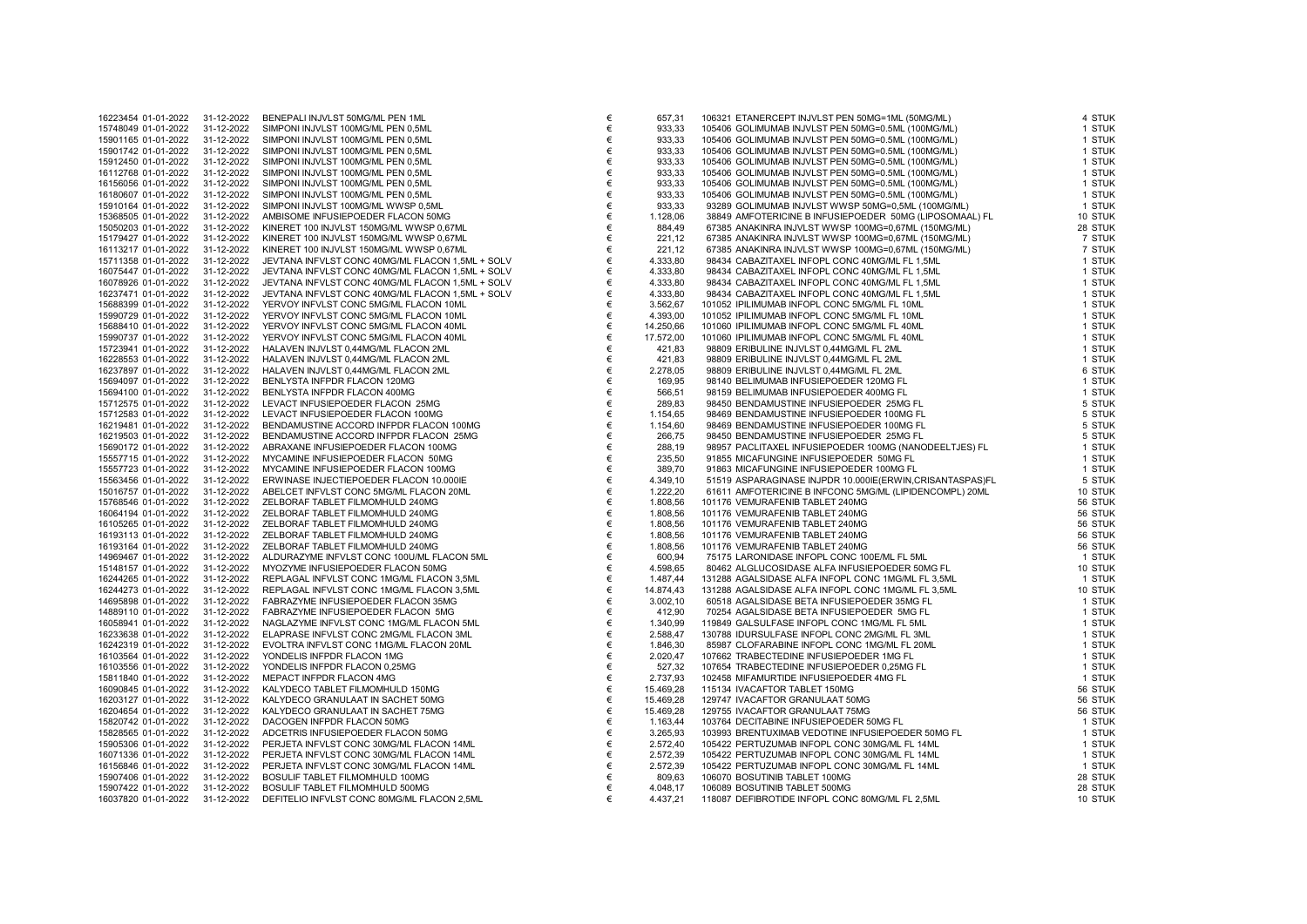| 15986144 01-01-2022                        | 31-12-2022               | SIRTURO TABLET 100MG                                                 |
|--------------------------------------------|--------------------------|----------------------------------------------------------------------|
| 16009134 01-01-2022                        | 31-12-2022               | SYLVANT INFPDR FLACON 100MG                                          |
| 16009142 01-01-2022                        | 31-12-2022               | SYLVANT INFPDR FLACON 400MG                                          |
| 16042417 01-01-2022                        | 31-12-2022               | GAZYVARO INFVLST CONC 1000MG/40ML (25MG/ML) FLACON                   |
| 16192532 01-01-2022                        | 31-12-2022               | GAZYVARO INFVLST CONC 1000MG/40ML (25MG/ML) FLACON                   |
| 15937852 01-01-2022                        | 31-12-2022               | <b>ICLUSIG TABLET FILMOMHULD 45MG</b>                                |
| 16091973 01-01-2022                        | 31-12-2022               | VIMIZIM INFVLST CONC 1MG/ML FLACON 5ML                               |
| 16241169 01-01-2022                        | 31-12-2022               | MOZOBIL INJVLST 20MG/ML FLACON 1,2ML                                 |
| 15292290 01-01-2022                        | 31-12-2022               | ATRIANCE INFVLST 5MG/ML FLACON 50ML                                  |
| 15255042 01-01-2022                        | 31-12-2022               | INCRELEX INJVLST 10MG/ML FLACON 4ML                                  |
| 15824152 01-01-2022                        | 31-12-2022               | INLYTA TABLET FILMOMHULD 1MG                                         |
| 15999092 01-01-2022                        | 31-12-2022               | INLYTA TABLET FILMOMHULD 1MG                                         |
| 15824195 01-01-2022                        | 31-12-2022               | INLYTA TABLET FILMOMHULD 5MG                                         |
| 15999106 01-01-2022                        | 31-12-2022               | INLYTA TABLET FILMOMHULD 5MG                                         |
| 16151992 01-01-2022                        | 31-12-2022               | INLYTA TABLET FILMOMHULD 5MG                                         |
| 16181263 01-01-2022                        | 31-12-2022               | INLYTA TABLET FILMOMHULD 5MG                                         |
| 16229525 01-01-2022                        | 31-12-2022               | INLYTA TABLET FILMOMHULD 7MG                                         |
| 16232070 01-01-2022                        | 31-12-2022               | INLYTA TABLET FILMOMHULD 7MG                                         |
| 15804100 01-01-2022                        | 31-12-2022               | ORENCIA INJVLST 125MG/ML WWSP 1ML                                    |
| 16181301 01-01-2022                        | 31-12-2022               | ZYTIGA TABLET 250MG                                                  |
| 16199111 01-01-2022                        | 31-12-2022               | ZYTIGA TABLET 250MG                                                  |
| 16106946 01-01-2022                        | 31-12-2022               | TARGRETIN CAPSULE 75MG                                               |
| 15662780 01-01-2022                        | 31-12-2022               | TYVERB TABLET OMHULD 250MG                                           |
| 16021975 01-01-2022                        | 31-12-2022               | TYVERB TABLET OMHULD 250MG                                           |
| 15195252 01-01-2022                        | 31-12-2022               | NEXAVAR TABLET FILMOMHULD 200MG                                      |
| 15901548 01-01-2022                        | 31-12-2022               | NEXAVAR TABLET FILMOMHULD 200MG                                      |
| 15910083 01-01-2022                        | 31-12-2022               | NEXAVAR TABLET FILMOMHULD 200MG                                      |
| 15977900 01-01-2022                        | 31-12-2022               | NEXAVAR TABLET FILMOMHULD 200MG                                      |
| 15978486 01-01-2022                        | 31-12-2022               | NEXAVAR TABLET FILMOMHULD 200MG                                      |
| 16064135 01-01-2022                        | 31-12-2022               | NEXAVAR TABLET FILMOMHULD 200MG                                      |
| 15492818 01-01-2022                        | 31-12-2022               | IRESSA TABLET FILMOMHULD 250MG                                       |
| 15978257 01-01-2022                        | 31-12-2022               | IRESSA TABLET FILMOMHULD 250MG                                       |
| 16064119 01-01-2022                        | 31-12-2022               | IRESSA TABLET FILMOMHULD 250MG                                       |
| 16227980 01-01-2022                        | 31-12-2022               | IRESSA TABLET FILMOMHULD 250MG                                       |
| 16252705 01-01-2022                        | 31-12-2022               | IRESSA TABLET FILMOMHULD 250MG                                       |
| 15219593 01-01-2022                        | 31-12-2022               | LYSODREN TABLET 500MG                                                |
| 15579239 01-01-2022<br>16248546 01-01-2022 | 31-12-2022               | VOTRIENT TABLET FILMOMHULD 200MG                                     |
|                                            | 31-12-2022               | VOTRIENT TABLET FILMOMHULD 200MG                                     |
| 16248554 01-01-2022<br>15579247 01-01-2022 | 31-12-2022               | VOTRIENT TABLET FILMOMHULD 200MG                                     |
| 16248562 01-01-2022                        | 31-12-2022<br>31-12-2022 | VOTRIENT TABLET FILMOMHULD 400MG<br>VOTRIENT TABLET FILMOMHULD 400MG |
| 16248570 01-01-2022                        | 31-12-2022               | VOTRIENT TABLET FILMOMHULD 400MG                                     |
| 15839605 01-01-2022                        | 31-12-2022               | XALKORI CAPSULE 200MG                                                |
| 15839613 01-01-2022                        | 31-12-2022               | XALKORI CAPSULE 250MG                                                |
| 16031598 01-01-2022                        | 31-12-2022               | XALKORI CAPSULE 250MG                                                |
| 16079612 01-01-2022                        | 31-12-2022               | MENOPUR INJPDR FLACON 75IE + SOLV 2ML + TOEBEH                       |
| 15858693 01-01-2022                        | 31-12-2022               | FOSTIMON INJPDR FL 75IE + SOLV 1ML WWSP                              |
| 15858707 01-01-2022                        | 31-12-2022               | FOSTIMON INJPDR FL 150IE + SOLV 1ML WWSP                             |
| 16015649 01-01-2022                        | 31-12-2022               | FOSTIMON INJPDR FL 225IE + SOLV 1ML WWSP                             |
| 16071301 01-01-2022                        | 31-12-2022               | FOSTIMON INJPDR FL 300IE + SOLV 1ML WWSP                             |
| 14805200 01-01-2022                        | 31-12-2022               | GONAL F INJPDR FL 450IE + SOLV 0,75ML                                |
| 14865742 01-01-2022                        | 31-12-2022               | GONAL F INJPDR FL 450IE + SOLV 0,75ML                                |
| 14806746 01-01-2022                        | 31-12-2022               | GONAL F INJPDR FL 75IE + SOLV 1ML                                    |
| 14904101 01-01-2022                        | 31-12-2022               | GONAL F INJPDR FL 75IE + SOLV 1ML                                    |
| 14904128 01-01-2022                        | 31-12-2022               | GONAL F INJPDR FL 75IE + SOLV 1ML                                    |
| 14808447 01-01-2022                        | 31-12-2022               | GONAL F INJPDR FL 1050IE + SOLV 1,75ML                               |
| 14844982 01-01-2022                        | 31-12-2022               | GONAL F INJPDR FL 1050IE + SOLV 1,75ML                               |
| 14897148 01-01-2022                        | 31-12-2022               | GONAL F INJPDR FL 1050IE + SOLV 1,75ML                               |
| 15409198 01-01-2022                        | 31-12-2022               | GONAL F INJPDR FL 1050IE + SOLV 1,75ML                               |
| 14917165 01-01-2022                        | 31-12-2022               | GONAL F 300 INJVLST 600IE/ML PEN 0,5ML                               |
| 15008355 01-01-2022                        | 31-12-2022               | GONAL F 300 INJVLST 600IE/ML PEN 0,5ML                               |
| 15180549 01-01-2022                        | 31-12-2022               | GONAL F 300 INJVLST 600IE/ML PEN 0,5ML                               |
| 15182185 01-01-2022                        | 31-12-2022               | GONAL F 300 INJVLST 600IE/ML PEN 0,5ML                               |
|                                            |                          |                                                                      |

| 15986144 01-01-2022 | 31-12-2022 | SIRTURO TABLET 100MG                               | € | 25.451,50 | 115371 BEDAQUILINE TABLET 100MG                           | 188 STUK |
|---------------------|------------|----------------------------------------------------|---|-----------|-----------------------------------------------------------|----------|
| 16009134 01-01-2022 | 31-12-2022 | SYLVANT INFPDR FLACON 100MG                        | € | 529,90    | 117099 SILTUXIMAB INFUSIEPOEDER 100MG FL                  | 1 STUK   |
| 16009142 01-01-2022 | 31-12-2022 | SYLVANT INFPDR FLACON 400MG                        | € | 2.201,80  | 117102 SILTUXIMAB INFUSIEPOEDER 400MG FL                  | 1 STUK   |
| 16042417 01-01-2022 | 31-12-2022 | GAZYVARO INFVLST CONC 1000MG/40ML (25MG/ML) FLACON | € | 3.713,12  | 118478 OBINUTUZUMAB INFOPL CONC 25MG/ML FL 40ML           | 1 STUK   |
| 16192532 01-01-2022 | 31-12-2022 | GAZYVARO INFVLST CONC 1000MG/40ML (25MG/ML) FLACON | € | 3.713,12  | 118478 OBINUTUZUMAB INFOPL CONC 25MG/ML FL 40ML           | 1 STUK   |
| 15937852 01-01-2022 | 31-12-2022 | <b>ICLUSIG TABLET FILMOMHULD 45MG</b>              | € | 5.776,79  | 106747 PONATINIB TABLET 45MG                              | 30 STUK  |
| 16091973 01-01-2022 | 31-12-2022 | VIMIZIM INFVLST CONC 1MG/ML FLACON 5ML             | € | 891,41    | 124265 ELOSULFASE ALFA INFOPL CONC 1MG/ML FL 5ML          | 1 STUK   |
| 16241169 01-01-2022 | 31-12-2022 | MOZOBIL INJVLST 20MG/ML FLACON 1,2ML               | € | 5.972,16  | 131156 PLERIXAFOR INJVLST 20MG/ML FL 1,2ML                | 1 STUK   |
| 15292290 01-01-2022 | 31-12-2022 | ATRIANCE INFVLST 5MG/ML FLACON 50ML                | € | 2.133,52  | 85030 NELARABINE INFVLST 5MG/ML FL 50ML                   | 6 STUK   |
| 15255042 01-01-2022 | 31-12-2022 | INCRELEX INJVLST 10MG/ML FLACON 4ML                | € | 668,30    | 85464 MECASERMINE INJVLST 10MG/ML FL 4ML                  | 1 STUK   |
| 15824152 01-01-2022 | 31-12-2022 | INLYTA TABLET FILMOMHULD 1MG                       | € | 770,97    | 104442 AXITINIB TABLET 1MG                                | 56 STUK  |
| 15999092 01-01-2022 | 31-12-2022 | INLYTA TABLET FILMOMHULD 1MG                       | € | 770,97    | 104442 AXITINIB TABLET 1MG                                | 56 STUK  |
| 15824195 01-01-2022 | 31-12-2022 | INLYTA TABLET FILMOMHULD 5MG                       | € | 3.851,50  | 104450 AXITINIB TABLET 5MG                                | 56 STUK  |
| 15999106 01-01-2022 | 31-12-2022 | INLYTA TABLET FILMOMHULD 5MG                       | € | 3.851,50  | 104450 AXITINIB TABLET 5MG                                | 56 STUK  |
| 16151992 01-01-2022 | 31-12-2022 | INLYTA TABLET FILMOMHULD 5MG                       | € | 3.851,50  | 104450 AXITINIB TABLET 5MG                                | 56 STUK  |
| 16181263 01-01-2022 | 31-12-2022 | INLYTA TABLET FILMOMHULD 5MG                       | € | 3.851,50  | 104450 AXITINIB TABLET 5MG                                | 56 STUK  |
| 16229525 01-01-2022 | 31-12-2022 | INLYTA TABLET FILMOMHULD 7MG                       | € | 5.321,57  | 114650 AXITINIB TABLET 7MG                                | 56 STUK  |
| 16232070 01-01-2022 | 31-12-2022 | INLYTA TABLET FILMOMHULD 7MG                       | € | 5.321,57  | 114650 AXITINIB TABLET 7MG                                | 56 STUK  |
| 15804100 01-01-2022 | 31-12-2022 | ORENCIA INJVLST 125MG/ML WWSP 1ML                  | € | 1.103,18  | 103632 ABATACEPT INJVLST WWSP 125MG=1ML (125MG/ML)        | 4 STUK   |
| 16181301 01-01-2022 | 31-12-2022 | ZYTIGA TABLET 250MG                                | € | 2.830,39  | 100846 ABIRATERON TABLET 250MG                            | 120 STUK |
| 16199111 01-01-2022 | 31-12-2022 | ZYTIGA TABLET 250MG                                | € | 2.830,39  | 100846 ABIRATERON TABLET 250MG                            | 120 STUK |
| 16106946 01-01-2022 | 31-12-2022 | TARGRETIN CAPSULE 75MG                             | € | 1.242,37  | 70610 BEXAROTEEN CAPSULE 75MG                             | 100 STUK |
| 15662780 01-01-2022 | 31-12-2022 | TYVERB TABLET OMHULD 250MG                         | € | 2.503,28  | 90018 LAPATINIB TABLET 250MG                              | 140 STUK |
| 16021975 01-01-2022 | 31-12-2022 | TYVERB TABLET OMHULD 250MG                         | € | 2.503,28  | 90018 LAPATINIB TABLET 250MG                              | 140 STUK |
| 15195252 01-01-2022 | 31-12-2022 | NEXAVAR TABLET FILMOMHULD 200MG                    | € | 3.598,02  | 81450 SORAFENIB TABLET 200MG                              | 112 STUK |
| 15901548 01-01-2022 | 31-12-2022 | NEXAVAR TABLET FILMOMHULD 200MG                    | € | 3.598,02  | 81450 SORAFENIB TABLET 200MG                              | 112 STUK |
| 15910083 01-01-2022 | 31-12-2022 | NEXAVAR TABLET FILMOMHULD 200MG                    | € | 3.598,02  | 81450 SORAFENIB TABLET 200MG                              | 112 STUK |
| 15977900 01-01-2022 | 31-12-2022 | NEXAVAR TABLET FILMOMHULD 200MG                    | € | 3.598,02  | 81450 SORAFENIB TABLET 200MG                              | 112 STUK |
| 15978486 01-01-2022 | 31-12-2022 | NEXAVAR TABLET FILMOMHULD 200MG                    | € | 3.598,02  | 81450 SORAFENIB TABLET 200MG                              | 112 STUK |
| 16064135 01-01-2022 | 31-12-2022 | NEXAVAR TABLET FILMOMHULD 200MG                    | € | 3.598,02  | 81450 SORAFENIB TABLET 200MG                              | 112 STUK |
| 15492818 01-01-2022 | 31-12-2022 | IRESSA TABLET FILMOMHULD 250MG                     | € | 2.423,57  | 90778 GEFITINIB TABLET 250MG                              | 30 STUK  |
| 15978257 01-01-2022 | 31-12-2022 | IRESSA TABLET FILMOMHULD 250MG                     | € | 1.530,47  | 90778 GEFITINIB TABLET 250MG                              | 30 STUK  |
| 16064119 01-01-2022 | 31-12-2022 | IRESSA TABLET FILMOMHULD 250MG                     | € | 1.530,47  | 90778 GEFITINIB TABLET 250MG                              | 30 STUK  |
| 16227980 01-01-2022 | 31-12-2022 | IRESSA TABLET FILMOMHULD 250MG                     | € | 1.530,47  | 90778 GEFITINIB TABLET 250MG                              | 30 STUK  |
| 16252705 01-01-2022 | 31-12-2022 | IRESSA TABLET FILMOMHULD 250MG                     | € | 2.423,57  | 90778 GEFITINIB TABLET 250MG                              | 30 STUK  |
| 15219593 01-01-2022 | 31-12-2022 | LYSODREN TABLET 500MG                              | € | 621,98    | 37818 MITOTAAN TABLET 500MG                               | 100 STUK |
| 15579239 01-01-2022 | 31-12-2022 | VOTRIENT TABLET FILMOMHULD 200MG                   | € | 749,09    | 95265 PAZOPANIB TABLET 200MG                              | 30 STUK  |
| 16248546 01-01-2022 | 31-12-2022 | VOTRIENT TABLET FILMOMHULD 200MG                   | € | 749,09    | 95265 PAZOPANIB TABLET 200MG                              | 30 STUK  |
| 16248554 01-01-2022 | 31-12-2022 | VOTRIENT TABLET FILMOMHULD 200MG                   | € | 749,09    | 95265 PAZOPANIB TABLET 200MG                              | 30 STUK  |
| 15579247 01-01-2022 | 31-12-2022 | VOTRIENT TABLET FILMOMHULD 400MG                   | € | 2.961,24  | 95273 PAZOPANIB TABLET 400MG                              | 60 STUK  |
| 16248562 01-01-2022 | 31-12-2022 | VOTRIENT TABLET FILMOMHULD 400MG                   | € | 1.480,62  | 95273 PAZOPANIB TABLET 400MG                              | 30 STUK  |
| 16248570 01-01-2022 | 31-12-2022 | VOTRIENT TABLET FILMOMHULD 400MG                   | € | 1.480,62  | 95273 PAZOPANIB TABLET 400MG                              | 30 STUK  |
| 15839605 01-01-2022 | 31-12-2022 | XALKORI CAPSULE 200MG                              | € | 4.717,52  | 104507 CRIZOTINIB CAPSULE 200MG                           | 60 STUK  |
| 15839613 01-01-2022 | 31-12-2022 | XALKORI CAPSULE 250MG                              | € | 5.159,04  | 104515 CRIZOTINIB CAPSULE 250MG                           | 60 STUK  |
| 16031598 01-01-2022 | 31-12-2022 | XALKORI CAPSULE 250MG                              | € | 5.159,04  | 104515 CRIZOTINIB CAPSULE 250MG                           | 60 STUK  |
| 16079612 01-01-2022 | 31-12-2022 | MENOPUR INJPDR FLACON 75IE + SOLV 2ML + TOEBEH     | € | 114,28    | 57312 MENOPAUZEGONADOTROFINE INJECTIEPDR 75IE FL + TOEB   | 5 STUK   |
| 15858693 01-01-2022 | 31-12-2022 | FOSTIMON INJPDR FL 75IE + SOLV 1ML WWSP            | € | 22,35     | 82414 UROFOLLITROPINE INJECTIEPOEDER 75IE FL              | 1 STUK   |
| 15858707 01-01-2022 | 31-12-2022 | FOSTIMON INJPDR FL 150IE + SOLV 1ML WWSP           | € |           | 104531 UROFOLLITROPINE INJECTIEPOEDER 150IE FL            | 1 STUK   |
|                     |            |                                                    |   | 43,51     |                                                           |          |
| 16015649 01-01-2022 | 31-12-2022 | FOSTIMON INJPDR FL 225IE + SOLV 1ML WWSP           | € | 96,47     | 116319 UROFOLLITROPINE INJECTIEPOEDER 225IE FL            | 1 STUK   |
| 16071301 01-01-2022 | 31-12-2022 | FOSTIMON INJPDR FL 300IE + SOLV 1ML WWSP           | € | 57,89     | 121517 UROFOLLITROPINE INJECTIEPOEDER 300IE FL            | 1 STUK   |
| 14805200 01-01-2022 | 31-12-2022 | GONAL F INJPDR FL 450IE + SOLV 0,75ML              | € | 225,70    | 67458 FOLLITROPINE ALFA INJECTIEPOEDER 450IE FL           | 1 STUK   |
| 14865742 01-01-2022 | 31-12-2022 | GONAL F INJPDR FL 450IE + SOLV 0,75ML              | € | 225,68    | 67458 FOLLITROPINE ALFA INJECTIEPOEDER 450IE FL           | 1 STUK   |
| 14806746 01-01-2022 | 31-12-2022 | GONAL F INJPDR FL 75IE + SOLV 1ML                  | € | 26,83     | 67466 FOLLITROPINE ALFA INJECTIEPOEDER 75IE FL            | 1 STUK   |
| 14904101 01-01-2022 | 31-12-2022 | GONAL F INJPDR FL 75IE + SOLV 1ML                  | € | 26,83     | 67466 FOLLITROPINE ALFA INJECTIEPOEDER 75IE FL            | 1 STUK   |
| 14904128 01-01-2022 | 31-12-2022 | GONAL F INJPDR FL 75IE + SOLV 1ML                  | € | 134,19    | 67466 FOLLITROPINE ALFA INJECTIEPOEDER 75IE FL            | 5 STUK   |
| 14808447 01-01-2022 | 31-12-2022 | GONAL F INJPDR FL 1050IE + SOLV 1,75ML             | € | 394,42    | 67474 FOLLITROPINE ALFA INJECTIEPOEDER 1050IE FL          | 1 STUK   |
| 14844982 01-01-2022 | 31-12-2022 | GONAL F INJPDR FL 1050IE + SOLV 1,75ML             | € | 394,42    | 67474 FOLLITROPINE ALFA INJECTIEPOEDER 1050IE FL          | 1 STUK   |
| 14897148 01-01-2022 | 31-12-2022 | GONAL F INJPDR FL 1050IE + SOLV 1,75ML             | € | 394,42    | 67474 FOLLITROPINE ALFA INJECTIEPOEDER 1050IE FL          | 1 STUK   |
| 15409198 01-01-2022 | 31-12-2022 | GONAL F INJPDR FL 1050IE + SOLV 1,75ML             | € | 394,42    | 67474 FOLLITROPINE ALFA INJECTIEPOEDER 1050IE FL          | 1 STUK   |
| 14917165 01-01-2022 | 31-12-2022 | GONAL F 300 INJVLST 600IE/ML PEN 0,5ML             | € | 102,24    | 117528 FOLLITROPINE ALFA INJ PEN 300IE=0,5ML(600IE/ML)+NL | 1 STUK   |
| 15008355 01-01-2022 | 31-12-2022 | GONAL F 300 INJVLST 600IE/ML PEN 0,5ML             | € | 102,24    | 117528 FOLLITROPINE ALFA INJ PEN 300IE=0,5ML(600IE/ML)+NL | 1 STUK   |
| 15180549 01-01-2022 | 31-12-2022 | GONAL F 300 INJVLST 600IE/ML PEN 0,5ML             | € | 102,24    | 117528 FOLLITROPINE ALFA INJ PEN 300IE=0,5ML(600IE/ML)+NL | 1 STUK   |
| 15182185 01-01-2022 | 31-12-2022 | GONAL F 300 INJVLST 600IE/ML PEN 0,5ML             | € | 102,24    | 117528 FOLLITROPINE ALFA INJ PEN 300IE=0,5ML(600IE/ML)+NL | 1 STUK   |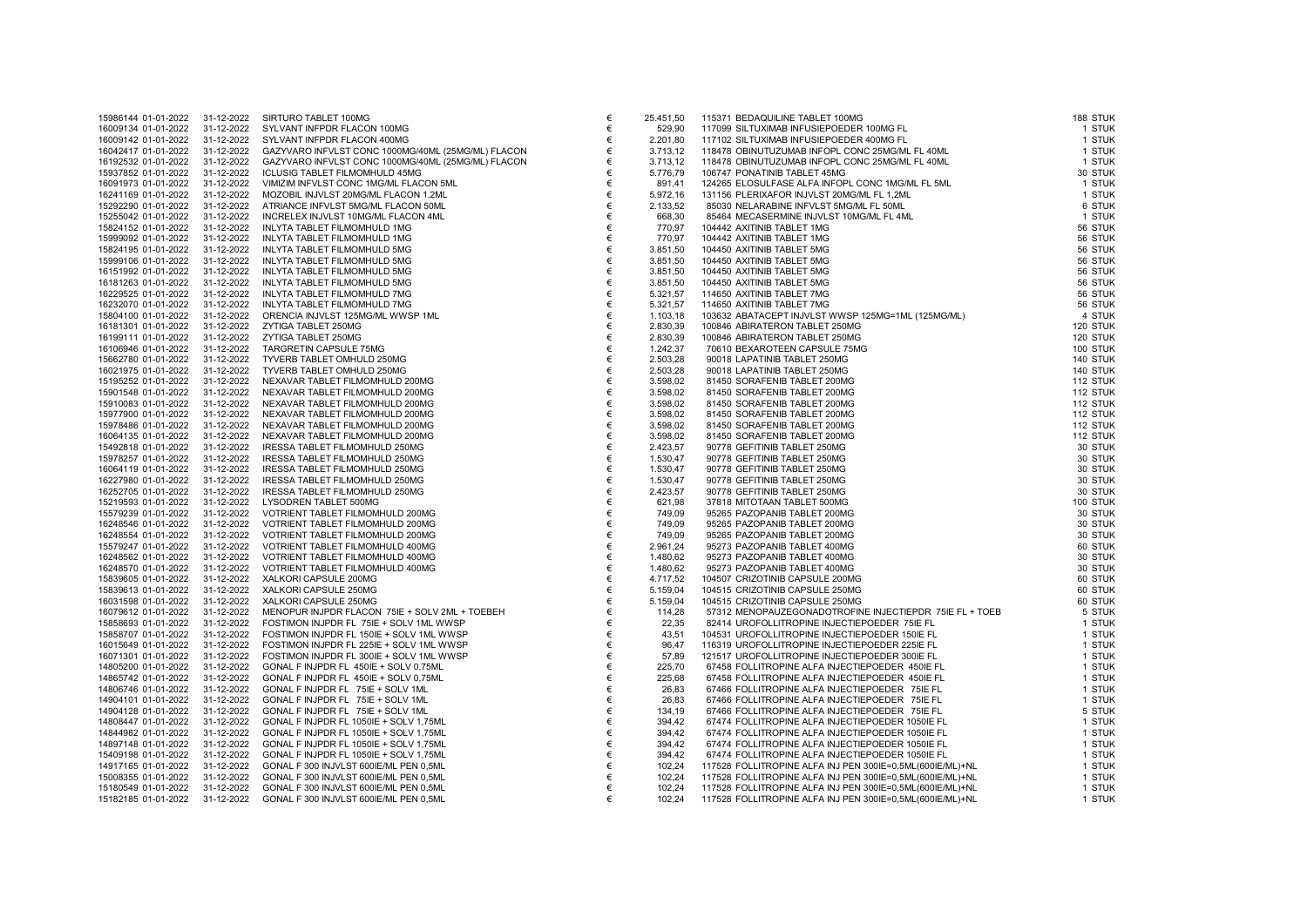| 14917173 01-01-2022                        | 31-12-2022               | GONAL F 450 INJVLST 600IE/ML PEN 0,75ML                          |
|--------------------------------------------|--------------------------|------------------------------------------------------------------|
| 15008363 01-01-2022                        | 31-12-2022               | GONAL F 450 INJVLST 600IE/ML PEN 0,75ML                          |
| 15180557 01-01-2022                        | 31-12-2022               | GONAL F 450 INJVLST 600IE/ML PEN 0,75ML                          |
| 15182193 01-01-2022                        | 31-12-2022               | GONAL F 450 INJVLST 600IE/ML PEN 0,75ML                          |
| 14917181 01-01-2022                        | 31-12-2022               | GONAL F 900 INJVLST 600IE/ML PEN 1,5ML                           |
| 15008371 01-01-2022                        | 31-12-2022               | GONAL F 900 INJVLST 600IE/ML PEN 1,5ML                           |
|                                            |                          |                                                                  |
| 15180565 01-01-2022                        | 31-12-2022               | GONAL F 900 INJVLST 600IE/ML PEN 1,5ML                           |
| 15182207 01-01-2022                        | 31-12-2022               | GONAL F 900 INJVLST 600IE/ML PEN 1,5ML                           |
| 16027213 01-01-2022                        | 31-12-2022               | BEMFOLA 75 INJVLST 600IE/ML PEN 0,125ML                          |
| 16027221 01-01-2022                        | 31-12-2022               | BEMFOLA 150 INJVLST 600IE/ML PEN 0,25ML                          |
| 16027248 01-01-2022                        | 31-12-2022               | BEMFOLA 225 INJVLST 600IE/ML PEN 0,375ML                         |
| 16027256 01-01-2022                        | 31-12-2022               | BEMFOLA 300 INJVLST 600IE/ML PEN 0,5ML                           |
| 16187245 01-01-2022                        | 31-12-2022               | OVALEAP 300 INJVLST 600IE/ML PATROON 0,5ML                       |
| 16187253 01-01-2022                        | 31-12-2022               | OVALEAP 450 INJVLST 600IE/ML PATROON 0,75ML                      |
| 16187261 01-01-2022                        | 31-12-2022               | OVALEAP 900 INJVLST 600IE/ML PATROON 1,5ML                       |
| 14571420 01-01-2022                        | 31-12-2022               | PUREGON 300 INJVLST 833IE/ML PATROON 0,36ML                      |
| 14991233 01-01-2022                        | 31-12-2022               | PUREGON 300 INJVLST 833IE/ML PATROON 0,36ML                      |
|                                            |                          |                                                                  |
| 15261840 01-01-2022                        | 31-12-2022               | PUREGON 300 INJVLST 833IE/ML PATROON 0,36ML                      |
| 15294099 01-01-2022                        | 31-12-2022               | PUREGON 300 INJVLST 833IE/ML PATROON 0,36ML                      |
| 15306976 01-01-2022                        | 31-12-2022               | PUREGON 300 INJVLST 833IE/ML PATROON 0,36ML                      |
| 15797279 01-01-2022                        | 31-12-2022               | PUREGON 300 INJVLST 833IE/ML PATROON 0,36ML                      |
| 14571439 01-01-2022                        | 31-12-2022               | PUREGON 600 INJVLST 833IE/ML PATROON 0,72ML                      |
| 14991241 01-01-2022                        | 31-12-2022               | PUREGON 600 INJVLST 833IE/ML PATROON 0,72ML                      |
| 15188280 01-01-2022                        | 31-12-2022               | PUREGON 600 INJVLST 833IE/ML PATROON 0,72ML                      |
| 15269221 01-01-2022                        | 31-12-2022               | PUREGON 600 INJVLST 833IE/ML PATROON 0,72ML                      |
| 15294102 01-01-2022                        | 31-12-2022               | PUREGON 600 INJVLST 833IE/ML PATROON 0,72ML                      |
| 15306984 01-01-2022                        | 31-12-2022               | PUREGON 600 INJVLST 833IE/ML PATROON 0,72ML                      |
| 15294072 01-01-2022                        | 31-12-2022               | PUREGON 100 INJVLST 200IE/ML FL 0,5ML                            |
| 15306941 01-01-2022                        | 31-12-2022               | PUREGON 100 INJVLST 200IE/ML FL 0,5ML                            |
| 15294080 01-01-2022                        |                          | PUREGON 150 INJVLST 300IE/ML FL 0,5ML                            |
|                                            | 31-12-2022               |                                                                  |
| 15316122 01-01-2022                        | 31-12-2022               | PUREGON 150 INJVLST 300IE/ML FL 0,5ML                            |
| 15033163 01-01-2022                        | 31-12-2022               | PUREGON 900 INJVLST 833IE/ML PATROON 1,08ML                      |
| 15106063 01-01-2022                        | 31-12-2022               | PUREGON 900 INJVLST 833IE/ML PATROON 1,08ML                      |
| 15298256 01-01-2022                        | 31-12-2022               | PUREGON 900 INJVLST 833IE/ML PATROON 1,08ML                      |
| 15306992 01-01-2022                        | 31-12-2022               | PUREGON 900 INJVLST 833IE/ML PATROON 1,08ML                      |
| 15822737 01-01-2022                        | 31-12-2022               | PUREGON 900 INJVLST 833IE/ML PATROON 1,08ML                      |
| 14221357 01-01-2022                        | 31-12-2022               | LUTRELEF INJECTIEVLOEISTOF 0,1MG/ML AMPUL 1ML                    |
| 15834409 01-01-2022                        | 31-12-2022               | LUTRELEF INJECTIEPOEDER FL 3,2MG+SOLV 10ML                       |
| 15930106 01-01-2022                        | 31-12-2022               | <b>XTANDI CAPSULE 40MG</b>                                       |
| 16245520 01-01-2022                        | 31-12-2022               | <b>XTANDI CAPSULE 40MG</b>                                       |
| 15936090 01-01-2022                        | 31-12-2022               | ERIVEDGE CAPSULE 150MG                                           |
| 16085620 01-01-2022                        | 31-12-2022               | ERIVEDGE CAPSULE 150MG                                           |
| 15933660 01-01-2022                        | 31-12-2022               | TAFINLAR CAPSULE 50MG                                            |
| 15933679 01-01-2022                        | 31-12-2022               | TAFINLAR CAPSULE 50MG                                            |
| 15933687 01-01-2022                        | 31-12-2022               | TAFINLAR CAPSULE 75MG                                            |
| 15933695 01-01-2022                        | 31-12-2022               | TAFINLAR CAPSULE 75MG                                            |
| 16159853 01-01-2022                        | 31-12-2022               | TAFINLAR CAPSULE 75MG                                            |
| 15944174 01-01-2022                        | 31-12-2022               | HERCEPTIN INJVLST 120MG/ML FLACON 5ML                            |
| 16157656 01-01-2022                        | 31-12-2022               | HERCEPTIN INJVLST 120MG/ML FLACON 5ML                            |
| 15826465 01-01-2022                        | 31-12-2022               | PIXUVRI INFPDR FLACON 29MG                                       |
| 16175476 01-01-2022                        | 31-12-2022               | EYLEA INJECTIEVLOEISTOF 40MG/ML FLACON 0,1ML                     |
|                                            |                          |                                                                  |
|                                            |                          |                                                                  |
| 16239407 01-01-2022                        | 31-12-2022               | EYLEA INJECTIEVLOEISTOF 40MG/ML FLACON 0,1ML                     |
| 16248910 01-01-2022                        | 31-12-2022               | EYLEA INJECTIEVLOEISTOF 40MG/ML FLACON 0,1ML                     |
| 15970906 01-01-2022                        | 31-12-2022               | KADCYLA INFUSIEPOEDER FLACON 100MG                               |
| 15970914 01-01-2022                        | 31-12-2022               | KADCYLA INFUSIEPOEDER FLACON 160MG                               |
| 16011392 01-01-2022                        | 31-12-2022               | MABTHERA INJVLST 1400MG/11,7ML (120MG/ML) FLACON                 |
| 16015924 01-01-2022                        | 31-12-2022               | ROACTEMRA INJVLST 162MG/0,9ML (180MG/ML) WWSP                    |
| 16231643 01-01-2022                        | 31-12-2022               | ROACTEMRA INJVLST 162MG/0,9ML (180MG/ML) WWSP                    |
| 16043065 01-01-2022                        | 31-12-2022               | ENTYVIO INFPDR FLACON 300MG                                      |
| 15947688 01-01-2022                        | 31-12-2022               | GIOTRIF TABLET FILMOMHULD 20MG                                   |
| 15947696 01-01-2022                        | 31-12-2022               | GIOTRIF TABLET FILMOMHULD 30MG                                   |
| 16200187 01-01-2022<br>15947718 01-01-2022 | 31-12-2022<br>31-12-2022 | GIOTRIF TABLET FILMOMHULD 30MG<br>GIOTRIF TABLET FILMOMHULD 40MG |

| 14917173 01-01-2022 | 31-12-2022 | GONAL F 450 INJVLST 600IE/ML PEN 0,75ML          | €      | 153,36   | 117536 FOLLITROPINE ALFA INJ PEN 450IE=0,75ML(600IE/ML)+N | 1 STUK   |
|---------------------|------------|--------------------------------------------------|--------|----------|-----------------------------------------------------------|----------|
| 15008363 01-01-2022 | 31-12-2022 | GONAL F 450 INJVLST 600IE/ML PEN 0,75ML          | €      | 153,36   | 117536 FOLLITROPINE ALFA INJ PEN 450IE=0,75ML(600IE/ML)+N | 1 STUK   |
| 15180557 01-01-2022 | 31-12-2022 | GONAL F 450 INJVLST 600IE/ML PEN 0,75ML          | €      | 153,36   | 117536 FOLLITROPINE ALFA INJ PEN 450IE=0,75ML(600IE/ML)+N | 1 STUK   |
| 15182193 01-01-2022 | 31-12-2022 | GONAL F 450 INJVLST 600IE/ML PEN 0.75ML          | €      | 153,36   | 117536 FOLLITROPINE ALFA INJ PEN 450IE=0,75ML(600IE/ML)+N | 1 STUK   |
| 14917181 01-01-2022 | 31-12-2022 | GONAL F 900 INJVLST 600IE/ML PEN 1,5ML           | €      | 306,72   | 117544 FOLLITROPINE ALFA INJ PEN 900IE=1,5ML(600IE/ML)+NL | 1 STUK   |
| 15008371 01-01-2022 | 31-12-2022 | GONAL F 900 INJVLST 600IE/ML PEN 1,5ML           | €      | 306,72   | 117544 FOLLITROPINE ALFA INJ PEN 900IE=1,5ML(600IE/ML)+NL | 1 STUK   |
| 15180565 01-01-2022 | 31-12-2022 | GONAL F 900 INJVLST 600IE/ML PEN 1,5ML           | €      | 306,72   | 117544 FOLLITROPINE ALFA INJ PEN 900IE=1,5ML(600IE/ML)+NL | 1 STUK   |
| 15182207 01-01-2022 | 31-12-2022 | GONAL F 900 INJVLST 600IE/ML PEN 1,5ML           | €      | 306,72   | 117544 FOLLITROPINE ALFA INJ PEN 900IE=1,5ML(600IE/ML)+NL | 1 STUK   |
| 16027213 01-01-2022 | 31-12-2022 | BEMFOLA 75 INJVLST 600IE/ML PEN 0,125ML          | €      | 25,56    | 117552 FOLLITROPINE ALFA INJ PEN 75IE=0,125ML(600IE/ML)   | 1 STUK   |
| 16027221 01-01-2022 | 31-12-2022 | BEMFOLA 150 INJVLST 600IE/ML PEN 0,25ML          | $\in$  | 51,12    | 117560 FOLLITROPINE ALFA INJ PEN 150IE=0,25ML(600IE/ML)   | 1 STUK   |
| 16027248 01-01-2022 | 31-12-2022 | BEMFOLA 225 INJVLST 600IE/ML PEN 0,375ML         | €      | 76,68    | 117579 FOLLITROPINE ALFA INJ PEN 225IE=0,375ML(600IE/ML)  | 1 STUK   |
| 16027256 01-01-2022 | 31-12-2022 | BEMFOLA 300 INJVLST 600IE/ML PEN 0,5ML           | €      | 102,24   | 117587 FOLLITROPINE ALFA INJ PEN 300IE=0,5ML(600IE/ML)    | 1 STUK   |
| 16187245 01-01-2022 | 31-12-2022 | OVALEAP 300 INJVLST 600IE/ML PATROON 0,5ML       | €      | 90,40    | 129410 FOLLITROPINE ALFA INJVLS 600IE/ML PTR 0,5ML 10NLD  | 1 STUK   |
| 16187253 01-01-2022 | 31-12-2022 | OVALEAP 450 INJVLST 600IE/ML PATROON 0,75ML      | €      | 135,61   | 129429 FOLLITROPINE ALFA INJVLS 600IE/ML PTR 0,75ML 10NLD | 1 STUK   |
| 16187261 01-01-2022 | 31-12-2022 | OVALEAP 900 INJVLST 600IE/ML PATROON 1,5ML       | €      | 271,22   | 129658 FOLLITROPINE ALFA INJVLS 600IE/ML PTR 1,5ML 20NLD  | 1 STUK   |
| 14571420 01-01-2022 | 31-12-2022 | PUREGON 300 INJVLST 833IE/ML PATROON 0,36ML      | €      | 86,53    | 64270 FOLLITROPINE BETA INJVLST 833IE/ML PTR 0,36ML 7NLD  | 1 STUK   |
| 14991233 01-01-2022 | 31-12-2022 | PUREGON 300 INJVLST 833IE/ML PATROON 0,36ML      | €      | 86,53    | 64270 FOLLITROPINE BETA INJVLST 833IE/ML PTR 0,36ML 7NLD  | 1 STUK   |
| 15261840 01-01-2022 | 31-12-2022 | PUREGON 300 INJVLST 833IE/ML PATROON 0,36ML      | €      | 86,53    | 64270 FOLLITROPINE BETA INJVLST 833IE/ML PTR 0,36ML 7NLD  | 1 STUK   |
|                     |            |                                                  | €      |          |                                                           |          |
| 15294099 01-01-2022 | 31-12-2022 | PUREGON 300 INJVLST 833IE/ML PATROON 0,36ML      |        | 86,53    | 64270 FOLLITROPINE BETA INJVLST 833IE/ML PTR 0,36ML 7NLD  | 1 STUK   |
| 15306976 01-01-2022 | 31-12-2022 | PUREGON 300 INJVLST 833IE/ML PATROON 0,36ML      | €      | 86,53    | 64270 FOLLITROPINE BETA INJVLST 833IE/ML PTR 0,36ML 7NLD  | 1 STUK   |
| 15797279 01-01-2022 | 31-12-2022 | PUREGON 300 INJVLST 833IE/ML PATROON 0,36ML      | €      | 86,53    | 64270 FOLLITROPINE BETA INJVLST 833IE/ML PTR 0,36ML 7NLD  | 1 STUK   |
| 14571439 01-01-2022 | 31-12-2022 | PUREGON 600 INJVLST 833IE/ML PATROON 0,72ML      | €      | 218,36   | 64289 FOLLITROPINE BETA INJVLST 833IE/ML PTR 0,72ML 7NLD  | 1 STUK   |
| 14991241 01-01-2022 | 31-12-2022 | PUREGON 600 INJVLST 833IE/ML PATROON 0,72ML      | €      | 218,36   | 64289 FOLLITROPINE BETA INJVLST 833IE/ML PTR 0,72ML 7NLD  | 1 STUK   |
| 15188280 01-01-2022 | 31-12-2022 | PUREGON 600 INJVLST 833IE/ML PATROON 0,72ML      | €      | 218,36   | 64289 FOLLITROPINE BETA INJVLST 833IE/ML PTR 0,72ML 7NLD  | 1 STUK   |
| 15269221 01-01-2022 | 31-12-2022 | PUREGON 600 INJVLST 833IE/ML PATROON 0,72ML      | €      | 218,36   | 64289 FOLLITROPINE BETA INJVLST 833IE/ML PTR 0,72ML 7NLD  | 1 STUK   |
| 15294102 01-01-2022 | 31-12-2022 | PUREGON 600 INJVLST 833IE/ML PATROON 0,72ML      | €      | 218,36   | 64289 FOLLITROPINE BETA INJVLST 833IE/ML PTR 0,72ML 7NLD  | 1 STUK   |
| 15306984 01-01-2022 | 31-12-2022 | PUREGON 600 INJVLST 833IE/ML PATROON 0,72ML      | €      | 218,36   | 64289 FOLLITROPINE BETA INJVLST 833IE/ML PTR 0,72ML 7NLD  | 1 STUK   |
| 15294072 01-01-2022 | 31-12-2022 | PUREGON 100 INJVLST 200IE/ML FL 0,5ML            | €      | 48,71    | 84034 FOLLITROPINE BETA INJVLST 200IE/ML FL 0,5ML         | 1 STUK   |
| 15306941 01-01-2022 | 31-12-2022 | PUREGON 100 INJVLST 200IE/ML FL 0,5ML            | €      | 48,71    | 84034 FOLLITROPINE BETA INJVLST 2001E/ML FL 0,5ML         | 1 STUK   |
| 15294080 01-01-2022 | 31-12-2022 | PUREGON 150 INJVLST 300IE/ML FL 0,5ML            | €      | 73,12    | 84042 FOLLITROPINE BETA INJVLST 300IE/ML FL 0,5ML         | 1 STUK   |
| 15316122 01-01-2022 | 31-12-2022 | PUREGON 150 INJVLST 300IE/ML FL 0,5ML            | €      | 73,12    | 84042 FOLLITROPINE BETA INJVLST 300IE/ML FL 0,5ML         | 1 STUK   |
| 15033163 01-01-2022 | 31-12-2022 | PUREGON 900 INJVLST 833IE/ML PATROON 1,08ML      | €      | 294,79   | 77410 FOLLITROPINE BETA INJVLST 833IE/ML PTR 1,08ML 9NLD  | 1 STUK   |
| 15106063 01-01-2022 | 31-12-2022 | PUREGON 900 INJVLST 833IE/ML PATROON 1,08ML      | €      | 294,79   | 77410 FOLLITROPINE BETA INJVLST 833IE/ML PTR 1,08ML 9NLD  | 1 STUK   |
| 15298256 01-01-2022 | 31-12-2022 | PUREGON 900 INJVLST 833IE/ML PATROON 1,08ML      | €      | 294,79   | 77410 FOLLITROPINE BETA INJVLST 833IE/ML PTR 1,08ML 9NLD  | 1 STUK   |
| 15306992 01-01-2022 | 31-12-2022 | PUREGON 900 INJVLST 833IE/ML PATROON 1,08ML      | €      | 294,79   | 77410 FOLLITROPINE BETA INJVLST 833IE/ML PTR 1,08ML 9NLD  | 1 STUK   |
| 15822737 01-01-2022 | 31-12-2022 | PUREGON 900 INJVLST 833IE/ML PATROON 1,08ML      | €      | 294,79   | 77410 FOLLITROPINE BETA INJVLST 833IE/ML PTR 1,08ML 9NLD  | 1 STUK   |
| 14221357 01-01-2022 | 31-12-2022 | LUTRELEF INJECTIEVLOEISTOF 0,1MG/ML AMPUL 1ML    | €      | 17,68    | 51055 GONADORELINE INJVLST 0,1MG/ML (DIACETAAT) AMP 1ML   | 1 STUK   |
| 15834409 01-01-2022 | 31-12-2022 | LUTRELEF INJECTIEPOEDER FL 3,2MG+SOLV 10ML       | €      | 359,12   | 105155 GONADORELINE PDR V INJVLST 3,2MG FL                | 1 STUK   |
| 15930106 01-01-2022 | 31-12-2022 | XTANDI CAPSULE 40MG                              | €      | 3.338,10 | 106100 ENZALUTAMIDE CAPSULE 40MG                          | 112 STUK |
| 16245520 01-01-2022 | 31-12-2022 | XTANDI CAPSULE 40MG                              | €      | 3.338,10 | 106100 ENZALUTAMIDE CAPSULE 40MG                          | 112 STUK |
| 15936090 01-01-2022 | 31-12-2022 | ERIVEDGE CAPSULE 150MG                           | €      | 4.909,74 | 106585 VISMODEGIB CAPSULE 150MG                           | 28 STUK  |
| 16085620 01-01-2022 | 31-12-2022 | ERIVEDGE CAPSULE 150MG                           | €      | 4.909,74 | 106585 VISMODEGIB CAPSULE 150MG                           | 28 STUK  |
|                     | 31-12-2022 |                                                  |        | 989,23   | 107123 DABRAFENIB CAPSULE 50MG                            | 28 STUK  |
| 15933660 01-01-2022 |            | TAFINLAR CAPSULE 50MG                            | €<br>€ | 4.239,59 | 107123 DABRAFENIB CAPSULE 50MG                            | 120 STUK |
| 15933679 01-01-2022 | 31-12-2022 | TAFINLAR CAPSULE 50MG                            | €      |          |                                                           |          |
| 15933687 01-01-2022 | 31-12-2022 | TAFINLAR CAPSULE 75MG                            |        | 1.481,17 | 107131 DABRAFENIB CAPSULE 75MG                            | 28 STUK  |
| 15933695 01-01-2022 | 31-12-2022 | TAFINLAR CAPSULE 75MG                            | €      | 6.347,87 | 107131 DABRAFENIB CAPSULE 75MG                            | 120 STUK |
| 16159853 01-01-2022 | 31-12-2022 | TAFINLAR CAPSULE 75MG                            | €      | 6.347,87 | 107131 DABRAFENIB CAPSULE 75MG                            | 120 STUK |
| 15944174 01-01-2022 | 31-12-2022 | HERCEPTIN INJVLST 120MG/ML FLACON 5ML            | €      | 1.399,28 | 107069 TRASTUZUMAB INJVLST 120MG/ML FL 5ML (HERCEPTIN)    | 1 STUK   |
| 16157656 01-01-2022 | 31-12-2022 | HERCEPTIN INJVLST 120MG/ML FLACON 5ML            | €      | 1.399,28 | 107069 TRASTUZUMAB INJVLST 120MG/ML FL 5ML (HERCEPTIN)    | 1 STUK   |
| 15826465 01-01-2022 | 31-12-2022 | PIXUVRI INFPDR FLACON 29MG                       | €      | 771,48   | 103004 PIXANTRON INFUSIEPOEDER 29MG FL                    | 1 STUK   |
| 16175476 01-01-2022 | 31-12-2022 | EYLEA INJECTIEVLOEISTOF 40MG/ML FLACON 0,1ML     | €      | 788,85   | 103756 AFLIBERCEPT INJVLST 40MG/ML FL 0,1ML               | 1 STUK   |
| 16239407 01-01-2022 | 31-12-2022 | EYLEA INJECTIEVLOEISTOF 40MG/ML FLACON 0,1ML     | €      | 799,92   | 103756 AFLIBERCEPT INJVLST 40MG/ML FL 0,1ML               | 1 STUK   |
| 16248910 01-01-2022 | 31-12-2022 | EYLEA INJECTIEVLOEISTOF 40MG/ML FLACON 0,1ML     | €      | 788,85   | 103756 AFLIBERCEPT INJVLST 40MG/ML FL 0,1ML               | 1 STUK   |
| 15970906 01-01-2022 | 31-12-2022 | KADCYLA INFUSIEPOEDER FLACON 100MG               | $\in$  | 1.821,64 | 108723 TRASTUZUMAB EMTANSINE INFPDR 100MG FL (KADCYLA)    | 1 STUK   |
| 15970914 01-01-2022 | 31-12-2022 | KADCYLA INFUSIEPOEDER FLACON 160MG               | €      | 2.929,72 | 108731 TRASTUZUMAB EMTANSINE INFPDR 160MG FL (KADCYLA)    | 1 STUK   |
| 16011392 01-01-2022 | 31-12-2022 | MABTHERA INJVLST 1400MG/11,7ML (120MG/ML) FLACON | €      | 1.603,87 | 117005 RITUXIMAB INJVLST FL 1400MG/11,7ML (120MG/ML)      | 1 STUK   |
| 16015924 01-01-2022 | 31-12-2022 | ROACTEMRA INJVLST 162MG/0,9ML (180MG/ML) WWSP    | €      | 996,60   | 116475 TOCILIZUMAB INJVLST WWSP 162MG=0,9ML (180MG/ML)    | 4 STUK   |
| 16231643 01-01-2022 | 31-12-2022 | ROACTEMRA INJVLST 162MG/0,9ML (180MG/ML) WWSP    | €      | 996,60   | 116475 TOCILIZUMAB INJVLST WWSP 162MG=0,9ML (180MG/ML)    | 4 STUK   |
| 16043065 01-01-2022 | 31-12-2022 | ENTYVIO INFPDR FLACON 300MG                      | €      | 2.298,81 | 119288 VEDOLIZUMAB INFUSIEPOEDER 300MG FL                 | 1 STUK   |
| 15947688 01-01-2022 | 31-12-2022 | GIOTRIF TABLET FILMOMHULD 20MG                   | €      | 2.064,93 | 107603 AFATINIB TABLET 20MG                               | 28 STUK  |
| 15947696 01-01-2022 | 31-12-2022 | GIOTRIF TABLET FILMOMHULD 30MG                   | €      | 2.055,81 | 107611 AFATINIB TABLET 30MG                               | 28 STUK  |
| 16200187 01-01-2022 | 31-12-2022 | GIOTRIF TABLET FILMOMHULD 30MG                   | €      | 2.055,81 | 107611 AFATINIB TABLET 30MG                               | 28 STUK  |
| 15947718 01-01-2022 | 31-12-2022 | GIOTRIF TABLET FILMOMHULD 40MG                   | €      | 2.068,71 | 107638 AFATINIB TABLET 40MG                               | 28 STUK  |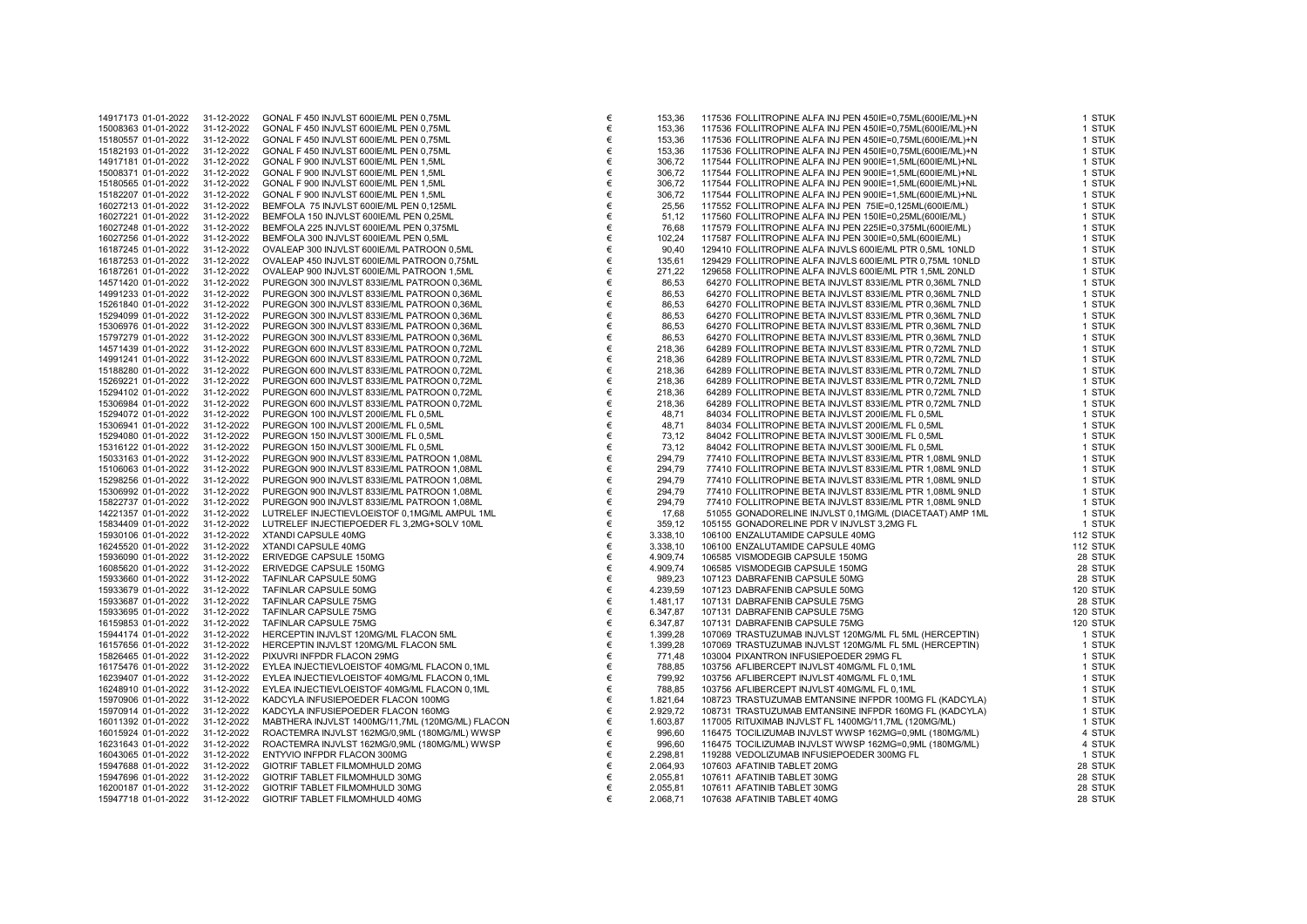| 16201140 01-01-2022 | 31-12-2022 | GIOTRIF TABLET FILMOMHULD 40MG                    | €     | 2.068,71 | 107638 AFATINIB TABLET 40MG                               | 28 STUK  |
|---------------------|------------|---------------------------------------------------|-------|----------|-----------------------------------------------------------|----------|
| 15947726 01-01-2022 | 31-12-2022 | GIOTRIF TABLET FILMOMHULD 50MG                    | $\in$ | 2.188,94 | 107646 AFATINIB TABLET 50MG                               | 28 STUK  |
| 15642070 01-01-2022 | 31-12-2022 | CANCIDAS INFUSIEPOEDER FLACON 50MG                | €     | 302,72   | 70300 CASPOFUNGINE INFUSIEPOEDER 50MG FL                  | 1 STUK   |
| 15642925 01-01-2022 | 31-12-2022 | CANCIDAS INFUSIEPOEDER FLACON 50MG                | €     | 302,72   | 70300 CASPOFUNGINE INFUSIEPOEDER 50MG FL                  | 1 STUK   |
| 15803872 01-01-2022 | 31-12-2022 | CANCIDAS INFUSIEPOEDER FLACON 50MG                | €     | 302,72   | 70300 CASPOFUNGINE INFUSIEPOEDER 50MG FL                  | 1 STUK   |
| 16096398 01-01-2022 | 31-12-2022 | CANCIDAS INFUSIEPOEDER FLACON 50MG                | €     | 302,72   | 70300 CASPOFUNGINE INFUSIEPOEDER 50MG FL                  | 1 STUK   |
| 16194047 01-01-2022 | 31-12-2022 | CANCIDAS INFUSIEPOEDER FLACON 50MG                | €     | 302,72   | 70300 CASPOFUNGINE INFUSIEPOEDER 50MG FL                  | 1 STUK   |
| 15795543 01-01-2022 | 31-12-2022 | CANCIDAS INFUSIEPOEDER FLACON 70MG                | €     | 384,13   | 70319 CASPOFUNGINE INFUSIEPOEDER 70MG FL                  | 1 STUK   |
| 15997901 01-01-2022 | 31-12-2022 | CANCIDAS INFUSIEPOEDER FLACON 70MG                | €     | 384,13   | 70319 CASPOFUNGINE INFUSIEPOEDER 70MG FL                  | 1 STUK   |
| 15998932 01-01-2022 | 31-12-2022 | CANCIDAS INFUSIEPOEDER FLACON 70MG                | €     | 384,13   | 70319 CASPOFUNGINE INFUSIEPOEDER 70MG FL                  | 1 STUK   |
| 16096401 01-01-2022 | 31-12-2022 | CANCIDAS INFUSIEPOEDER FLACON 70MG                | €     | 384,13   | 70319 CASPOFUNGINE INFUSIEPOEDER 70MG FL                  | 1 STUK   |
| 16156048 01-01-2022 | 31-12-2022 | CANCIDAS INFUSIEPOEDER FLACON 70MG                | €     | 384,13   | 70319 CASPOFUNGINE INFUSIEPOEDER 70MG FL                  | 1 STUK   |
| 16164636 01-01-2022 | 31-12-2022 | CANCIDAS INFUSIEPOEDER FLACON 70MG                | €     | 384,13   | 70319 CASPOFUNGINE INFUSIEPOEDER 70MG FL                  | 1 STUK   |
| 16061330 01-01-2022 | 31-12-2022 | ZYDELIG TABLET FILMOMHULD 100MG                   | €     | 4.142,00 | 120103 IDELALISIB TABLET 100MG                            | 60 STUK  |
| 16061349 01-01-2022 | 31-12-2022 | ZYDELIG TABLET FILMOMHULD 150MG                   | €     | 4.142,00 | 120111 IDELALISIB TABLET 150MG                            | 60 STUK  |
| 16065336 01-01-2022 | 31-12-2022 | CYRAMZA INFVLST CONC 10MG/ML FLACON 10ML          | €     | 564,96   | 122777 RAMUCIRUMAB INFOPL CONC 10MG/ML FL 10ML            | 1 STUK   |
| 16233646 01-01-2022 | 31-12-2022 | CYRAMZA INFVLST CONC 10MG/ML FLACON 10ML          | €     | 564,96   | 122777 RAMUCIRUMAB INFOPL CONC 10MG/ML FL 10ML            | 1 STUK   |
| 16065344 01-01-2022 | 31-12-2022 | CYRAMZA INFVLST CONC 10MG/ML FLACON 50ML          | €     | 2.824,80 | 122785 RAMUCIRUMAB INFOPL CONC 10MG/ML FL 50ML            | 1 STUK   |
| 16233654 01-01-2022 | 31-12-2022 | CYRAMZA INFVLST CONC 10MG/ML FLACON 50ML          | €     | 2.824,80 | 122785 RAMUCIRUMAB INFOPL CONC 10MG/ML FL 50ML            | 1 STUK   |
| 15688348 01-01-2022 | 31-12-2022 | NULOJIX INFUSIEPOEDER FLACON 250MG                | €     | 422,73   | 101044 BELATACEPT INFUSIEPOEDER 250MG FL                  | 1 STUK   |
| 16070666 01-01-2022 | 31-12-2022 | LYNPARZA CAPSULE 50MG                             | €     | 5.448,03 | 122947 OLAPARIB CAPSULE 50MG                              | 448 STUK |
| 16095324 01-01-2022 | 31-12-2022 | COSENTYX INJVLST 150MG/ML PEN 1ML                 | €     | 1.222,33 | 124397 SECUKINUMAB INJVLST PEN 150MG=1ML (150MG/ML)       | 2 STUK   |
| 16095332 01-01-2022 | 31-12-2022 | COSENTYX INJVLST 150MG/ML WWSP 1ML                | €     | 1.222,33 | 124400 SECUKINUMAB INJVLST WWSP 150MG=1ML (150MG/ML)      | 2 STUK   |
| 15571009 01-01-2022 | 31-12-2022 | ELONVA 100 INJVLST 200MCG/ML WWSP 0,5ML           | €     | 511,90   | 138126 CORIFOLLITROPINE ALFA INJ SP 100UG=0,5ML(200UG/ML) | 1 STUK   |
| 15571017 01-01-2022 | 31-12-2022 | ELONVA 150 INJVLST 300MCG/ML WWSP 0,5ML           | €     | 578,62   | 138134 CORIFOLLITROPINE ALFA INJ SP 150UG=0,5ML(300UG/ML) | 1 STUK   |
| 16081854 01-01-2022 | 31-12-2022 | VARGATEF CAPSULE 100MG                            | €     | 1.834,47 | 127337 NINTEDANIB CAPSULE 100MG LONGCARCINOO              | 60 STUK  |
| 16081862 01-01-2022 | 31-12-2022 | VARGATEF CAPSULE 150MG                            | €     | 2.461,26 | 127345 NINTEDANIB CAPSULE 150MG LONGCARCINOOM             | 60 STUK  |
| 16004418 01-01-2022 | 31-12-2022 | XEOMIN INJECTIEPOEDER FLACON 50E                  | €     | 90,87    | 115967 BOTULINE A TOXINE MERZ INJPDR 50E FL               | 1 STUK   |
| 16004426 01-01-2022 | 31-12-2022 | XEOMIN INJECTIEPOEDER FLACON 100E                 | €     | 173,45   | 115975 BOTULINE A TOXINE MERZ INJPDR 100E FL              | 1 STUK   |
| 15766861 01-01-2022 | 31-12-2022 | CAPRELSA TABLET 100MG                             | €     | 2.521,15 | 101516 VANDETANIB TABLET 100MG                            | 30 STUK  |
| 15766896 01-01-2022 | 31-12-2022 | CAPRELSA TABLET 300MG                             | €     | 5.623,13 | 101524 VANDETANIB TABLET 300MG                            | 30 STUK  |
| 15803864 01-01-2022 | 31-12-2022 | GLIVEC CAPSULE 100MG                              | €     | 1.386,22 | 60097 IMATINIB CAPSULE 100MG                              | 120 STUK |
| 14914050 01-01-2022 | 31-12-2022 | GLIVEC TABLET FILMOMHULD 100MG                    | €     | 808,97   | 71293 IMATINIB TABLET 100MG                               | 60 STUK  |
| 15436608 01-01-2022 | 31-12-2022 | GLIVEC TABLET FILMOMHULD 100MG                    | €     | 808,97   | 71293 IMATINIB TABLET 100MG                               | 60 STUK  |
| 15587207 01-01-2022 | 31-12-2022 | GLIVEC TABLET FILMOMHULD 100MG                    | €     | 808,97   | 71293 IMATINIB TABLET 100MG                               | 60 STUK  |
| 15587622 01-01-2022 | 31-12-2022 | GLIVEC TABLET FILMOMHULD 100MG                    | €     | 808,97   | 71293 IMATINIB TABLET 100MG                               | 60 STUK  |
| 16026276 01-01-2022 | 31-12-2022 | GLIVEC TABLET FILMOMHULD 100MG                    | €     | 1.617,95 | 71293 IMATINIB TABLET 100MG                               | 120 STUK |
| 14914077 01-01-2022 | 31-12-2022 | GLIVEC TABLET FILMOMHULD 400MG                    | €     | 1.433,73 | 71307 IMATINIB TABLET 400MG                               | 30 STUK  |
| 15436616 01-01-2022 | 31-12-2022 | GLIVEC TABLET FILMOMHULD 400MG                    | $\in$ | 1.433,73 | 71307 IMATINIB TABLET 400MG                               | 30 STUK  |
| 15587215 01-01-2022 | 31-12-2022 | GLIVEC TABLET FILMOMHULD 400MG                    | €     | 1.433,73 | 71307 IMATINIB TABLET 400MG                               | 30 STUK  |
| 15587630 01-01-2022 | 31-12-2022 | GLIVEC TABLET FILMOMHULD 400MG                    | €     | 1.433,73 | 71307 IMATINIB TABLET 400MG                               | 30 STUK  |
| 15324575 01-01-2022 | 31-12-2022 | SUTENT CAPSULE 12,5MG                             | €     | 1.133,48 | 83453 SUNITINIB CAPSULE 12,5MG                            | 28 STUK  |
| 15522768 01-01-2022 | 31-12-2022 | SUTENT CAPSULE 12,5MG                             | €     | 1.133,48 | 83453 SUNITINIB CAPSULE 12,5MG                            | 28 STUK  |
| 15598934 01-01-2022 | 31-12-2022 | SUTENT CAPSULE 12,5MG                             | €     | 1.133,48 | 83453 SUNITINIB CAPSULE 12,5MG                            | 28 STUK  |
| 15599140 01-01-2022 | 31-12-2022 | SUTENT CAPSULE 12,5MG                             | €     | 1.133,48 | 83453 SUNITINIB CAPSULE 12,5MG                            | 28 STUK  |
| 15803880 01-01-2022 | 31-12-2022 | SUTENT CAPSULE 12,5MG                             | €     | 1.214,44 | 83453 SUNITINIB CAPSULE 12,5MG                            | 30 STUK  |
| 15324583 01-01-2022 | 31-12-2022 | SUTENT CAPSULE 25MG                               | €     | 2.255,23 | 83461 SUNITINIB CAPSULE 25MG                              | 28 STUK  |
| 15522776 01-01-2022 | 31-12-2022 | SUTENT CAPSULE 25MG                               | €     | 2.255,23 | 83461 SUNITINIB CAPSULE 25MG                              | 28 STUK  |
| 15598942 01-01-2022 | 31-12-2022 | SUTENT CAPSULE 25MG                               | €     | 2.255,23 | 83461 SUNITINIB CAPSULE 25MG                              | 28 STUK  |
| 15599159 01-01-2022 | 31-12-2022 | SUTENT CAPSULE 25MG                               | €     | 2.255,23 | 83461 SUNITINIB CAPSULE 25MG                              | 28 STUK  |
| 15803899 01-01-2022 | 31-12-2022 | SUTENT CAPSULE 25MG                               | €     | 2.416,31 | 83461 SUNITINIB CAPSULE 25MG                              | 30 STUK  |
| 15324591 01-01-2022 | 31-12-2022 | SUTENT CAPSULE 50MG                               | €     | 4.498,69 | 83488 SUNITINIB CAPSULE 50MG                              | 28 STUK  |
| 15522784 01-01-2022 | 31-12-2022 | SUTENT CAPSULE 50MG                               | €     | 4.498,69 | 83488 SUNITINIB CAPSULE 50MG                              | 28 STUK  |
| 15598950 01-01-2022 | 31-12-2022 | SUTENT CAPSULE 50MG                               | €     | 4.498,69 | 83488 SUNITINIB CAPSULE 50MG                              | 28 STUK  |
| 15599167 01-01-2022 | 31-12-2022 | SUTENT CAPSULE 50MG                               | $\in$ | 4.498,69 | 83488 SUNITINIB CAPSULE 50MG                              | 28 STUK  |
| 15803902 01-01-2022 | 31-12-2022 | SUTENT CAPSULE 50MG                               | €     | 4.820,03 | 83488 SUNITINIB CAPSULE 50MG                              | 30 STUK  |
| 14670879 01-01-2022 | 31-12-2022 | ZOMACTON INJPDR FLACON 4MG + SOLV 3,5ML + TOEBEH  | €     | 126,75   | 59943 SOMATROPINE INJECTIEPOEDER 4MG FL TOEB              | 1 STUK   |
| 14670887 01-01-2022 | 31-12-2022 | ZOMACTON INJPDR FLACON 4MG + SOLV 3,5ML + TOEBEH  | €     | 633,79   | 59943 SOMATROPINE INJECTIEPOEDER 4MG FL TOEB              | 5 STUK   |
| 14607557 01-01-2022 | 31-12-2022 | GENOTROPIN INJPDR PATROON 5MG + CONS+SOLV 1ML     | €     | 264,06   | 57789 SOMATROPINE INJECTIEPOEDER 5MG PATR                 | 1 STUK   |
| 15419150 01-01-2022 | 31-12-2022 | OMNITROPE INJPDR FLACON 5MG + SOLV 1ML + RECOSET  | €     | 150,39   | 80705 SOMATROPINE INJECTIEPOEDER 5MG FL TOEB              | 1 STUK   |
| 15583910 01-01-2022 | 31-12-2022 | GENOTROPIN GOQUICK INJPDR 5MG+CONS+SV 1ML IN WWSP | €     | 264,06   | 95389 SOMATROPINE INJECTIEPOEDER WWSP 5MG                 | 1 STUK   |
| 13842900 01-01-2022 | 31-12-2022 | HUMATROPE PENPATROON INJPDR PATR 6MG+SOLV 3,15ML  | €     | 162,78   | 39608 SOMATROPINE INJECTIEPOEDER 6MG PATR                 | 1 STUK   |
| 15419126 01-01-2022 | 31-12-2022 | ZOMACTON INJPDR FLACON 10MG + SOLV 1ML + TOEBEH   | €     | 228,01   | 89168 SOMATROPINE INJECTIEPOEDER 10MG FL TOEB             | 1 STUK   |
|                     |            |                                                   |       |          |                                                           |          |

| 2.068,71             | 107638 AFATINIB TABLET 40MG                                                                | 28 STUP          |
|----------------------|--------------------------------------------------------------------------------------------|------------------|
| 2.188,94             | 107646 AFATINIB TABLET 50MG                                                                | 28 STUP          |
| 302,72               | 70300 CASPOFUNGINE INFUSIEPOEDER 50MG FL                                                   | 1 STUP           |
| 302,72               | 70300 CASPOFUNGINE INFUSIEPOEDER 50MG FL                                                   | 1 STUP           |
| 302,72               | 70300 CASPOFUNGINE INFUSIEPOEDER 50MG FL                                                   | 1 STUP           |
| 302,72               | 70300 CASPOFUNGINE INFUSIEPOEDER 50MG FL                                                   | 1 STUI           |
| 302,72               | 70300 CASPOFUNGINE INFUSIEPOEDER 50MG FL                                                   | 1 STUP           |
| 384,13               | 70319 CASPOFUNGINE INFUSIEPOEDER 70MG FL                                                   | 1 STUI           |
| 384,13               | 70319 CASPOFUNGINE INFUSIEPOEDER 70MG FL                                                   | 1 STUI           |
| 384,13               | 70319 CASPOFUNGINE INFUSIEPOEDER 70MG FL                                                   | 1 STUP           |
| 384,13               | 70319 CASPOFUNGINE INFUSIEPOEDER 70MG FL                                                   | 1 STUP           |
| 384,13               | 70319 CASPOFUNGINE INFUSIEPOEDER 70MG FL                                                   | 1 STUP           |
| 384,13               | 70319 CASPOFUNGINE INFUSIEPOEDER 70MG FL                                                   | 1 STUP           |
| 4.142,00             | 120103 IDELALISIB TABLET 100MG                                                             | 60 STUP          |
| 4.142,00             | 120111 IDELALISIB TABLET 150MG                                                             | 60 STUP          |
| 564,96               | 122777 RAMUCIRUMAB INFOPL CONC 10MG/ML FL 10ML                                             | 1 STUP           |
| 564,96               | 122777 RAMUCIRUMAB INFOPL CONC 10MG/ML FL 10ML                                             | 1 STUP           |
| 2.824,80             | 122785 RAMUCIRUMAB INFOPL CONC 10MG/ML FL 50ML                                             | 1 STUP           |
| 2.824,80<br>422.73   | 122785 RAMUCIRUMAB INFOPL CONC 10MG/ML FL 50ML<br>101044 BELATACEPT INFUSIEPOEDER 250MG FL | 1 STUP           |
| 5.448,03             |                                                                                            | 1 STUI           |
|                      | 122947 OLAPARIB CAPSULE 50MG<br>124397 SECUKINUMAB INJVLST PEN 150MG=1ML (150MG/ML)        | 448 STUP         |
| 1.222,33<br>1.222,33 | 124400 SECUKINUMAB INJVLST WWSP 150MG=1ML (150MG/ML)                                       | 2 STUP           |
| 511,90               | 138126 CORIFOLLITROPINE ALFA INJ SP 100UG=0,5ML(200UG/ML)                                  | 2 STUP<br>1 STUP |
| 578,62               | 138134 CORIFOLLITROPINE ALFA INJ SP 150UG=0,5ML(300UG/ML)                                  | 1 STUP           |
| 1.834,47             | 127337 NINTEDANIB CAPSULE 100MG LONGCARCINOO                                               | 60 STUP          |
| 2.461,26             | 127345 NINTEDANIB CAPSULE 150MG LONGCARCINOOM                                              | 60 STUP          |
| 90,87                | 115967 BOTULINE A TOXINE MERZ INJPDR 50E FL                                                | 1 STUP           |
| 173,45               | 115975 BOTULINE A TOXINE MERZ INJPDR 100E FL                                               | 1 STUP           |
| 2.521,15             | 101516 VANDETANIB TABLET 100MG                                                             | 30 STUP          |
| 5.623,13             | 101524 VANDETANIB TABLET 300MG                                                             | 30 STUP          |
| 1.386,22             | 60097 IMATINIB CAPSULE 100MG                                                               | 120 STUP         |
| 808,97               | 71293 IMATINIB TABLET 100MG                                                                | 60 STUP          |
| 808,97               | 71293 IMATINIB TABLET 100MG                                                                | 60 STUP          |
| 808,97               | 71293 IMATINIB TABLET 100MG                                                                | 60 STUP          |
| 808,97               | 71293 IMATINIB TABLET 100MG                                                                | 60 STUP          |
| 1.617.95             | 71293 IMATINIB TABLET 100MG                                                                | 120 STUP         |
| 1.433,73             | 71307 IMATINIB TABLET 400MG                                                                | 30 STUP          |
| 1.433,73             | 71307 IMATINIB TABLET 400MG                                                                | 30 STUP          |
| 1.433,73             | 71307 IMATINIB TABLET 400MG                                                                | 30 STUP          |
| 1.433,73             | 71307 IMATINIB TABLET 400MG                                                                | 30 STUP          |
| 1.133,48             | 83453 SUNITINIB CAPSULE 12,5MG                                                             | 28 STUP          |
| 1.133,48             | 83453 SUNITINIB CAPSULE 12,5MG                                                             | 28 STUP          |
| 1.133,48             | 83453 SUNITINIB CAPSULE 12,5MG                                                             | 28 STUP          |
| 1.133,48             | 83453 SUNITINIB CAPSULE 12,5MG                                                             | 28 STUP          |
| 1.214,44             | 83453 SUNITINIB CAPSULE 12,5MG                                                             | 30 STUP          |
| 2.255,23             | 83461 SUNITINIB CAPSULE 25MG                                                               | 28 STUP          |
| 2.255,23             | 83461 SUNITINIB CAPSULE 25MG                                                               | 28 STUP          |
| 2.255,23             | 83461 SUNITINIB CAPSULE 25MG                                                               | 28 STUP          |
| 2.255,23             | 83461 SUNITINIB CAPSULE 25MG                                                               | 28 STUP          |
| 2.416,31             | 83461 SUNITINIB CAPSULE 25MG                                                               | 30 STUP          |
| 4.498,69             | 83488 SUNITINIB CAPSULE 50MG                                                               | 28 STUP          |
| 4.498,69             | 83488 SUNITINIB CAPSULE 50MG                                                               | 28 STUP          |
| 4.498,69             | 83488 SUNITINIB CAPSULE 50MG                                                               | 28 STUP          |
| 4.498,69             | 83488 SUNITINIB CAPSULE 50MG                                                               | 28 STUP          |
| 4.820.03             | 83488 SUNITINIB CAPSULE 50MG                                                               | 30 STUP          |
| 126,75               | 59943 SOMATROPINE INJECTIEPOEDER 4MG FL TOEB                                               | 1 STUP           |
| 633,79<br>264.06     | 59943 SOMATROPINE INJECTIEPOEDER 4MG FL TOEB<br>57789 SOMATROPINE INJECTIEPOEDER 5MG PATR  | 5 STUP           |
| 150.39               |                                                                                            | 1 STUI           |
|                      | 80705 SOMATROPINE INJECTIEPOEDER 5MG FL TOEB<br>95389 SOMATROPINE INJECTIEPOEDER WWSP 5MG  | 1 STUI           |
| 264,06<br>162,78     | 39608 SOMATROPINE INJECTIEPOEDER 6MG PATR                                                  | 1 STUI<br>1 STUP |
| 228,01               | 89168 SOMATROPINE INJECTIEPOEDER 10MG FL TOEB                                              | 1 STUI           |
|                      |                                                                                            |                  |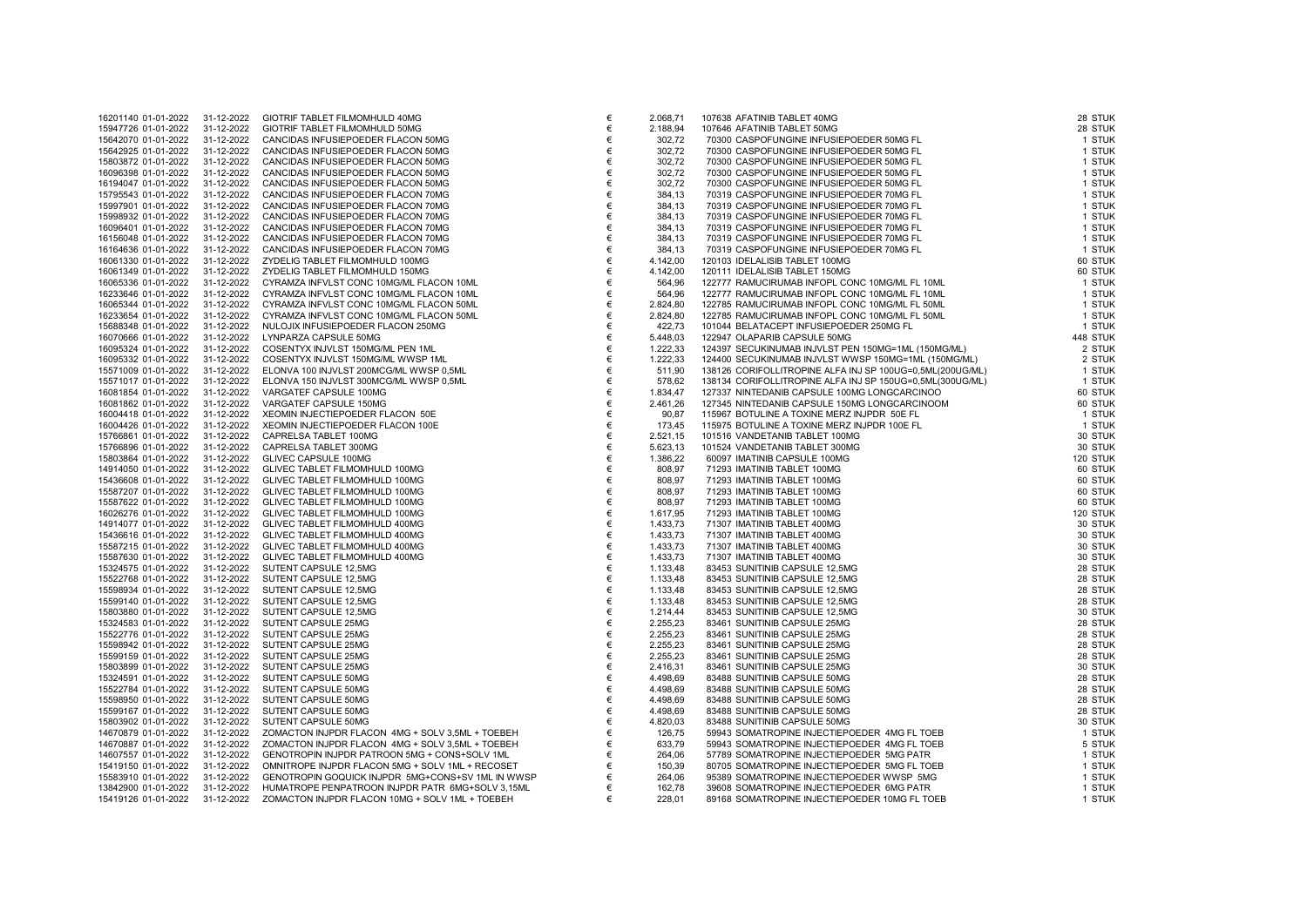| 15419134 01-01-2022                        | 31-12-2022 | ZOMACTON INJPDR FLACON 10MG + SOLV 1ML + TOEBEH           | € | 1.140,06             | 89168 SOMATROPINE INJECTIEPOEDER 10MG FL TOEB         | 5 STUK  |
|--------------------------------------------|------------|-----------------------------------------------------------|---|----------------------|-------------------------------------------------------|---------|
| 14607573 01-01-2022                        | 31-12-2022 | GENOTROPIN INJPDR PATROON 12MG + CONS+SOLV 1ML            | € | 275,72               | 35122 SOMATROPINE INJECTIEPOEDER 12MG PATR            | 1 STUK  |
| 13842919 01-01-2022                        | 31-12-2022 | HUMATROPE PENPATROON INJPDR PATR 12MG+SOLV 3,15ML         | € | 275,72               | 35122 SOMATROPINE INJECTIEPOEDER 12MG PATR            | 1 STUK  |
| 15583929 01-01-2022                        | 31-12-2022 | GENOTROPIN GOQUICK INJPDR 12MG+CONS+SV 1ML IN WWSP        | € | 263,54               | 95397 SOMATROPINE INJECTIEPOEDER WWSP 12MG            | 1 STUK  |
| 13842927 01-01-2022                        | 31-12-2022 | HUMATROPE PENPATROON INJPDR PATR 24MG+SOLV 3.15ML         | € | 625,83               | 39616 SOMATROPINE INJECTIEPOEDER 24MG PATR            | 1 STUK  |
| 14287005 01-01-2022                        | 31-12-2022 | NORDITROPIN SIMPLEXX INJVLST 5MG/PATROON 1,5ML            | € | 145,96               | 53090 SOMATROPINE INJVLST 3,33MG/ML PATR 1,5ML        | 1 STUK  |
| 15583694 01-01-2022                        | 31-12-2022 | NORDITROPIN FLEXPRO INJVLST 5MG/WWSP 1,5ML                | € | 124,11               | 106879 SOMATROPINE INJVLST PEN 5MG=1,5ML (3,33MG/ML)  | 1 STUK  |
| 15990850 01-01-2022                        | 31-12-2022 | OMNITROPE SUREPAL INJVLST 5MG/PATROON 1,5ML               | € | 550,03               | 53090 SOMATROPINE INJVLST 3,33MG/ML PATR 1,5ML        | 5 STUK  |
| 14287013 01-01-2022                        | 31-12-2022 | NORDITROPIN SIMPLEXX INJVLST 10MG/PATROON 1,5ML           | € | 220,92               | 53104 SOMATROPINE INJVLST 6,67MG/ML PATR 1,5ML        | 1 STUK  |
| 14959011 01-01-2022                        | 31-12-2022 | NUTROPINAQ INJVLST 5MG/ML PATROON 2ML                     | € | 306,61               | 74896 SOMATROPINE INJVLST 5MG/ML PATR 2ML             | 1 STUK  |
| 14959038 01-01-2022                        | 31-12-2022 | NUTROPINAQ INJVLST 5MG/ML PATROON 2ML                     | € | 675,38               | 74896 SOMATROPINE INJVLST 5MG/ML PATR 2ML             | 3 STUK  |
| 15569179 01-01-2022                        | 31-12-2022 | NUTROPINAQ INJVLST 5MG/ML PATROON 2ML                     | € | 306,61               | 74896 SOMATROPINE INJVLST 5MG/ML PATR 2ML             | 1 STUK  |
| 15625044 01-01-2022                        | 31-12-2022 | NUTROPINAQ INJVLST 5MG/ML PATROON 2ML                     | € | 306,61               | 74896 SOMATROPINE INJVLST 5MG/ML PATR 2ML             | 1 STUK  |
| 15625060 01-01-2022                        | 31-12-2022 | NUTROPINAQ INJVLST 5MG/ML PATROON 2ML                     | € | 306,61               | 74896 SOMATROPINE INJVLST 5MG/ML PATR 2ML             | 1 STUK  |
| 15625370 01-01-2022                        | 31-12-2022 | NUTROPINAQ INJVLST 5MG/ML PATROON 2ML                     | € | 306,61               | 74896 SOMATROPINE INJVLST 5MG/ML PATR 2ML             | 1 STUK  |
| 16021967 01-01-2022                        | 31-12-2022 | NUTROPINAQ INJVLST 5MG/ML PATROON 2ML                     | € | 306,61               | 74896 SOMATROPINE INJVLST 5MG/ML PATR 2ML             | 1 STUK  |
| 15583708 01-01-2022                        | 31-12-2022 | NORDITROPIN FLEXPRO INJVLST 10MG/WWSP 1,5ML               | € | 255,21               | 106887 SOMATROPINE INJVLST PEN 10MG=1,5ML (6,67MG/ML) | 1 STUK  |
| 15990869 01-01-2022                        | 31-12-2022 | OMNITROPE SUREPAL INJVLST 10MG/PATROON 1,5ML              | € | 1.104,62             | 53104 SOMATROPINE INJVLST 6,67MG/ML PATR 1,5ML        | 5 STUK  |
| 14286998 01-01-2022                        | 31-12-2022 | NORDITROPIN SIMPLEXX INJVLST 15MG/PATROON 1,5ML           | € | 487,49               | 53082 SOMATROPINE INJVLST 10MG/ML PATR 1,5ML          | 1 STUK  |
| 16004299 01-01-2022                        | 31-12-2022 | OMNITROPE SUREPAL INJVLST 15MG/PATROON 1,5ML              | € | 1.711,07             | 53082 SOMATROPINE INJVLST 10MG/ML PATR 1,5ML          | 5 STUK  |
| 15687708 01-01-2022                        | 31-12-2022 | SPRYCEL TABLET FILMOMHULD 20MG                            | € | 1.623,98             | 82112 DASATINIB TABLET 20MG                           | 60 STUK |
| 15592634 01-01-2022                        | 31-12-2022 | SPRYCEL TABLET FILMOMHULD 50MG                            | € | 3.261,72             | 82120 DASATINIB TABLET 50MG                           | 60 STUK |
| 15687724 01-01-2022                        | 31-12-2022 | SPRYCEL TABLET FILMOMHULD 50MG                            | € | 3.261,72             | 82120 DASATINIB TABLET 50MG                           | 60 STUK |
| 16086031 01-01-2022                        | 31-12-2022 | SPRYCEL TABLET FILMOMHULD 50MG                            | € | 3.261,72             | 82120 DASATINIB TABLET 50MG                           | 60 STUK |
| 15592642 01-01-2022                        | 31-12-2022 | SPRYCEL TABLET FILMOMHULD 70MG                            | € | 3.335,13             | 82139 DASATINIB TABLET 70MG                           | 60 STUK |
| 15687732 01-01-2022                        | 31-12-2022 | SPRYCEL TABLET FILMOMHULD 70MG                            | € | 3.335,13             | 82139 DASATINIB TABLET 70MG                           | 60 STUK |
| 15687759 01-01-2022                        | 31-12-2022 | SPRYCEL TABLET FILMOMHULD 100MG                           | € | 3.236,49             | 88773 DASATINIB TABLET 100MG                          | 30 STUK |
| 15781267 01-01-2022                        | 31-12-2022 | SPRYCEL TABLET FILMOMHULD 100MG                           | € | 3.236,49             | 88773 DASATINIB TABLET 100MG                          | 30 STUK |
| 15735346 01-01-2022                        | 31-12-2022 | VOTUBIA TABLET 2,5MG                                      | € | 1.443,93             | 100471 EVEROLIMUS TABLET 2,5MG                        | 30 STUK |
| 15907805 01-01-2022                        | 31-12-2022 | AFINITOR TABLET 2,5MG                                     | € | 1.325,79             | 100471 EVEROLIMUS TABLET 2,5MG                        | 30 STUK |
| 15561593 01-01-2022                        | 31-12-2022 | AFINITOR TABLET 5MG                                       | € | 2.135,18             | 92568 EVEROLIMUS TABLET 5MG                           | 30 STUK |
| 15831744 01-01-2022                        | 31-12-2022 | AFINITOR TABLET 5MG                                       | € | 2.135,18             | 92568 EVEROLIMUS TABLET 5MG                           | 30 STUK |
| 15933067 01-01-2022                        | 31-12-2022 | AFINITOR TABLET 5MG                                       | € | 2.135,18             | 92568 EVEROLIMUS TABLET 5MG                           | 30 STUK |
| 15934454 01-01-2022                        | 31-12-2022 | AFINITOR TABLET 5MG                                       | € | 2.135,18             | 92568 EVEROLIMUS TABLET 5MG                           | 30 STUK |
| 15735354 01-01-2022                        | 31-12-2022 | VOTUBIA TABLET 5MG                                        | € | 2.536,36             | 92568 EVEROLIMUS TABLET 5MG                           | 30 STUK |
|                                            | 31-12-2022 |                                                           | € |                      | 113441 EVEROLIMUS DISPERTABLET 5MG                    | 30 STUK |
| 15988147 01-01-2022<br>15561607 01-01-2022 | 31-12-2022 | VOTUBIA DISPERGEERBAAR TABLET 5MG<br>AFINITOR TABLET 10MG | € | 2.877,21<br>2.774,77 | 92576 EVEROLIMUS TABLET 10MG                          | 30 STUK |
|                                            |            |                                                           | € |                      |                                                       |         |
| 16184300 01-01-2022                        | 31-12-2022 | AFINITOR TABLET 10MG                                      |   | 2.774,77             | 92576 EVEROLIMUS TABLET 10MG                          | 30 STUK |
| 15099865 01-01-2022                        | 31-12-2022 | TARCEVA TABLET FILMOMHULD 25MG                            | € | 349,65               | 79200 ERLOTINIB TABLET 25MG                           | 30 STUK |
| 15099873 01-01-2022                        | 31-12-2022 | TARCEVA TABLET FILMOMHULD 100MG                           | € | 1.067,96             | 79219 ERLOTINIB TABLET 100MG                          | 30 STUK |
| 15617289 01-01-2022                        | 31-12-2022 | TARCEVA TABLET FILMOMHULD 100MG                           | € | 1.067.96             | 79219 ERLOTINIB TABLET 100MG                          | 30 STUK |
| 15864065 01-01-2022                        | 31-12-2022 | TARCEVA TABLET FILMOMHULD 100MG                           | € | 1.067,96             | 79219 ERLOTINIB TABLET 100MG                          | 30 STUK |
| 16064178 01-01-2022                        | 31-12-2022 | TARCEVA TABLET FILMOMHULD 100MG                           | € | 1.067,96             | 79219 ERLOTINIB TABLET 100MG                          | 30 STUK |
| 15099881 01-01-2022                        | 31-12-2022 | TARCEVA TABLET FILMOMHULD 150MG                           | € | 1.235,51             | 79227 ERLOTINIB TABLET 150MG                          | 30 STUK |
| 15740447 01-01-2022                        | 31-12-2022 | TARCEVA TABLET FILMOMHULD 150MG                           | € | 1.235,51             | 79227 ERLOTINIB TABLET 150MG                          | 30 STUK |
| 16064186 01-01-2022                        | 31-12-2022 | TARCEVA TABLET FILMOMHULD 150MG                           | € | 1.235,51             | 79227 ERLOTINIB TABLET 150MG                          | 30 STUK |
| 15780848 01-01-2022                        | 31-12-2022 | TASIGNA CAPSULE 150MG                                     | € | 963,23               | 95761 NILOTINIB CAPSULE 150MG                         | 40 STUK |
| 16174941 01-01-2022                        | 31-12-2022 | TASIGNA CAPSULE 150MG                                     | € | 674,26               | 95761 NILOTINIB CAPSULE 150MG                         | 28 STUK |
| 15780856 01-01-2022                        | 31-12-2022 | TASIGNA CAPSULE 200MG                                     | € | 1.219,26             | 87017 NILOTINIB CAPSULE 200MG                         | 40 STUK |
| 16248600 01-01-2022                        | 31-12-2022 | TASIGNA CAPSULE 200MG                                     | € | 853,48               | 87017 NILOTINIB CAPSULE 200MG                         | 28 STUK |
| 15940888 01-01-2022                        | 31-12-2022 | STIVARGA TABLET FILMOMHULD 40MG                           | € | 3.425,51             | 107115 REGORAFENIB TABLET 40MG                        | 84 STUK |
| 16067967 01-01-2022                        | 31-12-2022 | STIVARGA TABLET FILMOMHULD 40MG                           | € | 3.425,51             | 107115 REGORAFENIB TABLET 40MG                        | 84 STUK |
| 16164644 01-01-2022                        | 31-12-2022 | STIVARGA TABLET FILMOMHULD 40MG                           | € | 3.425,51             | 107115 REGORAFENIB TABLET 40MG                        | 84 STUK |
| 16237439 01-01-2022                        | 31-12-2022 | STIVARGA TABLET FILMOMHULD 40MG                           | € | 3.425,51             | 107115 REGORAFENIB TABLET 40MG                        | 84 STUK |
| 16237919 01-01-2022                        | 31-12-2022 | STIVARGA TABLET FILMOMHULD 40MG                           | € | 3.425,51             | 107115 REGORAFENIB TABLET 40MG                        | 84 STUK |
| 16240081 01-01-2022                        | 31-12-2022 | STIVARGA TABLET FILMOMHULD 40MG                           | € | 3.425,51             | 107115 REGORAFENIB TABLET 40MG                        | 84 STUK |
| 12118249 01-01-2022                        | 31-12-2022 | ENDOXAN DRAGEE 50MG                                       | € | 31,31                | 957 CYCLOFOSFAMIDE DRAGEE 50MG                        | 50 STUK |
| 15907414 01-01-2022                        | 31-12-2022 | ENDOXAN INJECTIEPOEDER FLACON 2000MG                      | € | 50,48                | 105333 CYCLOFOSFAMIDE INJECTIEPOEDER 2000MG FL        | 1 STUK  |
| 16073770 01-01-2022                        | 31-12-2022 | CYCLOFOSFAMIDE SANDOZ INJECTIEPOEDER FLACON 500MG         | € | 10.79                | 5045 CYCLOFOSFAMIDE INJECTIEPOEDER 500MG FL           | 1 STUK  |
| 16073789 01-01-2022                        | 31-12-2022 | CYCLOFOSFAMIDE SANDOZ INJECTIEPOEDER FLACON 1000MG        | € | 18,04                | 5053 CYCLOFOSFAMIDE INJECTIEPOEDER 1000MG FL          | 1 STUK  |
| 16073797 01-01-2022                        | 31-12-2022 | CYCLOFOSFAMIDE SANDOZ INJECTIEPOEDER FLACON 2000MG        | € | 38,58                | 105333 CYCLOFOSFAMIDE INJECTIEPOEDER 2000MG FL        | 1 STUK  |
| 16116658 01-01-2022                        | 31-12-2022 | ENDOXAN INJECTIEPOEDER FLACON 750MG                       | € | 42,76                | 125164 CYCLOFOSFAMIDE INJECTIEPOEDER 750MG FL         | 1 STUK  |
| 15758265 01-01-2022                        | 31-12-2022 | LEUKERAN TABLET FILMOMHULD 2MG                            | € | 55,13                | 1694 CHLOORAMBUCIL TABLET FO 2MG                      | 25 STUK |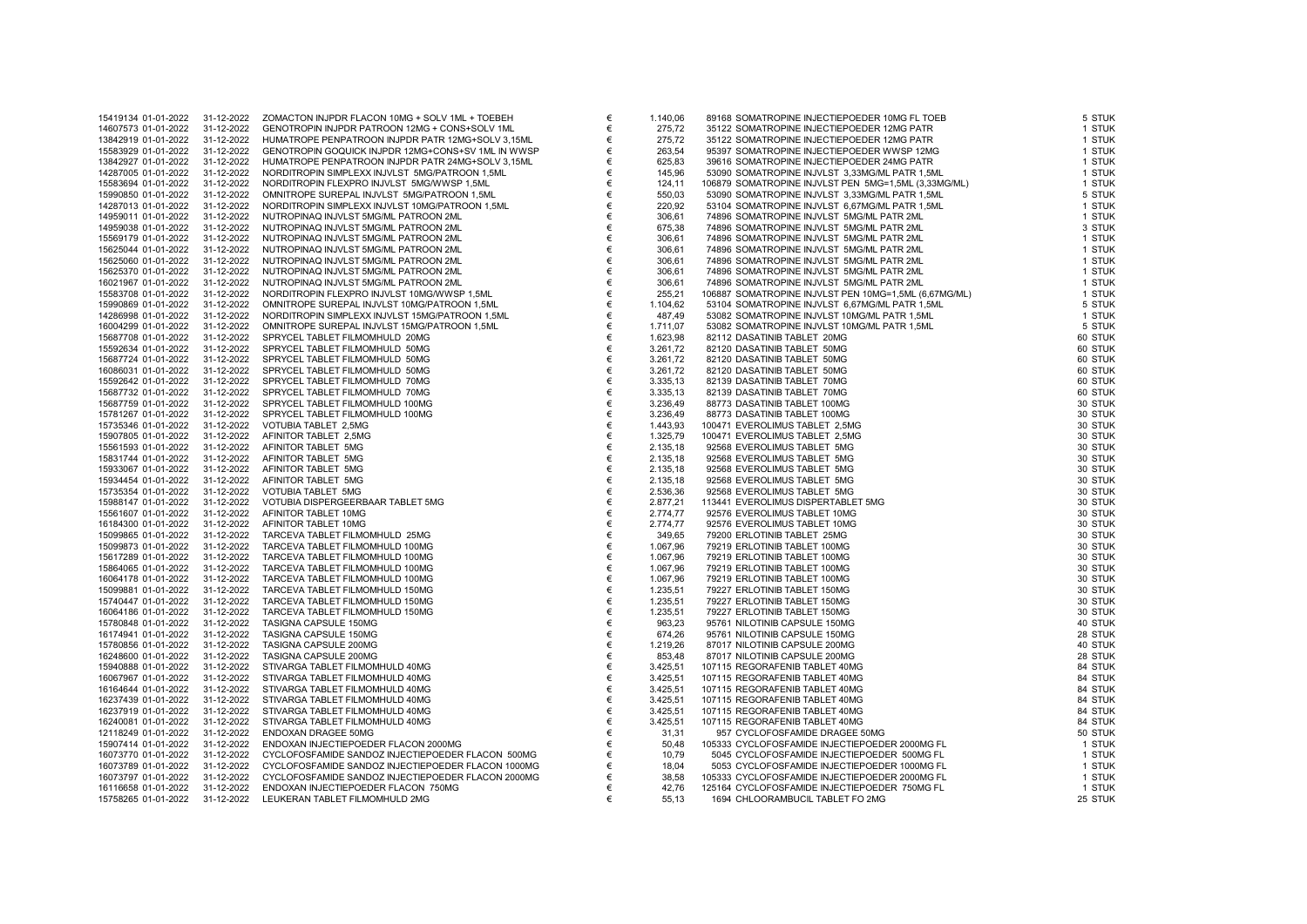| 15758176 01-01-2022 | 31-12-2022 | ALKERAN TABLET FILMOMHULD 2MG                      | € | 64,57  | 65641 MELFALAN TABLET FO 2MG                  | 25 STUK  |
|---------------------|------------|----------------------------------------------------|---|--------|-----------------------------------------------|----------|
|                     |            |                                                    |   |        |                                               |          |
| 15758184 01-01-2022 | 31-12-2022 | ALKERAN INFUSIEPOEDER FLACON 50MG + SOLVENS 10ML   | € | 157,88 | 35254 MELFALAN INFUSIEPOEDER 50MG FL          | 1 STUK   |
| 15758206 01-01-2022 | 31-12-2022 | MYLERAN TABLET 2MG                                 | € | 293,46 | 1872 BUSULFAN TABLET 2MG                      | 100 STUK |
| 15602834 01-01-2022 | 31-12-2022 | TEPADINA INFPDR FLACON 15MG                        | € | 149,84 | 94102 THIOTEPA INFUSIEPOEDER 15MG FL          | 1 STUK   |
| 15602842 01-01-2022 | 31-12-2022 | TEPADINA INFPDR FLACON 100MG                       | € | 897,18 | 94110 THIOTEPA INFUSIEPOEDER 100MG FL         | 1 STUK   |
| 15134482 01-01-2022 | 31-12-2022 | TEMODAL CAPSULE 20MG                               | € | 37,92  | 52310 TEMOZOLOMIDE CAPSULE 20MG               | 5 STUK   |
| 15006123 01-01-2022 |            |                                                    |   |        | 52329 TEMOZOLOMIDE CAPSULE 100MG              | 5 STUK   |
|                     | 31-12-2022 | TEMODAL CAPSULE 100MG                              | € | 178,43 |                                               |          |
| 15134504 01-01-2022 | 31-12-2022 | TEMODAL CAPSULE 100MG                              | € | 178,43 | 52329 TEMOZOLOMIDE CAPSULE 100MG              | 5 STUK   |
| 15219682 01-01-2022 | 31-12-2022 | TEMODAL CAPSULE 100MG                              | € | 178,43 | 52329 TEMOZOLOMIDE CAPSULE 100MG              | 5 STUK   |
| 15335429 01-01-2022 | 31-12-2022 | TEMODAL CAPSULE 250MG                              | € | 434,07 | 52337 TEMOZOLOMIDE CAPSULE 250MG              | 5 STUK   |
| 15466515 01-01-2022 | 31-12-2022 | TEMODAL CAPSULE 250MG                              | € | 434,07 | 52337 TEMOZOLOMIDE CAPSULE 250MG              | 5 STUK   |
| 15913384 01-01-2022 | 31-12-2022 | TEMOZOLOMIDE SUN CAPSULE 5MG                       | € | 12,13  | 52302 TEMOZOLOMIDE CAPSULE 5MG                | 5 STUK   |
| 15913392 01-01-2022 | 31-12-2022 | TEMOZOLOMIDE SUN CAPSULE 20MG                      | € |        | 52310 TEMOZOLOMIDE CAPSULE 20MG               | 5 STUK   |
|                     |            |                                                    |   | 37,92  |                                               |          |
| 15913406 01-01-2022 | 31-12-2022 | TEMOZOLOMIDE SUN CAPSULE 100MG                     | € | 178,43 | 52329 TEMOZOLOMIDE CAPSULE 100MG              | 5 STUK   |
| 15913414 01-01-2022 | 31-12-2022 | TEMOZOLOMIDE SUN CAPSULE 140MG                     | € | 248,96 | 84336 TEMOZOLOMIDE CAPSULE 140MG              | 5 STUK   |
| 15913422 01-01-2022 | 31-12-2022 | TEMOZOLOMIDE SUN CAPSULE 180MG                     | € | 321,09 | 84328 TEMOZOLOMIDE CAPSULE 180MG              | 5 STUK   |
| 15913430 01-01-2022 | 31-12-2022 | TEMOZOLOMIDE SUN CAPSULE 250MG                     | € | 434,07 | 52337 TEMOZOLOMIDE CAPSULE 250MG              | 5 STUK   |
| 16089650 01-01-2022 | 31-12-2022 | TEMOZOLOMIDE FAIR-MED CAPSULE 5MG                  | € | 9,48   | 52302 TEMOZOLOMIDE CAPSULE 5MG                | 5 STUK   |
| 16089707 01-01-2022 | 31-12-2022 | TEMOZOLOMIDE FAIR-MED CAPSULE 100MG                | € | 178,43 | 52329 TEMOZOLOMIDE CAPSULE 100MG              | 5 STUK   |
|                     | 31-12-2022 |                                                    |   |        |                                               |          |
| 16089669 01-01-2022 |            | TEMOZOLOMIDE FAIR-MED CAPSULE 20MG                 | € | 37,92  | 52310 TEMOZOLOMIDE CAPSULE 20MG               | 5 STUK   |
| 16089677 01-01-2022 | 31-12-2022 | TEMOZOLOMIDE FAIR-MED CAPSULE 140MG                | € | 248,96 | 84336 TEMOZOLOMIDE CAPSULE 140MG              | 5 STUK   |
| 16089685 01-01-2022 | 31-12-2022 | TEMOZOLOMIDE FAIR-MED CAPSULE 180MG                | € | 324,21 | 84328 TEMOZOLOMIDE CAPSULE 180MG              | 5 STUK   |
| 16089693 01-01-2022 | 31-12-2022 | TEMOZOLOMIDE FAIR-MED CAPSULE 250MG                | € | 434,07 | 52337 TEMOZOLOMIDE CAPSULE 250MG              | 5 STUK   |
| 16233034 01-01-2022 | 31-12-2022 | TEMOZOLOMIDE ACCORD CAPSULE 5MG                    | € | 10,91  | 52302 TEMOZOLOMIDE CAPSULE 5MG                | 5 STUK   |
| 16233077 01-01-2022 | 31-12-2022 | TEMOZOLOMIDE ACCORD CAPSULE 20MG                   | € | 45,23  | 52310 TEMOZOLOMIDE CAPSULE 20MG               | 5 STUK   |
| 16233085 01-01-2022 | 31-12-2022 | TEMOZOLOMIDE ACCORD CAPSULE 100MG                  | € | 178,43 | 52329 TEMOZOLOMIDE CAPSULE 100MG              | 5 STUK   |
|                     |            |                                                    | € |        |                                               | 5 STUK   |
| 16233093 01-01-2022 | 31-12-2022 | TEMOZOLOMIDE ACCORD CAPSULE 140MG                  |   | 248,96 | 84336 TEMOZOLOMIDE CAPSULE 140MG              |          |
| 16233123 01-01-2022 | 31-12-2022 | TEMOZOLOMIDE ACCORD CAPSULE 180MG                  | € | 445,75 | 84328 TEMOZOLOMIDE CAPSULE 180MG              | 5 STUK   |
| 16233166 01-01-2022 | 31-12-2022 | TEMOZOLOMIDE ACCORD CAPSULE 250MG                  | € | 617,83 | 52337 TEMOZOLOMIDE CAPSULE 250MG              | 5 STUK   |
| 15501094 01-01-2022 | 31-12-2022 | FLUDARA TABLET OMHULD 10MG                         | € | 432,35 | 61379 FLUDARABINE TABLET OMHULD 10MG          | 15 STUK  |
| 15501108 01-01-2022 | 31-12-2022 | FLUDARA TABLET OMHULD 10MG                         | € | 576,47 | 61379 FLUDARABINE TABLET OMHULD 10MG          | 20 STUK  |
| 15299309 01-01-2022 | 31-12-2022 | FLUDARABINE PCH INJVLST CONC 25MG/ML FL 2ML        | € | 131,44 | 84530 FLUDARABINE INJOPL CONC 25MG/ML FL 2ML  | 1 STUK   |
| 16190068 01-01-2022 | 31-12-2022 | FLUDARABINE ACCORD INJVLST CONC 25MG/ML FLACON 2ML | € | 131,40 | 84530 FLUDARABINE INJOPL CONC 25MG/ML FL 2ML  | 1 STUK   |
|                     |            |                                                    |   |        |                                               |          |
| 14754088 01-01-2022 | 31-12-2022 | CYTARABINE HOSPIRA INJVLST 20MG/ML FL 5ML ONCOTAIN | € | 18,14  | 49328 CYTARABINE INJVLST 20MG/ML FL 5ML       | 5 STUK   |
| 15909301 01-01-2022 | 31-12-2022 | CYTARABINE ACCORD INJVLST 100MG/ML FLACON 10ML     | € | 31,66  | 104485 CYTARABINE INJ/INFOPL 100MG/ML FL 10ML | 1 STUK   |
| 15909328 01-01-2022 | 31-12-2022 | CYTARABINE ACCORD INJVLST 100MG/ML FLACON 20ML     | € | 63,35  | 104493 CYTARABINE INJ/INFOPL 100MG/ML FL 20ML | 1 STUK   |
| 15909778 01-01-2022 | 31-12-2022 | CYTARABINE ACCORD INJVLST 100MG/ML FLACON 1ML      | € | 3,14   | 104469 CYTARABINE INJ/INFOPL 100MG/ML FL 1ML  | 1 STUK   |
| 15909786 01-01-2022 | 31-12-2022 | CYTARABINE ACCORD INJVLST 100MG/ML FLACON 5ML      | € | 15,82  | 104477 CYTARABINE INJ/INFOPL 100MG/ML FL 5ML  | 1 STUK   |
| 16060776 01-01-2022 | 31-12-2022 | CYTARABINE ACCORD INJVLST 100MG/ML FLACON 50ML     | € | 158,42 | 120022 CYTARABINE INJ/INFOPL 100MG/ML FL 50ML | 1 STUK   |
| 16060768 01-01-2022 | 31-12-2022 | CYTARABINE ACCORD INJVLST 100MG/ML FLACON 40ML     | € | 126,72 | 120014 CYTARABINE INJ/INFOPL 100MG/ML FL 40ML | 1 STUK   |
|                     | 31-12-2022 |                                                    |   |        |                                               |          |
| 14754215 01-01-2022 |            | CYTARABINE HOSPIRA INFVL C 100MG/ML 10ML ONCOTAIN  | € | 32,27  | 49344 CYTARABINE INFOPL CONC 100MG/ML FL 10ML | 1 STUK   |
| 14754126 01-01-2022 | 31-12-2022 | CYTARABINE HOSPIRA INFVL C 100MG/ML 20ML ONCOTAIN  | € | 64,55  | 49352 CYTARABINE INFOPL CONC 100MG/ML FL 20ML | 1 STUK   |
| 15429032 01-01-2022 | 31-12-2022 | XELODA TABLET FILMOMHULD 150MG                     | € | 29,10  | 59358 CAPECITABINE TABLET FO 150MG            | 60 STUK  |
| 15459977 01-01-2022 | 31-12-2022 | XELODA TABLET FILMOMHULD 150MG                     | € | 29,10  | 59358 CAPECITABINE TABLET FO 150MG            | 60 STUK  |
| 15636623 01-01-2022 | 31-12-2022 | XELODA TABLET FILMOMHULD 150MG                     | € | 29,10  | 59358 CAPECITABINE TABLET FO 150MG            | 60 STUK  |
| 15324567 01-01-2022 | 31-12-2022 | XELODA TABLET FILMOMHULD 500MG                     | € | 198,70 | 59366 CAPECITABINE TABLET FO 500MG            | 120 STUK |
| 15336271 01-01-2022 | 31-12-2022 | XELODA TABLET FILMOMHULD 500MG                     | € | 206,10 | 59366 CAPECITABINE TABLET FO 500MG            | 120 STUK |
|                     |            |                                                    |   |        |                                               |          |
| 15344150 01-01-2022 | 31-12-2022 | XELODA TABLET FILMOMHULD 500MG                     | € | 198,71 | 59366 CAPECITABINE TABLET FO 500MG            | 120 STUK |
| 15941043 01-01-2022 | 31-12-2022 | CAPECITABINE CF TABLET FILMOMHULD 150MG            | € | 30,36  | 59358 CAPECITABINE TABLET FO 150MG            | 60 STUK  |
| 15941051 01-01-2022 | 31-12-2022 | CAPECITABINE CF TABLET FILMOMHULD 500MG            | € | 198,70 | 59366 CAPECITABINE TABLET FO 500MG            | 120 STUK |
| 15971805 01-01-2022 | 31-12-2022 | CAPECITABINE ACCORD TABLET FILMOMHULD 150MG        | € | 30,38  | 59358 CAPECITABINE TABLET FO 150MG            | 60 STUK  |
| 15971813 01-01-2022 | 31-12-2022 | CAPECITABINE ACCORD TABLET FILMOMHULD 500MG        | € | 198,71 | 59366 CAPECITABINE TABLET FO 500MG            | 120 STUK |
| 16056256 01-01-2022 | 31-12-2022 | CAPECITABINE ACCORD TABLET FILMOMHULD 300MG        | € | 60,76  | 119660 CAPECITABINE TABLET FO 300MG           | 60 STUK  |
| 15517500 01-01-2022 | 31-12-2022 | VINBLASTINESULFAAT PCH INJVLST 1MG/ML FL 10ML      | € | 38,15  | 37028 VINBLASTINE INJVLST 1MG/ML FL 10ML      | 1 STUK   |
| 15460762 01-01-2022 | 31-12-2022 | VINCRISTINESULFAAT PCH INJVLST 1MG/ML FLACON 1ML   | € | 11,09  | 24120 VINCRISTINE INJVLST 1MG/ML FL 1ML       | 1 STUK   |
|                     |            |                                                    |   |        |                                               |          |
| 15460770 01-01-2022 | 31-12-2022 | VINCRISTINESULFAAT PCH INJVLST 1MG/ML FLACON 2ML   | € | 22,18  | 24139 VINCRISTINE INJVLST 1MG/ML FL 2ML       | 1 STUK   |
| 12316091 01-01-2022 | 31-12-2022 | VEPESID CAPSULE 100MG                              | € | 180,63 | 16004 ETOPOSIDE CAPSULE 100MG                 | 10 STUK  |
| 16149106 01-01-2022 | 31-12-2022 | VEPESID CAPSULE 100MG                              | € | 83,81  | 16004 ETOPOSIDE CAPSULE 100MG                 | 10 STUK  |
| 12554243 01-01-2022 | 31-12-2022 | VEPESID CAPSULE 50MG                               | € | 182,84 | 22276 ETOPOSIDE CAPSULE 50MG                  | 20 STUK  |
| 13882694 01-01-2022 | 31-12-2022 | EPOSIN INFUSIEVLOEISTOF CONC 20MG/ML FLACON 5ML    | € | 14,53  | 32700 ETOPOSIDE INFOPL CONC 20MG/ML FL 5ML    | 1 STUK   |
| 14889129 01-01-2022 | 31-12-2022 | TOPOSIN INFVLST CONC 20MG/ML FLACON 5ML            | € | 14,53  | 32700 ETOPOSIDE INFOPL CONC 20MG/ML FL 5ML    | 1 STUK   |
| 14889137 01-01-2022 | 31-12-2022 | TOPOSIN INFVLST CONC 20MG/ML FLACON 10ML           | € | 30,68  | 39381 ETOPOSIDE INFOPL CONC 20MG/ML FL 10ML   | 1 STUK   |
| 15412156 01-01-2022 | 31-12-2022 | ETOPOSIDE SANDOZ INFVLST C 20MG/ML FL 10ML         | € | 28,62  | 39381 ETOPOSIDE INFOPL CONC 20MG/ML FL 10ML   | 1 STUK   |
|                     |            |                                                    |   |        |                                               |          |

| 64,57          | 65641 MELFALAN TABLET FO 2MG                                                                 | 25 STL         |
|----------------|----------------------------------------------------------------------------------------------|----------------|
| 157,88         | 35254 MELFALAN INFUSIEPOEDER 50MG FL                                                         | 1 STL          |
| 293.46         | 1872 BUSULFAN TABLET 2MG                                                                     | <b>100 STL</b> |
| 149,84         | 94102 THIOTEPA INFUSIEPOEDER 15MG FL                                                         | 1 STL          |
| 897,18         | 94110 THIOTEPA INFUSIEPOEDER 100MG FL                                                        | 1 STL          |
| 37,92          | 52310 TEMOZOLOMIDE CAPSULE 20MG                                                              | 5 STL          |
| 178,43         | 52329 TEMOZOLOMIDE CAPSULE 100MG                                                             | 5 STL          |
| 178,43         | 52329 TEMOZOLOMIDE CAPSULE 100MG                                                             | 5 STL          |
| 178,43         | 52329 TEMOZOLOMIDE CAPSULE 100MG                                                             | 5 STL          |
| 434,07         | 52337 TEMOZOLOMIDE CAPSULE 250MG                                                             | 5 STL          |
| 434.07         | 52337 TEMOZOLOMIDE CAPSULE 250MG                                                             | 5 STL          |
| 12,13          | 52302 TEMOZOLOMIDE CAPSULE 5MG                                                               | 5 STL          |
| 37,92          | 52310 TEMOZOLOMIDE CAPSULE 20MG                                                              | 5 STL          |
| 178,43         | 52329 TEMOZOLOMIDE CAPSULE 100MG                                                             | 5 STL          |
| 248,96         | 84336 TEMOZOLOMIDE CAPSULE 140MG                                                             | 5 STL          |
| 321,09         | 84328 TEMOZOLOMIDE CAPSULE 180MG                                                             | 5 STL          |
| 434,07         | 52337 TEMOZOLOMIDE CAPSULE 250MG                                                             | 5 STL          |
| 9,48           | 52302 TEMOZOLOMIDE CAPSULE 5MG                                                               | 5 STL          |
| 178.43         | 52329 TEMOZOLOMIDE CAPSULE 100MG                                                             | 5 STL          |
| 37,92          | 52310 TEMOZOLOMIDE CAPSULE 20MG                                                              | 5 STL          |
| 248,96         | 84336 TEMOZOLOMIDE CAPSULE 140MG                                                             | 5 STL          |
| 324,21         | 84328 TEMOZOLOMIDE CAPSULE 180MG                                                             | 5 STL          |
| 434,07         | 52337 TEMOZOLOMIDE CAPSULE 250MG                                                             | 5 STL          |
| 10,91          | 52302 TEMOZOLOMIDE CAPSULE 5MG                                                               | 5 STL          |
| 45,23          | 52310 TEMOZOLOMIDE CAPSULE 20MG                                                              | 5 STL          |
| 178,43         | 52329 TEMOZOLOMIDE CAPSULE 100MG                                                             | 5 STL          |
| 248,96         | 84336 TEMOZOLOMIDE CAPSULE 140MG                                                             | 5 STL          |
| 445,75         | 84328 TEMOZOLOMIDE CAPSULE 180MG                                                             | 5 STL          |
| 617,83         | 52337 TEMOZOLOMIDE CAPSULE 250MG                                                             | 5 STL          |
| 432,35         | 61379 FLUDARABINE TABLET OMHULD 10MG                                                         | <b>15 STL</b>  |
| 576,47         | 61379 FLUDARABINE TABLET OMHULD 10MG                                                         | 20 STL         |
| 131,44         | 84530 FLUDARABINE INJOPL CONC 25MG/ML FL 2ML<br>84530 FLUDARABINE INJOPL CONC 25MG/ML FL 2ML | 1 STL          |
| 131,40         |                                                                                              | 1 STL<br>5 STL |
| 18,14<br>31,66 | 49328 CYTARABINE INJVLST 20MG/ML FL 5ML<br>104485 CYTARABINE INJ/INFOPL 100MG/ML FL 10ML     | 1 STL          |
| 63,35          | 104493 CYTARABINE INJ/INFOPL 100MG/ML FL 20ML                                                | 1 STL          |
| 3,14           | 104469 CYTARABINE INJ/INFOPL 100MG/ML FL 1ML                                                 | 1 STL          |
| 15,82          | 104477 CYTARABINE INJ/INFOPL 100MG/ML FL 5ML                                                 | 1 STL          |
| 158,42         | 120022 CYTARABINE INJ/INFOPL 100MG/ML FL 50ML                                                | 1 STL          |
| 126,72         | 120014 CYTARABINE INJ/INFOPL 100MG/ML FL 40ML                                                | 1 STL          |
| 32,27          | 49344 CYTARABINE INFOPL CONC 100MG/ML FL 10ML                                                | 1 STL          |
| 64,55          | 49352 CYTARABINE INFOPL CONC 100MG/ML FL 20ML                                                | 1 STL          |
| 29,10          | 59358 CAPECITABINE TABLET FO 150MG                                                           | 60 STL         |
| 29,10          | 59358 CAPECITABINE TABLET FO 150MG                                                           | 60 STL         |
| 29,10          | 59358 CAPECITABINE TABLET FO 150MG                                                           | 60 STL         |
| 198,70         | 59366 CAPECITABINE TABLET FO 500MG                                                           | <b>120 STL</b> |
| 206,10         | 59366 CAPECITABINE TABLET FO 500MG                                                           | <b>120 STL</b> |
| 198,71         | 59366 CAPECITABINE TABLET FO 500MG                                                           | 120 STL        |
| 30,36          | 59358 CAPECITABINE TABLET FO 150MG                                                           | 60 STL         |
| 198,70         | 59366 CAPECITABINE TABLET FO 500MG                                                           | 120 STL        |
| 30,38          | 59358 CAPECITABINE TABLET FO 150MG                                                           | 60 STL         |
| 198,71         | 59366 CAPECITABINE TABLET FO 500MG                                                           | 120 STL        |
| 60,76          | 119660 CAPECITABINE TABLET FO 300MG                                                          | 60 STL         |
| 38,15          | 37028 VINBLASTINE INJVLST 1MG/ML FL 10ML                                                     | 1 STL          |
| 11,09          | 24120 VINCRISTINE INJVLST 1MG/ML FL 1ML                                                      | 1 STL          |
| 22,18          | 24139 VINCRISTINE INJVLST 1MG/ML FL 2ML                                                      | 1 STL          |
| 180,63         | 16004 ETOPOSIDE CAPSULE 100MG                                                                | <b>10 STL</b>  |
| 83,81          | 16004 ETOPOSIDE CAPSULE 100MG                                                                | <b>10 STL</b>  |
| 182.84         | 22276 ETOPOSIDE CAPSULE 50MG                                                                 | <b>20 STL</b>  |
| 14,53          | 32700 ETOPOSIDE INFOPL CONC 20MG/ML FL 5ML                                                   | 1 STL          |
| 14,53          | 32700 ETOPOSIDE INFOPL CONC 20MG/ML FL 5ML                                                   | 1 STL          |
| 30,68          | 39381 ETOPOSIDE INFOPL CONC 20MG/ML FL 10ML                                                  | 1 STL          |
| 28,62          | 39381 ETOPOSIDE INFOPL CONC 20MG/ML FL 10ML                                                  | 1 STL          |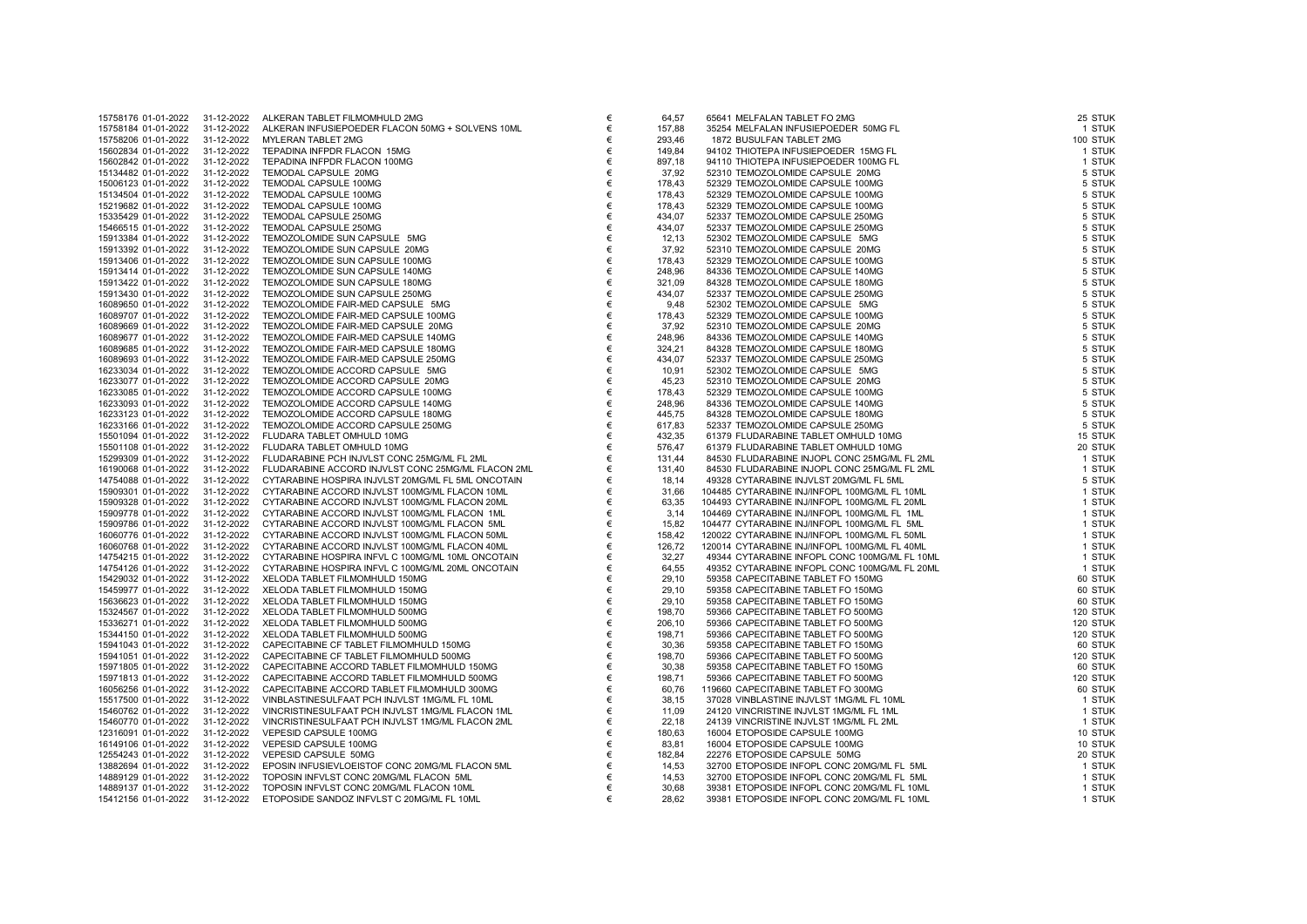| 16056493 01-01-2022 | 31-12-2022 | ETOPOSIDE ACCORD INFVLST CONC 20MG/ML FL 5ML       | € | 14,51    | 32700 ETOPOSIDE INFOPL CONC 20MG/ML FL 5ML     | 1 STUK   |
|---------------------|------------|----------------------------------------------------|---|----------|------------------------------------------------|----------|
| 16056507 01-01-2022 | 31-12-2022 | ETOPOSIDE ACCORD INFVLST CONC 20MG/ML FL 12,5ML    | € | 36,31    | 119679 ETOPOSIDE INFOPL CONC 20MG/ML FL 12,5ML | 1 STUK   |
| 15401375 01-01-2022 | 31-12-2022 | EPIRUBICINE HCL HIKMA INJVLST 2MG/ML FLACON 5ML    | € | 13,59    | 82252 EPIRUBICINE INJVLST 2MG/ML FL 5ML        | 1 STUK   |
| 15401383 01-01-2022 | 31-12-2022 | EPIRUBICINE HCL HIKMA INJVLST 2MG/ML FLACON 25ML   | € | 67,97    | 82260 EPIRUBICINE INJVLST 2MG/ML FL 25ML       | 1 STUK   |
| 15474518 01-01-2022 | 31-12-2022 | EPIRUBICIN HCL PCH INJVLST 2MG/ML FLACON 5ML       | € | 18,70    | 82252 EPIRUBICINE INJVLST 2MG/ML FL 5ML        | 1 STUK   |
| 15474534 01-01-2022 | 31-12-2022 | EPIRUBICIN HCL PCH INJVLST 2MG/ML FLACON 25ML      | € | 91,99    | 82260 EPIRUBICINE INJVLST 2MG/ML FL 25ML       | 1 STUK   |
| 15596850 01-01-2022 | 31-12-2022 | EPIRUBICINE HCL ACCORD INFVLST 2MG/ML FLACON 5ML   | € | 18,70    | 82252 EPIRUBICINE INJVLST 2MG/ML FL 5ML        | 1 STUK   |
| 15596869 01-01-2022 | 31-12-2022 | EPIRUBICINE HCL ACCORD INFVLST 2MG/ML FLACON 10ML  | € | 36,74    | 93939 EPIRUBICINE INJVLST 2MG/ML FL 10ML       | 1 STUK   |
| 15596877 01-01-2022 | 31-12-2022 | EPIRUBICINE HCL ACCORD INFVLST 2MG/ML FLACON 100ML | € | 367,92   | 82287 EPIRUBICINE INJVLST 2MG/ML FL 100ML      | 1 STUK   |
| 15597032 01-01-2022 | 31-12-2022 | EPIRUBICINE HCL ACCORD INFVLST 2MG/ML FLACON 25ML  | € | 91,94    | 82260 EPIRUBICINE INJVLST 2MG/ML FL 25ML       | 1 STUK   |
| 15861813 01-01-2022 | 31-12-2022 | EPIRUBICINE HCL ACCORD INFVLST 2MG/ML FLACON 50ML  | € | 183,94   | 82279 EPIRUBICINE INJVLST 2MG/ML FL 50ML       | 1 STUK   |
| 15612597 01-01-2022 | 31-12-2022 | IDARUBICINE HCL SANDOZ INFVLST CONC 1MG/ML FL 10ML | € | 144,45   | 95427 IDARUBICINE INFOPL CONC 1MG/ML FL 10ML   | 1 STUK   |
| 15624498 01-01-2022 | 31-12-2022 | IDARUBICINE HCL SANDOZ INFVLST CONC 1MG/ML FL 20ML | € | 288,89   | 95435 IDARUBICINE INFOPL CONC 1MG/ML FL 20ML   | 1 STUK   |
| 15415392 01-01-2022 | 31-12-2022 | MITOXANTRON SANDOZ INFVLST CONC 2MG/ML FLACON 10ML | € | 159,97   | 23744 MITOXANTRON INFOPL CONC 2MG/ML FL 10ML   | 1 STUK   |
| 15806561 01-01-2022 | 31-12-2022 | MITOXANTRON ACCORD INFVLST CONC 2MG/ML FLAC 5ML    | € | 79,88    | 26441 MITOXANTRON INFOPL CONC 2MG/ML FL 5ML    | 1 STUK   |
| 15806588 01-01-2022 | 31-12-2022 | MITOXANTRON ACCORD INFVLST CONC 2MG/ML FLAC 10ML   | € | 159,76   | 23744 MITOXANTRON INFOPL CONC 2MG/ML FL 10ML   | 1 STUK   |
| 15806618 01-01-2022 | 31-12-2022 | MITOXANTRON ACCORD INFVLST CONC 2MG/ML FLAC 12,5ML | € | 199,70   | 23752 MITOXANTRON INFOPL CONC 2MG/ML FL 12,5ML | 1 STUK   |
| 15806634 01-01-2022 | 31-12-2022 | MITOXANTRON ACCORD INFVLST CONC 2MG/ML FLAC 15ML   | € | 239,65   | 32115 MITOXANTRON INFOPL CONC 2MG/ML FL 15ML   | 1 STUK   |
| 15935701 01-01-2022 | 31-12-2022 | BLEOMEDAC INJPDR FLACON 15000IU PH EUR             | € | 33,10    | 69310 BLEOMYCINE INJECTIEPOEDER 15USP-E FL     | 1 STUK   |
| 15990702 01-01-2022 | 31-12-2022 | BLEOMYCINE EURECO PH INJPDR FLACON 15000IU PH EUR  | € | 29,79    | 69310 BLEOMYCINE INJECTIEPOEDER 15USP-E FL     | 1 STUK   |
| 16182189 01-01-2022 | 31-12-2022 | BLEOMEDAC INJPDR FLACON 30000IU PH EUR             | € | 76,25    | 127701 BLEOMYCINE INJECTIEPOEDER 30USP-E FL    | 1 STUK   |
| 16039920 01-01-2022 | 31-12-2022 | MITOMYCINE SUBSTIPHARM INJECTIEPOEDER FLACON 20MG  | € | 56,17    | 119806 MITOMYCINE PDR INJ/INFOPL 20MG FL       | 1 STUK   |
| 15474313 01-01-2022 | 31-12-2022 | CISPLATINE PCH INFVLST CONC 1MG/ML FLACON 50ML     | € | 22,72    | 36331 CISPLATINE INFOPL CONC 1MG/ML FL 50ML    | 1 STUK   |
| 15474305 01-01-2022 | 31-12-2022 | CISPLATINE PCH INFVLST CONC 1MG/ML FLACON 10ML     | € | 4,53     | 36323 CISPLATINE INFOPL CONC 1MG/ML FL 10ML    | 1 STUK   |
| 15624420 01-01-2022 | 31-12-2022 | CISPLATINE SANDOZ INFVLST CONC 1MG/ML FLACON 10ML  | € | 4,70     | 36323 CISPLATINE INFOPL CONC 1MG/ML FL 10ML    | 1 STUK   |
| 15683338 01-01-2022 | 31-12-2022 | CISPLATINE ACCORD INFVLST CONC 1MG/ML FLACON 10ML  | € | 4,70     | 36323 CISPLATINE INFOPL CONC 1MG/ML FL 10ML    | 1 STUK   |
| 15683354 01-01-2022 | 31-12-2022 | CISPLATINE ACCORD INFVLST CONC 1MG/ML FLACON 50ML  | € | 22,69    | 36331 CISPLATINE INFOPL CONC 1MG/ML FL 50ML    | 1 STUK   |
| 15683362 01-01-2022 | 31-12-2022 | CISPLATINE ACCORD INFVLST CONC 1MG/ML FLACON 100ML | € | 45,42    | 36358 CISPLATINE INFOPL CONC 1MG/ML FL 100ML   | 1 STUK   |
| 15713903 01-01-2022 | 31-12-2022 | CISPLATINE ACCORD INFVLST CONC 1MG/ML FLACON 25ML  | € | 11,34    | 98485 CISPLATINE INFOPL CONC 1MG/ML FL 25ML    | 1 STUK   |
| 14239663 01-01-2022 | 31-12-2022 | NATULAN CAPSULE 50MG                               | € | 325,72   | 1899 PROCARBAZINE CAPSULE 50MG                 | 50 STUK  |
| 15488373 01-01-2022 | 31-12-2022 | HYDROXYUREA MEDAC CAPSULE 500MG                    | € | 36,05    | 2690 HYDROXYCARBAMIDE CAPSULE 500MG            | 100 STUK |
| 15576299 01-01-2022 | 31-12-2022 | HYDREA CAPSULE 500MG                               | € | 36,04    | 2690 HYDROXYCARBAMIDE CAPSULE 500MG            | 100 STUK |
| 15649946 01-01-2022 | 31-12-2022 | HYDREA CAPSULE 500MG                               | € | 36,01    | 2690 HYDROXYCARBAMIDE CAPSULE 500MG            | 100 STUK |
| 16198999 01-01-2022 | 31-12-2022 | HYDREA CAPSULE 500MG                               | € | 36,01    | 2690 HYDROXYCARBAMIDE CAPSULE 500MG            | 100 STUK |
| 16102029 01-01-2022 | 31-12-2022 | SIKLOS TABLET FILMOMHULD 1000MG                    | € | 555,78   | 85855 HYDROXYCARBAMIDE TABLET 1000MG           | 30 STUK  |
| 16102010 01-01-2022 | 31-12-2022 | SIKLOS TABLET FILMOMHULD 100MG                     | € | 101,62   | 96911 HYDROXYCARBAMIDE TABLET 100MG            | 60 STUK  |
| 15224120 01-01-2022 | 31-12-2022 | ESTRACYT CAPSULE 140MG                             | € | 69,60    | 2518 ESTRAMUSTINE CAPSULE 140MG                | 40 STUK  |
| 15972275 01-01-2022 | 31-12-2022 | VESANOID CAPSULE 10MG                              | € | 400,68   | 45837 TRETINOINE CAPSULE 10MG                  | 100 STUK |
| 15353435 01-01-2022 | 31-12-2022 | HYCAMTIN CAPSULE 0,25MG                            | € | 135,92   | 87181 TOPOTECAN CAPSULE 0,25MG                 | 10 STUK  |
| 15353443 01-01-2022 | 31-12-2022 | <b>HYCAMTIN CAPSULE 1MG</b>                        | € | 559,82   | 87203 TOPOTECAN CAPSULE 1MG                    | 10 STUK  |
| 15584348 01-01-2022 | 31-12-2022 | HYCAMTIN CAPSULE 1MG                               | € | 509,89   | 87203 TOPOTECAN CAPSULE 1MG                    | 10 STUK  |
| 15607585 01-01-2022 | 31-12-2022 | <b>HYCAMTIN CAPSULE 1MG</b>                        | € | 509,89   | 87203 TOPOTECAN CAPSULE 1MG                    | 10 STUK  |
| 15608565 01-01-2022 | 31-12-2022 | <b>HYCAMTIN CAPSULE 1MG</b>                        | € | 509,89   | 87203 TOPOTECAN CAPSULE 1MG                    | 10 STUK  |
| 16063848 01-01-2022 | 31-12-2022 | <b>HYCAMTIN CAPSULE 1MG</b>                        | € | 509,89   | 87203 TOPOTECAN CAPSULE 1MG                    | 10 STUK  |
| 16212932 01-01-2022 | 31-12-2022 | <b>HYCAMTIN CAPSULE 1MG</b>                        | € | 509,90   | 87203 TOPOTECAN CAPSULE 1MG                    | 10 STUK  |
| 16248597 01-01-2022 | 31-12-2022 | <b>HYCAMTIN CAPSULE 1MG</b>                        | € | 509,89   | 87203 TOPOTECAN CAPSULE 1MG                    | 10 STUK  |
| 14086727 01-01-2022 | 31-12-2022 | HYCAMTIN INFUSIEPOEDER FLACON 4MG                  | € | 319,98   | 46442 TOPOTECAN INFUSIEPOEDER 4MG FL           | 1 STUK   |
| 15806200 01-01-2022 | 31-12-2022 | TOPOTECAN ACCORD INFVLST CONC 1MG/ML FLACON 1ML    | € | 62,11    | 102180 TOPOTECAN INFOPL CONC 1MG/ML FL 1ML     | 1 STUK   |
| 15806219 01-01-2022 | 31-12-2022 | TOPOTECAN ACCORD INFVLST CONC 1MG/ML FLACON 4ML    | € | 248,45   | 98728 TOPOTECAN INFOPL CONC 1MG/ML FL 4ML      | 1 STUK   |
| 16068149 01-01-2022 | 31-12-2022 | TOPOTECAN SANDOZ INFVLST CONC 1MG/ML FLACON 4ML    | € | 260,62   | 98728 TOPOTECAN INFOPL CONC 1MG/ML FL 4ML      | 1 STUK   |
| 15040453 01-01-2022 | 31-12-2022 | XAGRID CAPSULE 0,5MG                               | € | 337,60   | 77526 ANAGRELIDE CAPSULE 0,5MG                 | 100 STUK |
| 15425673 01-01-2022 | 31-12-2022 | XAGRID CAPSULE 0,5MG                               | € | 301,19   | 77526 ANAGRELIDE CAPSULE 0,5MG                 | 100 STUK |
| 15987027 01-01-2022 | 31-12-2022 | XAGRID CAPSULE 0,5MG                               | € | 301,19   | 77526 ANAGRELIDE CAPSULE 0,5MG                 | 100 STUK |
| 15987884 01-01-2022 | 31-12-2022 | XAGRID CAPSULE 0,5MG                               | € | 301,18   | 77526 ANAGRELIDE CAPSULE 0,5MG                 | 100 STUK |
| 15907813 01-01-2022 | 31-12-2022 | JAKAVI TABLET 5MG                                  | € | 1.782,01 | 108464 RUXOLITINIB TABLET 5MG                  | 56 STUK  |
| 16021932 01-01-2022 | 31-12-2022 | JAKAVI TABLET 5MG                                  | € | 1.782,01 | 108464 RUXOLITINIB TABLET 5MG                  | 56 STUK  |
| 16063856 01-01-2022 | 31-12-2022 | JAKAVI TABLET 5MG                                  | € | 1.782,01 | 108464 RUXOLITINIB TABLET 5MG                  | 56 STUK  |
| 16078764 01-01-2022 | 31-12-2022 | JAKAVI TABLET 5MG                                  | € | 1.782.01 | 108464 RUXOLITINIB TABLET 5MG                  | 56 STUK  |
| 16105095 01-01-2022 | 31-12-2022 | JAKAVI TABLET 5MG                                  | € | 1.782,01 | 108464 RUXOLITINIB TABLET 5MG                  | 56 STUK  |
| 16105346 01-01-2022 | 31-12-2022 | JAKAVI TABLET 5MG                                  | € | 1.782,01 | 108464 RUXOLITINIB TABLET 5MG                  | 56 STUK  |
| 15907821 01-01-2022 | 31-12-2022 | JAKAVI TABLET 15MG                                 | € | 3.537,02 | 108472 RUXOLITINIB TABLET 15MG                 | 56 STUK  |
| 16021940 01-01-2022 | 31-12-2022 | JAKAVI TABLET 15MG                                 | € | 3.537,02 | 108472 RUXOLITINIB TABLET 15MG                 | 56 STUK  |
| 16063864 01-01-2022 | 31-12-2022 | JAKAVI TABLET 15MG                                 | € | 3.537,02 | 108472 RUXOLITINIB TABLET 15MG                 | 56 STUK  |
|                     |            |                                                    |   |          |                                                |          |

| 14,51            | 32700 ETOPOSIDE INFOPL CONC 20MG/ML FL_5ML                                               | 1 STU                     |
|------------------|------------------------------------------------------------------------------------------|---------------------------|
| 36,31            | 119679 ETOPOSIDE INFOPL CONC 20MG/ML FL 12,5ML                                           | 1 STU                     |
| 13.59            | 82252 EPIRUBICINE INJVLST 2MG/ML FL 5ML                                                  | 1 STU                     |
| 67,97            | 82260 EPIRUBICINE INJVLST 2MG/ML FL 25ML                                                 | 1 STU                     |
| 18,70            | 82252 EPIRUBICINE INJVLST 2MG/ML FL 5ML                                                  | 1 STU                     |
| 91,99            | 82260 EPIRUBICINE INJVLST 2MG/ML FL 25ML                                                 | 1 STU                     |
| 18.70            | 82252 EPIRUBICINE INJVLST 2MG/ML FL 5ML                                                  | 1 STU                     |
| 36,74            | 93939 EPIRUBICINE INJVLST 2MG/ML FL 10ML                                                 | 1 STU                     |
| 367,92           | 82287 EPIRUBICINE INJVLST 2MG/ML FL 100ML                                                | 1 STU                     |
| 91,94            | 82260 EPIRUBICINE INJVLST 2MG/ML FL 25ML                                                 | 1 STU                     |
| 183,94           | 82279 EPIRUBICINE INJVLST 2MG/ML FL 50ML<br>95427 IDARUBICINE INFOPL CONC 1MG/ML FL 10ML | 1 STU<br>1 STU            |
| 144,45<br>288,89 | 95435 IDARUBICINE INFOPL CONC 1MG/ML FL 20ML                                             | 1 STU                     |
| 159,97           | 23744 MITOXANTRON INFOPL CONC 2MG/ML FL 10ML                                             | 1 STU                     |
| 79,88            | 26441 MITOXANTRON INFOPL CONC 2MG/ML FL 5ML                                              | 1 STU                     |
| 159,76           | 23744 MITOXANTRON INFOPL CONC 2MG/ML FL 10ML                                             | 1 STU                     |
| 199,70           | 23752 MITOXANTRON INFOPL CONC 2MG/ML FL 12,5ML                                           | 1 STU                     |
| 239.65           | 32115 MITOXANTRON INFOPL CONC 2MG/ML FL 15ML                                             | 1 STU                     |
| 33,10            | 69310 BLEOMYCINE INJECTIEPOEDER 15USP-E FL                                               | 1 STU                     |
| 29,79            | 69310 BLEOMYCINE INJECTIEPOEDER 15USP-E FL                                               | 1 STU                     |
| 76,25            | 127701 BLEOMYCINE INJECTIEPOEDER 30USP-E FL                                              | 1 STU                     |
| 56,17            | 119806 MITOMYCINE PDR INJ/INFOPL 20MG FL                                                 | 1 STU                     |
| 22,72            | 36331 CISPLATINE INFOPL CONC 1MG/ML FL 50ML                                              | 1 STU                     |
| 4,53             | 36323 CISPLATINE INFOPL CONC 1MG/ML FL 10ML                                              | 1 STU                     |
| 4,70             | 36323 CISPLATINE INFOPL CONC 1MG/ML FL 10ML                                              | 1 STU                     |
| 4,70             | 36323 CISPLATINE INFOPL CONC 1MG/ML FL 10ML                                              | 1 STU                     |
| 22,69            | 36331 CISPLATINE INFOPL CONC 1MG/ML FL 50ML                                              | 1 STU                     |
| 45,42            | 36358 CISPLATINE INFOPL CONC 1MG/ML FL 100ML                                             | 1 STU                     |
| 11,34            | 98485 CISPLATINE INFOPL CONC 1MG/ML FL 25ML                                              | 1 STU                     |
| 325,72           | 1899 PROCARBAZINE CAPSULE 50MG                                                           | 50 STU                    |
| 36,05            | 2690 HYDROXYCARBAMIDE CAPSULE 500MG                                                      | 100 STU                   |
| 36.04<br>36,01   | 2690 HYDROXYCARBAMIDE CAPSULE 500MG<br>2690 HYDROXYCARBAMIDE CAPSULE 500MG               | 100 STU<br><b>100 STU</b> |
| 36.01            | 2690 HYDROXYCARBAMIDE CAPSULE 500MG                                                      | <b>100 STU</b>            |
| 555,78           | 85855 HYDROXYCARBAMIDE TABLET 1000MG                                                     | 30 STU                    |
| 101,62           | 96911 HYDROXYCARBAMIDE TABLET 100MG                                                      | 60 STU                    |
| 69.60            | 2518 ESTRAMUSTINE CAPSULE 140MG                                                          | 40 STU                    |
| 400,68           | 45837 TRETINOINE CAPSULE 10MG                                                            | 100 STU                   |
| 135,92           | 87181 TOPOTECAN CAPSULE 0,25MG                                                           | 10 STU                    |
| 559,82           | 87203 TOPOTECAN CAPSULE 1MG                                                              | 10 STU                    |
| 509,89           | 87203 TOPOTECAN CAPSULE 1MG                                                              | 10 STU                    |
| 509,89           | 87203 TOPOTECAN CAPSULE 1MG                                                              | 10 STU                    |
| 509,89           | 87203 TOPOTECAN CAPSULE 1MG                                                              | 10 STU                    |
| 509,89           | 87203 TOPOTECAN CAPSULE 1MG                                                              | 10 STU                    |
| 509,90           | 87203 TOPOTECAN CAPSULE 1MG                                                              | 10 STU                    |
| 509,89           | 87203 TOPOTECAN CAPSULE 1MG                                                              | 10 STU                    |
| 319,98           | 46442 TOPOTECAN INFUSIEPOEDER 4MG FL                                                     | 1 STU                     |
| 62.11<br>248.45  | 102180 TOPOTECAN INFOPL CONC 1MG/ML FL 1ML<br>98728 TOPOTECAN INFOPL CONC 1MG/ML FL 4ML  | 1 STU<br>1 STU            |
| 260,62           | 98728 TOPOTECAN INFOPL CONC 1MG/ML FL 4ML                                                | 1 STU                     |
| 337,60           | 77526 ANAGRELIDE CAPSULE 0,5MG                                                           | <b>100 STU</b>            |
| 301,19           | 77526 ANAGRELIDE CAPSULE 0,5MG                                                           | <b>100 STU</b>            |
| 301,19           | 77526 ANAGRELIDE CAPSULE 0,5MG                                                           | 100 STU                   |
| 301,18           | 77526 ANAGRELIDE CAPSULE 0,5MG                                                           | <b>100 STU</b>            |
| .782,01          | 108464 RUXOLITINIB TABLET 5MG                                                            | <b>56 STU</b>             |
| .782,01          | 108464 RUXOLITINIB TABLET 5MG                                                            | <b>56 STU</b>             |
| .782,01          | 108464 RUXOLITINIB TABLET 5MG                                                            | 56 STU                    |
| .782,01          | 108464 RUXOLITINIB TABLET 5MG                                                            | 56 STU                    |
| .782,01          | 108464 RUXOLITINIB TABLET 5MG                                                            | <b>56 STU</b>             |
| .782,01          | 108464 RUXOLITINIB TABLET 5MG                                                            | 56 STU                    |
| 537,02           | 108472 RUXOLITINIB TABLET 15MG                                                           | 56 STU                    |
| .537,02          | 108472 RUXOLITINIB TABLET 15MG                                                           | 56 STU                    |
| 537,02           | 108472 RUXOLITINIB TABLET 15MG                                                           | 56 STU                    |
|                  |                                                                                          |                           |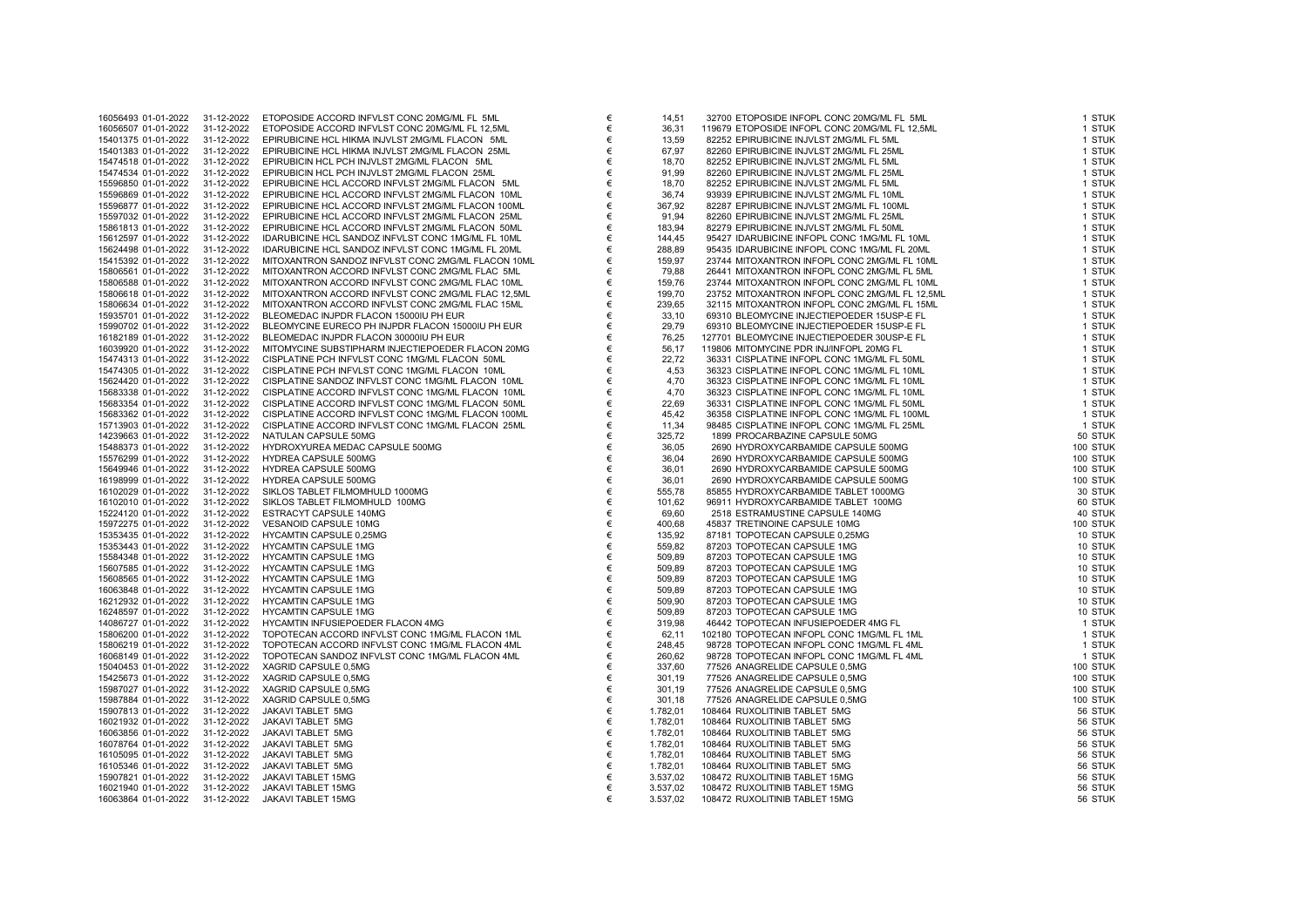| 16078772 01-01-2022 | 31-12-2022 | JAKAVI TABLET 15MG                               | €     | 3.537,02  | 108472 RUXOLITINIB TABLET 15MG                                                                                                                                                                                                                     | 56 STUK  |
|---------------------|------------|--------------------------------------------------|-------|-----------|----------------------------------------------------------------------------------------------------------------------------------------------------------------------------------------------------------------------------------------------------|----------|
| 16105109 01-01-2022 | 31-12-2022 | JAKAVI TABLET 15MG                               | €     | 3.537,02  | 108472 RUXOLITINIB TABLET 15MG                                                                                                                                                                                                                     | 56 STUK  |
| 16105362 01-01-2022 | 31-12-2022 | JAKAVI TABLET 15MG                               | €     | 3.537,02  | 108472 RUXOLITINIB TABLET 15MG                                                                                                                                                                                                                     | 56 STUK  |
| 15907848 01-01-2022 | 31-12-2022 | JAKAVI TABLET 20MG                               | €     | 3.537,02  | 108480 RUXOLITINIB TABLET 20MG                                                                                                                                                                                                                     | 56 STUK  |
| 16021959 01-01-2022 | 31-12-2022 | JAKAVI TABLET 20MG                               | €     | 3.537,02  | 108480 RUXOLITINIB TABLET 20MG                                                                                                                                                                                                                     | 56 STUK  |
| 16063872 01-01-2022 | 31-12-2022 | JAKAVI TABLET 20MG                               | €     | 3.537,02  | 108480 RUXOLITINIB TABLET 20MG                                                                                                                                                                                                                     | 56 STUK  |
| 16078780 01-01-2022 | 31-12-2022 | JAKAVI TABLET 20MG                               | €     | 3.537,02  | 108480 RUXOLITINIB TABLET 20MG                                                                                                                                                                                                                     | 56 STUK  |
| 16105117 01-01-2022 | 31-12-2022 | JAKAVI TABLET 20MG                               | €     | 3.537,02  | 108480 RUXOLITINIB TABLET 20MG                                                                                                                                                                                                                     | 56 STUK  |
| 16105389 01-01-2022 | 31-12-2022 | JAKAVI TABLET 20MG                               | €     | 3.537,02  | 108480 RUXOLITINIB TABLET 20MG                                                                                                                                                                                                                     | 56 STUK  |
| 15293939 01-01-2022 | 31-12-2022 | REVLIMID CAPSULE 5MG                             | €     | 4.727,25  | 83909 LENALIDOMIDE CAPSULE 5MG                                                                                                                                                                                                                     | 21 STUK  |
| 16219813 01-01-2022 | 31-12-2022 | REVLIMID CAPSULE 5MG                             | €     | 4.727,25  |                                                                                                                                                                                                                                                    | 21 STUK  |
| 16219945 01-01-2022 | 31-12-2022 | REVLIMID CAPSULE 5MG                             | €     | 4.727,25  |                                                                                                                                                                                                                                                    | 21 STUK  |
| 15293947 01-01-2022 | 31-12-2022 | REVLIMID CAPSULE 10MG                            | €     | 4.899,06  |                                                                                                                                                                                                                                                    | 21 STUK  |
| 15733319 01-01-2022 | 31-12-2022 | REVLIMID CAPSULE 10MG                            | €     | 4.899,06  |                                                                                                                                                                                                                                                    | 21 STUK  |
| 15787125 01-01-2022 | 31-12-2022 | REVLIMID CAPSULE 10MG                            | €     | 4.899,06  |                                                                                                                                                                                                                                                    | 21 STUK  |
| 15787168 01-01-2022 | 31-12-2022 | REVLIMID CAPSULE 10MG                            | €     | 4.899,06  |                                                                                                                                                                                                                                                    | 21 STUK  |
| 15293955 01-01-2022 | 31-12-2022 | REVLIMID CAPSULE 15MG                            | €     | 5.054,71  |                                                                                                                                                                                                                                                    | 21 STUK  |
| 15738272 01-01-2022 | 31-12-2022 | REVLIMID CAPSULE 15MG                            | €     | 5.054,71  |                                                                                                                                                                                                                                                    | 21 STUK  |
| 15787141 01-01-2022 | 31-12-2022 | REVLIMID CAPSULE 15MG                            | €     | 5.054,71  |                                                                                                                                                                                                                                                    | 21 STUK  |
| 15787184 01-01-2022 | 31-12-2022 | REVLIMID CAPSULE 15MG                            | €     | 5.054,71  |                                                                                                                                                                                                                                                    | 21 STUK  |
| 15293963 01-01-2022 | 31-12-2022 | REVLIMID CAPSULE 25MG                            | €     | 5.376,24  |                                                                                                                                                                                                                                                    | 21 STUK  |
| 15688445 01-01-2022 | 31-12-2022 | REVLIMID CAPSULE 25MG                            | €     | 5.376,24  |                                                                                                                                                                                                                                                    | 21 STUK  |
| 15787176 01-01-2022 | 31-12-2022 | <b>REVLIMID CAPSULE 25MG</b>                     | €     | 5.376,24  |                                                                                                                                                                                                                                                    | 21 STUK  |
| 15787192 01-01-2022 | 31-12-2022 | REVLIMID CAPSULE 25MG                            | €     | 5.376,24  |                                                                                                                                                                                                                                                    | 21 STUK  |
| 15947572 01-01-2022 | 31-12-2022 | <b>IMNOVID CAPSULE 1MG</b>                       | €     | 9.319,24  |                                                                                                                                                                                                                                                    | 21 STUK  |
| 15947580 01-01-2022 | 31-12-2022 | <b>IMNOVID CAPSULE 2MG</b>                       | $\in$ | 9.363,51  |                                                                                                                                                                                                                                                    | 21 STUK  |
| 15947599 01-01-2022 | 31-12-2022 | <b>IMNOVID CAPSULE 3MG</b>                       | €     | 9.416,01  |                                                                                                                                                                                                                                                    | 21 STUK  |
| 15947602 01-01-2022 | 31-12-2022 | <b>IMNOVID CAPSULE 4MG</b>                       | $\in$ | 9.452,02  |                                                                                                                                                                                                                                                    | 21 STUK  |
| 16149416 01-01-2022 | 31-12-2022 | ZYKADIA CAPSULE 150MG                            | €     | 5.549,44  |                                                                                                                                                                                                                                                    | 150 STUK |
| 16145437 01-01-2022 | 31-12-2022 | OTEZLA STARTVERPAKKING (4X10MG+4X20MG+19X30MG)   | €     | 329,36    |                                                                                                                                                                                                                                                    | 27 STUK  |
| 16145429 01-01-2022 | 31-12-2022 | OTEZLA TABLET FILMOMHULD 30MG                    | €     | 690,61    |                                                                                                                                                                                                                                                    | 56 STUK  |
| 16113187 01-01-2022 | 31-12-2022 | OPDIVO INFVLST CONC 10MG/ML FLACON 10ML          | €     | 1.103,69  |                                                                                                                                                                                                                                                    | 1 STUK   |
| 16113179 01-01-2022 | 31-12-2022 | OPDIVO INFVLST CONC 10MG/ML FLACON 4ML           | €     | 441,48    |                                                                                                                                                                                                                                                    | 1 STUK   |
| 16064127 01-01-2022 | 31-12-2022 | NOXAFIL INFVLST CONC 18MG/ML FLACON 16,7ML       | $\in$ | 390,74    |                                                                                                                                                                                                                                                    | 1 STUK   |
| 15994929 01-01-2022 | 31-12-2022 | REVLIMID CAPSULE 2,5MG                           | €     | 4.601,49  |                                                                                                                                                                                                                                                    | 21 STUK  |
| 16148231 01-01-2022 | 31-12-2022 | REVLIMID CAPSULE 7,5MG                           | €     | 4.851,75  |                                                                                                                                                                                                                                                    | 21 STUK  |
| 16148258 01-01-2022 | 31-12-2022 | REVLIMID CAPSULE 20MG                            | $\in$ | 5.256,29  |                                                                                                                                                                                                                                                    | 21 STUK  |
| 15685152 01-01-2022 | 31-12-2022 | OZURDEX IMPLANTAAT IN APPLICATOR 700MCG          | €     | 1.035,18  |                                                                                                                                                                                                                                                    | 1 STUK   |
| 16182162 01-01-2022 | 31-12-2022 | MEKINIST TABLET FILMOMHULD 0,5MG                 | €     | 1.771,94  |                                                                                                                                                                                                                                                    | 30 STUK  |
| 16182170 01-01-2022 | 31-12-2022 | MEKINIST TABLET FILMOMHULD 2MG                   | €     | 6.664,64  |                                                                                                                                                                                                                                                    | 30 STUK  |
| 15045315 01-01-2022 | 31-12-2022 | DUODOPA INTESTINALE GEL 20/5MG/ML ZAK 100ML      | €     | 709,15    |                                                                                                                                                                                                                                                    | 7 STUK   |
| 15428710 01-01-2022 | 31-12-2022 | STELARA INJVLST 90MG/ML FLACON 0,5ML             | $\in$ | 2.936,07  |                                                                                                                                                                                                                                                    | 1 STUK   |
| 15557707 01-01-2022 | 31-12-2022 | STELARA INJVLST 90MG/ML WWSP 0,5ML               | €     | 2.678.20  |                                                                                                                                                                                                                                                    | 1 STUK   |
| 15813460 01-01-2022 | 31-12-2022 | STELARA INJVLST 90MG/ML WWSP 1ML                 | €     | 2.678,20  |                                                                                                                                                                                                                                                    | 1 STUK   |
| 16225643 01-01-2022 | 31-12-2022 | XOFIGO INJVLST 1100KBQ/ML FLACON 6ML             | €     | 4.867,94  |                                                                                                                                                                                                                                                    | 1 STUK   |
| 16192842 01-01-2022 | 31-12-2022 | NUCALA INJECTIEPOEDER FLACON 100MG               | €     | 1.088,57  |                                                                                                                                                                                                                                                    | 1 STUK   |
| 16211367 01-01-2022 | 31-12-2022 | BLINCYTO INFPDR FLACON 38,5MCG + SOLV 10ML       | €     | 2.791,00  |                                                                                                                                                                                                                                                    | 1 STUK   |
| 16193148 01-01-2022 | 31-12-2022 | KYPROLIS INFUSIEPOEDER FLACON 60MG               | €     |           |                                                                                                                                                                                                                                                    | 1 STUK   |
|                     |            |                                                  | €     | 1.296,80  |                                                                                                                                                                                                                                                    |          |
| 16194543 01-01-2022 | 31-12-2022 | FARYDAK CAPSULE 10MG                             | €     | 4.371,23  |                                                                                                                                                                                                                                                    | 6 STUK   |
| 16194551 01-01-2022 | 31-12-2022 | FARYDAK CAPSULE 15MG                             |       | 4.371,23  |                                                                                                                                                                                                                                                    | 6 STUK   |
| 16194578 01-01-2022 | 31-12-2022 | FARYDAK CAPSULE 20MG                             | €     | 4.699,09  |                                                                                                                                                                                                                                                    | 6 STUK   |
| 16211677 01-01-2022 | 31-12-2022 | TAGRISSO TABLET FILMOMHULD 40MG                  | €     | 6.649,00  |                                                                                                                                                                                                                                                    | 30 STUK  |
| 16210301 01-01-2022 | 31-12-2022 | TAGRISSO TABLET FILMOMHULD 80MG                  | $\in$ | 6.481,31  |                                                                                                                                                                                                                                                    | 30 STUK  |
| 16220870 01-01-2022 | 31-12-2022 | COTELLIC TABLET FILMOMHULD 20MG                  | €     | 5.845,15  |                                                                                                                                                                                                                                                    | 63 STUK  |
| 16037855 01-01-2022 | 31-12-2022 | NAVELBINE CAPSULE 20MG                           | €     | 45,79     |                                                                                                                                                                                                                                                    | 1 STUK   |
| 16037863 01-01-2022 | 31-12-2022 | NAVELBINE CAPSULE 30MG                           | €     | 68,35     | 108490 RUXCUTRING TABLET 20061<br>108490 RUXCUTRING TABLET 20061<br>108490 RUXCUTRING TABLET 20061<br>108490 RUXCUTRING TABLET 20061<br>108490 RUXCUTRING CAPSULE 600<br>10890 LENALDOMIDE CAPSULE 600<br>10890 LENALDOMIDE CAPSULE 10061<br>10897 | 1 STUK   |
| 15290468 01-01-2022 | 31-12-2022 | PERGOVERIS INJPDR FLACON + SOLVENS 1ML           | €     | 69,88     |                                                                                                                                                                                                                                                    | 1 STUK   |
| 16255771 01-01-2022 | 31-12-2022 | IDELVION INJPDR FL 250IE + SOLV 2,5ML +TOEBEH    | €     | 1.880,25  |                                                                                                                                                                                                                                                    | 1 STUK   |
| 16255801 01-01-2022 | 31-12-2022 | IDELVION INJPDR FL 500IE + SOLV 2,5ML +TOEBEH    | €     | 3.760,50  |                                                                                                                                                                                                                                                    | 1 STUK   |
| 16255828 01-01-2022 | 31-12-2022 | IDELVION INJPDR FL 1000IE + SOLV 2,5ML +TOEBEH   | €     | 7.521,00  |                                                                                                                                                                                                                                                    | 1 STUK   |
| 16255836 01-01-2022 | 31-12-2022 | IDELVION INJPDR FL 2000IE + SOLV 5ML +TOEBEH     | €     | 15.042,00 |                                                                                                                                                                                                                                                    | 1 STUK   |
| 16253035 01-01-2022 | 31-12-2022 | ALPROLIX INJPDR 250IE + SOLVENS 5ML + TOEBEHOREN | €     | 553,89    | 132314 EFTRENONACOG ALFA INJPDR 250IE FL TOEB                                                                                                                                                                                                      | 1 STUK   |
| 16253043 01-01-2022 | 31-12-2022 | ALPROLIX INJPDR 500IE + SOLVENS 5ML + TOEBEHOREN | €     | 1.107,79  | 132322 EFTRENONACOG ALFA INJPDR 500IE FL TOEB                                                                                                                                                                                                      | 1 STUK   |

| 16078772 01-01-2022            | 31-12-2022 | JAKAVI IABLE I 15MG                              |   | 3.537,UZ  | 108472 RUXULITINIB TABLET 15MG                           | 56.510K  |
|--------------------------------|------------|--------------------------------------------------|---|-----------|----------------------------------------------------------|----------|
| 16105109 01-01-2022            | 31-12-2022 | JAKAVI TABLET 15MG                               | € | 3.537,02  | 108472 RUXOLITINIB TABLET 15MG                           | 56 STUK  |
| 16105362 01-01-2022            | 31-12-2022 | JAKAVI TABLET 15MG                               | € | 3.537,02  | 108472 RUXOLITINIB TABLET 15MG                           | 56 STUK  |
| 15907848 01-01-2022            | 31-12-2022 | JAKAVI TABLET 20MG                               | € | 3.537,02  | 108480 RUXOLITINIB TABLET 20MG                           | 56 STUK  |
| 16021959 01-01-2022            | 31-12-2022 | JAKAVI TABLET 20MG                               | € | 3.537,02  | 108480 RUXOLITINIB TABLET 20MG                           | 56 STUK  |
| 16063872 01-01-2022            | 31-12-2022 | JAKAVI TABLET 20MG                               | € | 3.537,02  | 108480 RUXOLITINIB TABLET 20MG                           | 56 STUK  |
| 16078780 01-01-2022            | 31-12-2022 | JAKAVI TABLET 20MG                               | € | 3.537,02  | 108480 RUXOLITINIB TABLET 20MG                           | 56 STUK  |
| 16105117 01-01-2022            | 31-12-2022 | JAKAVI TABLET 20MG                               | € | 3.537,02  | 108480 RUXOLITINIB TABLET 20MG                           | 56 STUK  |
| 16105389 01-01-2022            | 31-12-2022 | JAKAVI TABLET 20MG                               | € | 3.537,02  | 108480 RUXOLITINIB TABLET 20MG                           | 56 STUK  |
| 15293939 01-01-2022            | 31-12-2022 | REVLIMID CAPSULE 5MG                             | € | 4.727,25  | 83909 LENALIDOMIDE CAPSULE 5MG                           | 21 STUK  |
| 16219813 01-01-2022            | 31-12-2022 | REVLIMID CAPSULE 5MG                             | € | 4.727,25  | 83909 LENALIDOMIDE CAPSULE 5MG                           | 21 STUK  |
| 16219945 01-01-2022            | 31-12-2022 | REVLIMID CAPSULE 5MG                             | € | 4.727,25  | 83909 LENALIDOMIDE CAPSULE 5MG                           | 21 STUK  |
| 15293947 01-01-2022            | 31-12-2022 | REVLIMID CAPSULE 10MG                            | € | 4.899,06  | 83917 LENALIDOMIDE CAPSULE 10MG                          | 21 STUK  |
| 15733319 01-01-2022            | 31-12-2022 | REVLIMID CAPSULE 10MG                            | € | 4.899,06  | 83917 LENALIDOMIDE CAPSULE 10MG                          | 21 STUK  |
| 15787125 01-01-2022            | 31-12-2022 | REVLIMID CAPSULE 10MG                            | € | 4.899,06  | 83917 LENALIDOMIDE CAPSULE 10MG                          | 21 STUK  |
|                                |            |                                                  | € |           |                                                          |          |
| 15787168 01-01-2022            | 31-12-2022 | REVLIMID CAPSULE 10MG                            |   | 4.899,06  | 83917 LENALIDOMIDE CAPSULE 10MG                          | 21 STUK  |
| 15293955 01-01-2022            | 31-12-2022 | REVLIMID CAPSULE 15MG                            | € | 5.054,71  | 83925 LENALIDOMIDE CAPSULE 15MG                          | 21 STUK  |
| 15738272 01-01-2022            | 31-12-2022 | REVLIMID CAPSULE 15MG                            | € | 5.054,71  | 83925 LENALIDOMIDE CAPSULE 15MG                          | 21 STUK  |
| 15787141 01-01-2022            | 31-12-2022 | REVLIMID CAPSULE 15MG                            | € | 5.054,71  | 83925 LENALIDOMIDE CAPSULE 15MG                          | 21 STUK  |
| 15787184 01-01-2022            | 31-12-2022 | REVLIMID CAPSULE 15MG                            | € | 5.054,71  | 83925 LENALIDOMIDE CAPSULE 15MG                          | 21 STUK  |
| 15293963 01-01-2022            | 31-12-2022 | REVLIMID CAPSULE 25MG                            | € | 5.376,24  | 83933 LENALIDOMIDE CAPSULE 25MG                          | 21 STUK  |
| 15688445 01-01-2022            | 31-12-2022 | REVLIMID CAPSULE 25MG                            | € | 5.376,24  | 83933 LENALIDOMIDE CAPSULE 25MG                          | 21 STUK  |
| 15787176 01-01-2022            | 31-12-2022 | REVLIMID CAPSULE 25MG                            | € | 5.376,24  | 83933 LENALIDOMIDE CAPSULE 25MG                          | 21 STUK  |
| 15787192 01-01-2022            | 31-12-2022 | REVLIMID CAPSULE 25MG                            | € | 5.376,24  | 83933 LENALIDOMIDE CAPSULE 25MG                          | 21 STUK  |
| 15947572 01-01-2022            | 31-12-2022 | IMNOVID CAPSULE 1MG                              | € | 9.319,24  | 107514 POMALIDOMIDE CAPSULE 1MG                          | 21 STUK  |
| 15947580 01-01-2022            | 31-12-2022 | <b>IMNOVID CAPSULE 2MG</b>                       | € | 9.363,51  | 107522 POMALIDOMIDE CAPSULE 2MG                          | 21 STUK  |
| 15947599 01-01-2022            | 31-12-2022 | <b>IMNOVID CAPSULE 3MG</b>                       | € | 9.416,01  | 107530 POMALIDOMIDE CAPSULE 3MG                          | 21 STUK  |
| 15947602 01-01-2022            | 31-12-2022 | <b>IMNOVID CAPSULE 4MG</b>                       | € | 9.452,02  | 107549 POMALIDOMIDE CAPSULE 4MG                          | 21 STUK  |
| 16149416 01-01-2022            | 31-12-2022 | ZYKADIA CAPSULE 150MG                            | € | 5.549,44  | 125938 CERITINIB CAPSULE 150MG                           | 150 STUK |
| 16145437 01-01-2022            | 31-12-2022 | OTEZLA STARTVERPAKKING (4X10MG+4X20MG+19X30MG)   | € | 329,36    | 125717 APREMILAST TABLET 10+20+30MG                      | 27 STUK  |
| 16145429 01-01-2022            | 31-12-2022 | OTEZLA TABLET FILMOMHULD 30MG                    | € | 690,61    | 125709 APREMILAST TABLET 30MG                            | 56 STUK  |
| 16113187 01-01-2022            | 31-12-2022 | OPDIVO INFVLST CONC 10MG/ML FLACON 10ML          | € | 1.103,69  | 126683 NIVOLUMAB INFOPL CONC 10MG/ML FL 10ML             | 1 STUK   |
| 16113179 01-01-2022            | 31-12-2022 | OPDIVO INFVLST CONC 10MG/ML FLACON 4ML           | € | 441,48    | 126675 NIVOLUMAB INFOPL CONC 10MG/ML FL 4ML              | 1 STUK   |
| 16064127 01-01-2022            | 31-12-2022 | NOXAFIL INFVLST CONC 18MG/ML FLACON 16,7ML       | € | 390,74    | 120642 POSACONAZOL INFOPL CONC 18MG/ML FL 16,7ML         | 1 STUK   |
| 15994929 01-01-2022            | 31-12-2022 | REVLIMID CAPSULE 2,5MG                           | € | 4.601,49  | 113387 LENALIDOMIDE CAPSULE 2,5MG                        | 21 STUK  |
| 16148231 01-01-2022            | 31-12-2022 | REVLIMID CAPSULE 7,5MG                           | € | 4.851,75  | 125733 LENALIDOMIDE CAPSULE 7,5MG                        | 21 STUK  |
| 16148258 01-01-2022            | 31-12-2022 | REVLIMID CAPSULE 20MG                            | € | 5.256,29  | 125741 LENALIDOMIDE CAPSULE 20MG                         | 21 STUK  |
| 15685152 01-01-2022            | 31-12-2022 | OZURDEX IMPLANTAAT IN APPLICATOR 700MCG          | € | 1.035,18  | 97470 DEXAMETHASON IMPLANTAAT 700UG APPL                 | 1 STUK   |
| 16182162 01-01-2022            | 31-12-2022 | MEKINIST TABLET FILMOMHULD 0,5MG                 | € | 1.771,94  | 127892 TRAMETINIB TABLET 0,5MG                           | 30 STUK  |
| 16182170 01-01-2022            | 31-12-2022 | MEKINIST TABLET FILMOMHULD 2MG                   | € | 6.664,64  | 127884 TRAMETINIB TABLET 2MG                             | 30 STUK  |
| 15045315 01-01-2022            | 31-12-2022 | DUODOPA INTESTINALE GEL 20/5MG/ML ZAK 100ML      | € | 709,15    | 77569 LEVODOPA/CARBIDOPA GEL GASTRO-ENT 20/5MG/ML 100ML  | 7 STUK   |
| 15428710 01-01-2022            | 31-12-2022 | STELARA INJVLST 90MG/ML FLACON 0,5ML             | € | 2.936,07  | 100293 USTEKINUMAB INJVLST 90MG/ML FL 0,5ML              | 1 STUK   |
| 15557707 01-01-2022            | 31-12-2022 | STELARA INJVLST 90MG/ML WWSP 0,5ML               | € | 2.678,20  | 102989 USTEKINUMAB INJVLST WWSP 45MG=0,5ML (90MG/ML)     | 1 STUK   |
| 15813460 01-01-2022            | 31-12-2022 | STELARA INJVLST 90MG/ML WWSP 1ML                 | € | 2.678,20  | 122017 USTEKINUMAB INJVLST WWSP 90MG=1ML (90MG/ML)       | 1 STUK   |
| 16225643 01-01-2022            | 31-12-2022 | XOFIGO INJVLST 1100KBQ/ML FLACON 6ML             | € | 4.867,94  | 130338 RADIUM RA-223 DICHLORIDE INJVLST 1100KQ/ML FL 6ML | 1 STUK   |
| 16192842 01-01-2022            | 31-12-2022 | NUCALA INJECTIEPOEDER FLACON 100MG               | € | 1.088,57  | 129836 MEPOLIZUMAB INJECTIEPOEDER 100MG FL               | 1 STUK   |
|                                | 31-12-2022 | BLINCYTO INFPDR FLACON 38,5MCG + SOLV 10ML       |   |           |                                                          | 1 STUK   |
| 16211367 01-01-2022            |            |                                                  | € | 2.791,00  | 129704 BLINATUMOMAB INFUSIEPOEDER 38,5UG FL              |          |
| 16193148 01-01-2022            | 31-12-2022 | KYPROLIS INFUSIEPOEDER FLACON 60MG               | € | 1.296,80  | 129399 CARFILZOMIB INFUSIEPOEDER 60MG FL                 | 1 STUK   |
| 16194543 01-01-2022            | 31-12-2022 | FARYDAK CAPSULE 10MG                             | € | 4.371,23  | 128708 PANOBINOSTAT CAPSULE 10MG                         | 6 STUK   |
| 16194551 01-01-2022            | 31-12-2022 | FARYDAK CAPSULE 15MG                             | € | 4.371,23  | 128724 PANOBINOSTAT CAPSULE 15MG                         | 6 STUK   |
| 16194578 01-01-2022            | 31-12-2022 | FARYDAK CAPSULE 20MG                             | € | 4.699,09  | 128716 PANOBINOSTAT CAPSULE 20MG                         | 6 STUK   |
| 16211677 01-01-2022            | 31-12-2022 | TAGRISSO TABLET FILMOMHULD 40MG                  | € | 6.649,00  | 130575 OSIMERTINIB TABLET 40MG                           | 30 STUK  |
| 16210301 01-01-2022            | 31-12-2022 | TAGRISSO TABLET FILMOMHULD 80MG                  | € | 6.481,31  | 130583 OSIMERTINIB TABLET 80MG                           | 30 STUK  |
| 16220870 01-01-2022            | 31-12-2022 | COTELLIC TABLET FILMOMHULD 20MG                  | € | 5.845,15  | 130478 COBIMETINIB TABLET 20MG                           | 63 STUK  |
| 16037855 01-01-2022            | 31-12-2022 | NAVELBINE CAPSULE 20MG                           | € | 45,79     | 118109 VINORELBINE CAPSULE 20MG                          | 1 STUK   |
| 16037863 01-01-2022            | 31-12-2022 | NAVELBINE CAPSULE 30MG                           | € | 68,35     | 118117 VINORELBINE CAPSULE 30MG                          | 1 STUK   |
| 15290468 01-01-2022            | 31-12-2022 | PERGOVERIS INJPDR FLACON + SOLVENS 1ML           | € | 69,88     | 105988 FOLLITROPINE/LUTROPINE ALFA INJPDR 150/75IE FL    | 1 STUK   |
| 16255771 01-01-2022            | 31-12-2022 | IDELVION INJPDR FL 250IE + SOLV 2,5ML +TOEBEH    | € | 1.880,25  | 132365 ALBUTREPENONACOG ALFA INJPDR 250IE FL TOEB        | 1 STUK   |
| 16255801 01-01-2022            | 31-12-2022 | IDELVION INJPDR FL 500IE + SOLV 2,5ML +TOEBEH    | € | 3.760,50  | 132373 ALBUTREPENONACOG ALFA INJPDR 500IE FL TOEB        | 1 STUK   |
| 16255828 01-01-2022            | 31-12-2022 | IDELVION INJPDR FL 1000IE + SOLV 2,5ML +TOEBEH   | € | 7.521,00  | 132403 ALBUTREPENONACOG ALFA INJPDR 1000IE FL TOEB       | 1 STUK   |
| 16255836 01-01-2022            | 31-12-2022 | IDELVION INJPDR FL 2000IE + SOLV 5ML +TOEBEH     | € | 15.042.00 | 132500 ALBUTREPENONACOG ALFA INJPDR 2000IE FL TOEB       | 1 STUK   |
| 16253035 01-01-2022            | 31-12-2022 | ALPROLIX INJPDR 250IE + SOLVENS 5ML + TOEBEHOREN | € | 553,89    | 132314 EFTRENONACOG ALFA INJPDR 250IE FL TOEB            | 1 STUK   |
| 16253043 01-01-2022 31-12-2022 |            | ALPROLIX INJPDR 500IE + SOLVENS 5ML + TOEBEHOREN | € | 1.107.79  | 132322 EFTRENONACOG ALFA INJPDR 500IE FL TOEB            | 1 STUK   |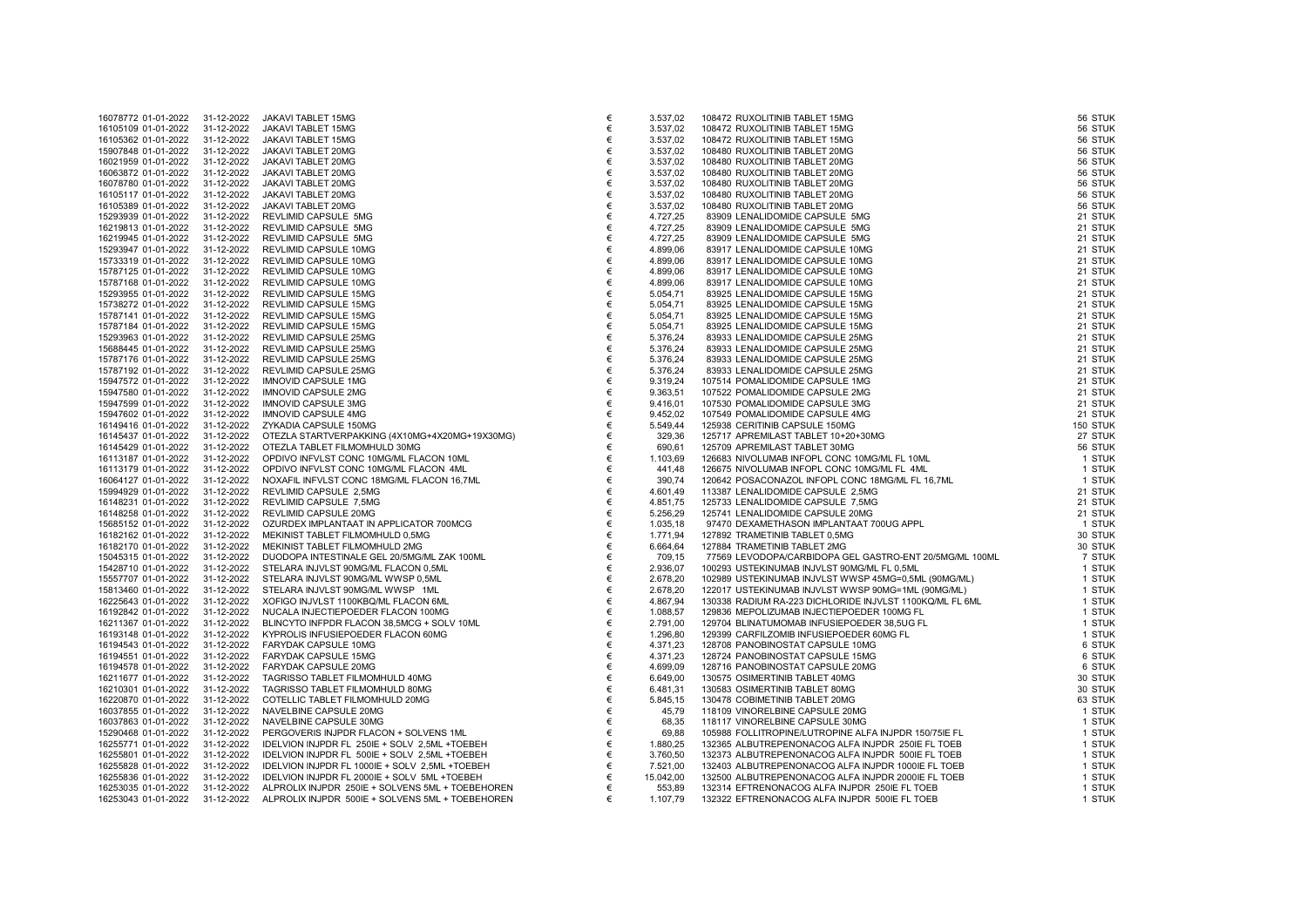| 16253051 01-01-2022                        | 31-12-2022 | ALPROLIX INJPDR 1000IE + SOLVENS 5ML + TOEBEHOREN |
|--------------------------------------------|------------|---------------------------------------------------|
| 16253078 01-01-2022                        | 31-12-2022 | ALPROLIX INJPDR 2000IE + SOLVENS 5ML + TOEBEHOREN |
| 16253086 01-01-2022                        | 31-12-2022 | ALPROLIX INJPDR 3000IE + SOLVENS 5ML + TOEBEHOREN |
| 16265750 01-01-2022                        | 31-12-2022 | FLIXABI INFPDR FLACON 100MG                       |
| 16307240 01-01-2022                        | 31-12-2022 | KIOVIG INFUSIEVLOEISTOF 100MG/ML FLACON 25ML      |
| 16275322 01-01-2022                        | 31-12-2022 | KIOVIG INFUSIEVLOEISTOF 100MG/ML FLACON 50ML      |
| 16275349 01-01-2022                        | 31-12-2022 | PRIVIGEN INFVLST 100MG/ML FLACON 50ML             |
| 16275330 01-01-2022                        | 31-12-2022 | PRIVIGEN INFVLST 100MG/ML FLACON 25ML             |
| 16275357 01-01-2022                        | 31-12-2022 | PRIVIGEN INFVLST 100MG/ML FLACON 100ML            |
| 16275365 01-01-2022                        | 31-12-2022 | PRIVIGEN INFVLST 100MG/ML FLACON 200ML            |
| 16263391 01-01-2022                        | 31-12-2022 | BOTOX INJECTIEPOEDER FLACON 100E                  |
| 16263359 01-01-2022                        | 31-12-2022 | DYSPORT INJECTIEPOEDER FLACON 500E                |
| 16310306 01-01-2022                        | 31-12-2022 | DYSPORT INJECTIEPOEDER FLACON 500E                |
| 16260899 01-01-2022                        | 31-12-2022 | AVASTIN INFVLST CONC 25MG/ML FLACON 4ML           |
| 16314107 01-01-2022                        | 31-12-2022 | LUCENTIS INJVLST 10MG/ML FLACON 0,23ML            |
|                                            |            | VORICONAZOL MYLAN INFUSIEPOEDER FLACON 200MG      |
| 16271610 01-01-2022                        | 31-12-2022 |                                                   |
| 16220331 01-01-2022                        | 31-12-2022 | VORICONAZOL TEVA INFUSIEPOEDER FLACON 200MG       |
| 16249151 01-01-2022                        | 31-12-2022 | VORICONAZOL CF INFUSIEPOEDER FLACON 200MG         |
| 16265149 01-01-2022                        | 31-12-2022 | VORICONAZOL AUROBINDO TABLET FILMOMHULD 50MG      |
| 16265157 01-01-2022                        | 31-12-2022 | VORICONAZOL AUROBINDO TABLET FILMOMHULD 200MG     |
| 16268075 01-01-2022                        | 31-12-2022 | VORICONAZOL ACCORD TABLET FILMOMHULD 200MG        |
| 16268059 01-01-2022                        | 31-12-2022 | VORICONAZOL ACCORD TABLET FILMOMHULD 50MG         |
| 16271580 01-01-2022                        | 31-12-2022 | VORICONAZOL MYLAN TABLET FILMOMHULD 200MG         |
| 16271599 01-01-2022                        | 31-12-2022 | VORICONAZOL MYLAN TABLET FILMOMHULD 50MG          |
| 16220358 01-01-2022                        | 31-12-2022 | VORICONAZOL TEVA TABLET FILMOMHULD 200MG          |
| 16220374 01-01-2022                        | 31-12-2022 | VORICONAZOL TEVA TABLET FILMOMHULD 50MG           |
| 16268008 01-01-2022                        | 31-12-2022 | VORICONAZOL SANDOZ TABLET FILMOMHULD 200MG        |
| 16276221 01-01-2022                        | 31-12-2022 | ZYTIGA TABLET FILMOMHULD 500MG                    |
| 16300335 01-01-2022                        | 31-12-2022 | BUSILVEX INFVLST CONC 6MG/ML FLACON 10ML          |
| 16307313 01-01-2022                        | 31-12-2022 | <b>ICLUSIG TABLET FILMOMHULD 30MG</b>             |
| 16313356 01-01-2022                        | 31-12-2022 | BENDAMUSTINE MEDAC INFPDR FLACON 25MG             |
| 16313364 01-01-2022                        | 31-12-2022 | BENDAMUSTINE MEDAC INFPDR FLACON 100MG            |
| 16320050 01-01-2022                        | 31-12-2022 | VORICONAZOL B-MEDICAL INFUSIEPOEDER FLACON 200MG  |
| 16322606 01-01-2022                        | 31-12-2022 | CIMZIA INJVLST 200MG/ML PEN 1ML                   |
| 16324641 01-01-2022                        | 31-12-2022 | ONIVYDE INFVLST CONC 4,3MG/ML FLACON 10ML         |
| 16263006 01-01-2022                        | 31-12-2022 | CYRAMZA INFVLST CONC 10MG/ML FLACON 10ML          |
| 16263235 01-01-2022                        | 31-12-2022 | CYRAMZA INFVLST CONC 10MG/ML FLACON 10ML          |
| 16279999 01-01-2022                        | 31-12-2022 | CYRAMZA INFVLST CONC 10MG/ML FLACON 10ML          |
| 16264339 01-01-2022                        | 31-12-2022 | CYRAMZA INFVLST CONC 10MG/ML FLACON 50ML          |
| 16264401 01-01-2022                        | 31-12-2022 | CYRAMZA INFVLST CONC 10MG/ML FLACON 50ML          |
| 16280016 01-01-2022                        | 31-12-2022 | CYRAMZA INFVLST CONC 10MG/ML FLACON 50ML          |
| 16259548 01-01-2022                        | 31-12-2022 | CAPRELSA TABLET 100MG                             |
|                                            |            |                                                   |
| 16259556 01-01-2022<br>16279972 01-01-2022 | 31-12-2022 | CAPRELSA TABLET 300MG<br>CAPRELSA TABLET 300MG    |
|                                            | 31-12-2022 | CAPRELSA TABLET 300MG                             |
| 16280067 01-01-2022                        | 31-12-2022 |                                                   |
| 16315898 01-01-2022                        | 31-12-2022 | SPRYCEL TABLET FILMOMHULD 70MG                    |
| 16255607 01-01-2022                        | 31-12-2022 | AFINITOR TABLET 10MG                              |
| 16255879 01-01-2022                        | 31-12-2022 | AFINITOR TABLET 10MG                              |
| 16260872 01-01-2022                        | 31-12-2022 | TARCEVA TABLET FILMOMHULD 100MG                   |
| 16260880 01-01-2022                        | 31-12-2022 | TARCEVA TABLET FILMOMHULD 150MG                   |
| 15825701 01-01-2022                        | 31-12-2022 | TEYSUNO CAPSULE 15MG/4,35MG/11,8MG                |
| 16275411 01-01-2022                        | 31-12-2022 | VIDAZA INJECTIEPOEDER FLACON 100MG                |
| 16263820 01-01-2022                        | 31-12-2022 | ROACTEMRA INFVLST CONC 20MG/ML FLACON 4ML         |
| 16263839 01-01-2022                        | 31-12-2022 | ROACTEMRA INFVLST CONC 20MG/ML FLACON 10ML        |
| 16260767 01-01-2022                        | 31-12-2022 | CIMZIA INJVLST 200MG/ML WWSP 1ML                  |
| 16275705 01-01-2022                        | 31-12-2022 | SIMPONI INJVLST 100MG/ML PEN 1ML                  |
| 16275799 01-01-2022                        | 31-12-2022 | SIMPONI INJVLST 100MG/ML PEN 1ML                  |
| 16274326 01-01-2022                        | 31-12-2022 | HALAVEN INJVLST 0,44MG/ML FLACON 2ML              |
| 16275403 01-01-2022                        | 31-12-2022 | ABRAXANE INFUSIEPOEDER FLACON 100MG               |
| 16308085 01-01-2022                        | 31-12-2022 | DACOGEN INFPDR FLACON 50MG                        |
| 16263200 01-01-2022                        | 31-12-2022 | PERJETA INFVLST CONC 30MG/ML FLACON 14ML          |
| 16263251 01-01-2022                        | 31-12-2022 | PERJETA INFVLST CONC 30MG/ML FLACON 14ML          |
| 16310292 01-01-2022                        | 31-12-2022 | BOSULIF TABLET FILMOMHULD 500MG                   |
|                                            |            |                                                   |

| 16253051 01-01-2022 | 31-12-2022 | ALPROLIX INJPDR 1000IE + SOLVENS 5ML + TOEBEHOREN | € | 2.215,59 | 132349 EFTRENONACOG ALFA INJPDR 1000IE FL TOEB            | 1 STUK  |
|---------------------|------------|---------------------------------------------------|---|----------|-----------------------------------------------------------|---------|
| 16253078 01-01-2022 | 31-12-2022 | ALPROLIX INJPDR 2000IE + SOLVENS 5ML + TOEBEHOREN | € | 4.431,19 | 132357 EFTRENONACOG ALFA INJPDR 2000IE FL TOEB            | 1 STUK  |
| 16253086 01-01-2022 | 31-12-2022 | ALPROLIX INJPDR 3000IE + SOLVENS 5ML + TOEBEHOREN | € | 6.646,78 | 132330 EFTRENONACOG ALFA INJPDR 3000IE FL TOEB            | 1 STUK  |
| 16265750 01-01-2022 | 31-12-2022 | FLIXABI INFPDR FLACON 100MG                       | € | 407,02   | 54542 INFLIXIMAB INFUSIEPOEDER 100MG FL                   | 1 STUK  |
| 16307240 01-01-2022 | 31-12-2022 | KIOVIG INFUSIEVLOEISTOF 100MG/ML FLACON 25ML      | € | 210,33   | 80047 IMMUNOGLOBULINE NORMAAL INFVLST 100MG/ML FL 25ML    | 1 STUK  |
| 16275322 01-01-2022 | 31-12-2022 | KIOVIG INFUSIEVLOEISTOF 100MG/ML FLACON 50ML      | € | 420,65   | 80055 IMMUNOGLOBULINE NORMAAL INFVLST 100MG/ML FL 50ML    | 1 STUK  |
| 16275349 01-01-2022 | 31-12-2022 | PRIVIGEN INFVLST 100MG/ML FLACON 50ML             | € | 403,30   | 80055 IMMUNOGLOBULINE NORMAAL INFVLST 100MG/ML FL 50ML    | 1 STUK  |
| 16275330 01-01-2022 | 31-12-2022 | PRIVIGEN INFVLST 100MG/ML FLACON 25ML             | € | 201,65   | 80047 IMMUNOGLOBULINE NORMAAL INFVLST 100MG/ML FL 25ML    | 1 STUK  |
| 16275357 01-01-2022 | 31-12-2022 | PRIVIGEN INFVLST 100MG/ML FLACON 100ML            | € | 806,60   | 80063 IMMUNOGLOBULINE NORMAAL INFVLST 100MG/ML FL 100ML   | 1 STUK  |
| 16275365 01-01-2022 | 31-12-2022 | PRIVIGEN INFVLST 100MG/ML FLACON 200ML            | € | 1.613,20 | 80071 IMMUNOGLOBULINE NORMAAL INFVLST 100MG/ML FL 200ML   | 1 STUK  |
| 16263391 01-01-2022 | 31-12-2022 | BOTOX INJECTIEPOEDER FLACON 100E                  | € | 196,66   | 40436 BOTULINE A TOXINE ALLERGAN INJPDR 100E FL           | 1 STUK  |
|                     |            |                                                   |   |          |                                                           |         |
| 16263359 01-01-2022 | 31-12-2022 | DYSPORT INJECTIEPOEDER FLACON 500E                | € | 202,53   | 40916 BOTULINE A TOXINE SPEYWOOD INJPDR 500E FL           | 1 STUK  |
| 16310306 01-01-2022 | 31-12-2022 | DYSPORT INJECTIEPOEDER FLACON 500E                | € | 202,53   | 40916 BOTULINE A TOXINE SPEYWOOD INJPDR 500E FL           | 1 STUK  |
| 16260899 01-01-2022 | 31-12-2022 | AVASTIN INFVLST CONC 25MG/ML FLACON 4ML           | € | 257,34   | 76910 BEVACIZUMAB INFOPL CONC 25MG/ML FL 4ML              | 1 STUK  |
| 16314107 01-01-2022 | 31-12-2022 | LUCENTIS INJVLST 10MG/ML FLACON 0,23ML            | € | 670,93   | 87092 RANIBIZUMAB INJVLST 10MG/ML FL 0,23ML               | 1 STUK  |
| 16271610 01-01-2022 | 31-12-2022 | VORICONAZOL MYLAN INFUSIEPOEDER FLACON 200MG      | € | 109,34   | 63622 VORICONAZOL INFUSIEPOEDER 200MG FL                  | 1 STUK  |
| 16220331 01-01-2022 | 31-12-2022 | VORICONAZOL TEVA INFUSIEPOEDER FLACON 200MG       | € | 113,48   | 63622 VORICONAZOL INFUSIEPOEDER 200MG FL                  | 1 STUK  |
| 16249151 01-01-2022 | 31-12-2022 | VORICONAZOL CF INFUSIEPOEDER FLACON 200MG         | € | 109,34   | 63622 VORICONAZOL INFUSIEPOEDER 200MG FL                  | 1 STUK  |
| 16265149 01-01-2022 | 31-12-2022 | VORICONAZOL AUROBINDO TABLET FILMOMHULD 50MG      | € | 14,39    | 63592 VORICONAZOL TABLET FO 50MG                          | 30 STUK |
| 16265157 01-01-2022 | 31-12-2022 | VORICONAZOL AUROBINDO TABLET FILMOMHULD 200MG     | € | 53,41    | 63614 VORICONAZOL TABLET FO 200MG                         | 30 STUK |
| 16268075 01-01-2022 | 31-12-2022 | VORICONAZOL ACCORD TABLET FILMOMHULD 200MG        | € | 54,33    | 63614 VORICONAZOL TABLET FO 200MG                         | 30 STUK |
| 16268059 01-01-2022 | 31-12-2022 | VORICONAZOL ACCORD TABLET FILMOMHULD 50MG         | € | 8,99     | 63592 VORICONAZOL TABLET FO 50MG                          | 30 STUK |
| 16271580 01-01-2022 | 31-12-2022 | VORICONAZOL MYLAN TABLET FILMOMHULD 200MG         | € | 28,06    | 63614 VORICONAZOL TABLET FO 200MG                         | 30 STUK |
| 16271599 01-01-2022 | 31-12-2022 | VORICONAZOL MYLAN TABLET FILMOMHULD 50MG          | € | 15,21    | 63592 VORICONAZOL TABLET FO 50MG                          | 30 STUK |
| 16220358 01-01-2022 | 31-12-2022 | VORICONAZOL TEVA TABLET FILMOMHULD 200MG          | € | 108,28   | 63614 VORICONAZOL TABLET FO 200MG                         | 30 STUK |
| 16220374 01-01-2022 | 31-12-2022 | VORICONAZOL TEVA TABLET FILMOMHULD 50MG           | € | 42,88    | 63592 VORICONAZOL TABLET FO 50MG                          | 30 STUK |
|                     | 31-12-2022 | VORICONAZOL SANDOZ TABLET FILMOMHULD 200MG        | € |          | 63614 VORICONAZOL TABLET FO 200MG                         | 30 STUK |
| 16268008 01-01-2022 |            |                                                   |   | 58,24    |                                                           |         |
| 16276221 01-01-2022 | 31-12-2022 | ZYTIGA TABLET FILMOMHULD 500MG                    | € | 3.035,05 | 136913 ABIRATERON TABLET 500MG                            | 56 STUK |
| 16300335 01-01-2022 | 31-12-2022 | BUSILVEX INFVLST CONC 6MG/ML FLACON 10ML          | € | 2.217,54 | 129232 BUSULFAN INFOPL CONC 6MG/ML FL 10ML                | 8 STUK  |
| 16307313 01-01-2022 | 31-12-2022 | ICLUSIG TABLET FILMOMHULD 30MG                    | € | 5.764,78 | 136301 PONATINIB TABLET 30MG                              | 30 STUK |
| 16313356 01-01-2022 | 31-12-2022 | BENDAMUSTINE MEDAC INFPDR FLACON 25MG             | € | 58,77    | 98450 BENDAMUSTINE INFUSIEPOEDER 25MG FL                  | 1 STUK  |
| 16313364 01-01-2022 | 31-12-2022 | BENDAMUSTINE MEDAC INFPDR FLACON 100MG            | € | 256,89   | 98469 BENDAMUSTINE INFUSIEPOEDER 100MG FL                 | 1 STUK  |
| 16320050 01-01-2022 | 31-12-2022 | VORICONAZOL B-MEDICAL INFUSIEPOEDER FLACON 200MG  | € | 109,34   | 63622 VORICONAZOL INFUSIEPOEDER 200MG FL                  | 1 STUK  |
| 16322606 01-01-2022 | 31-12-2022 | CIMZIA INJVLST 200MG/ML PEN 1ML                   | € | 846,92   | 137219 CERTOLIZUMAB PEGOL INJV PEN 200MG=1ML (200MG/ML)   | 2 STUK  |
| 16324641 01-01-2022 | 31-12-2022 | ONIVYDE INFVLST CONC 4,3MG/ML FLACON 10ML         | € | 890,68   | 137677 IRINOTECAN 4,3MG/ML (PEG-LIP)(5MG/ML HCL-3W)F 10ML | 1 STUK  |
| 16263006 01-01-2022 | 31-12-2022 | CYRAMZA INFVLST CONC 10MG/ML FLACON 10ML          | € | 502,14   | 122777 RAMUCIRUMAB INFOPL CONC 10MG/ML FL 10ML            | 1 STUK  |
| 16263235 01-01-2022 | 31-12-2022 | CYRAMZA INFVLST CONC 10MG/ML FLACON 10ML          | € | 502,15   | 122777 RAMUCIRUMAB INFOPL CONC 10MG/ML FL 10ML            | 1 STUK  |
| 16279999 01-01-2022 | 31-12-2022 | CYRAMZA INFVLST CONC 10MG/ML FLACON 10ML          | € | 502,15   | 122777 RAMUCIRUMAB INFOPL CONC 10MG/ML FL 10ML            | 1 STUK  |
| 16264339 01-01-2022 | 31-12-2022 | CYRAMZA INFVLST CONC 10MG/ML FLACON 50ML          | € | 2.510,82 | 122785 RAMUCIRUMAB INFOPL CONC 10MG/ML FL 50ML            | 1 STUK  |
| 16264401 01-01-2022 | 31-12-2022 | CYRAMZA INFVLST CONC 10MG/ML FLACON 50ML          | € | 2.510,83 | 122785 RAMUCIRUMAB INFOPL CONC 10MG/ML FL 50ML            | 1 STUK  |
| 16280016 01-01-2022 | 31-12-2022 | CYRAMZA INFVLST CONC 10MG/ML FLACON 50ML          | € | 2.510,83 | 122785 RAMUCIRUMAB INFOPL CONC 10MG/ML FL 50ML            | 1 STUK  |
| 16259548 01-01-2022 | 31-12-2022 | CAPRELSA TABLET 100MG                             | € | 2.521,15 | 101516 VANDETANIB TABLET 100MG                            | 30 STUK |
| 16259556 01-01-2022 | 31-12-2022 | CAPRELSA TABLET 300MG                             | € | 5.623,13 | 101524 VANDETANIB TABLET 300MG                            | 30 STUK |
| 16279972 01-01-2022 | 31-12-2022 | CAPRELSA TABLET 300MG                             | € | 5.623,13 | 101524 VANDETANIB TABLET 300MG                            | 30 STUK |
| 16280067 01-01-2022 | 31-12-2022 | CAPRELSA TABLET 300MG                             | € | 5.623,13 | 101524 VANDETANIB TABLET 300MG                            | 30 STUK |
|                     |            |                                                   |   |          |                                                           |         |
| 16315898 01-01-2022 | 31-12-2022 | SPRYCEL TABLET FILMOMHULD 70MG                    | € | 3.335,13 | 82139 DASATINIB TABLET 70MG                               | 60 STUK |
| 16255607 01-01-2022 | 31-12-2022 | AFINITOR TABLET 10MG                              | € | 2.774,77 | 92576 EVEROLIMUS TABLET 10MG                              | 30 STUK |
| 16255879 01-01-2022 | 31-12-2022 | AFINITOR TABLET 10MG                              | € | 2.774,77 | 92576 EVEROLIMUS TABLET 10MG                              | 30 STUK |
| 16260872 01-01-2022 | 31-12-2022 | TARCEVA TABLET FILMOMHULD 100MG                   | € | 1.067,96 | 79219 ERLOTINIB TABLET 100MG                              | 30 STUK |
| 16260880 01-01-2022 | 31-12-2022 | TARCEVA TABLET FILMOMHULD 150MG                   | € | 1.235,51 | 79227 ERLOTINIB TABLET 150MG                              | 30 STUK |
| 15825701 01-01-2022 | 31-12-2022 | TEYSUNO CAPSULE 15MG/4,35MG/11,8MG                | € | 142,73   | 102903 TEGAFUR/GIMERACIL/OTERACIL CAPSULE 15/4,35/11,8MG  | 42 STUK |
| 16275411 01-01-2022 | 31-12-2022 | VIDAZA INJECTIEPOEDER FLACON 100MG                | € | 246,44   | 88692 AZACITIDINE PDR V INJSUSP 100MG FL                  | 1 STUK  |
| 16263820 01-01-2022 | 31-12-2022 | ROACTEMRA INFVLST CONC 20MG/ML FLACON 4ML         | € | 136,89   | 88994 TOCILIZUMAB INFOPL CONC 20MG/ML FL 4ML              | 1 STUK  |
| 16263839 01-01-2022 | 31-12-2022 | ROACTEMRA INFVLST CONC 20MG/ML FLACON 10ML        | € | 342,22   | 89001 TOCILIZUMAB INFOPL CONC 20MG/ML FL 10ML             | 1 STUK  |
| 16260767 01-01-2022 | 31-12-2022 | CIMZIA INJVLST 200MG/ML WWSP 1ML                  | € | 846,92   | 92584 CERTOLIZUMAB PEGOL INJV WWSP 200MG=1ML (200MG/ML)   | 2 STUK  |
| 16275705 01-01-2022 | 31-12-2022 | SIMPONI INJVLST 100MG/ML PEN 1ML                  | € | 1.125,84 | 134430 GOLIMUMAB INJVLST PEN 100MG=1ML (100MG/ML)         | 1 STUK  |
| 16275799 01-01-2022 | 31-12-2022 | SIMPONI INJVLST 100MG/ML PEN 1ML                  | € | 1.125,84 | 134430 GOLIMUMAB INJVLST PEN 100MG=1ML (100MG/ML)         | 1 STUK  |
| 16274326 01-01-2022 | 31-12-2022 | HALAVEN INJVLST 0,44MG/ML FLACON 2ML              | € | 421,83   | 98809 ERIBULINE INJVLST 0,44MG/ML FL 2ML                  | 1 STUK  |
| 16275403 01-01-2022 | 31-12-2022 | ABRAXANE INFUSIEPOEDER FLACON 100MG               | € | 288,19   | 98957 PACLITAXEL INFUSIEPOEDER 100MG (NANODEELTJES) FL    | 1 STUK  |
| 16308085 01-01-2022 | 31-12-2022 | DACOGEN INFPDR FLACON 50MG                        | € | 1.163,44 | 103764 DECITABINE INFUSIEPOEDER 50MG FL                   | 1 STUK  |
| 16263200 01-01-2022 | 31-12-2022 | PERJETA INFVLST CONC 30MG/ML FLACON 14ML          | € | 2.572,38 | 105422 PERTUZUMAB INFOPL CONC 30MG/ML FL 14ML             | 1 STUK  |
| 16263251 01-01-2022 | 31-12-2022 | PERJETA INFVLST CONC 30MG/ML FLACON 14ML          | € | 2.572,39 | 105422 PERTUZUMAB INFOPL CONC 30MG/ML FL 14ML             | 1 STUK  |
|                     |            |                                                   |   |          |                                                           | 28 STUK |
| 16310292 01-01-2022 | 31-12-2022 | BOSULIF TABLET FILMOMHULD 500MG                   | € | 4.048,16 | 106089 BOSUTINIB TABLET 500MG                             |         |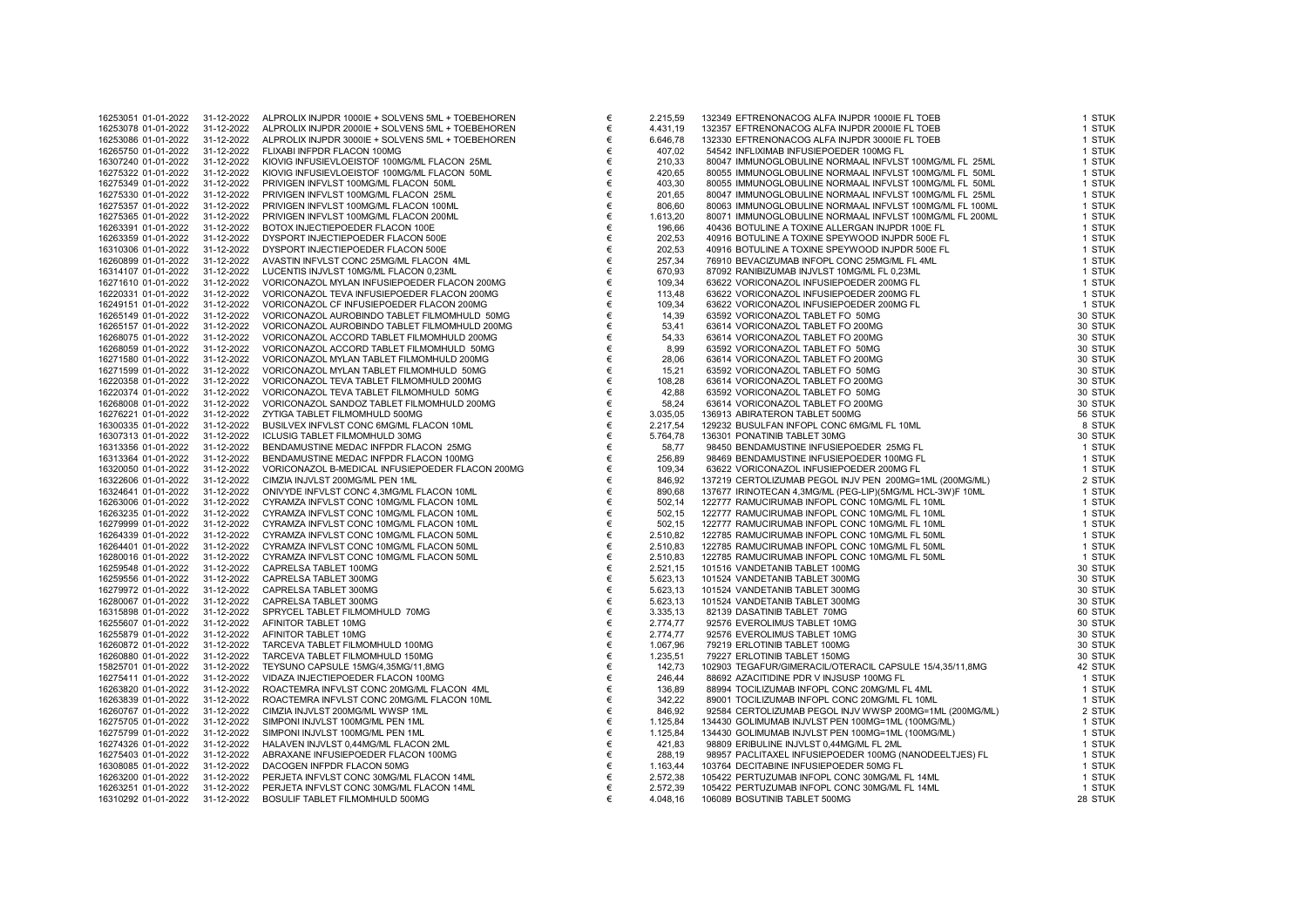| 16255453 01-01-2022 | 31-12-2022 | IRESSA TABLET FILMOMHULD 250MG                     |
|---------------------|------------|----------------------------------------------------|
| 16280261 01-01-2022 | 31-12-2022 | IRESSA TABLET FILMOMHULD 250MG                     |
| 16260988 01-01-2022 | 31-12-2022 | GONAL F 300 INJVLST 600IE/ML PEN 0,5ML             |
| 16260996 01-01-2022 | 31-12-2022 | GONAL F 450 INJVLST 600IE/ML PEN 0,75ML            |
| 16261003 01-01-2022 | 31-12-2022 | GONAL F 900 INJVLST 600IE/ML PEN 1,5ML             |
| 16271483 01-01-2022 | 31-12-2022 | NATULAN CAPSULE 50MG                               |
| 16275381 01-01-2022 | 31-12-2022 | <b>HYCAMTIN CAPSULE 1MG</b>                        |
| 16275373 01-01-2022 | 31-12-2022 | HYCAMTIN INFUSIEPOEDER FLACON 4MG                  |
| 16259440 01-01-2022 | 31-12-2022 | REVLIMID CAPSULE 10MG                              |
| 16259459 01-01-2022 | 31-12-2022 | <b>REVLIMID CAPSULE 15MG</b>                       |
| 16259467 01-01-2022 | 31-12-2022 | REVLIMID CAPSULE 25MG                              |
| 16315189 01-01-2022 | 31-12-2022 | REVLIMID CAPSULE 25MG                              |
| 16315952 01-01-2022 | 31-12-2022 | OPDIVO INFVLST CONC 10MG/ML FLACON 10ML            |
| 16315944 01-01-2022 | 31-12-2022 | OPDIVO INFVLST CONC 10MG/ML FLACON 4ML             |
| 16282825 01-01-2022 | 31-12-2022 | KYPROLIS INFUSIEPOEDER FLACON 10MG                 |
| 16282841 01-01-2022 | 31-12-2022 | KYPROLIS INFUSIEPOEDER FLACON 30MG                 |
| 16240049 01-01-2022 | 31-12-2022 | TALTZ INJVLST 80MG/ML PEN 1ML                      |
| 16240057 01-01-2022 | 31-12-2022 | TALTZ INJVLST 80MG/ML WWSP 1ML                     |
| 16265629 01-01-2022 | 31-12-2022 | LENVIMA CAPSULE 4MG                                |
| 16265637 01-01-2022 | 31-12-2022 | LENVIMA CAPSULE 10MG                               |
| 15994392 01-01-2022 | 31-12-2022 | CARDIOXANE INFPDR FLACON 500MG                     |
|                     |            |                                                    |
| 15259056 01-01-2022 | 31-12-2022 | SAVENE INFPDR FLACON 500MG + TOEBEHOREN            |
| 16272854 01-01-2022 | 31-12-2022 | SCENESSE IMPLANTAAT IN FLACON 16MG                 |
| 15951723 01-01-2022 | 31-12-2022 | ZALTRAP INFVLST CONC 25MG/ML FLACON 4ML            |
| 15951731 01-01-2022 | 31-12-2022 | ZALTRAP INFVLST CONC 25MG/ML FLACON 8ML            |
| 16271335 01-01-2022 | 31-12-2022 | CINQAERO INFVLST CONC 10MG/ML FLACON 10ML          |
| 16302060 01-01-2022 | 31-12-2022 | DOCETAXEL AUROBINDO INFVLST CONC 20MG/ML FL 8ML    |
| 16300300 01-01-2022 | 31-12-2022 | PRIVIGEN INFVLST 100MG/ML FLACON 400ML             |
| 16271750 01-01-2022 | 31-12-2022 | MENOPUR INJPDR FLACON 150IE + SOLV 2ML + TOEBEH    |
| 16297113 01-01-2022 | 31-12-2022 | EYLEA INJECTIEVLOEISTOF 40MG/ML FLACON 0,1ML       |
| 16298233 01-01-2022 | 31-12-2022 | EYLEA INJECTIEVLOEISTOF 40MG/ML FLACON 0,1ML       |
| 16280806 01-01-2022 | 31-12-2022 | XEOMIN INJECTIEPOEDER FLACON 200E                  |
| 16305531 01-01-2022 | 31-12-2022 | CAPRELSA TABLET 100MG                              |
| 15825744 01-01-2022 | 31-12-2022 | TEYSUNO CAPSULE 20MG/5,8MG/15,8MG                  |
| 16303792 01-01-2022 | 31-12-2022 | AMSIDINE INFVLST CONC 50MG/ML FL 1,5ML+SOLV 13,5ML |
| 16297075 01-01-2022 | 31-12-2022 | REVLIMID CAPSULE 2,5MG                             |
| 16298284 01-01-2022 | 31-12-2022 | REVLIMID CAPSULE 2,5MG                             |
| 16297083 01-01-2022 | 31-12-2022 | REVLIMID CAPSULE 7,5MG                             |
| 16298276 01-01-2022 | 31-12-2022 | REVLIMID CAPSULE 7,5MG                             |
| 16297091 01-01-2022 | 31-12-2022 | REVLIMID CAPSULE 20MG                              |
| 16298268 01-01-2022 | 31-12-2022 | REVLIMID CAPSULE 20MG                              |
| 16298098 01-01-2022 | 31-12-2022 | LENVIMA CAPSULE 10MG                               |
| 16304438 01-01-2022 | 31-12-2022 | FACTOR X P BEHRING INJPDR FLACON 600IE + SOLV 20ML |
| 16288416 01-01-2022 | 31-12-2022 | OBIZUR INJPDR FLACON 500E + SOLVENS IN WWSP        |
| 16272706 01-01-2022 | 31-12-2022 | CRESEMBA INFUSIEPOEDER FLACON 200MG                |
| 16272714 01-01-2022 | 31-12-2022 | CRESEMBA CAPSULE 100MG                             |
| 16213904 01-01-2022 | 31-12-2022 | RESPREEZA INFPDR FLACON 1000MG +SOLV 20ML +TOEBEH  |
| 16225457 01-01-2022 | 31-12-2022 | IMLYGIC INJVLST 1MILJ PFU/ML FLACON 1ML            |
| 16225465 01-01-2022 | 31-12-2022 | IMLYGIC INJVLST 100MILJ PFU/ML FLACON 1ML          |
| 16231686 01-01-2022 | 31-12-2022 | INSUMAN IMPLANTABLE INFVLST 400IE/ML FLACON 10ML   |
| 16308700 01-01-2022 | 31-12-2022 | HEMOLEVEN INJPDR FLACON 1000U + SOLV 10ML          |
| 16320670 01-01-2022 | 31-12-2022 | KIOVIG INFUSIEVLOEISTOF 100MG/ML FLACON 100ML      |
| 16320697 01-01-2022 | 31-12-2022 | KIOVIG INFUSIEVLOEISTOF 100MG/ML FLACON 300ML      |
| 16320689 01-01-2022 | 31-12-2022 | KIOVIG INFUSIEVLOEISTOF 100MG/ML FLACON 200ML      |
| 16318986 01-01-2022 | 31-12-2022 | CIMZIA INJVLST 200MG/ML WWSP 1ML                   |
| 16321901 01-01-2022 | 31-12-2022 | YERVOY INFVLST CONC 5MG/ML FLACON 40ML             |
| 16321898 01-01-2022 | 31-12-2022 | YERVOY INFVLST CONC 5MG/ML FLACON 10ML             |
| 16319028 01-01-2022 | 31-12-2022 | KADCYLA INFUSIEPOEDER FLACON 160MG                 |
| 16319001 01-01-2022 | 31-12-2022 | KADCYLA INFUSIEPOEDER FLACON 100MG                 |
| 16323130 01-01-2022 | 31-12-2022 | VARGATEF CAPSULE 100MG                             |
| 16310217 01-01-2022 | 31-12-2022 | CAPRELSA TABLET 100MG                              |
| 16320646 01-01-2022 | 31-12-2022 | REVLIMID CAPSULE 5MG                               |
| 16320654 01-01-2022 | 31-12-2022 | REVLIMID CAPSULE 10MG                              |
|                     |            |                                                    |

| 16255453 01-01-2022            | 31-12-2022 | IRESSA TABLET FILMOMHULD 250MG                     | €     | 2.423,57  | 90778 GEFITINIB TABLET 250MG                                                                | 30 STUK |
|--------------------------------|------------|----------------------------------------------------|-------|-----------|---------------------------------------------------------------------------------------------|---------|
| 16280261 01-01-2022            | 31-12-2022 | IRESSA TABLET FILMOMHULD 250MG                     | €     | 2.423,57  | 90778 GEFITINIB TABLET 250MG                                                                | 30 STUK |
| 16260988 01-01-2022            | 31-12-2022 | GONAL F 300 INJVLST 600IE/ML PEN 0,5ML             | €     | 102,24    | 117528 FOLLITROPINE ALFA INJ PEN 300IE=0,5ML(600IE/ML)+NL                                   | 1 STUK  |
| 16260996 01-01-2022            | 31-12-2022 | GONAL F 450 INJVLST 600IE/ML PEN 0,75ML            | €     | 153,36    | 117536 FOLLITROPINE ALFA INJ PEN 450IE=0,75ML(600IE/ML)+N                                   | 1 STUK  |
| 16261003 01-01-2022            | 31-12-2022 | GONAL F 900 INJVLST 600IE/ML PEN 1,5ML             | €     | 306,72    | 117544 FOLLITROPINE ALFA INJ PEN 900IE=1,5ML(600IE/ML)+NL                                   | 1 STUK  |
| 16271483 01-01-2022            | 31-12-2022 | NATULAN CAPSULE 50MG                               | €     | 323,60    | 1899 PROCARBAZINE CAPSULE 50MG                                                              | 50 STUK |
| 16275381 01-01-2022            | 31-12-2022 | HYCAMTIN CAPSULE 1MG                               | €     | 509,90    | 87203 TOPOTECAN CAPSULE 1MG                                                                 | 10 STUK |
| 16275373 01-01-2022            | 31-12-2022 | HYCAMTIN INFUSIEPOEDER FLACON 4MG                  | €     | 319,98    | 46442 TOPOTECAN INFUSIEPOEDER 4MG FL                                                        | 1 STUK  |
| 16259440 01-01-2022            | 31-12-2022 | REVLIMID CAPSULE 10MG                              | €     | 4.899,06  | 83917 LENALIDOMIDE CAPSULE 10MG                                                             | 21 STUK |
| 16259459 01-01-2022            | 31-12-2022 | REVLIMID CAPSULE 15MG                              | €     | 5.054,71  | 83925 LENALIDOMIDE CAPSULE 15MG                                                             | 21 STUK |
| 16259467 01-01-2022            | 31-12-2022 | REVLIMID CAPSULE 25MG                              | €     | 5.376,24  | 83933 LENALIDOMIDE CAPSULE 25MG                                                             | 21 STUK |
| 16315189 01-01-2022            | 31-12-2022 | REVLIMID CAPSULE 25MG                              | $\in$ | 5.376,24  | 83933 LENALIDOMIDE CAPSULE 25MG                                                             | 21 STUK |
| 16315952 01-01-2022            | 31-12-2022 | OPDIVO INFVLST CONC 10MG/ML FLACON 10ML            | €     | 1.103,69  | 126683 NIVOLUMAB INFOPL CONC 10MG/ML FL 10ML                                                | 1 STUK  |
| 16315944 01-01-2022            | 31-12-2022 | OPDIVO INFVLST CONC 10MG/ML FLACON 4ML             | €     | 441,48    | 126675 NIVOLUMAB INFOPL CONC 10MG/ML FL 4ML                                                 | 1 STUK  |
| 16282825 01-01-2022            | 31-12-2022 | KYPROLIS INFUSIEPOEDER FLACON 10MG                 | €     | 218,00    | 134902 CARFILZOMIB INFUSIEPOEDER 10MG FL                                                    | 1 STUK  |
| 16282841 01-01-2022            | 31-12-2022 | KYPROLIS INFUSIEPOEDER FLACON 30MG                 | €     | 648,40    | 134910 CARFILZOMIB INFUSIEPOEDER 30MG FL                                                    | 1 STUK  |
| 16240049 01-01-2022            | 31-12-2022 | TALTZ INJVLST 80MG/ML PEN 1ML                      | €     | 1.160,66  | 132039 IXEKIZUMAB INJVLST PEN 80MG=1ML (80MG/ML)                                            | 1 STUK  |
| 16240057 01-01-2022            | 31-12-2022 | TALTZ INJVLST 80MG/ML WWSP 1ML                     | €     | 1.160,66  | 132047 IXEKIZUMAB INJVLST WWSP 80MG=1ML (80MG/ML)                                           | 1 STUK  |
| 16265629 01-01-2022            | 31-12-2022 | LENVIMA CAPSULE 4MG                                | €     | 1.940,33  | 133299 LENVATINIB CAPSULE 4MG                                                               | 30 STUK |
| 16265637 01-01-2022            | 31-12-2022 | LENVIMA CAPSULE 10MG                               | €     | 1.940,33  | 133256 LENVATINIB CAPSULE 10MG                                                              | 30 STUK |
| 15994392 01-01-2022            | 31-12-2022 | CARDIOXANE INFPDR FLACON 500MG                     | €     | 245,25    | 82090 DEXRAZOXAAN INFUSIEPOEDER 500MG FL                                                    | 1 STUK  |
| 15259056 01-01-2022            | 31-12-2022 | SAVENE INFPDR FLACON 500MG + TOEBEHOREN            | €     | 10.627,50 | 83127 DEXRAZOXAAN INFUSIEPOEDER 500MG FL TOEB                                               | 10 STUK |
| 16272854 01-01-2022            | 31-12-2022 | SCENESSE IMPLANTAAT IN FLACON 16MG                 | €     | 15.370,04 | 134384 AFAMELANOTIDE IMPLANTAAT 16MG FL                                                     | 1 STUK  |
| 15951723 01-01-2022            | 31-12-2022 | ZALTRAP INFVLST CONC 25MG/ML FLACON 4ML            | €     | 387,56    | 108383 AFLIBERCEPT INFOPL CONC 25MG/ML FL 4ML                                               | 1 STUK  |
| 15951731 01-01-2022            | 31-12-2022 | ZALTRAP INFVLST CONC 25MG/ML FLACON 8ML            | €     | 775,12    | 108391 AFLIBERCEPT INFOPL CONC 25MG/ML FL 8ML                                               | 1 STUK  |
| 16271335 01-01-2022            | 31-12-2022 | CINQAERO INFVLST CONC 10MG/ML FLACON 10ML          | €     | 558,36    | 135097 RESLIZUMAB INFOPL CONC 10MG/ML FL 10ML                                               | 1 STUK  |
| 16302060 01-01-2022            | 31-12-2022 | DOCETAXEL AUROBINDO INFVLST CONC 20MG/ML FL 8ML    | €     | 723,00    | 94234 DOCETAXEL INFOPL CONC 20MG/ML FL 8ML                                                  | 1 STUK  |
| 16300300 01-01-2022            | 31-12-2022 | PRIVIGEN INFVLST 100MG/ML FLACON 400ML             | €     | 3.597,00  | 135658 IMMUNOGLOBULINE NORMAAL INFVLST 100MG/ML FL 400ML                                    | 1 STUK  |
| 16271750 01-01-2022            | 31-12-2022 | MENOPUR INJPDR FLACON 150IE + SOLV 2ML + TOEBEH    | €     | 263,00    | 128627 MENOPAUZEGONADOTROFINE INJECTIEPDR 150IE FL + TOEB                                   | 5 STUK  |
| 16297113 01-01-2022            | 31-12-2022 | EYLEA INJECTIEVLOEISTOF 40MG/ML FLACON 0,1ML       | €     | 788,85    | 103756 AFLIBERCEPT INJVLST 40MG/ML FL 0,1ML                                                 | 1 STUK  |
| 16298233 01-01-2022            | 31-12-2022 | EYLEA INJECTIEVLOEISTOF 40MG/ML FLACON 0,1ML       | €     | 788,85    | 103756 AFLIBERCEPT INJVLST 40MG/ML FL 0,1ML                                                 | 1 STUK  |
| 16280806 01-01-2022            | 31-12-2022 | XEOMIN INJECTIEPOEDER FLACON 200E                  | €     | 345,73    | 134759 BOTULINE A TOXINE MERZ INJPDR 200E FL                                                | 1 STUK  |
| 16305531 01-01-2022            | 31-12-2022 | CAPRELSA TABLET 100MG                              | €     | 2.521,15  | 101516 VANDETANIB TABLET 100MG                                                              | 30 STUK |
| 15825744 01-01-2022            | 31-12-2022 | TEYSUNO CAPSULE 20MG/5,8MG/15,8MG                  | €     | 217,46    | 102881 TEGAFUR/GIMERACIL/OTERACIL CAPSULE 20/5,8/15,8MG                                     | 42 STUK |
| 16303792 01-01-2022            | 31-12-2022 | AMSIDINE INFVLST CONC 50MG/ML FL 1,5ML+SOLV 13,5ML | €     | 1.446,62  | 135941 AMSACRINE INFOPL CONC 50MG/ML FL 1,5ML                                               | 6 STUK  |
| 16297075 01-01-2022            | 31-12-2022 | REVLIMID CAPSULE 2,5MG                             | €     | 4.601,49  | 113387 LENALIDOMIDE CAPSULE 2,5MG                                                           | 21 STUK |
| 16298284 01-01-2022            | 31-12-2022 | REVLIMID CAPSULE 2,5MG                             | €     | 4.601,49  | 113387 LENALIDOMIDE CAPSULE 2,5MG                                                           | 21 STUK |
| 16297083 01-01-2022            | 31-12-2022 | REVLIMID CAPSULE 7,5MG                             | €     | 4.851,75  | 125733 LENALIDOMIDE CAPSULE 7,5MG                                                           | 21 STUK |
| 16298276 01-01-2022            | 31-12-2022 | REVLIMID CAPSULE 7,5MG                             | €     | 4.851,75  | 125733 LENALIDOMIDE CAPSULE 7,5MG                                                           | 21 STUK |
| 16297091 01-01-2022            | 31-12-2022 | REVLIMID CAPSULE 20MG                              | €     | 5.256,29  | 125741 LENALIDOMIDE CAPSULE 20MG                                                            | 21 STUK |
| 16298268 01-01-2022            | 31-12-2022 | REVLIMID CAPSULE 20MG                              | €     | 5.256,29  | 125741 LENALIDOMIDE CAPSULE 20MG                                                            | 21 STUK |
| 16298098 01-01-2022            | 31-12-2022 | LENVIMA CAPSULE 10MG                               | €     | 1.940,33  | 133256 LENVATINIB CAPSULE 10MG                                                              | 30 STUK |
| 16304438 01-01-2022            | 31-12-2022 | FACTOR X P BEHRING INJPDR FLACON 600IE + SOLV 20ML | €     | 523,20    | 136131 FACTOR X/FACTOR IX PDR INJ/INFOPL 900/600IE FL                                       | 1 STUK  |
| 16288416 01-01-2022            | 31-12-2022 | OBIZUR INJPDR FLACON 500E + SOLVENS IN WWSP        | €     | 1.615,25  | 135127 SUSOCTOCOG ALFA INJPDR 500E FL                                                       | 1 STUK  |
| 16272706 01-01-2022            | 31-12-2022 | CRESEMBA INFUSIEPOEDER FLACON 200MG                | €     | 376,58    | 134406 ISAVUCONAZOL INFUSIEPOEDER 200MG FL                                                  | 1 STUK  |
|                                | 31-12-2022 | CRESEMBA CAPSULE 100MG                             | €     |           |                                                                                             | 14 STUK |
| 16272714 01-01-2022            |            |                                                    | €     | 667,35    | 134392 ISAVUCONAZOL CAPSULE 100MG<br>129828 ALFA-1-PROTEINASEREMMER INFPDR 1000MG FL + TOEB | 1 STUK  |
| 16213904 01-01-2022            | 31-12-2022 | RESPREEZA INFPDR FLACON 1000MG +SOLV 20ML +TOEBEH  |       | 324,98    |                                                                                             |         |
| 16225457 01-01-2022            | 31-12-2022 | IMLYGIC INJVLST 1MILJ PFU/ML FLACON 1ML            | €     | 2.252,28  | 130346 TALIMOGEEN LAHERPAREPVEC INJ 1MILJ PFU/ML FL 1ML                                     | 1 STUK  |
| 16225465 01-01-2022            | 31-12-2022 | IMLYGIC INJVLST 100MILJ PFU/ML FLACON 1ML          | €     | 2.252,28  | 130354 TALIMOGEEN LAHERPAREPVEC INJ 100MILJ PFU/ML FL 1ML                                   | 1 STUK  |
| 16231686 01-01-2022            | 31-12-2022 | INSUMAN IMPLANTABLE INFVLST 400IE/ML FLACON 10ML   | €     | 545,00    | 130761 INSULINE GEWOON 400IE/ML INFVLST FL 10ML (IP)                                        | 1 STUK  |
| 16308700 01-01-2022            | 31-12-2022 | HEMOLEVEN INJPDR FLACON 1000U + SOLV 10ML          | €     | 3.242,75  | 136271 FACTOR XI PDR V INJVLST 1000E FL                                                     | 1 STUK  |
| 16320670 01-01-2022            | 31-12-2022 | KIOVIG INFUSIEVLOEISTOF 100MG/ML FLACON 100ML      | €     | 899,24    | 80063 IMMUNOGLOBULINE NORMAAL INFVLST 100MG/ML FL 100ML                                     | 1 STUK  |
| 16320697 01-01-2022            | 31-12-2022 | KIOVIG INFUSIEVLOEISTOF 100MG/ML FLACON 300ML      | €     | 2.523,92  | 94242 IMMUNOGLOBULINE NORMAAL INFVLST 100MG/ML FL 300ML                                     | 1 STUK  |
| 16320689 01-01-2022            | 31-12-2022 | KIOVIG INFUSIEVLOEISTOF 100MG/ML FLACON 200ML      | €     | 1.798,49  | 80071 IMMUNOGLOBULINE NORMAAL INFVLST 100MG/ML FL 200ML                                     | 1 STUK  |
| 16318986 01-01-2022            | 31-12-2022 | CIMZIA INJVLST 200MG/ML WWSP 1ML                   | €     | 846,92    | 92584 CERTOLIZUMAB PEGOL INJV WWSP 200MG=1ML (200MG/ML)                                     | 2 STUK  |
| 16321901 01-01-2022            | 31-12-2022 | YERVOY INFVLST CONC 5MG/ML FLACON 40ML             | €     | 17.572,00 | 101060 IPILIMUMAB INFOPL CONC 5MG/ML FL 40ML                                                | 1 STUK  |
| 16321898 01-01-2022            | 31-12-2022 | YERVOY INFVLST CONC 5MG/ML FLACON 10ML             | €     | 4.393,00  | 101052 IPILIMUMAB INFOPL CONC 5MG/ML FL 10ML                                                | 1 STUK  |
| 16319028 01-01-2022            | 31-12-2022 | KADCYLA INFUSIEPOEDER FLACON 160MG                 | €     | 2.929,72  | 108731 TRASTUZUMAB EMTANSINE INFPDR 160MG FL (KADCYLA)                                      | 1 STUK  |
| 16319001 01-01-2022            | 31-12-2022 | KADCYLA INFUSIEPOEDER FLACON 100MG                 | €     | 1.821,64  | 108723 TRASTUZUMAB EMTANSINE INFPDR 100MG FL (KADCYLA)                                      | 1 STUK  |
| 16323130 01-01-2022            | 31-12-2022 | VARGATEF CAPSULE 100MG                             | €     | 1.834,46  | 127337 NINTEDANIB CAPSULE 100MG LONGCARCINOO                                                | 60 STUK |
| 16310217 01-01-2022            | 31-12-2022 | CAPRELSA TABLET 100MG                              | €     | 2.521,15  | 101516 VANDETANIB TABLET 100MG                                                              | 30 STUK |
| 16320646 01-01-2022            | 31-12-2022 | REVLIMID CAPSULE 5MG                               | €     | 4.727,25  | 83909 LENALIDOMIDE CAPSULE 5MG                                                              | 21 STUK |
| 16320654 01-01-2022 31-12-2022 |            | REVLIMID CAPSULE 10MG                              | €     | 4.899,06  | 83917 LENALIDOMIDE CAPSULE 10MG                                                             | 21 STUK |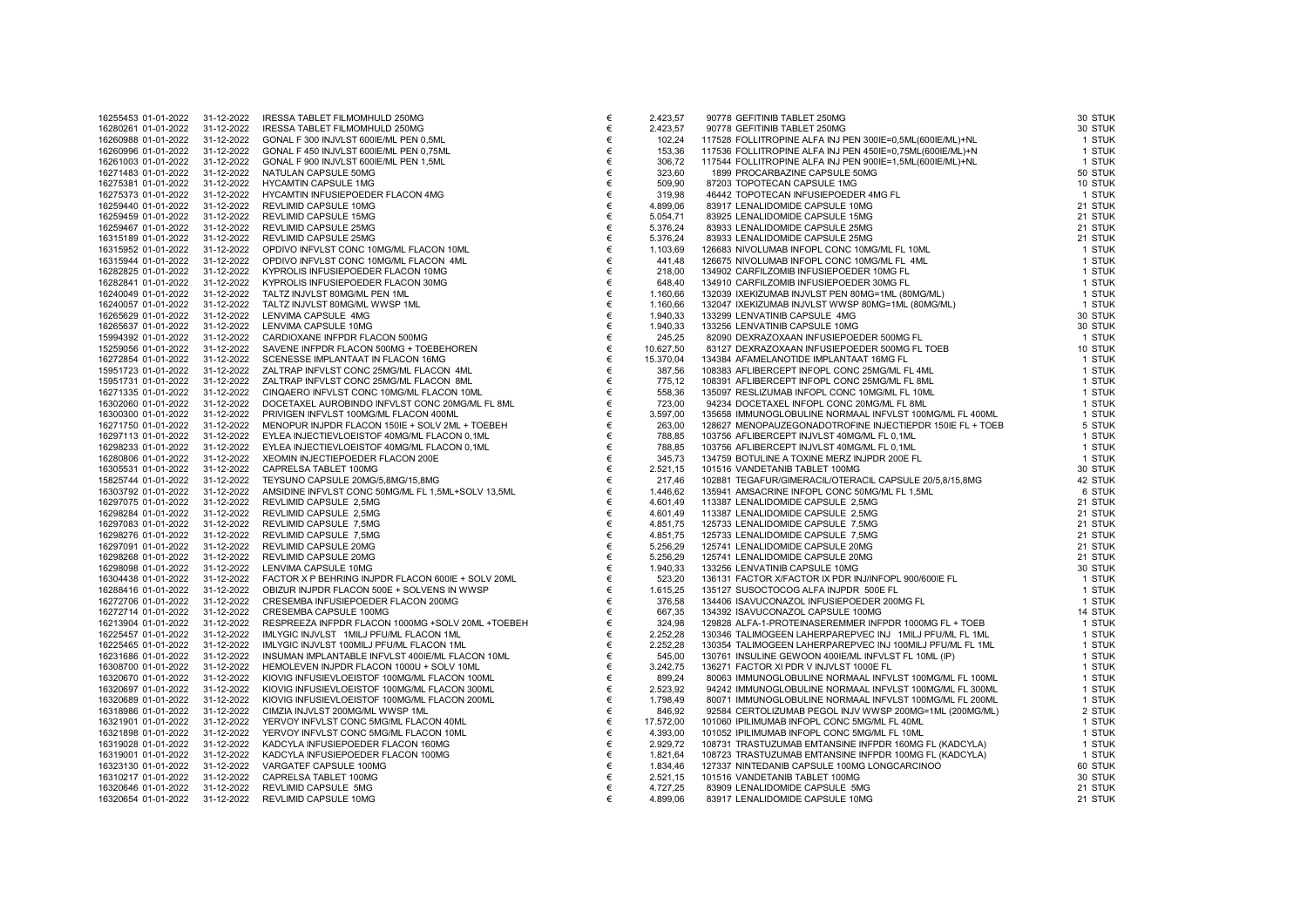| 16320662 01-01-2022 | 31-12-2022 | REVLIMID CAPSULE 15MG                              |
|---------------------|------------|----------------------------------------------------|
| 16319559 01-01-2022 | 31-12-2022 | <b>IMNOVID CAPSULE 4MG</b>                         |
| 16322444 01-01-2022 | 31-12-2022 | KEYTRUDA INFUSIEPOEDER FLACON 50MG                 |
| 16316428 01-01-2022 | 31-12-2022 | SOLIRIS INFVLST CONC 10MG/ML FLACON 30ML           |
| 16324560 01-01-2022 | 31-12-2022 | PROLASTIN INFPDR FLACON 1000MG + SOLV 40ML         |
| 14965453 01-01-2022 | 31-12-2022 | CERTICAN TABLET 0,25MG                             |
| 14965461 01-01-2022 | 31-12-2022 | CERTICAN TABLET 0,75MG                             |
| 14965488 01-01-2022 | 31-12-2022 | CERTICAN DISPER TABLET 0,25MG                      |
| 16228596 01-01-2022 | 31-12-2022 | EMPLICITI INFUSIEPOEDER FLACON 300MG               |
| 16228618 01-01-2022 | 31-12-2022 | EMPLICITI INFUSIEPOEDER FLACON 400MG               |
| 16276825 01-01-2022 | 31-12-2022 | VENCLYXTO TABLET FILMOMHULD 10MG                   |
| 16276833 01-01-2022 | 31-12-2022 | VENCLYXTO TABLET FILMOMHULD 50MG                   |
| 16276868 01-01-2022 | 31-12-2022 | VENCLYXTO TABLET FILMOMHULD 100MG                  |
| 16276876 01-01-2022 | 31-12-2022 | VENCLYXTO TABLET FILMOMHULD 100MG                  |
| 16276884 01-01-2022 | 31-12-2022 | VENCLYXTO TABLET FILMOMHULD 100MG                  |
| 16300092 01-01-2022 | 31-12-2022 | PARSABIV 2,5 INJVLST 5MG/ML FLACON 0,5ML           |
| 16300106 01-01-2022 | 31-12-2022 | PARSABIV 5 INJVLST 5MG/ML FLACON 1ML               |
| 16300114 01-01-2022 | 31-12-2022 | PARSABIV 10 INJVLST 5MG/ML FLACON 2ML              |
|                     |            |                                                    |
| 16303709 01-01-2022 | 31-12-2022 | CABOMETYX TABLET FILMOMHULD 20MG                   |
| 16303717 01-01-2022 | 31-12-2022 | CABOMETYX TABLET FILMOMHULD 40MG                   |
| 16303725 01-01-2022 | 31-12-2022 | CABOMETYX TABLET FILMOMHULD 60MG                   |
| 16319192 01-01-2022 | 31-12-2022 | LONSURF TABLET FILMOMHULD 15/6,14MG                |
| 16319230 01-01-2022 | 31-12-2022 | LONSURF TABLET FILMOMHULD 20/8,19MG                |
| 16329260 01-01-2022 | 31-12-2022 | XTANDI CAPSULE 40MG                                |
| 16329279 01-01-2022 | 31-12-2022 | OPDIVO INFVLST CONC 10MG/ML FLACON 4ML             |
| 16329376 01-01-2022 | 31-12-2022 | XALKORI CAPSULE 250MG                              |
| 16329392 01-01-2022 | 31-12-2022 | XAGRID CAPSULE 0,5MG                               |
| 16329406 01-01-2022 | 31-12-2022 | PRIVIGEN INFVLST 100MG/ML FLACON 100ML             |
| 16330374 01-01-2022 | 31-12-2022 | OPDIVO INFVLST CONC 10MG/ML FLACON 10ML            |
| 16333446 01-01-2022 | 31-12-2022 | FOSCAN INJVLST 1MG/ML FLACON 3ML                   |
| 16333454 01-01-2022 | 31-12-2022 | FOSCAN INJVLST 1MG/ML FLACON 6ML                   |
| 16341236 01-01-2022 | 31-12-2022 | SUTENT CAPSULE 12,5MG                              |
| 16341546 01-01-2022 | 31-12-2022 | KEYTRUDA INFUSIEPOEDER FLACON 50MG                 |
| 16341570 01-01-2022 | 31-12-2022 | OPDIVO INFVLST CONC 10MG/ML FLACON 4ML             |
| 16341597 01-01-2022 | 31-12-2022 | OPDIVO INFVLST CONC 10MG/ML FLACON 10ML            |
| 16252063 01-01-2022 | 31-12-2022 | DARZALEX INFVLST CONCENTRAAT 20MG/ML FLACON 5ML    |
| 16252071 01-01-2022 | 31-12-2022 | DARZALEX INFVLST CONCENTRAAT 20MG/ML FLACON 20ML   |
| 16322517 01-01-2022 | 31-12-2022 | IMATINIB SANDOZ TABLET FILMOMHULD 100MG            |
| 16322525 01-01-2022 | 31-12-2022 | IMATINIB SANDOZ TABLET FILMOMHULD 400MG            |
| 16343042 01-01-2022 | 31-12-2022 | <b>ICLUSIG TABLET FILMOMHULD 15MG</b>              |
| 16343476 01-01-2022 | 31-12-2022 | AFSTYLA INJPDR FLACON 250IE + SOLV 2,5ML + TOEBEH  |
| 16343492 01-01-2022 | 31-12-2022 | AFSTYLA INJPDR FLACON 500IE + SOLV 2,5ML + TOEBEH  |
| 16343506 01-01-2022 | 31-12-2022 | AFSTYLA INJPDR FLACON 1000IE + SOLV 2,5ML + TOEBEH |
| 16343514 01-01-2022 | 31-12-2022 | AFSTYLA INJPDR FLACON 1500IE + SOLV 5ML + TOEBEH   |
| 16343522 01-01-2022 | 31-12-2022 | AFSTYLA INJPDR FLACON 2000IE + SOLV 5ML + TOEBEH   |
| 16343530 01-01-2022 | 31-12-2022 | AFSTYLA INJPDR FLACON 2500IE + SOLV 5ML + TOEBEH   |
| 16343549 01-01-2022 | 31-12-2022 | AFSTYLA INJPDR FLACON 3000IE + SOLV 5ML + TOEBEH   |
| 16345495 01-01-2022 | 31-12-2022 | XALKORI CAPSULE 200MG                              |
| 16346106 01-01-2022 | 31-12-2022 | TAFINLAR CAPSULE 75MG                              |
| 16346114 01-01-2022 | 31-12-2022 | ZYKADIA CAPSULE 150MG                              |
| 16347889 01-01-2022 | 31-12-2022 | PRIVIGEN INFVLST 100MG/ML FLACON 50ML              |
| 16224752 01-01-2022 | 31-12-2022 | IMATINIB TEVA TABLET FILMOMHULD 100MG              |
| 16224795 01-01-2022 | 31-12-2022 | IMATINIB TEVA TABLET FILMOMHULD 400MG              |
| 16329368 01-01-2022 | 31-12-2022 | PEMETREXED FRESENIUS KABI INFUSIEPOEDER FL 100MG   |
| 16329384 01-01-2022 | 31-12-2022 | PEMETREXED FRESENIUS KABI INFUSIEPOEDER FL 500MG   |
| 16330498 01-01-2022 | 31-12-2022 | OLUMIANT TABLET FILMOMHULD 2MG                     |
| 16330528 01-01-2022 | 31-12-2022 | OLUMIANT TABLET FILMOMHULD 4MG                     |
| 16333225 01-01-2022 | 31-12-2022 | ALECENSA CAPSULE 150MG                             |
|                     |            |                                                    |
| 16345061 01-01-2022 | 31-12-2022 | NINLARO CAPSULE 4MG                                |
| 16345088 01-01-2022 | 31-12-2022 | NINLARO CAPSULE 3MG                                |
| 16345096 01-01-2022 | 31-12-2022 | NINLARO CAPSULE 2,3MG                              |
| 16348303 01-01-2022 | 31-12-2022 | ZINPLAVA INFVLST CONC 25MG/ML FLACON 40ML          |
| 16371577 01-01-2022 | 31-12-2022 | KADCYLA INFUSIEPOEDER FLACON 100MG                 |

| 16320662 01-01-2022 | 31-12-2022 | <b>REVLIMID CAPSULE 15MG</b>                       | €     | 5.054,71 | 83925 LENALIDOMIDE CAPSULE 15MG                         | 21 STUK  |
|---------------------|------------|----------------------------------------------------|-------|----------|---------------------------------------------------------|----------|
| 16319559 01-01-2022 | 31-12-2022 | <b>IMNOVID CAPSULE 4MG</b>                         | €     | 9.452,02 | 107549 POMALIDOMIDE CAPSULE 4MG                         | 21 STUK  |
| 16322444 01-01-2022 | 31-12-2022 | KEYTRUDA INFUSIEPOEDER FLACON 50MG                 | €     | 1.430,28 | 127116 PEMBROLIZUMAB INFUSIEPOEDER 50MG FL              | 1 STUK   |
| 16316428 01-01-2022 | 31-12-2022 | SOLIRIS INFVLST CONC 10MG/ML FLACON 30ML           | €     | 4.317,12 | 137472 ECULIZUMAB INFOPL CONC 10MG/ML FL 30ML           | 1 STUK   |
| 16324560 01-01-2022 | 31-12-2022 | PROLASTIN INFPDR FLACON 1000MG + SOLV 40ML         | €     | 327,00   | 137383 ALFA-1-PROTEINASEREMMER INFPDR 1000MG FL         | 1 STUK   |
| 14965453 01-01-2022 | 31-12-2022 | CERTICAN TABLET 0,25MG                             | €     | 147,88   | 75086 EVEROLIMUS TABLET 0,25MG                          | 60 STUK  |
|                     |            |                                                    |       |          |                                                         |          |
| 14965461 01-01-2022 | 31-12-2022 | CERTICAN TABLET 0,75MG                             | €     | 376,88   | 75094 EVEROLIMUS TABLET 0,75MG                          | 60 STUK  |
| 14965488 01-01-2022 | 31-12-2022 | CERTICAN DISPER TABLET 0,25MG                      | €     | 127,58   | 75078 EVEROLIMUS DISPERTABLET 0,25MG                    | 60 STUK  |
| 16228596 01-01-2022 | 31-12-2022 | EMPLICITI INFUSIEPOEDER FLACON 300MG               | €     | 1.242,60 | 136395 ELOTUZUMAB INFUSIEPOEDER 300MG FL                | 1 STUK   |
| 16228618 01-01-2022 | 31-12-2022 | EMPLICITI INFUSIEPOEDER FLACON 400MG               | €     | 1.656,80 | 136409 ELOTUZUMAB INFUSIEPOEDER 400MG FL                | 1 STUK   |
| 16276825 01-01-2022 | 31-12-2022 | VENCLYXTO TABLET FILMOMHULD 10MG                   | €     | 79,00    | 138231 VENETOCLAX TABLET 10MG                           | 14 STUK  |
| 16276833 01-01-2022 | 31-12-2022 | VENCLYXTO TABLET FILMOMHULD 50MG                   | €     | 197,52   | 138258 VENETOCLAX TABLET 50MG                           | 7 STUK   |
| 16276868 01-01-2022 | 31-12-2022 | VENCLYXTO TABLET FILMOMHULD 100MG                  | €     | 382,18   | 138266 VENETOCLAX TABLET 100MG                          | 7 STUK   |
| 16276876 01-01-2022 | 31-12-2022 | VENCLYXTO TABLET FILMOMHULD 100MG                  | €     | 764,37   | 138266 VENETOCLAX TABLET 100MG                          | 14 STUK  |
|                     |            |                                                    |       |          |                                                         |          |
| 16276884 01-01-2022 | 31-12-2022 | VENCLYXTO TABLET FILMOMHULD 100MG                  | €     | 6.114,97 | 138266 VENETOCLAX TABLET 100MG                          | 112 STUK |
| 16300092 01-01-2022 | 31-12-2022 | PARSABIV 2,5 INJVLST 5MG/ML FLACON 0,5ML           | €     | 98,88    | 137480 ETELCALCETIDE INJVLST 5MG/ML FL 0,5ML            | 6 STUK   |
| 16300106 01-01-2022 | 31-12-2022 | PARSABIV 5 INJVLST 5MG/ML FLACON 1ML               | €     | 197,77   | 137499 ETELCALCETIDE INJVLST 5MG/ML FL 1ML              | 6 STUK   |
| 16300114 01-01-2022 | 31-12-2022 | PARSABIV 10 INJVLST 5MG/ML FLACON 2ML              | €     | 386,54   | 137502 ETELCALCETIDE INJVLST 5MG/ML FL 2ML              | 6 STUK   |
| 16303709 01-01-2022 | 31-12-2022 | CABOMETYX TABLET FILMOMHULD 20MG                   | €     | 6.170,48 | 135895 CABOZANTINIB TABLET 20MG                         | 30 STUK  |
| 16303717 01-01-2022 | 31-12-2022 | CABOMETYX TABLET FILMOMHULD 40MG                   | €     | 6.170,48 | 135909 CABOZANTINIB TABLET 40MG                         | 30 STUK  |
| 16303725 01-01-2022 | 31-12-2022 | CABOMETYX TABLET FILMOMHULD 60MG                   | €     | 6.170,48 | 135917 CABOZANTINIB TABLET 60MG                         | 30 STUK  |
| 16319192 01-01-2022 | 31-12-2022 | LONSURF TABLET FILMOMHULD 15/6,14MG                | €     | 597,08   | 137529 TRIFLURIDINE/TIPIRACIL TABLET 15/6,14MG          | 20 STUK  |
|                     |            |                                                    |       |          |                                                         |          |
| 16319230 01-01-2022 | 31-12-2022 | LONSURF TABLET FILMOMHULD 20/8,19MG                | €     | 794,81   | 137510 TRIFLURIDINE/TIPIRACIL TABLET 20/8,19MG          | 20 STUK  |
| 16329260 01-01-2022 | 31-12-2022 | XTANDI CAPSULE 40MG                                | €     | 3.338,09 | 106100 ENZALUTAMIDE CAPSULE 40MG                        | 112 STUK |
| 16329279 01-01-2022 | 31-12-2022 | OPDIVO INFVLST CONC 10MG/ML FLACON 4ML             | €     | 441,47   | 126675 NIVOLUMAB INFOPL CONC 10MG/ML FL 4ML             | 1 STUK   |
| 16329376 01-01-2022 | 31-12-2022 | XALKORI CAPSULE 250MG                              | €     | 5.159,04 | 104515 CRIZOTINIB CAPSULE 250MG                         | 60 STUK  |
| 16329392 01-01-2022 | 31-12-2022 | XAGRID CAPSULE 0,5MG                               | €     | 301,19   | 77526 ANAGRELIDE CAPSULE 0,5MG                          | 100 STUK |
| 16329406 01-01-2022 | 31-12-2022 | PRIVIGEN INFVLST 100MG/ML FLACON 100ML             | €     | 899,24   | 80063 IMMUNOGLOBULINE NORMAAL INFVLST 100MG/ML FL 100ML | 1 STUK   |
| 16330374 01-01-2022 | 31-12-2022 | OPDIVO INFVLST CONC 10MG/ML FLACON 10ML            | €     | 1.103,68 | 126683 NIVOLUMAB INFOPL CONC 10MG/ML FL 10ML            | 1 STUK   |
| 16333446 01-01-2022 | 31-12-2022 | FOSCAN INJVLST 1MG/ML FLACON 3ML                   | €     | 2.180,00 | 138290 TEMOPORFINE INJVLST 1MG/ML FL 3ML                | 1 STUK   |
|                     |            |                                                    |       |          |                                                         |          |
| 16333454 01-01-2022 | 31-12-2022 | FOSCAN INJVLST 1MG/ML FLACON 6ML                   | €     | 4.142,00 | 138304 TEMOPORFINE INJVLST 1MG/ML FL 6ML                | 1 STUK   |
| 16341236 01-01-2022 | 31-12-2022 | SUTENT CAPSULE 12,5MG                              | €     | 1.133,48 | 83453 SUNITINIB CAPSULE 12,5MG                          | 28 STUK  |
| 16341546 01-01-2022 | 31-12-2022 | KEYTRUDA INFUSIEPOEDER FLACON 50MG                 | €     | 1.430,28 | 127116 PEMBROLIZUMAB INFUSIEPOEDER 50MG FL              | 1 STUK   |
| 16341570 01-01-2022 | 31-12-2022 | OPDIVO INFVLST CONC 10MG/ML FLACON 4ML             | €     | 441,48   | 126675 NIVOLUMAB INFOPL CONC 10MG/ML FL 4ML             | 1 STUK   |
| 16341597 01-01-2022 | 31-12-2022 | OPDIVO INFVLST CONC 10MG/ML FLACON 10ML            | €     | 1.103,69 | 126683 NIVOLUMAB INFOPL CONC 10MG/ML FL 10ML            | 1 STUK   |
| 16252063 01-01-2022 | 31-12-2022 | DARZALEX INFVLST CONCENTRAAT 20MG/ML FLACON 5ML    | €     | 431,36   | 139416 DARATUMUMAB INFOPL CONC 20MG/ML FL 5ML           | 1 STUK   |
| 16252071 01-01-2022 | 31-12-2022 | DARZALEX INFVLST CONCENTRAAT 20MG/ML FLACON 20ML   | €     | 1.725,43 | 139408 DARATUMUMAB INFOPL CONC 20MG/ML FL 20ML          | 1 STUK   |
| 16322517 01-01-2022 | 31-12-2022 | IMATINIB SANDOZ TABLET FILMOMHULD 100MG            | €     | 582,69   | 71293 IMATINIB TABLET 100MG                             | 60 STUK  |
| 16322525 01-01-2022 | 31-12-2022 | IMATINIB SANDOZ TABLET FILMOMHULD 400MG            | €     | 1.115,84 | 71307 IMATINIB TABLET 400MG                             | 30 STUK  |
|                     |            |                                                    |       |          |                                                         |          |
| 16343042 01-01-2022 | 31-12-2022 | <b>ICLUSIG TABLET FILMOMHULD 15MG</b>              | €     | 3.543,33 | 107581 PONATINIB TABLET 15MG                            | 30 STUK  |
| 16343476 01-01-2022 | 31-12-2022 | AFSTYLA INJPDR FLACON 250IE + SOLV 2,5ML + TOEBEH  | €     | 297,03   | 139254 LONOCTOCOG ALFA INJECTIEPOEDER 250IE FL TOEB     | 1 STUK   |
| 16343492 01-01-2022 | 31-12-2022 | AFSTYLA INJPDR FLACON 500IE + SOLV 2,5ML + TOEBEH  | €     | 594,05   | 139262 LONOCTOCOG ALFA INJECTIEPOEDER 500IE FL TOEB     | 1 STUK   |
| 16343506 01-01-2022 | 31-12-2022 | AFSTYLA INJPDR FLACON 1000IE + SOLV 2,5ML + TOEBEH | €     | 1.188,10 | 139270 LONOCTOCOG ALFA INJECTIEPOEDER 1000IE FL TOEB    | 1 STUK   |
| 16343514 01-01-2022 | 31-12-2022 | AFSTYLA INJPDR FLACON 1500IE + SOLV 5ML + TOEBEH   | €     | 1.782,15 | 139289 LONOCTOCOG ALFA INJECTIEPOEDER 1500IE FL TOEB    | 1 STUK   |
| 16343522 01-01-2022 | 31-12-2022 | AFSTYLA INJPDR FLACON 2000IE + SOLV 5ML + TOEBEH   | €     | 2.376,20 | 139297 LONOCTOCOG ALFA INJECTIEPOEDER 2000IE FL TOEB    | 1 STUK   |
| 16343530 01-01-2022 | 31-12-2022 | AFSTYLA INJPDR FLACON 2500IE + SOLV 5ML + TOEBEH   | €     | 2.970,25 | 139300 LONOCTOCOG ALFA INJECTIEPOEDER 2500IE FL TOEB    | 1 STUK   |
| 16343549 01-01-2022 | 31-12-2022 | AFSTYLA INJPDR FLACON 3000IE + SOLV 5ML + TOEBEH   | €     | 3.564,30 | 139319 LONOCTOCOG ALFA INJECTIEPOEDER 3000IE FL TOEB    | 1 STUK   |
| 16345495 01-01-2022 | 31-12-2022 | XALKORI CAPSULE 200MG                              | €     | 4.717,52 | 104507 CRIZOTINIB CAPSULE 200MG                         | 60 STUK  |
|                     |            |                                                    |       |          |                                                         |          |
| 16346106 01-01-2022 | 31-12-2022 | TAFINLAR CAPSULE 75MG                              | €     | 6.347,87 | 107131 DABRAFENIB CAPSULE 75MG                          | 120 STUK |
| 16346114 01-01-2022 | 31-12-2022 | ZYKADIA CAPSULE 150MG                              | $\in$ | 5.549,44 | 125938 CERITINIB CAPSULE 150MG                          | 150 STUK |
| 16347889 01-01-2022 | 31-12-2022 | PRIVIGEN INFVLST 100MG/ML FLACON 50ML              | €     | 449,61   | 80055 IMMUNOGLOBULINE NORMAAL INFVLST 100MG/ML FL 50ML  | 1 STUK   |
| 16224752 01-01-2022 | 31-12-2022 | IMATINIB TEVA TABLET FILMOMHULD 100MG              | €     | 591,01   | 71293 IMATINIB TABLET 100MG                             | 60 STUK  |
| 16224795 01-01-2022 | 31-12-2022 | IMATINIB TEVA TABLET FILMOMHULD 400MG              | €     | 1.115,84 | 71307 IMATINIB TABLET 400MG                             | 30 STUK  |
| 16329368 01-01-2022 | 31-12-2022 | PEMETREXED FRESENIUS KABI INFUSIEPOEDER FL 100MG   | €     | 228,17   | 138061 PEMETREXED INFUSIEPOEDER 100MG FL                | 1 STUK   |
| 16329384 01-01-2022 | 31-12-2022 | PEMETREXED FRESENIUS KABI INFUSIEPOEDER FL 500MG   | €     | 1.130,43 | 138088 PEMETREXED INFUSIEPOEDER 500MG FL                | 1 STUK   |
| 16330498 01-01-2022 | 31-12-2022 | OLUMIANT TABLET FILMOMHULD 2MG                     | €     | 865,16   | 140848 BARICITINIB TABLET 2MG                           | 28 STUK  |
|                     |            |                                                    |       |          |                                                         |          |
| 16330528 01-01-2022 | 31-12-2022 | OLUMIANT TABLET FILMOMHULD 4MG                     | €     | 865,16   | 140856 BARICITINIB TABLET 4MG                           | 28 STUK  |
| 16333225 01-01-2022 | 31-12-2022 | ALECENSA CAPSULE 150MG                             | €     | 5.650,22 | 141844 ALECTINIB CAPSULE 150MG                          | 224 STUK |
| 16345061 01-01-2022 | 31-12-2022 | NINLARO CAPSULE 4MG                                | €     | 6.917,50 | 139645 IXAZOMIB CAPSULE 4MG                             | 3 STUK   |
| 16345088 01-01-2022 | 31-12-2022 | NINLARO CAPSULE 3MG                                | €     | 6.917,50 | 139637 IXAZOMIB CAPSULE 3MG                             | 3 STUK   |
| 16345096 01-01-2022 | 31-12-2022 | NINLARO CAPSULE 2,3MG                              | €     | 6.917,50 | 139629 IXAZOMIB CAPSULE 2,3MG                           | 3 STUK   |
| 16348303 01-01-2022 | 31-12-2022 | ZINPLAVA INFVLST CONC 25MG/ML FLACON 40ML          | €     | 3.215,50 | 139661 BEZLOTOXUMAB INFOPL CONC 25MG/ML FL 40ML         | 1 STUK   |
| 16371577 01-01-2022 | 31-12-2022 | KADCYLA INFUSIEPOEDER FLACON 100MG                 | €     | 1.821,64 | 108723 TRASTUZUMAB EMTANSINE INFPDR 100MG FL (KADCYLA)  | 1 STUK   |
|                     |            |                                                    |       |          |                                                         |          |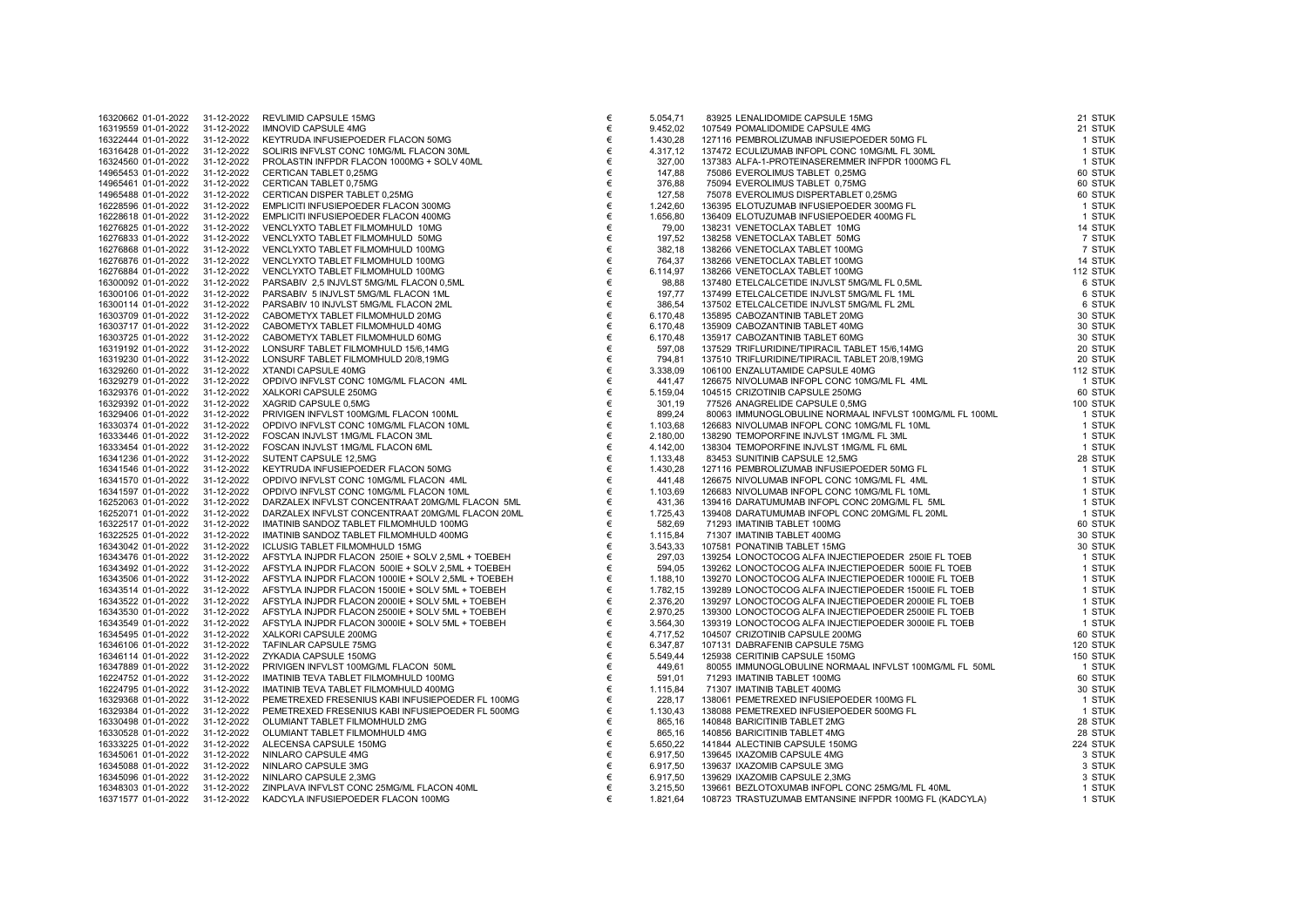| 16202600 01-01-2022 | 31-12-2022 | PRAXBIND INFVLST 50MG/ML FLACON 50ML               |
|---------------------|------------|----------------------------------------------------|
| 16308646 01-01-2022 | 31-12-2022 | KEYTRUDA INFVLST CONC 25MG/ML FLACON 4ML           |
| 16315227 01-01-2022 | 31-12-2022 | IMATINIB AUROBINDO TABLET FILMOMHULD 400MG         |
| 16329597 01-01-2022 | 31-12-2022 | <b>IBRANCE CAPSULE 75MG</b>                        |
| 16329600 01-01-2022 | 31-12-2022 | <b>IBRANCE CAPSULE 100MG</b>                       |
| 16329619 01-01-2022 | 31-12-2022 | <b>IBRANCE CAPSULE 125MG</b>                       |
| 16331192 01-01-2022 | 31-12-2022 | XELJANZ TABLET FILMOMHULD 5MG                      |
| 16341252 01-01-2022 | 31-12-2022 | SUTENT CAPSULE 25MG                                |
| 16348133 01-01-2022 | 31-12-2022 | TRUXIMA INFVLST CONCENTRAAT 10MG/ML FLACON 50ML    |
| 16379586 01-01-2022 | 31-12-2022 | EYLEA INJECTIEVLOEISTOF 40MG/ML FLACON 0,1ML       |
| 16387422 01-01-2022 | 31-12-2022 | PRIVIGEN INFVLST 100MG/ML FLACON 200ML             |
| 16400860 01-01-2022 | 31-12-2022 | MYCAMINE INFUSIEPOEDER FLACON 100MG                |
| 16410238 01-01-2022 | 31-12-2022 | ERBITUX INFVLST 5MG/ML FLACON 20ML                 |
|                     |            |                                                    |
| 16410246 01-01-2022 | 31-12-2022 | ERBITUX INFVLST 5MG/ML FLACON 100ML                |
| 16345320 01-01-2022 | 31-12-2022 | ARMISARTE INFVLST CONC 25MG/ML FLACON 4ML          |
| 16345339 01-01-2022 | 31-12-2022 | ARMISARTE INFVLST CONC 25MG/ML FLACON 40ML         |
| 16345347 01-01-2022 | 31-12-2022 | ARMISARTE INFVLST CONC 25MG/ML FLACON 20ML         |
| 16411676 01-01-2022 | 31-12-2022 | OMNITROPE SUREPAL INJVLST 10MG/PATROON 1,5ML       |
| 16518411 01-01-2022 | 31-12-2022 | REVLIMID CAPSULE 5MG                               |
| 16518438 01-01-2022 | 31-12-2022 | REVLIMID CAPSULE 10MG                              |
| 16518446 01-01-2022 | 31-12-2022 | REVLIMID CAPSULE 15MG                              |
| 16518454 01-01-2022 | 31-12-2022 | REVLIMID CAPSULE 25MG                              |
| 16016122 01-01-2022 | 31-12-2022 | NOXAFIL TABLET MSR 100MG                           |
| 16413423 01-01-2022 | 31-12-2022 | CIMZIA INJVLST 200MG/ML PATROON 1ML                |
| 16520289 01-01-2022 | 31-12-2022 | HYDREA CAPSULE 500MG                               |
| 16521897 01-01-2022 | 31-12-2022 | MEKINIST TABLET FILMOMHULD 2MG                     |
| 16523849 01-01-2022 | 31-12-2022 | SPRYCEL TABLET FILMOMHULD 20MG                     |
| 16523865 01-01-2022 | 31-12-2022 | SPRYCEL TABLET FILMOMHULD 50MG                     |
| 16523873 01-01-2022 | 31-12-2022 | SPRYCEL TABLET FILMOMHULD 70MG                     |
| 16155831 01-01-2022 | 31-12-2022 | NOXAFIL TABLET MSR 100MG                           |
| 16199251 01-01-2022 | 31-12-2022 | NOXAFIL TABLET MSR 100MG                           |
|                     |            |                                                    |
| 16200144 01-01-2022 | 31-12-2022 | NOXAFIL TABLET MSR 100MG                           |
| 16245466 01-01-2022 | 31-12-2022 | NOXAFIL TABLET MSR 100MG                           |
| 16373146 01-01-2022 | 31-12-2022 | RIXATHON INFVLST CONC 10MG/ML FLACON 10ML          |
| 16374851 01-01-2022 | 31-12-2022 | RIXATHON INFVLST CONC 10MG/ML FLACON 10ML          |
| 16374878 01-01-2022 | 31-12-2022 | RIXATHON INFVLST CONC 10MG/ML FLACON 50ML          |
| 16406702 01-01-2022 | 31-12-2022 | HOLOCLAR LEVEND WEEFSEL EQUIV 79000-316000CELL/CM2 |
| 16410602 01-01-2022 | 31-12-2022 | ERELZI INJVLST 50MG/ML WWSP 0,5ML                  |
| 16410610 01-01-2022 | 31-12-2022 | ERELZI SENSOREADY INJVLST 50MG/ML PEN 1ML          |
| 16410629 01-01-2022 | 31-12-2022 | ERELZI INJVLST 50MG/ML WWSP 1ML                    |
| 16520831 01-01-2022 | 31-12-2022 | CASPOFUNGINE MYLAN INFUSIEPOEDER FLACON 50MG       |
| 16520858 01-01-2022 | 31-12-2022 | CASPOFUNGINE MYLAN INFUSIEPOEDER FLACON 70MG       |
| 16531175 01-01-2022 | 31-12-2022 | HALAVEN INJVLST 0,44MG/ML FLACON 2ML               |
| 16531183 01-01-2022 | 31-12-2022 | LUCENTIS INJVLST 10MG/ML WWSP 0,165ML              |
| 16531345 01-01-2022 | 31-12-2022 | KEVZARA INJVLST 200MG/1,14ML (175MG/ML) PEN        |
| 16531353 01-01-2022 | 31-12-2022 | KEVZARA INJVLST 150MG/1,14ML (131.6MG/ML) PEN      |
| 16531361 01-01-2022 | 31-12-2022 | KEVZARA INJVLST 200MG/1,14ML (175MG/ML) WWSP       |
| 16531388 01-01-2022 | 31-12-2022 | KEVZARA INJVLST 150MG/1,14ML (131.6MG/ML) WWSP     |
| 16531884 01-01-2022 | 31-12-2022 | MEKINIST TABLET FILMOMHULD 2MG                     |
| 16534689 01-01-2022 | 31-12-2022 | YERVOY INFVLST CONC 5MG/ML FLACON 10ML             |
| 16535103 01-01-2022 | 31-12-2022 | HALAVEN INJVLST 0,44MG/ML FLACON 2ML               |
|                     |            | HALAVEN INJVLST 0,44MG/ML FLACON 3ML               |
| 16535170 01-01-2022 | 31-12-2022 |                                                    |
| 16535227 01-01-2022 | 31-12-2022 | KEYTRUDA INFUSIEPOEDER FLACON 50MG                 |
| 16181271 01-01-2022 | 31-12-2022 | MYOCET INFPDR FL 50MG + FL LIPOSOMEN + FL BUFFER   |
| 16516729 01-01-2022 | 31-12-2022 | CINQAERO INFVLST CONC 10MG/ML FLACON 2,5ML         |
| 16517504 01-01-2022 | 31-12-2022 | BESPONSA INFUSIEPOEDER FLACON 1MG                  |
| 16523253 01-01-2022 | 31-12-2022 | TRUXIMA INFVLST CONCENTRAAT 10MG/ML FLACON 10ML    |
| 16535723 01-01-2022 | 31-12-2022 | ZYKADIA CAPSULE 150MG                              |
| 16536959 01-01-2022 | 31-12-2022 | VOTUBIA TABLET 10MG                                |
| 16538838 01-01-2022 | 31-12-2022 | HALAVEN INJVLST 0,44MG/ML FLACON 2ML               |
| 16538846 01-01-2022 | 31-12-2022 | HALAVEN INJVLST 0,44MG/ML FLACON 3ML               |
| 16538854 01-01-2022 | 31-12-2022 | KEYTRUDA INFUSIEPOEDER FLACON 50MG                 |
| 16538889 01-01-2022 | 31-12-2022 | YERVOY INFVLST CONC 5MG/ML FLACON 10ML             |
|                     |            |                                                    |

| 16202600 01-01-2022            | 31-12-2022               | PRAXBIND INFVLST 50MG/ML FLACON 50ML                                                                                                                                                                                                                                            | $\in$          | 2.746,80  | 129380 IDARUCIZUMAB INJ/INFOPL 50MG/ML FL 50ML                                                                                                                                                                                                                                      | 2 STUK           |
|--------------------------------|--------------------------|---------------------------------------------------------------------------------------------------------------------------------------------------------------------------------------------------------------------------------------------------------------------------------|----------------|-----------|-------------------------------------------------------------------------------------------------------------------------------------------------------------------------------------------------------------------------------------------------------------------------------------|------------------|
|                                |                          |                                                                                                                                                                                                                                                                                 | $\in$          |           |                                                                                                                                                                                                                                                                                     | 1 STUK           |
| 16308646 01-01-2022            | 31-12-2022               | KEYTRUDA INFVLST CONC 25MG/ML FLACON 4ML                                                                                                                                                                                                                                        |                | 2.860,57  | 136328 PEMBROLIZUMAB INFOPL CONC 25MG/ML FL 4ML                                                                                                                                                                                                                                     |                  |
| 16315227 01-01-2022            | 31-12-2022               | IMATINIB AUROBINDO TABLET FILMOMHULD 400MG                                                                                                                                                                                                                                      | $\in$          | 1.152,22  | 71307 IMATINIB TABLET 400MG                                                                                                                                                                                                                                                         | 30 STUK          |
| 16329597 01-01-2022            | 31-12-2022               | <b>IBRANCE CAPSULE 75MG</b>                                                                                                                                                                                                                                                     | €              | 2.141,33  | 139459 PALBOCICLIB CAPSULE 75MG<br>199459 PALBOCICILIB CAPSULE 75MG<br>139459 PALBOCICILIB CAPSULE 100MG<br>139475 PALBOCICILIB CAPSULE 125MG<br>142468 TOFACITINIB TABLET 5MG<br>142468 TOFACITINIA CAPSULE 25MG<br>51012 RITUXIMAB INFOPL CONC 10MG/ML FL 50ML<br>103756 AFLIBERC | 21 STUK          |
| 16329600 01-01-2022            | 31-12-2022               | <b>IBRANCE CAPSULE 100MG</b>                                                                                                                                                                                                                                                    | $\in$          | 2.141,33  | 139467 PALBOCICLIB CAPSULE 100MG                                                                                                                                                                                                                                                    | 21 STUK          |
| 16329619 01-01-2022            | 31-12-2022               | <b>IBRANCE CAPSULE 125MG</b>                                                                                                                                                                                                                                                    | $\in$          | 2.141,33  | 139475 PALBOCICLIB CAPSULE 125MG                                                                                                                                                                                                                                                    | 21 STUK          |
| 16331192 01-01-2022            | 31-12-2022               | XELJANZ TABLET FILMOMHULD 5MG                                                                                                                                                                                                                                                   | €              | 756,70    | 142468 TOFACITINIB TABLET 5MG                                                                                                                                                                                                                                                       | 56 STUK          |
| 16341252 01-01-2022            | 31-12-2022               | SUTENT CAPSULE 25MG                                                                                                                                                                                                                                                             |                | 2.255,23  |                                                                                                                                                                                                                                                                                     | 28 STUK          |
| 16348133 01-01-2022            | 31-12-2022               | TRUXIMA INFVLST CONCENTRAAT 10MG/ML FLACON 50ML                                                                                                                                                                                                                                 | $\in\atop \in$ | 1.036,34  |                                                                                                                                                                                                                                                                                     | 1 STUK           |
| 16379586 01-01-2022            | 31-12-2022               | EYLEA INJECTIEVLOEISTOF 40MG/ML FLACON 0,1ML                                                                                                                                                                                                                                    | €              | 788,85    | 103756 AFLIBERCEPT INJVLST 40MG/ML FL 0,1ML                                                                                                                                                                                                                                         | 1 STUK           |
| 16387422 01-01-2022            | 31-12-2022               | PRIVIGEN INFVLST 100MG/ML FLACON 200ML                                                                                                                                                                                                                                          | €              | 1.798,49  | 80071 IMMUNOGLOBULINE NORMAAL INFVLST 100MG/ML FL 200ML                                                                                                                                                                                                                             | 1 STUK           |
| 16400860 01-01-2022            | 31-12-2022               | MYCAMINE INFUSIEPOEDER FLACON 100MG                                                                                                                                                                                                                                             | €              | 389,70    |                                                                                                                                                                                                                                                                                     | 1 STUK           |
| 16410238 01-01-2022            | 31-12-2022               | ERBITUX INFVLST 5MG/ML FLACON 20ML                                                                                                                                                                                                                                              | €              | 193,71    |                                                                                                                                                                                                                                                                                     | 1 STUK           |
| 16410246 01-01-2022            | 31-12-2022               | ERBITUX INFVLST 5MG/ML FLACON 100ML                                                                                                                                                                                                                                             | $\in$          | 968,56    |                                                                                                                                                                                                                                                                                     | 1 STUK           |
| 16345320 01-01-2022            | 31-12-2022               | ARMISARTE INFVLST CONC 25MG/ML FLACON 4ML                                                                                                                                                                                                                                       | €              | 225,88    |                                                                                                                                                                                                                                                                                     | 1 STUK           |
| 16345339 01-01-2022            | 31-12-2022               | ARMISARTE INFVLST CONC 25MG/ML FLACON 40ML                                                                                                                                                                                                                                      | €              | 2.233,70  | 91863 MICAFUNGINE INFUSIEFOLDEN TOSHE<br>83267 CETUXIMAB INFVLST SMGML FL 100ML<br>83267 CETUXIMAB INFVLST SMGML FL 100ML<br>142603 PEMETREXED INFOPL CONC 25MG/ML FL 40ML<br>11100 DEMETREXED INFOPL CONC 25MG/ML FL 40ML                                                          | 1 STUK           |
|                                | 31-12-2022               |                                                                                                                                                                                                                                                                                 | $\in$          |           |                                                                                                                                                                                                                                                                                     | 1 STUK           |
| 16345347 01-01-2022            |                          | ARMISARTE INFVLST CONC 25MG/ML FLACON 20ML                                                                                                                                                                                                                                      |                | 1.119,11  | 142611 PEMETREXED INFOPL CONC 25MG/ML FL 20ML                                                                                                                                                                                                                                       | 5 STUK           |
| 16411676 01-01-2022            | 31-12-2022               | OMNITROPE SUREPAL INJVLST 10MG/PATROON 1,5ML                                                                                                                                                                                                                                    | €              | 1.104,62  | 53104 SOMATROPINE INJVLST 6,67MG/ML PATR 1,5ML                                                                                                                                                                                                                                      |                  |
| 16518411 01-01-2022            | 31-12-2022               | ML<br>CON 4ML<br>ULD 400MG<br>MG/ML FLACON 50ML<br>FLACON 0,1ML<br>N 200ML<br>V 100MG<br>20ML<br>AL FLACON 4ML<br>ML FLACON 4ML<br>ML FLACON 4ML<br>ML FLACON 4ML<br>ML FLACON 4ML<br>ML FLACON 4ML<br>ML FLACON 4ML<br>ML FLACON 4ML<br>ML FLACON 20ML<br>REVLIMID CAPSULE 5MG | €              | 4.727,25  | 83909 LENALIDOMIDE CAPSULE 5MG                                                                                                                                                                                                                                                      | 21 STUK          |
| 16518438 01-01-2022            | 31-12-2022               | REVLIMID CAPSULE 10MG                                                                                                                                                                                                                                                           | €              | 4.899,06  |                                                                                                                                                                                                                                                                                     | 21 STUK          |
| 16518446 01-01-2022            | 31-12-2022               | REVLIMID CAPSULE 15MG                                                                                                                                                                                                                                                           | €              | 5.054,71  | 83909 LENALIDOMIDE CAPSULE 5MG<br>83917 LENALIDOMIDE CAPSULE 10MG<br>83925 LENALIDOMIDE CAPSULE 15MG<br>83933 LENALIDOMIDE CAPSULE 25MG<br>117498 POSACONAZOL TABLET MSR 100MG<br>143189 CERTOLIZUMAB PEGOL INJVLST 200MG/ML PATR 1ML<br>0000 LI                                    | 21 STUK          |
| 16518454 01-01-2022            | 31-12-2022               | REVLIMID CAPSULE 25MG                                                                                                                                                                                                                                                           | $\in$          | 5.376,24  |                                                                                                                                                                                                                                                                                     | 21 STUK          |
| 16016122 01-01-2022            | 31-12-2022               | NOXAFIL TABLET MSR 100MG                                                                                                                                                                                                                                                        | €              | 565,65    |                                                                                                                                                                                                                                                                                     | 24 STUK          |
| 16413423 01-01-2022            | 31-12-2022               | CIMZIA INJVLST 200MG/ML PATROON 1ML                                                                                                                                                                                                                                             | €              | 1.029,90  |                                                                                                                                                                                                                                                                                     | 2 STUK           |
| 16520289 01-01-2022            | 31-12-2022               | HYDREA CAPSULE 500MG                                                                                                                                                                                                                                                            | €              | 36,01     |                                                                                                                                                                                                                                                                                     | 100 STUK         |
| 16521897 01-01-2022            | 31-12-2022               | MEKINIST TABLET FILMOMHULD 2MG                                                                                                                                                                                                                                                  | €              | 6.664,63  | 127884 TRAMETINIB TABLET 2MG                                                                                                                                                                                                                                                        | 30 STUK          |
| 16523849 01-01-2022            | 31-12-2022               | SPRYCEL TABLET FILMOMHULD 20MG                                                                                                                                                                                                                                                  | €              | 1.623,98  | 82112 DASATINIB TABLET 20MG                                                                                                                                                                                                                                                         | 60 STUK          |
| 16523865 01-01-2022            | 31-12-2022               | SPRYCEL TABLET FILMOMHULD 50MG                                                                                                                                                                                                                                                  | €              | 3.261,72  | 82120 DASATINIB TABLET 50MG                                                                                                                                                                                                                                                         | 60 STUK          |
| 16523873 01-01-2022            | 31-12-2022               | SPRYCEL TABLET FILMOMHULD 70MG                                                                                                                                                                                                                                                  | €              | 3.335,13  | 82139 DASATINIB TABLET 70MG                                                                                                                                                                                                                                                         | 60 STUK          |
| 16155831 01-01-2022            | 31-12-2022               | NOXAFIL TABLET MSR 100MG                                                                                                                                                                                                                                                        | €              | 565,65    | 117498 POSACONAZOL TABLET MSR 100MG                                                                                                                                                                                                                                                 | 24 STUK          |
| 16199251 01-01-2022            | 31-12-2022               | NOXAFIL TABLET MSR 100MG                                                                                                                                                                                                                                                        | €              | 565,65    | 117498 POSACONAZOL TABLET MSR 100MG                                                                                                                                                                                                                                                 | 24 STUK          |
| 16200144 01-01-2022            | 31-12-2022               | NOXAFIL TABLET MSR 100MG                                                                                                                                                                                                                                                        | €              | 565,65    | 117498 POSACONAZOL TABLET MSR 100MG                                                                                                                                                                                                                                                 | 24 STUK          |
| 16245466 01-01-2022            | 31-12-2022               | NOXAFIL TABLET MSR 100MG                                                                                                                                                                                                                                                        | $\in$          | 565,65    | 117498 POSACONAZOL TABLET MSR 100MG                                                                                                                                                                                                                                                 | 24 STUK          |
| 16373146 01-01-2022            | 31-12-2022               | RIXATHON INFVLST CONC 10MG/ML FLACON 10ML                                                                                                                                                                                                                                       | €              | 414,53    | 51004 RITUXIMAB INFOPL CONC 10MG/ML FL 10ML                                                                                                                                                                                                                                         | 2 STUK           |
| 16374851 01-01-2022            | 31-12-2022               | RIXATHON INFVLST CONC 10MG/ML FLACON 10ML                                                                                                                                                                                                                                       | €              | 621,80    | 51004 RITUXIMAB INFOPL CONC 10MG/ML FL 10ML                                                                                                                                                                                                                                         | 3 STUK           |
| 16374878 01-01-2022            | 31-12-2022               | RIXATHON INFVLST CONC 10MG/ML FLACON 50ML                                                                                                                                                                                                                                       | $\in$          | 1.036,34  | 51012 RITUXIMAB INFOPL CONC 10MG/ML FL 50ML                                                                                                                                                                                                                                         | 1 STUK           |
| 16406702 01-01-2022            | 31-12-2022               | HOLOCLAR LEVEND WEEFSEL EQUIV 79000-316000CELL/CM2                                                                                                                                                                                                                              | €              | 81.750,00 | 142441 AUTOLOGE LIMBALE CORNEALE (STAM)CELLEN 3,8CM2                                                                                                                                                                                                                                | 1 STUK           |
| 16410602 01-01-2022            | 31-12-2022               | ERELZI INJVLST 50MG/ML WWSP 0,5ML                                                                                                                                                                                                                                               | €              | 422,51    | 81655 ETANERCEPT INJVLST WWSP 25MG=0,5ML (50MG/ML)                                                                                                                                                                                                                                  | 4 STUK           |
|                                |                          |                                                                                                                                                                                                                                                                                 |                |           |                                                                                                                                                                                                                                                                                     |                  |
| 16410610 01-01-2022            | 31-12-2022               | ERELZI SENSOREADY INJVLST 50MG/ML PEN 1ML                                                                                                                                                                                                                                       | €              | 845,01    | 106321 ETANERCEPT INJVLST PEN 50MG=1ML (50MG/ML)                                                                                                                                                                                                                                    | 4 STUK           |
| 16410629 01-01-2022            | 31-12-2022               | ERELZI INJVLST 50MG/ML WWSP 1ML                                                                                                                                                                                                                                                 | €              | 845,01    | 81647 ETANERCEPT INJVLST WWSP 50MG=1ML (50MG/ML)                                                                                                                                                                                                                                    | 4 STUK           |
| 16520831 01-01-2022            | 31-12-2022               | CASPOFUNGINE MYLAN INFUSIEPOEDER FLACON 50MG                                                                                                                                                                                                                                    | $\in$          | 326,87    | 70300 CASPOFUNGINE INFUSIEPOEDER 50MG FL                                                                                                                                                                                                                                            | 1 STUK           |
| 16520858 01-01-2022            | 31-12-2022               | CASPOFUNGINE MYLAN INFUSIEPOEDER FLACON 70MG                                                                                                                                                                                                                                    | €              | 416,38    | 70319 CASPOFUNGINE INFUSIEPOEDER 70MG FL                                                                                                                                                                                                                                            | 1 STUK           |
| 16531175 01-01-2022            | 31-12-2022               | HALAVEN INJVLST 0,44MG/ML FLACON 2ML                                                                                                                                                                                                                                            | €              | 421,83    | 98809 ERIBULINE INJVLST 0,44MG/ML FL 2ML                                                                                                                                                                                                                                            | 1 STUK           |
| 16531183 01-01-2022            | 31-12-2022               | LUCENTIS INJVLST 10MG/ML WWSP 0,165ML                                                                                                                                                                                                                                           | €              | 670,93    | 116424 RANIBIZUMAB INJVLST WWSP 1,65MG=0,165ML (10MG/ML)                                                                                                                                                                                                                            | 1 STUK           |
| 16531345 01-01-2022            | 31-12-2022               | KEVZARA INJVLST 200MG/1,14ML (175MG/ML) PEN                                                                                                                                                                                                                                     | €              | 949,31    | 144215 SARILUMAB INJVLST PEN 200MG=1,14ML (175MG/ML)                                                                                                                                                                                                                                | 2 STUK           |
| 16531353 01-01-2022            | 31-12-2022               | KEVZARA INJVLST 150MG/1,14ML (131.6MG/ML) PEN                                                                                                                                                                                                                                   | €              | 949,31    | 144177 SARILUMAB INJVLST PEN 150MG=1,14ML (131,6MG/ML)                                                                                                                                                                                                                              | 2 STUK           |
| 16531361 01-01-2022            | 31-12-2022               | KEVZARA INJVLST 200MG/1,14ML (175MG/ML) WWSP                                                                                                                                                                                                                                    | €              | 949,31    | 144223 SARILUMAB INJVLST WWSP 200MG=1,14ML (175MG/ML)                                                                                                                                                                                                                               | 2 STUK           |
| 16531388 01-01-2022            | 31-12-2022               | KEVZARA INJVLST 150MG/1,14ML (131.6MG/ML) WWSP                                                                                                                                                                                                                                  | €              | 949.31    | 144185 SARILUMAB INJVLST WWSP 150MG=1,14ML (131,6MG/ML)                                                                                                                                                                                                                             | 2 STUK           |
| 16531884 01-01-2022            | 31-12-2022               | MEKINIST TABLET FILMOMHULD 2MG                                                                                                                                                                                                                                                  | €              | 6.664.64  | 127884 TRAMETINIB TABLET 2MG                                                                                                                                                                                                                                                        | 30 STUK          |
| 16534689 01-01-2022            | 31-12-2022               | YERVOY INFVLST CONC 5MG/ML FLACON 10ML                                                                                                                                                                                                                                          | €              | 4.393,00  |                                                                                                                                                                                                                                                                                     | 1 STUK           |
| 16535103 01-01-2022            | 31-12-2022               | HALAVEN INJVLST 0,44MG/ML FLACON 2ML                                                                                                                                                                                                                                            | €              | 421,83    |                                                                                                                                                                                                                                                                                     | 1 STUK           |
| 16535170 01-01-2022            | 31-12-2022               | HALAVEN INJVLST 0,44MG/ML FLACON 3ML                                                                                                                                                                                                                                            | $\in$          | 569,51    |                                                                                                                                                                                                                                                                                     | 1 STUK           |
| 16535227 01-01-2022            | 31-12-2022               | KEYTRUDA INFUSIEPOEDER FLACON 50MG                                                                                                                                                                                                                                              | €              | 1.829,24  |                                                                                                                                                                                                                                                                                     | 1 STUK           |
| 16181271 01-01-2022            | 31-12-2022               | MYOCET INFPDR FL 50MG + FL LIPOSOMEN + FL BUFFER                                                                                                                                                                                                                                | €              | 1.080,14  | 77984 DOXORUBICINE INFUSIEPOEDER 50MG (LIPOSOMAAL) FL                                                                                                                                                                                                                               | 2 STUK           |
| 16516729 01-01-2022            | 31-12-2022               | CINQAERO INFVLST CONC 10MG/ML FLACON 2,5ML                                                                                                                                                                                                                                      | €              | 139,59    | COMPLISE IN THE READ CONDUCT ON A MOVING THE 10ML<br>127116 PEMBROLIZUMAB IN FUSIEPOEDER SOMG FL<br>17984 DOXORUBICINE INFUSIEPOEDER SOMG FL<br>143693 RESLIZUMAB INFUSIEPOEDER SOMG <sup>27</sup>                                                                                  | 1 STUK           |
| 16517504 01-01-2022            | 31-12-2022               | BESPONSA INFUSIEPOEDER FLACON 1MG                                                                                                                                                                                                                                               | €              | 12.287,57 | 146234 INOTUZUMAB OZOGAMICINE INFPDR 1MG FL                                                                                                                                                                                                                                         | 1 STUK           |
| 16523253 01-01-2022            | 31-12-2022               | TRUXIMA INFVLST CONCENTRAAT 10MG/ML FLACON 10ML                                                                                                                                                                                                                                 | €              | 414,53    | 51004 RITUXIMAB INFOPL CONC 10MG/ML FL 10ML                                                                                                                                                                                                                                         | 2 STUK           |
| 16535723 01-01-2022            | 31-12-2022               | ZYKADIA CAPSULE 150MG                                                                                                                                                                                                                                                           | €              | 5.549,44  | 125938 CERITINIB CAPSULE 150MG                                                                                                                                                                                                                                                      | 150 STUK         |
| 16536959 01-01-2022            | 31-12-2022               | VOTUBIA TABLET 10MG                                                                                                                                                                                                                                                             | €              | 3.539,40  | 92576 EVEROLIMUS TABLET 10MG                                                                                                                                                                                                                                                        | 30 STUK          |
|                                |                          |                                                                                                                                                                                                                                                                                 | €              |           |                                                                                                                                                                                                                                                                                     |                  |
| 16538838 01-01-2022            | 31-12-2022               | HALAVEN INJVLST 0,44MG/ML FLACON 2ML                                                                                                                                                                                                                                            |                | 421,83    | 98809 ERIBULINE INJVLST 0,44MG/ML FL 2ML                                                                                                                                                                                                                                            | 1 STUK<br>1 STUK |
| 16538846 01-01-2022            | 31-12-2022<br>31-12-2022 | HALAVEN INJVLST 0,44MG/ML FLACON 3ML                                                                                                                                                                                                                                            | €<br>€         | 569,51    | 126713 ERIBULINE INJVLST 0,44MG/ML FL 3ML<br>127116 PEMBROLIZUMAB INFUSIEPOEDER 50MG FL                                                                                                                                                                                             |                  |
| 16538854 01-01-2022            |                          | KEYTRUDA INFUSIEPOEDER FLACON 50MG                                                                                                                                                                                                                                              | €              | 1.430,28  |                                                                                                                                                                                                                                                                                     | 1 STUK           |
| 16538889 01-01-2022 31-12-2022 |                          | YERVOY INFVLST CONC 5MG/ML FLACON 10ML                                                                                                                                                                                                                                          |                | 4.393,00  | 101052 IPILIMUMAB INFOPL CONC 5MG/ML FL 10ML                                                                                                                                                                                                                                        | 1 STUK           |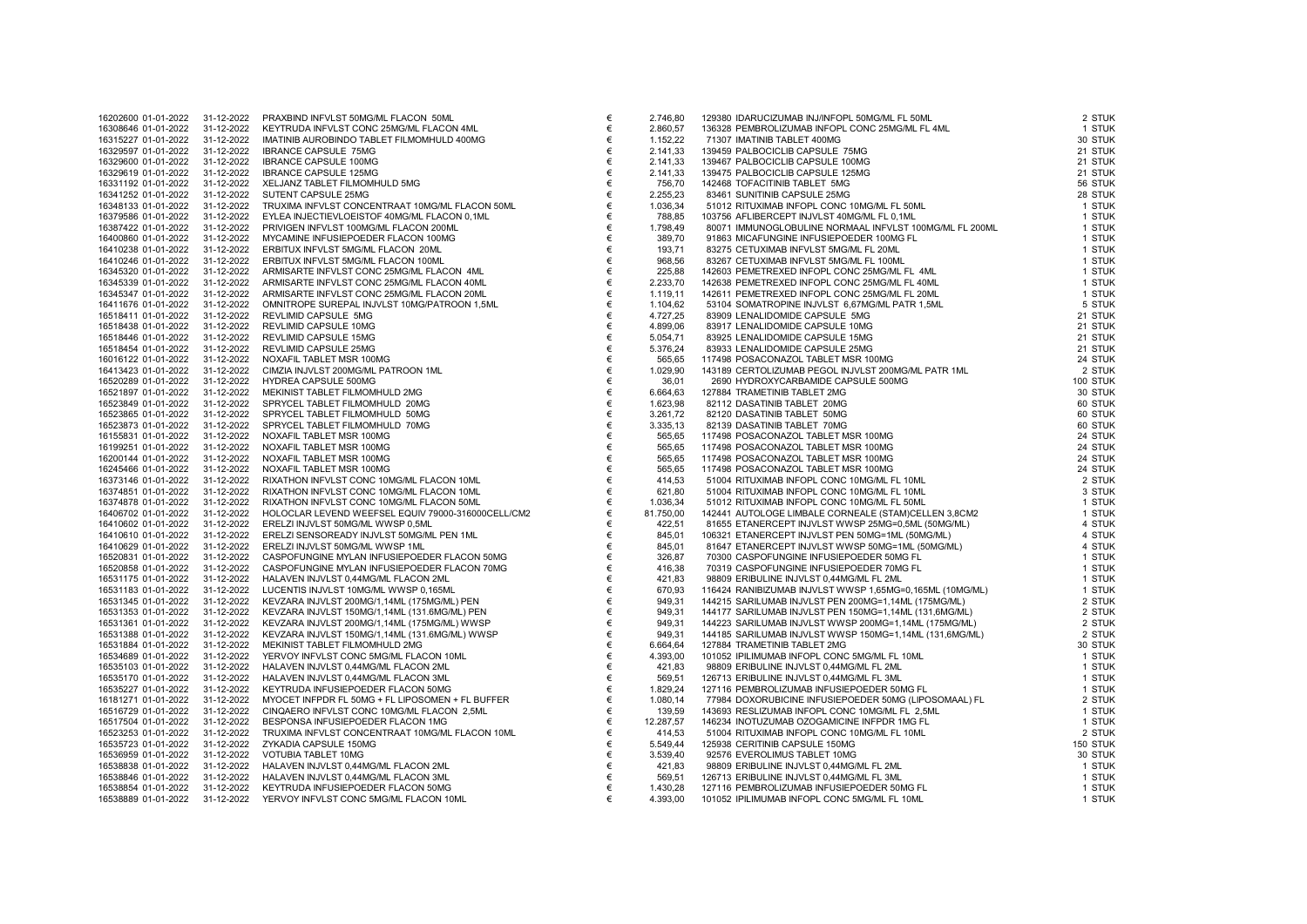| 16541170 01-01-2022 | 31-12-2022 | KYNTHEUM INJVLST 140MG/ML WWSP 1,5ML               | € |
|---------------------|------------|----------------------------------------------------|---|
| 16550404 01-01-2022 | 31-12-2022 | REVLIMID CAPSULE 5MG                               | € |
|                     |            |                                                    |   |
| 16551281 01-01-2022 | 31-12-2022 | TASIGNA CAPSULE 150MG                              | € |
| 16552210 01-01-2022 | 31-12-2022 | <b>TASIGNA CAPSULE 150MG</b>                       | € |
| 16569768 01-01-2022 | 31-12-2022 | REVLIMID CAPSULE 2,5MG                             | € |
| 16569776 01-01-2022 | 31-12-2022 | REVLIMID CAPSULE 7,5MG                             | € |
| 16569784 01-01-2022 | 31-12-2022 | REVLIMID CAPSULE 20MG                              | € |
|                     |            |                                                    |   |
| 16570006 01-01-2022 | 31-12-2022 | MYCAMINE INFUSIEPOEDER FLACON 100MG                | € |
| 16570030 01-01-2022 | 31-12-2022 | ZELBORAF TABLET FILMOMHULD 240MG                   | € |
| 16570065 01-01-2022 | 31-12-2022 | ERBITUX INFVLST 5MG/ML FLACON 100ML                | € |
| 16570081 01-01-2022 | 31-12-2022 | JEVTANA INFVLST CONC 40MG/ML FLACON 1,5ML + SOLV   | € |
| 16570111 01-01-2022 | 31-12-2022 | MEKINIST TABLET FILMOMHULD 0,5MG                   | € |
|                     |            |                                                    |   |
| 16570138 01-01-2022 | 31-12-2022 | MYCAMINE INFUSIEPOEDER FLACON 50MG                 | € |
| 16570200 01-01-2022 | 31-12-2022 | SPRYCEL TABLET FILMOMHULD 20MG                     | € |
| 16570227 01-01-2022 | 31-12-2022 | TYSABRI INFVLST CONC 20MG/ML FLACON 15ML           | € |
| 16570251 01-01-2022 | 31-12-2022 | XAGRID CAPSULE 0,5MG                               | € |
|                     |            |                                                    | € |
| 16408241 01-01-2022 | 31-12-2022 | HUMIRA 80 INJVLST 100MG/ML PEN 0,8ML               |   |
| 16528840 01-01-2022 | 31-12-2022 | REFIXIA INJPDR FL 500IE + SOLV 4ML +TOEBEH         | € |
| 16528859 01-01-2022 | 31-12-2022 | REFIXIA INJPDR FL 1000IE + SOLV 4ML +TOEBEH        | € |
| 16528875 01-01-2022 | 31-12-2022 | REFIXIA INJPDR FL 2000IE + SOLV 4ML +TOEBEH        | € |
| 16536940 01-01-2022 | 31-12-2022 | BAVENCIO INFVLST CONC 20MG/ML FLACON 10ML          | € |
|                     | 31-12-2022 | ADCETRIS INFUSIEPOEDER FLACON 50MG                 | € |
| 16545834 01-01-2022 |            |                                                    |   |
| 16568842 01-01-2022 | 31-12-2022 | KISQALI TABLET FILMOMHULD 200MG                    | € |
| 16568850 01-01-2022 | 31-12-2022 | KISQALI TABLET FILMOMHULD 200MG                    | € |
| 16568869 01-01-2022 | 31-12-2022 | KISQALI TABLET FILMOMHULD 200MG                    | € |
| 16570855 01-01-2022 | 31-12-2022 | KYPROLIS INFUSIEPOEDER FLACON 10MG                 | € |
| 16570871 01-01-2022 | 31-12-2022 | KYPROLIS INFUSIEPOEDER FLACON 30MG                 | € |
|                     |            |                                                    |   |
| 16570901 01-01-2022 | 31-12-2022 | KYPROLIS INFUSIEPOEDER FLACON 60MG                 | € |
| 16571487 01-01-2022 | 31-12-2022 | KEYTRUDA INFVLST CONC 25MG/ML FLACON 4ML           | € |
| 16573552 01-01-2022 | 31-12-2022 | KEYTRUDA INFUSIEPOEDER FLACON 50MG                 | € |
| 16575679 01-01-2022 | 31-12-2022 | XALKORI CAPSULE 250MG                              | € |
| 16413458 01-01-2022 | 31-12-2022 | ILARIS INJVLST 150MG/ML FLACON 1ML                 | € |
|                     |            |                                                    |   |
| 16527577 01-01-2022 | 31-12-2022 | TECENTRIQ INFVLST CONC 1200MG/20ML (60MG/ML)FLACON | € |
| 16533267 01-01-2022 | 31-12-2022 | KISPLYX CAPSULE 4MG                                | € |
| 16533275 01-01-2022 | 31-12-2022 | KISPLYX CAPSULE 10MG                               | € |
| 16581644 01-01-2022 | 31-12-2022 | COSENTYX INJVLST 150MG/ML PEN 1ML                  | € |
| 16591607 01-01-2022 | 31-12-2022 | KEYTRUDA INFVLST CONC 25MG/ML FLACON 4ML           | € |
| 16593480 01-01-2022 | 31-12-2022 | DACOGEN INFPDR FLACON 50MG                         | € |
|                     |            |                                                    |   |
| 16522788 01-01-2022 | 31-12-2022 | PERGOVERIS INJ 300/150IE/0,48ML(625/312,5IE/ML)PEN | € |
| 16522818 01-01-2022 | 31-12-2022 | PERGOVERIS INJ 450/225IE/0,72ML(625/312,5IE/ML)PEN | € |
| 16522826 01-01-2022 | 31-12-2022 | PERGOVERIS INJ 900/450IE/1,44ML(625/312,5IE/ML)PEN | € |
| 16552032 01-01-2022 | 31-12-2022 | TREMFYA INJVLST 100MG/ML WWSP 1ML                  | € |
| 16579968 01-01-2022 | 31-12-2022 | DUPIXENT INJVLST 300MG/2ML (150MG/ML) WWSP 2ML     | € |
|                     |            |                                                    |   |
| 16594940 01-01-2022 | 31-12-2022 | KYPROLIS INFUSIEPOEDER FLACON 60MG                 | € |
| 16595467 01-01-2022 | 31-12-2022 | MEKINIST TABLET FILMOMHULD 2MG                     | € |
| 16596447 01-01-2022 | 31-12-2022 | DACOGEN INFPDR FLACON 50MG                         | € |
| 16596471 01-01-2022 | 31-12-2022 | MEKINIST TABLET FILMOMHULD 2MG                     | € |
| 16596633 01-01-2022 | 31-12-2022 | ADCETRIS INFUSIEPOEDER FLACON 50MG                 | € |
|                     |            |                                                    | € |
| 16597478 01-01-2022 | 31-12-2022 | REVLIMID CAPSULE 5MG                               |   |
| 16599764 01-01-2022 | 31-12-2022 | TAFINLAR CAPSULE 50MG                              | € |
| 16599772 01-01-2022 | 31-12-2022 | TAFINLAR CAPSULE 75MG                              | € |
| 16601696 01-01-2022 | 31-12-2022 | TAFINLAR CAPSULE 50MG                              | € |
| 16601718 01-01-2022 | 31-12-2022 | TAFINLAR CAPSULE 75MG                              | € |
| 16602099 01-01-2022 | 31-12-2022 | BOTOX INJECTIEPOEDER FLACON 100E                   | € |
|                     |            |                                                    |   |
| 16379527 01-01-2022 | 31-12-2022 | ALACARE PLEISTER 8MG                               | € |
| 16379535 01-01-2022 | 31-12-2022 | ALACARE PLEISTER 8MG                               | € |
| 16412788 01-01-2022 | 31-12-2022 | ZAVICEFTA INFPDR FLACON 2000/500MG                 | € |
| 16413156 01-01-2022 | 31-12-2022 | CASPOFUNGINE CF INFUSIEPOEDER FLACON 50MG          | € |
|                     | 31-12-2022 |                                                    | € |
| 16413164 01-01-2022 |            | CASPOFUNGINE CF INFUSIEPOEDER FLACON 70MG          |   |
| 16523814 01-01-2022 | 31-12-2022 | ENBREL MYCLIC INJVLST 50MG/ML PEN 0,5ML            | € |
| 16572963 01-01-2022 | 31-12-2022 | LEDAGA GEL 160MCG/G                                | € |
| 16573161 01-01-2022 | 31-12-2022 | RYDAPT CAPSULE 25MG                                | € |
| 16606787 01-01-2022 | 31-12-2022 | COSENTYX INJVLST 150MG/ML PEN 1ML                  | € |
|                     |            |                                                    |   |

| 16541170 01-01-2022 | 31-12-2022 | KYNTHEUM INJVLST 140MG/ML WWSP 1,5ML               | €     | 1.249,78  | 146757 BRODALUMAB INJVLST WWSP 210MG=1,5ML (140MG/ML)                                               | 2 STUK   |
|---------------------|------------|----------------------------------------------------|-------|-----------|-----------------------------------------------------------------------------------------------------|----------|
| 16550404 01-01-2022 | 31-12-2022 | REVLIMID CAPSULE 5MG                               | €     | 4.727,25  | 83909 LENALIDOMIDE CAPSULE 5MG                                                                      | 21 STUK  |
| 16551281 01-01-2022 | 31-12-2022 | TASIGNA CAPSULE 150MG                              | €     | 2.697,06  | 95761 NILOTINIB CAPSULE 150MG                                                                       | 112 STUK |
| 16552210 01-01-2022 | 31-12-2022 | TASIGNA CAPSULE 150MG                              | €     | 2.697,06  | 95761 NILOTINIB CAPSULE 150MG                                                                       | 112 STUK |
| 16569768 01-01-2022 | 31-12-2022 | REVLIMID CAPSULE 2,5MG                             | €     | 4.601,49  | 113387 LENALIDOMIDE CAPSULE 2,5MG                                                                   | 21 STUK  |
| 16569776 01-01-2022 | 31-12-2022 | REVLIMID CAPSULE 7,5MG                             | $\in$ | 4.851,75  | 125733 LENALIDOMIDE CAPSULE 7,5MG                                                                   | 21 STUK  |
| 16569784 01-01-2022 | 31-12-2022 | REVLIMID CAPSULE 20MG                              | $\in$ | 5.256,29  | 125741 LENALIDOMIDE CAPSULE 20MG                                                                    | 21 STUK  |
| 16570006 01-01-2022 | 31-12-2022 | MYCAMINE INFUSIEPOEDER FLACON 100MG                | €     | 389,70    | 91863 MICAFUNGINE INFUSIEPOEDER 100MG FL                                                            | 1 STUK   |
| 16570030 01-01-2022 | 31-12-2022 | ZELBORAF TABLET FILMOMHULD 240MG                   | €     | 1.808,56  | 101176 VEMURAFENIB TABLET 240MG                                                                     | 56 STUK  |
| 16570065 01-01-2022 | 31-12-2022 | ERBITUX INFVLST 5MG/ML FLACON 100ML                | €     | 968,56    | 83267 CETUXIMAB INFVLST 5MG/ML FL 100ML                                                             | 1 STUK   |
| 16570081 01-01-2022 | 31-12-2022 | JEVTANA INFVLST CONC 40MG/ML FLACON 1,5ML + SOLV   | €     | 4.333,80  | 98434 CABAZITAXEL INFOPL CONC 40MG/ML FL 1,5ML                                                      | 1 STUK   |
| 16570111 01-01-2022 | 31-12-2022 | MEKINIST TABLET FILMOMHULD 0,5MG                   | €     | 1.771,94  | 127892 TRAMETINIB TABLET 0,5MG                                                                      | 30 STUK  |
| 16570138 01-01-2022 | 31-12-2022 | MYCAMINE INFUSIEPOEDER FLACON 50MG                 | €     | 235,50    | 91855 MICAFUNGINE INFUSIEPOEDER 50MG FL                                                             | 1 STUK   |
| 16570200 01-01-2022 | 31-12-2022 | SPRYCEL TABLET FILMOMHULD 20MG                     | €     | 1.623,98  | 82112 DASATINIB TABLET 20MG                                                                         | 60 STUK  |
| 16570227 01-01-2022 | 31-12-2022 | TYSABRI INFVLST CONC 20MG/ML FLACON 15ML           | €     | 1.378,95  | 80934 NATALIZUMAB INFOPL CONC 20MG/ML FL 15ML                                                       | 1 STUK   |
|                     | 31-12-2022 |                                                    | €     |           |                                                                                                     | 100 STUK |
| 16570251 01-01-2022 |            | XAGRID CAPSULE 0,5MG                               |       | 301,20    | 77526 ANAGRELIDE CAPSULE 0,5MG                                                                      |          |
| 16408241 01-01-2022 | 31-12-2022 | HUMIRA 80 INJVLST 100MG/ML PEN 0,8ML               | €     | 739,46    | 146781 ADALIMUMAB INJVLST PEN 80MG=0,8ML (100MG/ML)                                                 | 1 STUK   |
| 16528840 01-01-2022 | 31-12-2022 | REFIXIA INJPDR FL 500IE + SOLV 4ML +TOEBEH         | €     | 1.231,70  | 144061 NONACOG BETA PEGOL INJPDR 500IE FL TOEB                                                      | 1 STUK   |
| 16528859 01-01-2022 | 31-12-2022 | REFIXIA INJPDR FL 1000IE + SOLV 4ML +TOEBEH        | €     | 2.463,40  | 144088 NONACOG BETA PEGOL INJPDR 1000IE FL TOEB                                                     | 1 STUK   |
| 16528875 01-01-2022 | 31-12-2022 | REFIXIA INJPDR FL 2000IE + SOLV 4ML +TOEBEH        | €     | 4.926,80  | 144096 NONACOG BETA PEGOL INJPDR 2000IE FL TOEB                                                     | 1 STUK   |
| 16536940 01-01-2022 | 31-12-2022 | BAVENCIO INFVLST CONC 20MG/ML FLACON 10ML          | €     | 975,03    | 148008 AVELUMAB INFOPL CONC 20MG/ML FL 10ML                                                         | 1 STUK   |
| 16545834 01-01-2022 | 31-12-2022 | ADCETRIS INFUSIEPOEDER FLACON 50MG                 | €     | 3.265,93  | 103993 BRENTUXIMAB VEDOTINE INFUSIEPOEDER 50MG FL                                                   | 1 STUK   |
| 16568842 01-01-2022 | 31-12-2022 | KISQALI TABLET FILMOMHULD 200MG                    | €     | 964,65    | 147516 RIBOCICLIB TABLET 200MG                                                                      | 21 STUK  |
| 16568850 01-01-2022 | 31-12-2022 | KISQALI TABLET FILMOMHULD 200MG                    | €     | 1.929,30  | 147516 RIBOCICLIB TABLET 200MG                                                                      | 42 STUK  |
| 16568869 01-01-2022 | 31-12-2022 | KISQALI TABLET FILMOMHULD 200MG                    | €     | 2.605,10  | 147516 RIBOCICLIB TABLET 200MG                                                                      | 63 STUK  |
| 16570855 01-01-2022 | 31-12-2022 | KYPROLIS INFUSIEPOEDER FLACON 10MG                 | €     | 218,00    | 134902 CARFILZOMIB INFUSIEPOEDER 10MG FL                                                            | 1 STUK   |
| 16570871 01-01-2022 | 31-12-2022 | KYPROLIS INFUSIEPOEDER FLACON 30MG                 | €     | 648,40    | 134910 CARFILZOMIB INFUSIEPOEDER 30MG FL                                                            | 1 STUK   |
| 16570901 01-01-2022 | 31-12-2022 | KYPROLIS INFUSIEPOEDER FLACON 60MG                 | €     | 1.296,80  | 129399 CARFILZOMIB INFUSIEPOEDER 60MG FL                                                            | 1 STUK   |
| 16571487 01-01-2022 | 31-12-2022 | KEYTRUDA INFVLST CONC 25MG/ML FLACON 4ML           | €     | 2.860,57  | 136328 PEMBROLIZUMAB INFOPL CONC 25MG/ML FL 4ML                                                     | 1 STUK   |
| 16573552 01-01-2022 | 31-12-2022 | KEYTRUDA INFUSIEPOEDER FLACON 50MG                 | €     | 1.430,28  | 127116 PEMBROLIZUMAB INFUSIEPOEDER 50MG FL                                                          | 1 STUK   |
| 16575679 01-01-2022 | 31-12-2022 | XALKORI CAPSULE 250MG                              | €     | 5.159,04  | 104515 CRIZOTINIB CAPSULE 250MG                                                                     | 60 STUK  |
| 16413458 01-01-2022 | 31-12-2022 | ILARIS INJVLST 150MG/ML FLACON 1ML                 | €     | 11.708,25 | 142794 CANAKINUMAB INJVLST 150MG/ML FL 1ML                                                          | 1 STUK   |
| 16527577 01-01-2022 | 31-12-2022 | TECENTRIQ INFVLST CONC 1200MG/20ML (60MG/ML)FLACON | €     | 4.518,05  | 148482 ATEZOLIZUMAB INFOPL CONC 60MG/ML FL 20ML                                                     | 1 STUK   |
| 16533267 01-01-2022 | 31-12-2022 | KISPLYX CAPSULE 4MG                                | €     | 1.940,33  | 133299 LENVATINIB CAPSULE 4MG                                                                       | 30 STUK  |
| 16533275 01-01-2022 | 31-12-2022 | KISPLYX CAPSULE 10MG                               | €     | 1.940,33  | 133256 LENVATINIB CAPSULE 10MG                                                                      | 30 STUK  |
| 16581644 01-01-2022 | 31-12-2022 | COSENTYX INJVLST 150MG/ML PEN 1ML                  | $\in$ | 1.222,33  | 124397 SECUKINUMAB INJVLST PEN 150MG=1ML (150MG/ML)                                                 | 2 STUK   |
| 16591607 01-01-2022 | 31-12-2022 | KEYTRUDA INFVLST CONC 25MG/ML FLACON 4ML           | €     | 2.860,56  | 136328 PEMBROLIZUMAB INFOPL CONC 25MG/ML FL 4ML                                                     | 1 STUK   |
| 16593480 01-01-2022 | 31-12-2022 | DACOGEN INFPDR FLACON 50MG                         | €     | 1.163,44  | 103764 DECITABINE INFUSIEPOEDER 50MG FL                                                             | 1 STUK   |
| 16522788 01-01-2022 | 31-12-2022 | PERGOVERIS INJ 300/150IE/0,48ML(625/312,5IE/ML)PEN | €     | 153,61    | 148652 FOLLI/LUTRO PEN 300/150IE=0,48ML (625/312,5IE/ML)                                            | 1 STUK   |
| 16522818 01-01-2022 | 31-12-2022 | PERGOVERIS INJ 450/225IE/0,72ML(625/312,5IE/ML)PEN | €     | 230,41    | 148660 FOLLI/LUTRO PEN 450/225IE=0,72ML (625/312,5IE/ML)                                            | 1 STUK   |
| 16522826 01-01-2022 | 31-12-2022 | PERGOVERIS INJ 900/450IE/1,44ML(625/312,5IE/ML)PEN | €     | 460,83    | 148679 FOLLI/LUTRO PEN 900/4501E=1,44ML (625/312,51E/ML)                                            | 1 STUK   |
| 16552032 01-01-2022 | 31-12-2022 | TREMFYA INJVLST 100MG/ML WWSP 1ML                  | €     | 2.304,17  | 148687 GUSELKUMAB INJVLST WWSP 100MG=1ML (100MG/ML)                                                 | 1 STUK   |
| 16579968 01-01-2022 | 31-12-2022 | DUPIXENT INJVLST 300MG/2ML (150MG/ML) WWSP 2ML     | €     | 1.257,75  | 148474 DUPILUMAB INJVLST WWSP 300MG=2ML (150MG/ML)                                                  | 2 STUK   |
| 16594940 01-01-2022 | 31-12-2022 | KYPROLIS INFUSIEPOEDER FLACON 60MG                 | €     | 1.296,80  | 129399 CARFILZOMIB INFUSIEPOEDER 60MG FL                                                            | 1 STUK   |
| 16595467 01-01-2022 | 31-12-2022 | MEKINIST TABLET FILMOMHULD 2MG                     | €     | 6.664,63  | 127884 TRAMETINIB TABLET 2MG                                                                        | 30 STUK  |
| 16596447 01-01-2022 | 31-12-2022 | DACOGEN INFPDR FLACON 50MG                         | €     | 1.163,44  | 103764 DECITABINE INFUSIEPOEDER 50MG FL                                                             | 1 STUK   |
| 16596471 01-01-2022 | 31-12-2022 | MEKINIST TABLET FILMOMHULD 2MG                     | €     | 6.664,62  | 127884 TRAMETINIB TABLET 2MG                                                                        | 30 STUK  |
| 16596633 01-01-2022 | 31-12-2022 | ADCETRIS INFUSIEPOEDER FLACON 50MG                 | €     | 3.265,93  | 103993 BRENTUXIMAB VEDOTINE INFUSIEPOEDER 50MG FL                                                   | 1 STUK   |
|                     | 31-12-2022 |                                                    | €     |           | 83909 LENALIDOMIDE CAPSULE 5MG                                                                      | 21 STUK  |
| 16597478 01-01-2022 |            | REVLIMID CAPSULE 5MG                               |       | 4.727,25  |                                                                                                     |          |
| 16599764 01-01-2022 | 31-12-2022 | TAFINLAR CAPSULE 50MG                              | €     | 4.239,59  | 107123 DABRAFENIB CAPSULE 50MG                                                                      | 120 STUK |
| 16599772 01-01-2022 | 31-12-2022 | TAFINLAR CAPSULE 75MG                              | €     | 6.347,87  | 107131 DABRAFENIB CAPSULE 75MG                                                                      | 120 STUK |
| 16601696 01-01-2022 | 31-12-2022 | TAFINLAR CAPSULE 50MG                              | €     | 4.239,59  | 107123 DABRAFENIB CAPSULE 50MG                                                                      | 120 STUK |
| 16601718 01-01-2022 | 31-12-2022 | TAFINLAR CAPSULE 75MG                              | $\in$ | 6.347,87  | 107131 DABRAFENIB CAPSULE 75MG                                                                      | 120 STUK |
| 16602099 01-01-2022 | 31-12-2022 | BOTOX INJECTIEPOEDER FLACON 100E                   | €     | 196,66    | 40436 BOTULINE A TOXINE ALLERGAN INJPDR 100E FL                                                     | 1 STUK   |
| 16379527 01-01-2022 | 31-12-2022 | ALACARE PLEISTER 8MG                               | €     | 168,24    | 142018 AMINOLEVULINEZUUR PLEISTER 8MG                                                               | 4 STUK   |
| 16379535 01-01-2022 | 31-12-2022 | ALACARE PLEISTER 8MG                               | $\in$ | 336,48    | 142018 AMINOLEVULINEZUUR PLEISTER 8MG                                                               | 8 STUK   |
| 16412788 01-01-2022 | 31-12-2022 | ZAVICEFTA INFPDR FLACON 2000/500MG                 | €     | 1.158,42  | 147354 CEFTAZIDIM/AVIBACTAM INFUSIEPOEDER 2000/500MG FL<br>70300 CASPOFUNGINE INFUSIEPOEDER 50MG FL | 10 STUK  |
| 16413156 01-01-2022 | 31-12-2022 | CASPOFUNGINE CF INFUSIEPOEDER FLACON 50MG          | €     | 326,87    | 70300 CASPOFUNGINE INFUSIEPOEDER 50MG FL                                                            | 1 STUK   |
| 16413164 01-01-2022 | 31-12-2022 | CASPOFUNGINE CF INFUSIEPOEDER FLACON 70MG          | €     | 416,38    | 70319 CASPOFUNGINE INFUSIEPOEDER 70MG FL                                                            | 1 STUK   |
| 16523814 01-01-2022 | 31-12-2022 | ENBREL MYCLIC INJVLST 50MG/ML PEN 0,5ML            | €     | 399,74    | 148032 ETANERCEPT INJVLST PEN 25MG=0,5ML (50MG/ML)                                                  | 4 STUK   |
| 16572963 01-01-2022 | 31-12-2022 | LEDAGA GEL 160MCG/G                                | €     | 1.635,00  | 148490 CHLOORMETHINE GEL 160UG/G                                                                    | 60 GRAN  |
| 16573161 01-01-2022 | 31-12-2022 | RYDAPT CAPSULE 25MG                                | €     | 13.836,67 | 148016 MIDOSTAURINE CAPSULE 25MG                                                                    | 112 STUK |
| 16606787 01-01-2022 | 31-12-2022 | COSENTYX INJVLST 150MG/ML PEN 1ML                  | €     | 1.222,33  | 124397 SECUKINUMAB INJVLST PEN 150MG=1ML (150MG/ML)                                                 | 2 STUK   |
|                     |            |                                                    |       |           |                                                                                                     |          |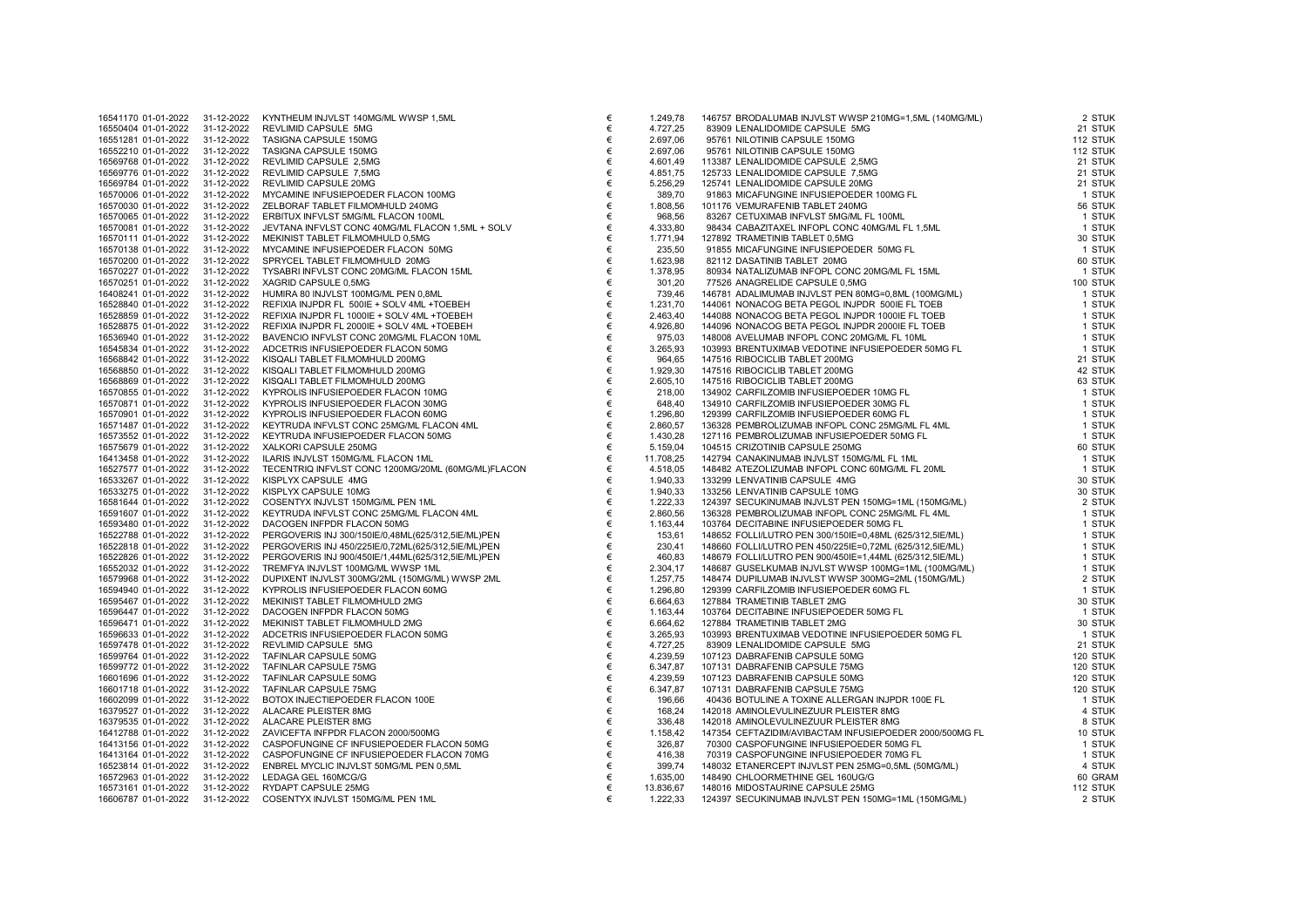| 16316436 01-01-2022 | 31-12-2022 | KANUMA INFVLST CONC 2MG/ML FLACON 10ML           | € | 7.6     |
|---------------------|------------|--------------------------------------------------|---|---------|
| 16324552 01-01-2022 | 31-12-2022 | SPECTRILA INFPDR FLACON 10.000E                  | € |         |
| 16568419 01-01-2022 | 31-12-2022 | OCREVUS INFVLST CONC 300MG/10ML (30MG/ML) FLACON | € | 6.0     |
| 16578821 01-01-2022 | 31-12-2022 | ANAGRELIDE TEVA CAPSULE 0,5MG                    | € |         |
| 16596587 01-01-2022 | 31-12-2022 | FASENRA INJVLST 30MG/ML WWSP 1ML                 | € | 2.4     |
| 16598970 01-01-2022 | 31-12-2022 | ADYNOVI INJPDR FL 500IE + SOLV 2ML+SYST          | € |         |
| 16598989 01-01-2022 | 31-12-2022 | ADYNOVI INJPDR FL 1000IE + SOLV 2ML+SYST         | € | 1.0     |
| 16598997 01-01-2022 | 31-12-2022 | ADYNOVI INJPDR FL 2000IE + SOLV 5ML+SYST         | € | 2.0     |
| 16602234 01-01-2022 | 31-12-2022 | BENLYSTA INJVLST 200MG/ML PEN 1ML                | € |         |
| 16607082 01-01-2022 | 31-12-2022 | SPINRAZA INJVLST 2,4MG/ML FLACON 5ML             | € | 89.3    |
| 16613708 01-01-2022 | 31-12-2022 | ALECENSA CAPSULE 150MG                           | € | 6.0     |
| 16616499 01-01-2022 | 31-12-2022 | XALKORI CAPSULE 200MG                            | € | 4.7     |
| 16616502 01-01-2022 | 31-12-2022 | KEYTRUDA INFVLST CONC 25MG/ML FLACON 4ML         | € | 2.8     |
| 16616685 01-01-2022 | 31-12-2022 | KYPROLIS INFUSIEPOEDER FLACON 10MG               | € |         |
| 16616693 01-01-2022 | 31-12-2022 | KYPROLIS INFUSIEPOEDER FLACON 30MG               | € | f       |
| 16618084 01-01-2022 | 31-12-2022 | IMNOVID CAPSULE 2MG                              | € | 9.3     |
| 16618092 01-01-2022 | 31-12-2022 | <b>IMNOVID CAPSULE 3MG</b>                       | € | 9.4     |
| 16620275 01-01-2022 | 31-12-2022 | KEYTRUDA INFVLST CONC 25MG/ML FLACON 4ML         | € | $2.\xi$ |
| 16620283 01-01-2022 | 31-12-2022 | XALKORI CAPSULE 200MG                            | € | 4.7     |
| 16620798 01-01-2022 | 31-12-2022 | KYPROLIS INFUSIEPOEDER FLACON 10MG               | € |         |
| 16620801 01-01-2022 | 31-12-2022 | KYPROLIS INFUSIEPOEDER FLACON 30MG               | € |         |
| 16620828 01-01-2022 | 31-12-2022 | KYPROLIS INFUSIEPOEDER FLACON 60MG               | € | 1.2     |
| 16628721 01-01-2022 | 31-12-2022 | KYPROLIS INFUSIEPOEDER FLACON 10MG               | € |         |
| 16628748 01-01-2022 | 31-12-2022 | KYPROLIS INFUSIEPOEDER FLACON 30MG               | € |         |
| 16628764 01-01-2022 | 31-12-2022 | KYPROLIS INFUSIEPOEDER FLACON 60MG               | € | 1.2     |
| 16529421 01-01-2022 | 31-12-2022 | HUMIRA 20 KIND INJVLST 100MG/ML WWSP 0,2ML       | € |         |
| 16572009 01-01-2022 | 31-12-2022 | ZYTIGA TABLET FILMOMHULD 500MG                   | € | 3.2     |
| 16608267 01-01-2022 | 31-12-2022 | IMBRUVICA CAPSULE 140MG                          | € | 5.5     |
| 16634896 01-01-2022 | 31-12-2022 | KIOVIG INFUSIEVLOEISTOF 100MG/ML FLACON 100ML    | € |         |
| 16634918 01-01-2022 | 31-12-2022 | KIOVIG INFUSIEVLOEISTOF 100MG/ML FLACON 200ML    | € | 1.6     |
| 16635329 01-01-2022 | 31-12-2022 | KIOVIG INFUSIEVLOEISTOF 100MG/ML FLACON 100ML    | € |         |
| 16635337 01-01-2022 | 31-12-2022 | KIOVIG INFUSIEVLOEISTOF 100MG/ML FLACON 200ML    | € | 1.6     |
| 16635345 01-01-2022 | 31-12-2022 | OLUMIANT TABLET FILMOMHULD 2MG                   | € |         |
| 16635744 01-01-2022 | 31-12-2022 | OLUMIANT TABLET FILMOMHULD 4MG                   | € | ξ       |
| 16636740 01-01-2022 | 31-12-2022 | OTEZLA TABLET FILMOMHULD 30MG                    | € | б       |
| 16636856 01-01-2022 | 31-12-2022 | CERTICAN TABLET 0,75MG                           | € |         |
| 16637100 01-01-2022 | 31-12-2022 | <b>IMNOVID CAPSULE 4MG</b>                       | € | 9.4     |
| 16637216 01-01-2022 | 31-12-2022 | CABOMETYX TABLET FILMOMHULD 20MG                 | € | 6.7     |
| 16637232 01-01-2022 | 31-12-2022 | CABOMETYX TABLET FILMOMHULD 40MG                 | € | 6.7     |
| 16637240 01-01-2022 | 31-12-2022 | CABOMETYX TABLET FILMOMHULD 60MG                 | € | 6.7     |
| 16637895 01-01-2022 | 31-12-2022 | MERIOFERT INJPDR FL 75IE + SOLV 1ML WWSP         | € |         |
| 16637909 01-01-2022 | 31-12-2022 | MERIOFERT INJPDR FL 150IE + SOLV 1ML WWSP        | € |         |
| 16638158 01-01-2022 | 31-12-2022 | <b>IBRANCE CAPSULE 75MG</b>                      | € | 2.4     |
| 16638166 01-01-2022 | 31-12-2022 | <b>IBRANCE CAPSULE 100MG</b>                     | € | 2.4     |
| 16638174 01-01-2022 | 31-12-2022 | <b>IBRANCE CAPSULE 125MG</b>                     | € | 2.4     |
| 16580125 01-01-2022 | 31-12-2022 | FEIBA INJPDR FLACON 500IE + SOLV 10ML+TOEB       | € |         |
| 16636511 01-01-2022 | 31-12-2022 | ANAGRELIDE SANDOZ CAPSULE 0,5MG                  | € |         |
| 16637097 01-01-2022 | 31-12-2022 | HERZUMA INFUSIEPOEDER FLACON 150MG               | € |         |
| 16644514 01-01-2022 | 31-12-2022 | <b>IMNOVID CAPSULE 3MG</b>                       | € | 9.4     |
| 16597354 01-01-2022 | 31-12-2022 | ONCASPAR INJ/INFUSIEPOEDER FLACON 3750E          | € | 1.6     |
| 16608097 01-01-2022 | 31-12-2022 | ZEJULA CAPSULE 100MG                             | € | 8.3     |
| 16608143 01-01-2022 | 31-12-2022 | ZEJULA CAPSULE 100MG                             | € | 5.5     |
| 16613937 01-01-2022 | 31-12-2022 | ANIDULAFUNGINE TEVA INFPDR FLACON 100MG          | € |         |
| 16627601 01-01-2022 | 31-12-2022 | HEMLIBRA INJVLST 30MG/1ML (30MG/ML) FLACON       | € | 2.4     |
| 16628209 01-01-2022 | 31-12-2022 | HEMLIBRA INJVLST 105MG/0,7ML (150MG/ML) FLACON   | € | 8.6     |
| 16628217 01-01-2022 | 31-12-2022 | HEMLIBRA INJVLST 150MG/1ML (150MG/ML) FLACON     | € | 12.3    |
| 16628225 01-01-2022 | 31-12-2022 | HEMLIBRA INJVLST 60MG/0,4ML (150MG/ML) FLACON    | € | 4.9     |
| 16635582 01-01-2022 | 31-12-2022 | ROACTEMRA INJVLST 162MG/0,9ML (180MG/ML) PEN     | € |         |
| 16643984 01-01-2022 | 31-12-2022 | <b>IMNOVID CAPSULE 4MG</b>                       | € | 9.4     |
| 16644727 01-01-2022 | 31-12-2022 | GLIVEC TABLET FILMOMHULD 100MG                   | € |         |
| 16543920 01-01-2022 | 31-12-2022 | BENEPALI INJVLST 50MG/ML WWSP 0,5ML              | € |         |
| 16591925 01-01-2022 | 31-12-2022 | LUTATHERA INFVLST 370MBQ/ML FLACON 20,5-25ML     | € | 21.3    |
| 16595777 01-01-2022 | 31-12-2022 | REKOVELLE 12 INJVLST 33,33MCG/ML PEN 0,36ML      | € |         |

| 16316436 01-01-2022                        | 31-12-2022 | KANUMA INFVLST CONC 2MG/ML FLACON 10ML           | €      | 7.630,00  | 137464 SEBELIPASE ALFA INFOPL CONC 2MG/ML FL 10ML         | 1 STUK   |
|--------------------------------------------|------------|--------------------------------------------------|--------|-----------|-----------------------------------------------------------|----------|
| 16324552 01-01-2022                        | 31-12-2022 | SPECTRILA INFPDR FLACON 10.000E                  | €      | 464,81    | 137561 ASPARAGINASE INFPOEDER 10.000E (COLI) FL           | 1 STUK   |
| 16568419 01-01-2022                        | 31-12-2022 | OCREVUS INFVLST CONC 300MG/10ML (30MG/ML) FLACON | €      | 6.037,37  | 149322 OCRELIZUMAB INFOPL CONC 30MG/ML FL 10ML            | 1 STUK   |
| 16578821 01-01-2022                        | 31-12-2022 | ANAGRELIDE TEVA CAPSULE 0,5MG                    | €      | 301,20    | 77526 ANAGRELIDE CAPSULE 0,5MG                            | 100 STUK |
| 16596587 01-01-2022                        | 31-12-2022 | FASENRA INJVLST 30MG/ML WWSP 1ML                 | €      | 2.414,78  | 149446 BENRALIZUMAB INJVLST WWSP 30MG=1ML (30MG/ML)       | 1 STUK   |
| 16598970 01-01-2022                        | 31-12-2022 | ADYNOVI INJPDR FL 500IE + SOLV 2ML+SYST          | €      | 519,80    | 149292 RURIOCTOCOG ALFA PEGOL INJPDR 500IE FL TOEB        | 1 STUK   |
| 16598989 01-01-2022                        | 31-12-2022 | ADYNOVI INJPDR FL 1000IE + SOLV 2ML+SYST         | €      | 1.039,60  | 149306 RURIOCTOCOG ALFA PEGOL INJPDR 1000IE FL TOEB       | 1 STUK   |
| 16598997 01-01-2022                        | 31-12-2022 | ADYNOVI INJPDR FL 2000IE + SOLV 5ML+SYST         | €      | 2.079,20  | 149314 RURIOCTOCOG ALFA PEGOL INJPDR 2000IE FL TOEB       | 1 STUK   |
| 16602234 01-01-2022                        | 31-12-2022 | BENLYSTA INJVLST 200MG/ML PEN 1ML                | €      | 236,94    | 149462 BELIMUMAB INJVLST PEN 200MG=1ML (200MG/ML)         | 1 STUK   |
| 16607082 01-01-2022                        | 31-12-2022 | SPINRAZA INJVLST 2,4MG/ML FLACON 5ML             | $\in$  | 89.372,72 | 149055 NUSINERSEN INJVLST 2,4MG/ML FL 5ML                 | 1 STUK   |
| 16613708 01-01-2022                        | 31-12-2022 | ALECENSA CAPSULE 150MG                           | €      | 6.053,81  | 141844 ALECTINIB CAPSULE 150MG                            | 240 STUK |
| 16616499 01-01-2022                        | 31-12-2022 | XALKORI CAPSULE 200MG                            | €      | 4.717,51  | 104507 CRIZOTINIB CAPSULE 200MG                           | 60 STUK  |
| 16616502 01-01-2022                        | 31-12-2022 | KEYTRUDA INFVLST CONC 25MG/ML FLACON 4ML         | €      | 2.860,56  | 136328 PEMBROLIZUMAB INFOPL CONC 25MG/ML FL 4ML           | 1 STUK   |
| 16616685 01-01-2022                        | 31-12-2022 | KYPROLIS INFUSIEPOEDER FLACON 10MG               | €      | 217,99    | 134902 CARFILZOMIB INFUSIEPOEDER 10MG FL                  | 1 STUK   |
| 16616693 01-01-2022                        | 31-12-2022 | KYPROLIS INFUSIEPOEDER FLACON 30MG               | $\in$  | 648,40    | 134910 CARFILZOMIB INFUSIEPOEDER 30MG FL                  | 1 STUK   |
| 16618084 01-01-2022                        | 31-12-2022 | <b>IMNOVID CAPSULE 2MG</b>                       | $\in$  | 9.363,51  | 107522 POMALIDOMIDE CAPSULE 2MG                           | 21 STUK  |
| 16618092 01-01-2022                        | 31-12-2022 | <b>IMNOVID CAPSULE 3MG</b>                       | €      | 9.416,01  | 107530 POMALIDOMIDE CAPSULE 3MG                           | 21 STUK  |
| 16620275 01-01-2022                        | 31-12-2022 | KEYTRUDA INFVLST CONC 25MG/ML FLACON 4ML         | €      | 2.860,56  | 136328 PEMBROLIZUMAB INFOPL CONC 25MG/ML FL 4ML           | 1 STUK   |
| 16620283 01-01-2022                        | 31-12-2022 | XALKORI CAPSULE 200MG                            | €      | 4.717,51  | 104507 CRIZOTINIB CAPSULE 200MG                           | 60 STUK  |
| 16620798 01-01-2022                        | 31-12-2022 | KYPROLIS INFUSIEPOEDER FLACON 10MG               | €      | 217,99    | 134902 CARFILZOMIB INFUSIEPOEDER 10MG FL                  | 1 STUK   |
| 16620801 01-01-2022                        | 31-12-2022 | KYPROLIS INFUSIEPOEDER FLACON 30MG               | €      | 648,40    | 134910 CARFILZOMIB INFUSIEPOEDER 30MG FL                  | 1 STUK   |
| 16620828 01-01-2022                        | 31-12-2022 | KYPROLIS INFUSIEPOEDER FLACON 60MG               | $\in$  | 1.296,80  | 129399 CARFILZOMIB INFUSIEPOEDER 60MG FL                  | 1 STUK   |
| 16628721 01-01-2022                        | 31-12-2022 | KYPROLIS INFUSIEPOEDER FLACON 10MG               | €      | 217,99    | 134902 CARFILZOMIB INFUSIEPOEDER 10MG FL                  | 1 STUK   |
| 16628748 01-01-2022                        | 31-12-2022 | KYPROLIS INFUSIEPOEDER FLACON 30MG               | €      | 648,40    | 134910 CARFILZOMIB INFUSIEPOEDER 30MG FL                  | 1 STUK   |
| 16628764 01-01-2022                        | 31-12-2022 | KYPROLIS INFUSIEPOEDER FLACON 60MG               | €      | 1.296,80  | 129399 CARFILZOMIB INFUSIEPOEDER 60MG FL                  | 1 STUK   |
| 16529421 01-01-2022                        | 31-12-2022 | HUMIRA 20 KIND INJVLST 100MG/ML WWSP 0,2ML       | €      | 474,83    | 148822 ADALIMUMAB INJVLST WWSP 20MG=0,2ML (100MG/ML)      | 2 STUK   |
| 16572009 01-01-2022                        | 31-12-2022 | ZYTIGA TABLET FILMOMHULD 500MG                   | €      | 3.251,84  | 136913 ABIRATERON TABLET 500MG                            | 60 STUK  |
| 16608267 01-01-2022                        | 31-12-2022 | IMBRUVICA CAPSULE 140MG                          | €      | 5.566,95  | 120960 IBRUTINIB CAPSULE 140MG                            | 90 STUK  |
| 16634896 01-01-2022                        | 31-12-2022 | KIOVIG INFUSIEVLOEISTOF 100MG/ML FLACON 100ML    | €      | 841,29    | 80063 IMMUNOGLOBULINE NORMAAL INFVLST 100MG/ML FL 100ML   | 1 STUK   |
| 16634918 01-01-2022                        | 31-12-2022 | KIOVIG INFUSIEVLOEISTOF 100MG/ML FLACON 200ML    | €      | 1.682,61  | 80071 IMMUNOGLOBULINE NORMAAL INFVLST 100MG/ML FL 200ML   | 1 STUK   |
| 16635329 01-01-2022                        | 31-12-2022 | KIOVIG INFUSIEVLOEISTOF 100MG/ML FLACON 100ML    | €      | 841,29    | 80063 IMMUNOGLOBULINE NORMAAL INFVLST 100MG/ML FL 100ML   | 1 STUK   |
| 16635337 01-01-2022                        | 31-12-2022 | KIOVIG INFUSIEVLOEISTOF 100MG/ML FLACON 200ML    | €      | 1.682,61  | 80071 IMMUNOGLOBULINE NORMAAL INFVLST 100MG/ML FL 200ML   | 1 STUK   |
| 16635345 01-01-2022                        | 31-12-2022 | OLUMIANT TABLET FILMOMHULD 2MG                   | €      | 865,16    | 140848 BARICITINIB TABLET 2MG                             | 28 STUK  |
| 16635744 01-01-2022                        | 31-12-2022 | OLUMIANT TABLET FILMOMHULD 4MG                   | €      | 865,16    | 140856 BARICITINIB TABLET 4MG                             | 28 STUK  |
| 16636740 01-01-2022                        | 31-12-2022 | OTEZLA TABLET FILMOMHULD 30MG                    | €      | 690,61    | 125709 APREMILAST TABLET 30MG                             | 56 STUK  |
| 16636856 01-01-2022                        | 31-12-2022 | CERTICAN TABLET 0,75MG                           | €      | 376,88    | 75094 EVEROLIMUS TABLET 0,75MG                            | 60 STUK  |
| 16637100 01-01-2022                        | 31-12-2022 | <b>IMNOVID CAPSULE 4MG</b>                       | €      | 9.452,02  | 107549 POMALIDOMIDE CAPSULE 4MG                           | 21 STUK  |
| 16637216 01-01-2022                        | 31-12-2022 | CABOMETYX TABLET FILMOMHULD 20MG                 | €      | 6.170,48  | 135895 CABOZANTINIB TABLET 20MG                           | 30 STUK  |
| 16637232 01-01-2022                        | 31-12-2022 | CABOMETYX TABLET FILMOMHULD 40MG                 | €      | 6.170,48  | 135909 CABOZANTINIB TABLET 40MG                           | 30 STUK  |
| 16637240 01-01-2022                        | 31-12-2022 | CABOMETYX TABLET FILMOMHULD 60MG                 | €      | 6.170,48  | 135917 CABOZANTINIB TABLET 60MG                           | 30 STUK  |
| 16637895 01-01-2022                        | 31-12-2022 | MERIOFERT INJPDR FL 75IE + SOLV 1ML WWSP         | €      | 22,85     | 57312 MENOPAUZEGONADOTROFINE INJECTIEPDR 75IE FL + TOEB   | 1 STUK   |
| 16637909 01-01-2022                        | 31-12-2022 | MERIOFERT INJPDR FL 150IE + SOLV 1ML WWSP        | €      | 64,31     | 128627 MENOPAUZEGONADOTROFINE INJECTIEPDR 150IE FL + TOEB | 1 STUK   |
| 16638158 01-01-2022                        | 31-12-2022 | <b>IBRANCE CAPSULE 75MG</b>                      | €      | 2.451,41  | 139459 PALBOCICLIB CAPSULE 75MG                           | 21 STUK  |
| 16638166 01-01-2022                        | 31-12-2022 | <b>IBRANCE CAPSULE 100MG</b>                     | €      | 2.451,41  | 139467 PALBOCICLIB CAPSULE 100MG                          | 21 STUK  |
| 16638174 01-01-2022                        | 31-12-2022 | <b>IBRANCE CAPSULE 125MG</b>                     | €      | 2.451,41  | 139475 PALBOCICLIB CAPSULE 125MG                          | 21 STUK  |
| 16580125 01-01-2022                        | 31-12-2022 | FEIBA INJPDR FLACON 500IE + SOLV 10ML+TOEB       | €      | 795,70    | 62464 F.E.I.B.A. INJPDR 500E +TOEB                        | 1 STUK   |
| 16636511 01-01-2022                        | 31-12-2022 | ANAGRELIDE SANDOZ CAPSULE 0,5MG                  | $\in$  | 320,67    | 77526 ANAGRELIDE CAPSULE 0,5MG                            | 100 STUK |
| 16637097 01-01-2022                        | 31-12-2022 | HERZUMA INFUSIEPOEDER FLACON 150MG               | €      | 433,64    | 57991 TRASTUZUMAB INF 150MG F(HER/KAN/OGI/ONT/TRA/ZER)    | 1 STUK   |
| 16644514 01-01-2022                        | 31-12-2022 | <b>IMNOVID CAPSULE 3MG</b>                       | €      | 9.416,01  | 107530 POMALIDOMIDE CAPSULE 3MG                           | 21 STUK  |
| 16597354 01-01-2022                        | 31-12-2022 | ONCASPAR INJ/INFUSIEPOEDER FLACON 3750E          | €      | 1.634,83  | 148644 PEGASPARGASE PDR INJ/INFOPL 3750E FL               | 1 STUK   |
| 16608097 01-01-2022                        | 31-12-2022 | ZEJULA CAPSULE 100MG                             | €      | 8.334,21  | 149284 NIRAPARIB CAPSULE 100MG                            | 84 STUK  |
| 16608143 01-01-2022                        | 31-12-2022 | ZEJULA CAPSULE 100MG                             | $\in$  | 5.556,14  | 149284 NIRAPARIB CAPSULE 100MG                            | 56 STUK  |
| 16613937 01-01-2022                        | 31-12-2022 | ANIDULAFUNGINE TEVA INFPDR FLACON 100MG          | €      | 295,20    | 85448 ANIDULAFUNGINE INFUSIEPOEDER 100MG FL               | 1 STUK   |
| 16627601 01-01-2022                        | 31-12-2022 | HEMLIBRA INJVLST 30MG/1ML (30MG/ML) FLACON       | $\in$  | 2.475,86  | 150398 EMICIZUMAB INJVLST 30MG/ML FL 1ML                  | 1 STUK   |
| 16628209 01-01-2022                        | 31-12-2022 | HEMLIBRA INJVLST 105MG/0,7ML (150MG/ML) FLACON   | $\in$  | 8.665,50  | 150355 EMICIZUMAB INJVLST 150MG/ML FL 0,7ML               | 1 STUK   |
| 16628217 01-01-2022                        | 31-12-2022 | HEMLIBRA INJVLST 150MG/1ML (150MG/ML) FLACON     | €      | 12.379,28 | 150363 EMICIZUMAB INJVLST 150MG/ML FL 1ML                 | 1 STUK   |
| 16628225 01-01-2022                        | 31-12-2022 | HEMLIBRA INJVLST 60MG/0,4ML (150MG/ML) FLACON    | €      | 4.951,72  | 150371 EMICIZUMAB INJVLST 150MG/ML FL 0,4ML               | 1 STUK   |
| 16635582 01-01-2022                        | 31-12-2022 | ROACTEMRA INJVLST 162MG/0,9ML (180MG/ML) PEN     | €      | 996,60    | 150703 TOCILIZUMAB INJVLST PEN 162MG=0,9ML (180MG/ML)     | 4 STUK   |
| 16643984 01-01-2022                        | 31-12-2022 | IMNOVID CAPSULE 4MG                              | €      | 9.452,02  | 107549 POMALIDOMIDE CAPSULE 4MG                           | 21 STUK  |
|                                            | 31-12-2022 | GLIVEC TABLET FILMOMHULD 100MG                   | €      |           | 71293 IMATINIB TABLET 100MG                               | 60 STUK  |
| 16644727 01-01-2022<br>16543920 01-01-2022 |            |                                                  |        | 808,97    |                                                           |          |
|                                            | 31-12-2022 | BENEPALI INJVLST 50MG/ML WWSP 0,5ML              | €<br>€ | 328,65    | 81655 ETANERCEPT INJVLST WWSP 25MG=0,5ML (50MG/ML)        | 4 STUK   |
| 16591925 01-01-2022                        | 31-12-2022 | LUTATHERA INFVLST 370MBQ/ML FLACON 20,5-25ML     |        | 21.329,97 | 148504 LUTETIUM LU-177 OXODOTREOTIDE INF 370MQ/ML FL 22,5 | 1 STUK   |
| 16595777 01-01-2022 31-12-2022             |            | REKOVELLE 12 INJVLST 33,33MCG/ML PEN 0,36ML      | €      | 108,36    | 148571 FOLLITRO DELT INJ PEN 12UG=0,36ML (33,33MG/ML) 3NL | 1 STUK   |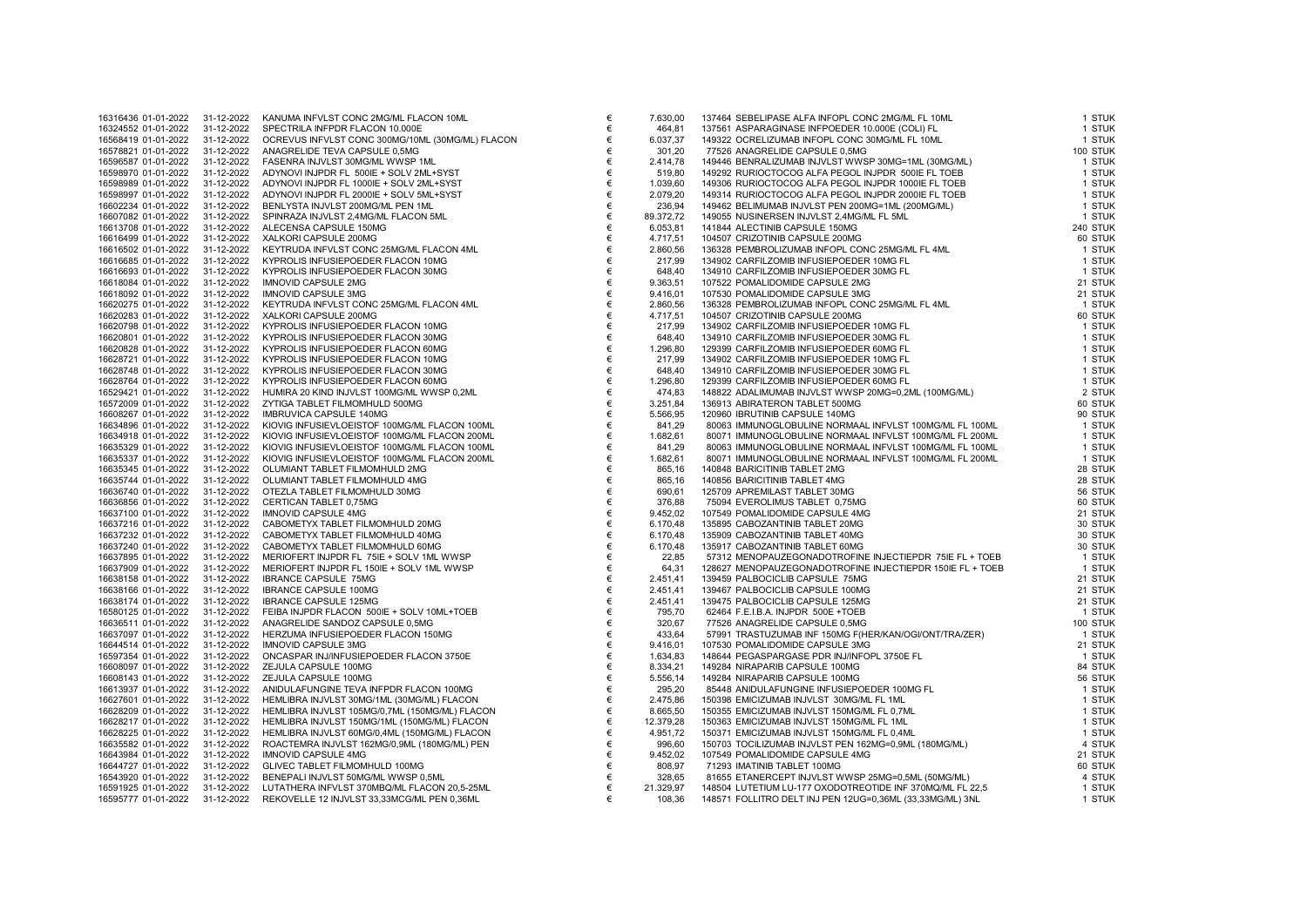| 16595785 01-01-2022            | 31-12-2022 | REKOVELLE 36 INJVLST 33,33MCG/ML PEN 1,08ML                                                                                                                                                                                                        | €     | 325,10    | 148598 FOLLITRO DELT INJ PEN 36UG=1,08ML (33,33UG/ML) 6NL                                                                                                                                                                                                                                   | 1 STUK   |
|--------------------------------|------------|----------------------------------------------------------------------------------------------------------------------------------------------------------------------------------------------------------------------------------------------------|-------|-----------|---------------------------------------------------------------------------------------------------------------------------------------------------------------------------------------------------------------------------------------------------------------------------------------------|----------|
| 16595793 01-01-2022            | 31-12-2022 | REKOVELLE 72 INJVLST 33,33MCG/ML PEN 2,16ML                                                                                                                                                                                                        | €     | 650,21    | 148601 FOLLITRO DELT INJ PEN 72UG=2,16ML (33,33UG/ML) 9NL<br>48601 FOLLITING LAND OZOGAMINUM LAND MARINDANISM CONTRACT SUPPORT AND SUPPORT THAT A SUPPORT ON THE SUPPORT ON THE SUPPORT ON THE SUPPORT ON THE SUPPORT ON THE SUPPORT ON THE SUPPORT ON THE SUPPORT ON THE SUPPORT ON THE SU | 1 STUK   |
| 16608038 01-01-2022            | 31-12-2022 | MYLOTARG INFUSIEPOEDER FLACON 5MG                                                                                                                                                                                                                  | €     | 7.877,43  |                                                                                                                                                                                                                                                                                             | 1 STUK   |
| 16608046 01-01-2022            | 31-12-2022 | BOSULIF TABLET FILMOMHULD 400MG                                                                                                                                                                                                                    | €     | 3.232,01  |                                                                                                                                                                                                                                                                                             | 28 STUK  |
| 16613716 01-01-2022            | 31-12-2022 | LYNPARZA TABLET FILMOMHULD 100MG                                                                                                                                                                                                                   | €     | 2.627,82  |                                                                                                                                                                                                                                                                                             | 56 STUK  |
| 16613724 01-01-2022            | 31-12-2022 | LYNPARZA TABLET FILMOMHULD 150MG                                                                                                                                                                                                                   | €     | 2.627,82  |                                                                                                                                                                                                                                                                                             | 56 STUK  |
| 16625994 01-01-2022            | 31-12-2022 | CRYSVITA INJVLST 10MG/ML FLACON 1ML                                                                                                                                                                                                                | €     | 3.692,92  |                                                                                                                                                                                                                                                                                             | 1 STUK   |
| 16644557 01-01-2022            | 31-12-2022 | CRYSVITA INJVLST 20MG/ML FLACON 1ML                                                                                                                                                                                                                | €     | 7.139,39  |                                                                                                                                                                                                                                                                                             | 1 STUK   |
| 16644565 01-01-2022            | 31-12-2022 | CRYSVITA INJVLST 30MG/ML FLACON 1ML                                                                                                                                                                                                                | €     | 10.704,69 |                                                                                                                                                                                                                                                                                             | 1 STUK   |
| 16645553 01-01-2022            | 31-12-2022 | KANJINTI INFUSIEPOEDER FLACON 150MG                                                                                                                                                                                                                | €     | 433,64    |                                                                                                                                                                                                                                                                                             | 1 STUK   |
| 16645561 01-01-2022            | 31-12-2022 | KANJINTI INFUSIEPOEDER FLACON 420MG                                                                                                                                                                                                                | €     | 1.196,97  |                                                                                                                                                                                                                                                                                             | 1 STUK   |
| 16653432 01-01-2022            | 31-12-2022 | JAKAVI TABLET 15MG                                                                                                                                                                                                                                 | €     | 3.537,02  | 108472 RUXOLITINIB TABLET 15MG                                                                                                                                                                                                                                                              | 56 STUK  |
| 16653440 01-01-2022            | 31-12-2022 | JAKAVI TABLET 20MG                                                                                                                                                                                                                                 | €     | 3.537,02  | 108480 RUXOLITINIB TABLET 20MG                                                                                                                                                                                                                                                              | 56 STUK  |
| 16653459 01-01-2022            | 31-12-2022 | JAKAVI TABLET 5MG                                                                                                                                                                                                                                  | €     | 1.782,01  | 108464 RUXOLITINIB TABLET 5MG                                                                                                                                                                                                                                                               | 56 STUK  |
| 16667166 01-01-2022            | 31-12-2022 | CABOMETYX TABLET FILMOMHULD 20MG                                                                                                                                                                                                                   | $\in$ | 6.170,48  | 135895 CABOZANTINIB TABLET 20MG                                                                                                                                                                                                                                                             | 30 STUK  |
| 16667174 01-01-2022            | 31-12-2022 | CABOMETYX TABLET FILMOMHULD 40MG                                                                                                                                                                                                                   | $\in$ | 6.170,48  | 135909 CABOZANTINIB TABLET 40MG                                                                                                                                                                                                                                                             | 30 STUK  |
| 16667182 01-01-2022            | 31-12-2022 | CABOMETYX TABLET FILMOMHULD 60MG                                                                                                                                                                                                                   | €     | 6.170,48  | 135917 CABOZANTINIB TABLET 60MG                                                                                                                                                                                                                                                             | 30 STUK  |
| 16668464 01-01-2022            | 31-12-2022 | NINLARO CAPSULE 4MG                                                                                                                                                                                                                                | $\in$ | 6.917,50  | 139645 IXAZOMIB CAPSULE 4MG                                                                                                                                                                                                                                                                 | 3 STUK   |
| 16671864 01-01-2022            | 31-12-2022 | REVLIMID CAPSULE 2,5MG                                                                                                                                                                                                                             | $\in$ | 4.601,49  | 113387 LENALIDOMIDE CAPSULE 2,5MG                                                                                                                                                                                                                                                           | 21 STUK  |
| 16671899 01-01-2022            | 31-12-2022 | REVLIMID CAPSULE 20MG                                                                                                                                                                                                                              | €     | 5.256,29  | 125741 LENALIDOMIDE CAPSULE 20MG                                                                                                                                                                                                                                                            | 21 STUK  |
| 16671937 01-01-2022            | 31-12-2022 | HUMIRA 40 INJVLST 100MG/ML WWSP 0,4ML                                                                                                                                                                                                              | $\in$ | 739,46    | 129798 ADALIMUMAB INJVLST WWSP 40MG=0,4ML (100MG/ML)                                                                                                                                                                                                                                        | 2 STUK   |
| 16671996 01-01-2022            | 31-12-2022 | REVLIMID CAPSULE 15MG                                                                                                                                                                                                                              | $\in$ | 5.054,71  | 83925 LENALIDOMIDE CAPSULE 15MG                                                                                                                                                                                                                                                             | 21 STUK  |
| 16672011 01-01-2022            | 31-12-2022 | REVLIMID CAPSULE 25MG                                                                                                                                                                                                                              | $\in$ | 5.376,24  | 83933 LENALIDOMIDE CAPSULE 25MG                                                                                                                                                                                                                                                             | 21 STUK  |
| 16672879 01-01-2022            | 31-12-2022 | REVLIMID CAPSULE 5MG                                                                                                                                                                                                                               | $\in$ | 4.727,25  | 83909 LENALIDOMIDE CAPSULE 5MG                                                                                                                                                                                                                                                              | 21 STUK  |
| 16672992 01-01-2022            | 31-12-2022 | REVLIMID CAPSULE 10MG                                                                                                                                                                                                                              | $\in$ | 4.899,06  | 83917 LENALIDOMIDE CAPSULE 10MG                                                                                                                                                                                                                                                             | 21 STUK  |
| 16673026 01-01-2022            | 31-12-2022 | HUMIRA 40 INJVLST 100MG/ML PEN 0,4ML                                                                                                                                                                                                               | $\in$ | 739,46    | 129771 ADALIMUMAB INJVLST PEN 40MG=0,4ML (100MG/ML)                                                                                                                                                                                                                                         | 2 STUK   |
| 16673174 01-01-2022            | 31-12-2022 | DARZALEX INFVLST CONCENTRAAT 20MG/ML FLACON 20ML                                                                                                                                                                                                   | $\in$ | 1.725,42  | 139408 DARATUMUMAB INFOPL CONC 20MG/ML FL 20ML                                                                                                                                                                                                                                              | 1 STUK   |
| 16673468 01-01-2022            | 31-12-2022 | RYDAPT CAPSULE 25MG                                                                                                                                                                                                                                | €     | 6.918,33  | 148016 MIDOSTAURINE CAPSULE 25MG                                                                                                                                                                                                                                                            | 56 STUK  |
| 16673891 01-01-2022            | 31-12-2022 | IBRANCE CAPSULE 75MG                                                                                                                                                                                                                               | €     | 2.141,32  | 139459 PALBOCICLIB CAPSULE 75MG                                                                                                                                                                                                                                                             | 21 STUK  |
| 16673964 01-01-2022            | 31-12-2022 | IBRANCE CAPSULE 75MG<br>IBRANCE CAPSULE 100MG<br>FOTIVDA CAPSULE 125MG<br>FOTIVDA CAPSULE 1340MCG<br>KADCYLA INFUSIEPOEDER FLACON 100MG<br>KADCYLA INFUSIEPOEDER FLACON 100MG<br>JALOFISEL INJSUSP 5 MILJOEN CELLEN/ML FLACON 6ML<br>JAKAVI TABLET | $\in$ | 2.141,32  | 139467 PALBOCICLIB CAPSULE 100MG                                                                                                                                                                                                                                                            | 21 STUK  |
| 16674006 01-01-2022            | 31-12-2022 |                                                                                                                                                                                                                                                    | €     | 2.141,32  | 139475 PALBOCICLIB CAPSULE 125MG                                                                                                                                                                                                                                                            | 21 STUK  |
| 16618173 01-01-2022            | 31-12-2022 |                                                                                                                                                                                                                                                    | €     | 2.934,97  | 149500 TIVOZANIB CAPSULE 890UG                                                                                                                                                                                                                                                              | 21 STUK  |
| 16618181 01-01-2022            | 31-12-2022 |                                                                                                                                                                                                                                                    | €     | 2.934,97  | 149497 TIVOZANIB CAPSULE 1340UG                                                                                                                                                                                                                                                             | 21 STUK  |
| 16635353 01-01-2022            | 31-12-2022 |                                                                                                                                                                                                                                                    | $\in$ | 1.821,64  | 108723 TRASTUZUMAB EMTANSINE INFPDR 100MG FL (KADCYLA)                                                                                                                                                                                                                                      | 1 STUK   |
| 16645626 01-01-2022            | 31-12-2022 |                                                                                                                                                                                                                                                    | €     | 65.400,00 | 150797 DARVADSTROCEL INJSUSP 5 MILJOEN CELLEN/ML FL 6ML                                                                                                                                                                                                                                     | 4 STUK   |
| 16653467 01-01-2022            | 31-12-2022 |                                                                                                                                                                                                                                                    | €     | 3.537,02  | 150843 RUXOLITINIB TABLET 10MG                                                                                                                                                                                                                                                              | 56 STUK  |
| 16654994 01-01-2022            | 31-12-2022 | GLIVEC TABLET FILMOMHULD 400MG                                                                                                                                                                                                                     | $\in$ | 1.433,73  | 71307 IMATINIB TABLET 400MG                                                                                                                                                                                                                                                                 | 30 STUK  |
| 16667433 01-01-2022            | 31-12-2022 | <b>IMNOVID CAPSULE 3MG</b>                                                                                                                                                                                                                         | €     | 9.416,01  | 107530 POMALIDOMIDE CAPSULE 3MG                                                                                                                                                                                                                                                             | 21 STUK  |
| 16667565 01-01-2022            | 31-12-2022 | <b>IMNOVID CAPSULE 2MG</b>                                                                                                                                                                                                                         | €     | 9.363,51  | 107522 POMALIDOMIDE CAPSULE 2MG                                                                                                                                                                                                                                                             | 21 STUK  |
| 16674944 01-01-2022            | 31-12-2022 | NOXAFIL TABLET MSR 100MG                                                                                                                                                                                                                           | $\in$ | 565,65    | 117498 POSACONAZOL TABLET MSR 100MG                                                                                                                                                                                                                                                         | 24 STUK  |
| 16723325 01-01-2022            | 31-12-2022 | NINLARO CAPSULE 3MG                                                                                                                                                                                                                                | $\in$ | 6.917,50  |                                                                                                                                                                                                                                                                                             | 3 STUK   |
| 16725247 01-01-2022            | 31-12-2022 | XALKORI CAPSULE 250MG                                                                                                                                                                                                                              | $\in$ | 5.159,04  |                                                                                                                                                                                                                                                                                             | 60 STUK  |
| 16725336 01-01-2022            | 31-12-2022 | VARGATEF CAPSULE 100MG                                                                                                                                                                                                                             | $\in$ | 1.834,47  |                                                                                                                                                                                                                                                                                             | 60 STUK  |
| 16727215 01-01-2022            | 31-12-2022 | XALKORI CAPSULE 250MG                                                                                                                                                                                                                              | $\in$ | 5.159,04  |                                                                                                                                                                                                                                                                                             | 60 STUK  |
| 16667255 01-01-2022            | 31-12-2022 | $\sqrt{6}$<br>E 14.70 CEC = 1<br>XELJANZ TABLET FILMOMHULD 10MG                                                                                                                                                                                    | €     | 1.486,97  | 199991 MALOINIB CAPSULE 3MG<br>104515 CRIZOTINIB CAPSULE 250MG<br>127337 NINTEDANIB CAPSULE 100MG LONGCARCINOO<br>104515 CRIZOTINIB CAPSULE 250MG<br>151998 TOFACITINIB TABLET 10MG                                                                                                         | 56 STUK  |
| 16725395 01-01-2022            | 31-12-2022 | SPHEROX SUSP VOOR IMPLANTATIE 10-70 SFEROIDEN/CM2<br>KYPROLIS INFUSIEPOEDER FLACON 60MG                                                                                                                                                            | €     | 15.151,00 | 151726 AUTOLOGE KRAAKBEENCELLEN IMPLANT SUSPENSIE<br>129399 CARFILZOMIB INFUSIEPOEDER 60MG FL                                                                                                                                                                                               | 1 STUK   |
| 16725670 01-01-2022            | 31-12-2022 | KYPROLIS INFUSIEPOEDER FLACON 60MG                                                                                                                                                                                                                 | €     | 1.296,80  |                                                                                                                                                                                                                                                                                             | 1 STUK   |
| 16728629 01-01-2022            | 31-12-2022 | NINLARO CAPSULE 4MG                                                                                                                                                                                                                                | €     | 6.917,50  |                                                                                                                                                                                                                                                                                             | 3 STUK   |
| 16730771 01-01-2022            | 31-12-2022 | CLOFARABINE MYLAN INFVLST CONC 1MG/ML FLACON 20ML                                                                                                                                                                                                  | $\in$ | 1.642,63  | 85987 CLOFARABINE INFOPL CONC 1MG/ML FL 20ML<br>139637 IXAZOMIB CAPSULE 3MG<br>19004F IXAZOMIB CAPSULE 3MG                                                                                                                                                                                  | 1 STUK   |
| 16731166 01-01-2022            | 31-12-2022 | NINLARO CAPSULE 3MG                                                                                                                                                                                                                                | €     | 6.917,50  |                                                                                                                                                                                                                                                                                             | 3 STUK   |
| 16732421 01-01-2022            | 31-12-2022 | NINLARO CAPSULE 4MG                                                                                                                                                                                                                                | $\in$ | 6.917,50  |                                                                                                                                                                                                                                                                                             | 3 STUK   |
| 16734122 01-01-2022            | 31-12-2022 | STIVARGA TABLET FILMOMHULD 40MG                                                                                                                                                                                                                    | $\in$ | 3.425,51  |                                                                                                                                                                                                                                                                                             | 84 STUK  |
| 16734149 01-01-2022            | 31-12-2022 | DACOGEN INFPDR FLACON 50MG                                                                                                                                                                                                                         | €     | 1.163,44  |                                                                                                                                                                                                                                                                                             | 1 STUK   |
| 16734203 01-01-2022            | 31-12-2022 | ERBITUX INFVLST 5MG/ML FLACON 20ML                                                                                                                                                                                                                 | €     | 193,71    |                                                                                                                                                                                                                                                                                             | 1 STUK   |
| 16734238 01-01-2022            | 31-12-2022 | TRUXIMA INFVLST CONCENTRAAT 10MG/ML FLACON 50ML                                                                                                                                                                                                    | $\in$ | 1.036,34  |                                                                                                                                                                                                                                                                                             | 1 STUK   |
| 16734246 01-01-2022            | 31-12-2022 | ENTYVIO INFPDR FLACON 300MG                                                                                                                                                                                                                        | €     | 2.298,81  | 3 UNIVERSIDE CAPSULE THE CONCINUE IN A STATEMENT OF CONCRETE SAMPLE SAMPLE AND STATEMENT OF SAMPLE AND STATEMENT CONCINUES And SAMPLE THE SAMPLE SAMPLE SAMPLE SAMPLE THE SAMPLE SAMPLE SAMPLE SAMPLE SAMPLE SAMPLE SAMPLE SAM                                                              | 1 STUK   |
| 16734289 01-01-2022            | 31-12-2022 | TRUXIMA INFVLST CONCENTRAAT 10MG/ML FLACON 10ML                                                                                                                                                                                                    | $\in$ | 414,53    |                                                                                                                                                                                                                                                                                             | 2 STUK   |
| 16734297 01-01-2022            | 31-12-2022 | MABTHERA INJVLST 1400MG/11,7ML (120MG/ML) FLACON                                                                                                                                                                                                   | €     | 1.603,87  |                                                                                                                                                                                                                                                                                             | 1 STUK   |
| 16734319 01-01-2022            | 31-12-2022 | NEXAVAR TABLET FILMOMHULD 200MG                                                                                                                                                                                                                    | $\in$ | 3.598,02  |                                                                                                                                                                                                                                                                                             | 112 STUK |
| 16734327 01-01-2022            | 31-12-2022 | VOTUBIA TABLET 5MG                                                                                                                                                                                                                                 | $\in$ | 2.536,36  |                                                                                                                                                                                                                                                                                             | 30 STUK  |
| 16734335 01-01-2022            | 31-12-2022 | KYPROLIS INFUSIEPOEDER FLACON 10MG                                                                                                                                                                                                                 | €     | 218,00    |                                                                                                                                                                                                                                                                                             | 1 STUK   |
| 16734343 01-01-2022            | 31-12-2022 | KYPROLIS INFUSIEPOEDER FLACON 30MG                                                                                                                                                                                                                 | €     | 648,40    |                                                                                                                                                                                                                                                                                             | 1 STUK   |
| 16734378 01-01-2022 31-12-2022 |            | GAZYVARO INFVLST CONC 1000MG/40ML (25MG/ML) FLACON                                                                                                                                                                                                 | €     | 3.713,12  |                                                                                                                                                                                                                                                                                             | 1 STUK   |
|                                |            |                                                                                                                                                                                                                                                    |       |           |                                                                                                                                                                                                                                                                                             |          |

| 325,10                | 148598 FOLLITRO DELT INJ PEN 36UG=1,08ML (33,33UG/ML) 6NL                                 | 1 STUI            |
|-----------------------|-------------------------------------------------------------------------------------------|-------------------|
| 650,21                | 148601 FOLLITRO DELT INJ PEN 72UG=2,16ML (33,33UG/ML) 9NL                                 | 1 STUI            |
| 7.877,43              | 150932 GEMTUZUMAB OZOGAMICINE INFUSIEPOEDER 5MG FL                                        | 1 STUI            |
| 3.232.01              | 151041 BOSUTINIB TABLET 400MG                                                             | 28 STUI           |
| 2.627.82              | 150959 OLAPARIB TABLET 100MG                                                              | 56 STUI           |
| 2.627,82              | 150967 OLAPARIB TABLET 150MG                                                              | 56 STUI           |
| 3.692,92              | 151092 BUROSUMAB INJVLST 10MG/ML FL 1ML                                                   | 1 STUI            |
| 7.139,39              | 151106 BUROSUMAB INJVLST 20MG/ML FL 1ML                                                   | 1 STUI            |
| 10.704,69             | 151114 BUROSUMAB INJVLST 30MG/ML FL 1ML                                                   | 1 STUI            |
| 433,64                | 57991 TRASTUZUMAB INF 150MG F(HER/KAN/OGI/ONT/TRA/ZER)                                    | 1 STUI            |
| 1.196,97              | 150975 TRASTUZUMAB INFPDR 420MG F (HER/KAN/OGI/ONT/TRAZI)                                 | 1 STUI            |
| 3.537,02              | 108472 RUXOLITINIB TABLET 15MG                                                            | 56 STUI           |
| 3.537,02              | 108480 RUXOLITINIB TABLET 20MG                                                            | 56 STUI           |
| 1.782,01              | 108464 RUXOLITINIB TABLET 5MG                                                             | 56 STUI           |
| 6.170,48              | 135895 CABOZANTINIB TABLET 20MG                                                           | 30 STUI           |
| 6.170,48              | 135909 CABOZANTINIB TABLET 40MG                                                           | 30 STUI           |
| 6.170,48              | 135917 CABOZANTINIB TABLET 60MG                                                           | 30 STUI           |
| 6.917,50              | 139645 IXAZOMIB CAPSULE 4MG                                                               | 3 STUI            |
| 4.601,49              | 113387 LENALIDOMIDE CAPSULE 2,5MG                                                         | 21 STUI           |
| 5.256,29              | 125741 LENALIDOMIDE CAPSULE 20MG                                                          | 21 STUI           |
| 739,46                | 129798 ADALIMUMAB INJVLST WWSP 40MG=0,4ML (100MG/ML)                                      | 2 STUI            |
| 5.054,71              | 83925 LENALIDOMIDE CAPSULE 15MG                                                           | 21 STUI           |
| 5.376,24              | 83933 LENALIDOMIDE CAPSULE 25MG                                                           | 21 STUI           |
| 4.727,25              | 83909 LENALIDOMIDE CAPSULE 5MG                                                            | 21 STUI           |
| 4.899,06              | 83917 LENALIDOMIDE CAPSULE 10MG                                                           | 21 STUI           |
| 739,46                | 129771 ADALIMUMAB INJVLST PEN 40MG=0,4ML (100MG/ML)                                       | 2 STUI            |
| 1.725,42              | 139408 DARATUMUMAB INFOPL CONC 20MG/ML FL 20ML                                            | 1 STUI            |
| 6.918,33              | 148016 MIDOSTAURINE CAPSULE 25MG                                                          | 56 STUI           |
| 2.141,32              | 139459 PALBOCICLIB CAPSULE 75MG                                                           | 21 STUI           |
| 2.141,32              | 139467 PALBOCICLIB CAPSULE 100MG                                                          | 21 STUI           |
| 2.141,32              | 139475 PALBOCICLIB CAPSULE 125MG                                                          | 21 STUI           |
| 2.934.97              | 149500 TIVOZANIB CAPSULE 890UG                                                            | 21 STUI           |
| 2.934,97              | 149497 TIVOZANIB CAPSULE 1340UG                                                           | 21 STUI           |
| 1.821.64              | 108723 TRASTUZUMAB EMTANSINE INFPDR 100MG FL (KADCYLA)                                    | 1 STU             |
| 65.400,00<br>3.537,02 | 150797 DARVADSTROCEL INJSUSP 5 MILJOEN CELLEN/ML FL 6ML<br>150843 RUXOLITINIB TABLET 10MG | 4 STUI<br>56 STUI |
| 1.433,73              | 71307 IMATINIB TABLET 400MG                                                               | 30 STUI           |
| 9.416,01              | 107530 POMALIDOMIDE CAPSULE 3MG                                                           | 21 STUI           |
| 9.363,51              | 107522 POMALIDOMIDE CAPSULE 2MG                                                           | 21 STUI           |
| 565,65                | 117498 POSACONAZOL TABLET MSR 100MG                                                       | 24 STUI           |
| 6.917,50              | 139637 IXAZOMIB CAPSULE 3MG                                                               | 3 STUI            |
| 5.159,04              | 104515 CRIZOTINIB CAPSULE 250MG                                                           | 60 STUI           |
| 1.834,47              | 127337 NINTEDANIB CAPSULE 100MG LONGCARCINOO                                              | 60 STUI           |
| 5.159,04              | 104515 CRIZOTINIB CAPSULE 250MG                                                           | 60 STUI           |
| 1.486,97              | 151998 TOFACITINIB TABLET 10MG                                                            | 56 STUI           |
| 15.151,00             | 151726 AUTOLOGE KRAAKBEENCELLEN IMPLANT SUSPENSIE                                         | 1 STUI            |
| 1.296,80              | 129399 CARFILZOMIB INFUSIEPOEDER 60MG FL                                                  | 1 STUI            |
| 6.917,50              | 139645 IXAZOMIB CAPSULE 4MG                                                               | 3 STUI            |
| 1.642,63              | 85987 CLOFARABINE INFOPL CONC 1MG/ML FL 20ML                                              | 1 STUI            |
| 6.917,50              | 139637 IXAZOMIB CAPSULE 3MG                                                               | 3 STUI            |
| 6.917,50              | 139645 IXAZOMIB CAPSULE 4MG                                                               | 3 STUI            |
| 3.425,51              | 107115 REGORAFENIB TABLET 40MG                                                            | 84 STUI           |
| 1.163,44              | 103764 DECITABINE INFUSIEPOEDER 50MG FL                                                   | 1 STUI            |
| 193,71                | 83275 CETUXIMAB INFVLST 5MG/ML FL 20ML                                                    | 1 STUI            |
| 1.036,34              | 51012 RITUXIMAB INFOPL CONC 10MG/ML FL 50ML                                               | 1 STUI            |
| 2.298,81              | 119288 VEDOLIZUMAB INFUSIEPOEDER 300MG FL                                                 | 1 STUI            |
| 414,53                | 51004 RITUXIMAB INFOPL CONC 10MG/ML FL 10ML                                               | 2 STUI            |
| 1.603,87              | 117005 RITUXIMAB INJVLST FL 1400MG/11,7ML (120MG/ML)                                      | 1 STUI            |
| 3.598,02              | 81450 SORAFENIB TABLET 200MG                                                              | <b>112 STUI</b>   |
| 2.536,36              | 92568 EVEROLIMUS TABLET 5MG                                                               | 30 STUI           |
| 218,00                | 134902 CARFILZOMIB INFUSIEPOEDER 10MG FL                                                  | 1 STUI            |
| 648,40                | 134910 CARFILZOMIB INFUSIEPOEDER 30MG FL                                                  | 1 STUI            |
| 3.713,12              | 118478 OBINUTUZUMAB INFOPL CONC 25MG/ML FL 40ML                                           | 1 STUI            |
|                       |                                                                                           |                   |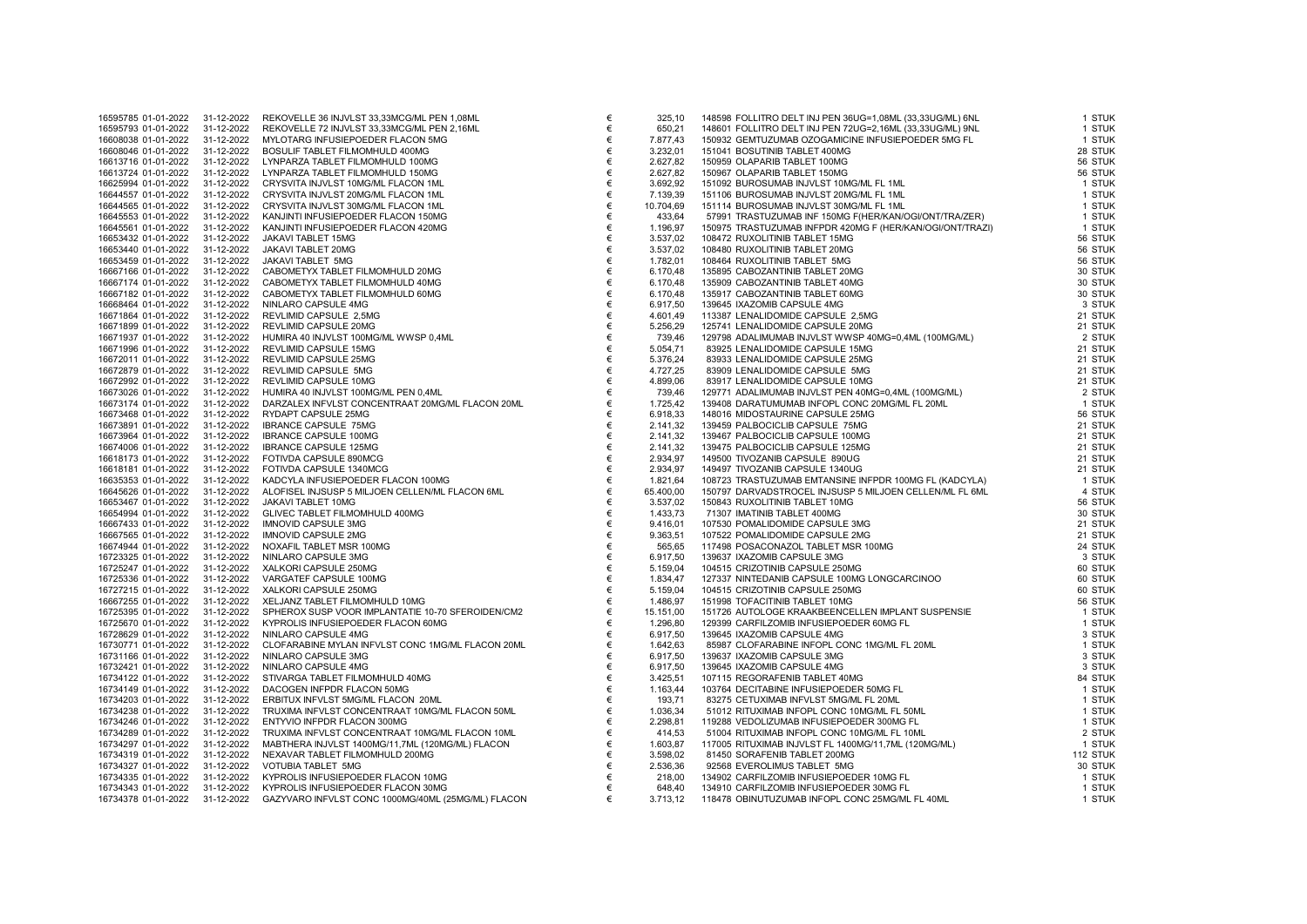|                                            | 16734386 01-01-2022 | 31-12-2022               | <b>IMNUVID CAPSULE TMG</b>                                         |
|--------------------------------------------|---------------------|--------------------------|--------------------------------------------------------------------|
| 16734394 01-01-2022                        |                     | 31-12-2022               | BOSULIF TABLET FILMOMHULD 500MG                                    |
| 16604423 01-01-2022                        |                     | 31-12-2022               | BRINEURA INFVLST(2 FL 150MG/5ML+1 FL SPOELOPL 5ML)                 |
| 16736257 01-01-2022                        |                     | 31-12-2022               | TREMFYA INJVLST 100MG/ML PEN 1ML                                   |
| 16738470 01-01-2022                        |                     | 31-12-2022               | REVLIMID CAPSULE 7,5MG                                             |
| 16738519 01-01-2022                        |                     | 31-12-2022               | IMBRUVICA CAPSULE 140MG                                            |
| 16738527 01-01-2022                        |                     | 31-12-2022               | IMBRUVICA CAPSULE 140MG                                            |
| 16738594 01-01-2022                        |                     | 31-12-2022               | SIMPONI INJVLST 100MG/ML PEN 1ML                                   |
| 16739515 01-01-2022                        |                     | 31-12-2022               | IMBRUVICA CAPSULE 140MG                                            |
| 16739523 01-01-2022                        |                     | 31-12-2022               | IMBRUVICA CAPSULE 140MG                                            |
| 16740432 01-01-2022                        |                     | 31-12-2022               | JAKAVI TABLET 10MG                                                 |
| 16635388 01-01-2022                        |                     | 31-12-2022               | KADCYLA INFUSIEPOEDER FLACON 160MG                                 |
| 16636120 01-01-2022                        |                     | 31-12-2022               | OPDIVO INFVLST CONC 10MG/ML FLACON 24ML                            |
| 16651804 01-01-2022                        |                     | 31-12-2022               | HYRIMOZ 40MG SENSOREADY INJVLST 50MG/ML PEN 0,8ML                  |
| 16651812 01-01-2022                        |                     | 31-12-2022               |                                                                    |
|                                            |                     |                          | HYRIMOZ 40MG INJVLST 50MG/ML WWSP 0,8ML                            |
| 16664051 01-01-2022                        |                     | 31-12-2022               | VECTIBIX INFVLST CONC 20MG/ML FLACON 5ML                           |
| 16675215 01-01-2022                        |                     | 31-12-2022               | AMGEVITA 20 INJVLST 50MG/ML WWSP 0,4ML                             |
| 16675223 01-01-2022                        |                     | 31-12-2022               | AMGEVITA 40 INJVLST 50MG/ML WWSP 0,8ML                             |
| 16675231 01-01-2022                        |                     | 31-12-2022               | AMGEVITA SURECLICK 40 INJVLST 50MG/ML PEN 0,8ML                    |
| 16725344 01-01-2022                        |                     | 31-12-2022               | CYRAMZA INFVLST CONC 10MG/ML FLACON 10ML                           |
| 16725352 01-01-2022                        |                     | 31-12-2022               | CYRAMZA INFVLST CONC 10MG/ML FLACON 50ML                           |
| 16725689 01-01-2022                        |                     | 31-12-2022               | DARZALEX INFVLST CONCENTRAAT 20MG/ML FLACON 20ML                   |
| 16728297 01-01-2022                        |                     | 31-12-2022               | <b>BRAFTOVI CAPSULE 75MG</b>                                       |
| 16728300 01-01-2022                        |                     | 31-12-2022               | BRAFTOVI CAPSULE 50MG                                              |
| 16728319 01-01-2022                        |                     | 31-12-2022               | MEKTOVI TABLET FILMOMHULD 15MG                                     |
| 16732316 01-01-2022                        |                     | 31-12-2022               | HULIO 40 INJVLST 50MG/ML WWSP 0,8ML                                |
| 16732324 01-01-2022                        |                     | 31-12-2022               | HULIO 40 INJVLST 50MG/ML PEN 0,8ML                                 |
| 16742761 01-01-2022                        |                     | 31-12-2022               | NOXAFIL TABLET MSR 100MG                                           |
| 16742893 01-01-2022                        |                     | 31-12-2022               | AMBISOME INFUSIEPOEDER FLACON 50MG                                 |
| 16743334 01-01-2022                        |                     | 31-12-2022               | BENLYSTA INJVLST 200MG/ML PEN 1ML                                  |
| 16744373 01-01-2022                        |                     | 31-12-2022               | XALKORI CAPSULE 200MG                                              |
| 16744381 01-01-2022                        |                     | 31-12-2022               | JAKAVI TABLET 10MG                                                 |
| 16744780 01-01-2022                        |                     | 31-12-2022               | REVLIMID CAPSULE 7,5MG                                             |
|                                            |                     |                          |                                                                    |
|                                            |                     |                          |                                                                    |
| 16744799 01-01-2022                        |                     | 31-12-2022               | REVLIMID CAPSULE 20MG                                              |
| 16744802 01-01-2022                        |                     | 31-12-2022               | REVLIMID CAPSULE 2,5MG                                             |
| 16745191 01-01-2022                        |                     | 31-12-2022               | NINLARO CAPSULE 2,3MG                                              |
| 16745698 01-01-2022                        |                     | 31-12-2022               | <b>IBRANCE CAPSULE 125MG</b>                                       |
| 16745728 01-01-2022                        |                     | 31-12-2022               | CABOMETYX TABLET FILMOMHULD 20MG                                   |
| 16745744 01-01-2022                        |                     | 31-12-2022               | CABOMETYX TABLET FILMOMHULD 40MG                                   |
| 16745809 01-01-2022                        |                     | 31-12-2022               | CABOMETYX TABLET FILMOMHULD 60MG                                   |
| 16604474 01-01-2022                        |                     | 31-12-2022               | XTANDI TABLET FILMOMHULD 40MG                                      |
| 16636104 01-01-2022                        |                     | 31-12-2022               | BUSULFAN TEVA INFVLST CONC 6MG/ML FLACON 10ML                      |
| 16636112 01-01-2022                        |                     | 31-12-2022               | MELFALAN HCL TEVA INJ/INFUSIEPOEDER FL50MG+SV 10ML                 |
| 16744349 01-01-2022                        |                     | 31-12-2022               | IMRALDI 40 INJVLST 50MG/ML PEN 0,8ML                               |
| 16744357 01-01-2022                        |                     | 31-12-2022               | IMRALDI 40 INJVLST 50MG/ML WWSP 0,8ML                              |
| 16749286 01-01-2022                        |                     | 31-12-2022               | KIOVIG INFUSIEVLOEISTOF 100MG/ML FLACON 300ML                      |
| 16751221 01-01-2022                        |                     | 31-12-2022               | BOTOX INJECTIEPOEDER FLACON 100E                                   |
| 16751418 01-01-2022                        |                     | 31-12-2022               | NINLARO CAPSULE 3MG                                                |
| 16754069 01-01-2022                        |                     | 31-12-2022               | OLUMIANT TABLET FILMOMHULD 4MG                                     |
| 16755235 01-01-2022                        |                     | 31-12-2022               | NINLARO CAPSULE 3MG                                                |
| 16755243 01-01-2022                        |                     | 31-12-2022               | NINLARO CAPSULE 4MG                                                |
| 16755405 01-01-2022                        |                     | 31-12-2022               | <b>IMNOVID CAPSULE 2MG</b>                                         |
| 16755413 01-01-2022                        |                     | 31-12-2022               | IMNOVID CAPSULE 3MG                                                |
| 16755421 01-01-2022                        |                     | 31-12-2022               | <b>IMNOVID CAPSULE 4MG</b>                                         |
| 16755456 01-01-2022                        |                     | 31-12-2022               | KIOVIG INFUSIEVLOEISTOF 100MG/ML FLACON 100ML                      |
| 16634195 01-01-2022                        |                     | 31-12-2022               | ZESSLY INFPDR FLACON 100MG                                         |
|                                            |                     |                          |                                                                    |
| 16736834 01-01-2022                        |                     | 31-12-2022               | JIVI INJPDR FLACON 500IE + SOLV 2,5ML + TOEBEH                     |
| 16736842 01-01-2022                        |                     | 31-12-2022               | JIVI INJPDR FLACON 1000IE + SOLV 2,5ML + TOEBEH                    |
| 16736850 01-01-2022                        |                     | 31-12-2022               | JIVI INJPDR FLACON 2000IE + SOLV 2,5ML + TOEBEH                    |
| 16736885 01-01-2022                        |                     | 31-12-2022               | JIVI INJPDR FLACON 3000IE + SOLV 2,5ML + TOEBEH                    |
| 16747941 01-01-2022                        |                     | 31-12-2022               | ALUNBRIG TABLET FILMOMHULD 30MG                                    |
| 16747968 01-01-2022<br>16747976 01-01-2022 |                     | 31-12-2022<br>31-12-2022 | ALUNBRIG TABLET FILMOMHULD 90MG<br>ALUNBRIG TABLET FILMOMHULD 90MG |

| 16734386 01-01-2022                        | 31-12-2022 | <b>IMNOVID CAPSULE 1MG</b>                               | €      | 9.319,24             | 107514 POMALIDOMIDE CAPSULE 1MG                                    | 21 STUK           |
|--------------------------------------------|------------|----------------------------------------------------------|--------|----------------------|--------------------------------------------------------------------|-------------------|
| 16734394 01-01-2022                        | 31-12-2022 | BOSULIF TABLET FILMOMHULD 500MG                          | €      | 4.048,17             | 106089 BOSUTINIB TABLET 500MG                                      | 28 STUK           |
| 16604423 01-01-2022                        | 31-12-2022 | BRINEURA INFVLST(2 FL 150MG/5ML+1 FL SPOELOPL 5ML)       | €      | 27.047,15            | 148946 CERLIPONASE INF 30MG/ML FL 2X5ML + SPOELOPL FL 5ML          | 1 STUK            |
| 16736257 01-01-2022                        | 31-12-2022 | TREMFYA INJVLST 100MG/ML PEN 1ML                         | €      | 2.304,17             | 153567 GUSELKUMAB INJVLST PEN 100MG=1ML (100MG/ML)                 | 1 STUK            |
| 16738470 01-01-2022                        | 31-12-2022 | REVLIMID CAPSULE 7,5MG                                   | €      | 4.851,75             | 125733 LENALIDOMIDE CAPSULE 7,5MG                                  | 21 STUK           |
| 16738519 01-01-2022                        | 31-12-2022 | IMBRUVICA CAPSULE 140MG                                  | €      | 7.422,61             | 120960 IBRUTINIB CAPSULE 140MG                                     | 120 STUK          |
| 16738527 01-01-2022                        | 31-12-2022 | IMBRUVICA CAPSULE 140MG                                  | €      | 5.566,95             | 120960 IBRUTINIB CAPSULE 140MG                                     | 90 STUK           |
| 16738594 01-01-2022                        | 31-12-2022 | SIMPONI INJVLST 100MG/ML PEN 1ML                         | €      | 1.125,85             | 134430 GOLIMUMAB INJVLST PEN 100MG=1ML (100MG/ML)                  | 1 STUK            |
| 16739515 01-01-2022                        | 31-12-2022 | IMBRUVICA CAPSULE 140MG                                  | €      | 5.566,95             | 120960 IBRUTINIB CAPSULE 140MG                                     | 90 STUK           |
| 16739523 01-01-2022                        | 31-12-2022 | IMBRUVICA CAPSULE 140MG                                  | €      | 7.422,61             | 120960 IBRUTINIB CAPSULE 140MG                                     | 120 STUK          |
| 16740432 01-01-2022                        | 31-12-2022 | JAKAVI TABLET 10MG                                       | €      | 3.537,02             | 150843 RUXOLITINIB TABLET 10MG                                     | 56 STUK           |
| 16635388 01-01-2022                        | 31-12-2022 | KADCYLA INFUSIEPOEDER FLACON 160MG                       | €      | 2.929,72             | 108731 TRASTUZUMAB EMTANSINE INFPDR 160MG FL (KADCYLA)             | 1 STUK            |
| 16636120 01-01-2022                        | 31-12-2022 | OPDIVO INFVLST CONC 10MG/ML FLACON 24ML                  | €      | 2.648,86             | 151149 NIVOLUMAB INFOPL CONC 10MG/ML FL 24ML                       | 1 STUK            |
| 16651804 01-01-2022                        | 31-12-2022 | HYRIMOZ 40MG SENSOREADY INJVLST 50MG/ML PEN 0,8ML        | €      | 644,66               | 106348 ADALIMUMAB INJVLST PEN 40MG=0,8ML (50MG/ML)                 | 2 STUK            |
| 16651812 01-01-2022                        | 31-12-2022 | HYRIMOZ 40MG INJVLST 50MG/ML WWSP 0,8ML                  | €      | 644,66               | 84492 ADALIMUMAB INJVLST WWSP 40MG=0,8ML (50MG/ML)                 | 2 STUK            |
| 16664051 01-01-2022                        | 31-12-2022 | VECTIBIX INFVLST CONC 20MG/ML FLACON 5ML                 | €      | 421,00               | 85812 PANITUMUMAB INFOPL CONC 20MG/ML FL 5ML                       | 1 STUK            |
| 16675215 01-01-2022                        | 31-12-2022 | AMGEVITA 20 INJVLST 50MG/ML WWSP 0,4ML                   | €      | 177,00               | 167207 ADALIMUMAB INJVLST WWSP 20MG=0,4ML (50MG/ML)                | 1 STUK            |
| 16675223 01-01-2022                        | 31-12-2022 | AMGEVITA 40 INJVLST 50MG/ML WWSP 0,8ML                   | €      | 644,66               | 84492 ADALIMUMAB INJVLST WWSP 40MG=0,8ML (50MG/ML)                 | 2 STUK            |
| 16675231 01-01-2022                        | 31-12-2022 | AMGEVITA SURECLICK 40 INJVLST 50MG/ML PEN 0,8ML          | €      | 644,66               | 106348 ADALIMUMAB INJVLST PEN 40MG=0,8ML (50MG/ML)                 | 2 STUK            |
| 16725344 01-01-2022                        | 31-12-2022 | CYRAMZA INFVLST CONC 10MG/ML FLACON 10ML                 | €      | 502,16               | 122777 RAMUCIRUMAB INFOPL CONC 10MG/ML FL 10ML                     | 1 STUK            |
| 16725352 01-01-2022                        | 31-12-2022 | CYRAMZA INFVLST CONC 10MG/ML FLACON 50ML                 | €      | 2.510,84             | 122785 RAMUCIRUMAB INFOPL CONC 10MG/ML FL 50ML                     | 1 STUK            |
| 16725689 01-01-2022                        | 31-12-2022 | DARZALEX INFVLST CONCENTRAAT 20MG/ML FLACON 20ML         | €      | 1.725,43             | 139408 DARATUMUMAB INFOPL CONC 20MG/ML FL 20ML                     | 1 STUK            |
| 16728297 01-01-2022                        | 31-12-2022 | <b>BRAFTOVI CAPSULE 75MG</b>                             | €      | 1.543,34             | 167258 ENCORAFENIB CAPSULE 75MG                                    | 42 STUK           |
| 16728300 01-01-2022                        | 31-12-2022 | BRAFTOVI CAPSULE 50MG                                    | €      | 720,92               | 167231 ENCORAFENIB CAPSULE 50MG                                    | 28 STUK           |
| 16728319 01-01-2022                        | 31-12-2022 | MEKTOVI TABLET FILMOMHULD 15MG                           | €      | 2.777,64             | 167223 BINIMETINIB TABLET 15MG                                     | 84 STUK           |
| 16732316 01-01-2022                        | 31-12-2022 | HULIO 40 INJVLST 50MG/ML WWSP 0,8ML                      | €      | 644,66               | 84492 ADALIMUMAB INJVLST WWSP 40MG=0,8ML (50MG/ML)                 | 2 STUK            |
| 16732324 01-01-2022                        | 31-12-2022 | HULIO 40 INJVLST 50MG/ML PEN 0,8ML                       | €      | 644,66               | 106348 ADALIMUMAB INJVLST PEN 40MG=0,8ML (50MG/ML)                 | 2 STUK            |
| 16742761 01-01-2022                        | 31-12-2022 | NOXAFIL TABLET MSR 100MG                                 | €      | 1.178,44             | 117498 POSACONAZOL TABLET MSR 100MG                                | 50 STUK           |
| 16742893 01-01-2022                        | 31-12-2022 | AMBISOME INFUSIEPOEDER FLACON 50MG                       | €      | 1.128,06             | 38849 AMFOTERICINE B INFUSIEPOEDER 50MG (LIPOSOMAAL) FL            | 10 STUK           |
| 16743334 01-01-2022                        | 31-12-2022 | BENLYSTA INJVLST 200MG/ML PEN 1ML                        | €      | 947,79               | 149462 BELIMUMAB INJVLST PEN 200MG=1ML (200MG/ML)                  | 4 STUK            |
| 16744373 01-01-2022                        | 31-12-2022 | XALKORI CAPSULE 200MG                                    | €      | 4.717,51             | 104507 CRIZOTINIB CAPSULE 200MG                                    | 60 STUK           |
| 16744381 01-01-2022                        | 31-12-2022 | JAKAVI TABLET 10MG                                       | €      | 3.537,02             | 150843 RUXOLITINIB TABLET 10MG                                     | 56 STUK           |
| 16744780 01-01-2022                        | 31-12-2022 | REVLIMID CAPSULE 7,5MG                                   | €      | 4.851,75             | 125733 LENALIDOMIDE CAPSULE 7,5MG                                  | 21 STUK           |
| 16744799 01-01-2022                        | 31-12-2022 | REVLIMID CAPSULE 20MG                                    | €      | 5.256,29             | 125741 LENALIDOMIDE CAPSULE 20MG                                   | 21 STUK           |
| 16744802 01-01-2022                        | 31-12-2022 | REVLIMID CAPSULE 2,5MG                                   | €      | 4.601,49             | 113387 LENALIDOMIDE CAPSULE 2,5MG                                  | 21 STUK           |
| 16745191 01-01-2022                        | 31-12-2022 | NINLARO CAPSULE 2,3MG                                    | €      | 6.917,50             | 139629 IXAZOMIB CAPSULE 2,3MG                                      | 3 STUK            |
| 16745698 01-01-2022                        | 31-12-2022 | <b>IBRANCE CAPSULE 125MG</b>                             | €      | 2.387,09             | 139475 PALBOCICLIB CAPSULE 125MG                                   | 21 STUK           |
| 16745728 01-01-2022                        | 31-12-2022 | CABOMETYX TABLET FILMOMHULD 20MG                         | €      | 6.170,48             | 135895 CABOZANTINIB TABLET 20MG                                    | 30 STUK           |
| 16745744 01-01-2022                        | 31-12-2022 | CABOMETYX TABLET FILMOMHULD 40MG                         | €      | 6.170,48             | 135909 CABOZANTINIB TABLET 40MG                                    | 30 STUK           |
| 16745809 01-01-2022                        | 31-12-2022 | CABOMETYX TABLET FILMOMHULD 60MG                         | €      | 6.170,48             | 135917 CABOZANTINIB TABLET 60MG                                    | 30 STUK           |
| 16604474 01-01-2022                        | 31-12-2022 | XTANDI TABLET FILMOMHULD 40MG                            | €      | 3.139,19             | 148903 ENZALUTAMIDE TABLET 40MG                                    | 112 STUK          |
| 16636104 01-01-2022                        | 31-12-2022 | BUSULFAN TEVA INFVLST CONC 6MG/ML FLACON 10ML            | €      | 2.217,54             | 129232 BUSULFAN INFOPL CONC 6MG/ML FL 10ML                         | 8 STUK            |
| 16636112 01-01-2022                        | 31-12-2022 | MELFALAN HCL TEVA INJ/INFUSIEPOEDER FL50MG+SV 10ML       | €      | 143,88               | 35254 MELFALAN INFUSIEPOEDER 50MG FL                               | 1 STUK            |
| 16744349 01-01-2022                        | 31-12-2022 | IMRALDI 40 INJVLST 50MG/ML PEN 0,8ML                     | €      | 644,66               | 106348 ADALIMUMAB INJVLST PEN 40MG=0,8ML (50MG/ML)                 | 2 STUK            |
| 16744357 01-01-2022                        | 31-12-2022 | IMRALDI 40 INJVLST 50MG/ML WWSP 0,8ML                    | €      | 644,66               | 84492 ADALIMUMAB INJVLST WWSP 40MG=0,8ML (50MG/ML)                 | 2 STUK            |
| 16749286 01-01-2022                        | 31-12-2022 | KIOVIG INFUSIEVLOEISTOF 100MG/ML FLACON 300ML            | €      | 2.523,92             | 94242 IMMUNOGLOBULINE NORMAAL INFVLST 100MG/ML FL 300ML            | 1 STUK            |
| 16751221 01-01-2022                        | 31-12-2022 | BOTOX INJECTIEPOEDER FLACON 100E                         | €      | 196,66               | 40436 BOTULINE A TOXINE ALLERGAN INJPDR 100E FL                    | 1 STUK            |
| 16751418 01-01-2022                        | 31-12-2022 | NINLARO CAPSULE 3MG                                      | €      | 6.917,50             | 139637 IXAZOMIB CAPSULE 3MG                                        | 3 STUK            |
| 16754069 01-01-2022                        | 31-12-2022 | OLUMIANT TABLET FILMOMHULD 4MG                           | €      | 865,16               | 140856 BARICITINIB TABLET 4MG                                      | 28 STUK           |
| 16755235 01-01-2022                        | 31-12-2022 | NINLARO CAPSULE 3MG                                      | €      | 6.917,50             | 139637 IXAZOMIB CAPSULE 3MG                                        | 3 STUK            |
| 16755243 01-01-2022                        | 31-12-2022 | NINLARO CAPSULE 4MG                                      | €      | 6.917,50             | 139645 IXAZOMIB CAPSULE 4MG                                        |                   |
|                                            | 31-12-2022 |                                                          | €      |                      |                                                                    | 3 STUK<br>21 STUK |
| 16755405 01-01-2022<br>16755413 01-01-2022 | 31-12-2022 | <b>IMNOVID CAPSULE 2MG</b><br><b>IMNOVID CAPSULE 3MG</b> | €      | 9.363,51<br>9.416,01 | 107522 POMALIDOMIDE CAPSULE 2MG<br>107530 POMALIDOMIDE CAPSULE 3MG | 21 STUK           |
|                                            |            |                                                          | $\in$  |                      |                                                                    |                   |
| 16755421 01-01-2022                        | 31-12-2022 | <b>IMNOVID CAPSULE 4MG</b>                               |        | 9.452,02             | 107549 POMALIDOMIDE CAPSULE 4MG                                    | 21 STUK           |
| 16755456 01-01-2022                        | 31-12-2022 | KIOVIG INFUSIEVLOEISTOF 100MG/ML FLACON 100ML            | €<br>€ | 841,29               | 80063 IMMUNOGLOBULINE NORMAAL INFVLST 100MG/ML FL 100ML            | 1 STUK            |
| 16634195 01-01-2022                        | 31-12-2022 | ZESSLY INFPDR FLACON 100MG                               |        | 407,02               | 54542 INFLIXIMAB INFUSIEPOEDER 100MG FL                            | 1 STUK            |
| 16736834 01-01-2022                        | 31-12-2022 | JIVI INJPDR FLACON 500IE + SOLV 2,5ML + TOEBEH           | €      | 597,87               | 196142 DAMOCTOCOG ALFA PEGOL INJPDR 500IE FL TOEB                  | 1 STUK            |
| 16736842 01-01-2022                        | 31-12-2022 | JIVI INJPDR FLACON 1000IE + SOLV 2,5ML + TOEBEH          | €      | 1.195,73             | 196096 DAMOCTOCOG ALFA PEGOL INJPDR 1000IE FL TOEB                 | 1 STUK            |
| 16736850 01-01-2022                        | 31-12-2022 | JIVI INJPDR FLACON 2000IE + SOLV 2,5ML + TOEBEH          | €      | 2.391,46             | 196118 DAMOCTOCOG ALFA PEGOL INJPDR 2000IE FL TOEB                 | 1 STUK            |
| 16736885 01-01-2022                        | 31-12-2022 | JIVI INJPDR FLACON 3000IE + SOLV 2,5ML + TOEBEH          | €      | 3.587,19             | 196134 DAMOCTOCOG ALFA PEGOL INJPDR 3000IE FL TOEB                 | 1 STUK            |
| 16747941 01-01-2022                        | 31-12-2022 | ALUNBRIG TABLET FILMOMHULD 30MG                          | €      | 3.079,25             | 196053 BRIGATINIB TABLET 30MG                                      | 56 STUK           |
| 16747968 01-01-2022                        | 31-12-2022 | ALUNBRIG TABLET FILMOMHULD 90MG                          | €      | 1.154,72             | 196061 BRIGATINIB TABLET 90MG                                      | 7 STUK            |
| 16747976 01-01-2022                        | 31-12-2022 | ALUNBRIG TABLET FILMOMHULD 90MG                          | €      | 4.618,88             | 196061 BRIGATINIB TABLET 90MG                                      | 28 STUK           |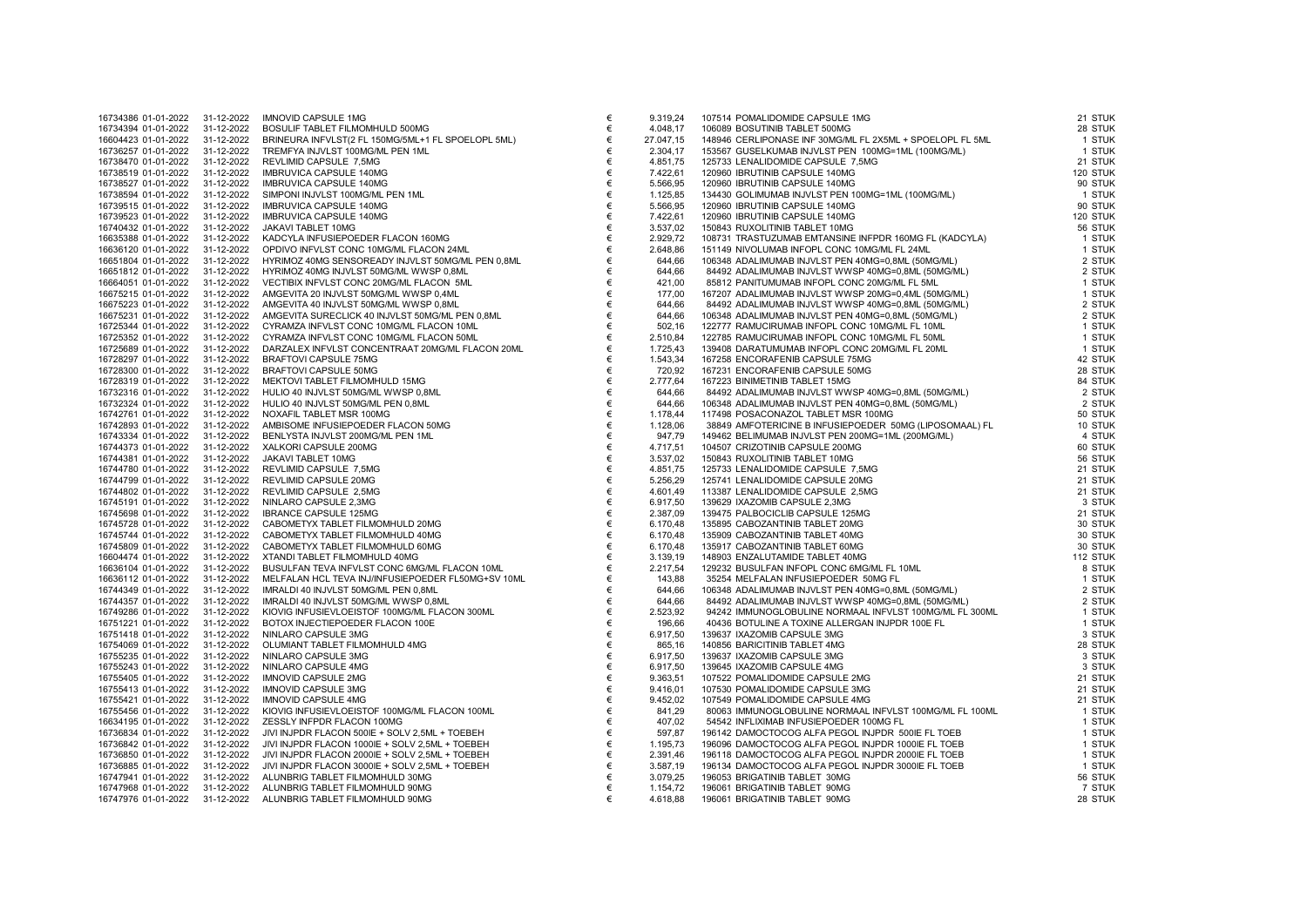| 16747984 01-01-2022 | 31-12-2022 | ALUNBRIG TABLET FILMOMHULD 180MG                   |
|---------------------|------------|----------------------------------------------------|
| 16748352 01-01-2022 | 31-12-2022 | HERZUMA INFUSIEPOEDER FLACON 420MG                 |
| 16757009 01-01-2022 | 31-12-2022 | <b>IMNOVID CAPSULE 2MG</b>                         |
| 16757017 01-01-2022 | 31-12-2022 | <b>IMNOVID CAPSULE 3MG</b>                         |
| 16757025 01-01-2022 | 31-12-2022 | <b>IMNOVID CAPSULE 4MG</b>                         |
| 16757173 01-01-2022 | 31-12-2022 | VINORELBINE ACCORD INFVLST CONC 10MG/ML FLAC 5ML   |
| 16759648 01-01-2022 | 31-12-2022 | ONPATTRO INFVLST CONC 2MG/ML FLACON 5ML            |
| 16760050 01-01-2022 | 31-12-2022 | FLIXABI INFPDR FLACON 100MG                        |
| 16760069 01-01-2022 | 31-12-2022 | IMBRUVICA CAPSULE 140MG                            |
| 16760077 01-01-2022 | 31-12-2022 | IMBRUVICA CAPSULE 140MG                            |
| 16767713 01-01-2022 | 31-12-2022 | <b>IMNOVID CAPSULE 1MG</b>                         |
| 16767977 01-01-2022 | 31-12-2022 | ALECENSA CAPSULE 150MG                             |
| 16342496 01-01-2022 | 31-12-2022 | IRINOTECAN HCL TRIHYDR ACC INF CON 20MG/ML FL 5ML  |
|                     |            |                                                    |
| 16342569 01-01-2022 | 31-12-2022 | IRINOTECAN HCL TRIHYDR ACC INF CON 20MG/ML FL 2ML  |
| 16342585 01-01-2022 | 31-12-2022 | IRINOTECAN HCL TRIHYDR ACC INF CON 20MG/ML FL 15ML |
| 16342615 01-01-2022 | 31-12-2022 | IRINOTECAN HCL TRIHYDR ACC INF CON 20MG/ML FL 25ML |
| 16346580 01-01-2022 | 31-12-2022 | ZAVEDOS INJVLST 1MG/ML FLACON 5ML                  |
| 16346599 01-01-2022 | 31-12-2022 | ZAVEDOS INJVLST 1MG/ML FLACON 10ML                 |
| 16346602 01-01-2022 | 31-12-2022 | ZAVEDOS INJVLST 1MG/ML FLACON 20ML                 |
| 16520947 01-01-2022 | 31-12-2022 | BENDAMUSTINE HCL MYLAN INFPDR FLACON 25MG          |
| 16520955 01-01-2022 | 31-12-2022 | BENDAMUSTINE HCL MYLAN INFPDR FLACON 100MG         |
| 16628500 01-01-2022 | 31-12-2022 | VINORELBINE ACCORD INFVLST CONC 10MG/ML FLAC 1ML   |
| 16736184 01-01-2022 | 31-12-2022 | ANAGRELIDE ACCORD CAPSULE 0,5MG                    |
| 16736931 01-01-2022 | 31-12-2022 | DASATINIB SANDOZ TABLET FILMOMHULD 100MG           |
| 16736958 01-01-2022 | 31-12-2022 | DASATINIB SANDOZ TABLET FILMOMHULD 20MG            |
| 16736966 01-01-2022 | 31-12-2022 | DASATINIB SANDOZ TABLET FILMOMHULD 50MG            |
| 16736974 01-01-2022 | 31-12-2022 | DASATINIB SANDOZ TABLET FILMOMHULD 70MG            |
| 16747712 01-01-2022 | 31-12-2022 | PREVYMIS TABLET FILMOMHULD 240MG                   |
| 16747720 01-01-2022 | 31-12-2022 | PREVYMIS TABLET FILMOMHULD 480MG                   |
| 16755251 01-01-2022 | 31-12-2022 | KYMRIAH INF DISPERSIE IN 1-3 ZAKKEN                |
| 16755626 01-01-2022 | 31-12-2022 | VEYVONDI INJPDR FL 650IE + SOLV 5ML + TOEBEHOREN   |
|                     |            | VEYVONDI INJPDR FL 1300IE + SOLV 10ML + TOEBEHOREN |
| 16755634 01-01-2022 | 31-12-2022 |                                                    |
| 16757041 01-01-2022 | 31-12-2022 | ADYNOVI INJPDR FL 250IE + SOLV 2ML+SYST            |
| 16768981 01-01-2022 | 31-12-2022 | DYSPORT INJECTIEPOEDER FLACON 500E                 |
| 16769104 01-01-2022 | 31-12-2022 | <b>IBRANCE CAPSULE 100MG</b>                       |
| 16769813 01-01-2022 | 31-12-2022 | IRESSA TABLET FILMOMHULD 250MG                     |
| 16770102 01-01-2022 | 31-12-2022 | IRESSA TABLET FILMOMHULD 250MG                     |
| 16770854 01-01-2022 | 31-12-2022 | XELJANZ TABLET FILMOMHULD 5MG                      |
| 16770862 01-01-2022 | 31-12-2022 | AVASTIN INFVLST CONC 25MG/ML FLACON 16ML           |
| 16771745 01-01-2022 | 31-12-2022 | BOSULIF TABLET FILMOMHULD 100MG                    |
| 16771753 01-01-2022 | 31-12-2022 | BOSULIF TABLET FILMOMHULD 500MG                    |
| 16772806 01-01-2022 | 31-12-2022 | CABOMETYX TABLET FILMOMHULD 20MG                   |
| 16772814 01-01-2022 | 31-12-2022 | CABOMETYX TABLET FILMOMHULD 40MG                   |
| 16772822 01-01-2022 | 31-12-2022 | CABOMETYX TABLET FILMOMHULD 60MG                   |
| 16772962 01-01-2022 | 31-12-2022 | KYPROLIS INFUSIEPOEDER FLACON 30MG                 |
| 16772970 01-01-2022 | 31-12-2022 | KYPROLIS INFUSIEPOEDER FLACON 10MG                 |
| 16772989 01-01-2022 | 31-12-2022 | KYPROLIS INFUSIEPOEDER FLACON 60MG                 |
| 16773039 01-01-2022 | 31-12-2022 | BOSULIF TABLET FILMOMHULD 100MG                    |
| 16773055 01-01-2022 | 31-12-2022 | CAELYX PEGYLATED LIPOSOMAL INF CONC 2MG/ML FL 10ML |
| 16773063 01-01-2022 | 31-12-2022 | DACOGEN INFPDR FLACON 50MG                         |
| 16773101 01-01-2022 | 31-12-2022 | REVLIMID CAPSULE 2,5MG                             |
| 16773128 01-01-2022 | 31-12-2022 | REVLIMID CAPSULE 7,5MG                             |
| 16773136 01-01-2022 |            | REVLIMID CAPSULE 20MG                              |
|                     | 31-12-2022 |                                                    |
| 16773152 01-01-2022 | 31-12-2022 | VENCLYXTO TABLET FILMOMHULD 100MG                  |
| 16773187 01-01-2022 | 31-12-2022 | TRUXIMA INFVLST CONCENTRAAT 10MG/ML FLACON 10ML    |
| 16773195 01-01-2022 | 31-12-2022 | TRUXIMA INFVLST CONCENTRAAT 10MG/ML FLACON 50ML    |
| 16773217 01-01-2022 | 31-12-2022 | TAGRISSO TABLET FILMOMHULD 80MG                    |
| 16773225 01-01-2022 | 31-12-2022 | TAGRISSO TABLET FILMOMHULD 40MG                    |
| 16773233 01-01-2022 | 31-12-2022 | GAZYVARO INFVLST CONC 1000MG/40ML (25MG/ML) FLACON |
| 16741706 01-01-2022 | 31-12-2022 | VYXEOS INFPDR FLACON 44/100MG                      |
| 16749049 01-01-2022 | 31-12-2022 | ERLEADA TABLET FILMOMHULD 60MG                     |
| 16775074 01-01-2022 | 31-12-2022 | ZYKADIA CAPSULE 150MG                              |
| 16775171 01-01-2022 | 31-12-2022 | EYLEA INJECTIEVLOEISTOF 40MG/ML FLACON 0,1ML       |
|                     |            |                                                    |

| 16747984 01-01-2022            | 31-12-2022 | ALUNBRIG TABLET FILMOMHULD 180MG<br>HERZUMA INFUSIEPOEDER FLACON 420MG<br>IMMOVID CAPSULE 2MG<br>IMMOVID CAPSULE 2MG<br>IMMOVID CAPSULE 4MG<br>IMMOVID CAPSULE 4MG<br>IMMOVID CAPSULE 1MG<br>ONPATTRO INFVLST CONC 100MG/ML FLACON 5ML<br>CINABI INFPD | €     | 6.158,50   | 196045 BRIGATINIB TABLET 180MG                                                                                                                                                                                                                                                      | 28 STUK  |
|--------------------------------|------------|--------------------------------------------------------------------------------------------------------------------------------------------------------------------------------------------------------------------------------------------------------|-------|------------|-------------------------------------------------------------------------------------------------------------------------------------------------------------------------------------------------------------------------------------------------------------------------------------|----------|
| 16748352 01-01-2022            | 31-12-2022 |                                                                                                                                                                                                                                                        | €     | 1.196,97   | 150975 TRASTUZUMAB INFPDR 420MG F (HER/KAN/OGI/ONT/TRAZI)                                                                                                                                                                                                                           | 1 STUK   |
| 16757009 01-01-2022            | 31-12-2022 |                                                                                                                                                                                                                                                        | €     | 9.363,51   | 107522 POMALIDOMIDE CAPSULE 2MG<br>197522 POMALIDOMIDE CAPSULE 2MG<br>197522 POMALIDOMIDE CAPSULE 3MG<br>197522 POMALIDOMIDE CAPSULE 4MG<br>58823 VINORELBINE INFOPL CONC 10MG/ML FL 5ML<br>196010 PATISIRAN INFOPL CONC 2MG/ML FL 5ML<br>19600 IBRUTINIB CAPSULE 140MG<br>197660 I | 21 STUK  |
| 16757017 01-01-2022            | 31-12-2022 |                                                                                                                                                                                                                                                        | €     | 9.416.01   |                                                                                                                                                                                                                                                                                     | 21 STUK  |
| 16757025 01-01-2022            | 31-12-2022 |                                                                                                                                                                                                                                                        | €     | 9.452,02   |                                                                                                                                                                                                                                                                                     | 21 STUK  |
| 16757173 01-01-2022            | 31-12-2022 |                                                                                                                                                                                                                                                        | €     | 122,19     |                                                                                                                                                                                                                                                                                     | 1 STUK   |
| 16759648 01-01-2022            | 31-12-2022 |                                                                                                                                                                                                                                                        | $\in$ | 9.297,06   |                                                                                                                                                                                                                                                                                     | 1 STUK   |
| 16760050 01-01-2022            | 31-12-2022 |                                                                                                                                                                                                                                                        | €     | 407,02     |                                                                                                                                                                                                                                                                                     | 1 STUK   |
| 16760069 01-01-2022            | 31-12-2022 |                                                                                                                                                                                                                                                        | €     | 7.422,61   |                                                                                                                                                                                                                                                                                     | 120 STUK |
| 16760077 01-01-2022            | 31-12-2022 |                                                                                                                                                                                                                                                        | $\in$ | 5.566,95   |                                                                                                                                                                                                                                                                                     | 90 STUK  |
| 16767713 01-01-2022            | 31-12-2022 |                                                                                                                                                                                                                                                        | €     | 9.319,24   |                                                                                                                                                                                                                                                                                     | 21 STUK  |
| 16767977 01-01-2022            | 31-12-2022 |                                                                                                                                                                                                                                                        | €     | 5.650,22   |                                                                                                                                                                                                                                                                                     | 224 STUK |
| 16342496 01-01-2022            | 31-12-2022 |                                                                                                                                                                                                                                                        | €     | 105,57     |                                                                                                                                                                                                                                                                                     | 1 STUK   |
| 16342569 01-01-2022            | 31-12-2022 |                                                                                                                                                                                                                                                        | €     | 42,22      |                                                                                                                                                                                                                                                                                     | 1 STUK   |
| 16342585 01-01-2022            | 31-12-2022 |                                                                                                                                                                                                                                                        | $\in$ | 316,71     |                                                                                                                                                                                                                                                                                     | 1 STUK   |
| 16342615 01-01-2022            | 31-12-2022 |                                                                                                                                                                                                                                                        | €     | 527,86     |                                                                                                                                                                                                                                                                                     | 1 STUK   |
| 16346580 01-01-2022            | 31-12-2022 | ZAVEDOS INJVLST 1MG/ML FLACON 5ML                                                                                                                                                                                                                      | €     | 72,22      | 52507 IDARUBICINE INJVLST 1MG/ML FL 5ML                                                                                                                                                                                                                                             | 1 STUK   |
| 16346599 01-01-2022            | 31-12-2022 | ZAVEDOS INJVLST 1MG/ML FLACON 10ML                                                                                                                                                                                                                     | €     | 144,45     | 52515 IDARUBICINE INJVLST 1MG/ML FL 10ML                                                                                                                                                                                                                                            | 1 STUK   |
| 16346602 01-01-2022            | 31-12-2022 | ZAVEDOS INJVLST 1MG/ML FLACON 20ML                                                                                                                                                                                                                     | €     | 288,89     | 52523 IDARUBICINE INJVLST 1MG/ML FL 20ML                                                                                                                                                                                                                                            | 1 STUK   |
| 16520947 01-01-2022            | 31-12-2022 | BENDAMUSTINE HCL MYLAN INFPDR FLACON 25MG                                                                                                                                                                                                              | €     | 291,03     | 98450 BENDAMUSTINE INFUSIEPOEDER 25MG FL                                                                                                                                                                                                                                            | 5 STUK   |
| 16520955 01-01-2022            | 31-12-2022 | BENDAMUSTINE HCL MYLAN INFPDR FLACON 100MG                                                                                                                                                                                                             | €     | 1.158,67   | 98469 BENDAMUSTINE INFUSIEPOEDER 100MG FL                                                                                                                                                                                                                                           | 5 STUK   |
| 16628500 01-01-2022            | 31-12-2022 | VINORELBINE ACCORD INFVLST CONC 10MG/ML FLAC 1ML                                                                                                                                                                                                       | €     | 24,80      | 58815 VINORELBINE INFOPL CONC 10MG/ML FL 1ML                                                                                                                                                                                                                                        | 1 STUK   |
| 16736184 01-01-2022            | 31-12-2022 | ANAGRELIDE ACCORD CAPSULE 0,5MG                                                                                                                                                                                                                        | €     | 301,09     | 77526 ANAGRELIDE CAPSULE 0,5MG                                                                                                                                                                                                                                                      | 100 STUK |
| 16736931 01-01-2022            | 31-12-2022 | DASATINIB SANDOZ TABLET FILMOMHULD 100MG                                                                                                                                                                                                               | €     | 3.236,49   | 88773 DASATINIB TABLET 100MG                                                                                                                                                                                                                                                        | 30 STUK  |
| 16736958 01-01-2022            | 31-12-2022 | DASATINIB SANDOZ TABLET FILMOMHULD 20MG                                                                                                                                                                                                                | €     | 1.919,24   | 82112 DASATINIB TABLET 20MG                                                                                                                                                                                                                                                         | 60 STUK  |
| 16736966 01-01-2022            | 31-12-2022 | DASATINIB SANDOZ TABLET FILMOMHULD 50MG                                                                                                                                                                                                                | €     | 3.808,68   | 82120 DASATINIB TABLET 50MG                                                                                                                                                                                                                                                         | 60 STUK  |
| 16736974 01-01-2022            | 31-12-2022 | DASATINIB SANDOZ TABLET FILMOMHULD 70MG                                                                                                                                                                                                                | €     | 3.861,87   | 82139 DASATINIB TABLET 70MG                                                                                                                                                                                                                                                         | 60 STUK  |
| 16747712 01-01-2022            | 31-12-2022 | PREVYMIS TABLET FILMOMHULD 240MG                                                                                                                                                                                                                       | €     | 4.578,00   | 196525 LETERMOVIR TABLET 240MG                                                                                                                                                                                                                                                      | 28 STUK  |
| 16747720 01-01-2022            | 31-12-2022 | PREVYMIS TABLET FILMOMHULD 480MG                                                                                                                                                                                                                       | €     | 9.156,00   | 196533 LETERMOVIR TABLET 480MG                                                                                                                                                                                                                                                      | 28 STUK  |
| 16755251 01-01-2022            | 31-12-2022 | KYMRIAH INF DISPERSIE IN 1-3 ZAKKEN                                                                                                                                                                                                                    | €     | 348.800,00 |                                                                                                                                                                                                                                                                                     | 1 STUK   |
| 16755626 01-01-2022            | 31-12-2022 | VEYVONDI INJPDR FL 650IE + SOLV 5ML + TOEBEHOREN                                                                                                                                                                                                       | €     | 690,08     | 196533 LETERMOVIR TABLET 480MG<br>167916 TISAGENLECLEUCEL INF DISPERSIE ZAK<br>195979 VONICOG ALFA INJPDR 650IE FL TOEB<br>195960 VONICOG ALFA INJPDR 1300IE FL TOEB                                                                                                                | 1 STUK   |
| 16755634 01-01-2022            | 31-12-2022 | VEYVONDI INJPDR FL 1300IE + SOLV 10ML + TOEBEHOREN                                                                                                                                                                                                     | €     | 1.380,16   | 195960 VONICOG ALFA INJPDR 1300IE FL TOEB                                                                                                                                                                                                                                           | 1 STUK   |
| 16757041 01-01-2022            | 31-12-2022 | ADYNOVI INJPDR FL 250IE + SOLV 2ML+SYST                                                                                                                                                                                                                | €     | 259,90     | 167940 RURIOCTOCOG ALFA PEGOL INJPDR 250IE FL TOEB                                                                                                                                                                                                                                  | 1 STUK   |
| 16768981 01-01-2022            | 31-12-2022 | DYSPORT INJECTIEPOEDER FLACON 500E                                                                                                                                                                                                                     | $\in$ | 202,53     | 40916 BOTULINE A TOXINE SPEYWOOD INJPDR 500E FL                                                                                                                                                                                                                                     | 1 STUK   |
| 16769104 01-01-2022            | 31-12-2022 | <b>IBRANCE CAPSULE 100MG</b>                                                                                                                                                                                                                           | €     | 2.141,32   | 139467 PALBOCICLIB CAPSULE 100MG                                                                                                                                                                                                                                                    | 21 STUK  |
| 16769813 01-01-2022            | 31-12-2022 | IRESSA TABLET FILMOMHULD 250MG                                                                                                                                                                                                                         | €     | 1.530,47   | 90778 GEFITINIB TABLET 250MG                                                                                                                                                                                                                                                        | 30 STUK  |
| 16770102 01-01-2022            | 31-12-2022 | IRESSA TABLET FILMOMHULD 250MG                                                                                                                                                                                                                         | $\in$ | 1.530,47   | 90778 GEFITINIB TABLET 250MG                                                                                                                                                                                                                                                        | 30 STUK  |
| 16770854 01-01-2022            | 31-12-2022 | XELJANZ TABLET FILMOMHULD 5MG                                                                                                                                                                                                                          | €     | 756,70     | 142468 TOFACITINIB TABLET 5MG                                                                                                                                                                                                                                                       | 56 STUK  |
| 16770862 01-01-2022            | 31-12-2022 | AVASTIN INFVLST CONC 25MG/ML FLACON 16ML                                                                                                                                                                                                               | €     | 1.029,37   | 76929 BEVACIZUMAB INFOPL CONC 25MG/ML FL 16ML                                                                                                                                                                                                                                       | 1 STUK   |
| 16771745 01-01-2022            | 31-12-2022 | BOSULIF TABLET FILMOMHULD 100MG                                                                                                                                                                                                                        | €     | 809,63     | 106070 BOSUTINIB TABLET 100MG                                                                                                                                                                                                                                                       | 28 STUK  |
| 16771753 01-01-2022            | 31-12-2022 | BOSULIF TABLET FILMOMHULD 500MG                                                                                                                                                                                                                        | €     | 4.048,17   | 106089 BOSUTINIB TABLET 500MG                                                                                                                                                                                                                                                       | 28 STUK  |
| 16772806 01-01-2022            | 31-12-2022 | CABOMETYX TABLET FILMOMHULD 20MG                                                                                                                                                                                                                       | $\in$ | 6.170,48   | 135895 CABOZANTINIB TABLET 20MG                                                                                                                                                                                                                                                     | 30 STUK  |
| 16772814 01-01-2022            | 31-12-2022 | CABOMETYX TABLET FILMOMHULD 40MG                                                                                                                                                                                                                       | €     | 6.170,48   | 135909 CABOZANTINIB TABLET 40MG                                                                                                                                                                                                                                                     | 30 STUK  |
| 16772822 01-01-2022            | 31-12-2022 | CABOMETYX TABLET FILMOMHULD 60MG                                                                                                                                                                                                                       | €     | 6.170,48   | 135917 CABOZANTINIB TABLET 60MG                                                                                                                                                                                                                                                     | 30 STUK  |
| 16772962 01-01-2022            | 31-12-2022 | KYPROLIS INFUSIEPOEDER FLACON 30MG                                                                                                                                                                                                                     | €     | 648,40     | 134910 CARFILZOMIB INFUSIEPOEDER 30MG FL                                                                                                                                                                                                                                            | 1 STUK   |
| 16772970 01-01-2022            | 31-12-2022 | KYPROLIS INFUSIEPOEDER FLACON 10MG                                                                                                                                                                                                                     | €     | 217,99     | 134902 CARFILZOMIB INFUSIEPOEDER 10MG FL                                                                                                                                                                                                                                            | 1 STUK   |
| 16772989 01-01-2022            | 31-12-2022 | KYPROLIS INFUSIEPOEDER FLACON 60MG                                                                                                                                                                                                                     | €     | 1.296,80   | 129399 CARFILZOMIB INFUSIEPOEDER 60MG FL                                                                                                                                                                                                                                            | 1 STUK   |
| 16773039 01-01-2022            | 31-12-2022 | BOSULIF TABLET FILMOMHULD 100MG                                                                                                                                                                                                                        | €     | 809,62     | 106070 BOSUTINIB TABLET 100MG                                                                                                                                                                                                                                                       | 28 STUK  |
| 16773055 01-01-2022            | 31-12-2022 | CAELYX PEGYLATED LIPOSOMAL INF CONC 2MG/ML FL 10ML                                                                                                                                                                                                     | €     | 345.28     | 121703 DOXORUBICINE INFCON 2MG/ML (PEG-LIPOSOMAAL) F 10ML                                                                                                                                                                                                                           | 1 STUK   |
| 16773063 01-01-2022            | 31-12-2022 | DACOGEN INFPDR FLACON 50MG                                                                                                                                                                                                                             | €     | 1.163,44   | 103764 DECITABINE INFUSIEPOEDER 50MG FL                                                                                                                                                                                                                                             | 1 STUK   |
| 16773101 01-01-2022            | 31-12-2022 | REVLIMID CAPSULE 2,5MG                                                                                                                                                                                                                                 | €     | 4.601,49   |                                                                                                                                                                                                                                                                                     | 21 STUK  |
| 16773128 01-01-2022            | 31-12-2022 | REVLIMID CAPSULE 7,5MG                                                                                                                                                                                                                                 | €     | 4.851,75   |                                                                                                                                                                                                                                                                                     | 21 STUK  |
| 16773136 01-01-2022            | 31-12-2022 | REVLIMID CAPSULE 20MG                                                                                                                                                                                                                                  | €     | 5.256,29   |                                                                                                                                                                                                                                                                                     | 21 STUK  |
| 16773152 01-01-2022            | 31-12-2022 | VENCLYXTO TABLET FILMOMHULD 100MG                                                                                                                                                                                                                      | €     | 6.114,97   |                                                                                                                                                                                                                                                                                     | 112 STUK |
| 16773187 01-01-2022            | 31-12-2022 | TRUXIMA INFVLST CONCENTRAAT 10MG/ML FLACON 10ML                                                                                                                                                                                                        | €     | 414,53     |                                                                                                                                                                                                                                                                                     | 2 STUK   |
| 16773195 01-01-2022            | 31-12-2022 | TRUXIMA INFVLST CONCENTRAAT 10MG/ML FLACON 50ML                                                                                                                                                                                                        | $\in$ | 1.036,34   | 113387 LENALIDOMIDE CAPSULE 2,5MG<br>125733 LENALIDOMIDE CAPSULE 7,5MG<br>125741 LENALIDOMIDE CAPSULE 7,5MG<br>138266 VENETOCLAX TABLET 100MG<br>51004 RITUXIMAB INFOPL CONC 10MG/ML FL 10ML<br>51012 RITUXIMAB INFOPL CONC 10MG/ML FL 50ML<br>1                                    | 1 STUK   |
| 16773217 01-01-2022            | 31-12-2022 | TAGRISSO TABLET FILMOMHULD 80MG                                                                                                                                                                                                                        | €     | 6.481,31   |                                                                                                                                                                                                                                                                                     | 30 STUK  |
| 16773225 01-01-2022            | 31-12-2022 | TAGRISSO TABLET FILMOMHULD 40MG                                                                                                                                                                                                                        | €     | 6.648,99   |                                                                                                                                                                                                                                                                                     | 30 STUK  |
| 16773233 01-01-2022            | 31-12-2022 | GAZYVARO INFVLST CONC 1000MG/40ML (25MG/ML) FLACON                                                                                                                                                                                                     | €     | 3.713,12   |                                                                                                                                                                                                                                                                                     | 1 STUK   |
| 16741706 01-01-2022            | 31-12-2022 | VYXEOS INFPDR FLACON 44/100MG                                                                                                                                                                                                                          | €     | 5.668,00   | 167274 DAUNORUBICI/CYTARABI INFPD 44/100MG (LIPOSOMAAL)FL                                                                                                                                                                                                                           | 1 STUK   |
| 16749049 01-01-2022            | 31-12-2022 | ERLEADA TABLET FILMOMHULD 60MG                                                                                                                                                                                                                         | €     | 3.357,20   | 196908 APALUTAMIDE TABLET 60MG                                                                                                                                                                                                                                                      | 112 STUK |
| 16775074 01-01-2022            | 31-12-2022 | ZYKADIA CAPSULE 150MG                                                                                                                                                                                                                                  | €     | 5.549,44   | 125938 CERITINIB CAPSULE 150MG                                                                                                                                                                                                                                                      | 150 STUK |
| 16775171 01-01-2022 31-12-2022 |            | EYLEA INJECTIEVLOEISTOF 40MG/ML FLACON 0,1ML                                                                                                                                                                                                           | €     | 788,85     | 103756 AFLIBERCEPT INJVLST 40MG/ML FL 0,1ML                                                                                                                                                                                                                                         | 1 STUK   |
|                                |            |                                                                                                                                                                                                                                                        |       |            |                                                                                                                                                                                                                                                                                     |          |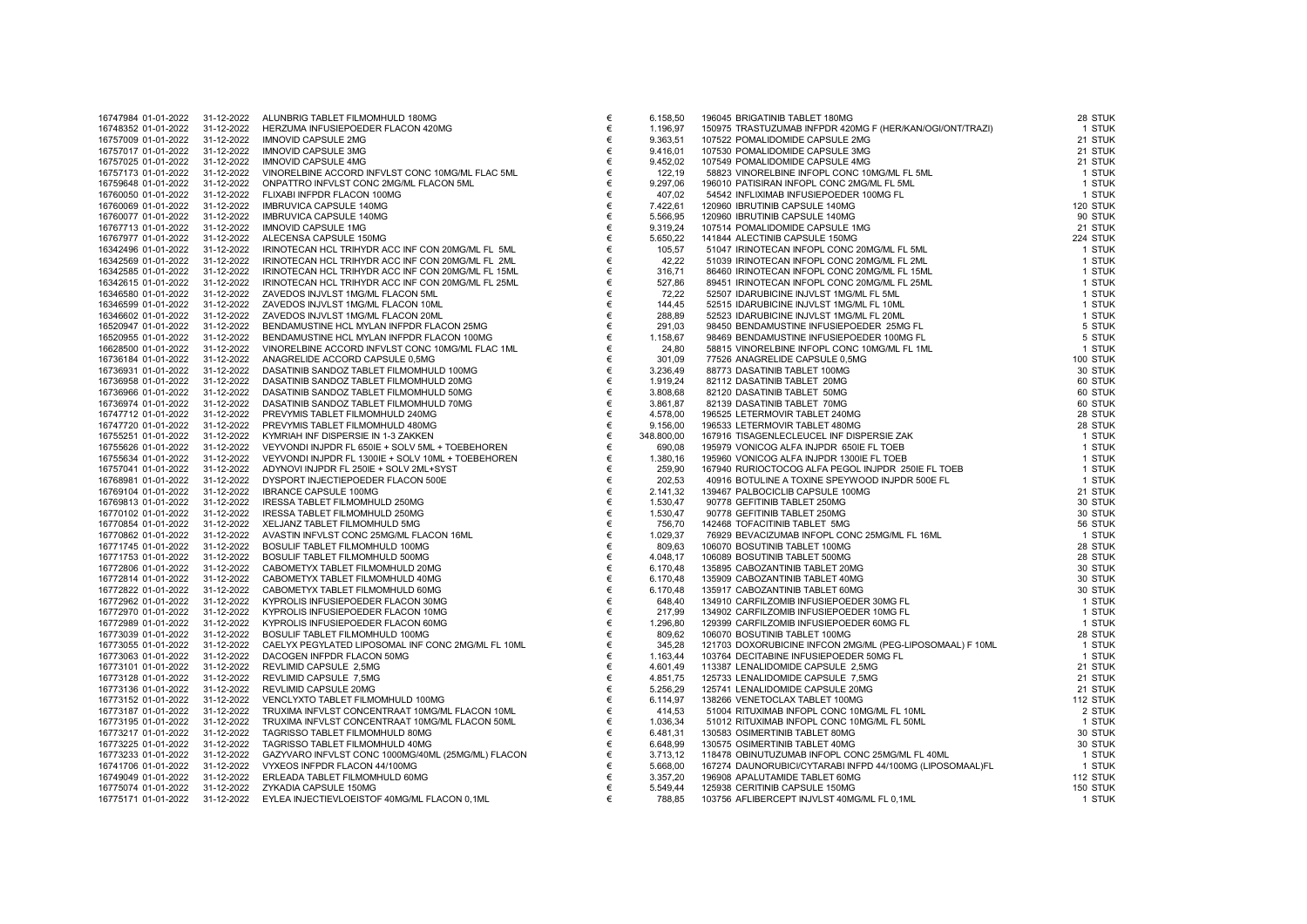| 16776526 01-01-2022 | 31-12-2022 | OGIVRI INFUSIEPOEDER FLACON 150MG                  |
|---------------------|------------|----------------------------------------------------|
| 16776631 01-01-2022 | 31-12-2022 | AVASTIN INFVLST CONC 25MG/ML FLACON 4ML            |
| 16776658 01-01-2022 | 31-12-2022 | CAELYX PEGYLATED LIPOSOMAL INF CONC 2MG/ML FL 10ML |
| 16779363 01-01-2022 | 31-12-2022 | NINLARO CAPSULE 2,3MG                              |
| 16779371 01-01-2022 | 31-12-2022 | ZYTIGA TABLET FILMOMHULD 500MG                     |
| 16779606 01-01-2022 | 31-12-2022 | CERTICAN TABLET 0,75MG                             |
| 16375408 01-01-2022 | 31-12-2022 | BENDAMUSTINE HCL TEVA INFPDR FLACON 25MG           |
| 16375416 01-01-2022 | 31-12-2022 | BENDAMUSTINE HCL TEVA INFPDR FLACON 100MG          |
| 16675282 01-01-2022 | 31-12-2022 | VERZENIOS TABLET FILMOMHULD 50MG                   |
| 16675290 01-01-2022 | 31-12-2022 | VERZENIOS TABLET FILMOMHULD 100MG                  |
| 16675304 01-01-2022 | 31-12-2022 | VERZENIOS TABLET FILMOMHULD 150MG                  |
| 16750365 01-01-2022 | 31-12-2022 | IMFINZI INFVLST CONCENTRAAT 50MG/ML FLACON 10ML    |
| 16750373 01-01-2022 | 31-12-2022 | IMFINZI INFVLST CONCENTRAAT 50MG/ML FLACON 2,4ML   |
|                     |            |                                                    |
| 16779150 01-01-2022 | 31-12-2022 | DASATINIB CF TABLET FILMOMHULD 70MG                |
| 16779398 01-01-2022 | 31-12-2022 | QARZIBA INFVLST CONC 4,5MG/ML FLACON 4,5ML         |
| 16782585 01-01-2022 | 31-12-2022 | IMNOVID CAPSULE 1MG                                |
| 16782704 01-01-2022 | 31-12-2022 | <b>IMNOVID CAPSULE 2MG</b>                         |
| 16782739 01-01-2022 | 31-12-2022 | NINLARO CAPSULE 2,3MG                              |
| 16785630 01-01-2022 | 31-12-2022 | ENTYVIO INFPDR FLACON 300MG                        |
| 16786904 01-01-2022 | 31-12-2022 | AMGEVITA SURECLICK 40 INJVLST 50MG/ML PEN 0,8ML    |
| 16735692 01-01-2022 | 31-12-2022 | TRAZIMERA INFUSIEPOEDER FLACON 150MG               |
| 16747992 01-01-2022 | 31-12-2022 | ALUNBRIG TABLET FILMOMHULD 30MG                    |
| 16789687 01-01-2022 | 31-12-2022 | HYDREA CAPSULE 500MG                               |
| 16790014 01-01-2022 | 31-12-2022 | LONSURF TABLET FILMOMHULD 15/6,14MG                |
| 16790022 01-01-2022 | 31-12-2022 | LONSURF TABLET FILMOMHULD 20/8,19MG                |
| 16791940 01-01-2022 | 31-12-2022 | AMGEVITA SURECLICK 40 INJVLST 50MG/ML PEN 0,8ML    |
| 16745825 01-01-2022 | 31-12-2022 | RESPREEZA INFPDR FLACON 5000MG +SOLV 95ML +TOEBEH  |
| 16745841 01-01-2022 | 31-12-2022 | RESPREEZA INFPDR FLACON 4000MG +SOLV 76ML+TOEBEH   |
| 16753798 01-01-2022 | 31-12-2022 | ALUNBRIG STARTPAKKET (7TABL 90MG+21TABL 180MG)     |
| 16775112 01-01-2022 | 31-12-2022 | EMPLICITI INFUSIEPOEDER FLACON 400MG               |
| 16775120 01-01-2022 | 31-12-2022 | EMPLICITI INFUSIEPOEDER FLACON 300MG               |
| 16776119 01-01-2022 | 31-12-2022 | ALECENSA CAPSULE 150MG                             |
| 16781252 01-01-2022 | 31-12-2022 | AFINITOR TABLET 5MG                                |
| 16781260 01-01-2022 | 31-12-2022 | AFINITOR TABLET 10MG                               |
| 16789962 01-01-2022 | 31-12-2022 | XALKORI CAPSULE 250MG                              |
| 16795032 01-01-2022 | 31-12-2022 | KALYDECO TABLET FILMOMHULD 150MG                   |
| 16796063 01-01-2022 | 31-12-2022 | FASENRA INJVLST 30MG/ML WWSP 1ML                   |
| 16798783 01-01-2022 | 31-12-2022 | TAGRISSO TABLET FILMOMHULD 40MG                    |
| 16798848 01-01-2022 | 31-12-2022 | TAGRISSO TABLET FILMOMHULD 80MG                    |
| 16799208 01-01-2022 | 31-12-2022 | ANIDULAFUNGINE ACCORD INFPDR FLACON 100MG          |
| 16802209 01-01-2022 | 31-12-2022 | IDACIO 40 INJVLST 50MG/ML WWSP 0,8ML               |
|                     |            |                                                    |
| 16802233 01-01-2022 | 31-12-2022 | IDACIO 40 INJVLST 50MG/ML PEN 0,8ML                |
| 16802241 01-01-2022 | 31-12-2022 | IDACIO 40 KIND INJVLST 50MG/ML FLACON 0,8ML+TOEBEH |
| 16644824 01-01-2022 | 31-12-2022 | ANAGRELIDE GLENMARK CAPSULE 0,5MG                  |
| 16668855 01-01-2022 | 31-12-2022 | SKYRIZI INJVLST 75MG/0,83ML (90,36MG/ML) WWSP      |
| 16796489 01-01-2022 | 31-12-2022 | ILUMETRI INJVLST 100MG/ML WWSP 1ML                 |
| 16802764 01-01-2022 | 31-12-2022 | JAKAVI TABLET 10MG                                 |
| 16803787 01-01-2022 | 31-12-2022 | BLINCYTO INFPDR FLACON 38,5MCG + SOLV 10ML         |
| 16803809 01-01-2022 | 31-12-2022 | GAZYVARO INFVLST CONC 1000MG/40ML (25MG/ML) FLACON |
| 16803825 01-01-2022 | 31-12-2022 | CERTICAN TABLET 0,25MG                             |
| 16810309 01-01-2022 | 31-12-2022 | CERTICAN TABLET 0,75MG                             |
| 16811607 01-01-2022 | 31-12-2022 | CERTICAN TABLET 0,75MG                             |
| 16813014 01-01-2022 | 31-12-2022 | EMPLICITI INFUSIEPOEDER FLACON 300MG               |
| 16813022 01-01-2022 | 31-12-2022 | EMPLICITI INFUSIEPOEDER FLACON 400MG               |
| 16546113 01-01-2022 | 31-12-2022 | OMNITROPE SUREPAL INJVLST 5MG/PATROON 1,5ML        |
| 16546121 01-01-2022 | 31-12-2022 | OMNITROPE SUREPAL INJVLST 10MG/PATROON 1,5ML       |
| 16737083 01-01-2022 | 31-12-2022 | OPDIVO INFVLST CONC 10MG/ML FLACON 24ML            |
| 16774604 01-01-2022 | 31-12-2022 | GEFITINIB TEVA TABLET FILMOMHULD 250MG             |
| 16780426 01-01-2022 | 31-12-2022 | BORTEZOMIB CF INJVLST 2,5MG/ML FLACON 1,4ML        |
| 16787609 01-01-2022 | 31-12-2022 | LORVIQUA TABLET FILMOMHULD 100MG                   |
| 16792254 01-01-2022 | 31-12-2022 | DUPIXENT INJVLST 200MG/1,14ML (175MG/ML) WW 1,14ML |
| 16800036 01-01-2022 | 31-12-2022 | GIOTRIF TABLET FILMOMHULD 30MG                     |
| 16800206 01-01-2022 | 31-12-2022 | XALKORI CAPSULE 200MG                              |
|                     |            |                                                    |

| 16776526 01-01-2022            | 31-12-2022 | OGIVRI INFUSIEPOEDER FLACON 150MG                  | €     | 433,64   | 57991 TRASTUZUMAB INF 150MG F(HER/KAN/OGI/ONT/TRA/ZER)                                                                                                                                     | 1 STUK   |
|--------------------------------|------------|----------------------------------------------------|-------|----------|--------------------------------------------------------------------------------------------------------------------------------------------------------------------------------------------|----------|
| 16776631 01-01-2022            | 31-12-2022 | AVASTIN INFVLST CONC 25MG/ML FLACON 4ML            | €     | 257,34   | 76910 BEVACIZUMAB INFOPL CONC 25MG/ML FL 4ML                                                                                                                                               | 1 STUK   |
| 16776658 01-01-2022            | 31-12-2022 | CAELYX PEGYLATED LIPOSOMAL INF CONC 2MG/ML FL 10ML | €     | 345,28   | 121703 DOXORUBICINE INFCON 2MG/ML (PEG-LIPOSOMAAL) F 10ML                                                                                                                                  | 1 STUK   |
| 16779363 01-01-2022            | 31-12-2022 | NINLARO CAPSULE 2,3MG                              | €     | 6.917,50 | 139629 IXAZOMIB CAPSULE 2,3MG                                                                                                                                                              | 3 STUK   |
| 16779371 01-01-2022            | 31-12-2022 | ZYTIGA TABLET FILMOMHULD 500MG                     | €     | 3.035,05 | 136913 ABIRATERON TABLET 500MG<br>199913 ABIRATERON TABLET 500MG<br>75094 EVEROLIMUS TABLET 0,75MG<br>98450 BENDAMUSTINE INFUSIEPOEDER 25MG FL<br>- FELD ALLIOTINE INFLISIEPOEDER 100MG FL | 56 STUK  |
|                                | 31-12-2022 |                                                    | €     |          |                                                                                                                                                                                            | 60 STUK  |
| 16779606 01-01-2022            |            | CERTICAN TABLET 0,75MG                             |       | 376,88   |                                                                                                                                                                                            |          |
| 16375408 01-01-2022            | 31-12-2022 | BENDAMUSTINE HCL TEVA INFPDR FLACON 25MG           | €     | 288,85   |                                                                                                                                                                                            | 5 STUK   |
| 16375416 01-01-2022            | 31-12-2022 | BENDAMUSTINE HCL TEVA INFPDR FLACON 100MG          | €     | 1.154,31 |                                                                                                                                                                                            | 5 STUK   |
| 16675282 01-01-2022            | 31-12-2022 | VERZENIOS TABLET FILMOMHULD 50MG                   | $\in$ | 2.943,00 | 167452 ABEMACICLIB TABLET 50MG                                                                                                                                                             | 56 STUK  |
| 16675290 01-01-2022            | 31-12-2022 | VERZENIOS TABLET FILMOMHULD 100MG                  | €     | 2.943,00 | 167436 ABEMACICLIB TABLET 100MG                                                                                                                                                            | 56 STUK  |
| 16675304 01-01-2022            | 31-12-2022 | VERZENIOS TABLET FILMOMHULD 150MG                  | €     | 2.943,00 | 167444 ABEMACICLIB TABLET 150MG                                                                                                                                                            | 56 STUK  |
| 16750365 01-01-2022            | 31-12-2022 | IMFINZI INFVLST CONCENTRAAT 50MG/ML FLACON 10ML    | €     | 2.537,52 | 196029 DURVALUMAB INFOPL CONC 50MG/ML FL 10ML                                                                                                                                              | 1 STUK   |
|                                |            |                                                    |       |          |                                                                                                                                                                                            |          |
| 16750373 01-01-2022            | 31-12-2022 | IMFINZI INFVLST CONCENTRAAT 50MG/ML FLACON 2,4ML   | €     | 609,00   | 196037 DURVALUMAB INFOPL CONC 50MG/ML FL 2,4ML                                                                                                                                             | 1 STUK   |
| 16779150 01-01-2022            | 31-12-2022 | DASATINIB CF TABLET FILMOMHULD 70MG                | €     | 3.335,13 | 82139 DASATINIB TABLET 70MG                                                                                                                                                                | 60 STUK  |
| 16779398 01-01-2022            | 31-12-2022 | QARZIBA INFVLST CONC 4,5MG/ML FLACON 4,5ML         | €     | 9.374,00 | 143758 DINUTUXIMAB BETA INFOPL CONC 4,5MG/ML FL 4,5ML                                                                                                                                      | 1 STUK   |
| 16782585 01-01-2022            | 31-12-2022 | <b>IMNOVID CAPSULE 1MG</b>                         | €     | 9.319,24 | 107514 POMALIDOMIDE CAPSULE 1MG                                                                                                                                                            | 21 STUK  |
| 16782704 01-01-2022            | 31-12-2022 | <b>IMNOVID CAPSULE 2MG</b>                         | $\in$ | 9.363,51 | 107522 POMALIDOMIDE CAPSULE 2MG                                                                                                                                                            | 21 STUK  |
| 16782739 01-01-2022            | 31-12-2022 | NINLARO CAPSULE 2,3MG                              | €     | 6.917,50 | 139629 IXAZOMIB CAPSULE 2,3MG                                                                                                                                                              | 3 STUK   |
|                                |            |                                                    |       |          |                                                                                                                                                                                            |          |
| 16785630 01-01-2022            | 31-12-2022 | ENTYVIO INFPDR FLACON 300MG                        | €     | 1.799,96 | 119288 VEDOLIZUMAB INFUSIEPOEDER 300MG FL                                                                                                                                                  | 1 STUK   |
| 16786904 01-01-2022            | 31-12-2022 | AMGEVITA SURECLICK 40 INJVLST 50MG/ML PEN 0,8ML    | €     | 644,66   | 106348 ADALIMUMAB INJVLST PEN 40MG=0,8ML (50MG/ML)                                                                                                                                         | 2 STUK   |
| 16735692 01-01-2022            | 31-12-2022 | TRAZIMERA INFUSIEPOEDER FLACON 150MG               | €     | 433,64   | 57991 TRASTUZUMAB INF 150MG F(HER/KAN/OGI/ONT/TRA/ZER)                                                                                                                                     | 1 STUK   |
| 16747992 01-01-2022            | 31-12-2022 | ALUNBRIG TABLET FILMOMHULD 30MG                    | €     | 1.539,63 | 196053 BRIGATINIB TABLET 30MG                                                                                                                                                              | 28 STUK  |
| 16789687 01-01-2022            | 31-12-2022 | HYDREA CAPSULE 500MG                               | €     | 36,01    | 2690 HYDROXYCARBAMIDE CAPSULE 500MG                                                                                                                                                        | 100 STUK |
| 16790014 01-01-2022            | 31-12-2022 | LONSURF TABLET FILMOMHULD 15/6,14MG                | €     | 1.791,25 | 137529 TRIFLURIDINE/TIPIRACIL TABLET 15/6,14MG                                                                                                                                             | 60 STUK  |
| 16790022 01-01-2022            | 31-12-2022 | LONSURF TABLET FILMOMHULD 20/8,19MG                | €     | 2.384,44 | 137510 TRIFLURIDINE/TIPIRACIL TABLET 20/8,19MG                                                                                                                                             | 60 STUK  |
|                                |            |                                                    |       |          |                                                                                                                                                                                            |          |
| 16791940 01-01-2022            | 31-12-2022 | AMGEVITA SURECLICK 40 INJVLST 50MG/ML PEN 0,8ML    | €     | 644,66   | 106348 ADALIMUMAB INJVLST PEN 40MG=0,8ML (50MG/ML)                                                                                                                                         | 2 STUK   |
| 16745825 01-01-2022            | 31-12-2022 | RESPREEZA INFPDR FLACON 5000MG +SOLV 95ML +TOEBEH  | €     | 1.635,00 | 167622 ALFA-1-PROTEINASEREMMER INFPDR 5000MG FL + TOEB                                                                                                                                     | 1 STUK   |
| 16745841 01-01-2022            | 31-12-2022 | RESPREEZA INFPDR FLACON 4000MG +SOLV 76ML+TOEBEH   | €     | 1.308,00 | 167649 ALFA-1-PROTEINASEREMMER INFPDR 4000MG FL + TOEB                                                                                                                                     | 1 STUK   |
| 16753798 01-01-2022            | 31-12-2022 | ALUNBRIG STARTPAKKET (7TABL 90MG+21TABL 180MG)     | €     | 6.158,50 | 197238 BRIGATINIB TABLET 90+180MG (STARTVERPAKKING)                                                                                                                                        | 28 STUK  |
| 16775112 01-01-2022            | 31-12-2022 | EMPLICITI INFUSIEPOEDER FLACON 400MG               | €     | 1.656,80 | 136409 ELOTUZUMAB INFUSIEPOEDER 400MG FL                                                                                                                                                   | 1 STUK   |
| 16775120 01-01-2022            | 31-12-2022 | EMPLICITI INFUSIEPOEDER FLACON 300MG               | $\in$ | 1.242,60 | 136395 ELOTUZUMAB INFUSIEPOEDER 300MG FL                                                                                                                                                   | 1 STUK   |
| 16776119 01-01-2022            | 31-12-2022 | ALECENSA CAPSULE 150MG                             | €     | 5.650,22 | 141844 ALECTINIB CAPSULE 150MG                                                                                                                                                             | 224 STUK |
|                                |            | AFINITOR TABLET 5MG                                | €     |          |                                                                                                                                                                                            |          |
| 16781252 01-01-2022            | 31-12-2022 |                                                    |       | 2.135,18 | 92568 EVEROLIMUS TABLET 5MG                                                                                                                                                                | 30 STUK  |
| 16781260 01-01-2022            | 31-12-2022 | AFINITOR TABLET 10MG                               | €     | 2.774,77 | 92576 EVEROLIMUS TABLET 10MG                                                                                                                                                               | 30 STUK  |
| 16789962 01-01-2022            | 31-12-2022 | XALKORI CAPSULE 250MG                              | €     | 5.159,04 | 104515 CRIZOTINIB CAPSULE 250MG                                                                                                                                                            | 60 STUK  |
| 16795032 01-01-2022            | 31-12-2022 | KALYDECO TABLET FILMOMHULD 150MG                   | €     | 7.734,52 | 115134 IVACAFTOR TABLET 150MG                                                                                                                                                              | 28 STUK  |
| 16796063 01-01-2022            | 31-12-2022 | FASENRA INJVLST 30MG/ML WWSP 1ML                   | €     | 2.414,78 | 149446 BENRALIZUMAB INJVLST WWSP 30MG=1ML (30MG/ML)                                                                                                                                        | 1 STUK   |
| 16798783 01-01-2022            | 31-12-2022 | TAGRISSO TABLET FILMOMHULD 40MG                    | €     | 6.648,99 | 130575 OSIMERTINIB TABLET 40MG                                                                                                                                                             | 30 STUK  |
| 16798848 01-01-2022            | 31-12-2022 | TAGRISSO TABLET FILMOMHULD 80MG                    | €     | 6.481,31 | 130583 OSIMERTINIB TABLET 80MG                                                                                                                                                             | 30 STUK  |
| 16799208 01-01-2022            | 31-12-2022 | ANIDULAFUNGINE ACCORD INFPDR FLACON 100MG          | €     | 383,57   | 85448 ANIDULAFUNGINE INFUSIEPOEDER 100MG FL                                                                                                                                                | 1 STUK   |
| 16802209 01-01-2022            | 31-12-2022 |                                                    | €     | 644,66   |                                                                                                                                                                                            | 2 STUK   |
|                                |            | IDACIO 40 INJVLST 50MG/ML WWSP 0,8ML               |       |          | 84492 ADALIMUMAB INJVLST WWSP 40MG=0,8ML (50MG/ML)                                                                                                                                         |          |
| 16802233 01-01-2022            | 31-12-2022 | IDACIO 40 INJVLST 50MG/ML PEN 0,8ML                | $\in$ | 644,66   | 106348 ADALIMUMAB INJVLST PEN 40MG=0,8ML (50MG/ML)                                                                                                                                         | 2 STUK   |
| 16802241 01-01-2022            | 31-12-2022 | IDACIO 40 KIND INJVLST 50MG/ML FLACON 0,8ML+TOEBEH | €     | 336,74   | 197807 ADALIMUMAB 40 INJVLST 50MG/ML FL 0,8ML +TOEBEHOREN                                                                                                                                  | 1 STUK   |
| 16644824 01-01-2022            | 31-12-2022 | ANAGRELIDE GLENMARK CAPSULE 0,5MG                  | €     | 301,20   | 77526 ANAGRELIDE CAPSULE 0,5MG                                                                                                                                                             | 100 STUK |
| 16668855 01-01-2022            | 31-12-2022 | SKYRIZI INJVLST 75MG/0,83ML (90,36MG/ML) WWSP      | $\in$ | 3.365,58 | 197629 RISANKIZUMAB INJVLST WWSP 75MG=0,83ML (90,36MG/ML)                                                                                                                                  | 2 STUK   |
| 16796489 01-01-2022            | 31-12-2022 | ILUMETRI INJVLST 100MG/ML WWSP 1ML                 | €     | 3.295,07 | 198293 TILDRAKIZUMAB INJVLST WWSP 100MG=1ML (100MG/ML)                                                                                                                                     | 1 STUK   |
| 16802764 01-01-2022            | 31-12-2022 | JAKAVI TABLET 10MG                                 | €     | 3.537,02 | 150843 RUXOLITINIB TABLET 10MG                                                                                                                                                             | 56 STUK  |
| 16803787 01-01-2022            | 31-12-2022 | BLINCYTO INFPDR FLACON 38,5MCG + SOLV 10ML         | $\in$ | 2.791,00 | 129704 BLINATUMOMAB INFUSIEPOEDER 38,5UG FL                                                                                                                                                | 1 STUK   |
|                                |            |                                                    |       |          |                                                                                                                                                                                            |          |
| 16803809 01-01-2022            | 31-12-2022 | GAZYVARO INFVLST CONC 1000MG/40ML (25MG/ML) FLACON | €     | 3.713,12 | 118478 OBINUTUZUMAB INFOPL CONC 25MG/ML FL 40ML                                                                                                                                            | 1 STUK   |
| 16803825 01-01-2022            | 31-12-2022 | CERTICAN TABLET 0,25MG                             | €     | 126,11   | 75086 EVEROLIMUS TABLET 0,25MG                                                                                                                                                             | 60 STUK  |
| 16810309 01-01-2022            | 31-12-2022 | CERTICAN TABLET 0,75MG                             | €     | 376,88   | 75094 EVEROLIMUS TABLET 0,75MG                                                                                                                                                             | 60 STUK  |
| 16811607 01-01-2022            | 31-12-2022 | CERTICAN TABLET 0,75MG                             | €     | 376,88   | 75094 EVEROLIMUS TABLET 0,75MG                                                                                                                                                             | 60 STUK  |
| 16813014 01-01-2022            | 31-12-2022 | EMPLICITI INFUSIEPOEDER FLACON 300MG               | $\in$ | 1.242,60 | 136395 ELOTUZUMAB INFUSIEPOEDER 300MG FL                                                                                                                                                   | 1 STUK   |
| 16813022 01-01-2022            | 31-12-2022 | EMPLICITI INFUSIEPOEDER FLACON 400MG               | €     | 1.656,80 | 136409 ELOTUZUMAB INFUSIEPOEDER 400MG FL                                                                                                                                                   | 1 STUK   |
| 16546113 01-01-2022            | 31-12-2022 | OMNITROPE SUREPAL INJVLST 5MG/PATROON 1,5ML        | €     | 550,03   | 53090 SOMATROPINE INJVLST 3,33MG/ML PATR 1,5ML                                                                                                                                             | 5 STUK   |
|                                |            |                                                    |       |          |                                                                                                                                                                                            |          |
| 16546121 01-01-2022            | 31-12-2022 | OMNITROPE SUREPAL INJVLST 10MG/PATROON 1,5ML       | $\in$ | 1.104,62 | 53104 SOMATROPINE INJVLST 6,67MG/ML PATR 1,5ML                                                                                                                                             | 5 STUK   |
| 16737083 01-01-2022            | 31-12-2022 | OPDIVO INFVLST CONC 10MG/ML FLACON 24ML            | €     | 2.648,86 | 151149 NIVOLUMAB INFOPL CONC 10MG/ML FL 24ML                                                                                                                                               | 1 STUK   |
| 16774604 01-01-2022            | 31-12-2022 | GEFITINIB TEVA TABLET FILMOMHULD 250MG             | $\in$ | 2.423,57 | 90778 GEFITINIB TABLET 250MG                                                                                                                                                               | 30 STUK  |
| 16780426 01-01-2022            | 31-12-2022 | BORTEZOMIB CF INJVLST 2,5MG/ML FLACON 1,4ML        | $\in$ | 487,29   | 197505 BORTEZOMIB INJVLST 2,5MG/ML FL 1,4ML                                                                                                                                                | 1 STUK   |
| 16787609 01-01-2022            | 31-12-2022 | LORVIQUA TABLET FILMOMHULD 100MG                   | €     | 5.674,04 | 198145 LORLATINIB TABLET 100MG                                                                                                                                                             | 30 STUK  |
| 16792254 01-01-2022            | 31-12-2022 | DUPIXENT INJVLST 200MG/1,14ML (175MG/ML) WW 1,14ML | €     | 1.257,75 | 197874 DUPILUMAB INJVLST WWSP 200MG=1,14ML (175MG/ML)                                                                                                                                      | 2 STUK   |
| 16800036 01-01-2022            | 31-12-2022 | GIOTRIF TABLET FILMOMHULD 30MG                     | €     | 2.055,81 | 107611 AFATINIB TABLET 30MG                                                                                                                                                                | 28 STUK  |
| 16800206 01-01-2022 31-12-2022 |            | XALKORI CAPSULE 200MG                              | €     | 4.717,52 | 104507 CRIZOTINIB CAPSULE 200MG                                                                                                                                                            | 60 STUK  |
|                                |            |                                                    |       |          |                                                                                                                                                                                            |          |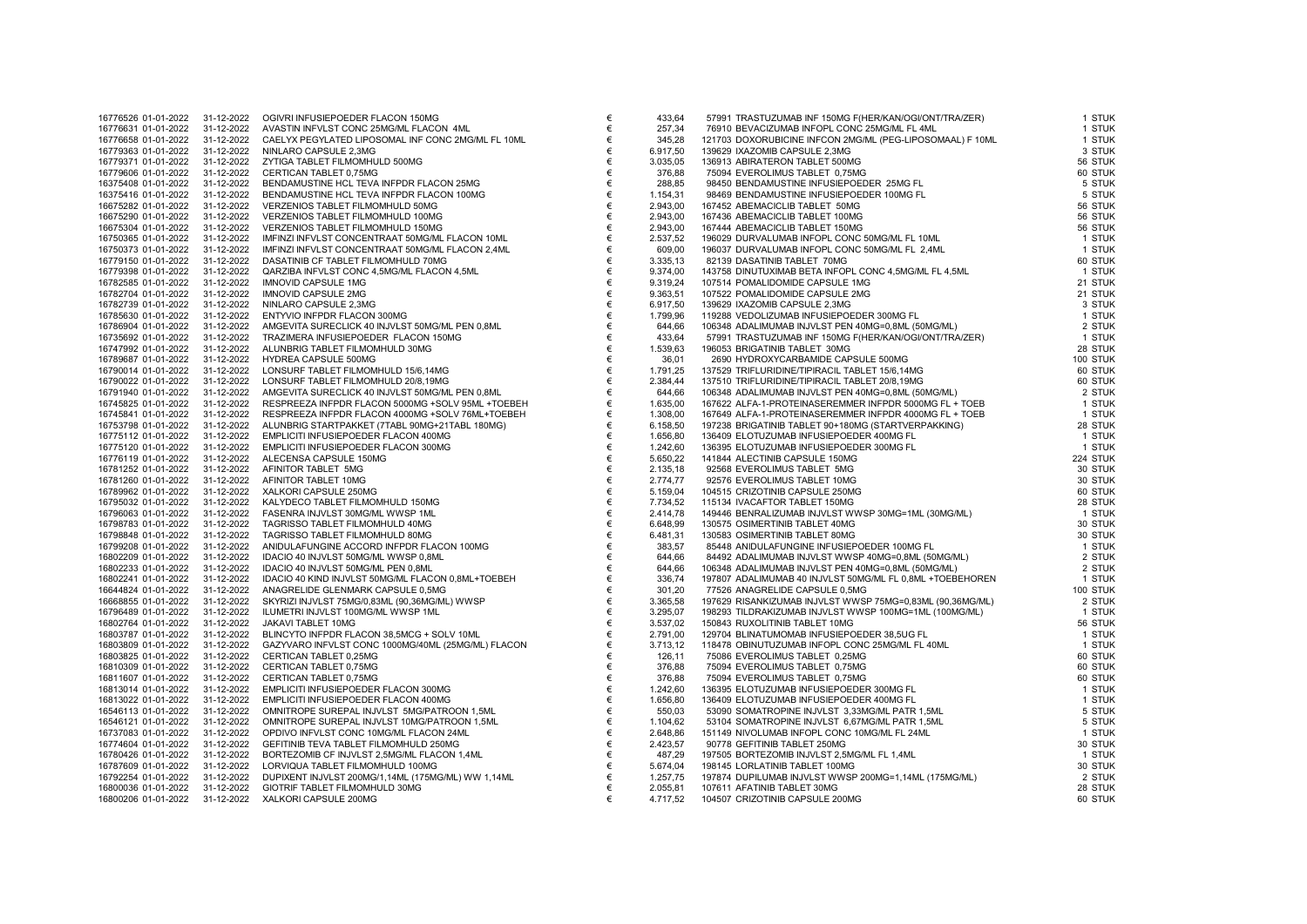| 16801636 01-01-2022 | 31-12-2022 | GIOTRIF TABLET FILMOMHULD 40MG                     | € |
|---------------------|------------|----------------------------------------------------|---|
| 16809130 01-01-2022 | 31-12-2022 | GEFITINIB SANDOZ TABLET FILMOMHULD 250MG           | € |
|                     | 31-12-2022 |                                                    | € |
| 16811941 01-01-2022 |            | LYNPARZA TABLET FILMOMHULD 100MG                   |   |
| 16816730 01-01-2022 | 31-12-2022 | NANOGAM INFUSIEVLOEISTOF 100MG/ML FLACON 25ML      | € |
| 16816749 01-01-2022 | 31-12-2022 | NANOGAM INFUSIEVLOEISTOF 100MG/ML FLACON 100ML     | € |
| 16816757 01-01-2022 | 31-12-2022 | NANOGAM INFUSIEVLOEISTOF 100MG/ML FLACON 300ML     | € |
| 16816846 01-01-2022 | 31-12-2022 | XTANDI TABLET FILMOMHULD 40MG                      | € |
|                     |            |                                                    |   |
| 16817028 01-01-2022 | 31-12-2022 | NANOGAM INFUSIEVLOEISTOF 100MG/ML FLACON 50ML      | € |
| 16817036 01-01-2022 | 31-12-2022 | NANOGAM INFUSIEVLOEISTOF 100MG/ML FLACON 200ML     | € |
| 16817753 01-01-2022 | 31-12-2022 | COTELLIC TABLET FILMOMHULD 20MG                    | € |
| 16817761 01-01-2022 | 31-12-2022 | FASENRA INJVLST 30MG/ML WWSP 1ML                   | € |
|                     |            |                                                    |   |
| 16817826 01-01-2022 | 31-12-2022 | YERVOY INFVLST CONC 5MG/ML FLACON 40ML             | € |
| 16734351 01-01-2022 | 31-12-2022 | CAPRELSA TABLET 300MG                              | € |
| 16799380 01-01-2022 | 31-12-2022 | SPRYCEL POEDER VOOR SUSPENSIE 10MG/ML              | € |
| 16816218 01-01-2022 | 31-12-2022 | NUCALA INJVLST 100MG/ML PEN 1ML                    | € |
|                     |            |                                                    |   |
| 16826876 01-01-2022 | 31-12-2022 | KYNTHEUM INJVLST 140MG/ML WWSP 1,5ML               | € |
| 16827120 01-01-2022 | 31-12-2022 | FASENRA INJVLST 30MG/ML PEN 1ML                    | € |
| 16827252 01-01-2022 | 31-12-2022 | OCREVUS INFVLST CONC 300MG/10ML (30MG/ML) FLACON   | € |
| 16829190 01-01-2022 | 31-12-2022 | NUCALA INJECTIEPOEDER FLACON 100MG                 | € |
|                     |            |                                                    |   |
| 16829484 01-01-2022 | 31-12-2022 | ALKERAN TABLET FILMOMHULD 2MG                      | € |
| 16830733 01-01-2022 | 31-12-2022 | BLINCYTO INFPDR FLACON 38,5MCG + SOLV 10ML         | € |
| 16832779 01-01-2022 | 31-12-2022 | YONDELIS INFPDR FLACON 0,25MG                      | € |
| 16832787 01-01-2022 | 31-12-2022 | YONDELIS INFPDR FLACON 1MG                         | € |
| 16832817 01-01-2022 | 31-12-2022 | LONSURF TABLET FILMOMHULD 15/6,14MG                | € |
| 16832825 01-01-2022 | 31-12-2022 | LONSURF TABLET FILMOMHULD 20/8,19MG                | € |
|                     |            |                                                    |   |
| 16780450 01-01-2022 | 31-12-2022 | CABLIVI INJPDR FLACON 10MG + SOLVENS 1ML + TOEBEH  | € |
| 16780469 01-01-2022 | 31-12-2022 | CABLIVI INJPDR FLACON 10MG + SOLVENS 1ML + TOEBEH  | € |
| 16801008 01-01-2022 | 31-12-2022 | TRAZIMERA INFUSIEPOEDER FLACON 420MG               | € |
| 16819012 01-01-2022 | 31-12-2022 | ESPEROCT INJPDR FLACON 500IE + SOLV 4ML + TOEBEH   | € |
| 16819160 01-01-2022 | 31-12-2022 | ESPEROCT INJPDR FLACON 1000IE + SOLV 4ML + TOEBEH  | € |
|                     |            |                                                    |   |
| 16819179 01-01-2022 | 31-12-2022 | ESPEROCT INJPDR FLACON 1500IE + SOLV 4ML + TOEBEH  | € |
| 16819187 01-01-2022 | 31-12-2022 | ESPEROCT INJPDR FLACON 2000IE + SOLV 4ML + TOEBEH  | € |
| 16819195 01-01-2022 | 31-12-2022 | ESPEROCT INJPDR FLACON 3000IE + SOLV 4ML + TOEBEH  | € |
| 16820711 01-01-2022 | 31-12-2022 | TECENTRIQ INFVLST CONC 840MG/14ML (60MG/ML) FLACON | € |
| 16836316 01-01-2022 | 31-12-2022 | BOSULIF TABLET FILMOMHULD 400MG                    | € |
|                     |            |                                                    |   |
| 16837177 01-01-2022 | 31-12-2022 | CAPRELSA TABLET 100MG                              | € |
| 16837622 01-01-2022 | 31-12-2022 | VENCLYXTO TABLET FILMOMHULD 100MG                  | € |
| 16838254 01-01-2022 | 31-12-2022 | ONTRUZANT INFUSIEPOEDER FLACON 150MG               | € |
| 16840186 01-01-2022 | 31-12-2022 | TAGRISSO TABLET FILMOMHULD 80MG                    | € |
| 16841484 01-01-2022 | 31-12-2022 | MELFALAN TILLOMED INJ/INFUSIEPDR FL50MG+SV 10ML    | € |
|                     |            |                                                    |   |
| 16736664 01-01-2022 | 31-12-2022 | ANIDULAFUNGINE CF INFPDR FLACON 100MG              | € |
| 16844106 01-01-2022 | 31-12-2022 | TAGRISSO TABLET FILMOMHULD 40MG                    | € |
| 16844149 01-01-2022 | 31-12-2022 | TAGRISSO TABLET FILMOMHULD 80MG                    | € |
| 16845404 01-01-2022 | 31-12-2022 | LEUKERAN TABLET FILMOMHULD 2MG                     | € |
| 16846214 01-01-2022 | 31-12-2022 | AMGEVITA SURECLICK 40 INJVLST 50MG/ML PEN 0,8ML    | € |
|                     |            | VFEND TABLET FILMOMHULD 50MG                       | € |
| 16730712 01-01-2022 | 31-12-2022 |                                                    |   |
| 16739035 01-01-2022 | 31-12-2022 | VFEND TABLET FILMOMHULD 200MG                      | € |
| 16820649 01-01-2022 | 31-12-2022 | ONDEXXYA INFUSIEPOEDER FLACON 200MG                | € |
| 16841794 01-01-2022 | 31-12-2022 | OCREVUS INFVLST CONC 300MG/10ML (30MG/ML) FLACON   | € |
| 16845382 01-01-2022 | 31-12-2022 | TAGRISSO TABLET FILMOMHULD 40MG                    | € |
| 16846125 01-01-2022 | 31-12-2022 | TECENTRIQ INFVLST CONC 1200MG/20ML (60MG/ML)FLACON | € |
|                     |            |                                                    |   |
| 16849493 01-01-2022 | 31-12-2022 | EPIRUBICINE HCL HIKMA INJVLST 2MG/ML FLACON 10ML   | € |
| 16849507 01-01-2022 | 31-12-2022 | EPIRUBICINE HCL HIKMA INJVLST 2MG/ML FLACON 100ML  | € |
| 16849523 01-01-2022 | 31-12-2022 | LONSURF TABLET FILMOMHULD 15/6,14MG                | € |
| 16849744 01-01-2022 | 31-12-2022 | ENTYVIO INFPDR FLACON 300MG                        | € |
| 16849760 01-01-2022 | 31-12-2022 | BLINCYTO INFPDR FLACON 38,5MCG + SOLV 10ML         | € |
|                     |            |                                                    |   |
| 16851447 01-01-2022 | 31-12-2022 | DYSPORT INJECTIEPOEDER FLACON 500E                 | € |
| 16853164 01-01-2022 | 31-12-2022 | VENCLYXTO TABLET FILMOMHULD 100MG                  | € |
| 16857224 01-01-2022 | 31-12-2022 | ALECENSA CAPSULE 150MG                             | € |
| 16857275 01-01-2022 | 31-12-2022 | XOLAIR 150 INJECTIEVLOEISTOF 150MG/ML WWSP 1ML     | € |
| 16859308 01-01-2022 | 31-12-2022 | MITOMYCINE ACCORD INJECTIEPOEDER FLACON 20MG       | € |
| 16859324 01-01-2022 | 31-12-2022 | KEYTRUDA INFVLST CONC 25MG/ML FLACON 4ML           | € |
|                     |            |                                                    | € |
| 14624273 01-01-2022 | 31-12-2022 | CEREZYME INFUSIEPOEDER FLACON 400E                 |   |
|                     |            |                                                    |   |

| 16801636 01-01-2022                        | 31-12-2022               | GIOTRIF TABLET FILMOMHULD 40MG                           | €      | 2.068,71             | 107638 AFATINIB TABLET 40MG                                                                                                                                                                                                              | 28 STUK            |
|--------------------------------------------|--------------------------|----------------------------------------------------------|--------|----------------------|------------------------------------------------------------------------------------------------------------------------------------------------------------------------------------------------------------------------------------------|--------------------|
| 16809130 01-01-2022                        | 31-12-2022               | GEFITINIB SANDOZ TABLET FILMOMHULD 250MG                 | €      | 1.530,47             | 90778 GEFITINIB TABLET 250MG                                                                                                                                                                                                             | 30 STUK            |
| 16811941 01-01-2022                        | 31-12-2022               | LYNPARZA TABLET FILMOMHULD 100MG                         | €      | 2.627,82             | 150959 OLAPARIB TABLET 100MG                                                                                                                                                                                                             | 56 STUK            |
| 16816730 01-01-2022                        | 31-12-2022               | NANOGAM INFUSIEVLOEISTOF 100MG/ML FLACON 25ML            | €      | 201,38               | 1000000 MANUNOGLOBULINE NORMAAL INFVLST 100MG/ML FL 25ML<br>80047 IMMUNOGLOBULINE NORMAAL INFVLST 100MG/ML FL 100ML<br>94242 IMMUNOGLOBULINE NORMAAL INFVLST 100MG/ML FL 300ML                                                           | 1 STUK             |
| 16816749 01-01-2022                        | 31-12-2022               | NANOGAM INFUSIEVLOEISTOF 100MG/ML FLACON 100ML           | €      | 805,51               |                                                                                                                                                                                                                                          | 1 STUK             |
| 16816757 01-01-2022                        | 31-12-2022               | NANOGAM INFUSIEVLOEISTOF 100MG/ML FLACON 300ML           | €      | 2.416,53             | AND THE SOME CONTRACT CONTRACT CONTRACT CONTRACT CONTRACT CONTRACT CONTRACT CONTRACT CONTRACT CONTRACT CONTRACT CONTRACT CONTRACT CONTRACT CONTRACT CONTRACT CONTRACT CONTRACT CONTRACT CONTRACT CONTRACT CONTRACT CONTRACT              | 1 STUK             |
| 16816846 01-01-2022                        | 31-12-2022               | XTANDI TABLET FILMOMHULD 40MG                            | €      | 3.139,19             |                                                                                                                                                                                                                                          | 112 STUK           |
| 16817028 01-01-2022                        | 31-12-2022               | NANOGAM INFUSIEVLOEISTOF 100MG/ML FLACON 50ML            | €      | 402,76               |                                                                                                                                                                                                                                          | 1 STUK             |
| 16817036 01-01-2022                        | 31-12-2022               | NANOGAM INFUSIEVLOEISTOF 100MG/ML FLACON 200ML           | €      | 1.611,02             |                                                                                                                                                                                                                                          | 1 STUK             |
| 16817753 01-01-2022                        | 31-12-2022               | COTELLIC TABLET FILMOMHULD 20MG                          | €      | 5.845,15             |                                                                                                                                                                                                                                          | 63 STUK            |
| 16817761 01-01-2022                        | 31-12-2022               | FASENRA INJVLST 30MG/ML WWSP 1ML                         | €      | 2.414,78             |                                                                                                                                                                                                                                          | 1 STUK             |
| 16817826 01-01-2022                        | 31-12-2022               | YERVOY INFVLST CONC 5MG/ML FLACON 40ML                   | €      | 17.572,00            |                                                                                                                                                                                                                                          | 1 STUK             |
| 16734351 01-01-2022                        | 31-12-2022               | CAPRELSA TABLET 300MG                                    | €      | 5.623,13             |                                                                                                                                                                                                                                          | 30 STUK            |
| 16799380 01-01-2022                        | 31-12-2022               | SPRYCEL POEDER VOOR SUSPENSIE 10MG/ML                    | €      | 1.117,08             |                                                                                                                                                                                                                                          | 120 MILLILITER     |
| 16816218 01-01-2022                        | 31-12-2022               | NUCALA INJVLST 100MG/ML PEN 1ML                          | €      | 1.049,19             |                                                                                                                                                                                                                                          | 1 STUK             |
| 16826876 01-01-2022                        | 31-12-2022               | KYNTHEUM INJVLST 140MG/ML WWSP 1,5ML                     | €      | 1.249,78             |                                                                                                                                                                                                                                          | 2 STUK             |
| 16827120 01-01-2022                        | 31-12-2022               | FASENRA INJVLST 30MG/ML PEN 1ML                          | €      | 2.443,04             | 8943 Min. Vol. 1000<br>16757 BRODALUMAB INJVLST WWSP ZDUMG-1ML (30MG/ML)<br>16757 BRODALUMAB INJVLST PEN 30MG-1ML (30MG/ML)<br>49322 OCRELIZUMAB INFOPL CONC 30MG/ML FL 10ML<br>29836 MEPOLIZUMAB INFOTEPOEDER 100MG/FL FL 10ML<br>16564 | 1 STUK             |
| 16827252 01-01-2022                        | 31-12-2022               | OCREVUS INFVLST CONC 300MG/10ML (30MG/ML) FLACON         | €      | 6.037,36             |                                                                                                                                                                                                                                          | 1 STUK             |
| 16829190 01-01-2022                        | 31-12-2022               | NUCALA INJECTIEPOEDER FLACON 100MG                       | €      | 1.088,57             |                                                                                                                                                                                                                                          | 1 STUK             |
| 16829484 01-01-2022                        | 31-12-2022               | ALKERAN TABLET FILMOMHULD 2MG                            | €      | 40,89                |                                                                                                                                                                                                                                          | 25 STUK            |
| 16830733 01-01-2022                        | 31-12-2022               | BLINCYTO INFPDR FLACON 38,5MCG + SOLV 10ML               | €      | 2.791,00             |                                                                                                                                                                                                                                          | 1 STUK             |
| 16832779 01-01-2022                        | 31-12-2022               | YONDELIS INFPDR FLACON 0,25MG                            | €      | 527.32               |                                                                                                                                                                                                                                          | 1 STUK             |
| 16832787 01-01-2022                        | 31-12-2022               | YONDELIS INFPDR FLACON 1MG                               | €      | 2.020,47             |                                                                                                                                                                                                                                          | 1 STUK             |
| 16832817 01-01-2022                        | 31-12-2022               | LONSURF TABLET FILMOMHULD 15/6,14MG                      | €      | 1.791,25             |                                                                                                                                                                                                                                          | 60 STUK            |
| 16832825 01-01-2022                        | 31-12-2022               | LONSURF TABLET FILMOMHULD 20/8,19MG                      | €      | 2.384,44             |                                                                                                                                                                                                                                          | 60 STUK            |
| 16780450 01-01-2022                        | 31-12-2022               | CABLIVI INJPDR FLACON 10MG + SOLVENS 1ML + TOEBEH        | €      | 4.581.90             |                                                                                                                                                                                                                                          | 1 STUK             |
| 16780469 01-01-2022                        | 31-12-2022               | CABLIVI INJPDR FLACON 10MG + SOLVENS 1ML + TOEBEH        | €      | 32.073,34            |                                                                                                                                                                                                                                          | 7 STUK             |
| 16801008 01-01-2022                        | 31-12-2022               | TRAZIMERA INFUSIEPOEDER FLACON 420MG                     | €      | 1.196,97             |                                                                                                                                                                                                                                          | 1 STUK             |
| 16819012 01-01-2022                        | 31-12-2022               | ESPEROCT INJPDR FLACON 500IE + SOLV 4ML + TOEBEH         | €      | 534,10               | 199125 TUROCTOCOG ALFA PEGOL INJPDR 500IE FL + TOEB                                                                                                                                                                                      | 1 STUK             |
| 16819160 01-01-2022                        | 31-12-2022               | ESPEROCT INJPDR FLACON 1000IE + SOLV 4ML + TOEBEH        | €      | 1.068,20             | 199133 TUROCTOCOG ALFA PEGOL INJPDR 1000IE FL + TOEB                                                                                                                                                                                     | 1 STUK             |
| 16819179 01-01-2022                        | 31-12-2022               | ESPEROCT INJPDR FLACON 1500IE + SOLV 4ML + TOEBEH        | €      | 1.602,30             | 199168 TUROCTOCOG ALFA PEGOL INJPDR 1500IE FL + TOEB                                                                                                                                                                                     | 1 STUK             |
| 16819187 01-01-2022                        | 31-12-2022               | ESPEROCT INJPDR FLACON 2000IE + SOLV 4ML + TOEBEH        | €      | 2.136,40             | 199176 TUROCTOCOG ALFA PEGOL INJPDR 2000IE FL + TOEB                                                                                                                                                                                     | 1 STUK             |
| 16819195 01-01-2022                        | 31-12-2022               | ESPEROCT INJPDR FLACON 3000IE + SOLV 4ML + TOEBEH        | €<br>€ | 3.204,60             | 199184 TUROCTOCOG ALFA PEGOL INJPDR 3000IE FL + TOEB                                                                                                                                                                                     | 1 STUK             |
| 16820711 01-01-2022                        | 31-12-2022<br>31-12-2022 | TECENTRIQ INFVLST CONC 840MG/14ML (60MG/ML) FLACON       |        | 3.162,64             | 199230 ATEZOLIZUMAB INFOPL CONC 60MG/ML FL 14ML                                                                                                                                                                                          | 1 STUK             |
| 16836316 01-01-2022<br>16837177 01-01-2022 | 31-12-2022               | BOSULIF TABLET FILMOMHULD 400MG<br>CAPRELSA TABLET 100MG | €<br>€ | 3.232,01<br>2.521,15 | 151041 BOSUTINIB TABLET 400MG<br>101516 VANDETANIB TABLET 100MG                                                                                                                                                                          | 28 STUK<br>30 STUK |
| 16837622 01-01-2022                        | 31-12-2022               | VENCLYXTO TABLET FILMOMHULD 100MG                        | €      | 6.114,97             | 138266 VENETOCLAX TABLET 100MG                                                                                                                                                                                                           | 112 STUK           |
| 16838254 01-01-2022                        | 31-12-2022               | ONTRUZANT INFUSIEPOEDER FLACON 150MG                     | €      | 519,80               | 57991 TRASTUZUMAB INF 150MG F(HER/KAN/OGI/ONT/TRA/ZER)                                                                                                                                                                                   | 1 STUK             |
| 16840186 01-01-2022                        | 31-12-2022               | TAGRISSO TABLET FILMOMHULD 80MG                          | €      | 6.481,31             | 130583 OSIMERTINIB TABLET 80MG                                                                                                                                                                                                           | 30 STUK            |
| 16841484 01-01-2022                        | 31-12-2022               | MELFALAN TILLOMED INJ/INFUSIEPDR FL50MG+SV 10ML          | €      | 154,49               | 35254 MELFALAN INFUSIEPOEDER 50MG FL                                                                                                                                                                                                     | 1 STUK             |
| 16736664 01-01-2022                        | 31-12-2022               | ANIDULAFUNGINE CF INFPDR FLACON 100MG                    | €      | 295,20               | 85448 ANIDULAFUNGINE INFUSIEPOEDER 100MG FL                                                                                                                                                                                              | 1 STUK             |
| 16844106 01-01-2022                        | 31-12-2022               | TAGRISSO TABLET FILMOMHULD 40MG                          | €      | 6.649,00             | 130575 OSIMERTINIB TABLET 40MG                                                                                                                                                                                                           | 30 STUK            |
| 16844149 01-01-2022                        | 31-12-2022               | TAGRISSO TABLET FILMOMHULD 80MG                          | €      | 6.481,31             | 130583 OSIMERTINIB TABLET 80MG                                                                                                                                                                                                           | 30 STUK            |
| 16845404 01-01-2022                        | 31-12-2022               | LEUKERAN TABLET FILMOMHULD 2MG                           | €      | 28,90                | 1694 CHLOORAMBUCIL TABLET FO 2MG                                                                                                                                                                                                         | 25 STUK            |
| 16846214 01-01-2022                        | 31-12-2022               | AMGEVITA SURECLICK 40 INJVLST 50MG/ML PEN 0,8ML          | €      | 644,66               | 106348 ADALIMUMAB INJVLST PEN 40MG=0,8ML (50MG/ML)                                                                                                                                                                                       | 2 STUK             |
| 16730712 01-01-2022                        | 31-12-2022               | VFEND TABLET FILMOMHULD 50MG                             | €      | 195,56               | 63592 VORICONAZOL TABLET FO 50MG                                                                                                                                                                                                         | 30 STUK            |
| 16739035 01-01-2022                        | 31-12-2022               | VFEND TABLET FILMOMHULD 200MG                            | €      | 712,51               | 63614 VORICONAZOL TABLET FO 200MG                                                                                                                                                                                                        | 30 STUK            |
| 16820649 01-01-2022                        | 31-12-2022               | ONDEXXYA INFUSIEPOEDER FLACON 200MG                      | €      | 13.952.00            | 198528 ANDEXANET ALFA INFUSIEPOEDER 200MG FL                                                                                                                                                                                             | 4 STUK             |
| 16841794 01-01-2022                        | 31-12-2022               | OCREVUS INFVLST CONC 300MG/10ML (30MG/ML) FLACON         | €      | 6.037,37             | 149322 OCRELIZUMAB INFOPL CONC 30MG/ML FL 10ML                                                                                                                                                                                           | 1 STUK             |
| 16845382 01-01-2022                        | 31-12-2022               | TAGRISSO TABLET FILMOMHULD 40MG                          | €      | 6.649,00             | 130575 OSIMERTINIB TABLET 40MG                                                                                                                                                                                                           | 30 STUK            |
| 16846125 01-01-2022                        | 31-12-2022               | TECENTRIQ INFVLST CONC 1200MG/20ML (60MG/ML)FLACON       | €      | 4.518,05             | 148482 ATEZOLIZUMAB INFOPL CONC 60MG/ML FL 20ML                                                                                                                                                                                          | 1 STUK             |
| 16849493 01-01-2022                        | 31-12-2022               | EPIRUBICINE HCL HIKMA INJVLST 2MG/ML FLACON 10ML         | €      | 27,18                | 93939 EPIRUBICINE INJVLST 2MG/ML FL 10ML                                                                                                                                                                                                 | 1 STUK             |
| 16849507 01-01-2022                        | 31-12-2022               | EPIRUBICINE HCL HIKMA INJVLST 2MG/ML FLACON 100ML        | €      | 271,88               | 82287 EPIRUBICINE INJVLST 2MG/ML FL 100ML                                                                                                                                                                                                | 1 STUK             |
| 16849523 01-01-2022                        | 31-12-2022               | LONSURF TABLET FILMOMHULD 15/6,14MG                      | €      | 597,08               | 137529 TRIFLURIDINE/TIPIRACIL TABLET 15/6,14MG                                                                                                                                                                                           | 20 STUK            |
| 16849744 01-01-2022                        | 31-12-2022               | ENTYVIO INFPDR FLACON 300MG                              | €      | 2.298,80             | 119288 VEDOLIZUMAB INFUSIEPOEDER 300MG FL                                                                                                                                                                                                | 1 STUK             |
| 16849760 01-01-2022                        | 31-12-2022               | BLINCYTO INFPDR FLACON 38,5MCG + SOLV 10ML               | €      | 2.791,00             | 129704 BLINATUMOMAB INFUSIEPOEDER 38,5UG FL                                                                                                                                                                                              | 1 STUK             |
| 16851447 01-01-2022                        | 31-12-2022               | DYSPORT INJECTIEPOEDER FLACON 500E                       | €      | 202,30               | 40916 BOTULINE A TOXINE SPEYWOOD INJPDR 500E FL                                                                                                                                                                                          | 1 STUK             |
| 16853164 01-01-2022                        | 31-12-2022               | VENCLYXTO TABLET FILMOMHULD 100MG                        | €      | 6.114,97             | 138266 VENETOCLAX TABLET 100MG                                                                                                                                                                                                           | 112 STUK           |
| 16857224 01-01-2022                        | 31-12-2022               | ALECENSA CAPSULE 150MG                                   | €      | 5.650,22             | 141844 ALECTINIB CAPSULE 150MG                                                                                                                                                                                                           | 224 STUK           |
| 16857275 01-01-2022                        | 31-12-2022               | XOLAIR 150 INJECTIEVLOEISTOF 150MG/ML WWSP 1ML           | €      | 314,62               | 95354 OMALIZUMAB INJVLST WWSP 150MG=1ML (150MG/ML)                                                                                                                                                                                       | 1 STUK             |
| 16859308 01-01-2022                        | 31-12-2022               | MITOMYCINE ACCORD INJECTIEPOEDER FLACON 20MG             | €      | 63,26                | 119806 MITOMYCINE PDR INJ/INFOPL 20MG FL                                                                                                                                                                                                 | 1 STUK             |
| 16859324 01-01-2022                        | 31-12-2022               | KEYTRUDA INFVLST CONC 25MG/ML FLACON 4ML                 | €      | 2.860,56             | 136328 PEMBROLIZUMAB INFOPL CONC 25MG/ML FL 4ML                                                                                                                                                                                          | 1 STUK             |
| 14624273 01-01-2022                        | 31-12-2022               | CEREZYME INFUSIEPOEDER FLACON 400E                       | €      | 1.386,25             | 58319 IMIGLUCERASE INFUSIEPOEDER 400E FL                                                                                                                                                                                                 | 1 STUK             |
|                                            |                          |                                                          |        |                      |                                                                                                                                                                                                                                          |                    |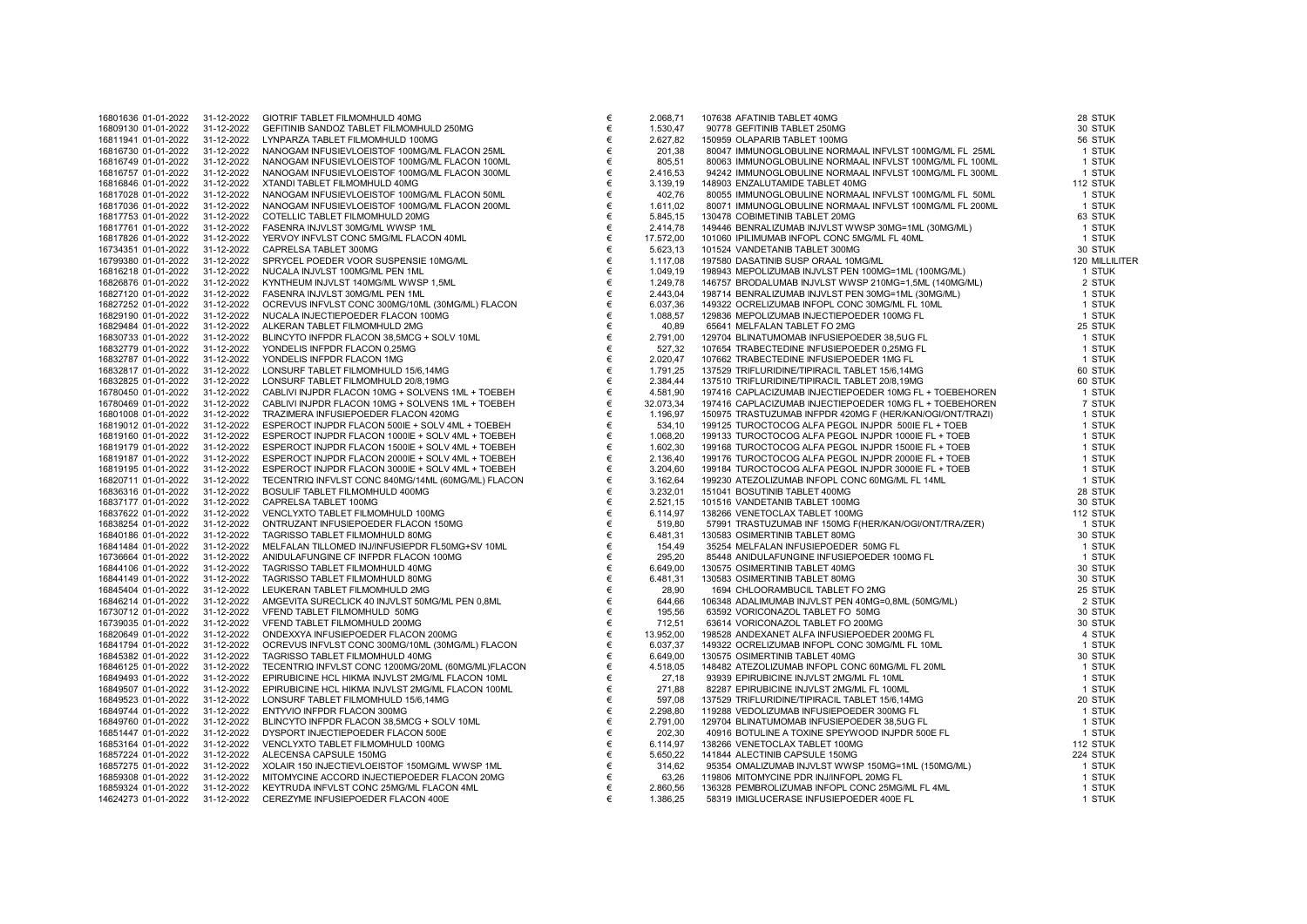| 16031393 01-01-2022                        | 31-12-2022               | COMETRIQ CAPSULE 20MG                                                                 |
|--------------------------------------------|--------------------------|---------------------------------------------------------------------------------------|
| 16031407 01-01-2022                        | 31-12-2022               | COMETRIQ CAPSULE 20 + 80MG (7+7CAPS)                                                  |
| 16031415 01-01-2022                        | 31-12-2022               | COMETRIQ CAPSULE 20 + 80MG (21+7CAPS)                                                 |
| 16041437 01-01-2022                        | 31-12-2022               | VPRIV INFUSIEPOEDER FLACON 400E                                                       |
| 16264711 01-01-2022                        | 31-12-2022               | CEREZYME INFUSIEPOEDER FLACON 400E                                                    |
| 16778502 01-01-2022                        | 31-12-2022               | RUBRACA TABLET FILMOMHULD 200MG                                                       |
| 16778510 01-01-2022                        | 31-12-2022               | RUBRACA TABLET FILMOMHULD 250MG                                                       |
| 16778529 01-01-2022                        | 31-12-2022               | RUBRACA TABLET FILMOMHULD 300MG                                                       |
| 16843649 01-01-2022                        | 31-12-2022               | ZYKADIA TABLET FILMOMHULD 150MG                                                       |
| 16849124 01-01-2022                        | 31-12-2022               | SIKLOS TABLET FILMOMHULD 100MG                                                        |
| 16856694 01-01-2022                        | 31-12-2022               | BOSULIF TABLET FILMOMHULD 100MG                                                       |
| 16857488 01-01-2022                        | 31-12-2022               | SIKLOS TABLET FILMOMHULD 1000MG                                                       |
| 16861248 01-01-2022                        | 31-12-2022               | KISQALI TABLET FILMOMHULD 200MG                                                       |
| 16861930 01-01-2022                        | 31-12-2022               | KADCYLA INFUSIEPOEDER FLACON 100MG                                                    |
| 16861949 01-01-2022                        | 31-12-2022               | KADCYLA INFUSIEPOEDER FLACON 160MG                                                    |
| 16862074 01-01-2022                        | 31-12-2022               | ALECENSA CAPSULE 150MG                                                                |
| 16862082 01-01-2022                        | 31-12-2022               | BESPONSA INFUSIEPOEDER FLACON 1MG                                                     |
| 16862104 01-01-2022                        | 31-12-2022               | KADCYLA INFUSIEPOEDER FLACON 100MG                                                    |
| 16862112 01-01-2022                        | 31-12-2022               | KADCYLA INFUSIEPOEDER FLACON 160MG                                                    |
| 16862228 01-01-2022                        | 31-12-2022               | ALECENSA CAPSULE 150MG                                                                |
| 16864557 01-01-2022                        | 31-12-2022               | CERTICAN TABLET 0,75MG                                                                |
| 16865014 01-01-2022                        | 31-12-2022               | YERVOY INFVLST CONC 5MG/ML FLACON 10ML                                                |
| 16867734 01-01-2022                        | 31-12-2022               | <b>IBRANCE CAPSULE 100MG</b>                                                          |
| 16867769 01-01-2022                        | 31-12-2022               | <b>IMNOVID CAPSULE 4MG</b>                                                            |
| 16870972 01-01-2022                        | 31-12-2022               | BLINCYTO INFPDR FLACON 38,5MCG + SOLV 10ML                                            |
| 16749081 01-01-2022                        | 31-12-2022               | YESCARTA INF DISPERSIE ZAK 68ML                                                       |
| 16798708 01-01-2022                        | 31-12-2022               | RINVOQ TABLET MVA 15MG                                                                |
| 16810708 01-01-2022                        | 31-12-2022               | LUXTURNA INJ CONC 5XTERA VG/ML FL 0,5ML+SV 2X1,7ML                                    |
| 16869249 01-01-2022                        | 31-12-2022               | HYDROXYUREA EURECO-PHARMA CAPSULE 500MG                                               |
| 16881400 01-01-2022                        | 31-12-2022               | <b>IBRANCE CAPSULE 75MG</b>                                                           |
| 16881419 01-01-2022                        | 31-12-2022               | ADCETRIS INFUSIEPOEDER FLACON 50MG                                                    |
| 16330994 01-01-2022                        | 31-12-2022               | CASPOFUNGINE HIKMA INFUSIEPOEDER FLACON 50MG                                          |
| 16331087 01-01-2022                        | 31-12-2022               | CASPOFUNGINE HIKMA INFUSIEPOEDER FLACON 70MG                                          |
| 16847148 01-01-2022                        | 31-12-2022               | ORENCIA INJVLST 125MG/ML WWSP 0,4ML                                                   |
| 16847156 01-01-2022                        | 31-12-2022               | ORENCIA INJVLST 125MG/ML WWSP 0,7ML                                                   |
| 16852125 01-01-2022                        | 31-12-2022               | XELJANZ TABLET MVA 11MG                                                               |
| 16883020 01-01-2022                        | 31-12-2022               | DUPIXENT INJVLS 200MG/1,14ML (175MG/ML) PEN 1,14ML                                    |
| 16883039 01-01-2022<br>16835131 01-01-2022 | 31-12-2022<br>31-12-2022 | DUPIXENT INJVLST 300MG/2ML (150MG/ML) PEN 2ML<br>DASATINIB CF TABLET FILMOMHULD 100MG |
| 16840909 01-01-2022                        | 31-12-2022               | POSACONAZOL TEVA TABLET MSR 100MG                                                     |
| 16860977 01-01-2022                        | 31-12-2022               | BEOVU INJVLST 120MG/ML WWSP 0,165ML                                                   |
| 16881311 01-01-2022                        | 31-12-2022               | IMFINZI INFVLST CONCENTRAAT 50MG/ML FLACON 10ML                                       |
| 16883500 01-01-2022                        | 31-12-2022               | ZEJULA CAPSULE 100MG                                                                  |
| 16883934 01-01-2022                        | 31-12-2022               | REMSIMA INJVLST 120MG/ML WWSP 1ML                                                     |
| 16883985 01-01-2022                        | 31-12-2022               | REMSIMA INJVLST 120MG/ML PEN 1ML                                                      |
| 16890833 01-01-2022                        | 31-12-2022               | AZACITIDINE ACCORD INJECTIEPOEDER FLACON 100MG                                        |
| 16892445 01-01-2022                        | 31-12-2022               | IMFINZI INFVLST CONCENTRAAT 50MG/ML FLACON 2,4ML                                      |
| 16893883 01-01-2022                        | 31-12-2022               | ALKERAN TABLET FILMOMHULD 2MG                                                         |
| 16894383 01-01-2022                        | 31-12-2022               | ANIDULAFUNGINE FRESENIUS KABI INFPDR FLACON 100MG                                     |
| 16894391 01-01-2022                        | 31-12-2022               | ENTYVIO INFPDR FLACON 300MG                                                           |
| 16894766 01-01-2022                        | 31-12-2022               | ZEJULA CAPSULE 100MG                                                                  |
| 16894820 01-01-2022                        | 31-12-2022               | ALKERAN TABLET FILMOMHULD 2MG                                                         |
| 16894871 01-01-2022                        | 31-12-2022               | ENTYVIO INFPDR FLACON 300MG                                                           |
| 16895169 01-01-2022                        | 31-12-2022               | IMFINZI INFVLST CONCENTRAAT 50MG/ML FLACON 10ML                                       |
| 16895185 01-01-2022                        | 31-12-2022               | IMFINZI INFVLST CONCENTRAAT 50MG/ML FLACON 2,4ML                                      |
| 16895193 01-01-2022                        | 31-12-2022               | KEYTRUDA INFVLST CONC 25MG/ML FLACON 4ML                                              |
| 16897080 01-01-2022                        | 31-12-2022               | KADCYLA INFUSIEPOEDER FLACON 160MG                                                    |
| 15831671 01-01-2022                        | 31-12-2022               | DOCETAXEL KABI INFVLST CONC 20MG/ML FL 8ML                                            |
| 16801970 01-01-2022                        | 31-12-2022               | TALZENNA CAPSULE 0,25MG                                                               |
| 16802055 01-01-2022                        | 31-12-2022               | TALZENNA CAPSULE 1MG                                                                  |
| 16851021 01-01-2022                        | 31-12-2022               | ERLOTINIB TEVA TABLET FILMOMHULD 100MG                                                |
| 16851048 01-01-2022                        | 31-12-2022               | ERLOTINIB TEVA TABLET FILMOMHULD 150MG                                                |
| 16878159 01-01-2022                        | 31-12-2022               | IMFINZI INFVLST CONCENTRAAT 50MG/ML FLACON 10ML                                       |
|                                            |                          |                                                                                       |

| 16031393 01-01-2022                        | 31-12-2022               | COMETRIQ CAPSULE 20MG                                     | €      | 5.524,88           | 118168 CABOZANTINIB CAPSULE 20MG                                                                                                                                                                  | 84 STUK            |
|--------------------------------------------|--------------------------|-----------------------------------------------------------|--------|--------------------|---------------------------------------------------------------------------------------------------------------------------------------------------------------------------------------------------|--------------------|
| 16031407 01-01-2022                        | 31-12-2022               | COMETRIQ CAPSULE 20 + 80MG (7+7CAPS)                      | €      | 6.333,99           | 201952 CABOZANTINIB CAPSULE 20+80MG                                                                                                                                                               | 56 STUK            |
| 16031415 01-01-2022                        | 31-12-2022               | COMETRIQ CAPSULE 20 + 80MG (21+7CAPS)                     | €      | 6.333,99           | 201952 CABOZANTINIB CAPSULE 20+80MG                                                                                                                                                               | 112 STUK           |
| 16041437 01-01-2022                        | 31-12-2022               | VPRIV INFUSIEPOEDER FLACON 400E                           | €      | 1.585,87           | 91618 VELAGLUCERASE ALFA INFUSIEPOEDER 400E FL                                                                                                                                                    | 1 STUK             |
| 16264711 01-01-2022                        | 31-12-2022               | CEREZYME INFUSIEPOEDER FLACON 400E                        | €      | 1.386,25           | 58319 IMIGLUCERASE INFUSIEPOEDER 400E FL                                                                                                                                                          | 1 STUK             |
| 16778502 01-01-2022                        | 31-12-2022               | RUBRACA TABLET FILMOMHULD 200MG                           | €      | 4.082,05           | 196916 RUCAPARIB TABLET 200MG                                                                                                                                                                     | 60 STUK            |
| 16778510 01-01-2022                        | 31-12-2022               | RUBRACA TABLET FILMOMHULD 250MG                           | €      | 4.082,05           | 196932 RUCAPARIB TABLET 250MG                                                                                                                                                                     | 60 STUK            |
| 16778529 01-01-2022                        | 31-12-2022               | RUBRACA TABLET FILMOMHULD 300MG                           | €      | 4.082,05           | 196924 RUCAPARIB TABLET 300MG                                                                                                                                                                     | 60 STUK            |
| 16843649 01-01-2022                        | 31-12-2022               | ZYKADIA TABLET FILMOMHULD 150MG                           | €      | 3.720,78           | 199680 CERITINIB TABLET 150MG                                                                                                                                                                     | 84 STUK            |
| 16849124 01-01-2022                        | 31-12-2022               | SIKLOS TABLET FILMOMHULD 100MG                            | €      | 101,62             | 96911 HYDROXYCARBAMIDE TABLET 100MG                                                                                                                                                               | 60 STUK            |
| 16856694 01-01-2022                        | 31-12-2022               | BOSULIF TABLET FILMOMHULD 100MG                           | €      | 3.238,51           | 106070 BOSUTINIB TABLET 100MG                                                                                                                                                                     | 112 STUK           |
| 16857488 01-01-2022                        | 31-12-2022               | SIKLOS TABLET FILMOMHULD 1000MG                           | €      | 555,78             | 85855 HYDROXYCARBAMIDE TABLET 1000MG                                                                                                                                                              | 30 STUK            |
| 16861248 01-01-2022                        | 31-12-2022               | KISQALI TABLET FILMOMHULD 200MG                           | €      | 2.605,10           | 147516 RIBOCICLIB TABLET 200MG                                                                                                                                                                    | 63 STUK            |
| 16861930 01-01-2022                        | 31-12-2022               | KADCYLA INFUSIEPOEDER FLACON 100MG                        | €      | 1.821,64           | 108723 TRASTUZUMAB EMTANSINE INFPDR 100MG FL (KADCYLA)                                                                                                                                            | 1 STUK             |
| 16861949 01-01-2022                        | 31-12-2022               | KADCYLA INFUSIEPOEDER FLACON 160MG                        | €      | 2.929,72           | 108731 TRASTUZUMAB EMTANSINE INFPDR 160MG FL (KADCYLA)                                                                                                                                            | 1 STUK             |
| 16862074 01-01-2022                        | 31-12-2022               | ALECENSA CAPSULE 150MG                                    | €      | 5.650,22           | 141844 ALECTINIB CAPSULE 150MG                                                                                                                                                                    | 224 STUK           |
| 16862082 01-01-2022                        | 31-12-2022               | BESPONSA INFUSIEPOEDER FLACON 1MG                         | €      | 12.287,57          | 146234 INOTUZUMAB OZOGAMICINE INFPDR 1MG FL                                                                                                                                                       | 1 STUK             |
| 16862104 01-01-2022                        | 31-12-2022               | KADCYLA INFUSIEPOEDER FLACON 100MG                        | €      | 1.821,64           | 108723 TRASTUZUMAB EMTANSINE INFPDR 100MG FL (KADCYLA)                                                                                                                                            | 1 STUK             |
| 16862112 01-01-2022                        | 31-12-2022               | KADCYLA INFUSIEPOEDER FLACON 160MG                        | €      | 2.929,72           | 108731 TRASTUZUMAB EMTANSINE INFPDR 160MG FL (KADCYLA)                                                                                                                                            | 1 STUK             |
| 16862228 01-01-2022                        | 31-12-2022               | ALECENSA CAPSULE 150MG                                    | €      | 5.650,22           | 141844 ALECTINIB CAPSULE 150MG                                                                                                                                                                    | 224 STUK           |
| 16864557 01-01-2022                        | 31-12-2022               | CERTICAN TABLET 0,75MG                                    | €      | 376,88             | 75094 EVEROLIMUS TABLET 0,75MG                                                                                                                                                                    | 60 STUK            |
| 16865014 01-01-2022                        | 31-12-2022               | YERVOY INFVLST CONC 5MG/ML FLACON 10ML                    | €      | 4.393,00           | 101052 IPILIMUMAB INFOPL CONC 5MG/ML FL 10ML                                                                                                                                                      | 1 STUK             |
| 16867734 01-01-2022                        | 31-12-2022               | <b>IBRANCE CAPSULE 100MG</b>                              | €      | 2.387,09           |                                                                                                                                                                                                   | 21 STUK            |
| 16867769 01-01-2022                        | 31-12-2022               | <b>IMNOVID CAPSULE 4MG</b>                                | €      | 6.301,34           |                                                                                                                                                                                                   | 14 STUK            |
| 16870972 01-01-2022                        | 31-12-2022               | BLINCYTO INFPDR FLACON 38,5MCG + SOLV 10ML                | €      | 2.791,00           |                                                                                                                                                                                                   | 1 STUK             |
| 16749081 01-01-2022                        | 31-12-2022               | YESCARTA INF DISPERSIE ZAK 68ML                           | €      | 356.430,00         | 139467 PALBOCICLIB CAPSULL TOOTTO<br>107549 POMALIDOMIDE CAPSULE 4MG<br>129704 BLINATUMOMAB INFUSIEPOEDER 38,5UG FL<br>129704 BLINATUMOMAB INFUSIEL INF DISPERSIE ZAK                             | 1 STUK             |
| 16798708 01-01-2022                        | 31-12-2022               | RINVOQ TABLET MVA 15MG                                    | €      | 957,91             | 201073 UPADACITINIB TABLET MGA 15MG                                                                                                                                                               | 28 STUK            |
| 16810708 01-01-2022                        | 31-12-2022               | LUXTURNA INJ CONC 5XTERA VG/ML FL 0,5ML+SV 2X1,7ML        | $\in$  | 376.050,00         | 199362 VORETIGEEN NEPARVOVEC INJOPL CONC 5TV/ML FL 0,5ML                                                                                                                                          | 1 STUK             |
| 16869249 01-01-2022                        | 31-12-2022               | HYDROXYUREA EURECO-PHARMA CAPSULE 500MG                   | €      | 36,01              | 2690 HYDROXYCARBAMIDE CAPSULE 500MG                                                                                                                                                               | 100 STUK           |
| 16881400 01-01-2022                        | 31-12-2022               | <b>IBRANCE CAPSULE 75MG</b>                               | €      | 2.387,09           | 139459 PALBOCICLIB CAPSULE 75MG                                                                                                                                                                   | 21 STUK            |
| 16881419 01-01-2022                        | 31-12-2022               | ADCETRIS INFUSIEPOEDER FLACON 50MG                        | €      | 3.265,93           | 103993 BRENTUXIMAB VEDOTINE INFUSIEPOEDER 50MG FL                                                                                                                                                 | 1 STUK             |
| 16330994 01-01-2022                        | 31-12-2022               | CASPOFUNGINE HIKMA INFUSIEPOEDER FLACON 50MG              | €      | 294,30             | 70300 CASPOFUNGINE INFUSIEPOEDER 50MG FL                                                                                                                                                          | 1 STUK             |
| 16331087 01-01-2022                        | 31-12-2022               | CASPOFUNGINE HIKMA INFUSIEPOEDER FLACON 70MG              | €      | 375,44             | 70319 CASPOFUNGINE INFUSIEPOEDER 70MG FL                                                                                                                                                          | 1 STUK             |
| 16847148 01-01-2022                        | 31-12-2022               | ORENCIA INJVLST 125MG/ML WWSP 0,4ML                       | €      | 441,27             | 201537 ABATACEPT INJVLST WWSP 50MG=0,4ML (125MG/ML)                                                                                                                                               | 4 STUK             |
| 16847156 01-01-2022                        | 31-12-2022               | ORENCIA INJVLST 125MG/ML WWSP 0,7ML                       | €      | 772,23             | 201545 ABATACEPT INJVLST WWSP 87,5MG=0,7ML (125MG/ML)                                                                                                                                             | 4 STUK             |
| 16852125 01-01-2022                        | 31-12-2022               | XELJANZ TABLET MVA 11MG                                   | €      | 930,10             | 201502 TOFACITINIB TABLET MGA 11MG                                                                                                                                                                | 28 STUK            |
| 16883020 01-01-2022                        | 31-12-2022<br>31-12-2022 | DUPIXENT INJVLS 200MG/1,14ML (175MG/ML) PEN 1,14ML        | €<br>€ | 1.257,75           | 201472 DUPILUMAB INJVLST PEN 200MG=1,14ML (175MG/ML)                                                                                                                                              | 2 STUK             |
| 16883039 01-01-2022                        |                          | DUPIXENT INJVLST 300MG/2ML (150MG/ML) PEN 2ML             |        | 1.257,75           | 201529 DUPILUMAB INJVLST PEN 300MG=2ML (150MG/ML)                                                                                                                                                 | 2 STUK             |
| 16835131 01-01-2022                        | 31-12-2022               | DASATINIB CF TABLET FILMOMHULD 100MG                      | €      | 3.236,49           | 88773 DASATINIB TABLET 100MG                                                                                                                                                                      | 30 STUK<br>24 STUK |
| 16840909 01-01-2022                        | 31-12-2022<br>31-12-2022 | POSACONAZOL TEVA TABLET MSR 100MG                         | €<br>€ | 565,65<br>825,41   |                                                                                                                                                                                                   |                    |
| 16860977 01-01-2022                        |                          | BEOVU INJVLST 120MG/ML WWSP 0,165ML                       |        |                    |                                                                                                                                                                                                   | 1 STUK             |
| 16881311 01-01-2022                        | 31-12-2022               | IMFINZI INFVLST CONCENTRAAT 50MG/ML FLACON 10ML           | €      | 2.537,52           |                                                                                                                                                                                                   | 1 STUK             |
| 16883500 01-01-2022                        | 31-12-2022<br>31-12-2022 | ZEJULA CAPSULE 100MG<br>REMSIMA INJVLST 120MG/ML WWSP 1ML | €<br>€ | 8.334,21<br>959,20 | 201790 BROLUCIZUMAB INJ WWSP 19,8MG=0,165ML (120MG/ML)<br>196029 DURVALUMAB INJ WWSP 19,8MG=0,165ML (120MG/ML)<br>198029 DURVALUMAB INFOPL CONC 50MG/ML FL 10ML<br>201715 INFLYALLE CAPSULE 100MG | 84 STUK<br>2 STUK  |
| 16883934 01-01-2022<br>16883985 01-01-2022 | 31-12-2022               | REMSIMA INJVLST 120MG/ML PEN 1ML                          | €      | 959,20             | 201715 INFLIXIMAB INJVLST WWSP 120MG=1ML (120MG/ML)<br>201707 INFLIXIMAB INJVLST PEN 120MG=1ML (120MG/ML)                                                                                         | 2 STUK             |
| 16890833 01-01-2022                        | 31-12-2022               | AZACITIDINE ACCORD INJECTIEPOEDER FLACON 100MG            | €      | 388,28             | 88692 AZACITIDINE PDR V INJSUSP 100MG FL                                                                                                                                                          | 1 STUK             |
| 16892445 01-01-2022                        | 31-12-2022               | IMFINZI INFVLST CONCENTRAAT 50MG/ML FLACON 2,4ML          | €      | 609,00             | 196037 DURVALUMAB INFOPL CONC 50MG/ML FL 2,4ML                                                                                                                                                    | 1 STUK             |
| 16893883 01-01-2022                        | 31-12-2022               | ALKERAN TABLET FILMOMHULD 2MG                             | €      | 40,89              | 65641 MELFALAN TABLET FO 2MG                                                                                                                                                                      | 25 STUK            |
| 16894383 01-01-2022                        | 31-12-2022               | ANIDULAFUNGINE FRESENIUS KABI INFPDR FLACON 100MG         | €      | 295,20             | 85448 ANIDULAFUNGINE INFUSIEPOEDER 100MG FL                                                                                                                                                       | 1 STUK             |
| 16894391 01-01-2022                        | 31-12-2022               | ENTYVIO INFPDR FLACON 300MG                               | €      | 2.298,80           | 119288 VEDOLIZUMAB INFUSIEPOEDER 300MG FL                                                                                                                                                         | 1 STUK             |
| 16894766 01-01-2022                        | 31-12-2022               | ZEJULA CAPSULE 100MG                                      | €      | 8.334,21           | 149284 NIRAPARIB CAPSULE 100MG                                                                                                                                                                    | 84 STUK            |
| 16894820 01-01-2022                        | 31-12-2022               | ALKERAN TABLET FILMOMHULD 2MG                             | €      | 40,89              | 65641 MELFALAN TABLET FO 2MG                                                                                                                                                                      | 25 STUK            |
| 16894871 01-01-2022                        | 31-12-2022               | ENTYVIO INFPDR FLACON 300MG                               | €      | 2.298,80           | 119288 VEDOLIZUMAB INFUSIEPOEDER 300MG FL                                                                                                                                                         | 1 STUK             |
| 16895169 01-01-2022                        | 31-12-2022               | IMFINZI INFVLST CONCENTRAAT 50MG/ML FLACON 10ML           | €      | 2.537,51           | 196029 DURVALUMAB INFOPL CONC 50MG/ML FL 10ML                                                                                                                                                     | 1 STUK             |
| 16895185 01-01-2022                        | 31-12-2022               | IMFINZI INFVLST CONCENTRAAT 50MG/ML FLACON 2,4ML          | €      | 608,99             | 196037 DURVALUMAB INFOPL CONC 50MG/ML FL 2,4ML                                                                                                                                                    | 1 STUK             |
| 16895193 01-01-2022                        | 31-12-2022               | KEYTRUDA INFVLST CONC 25MG/ML FLACON 4ML                  | €      | 2.860,56           | 136328 PEMBROLIZUMAB INFOPL CONC 25MG/ML FL 4ML                                                                                                                                                   | 1 STUK             |
| 16897080 01-01-2022                        | 31-12-2022               | KADCYLA INFUSIEPOEDER FLACON 160MG                        | €      | 2.929,72           | 108731 TRASTUZUMAB EMTANSINE INFPDR 160MG FL (KADCYLA)                                                                                                                                            | 1 STUK             |
| 15831671 01-01-2022                        | 31-12-2022               | DOCETAXEL KABI INFVLST CONC 20MG/ML FL 8ML                | €      | 662,80             | 94234 DOCETAXEL INFOPL CONC 20MG/ML FL 8ML                                                                                                                                                        | 1 STUK             |
| 16801970 01-01-2022                        | 31-12-2022               | TALZENNA CAPSULE 0,25MG                                   | €      | 1.938,64           | 201820 TALAZOPARIB CAPSULE 0,25MG                                                                                                                                                                 | 30 STUK            |
| 16802055 01-01-2022                        | 31-12-2022               | TALZENNA CAPSULE 1MG                                      | €      | 5.815,92           | 201839 TALAZOPARIB CAPSULE 1MG                                                                                                                                                                    | 30 STUK            |
| 16851021 01-01-2022                        | 31-12-2022               | ERLOTINIB TEVA TABLET FILMOMHULD 100MG                    | €      | 1.774,99           | 79219 ERLOTINIB TABLET 100MG                                                                                                                                                                      | 30 STUK            |
| 16851048 01-01-2022                        | 31-12-2022               | ERLOTINIB TEVA TABLET FILMOMHULD 150MG                    | €      | 2.130,88           | 79227 ERLOTINIB TABLET 150MG                                                                                                                                                                      | 30 STUK            |
| 16878159 01-01-2022 31-12-2022             |                          | IMFINZI INFVLST CONCENTRAAT 50MG/ML FLACON 10ML           | €      | 2.537,52           | 196029 DURVALUMAB INFOPL CONC 50MG/ML FL 10ML                                                                                                                                                     | 1 STUK             |
|                                            |                          |                                                           |        |                    |                                                                                                                                                                                                   |                    |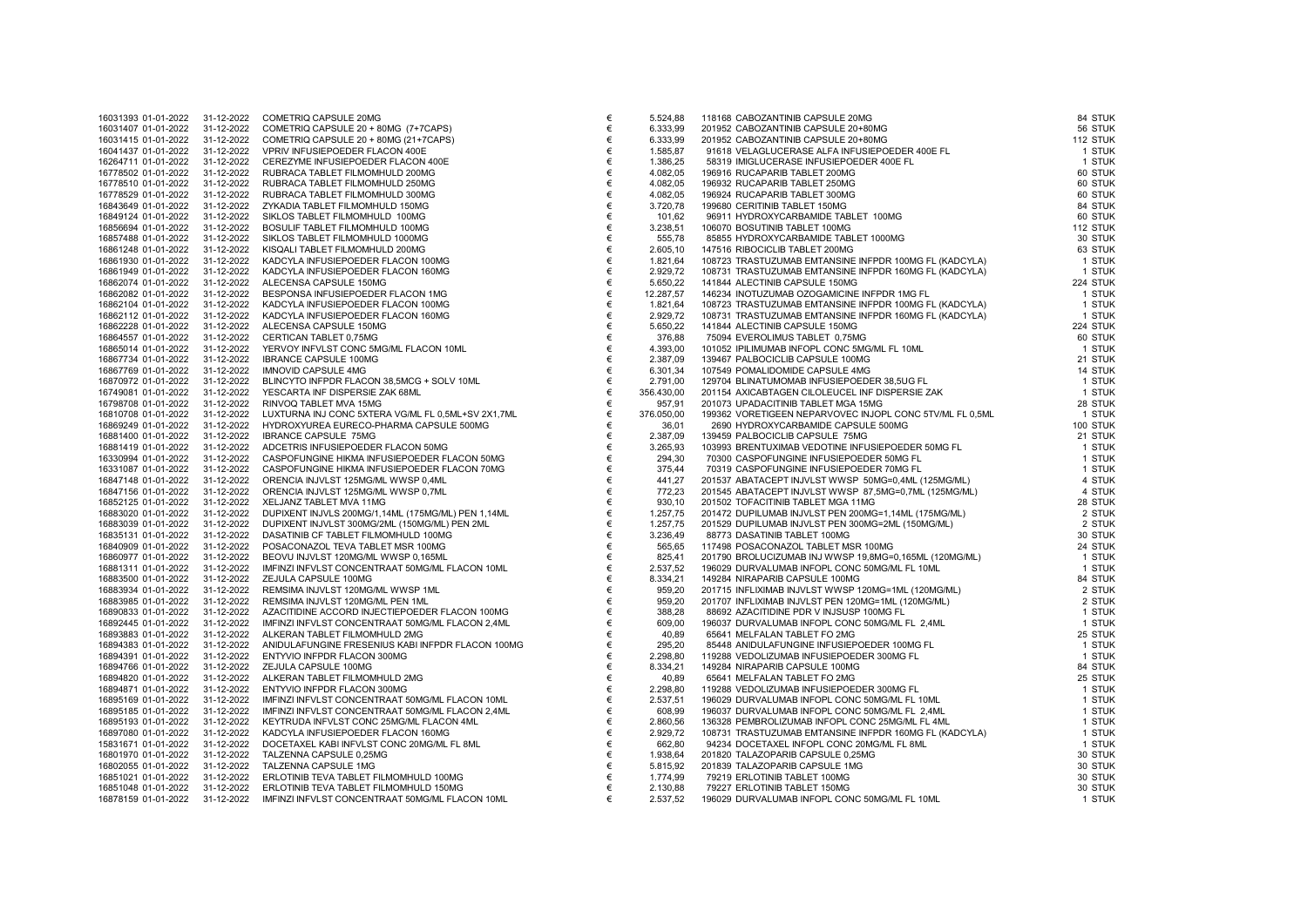| 1001024001012022    | JI-12-2022 | <b>INTERNATION CONCENTIVATE JUNIONIL ELACON 2,4ML</b> |
|---------------------|------------|-------------------------------------------------------|
| 16880412 01-01-2022 | 31-12-2022 | PEMETREXED MYLAN INFVLST CONC 25MG/ML FLACON 4ML      |
| 16880579 01-01-2022 | 31-12-2022 | PEMETREXED MYLAN INFVLST CONC 25MG/ML FLACON 20ML     |
| 16880587 01-01-2022 | 31-12-2022 | PEMETREXED MYLAN INFVLST CONC 25MG/ML FLACON 40ML     |
| 16881575 01-01-2022 | 31-12-2022 | ERLOTINIB CF TABLET FILMOMHULD 25MG                   |
| 16881583 01-01-2022 | 31-12-2022 | ERLOTINIB CF TABLET FILMOMHULD 100MG                  |
| 16881605 01-01-2022 | 31-12-2022 | ERLOTINIB CF TABLET FILMOMHULD 150MG                  |
| 16892003 01-01-2022 | 31-12-2022 | VENCLYXTO TABLET FILMOMHULD 100MG                     |
|                     |            |                                                       |
| 16892011 01-01-2022 | 31-12-2022 | VENCLYXTO TABLET FILMOMHULD 100MG                     |
| 16892038 01-01-2022 | 31-12-2022 | VENCLYXTO TABLET FILMOMHULD 100MG                     |
| 16893344 01-01-2022 | 31-12-2022 | OCREVUS INFVLST CONC 300MG/10ML (30MG/ML) FLACON      |
| 16895215 01-01-2022 | 31-12-2022 | TECENTRIQ INFVLST CONC 1200MG/20ML (60MG/ML)FLACON    |
| 16900677 01-01-2022 | 31-12-2022 | ERLOTINIB MYLAN TABLET FILMOMHULD 25MG                |
| 16900731 01-01-2022 | 31-12-2022 | ERLOTINIB MYLAN TABLET FILMOMHULD 100MG               |
| 16900758 01-01-2022 | 31-12-2022 | ERLOTINIB MYLAN TABLET FILMOMHULD 150MG               |
| 16902025 01-01-2022 | 31-12-2022 | TAGRISSO TABLET FILMOMHULD 80MG                       |
| 16903153 01-01-2022 | 31-12-2022 | OCTAGAM INFUSIEVLOEISTOF 50MG/ML FLACON 50ML          |
| 16903188 01-01-2022 | 31-12-2022 | OCTAGAM INFUSIEVLOEISTOF 50MG/ML FLACON 100ML         |
| 16903196 01-01-2022 | 31-12-2022 | OCTAGAM INFUSIEVLOEISTOF 50MG/ML FLACON 200ML         |
|                     |            |                                                       |
| 16904354 01-01-2022 | 31-12-2022 | TAGRISSO TABLET FILMOMHULD 80MG                       |
| 16906292 01-01-2022 | 31-12-2022 | ERLOTINIB AMAROX TABLET FILMOMHULD 25MG               |
| 16906306 01-01-2022 | 31-12-2022 | ERLOTINIB AMAROX TABLET FILMOMHULD 100MG              |
| 16906314 01-01-2022 | 31-12-2022 | ERLOTINIB AMAROX TABLET FILMOMHULD 150MG              |
| 16737385 01-01-2022 | 31-12-2022 | MELFALAN HCL SUN INJ/INFUSIEPOEDER FL 50MG+SV 10ML    |
| 16779312 01-01-2022 | 31-12-2022 | VIZIMPRO TABLET FILMOMHULD 15MG                       |
| 16779320 01-01-2022 | 31-12-2022 | VIZIMPRO TABLET FILMOMHULD 30MG                       |
| 16779339 01-01-2022 | 31-12-2022 | VIZIMPRO TABLET FILMOMHULD 45MG                       |
| 16891384 01-01-2022 | 31-12-2022 | ERLOTINIB SANDOZ TABLET FILMOMHULD 100MG              |
| 16891392 01-01-2022 | 31-12-2022 | ERLOTINIB SANDOZ TABLET FILMOMHULD 150MG              |
| 16891406 01-01-2022 | 31-12-2022 | ERLOTINIB SANDOZ TABLET FILMOMHULD 25MG               |
| 16894928 01-01-2022 | 31-12-2022 | STRENSIQ INJVLST 40MG/ML FLACON 0,45ML                |
| 16894952 01-01-2022 | 31-12-2022 | STRENSIQ INJVLST 40MG/ML FLACON 0,7ML                 |
| 16894979 01-01-2022 | 31-12-2022 | STRENSIQ INJVLST 40MG/ML FLACON 1ML                   |
| 16894987 01-01-2022 | 31-12-2022 | STRENSIQ INJVLST 100MG/ML FLACON 0,8ML                |
| 16895037 01-01-2022 | 31-12-2022 | VERZENIOS TABLET FILMOMHULD 100MG                     |
| 16895045 01-01-2022 | 31-12-2022 | VERZENIOS TABLET FILMOMHULD 150MG                     |
| 16897846 01-01-2022 | 31-12-2022 | SIKLOS TABLET FILMOMHULD 1000MG                       |
| 16906764 01-01-2022 | 31-12-2022 | KEYTRUDA INFVLST CONC 25MG/ML FLACON 4ML              |
| 16909992 01-01-2022 | 31-12-2022 | BAVENCIO INFVLST CONC 20MG/ML FLACON 10ML             |
| 16911334 01-01-2022 | 31-12-2022 | ATRIANCE INFVLST 5MG/ML FLACON 50ML                   |
| 16912144 01-01-2022 | 31-12-2022 | NUCALA INJVLST 100MG/ML PEN 1ML                       |
| 16912195 01-01-2022 | 31-12-2022 | BAVENCIO INFVLST CONC 20MG/ML FLACON 10ML             |
| 16912764 01-01-2022 | 31-12-2022 | OCREVUS INFVLST CONC 300MG/10ML (30MG/ML) FLACON      |
| 16920481 01-01-2022 | 31-12-2022 | IMFINZI INFVLST CONCENTRAAT 50MG/ML FLACON 10ML       |
|                     |            |                                                       |
| 16920503 01-01-2022 | 31-12-2022 | IMFINZI INFVLST CONCENTRAAT 50MG/ML FLACON 2,4ML      |
| 16921437 01-01-2022 | 31-12-2022 | KALYDECO TABLET FILMOMHULD 150MG                      |
| 16922255 01-01-2022 | 31-12-2022 | KALYDECO TABLET FILMOMHULD 150MG                      |
| 16922433 01-01-2022 | 31-12-2022 | IMATINIB AMAROX TABLET FILMOMHULD 100MG               |
| 16922441 01-01-2022 | 31-12-2022 | IMATINIB AMAROX TABLET FILMOMHULD 400MG               |
| 16812093 01-01-2022 | 31-12-2022 | IMBRUVICA TABLET FILMOMHULD 140MG                     |
| 16812107 01-01-2022 | 31-12-2022 | IMBRUVICA TABLET FILMOMHULD 280MG                     |
| 16812115 01-01-2022 | 31-12-2022 | IMBRUVICA TABLET FILMOMHULD 420MG                     |
| 16812123 01-01-2022 | 31-12-2022 | IMBRUVICA TABLET FILMOMHULD 560MG                     |
| 16817885 01-01-2022 | 31-12-2022 | LORVIQUA TABLET FILMOMHULD 25MG                       |
| 16832965 01-01-2022 | 31-12-2022 | TRISENOX INFVLST CONC 2MG/ML FLACON 6ML               |
| 16852672 01-01-2022 | 31-12-2022 | ZIRABEV INFVLST CONC 25MG/ML FLACON 4ML               |
| 16852702 01-01-2022 | 31-12-2022 | ZIRABEV INFVLST CONC 25MG/ML FLACON 16ML              |
| 16901266 01-01-2022 | 31-12-2022 | ENTYVIO INJVLST 108MG/0,68ML (158,8MG/ML) PEN         |
| 16901460 01-01-2022 | 31-12-2022 | ENTYVIO INJVLST 108MG/0,68ML (158,8MG/ML) WWSP        |
| 16907302 01-01-2022 | 31-12-2022 | RUXIENCE INFVLST CONC 10MG/ML FLACON 10ML             |
| 16907310 01-01-2022 | 31-12-2022 | RUXIENCE INFVLST CONC 10MG/ML FLACON 50ML             |
| 16924118 01-01-2022 | 31-12-2022 | ICLUSIG TABLET FILMOMHULD 15MG                        |
| 16924126 01-01-2022 | 31-12-2022 | ICLUSIG TABLET FILMOMHULD 30MG                        |
|                     |            |                                                       |

| 16878248 01-01-2022 | 31-12-2022 | IMFINZI INFVLST CONCENTRAAT 50MG/ML FLACON 2,4ML   | €     |           | 196037 DURVALUMAB INFOPL CONC 50MG/ML FL 2,4ML            | 1 STUK   |
|---------------------|------------|----------------------------------------------------|-------|-----------|-----------------------------------------------------------|----------|
|                     |            |                                                    |       | 609,00    |                                                           |          |
| 16880412 01-01-2022 | 31-12-2022 | PEMETREXED MYLAN INFVLST CONC 25MG/ML FLACON 4ML   | €     | 106,69    | 142603 PEMETREXED INFOPL CONC 25MG/ML FL 4ML              | 1 STUK   |
| 16880579 01-01-2022 | 31-12-2022 | PEMETREXED MYLAN INFVLST CONC 25MG/ML FLACON 20ML  | €     | 533,49    | 142611 PEMETREXED INFOPL CONC 25MG/ML FL 20ML             | 1 STUK   |
| 16880587 01-01-2022 | 31-12-2022 | PEMETREXED MYLAN INFVLST CONC 25MG/ML FLACON 40ML  | €     | 1.066,99  | 142638 PEMETREXED INFOPL CONC 25MG/ML FL 40ML             | 1 STUK   |
| 16881575 01-01-2022 | 31-12-2022 | ERLOTINIB CF TABLET FILMOMHULD 25MG                | €     | 349,65    | 79200 ERLOTINIB TABLET 25MG                               | 30 STUK  |
|                     | 31-12-2022 |                                                    |       |           |                                                           |          |
| 16881583 01-01-2022 |            | ERLOTINIB CF TABLET FILMOMHULD 100MG               | €     | 1.067,96  | 79219 ERLOTINIB TABLET 100MG                              | 30 STUK  |
| 16881605 01-01-2022 | 31-12-2022 | ERLOTINIB CF TABLET FILMOMHULD 150MG               | €     | 1.235,51  | 79227 ERLOTINIB TABLET 150MG                              | 30 STUK  |
| 16892003 01-01-2022 | 31-12-2022 | VENCLYXTO TABLET FILMOMHULD 100MG                  | €     | 382,18    | 138266 VENETOCLAX TABLET 100MG                            | 7 STUK   |
| 16892011 01-01-2022 | 31-12-2022 | VENCLYXTO TABLET FILMOMHULD 100MG                  | €     | 764,37    | 138266 VENETOCLAX TABLET 100MG                            | 14 STUK  |
| 16892038 01-01-2022 | 31-12-2022 | VENCLYXTO TABLET FILMOMHULD 100MG                  | €     | 6.114,97  | 138266 VENETOCLAX TABLET 100MG                            | 112 STUK |
| 16893344 01-01-2022 | 31-12-2022 | OCREVUS INFVLST CONC 300MG/10ML (30MG/ML) FLACON   | €     | 6.037,37  | 149322 OCRELIZUMAB INFOPL CONC 30MG/ML FL 10ML            | 1 STUK   |
|                     |            |                                                    |       |           |                                                           |          |
| 16895215 01-01-2022 | 31-12-2022 | TECENTRIQ INFVLST CONC 1200MG/20ML (60MG/ML)FLACON | €     | 4.518,05  | 148482 ATEZOLIZUMAB INFOPL CONC 60MG/ML FL 20ML           | 1 STUK   |
| 16900677 01-01-2022 | 31-12-2022 | ERLOTINIB MYLAN TABLET FILMOMHULD 25MG             | €     | 488,76    | 79200 ERLOTINIB TABLET 25MG                               | 30 STUK  |
| 16900731 01-01-2022 | 31-12-2022 | ERLOTINIB MYLAN TABLET FILMOMHULD 100MG            | €     | 1.067,96  | 79219 ERLOTINIB TABLET 100MG                              | 30 STUK  |
| 16900758 01-01-2022 | 31-12-2022 | ERLOTINIB MYLAN TABLET FILMOMHULD 150MG            | €     | 1.235,51  | 79227 ERLOTINIB TABLET 150MG                              | 30 STUK  |
| 16902025 01-01-2022 | 31-12-2022 | TAGRISSO TABLET FILMOMHULD 80MG                    | €     | 6.481,31  | 130583 OSIMERTINIB TABLET 80MG                            | 30 STUK  |
|                     |            |                                                    |       |           |                                                           |          |
| 16903153 01-01-2022 | 31-12-2022 | OCTAGAM INFUSIEVLOEISTOF 50MG/ML FLACON 50ML       | €     | 224,81    | 48062 IMMUNOGLOBULINE NORMAAL INFVLST 50MG/ML FL 50ML     | 1 STUK   |
| 16903188 01-01-2022 | 31-12-2022 | OCTAGAM INFUSIEVLOEISTOF 50MG/ML FLACON 100ML      | €     | 449,63    | 48070 IMMUNOGLOBULINE NORMAAL INFVLST 50MG/ML FL 100ML    | 1 STUK   |
| 16903196 01-01-2022 | 31-12-2022 | OCTAGAM INFUSIEVLOEISTOF 50MG/ML FLACON 200ML      | €     | 899,25    | 48089 IMMUNOGLOBULINE NORMAAL INFVLST 50MG/ML FL 200ML    | 1 STUK   |
| 16904354 01-01-2022 | 31-12-2022 | TAGRISSO TABLET FILMOMHULD 80MG                    | €     | 6.481,31  | 130583 OSIMERTINIB TABLET 80MG                            | 30 STUK  |
| 16906292 01-01-2022 | 31-12-2022 | ERLOTINIB AMAROX TABLET FILMOMHULD 25MG            | €     | 349,65    | 79200 ERLOTINIB TABLET 25MG                               | 30 STUK  |
| 16906306 01-01-2022 | 31-12-2022 | ERLOTINIB AMAROX TABLET FILMOMHULD 100MG           | €     | 1.067,96  | 79219 ERLOTINIB TABLET 100MG                              | 30 STUK  |
|                     |            |                                                    |       |           |                                                           |          |
| 16906314 01-01-2022 | 31-12-2022 | ERLOTINIB AMAROX TABLET FILMOMHULD 150MG           | €     | 1.235,51  | 79227 ERLOTINIB TABLET 150MG                              | 30 STUK  |
| 16737385 01-01-2022 | 31-12-2022 | MELFALAN HCL SUN INJ/INFUSIEPOEDER FL 50MG+SV 10ML | €     | 151,49    | 35254 MELFALAN INFUSIEPOEDER 50MG FL                      | 1 STUK   |
| 16779312 01-01-2022 | 31-12-2022 | VIZIMPRO TABLET FILMOMHULD 15MG                    | €     | 2.942,80  | 197599 DACOMITINIB TABLET 15MG                            | 30 STUK  |
| 16779320 01-01-2022 | 31-12-2022 | VIZIMPRO TABLET FILMOMHULD 30MG                    | €     | 2.942,80  | 197602 DACOMITINIB TABLET 30MG                            | 30 STUK  |
| 16779339 01-01-2022 | 31-12-2022 | VIZIMPRO TABLET FILMOMHULD 45MG                    | €     | 2.942,80  | 197610 DACOMITINIB TABLET 45MG                            | 30 STUK  |
|                     |            |                                                    |       |           |                                                           |          |
| 16891384 01-01-2022 | 31-12-2022 | ERLOTINIB SANDOZ TABLET FILMOMHULD 100MG           | €     | 1.775,00  | 79219 ERLOTINIB TABLET 100MG                              | 30 STUK  |
| 16891392 01-01-2022 | 31-12-2022 | ERLOTINIB SANDOZ TABLET FILMOMHULD 150MG           | €     | 2.130,90  | 79227 ERLOTINIB TABLET 150MG                              | 30 STUK  |
| 16891406 01-01-2022 | 31-12-2022 | ERLOTINIB SANDOZ TABLET FILMOMHULD 25MG            | $\in$ | 491,88    | 79200 ERLOTINIB TABLET 25MG                               | 30 STUK  |
| 16894928 01-01-2022 | 31-12-2022 | STRENSIQ INJVLST 40MG/ML FLACON 0,45ML             | €     | 12.054,53 | 201855 ASFOTASE ALFA INJVLST 40MG/ML FL 0,45ML            | 12 STUK  |
| 16894952 01-01-2022 | 31-12-2022 | STRENSIQ INJVLST 40MG/ML FLACON 0,7ML              | €     | 18.751,49 | 201863 ASFOTASE ALFA INJVLST 40MG/ML FL 0,7ML             | 12 STUK  |
| 16894979 01-01-2022 | 31-12-2022 | STRENSIQ INJVLST 40MG/ML FLACON 1ML                | €     | 26.787,84 | 201871 ASFOTASE ALFA INJVLST 40MG/ML FL 1ML               | 12 STUK  |
|                     |            |                                                    |       |           |                                                           |          |
| 16894987 01-01-2022 | 31-12-2022 | STRENSIQ INJVLST 100MG/ML FLACON 0,8ML             | €     | 53.575,68 | 201847 ASFOTASE ALFA INJVLST 100MG/ML FL 0,8ML            | 12 STUK  |
| 16895037 01-01-2022 | 31-12-2022 | VERZENIOS TABLET FILMOMHULD 100MG                  | €     | 2.943,00  | 167436 ABEMACICLIB TABLET 100MG                           | 56 STUK  |
| 16895045 01-01-2022 | 31-12-2022 | VERZENIOS TABLET FILMOMHULD 150MG                  | €     | 2.943,00  | 167444 ABEMACICLIB TABLET 150MG                           | 56 STUK  |
| 16897846 01-01-2022 | 31-12-2022 | SIKLOS TABLET FILMOMHULD 1000MG                    | €     | 555,78    | 85855 HYDROXYCARBAMIDE TABLET 1000MG                      | 30 STUK  |
| 16906764 01-01-2022 | 31-12-2022 | KEYTRUDA INFVLST CONC 25MG/ML FLACON 4ML           | €     | 2.860,56  | 136328 PEMBROLIZUMAB INFOPL CONC 25MG/ML FL 4ML           | 1 STUK   |
| 16909992 01-01-2022 | 31-12-2022 | BAVENCIO INFVLST CONC 20MG/ML FLACON 10ML          | €     | 975,03    | 148008 AVELUMAB INFOPL CONC 20MG/ML FL 10ML               | 1 STUK   |
|                     |            |                                                    |       |           |                                                           |          |
| 16911334 01-01-2022 | 31-12-2022 | ATRIANCE INFVLST 5MG/ML FLACON 50ML                | €     | 2.133,52  | 85030 NELARABINE INFVLST 5MG/ML FL 50ML                   | 6 STUK   |
| 16912144 01-01-2022 | 31-12-2022 | NUCALA INJVLST 100MG/ML PEN 1ML                    | €     | 1.049,19  | 198943 MEPOLIZUMAB INJVLST PEN 100MG=1ML (100MG/ML)       | 1 STUK   |
| 16912195 01-01-2022 | 31-12-2022 | BAVENCIO INFVLST CONC 20MG/ML FLACON 10ML          | €     | 975,03    | 148008 AVELUMAB INFOPL CONC 20MG/ML FL 10ML               | 1 STUK   |
| 16912764 01-01-2022 | 31-12-2022 | OCREVUS INFVLST CONC 300MG/10ML (30MG/ML) FLACON   | €     | 6.037,35  | 149322 OCRELIZUMAB INFOPL CONC 30MG/ML FL 10ML            | 1 STUK   |
| 16920481 01-01-2022 | 31-12-2022 | IMFINZI INFVLST CONCENTRAAT 50MG/ML FLACON 10ML    | €     | 2.537,50  | 196029 DURVALUMAB INFOPL CONC 50MG/ML FL 10ML             | 1 STUK   |
| 16920503 01-01-2022 | 31-12-2022 | IMFINZI INFVLST CONCENTRAAT 50MG/ML FLACON 2,4ML   | €     | 608,98    | 196037 DURVALUMAB INFOPL CONC 50MG/ML FL 2,4ML            | 1 STUK   |
|                     |            |                                                    |       |           |                                                           |          |
| 16921437 01-01-2022 | 31-12-2022 | KALYDECO TABLET FILMOMHULD 150MG                   | €     | 15.468,19 | 115134 IVACAFTOR TABLET 150MG                             | 56 STUK  |
| 16922255 01-01-2022 | 31-12-2022 | KALYDECO TABLET FILMOMHULD 150MG                   | €     | 7.733,55  | 115134 IVACAFTOR TABLET 150MG                             | 28 STUK  |
| 16922433 01-01-2022 | 31-12-2022 | IMATINIB AMAROX TABLET FILMOMHULD 100MG            | €     | 582,98    | 71293 IMATINIB TABLET 100MG                               | 60 STUK  |
| 16922441 01-01-2022 | 31-12-2022 | IMATINIB AMAROX TABLET FILMOMHULD 400MG            | €     | 1.115,84  | 71307 IMATINIB TABLET 400MG                               | 30 STUK  |
| 16812093 01-01-2022 | 31-12-2022 | IMBRUVICA TABLET FILMOMHULD 140MG                  | €     | 1.932,86  | 200549 IBRUTINIB TABLET 140MG                             | 30 STUK  |
|                     |            |                                                    |       |           |                                                           |          |
| 16812107 01-01-2022 | 31-12-2022 | IMBRUVICA TABLET FILMOMHULD 280MG                  | €     | 3.865,73  | 200573 IBRUTINIB TABLET 280MG                             | 30 STUK  |
| 16812115 01-01-2022 | 31-12-2022 | IMBRUVICA TABLET FILMOMHULD 420MG                  | $\in$ | 5.798,59  | 200565 IBRUTINIB TABLET 420MG                             | 30 STUK  |
| 16812123 01-01-2022 | 31-12-2022 | IMBRUVICA TABLET FILMOMHULD 560MG                  | €     | 7.731,46  | 200530 IBRUTINIB TABLET 560MG                             | 30 STUK  |
| 16817885 01-01-2022 | 31-12-2022 | LORVIQUA TABLET FILMOMHULD 25MG                    | €     | 5.674,04  | 198137 LORLATINIB TABLET 25MG                             | 90 STUK  |
| 16832965 01-01-2022 | 31-12-2022 | TRISENOX INFVLST CONC 2MG/ML FLACON 6ML            | $\in$ | 5.075,04  | 201979 ARSEENTRIOXIDE INFOPL CONC 2MG/ML FL 6ML           | 10 STUK  |
| 16852672 01-01-2022 | 31-12-2022 | ZIRABEV INFVLST CONC 25MG/ML FLACON 4ML            | €     | 337,19    | 76910 BEVACIZUMAB INFOPL CONC 25MG/ML FL 4ML              | 1 STUK   |
|                     |            |                                                    |       |           |                                                           |          |
| 16852702 01-01-2022 | 31-12-2022 | ZIRABEV INFVLST CONC 25MG/ML FLACON 16ML           | €     | 1.029,37  | 76929 BEVACIZUMAB INFOPL CONC 25MG/ML FL 16ML             | 1 STUK   |
| 16901266 01-01-2022 | 31-12-2022 | ENTYVIO INJVLST 108MG/0,68ML (158,8MG/ML) PEN      | $\in$ | 1.257,30  | 203262 VEDOLIZUMAB INJVLST PEN 108MG=0,68ML (158,8MG/ML)  | 2 STUK   |
| 16901460 01-01-2022 | 31-12-2022 | ENTYVIO INJVLST 108MG/0,68ML (158,8MG/ML) WWSP     | €     | 1.257,30  | 203270 VEDOLIZUMAB INJVLST WWSP 108MG=0,68ML (158,8MG/ML) | 2 STUK   |
| 16907302 01-01-2022 | 31-12-2022 | RUXIENCE INFVLST CONC 10MG/ML FLACON 10ML          | €     | 254,43    | 51004 RITUXIMAB INFOPL CONC 10MG/ML FL 10ML               | 1 STUK   |
| 16907310 01-01-2022 | 31-12-2022 | RUXIENCE INFVLST CONC 10MG/ML FLACON 50ML          | €     | 1.272,16  | 51012 RITUXIMAB INFOPL CONC 10MG/ML FL 50ML               | 1 STUK   |
| 16924118 01-01-2022 | 31-12-2022 | ICLUSIG TABLET FILMOMHULD 15MG                     | €     | 3.543,33  | 107581 PONATINIB TABLET 15MG                              | 30 STUK  |
|                     |            | <b>ICLUSIG TABLET FILMOMHULD 30MG</b>              | €     |           | 136301 PONATINIB TABLET 30MG                              | 30 STUK  |
| 16924126 01-01-2022 | 31-12-2022 |                                                    |       | 5.764,78  |                                                           |          |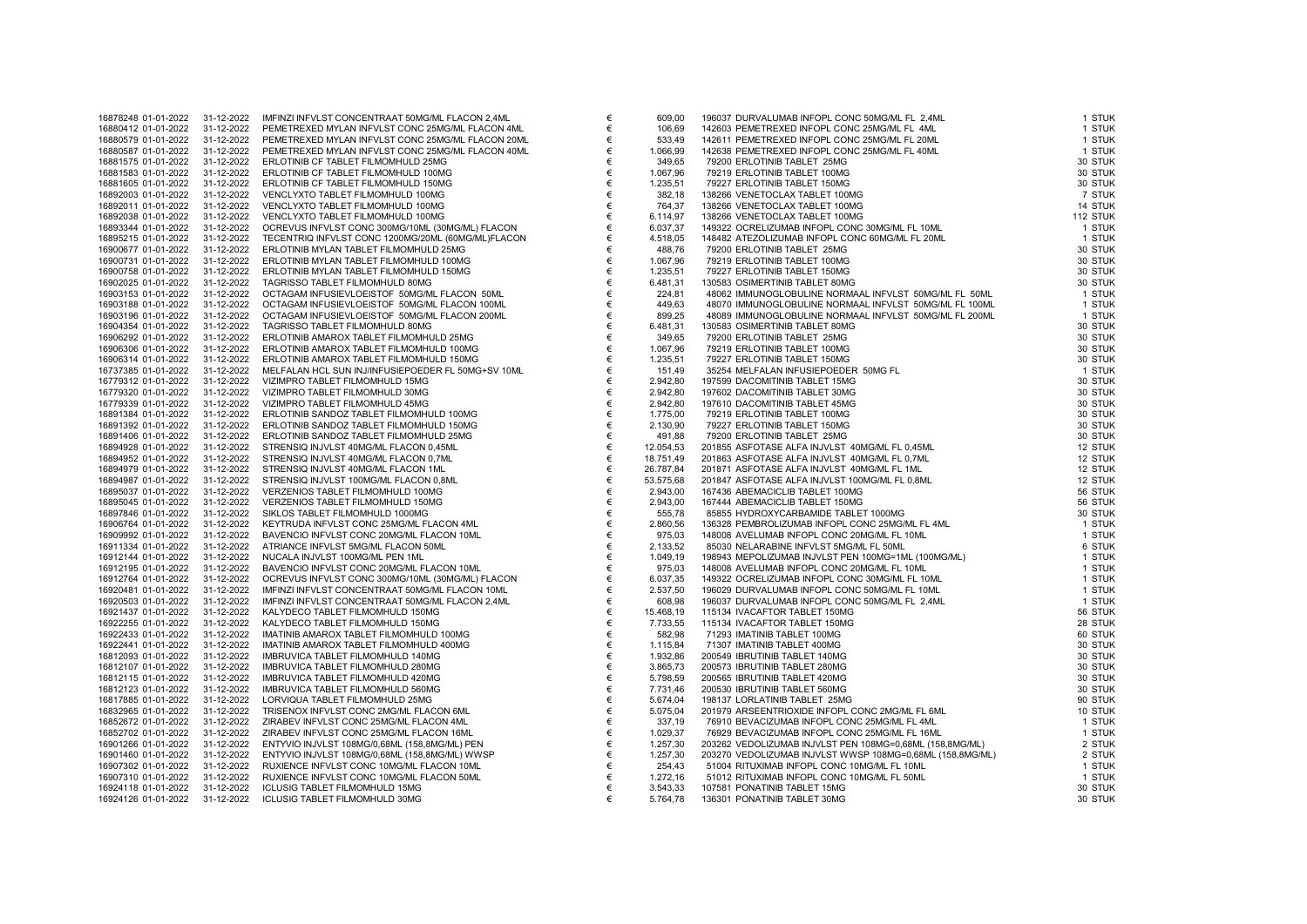| 16924134 01-01-2022 | 31-12-2022 | ICLUSIG TABLET FILMOMHULD 45MG                     |
|---------------------|------------|----------------------------------------------------|
| 16924681 01-01-2022 | 31-12-2022 | AMBISOME INFUSIEPOEDER FLACON 50MG                 |
| 16925521 01-01-2022 | 31-12-2022 | IMATINIB ACCORD TABLET FILMOMHULD 400MG            |
| 16925548 01-01-2022 | 31-12-2022 | IMATINIB ACCORD TABLET FILMOMHULD 100MG            |
| 16928326 01-01-2022 | 31-12-2022 | LOMUSTINE BMODESTO CAPSULE 40MG                    |
| 16849515 01-01-2022 | 31-12-2022 | GEMCITABINE HIKMA INFPDR FLACON 200MG              |
| 16877853 01-01-2022 | 31-12-2022 | CASPOFUNGINE TEVA INFUSIEPOEDER FLACON 50MG        |
| 16877861 01-01-2022 | 31-12-2022 | CASPOFUNGINE TEVA INFUSIEPOEDER FLACON 70MG        |
| 16879155 01-01-2022 | 31-12-2022 | IMBRUVICA TABLET FILMOMHULD 140MG                  |
| 16879198 01-01-2022 | 31-12-2022 | IMBRUVICA TABLET FILMOMHULD 280MG                  |
| 16879244 01-01-2022 | 31-12-2022 | IMBRUVICA TABLET FILMOMHULD 420MG                  |
| 16879252 01-01-2022 | 31-12-2022 | IMBRUVICA TABLET FILMOMHULD 560MG                  |
| 16931513 01-01-2022 | 31-12-2022 | LYNPARZA CAPSULE 50MG                              |
| 16932978 01-01-2022 | 31-12-2022 | AZACITIDINE MYLAN INJECTIEPOEDER FLACON 100MG      |
| 16933745 01-01-2022 | 31-12-2022 | GEMCITABINE HIKMA INFPDR FLACON 1000MG             |
| 16933966 01-01-2022 | 31-12-2022 | IRINOTECAN HCL TRIHYDR HIKMA INFV C 20MG/ML FL15ML |
| 16933974 01-01-2022 | 31-12-2022 | IRINOTECAN HCL TRIHYDR HIKMA INFV C 20MG/ML FL25ML |
| 16934822 01-01-2022 | 31-12-2022 | ENDOXAN DRAGEE 50MG                                |
| 16935217 01-01-2022 | 31-12-2022 | KISQALI TABLET FILMOMHULD 200MG                    |
| 16936558 01-01-2022 | 31-12-2022 | MVASI INFVLST CONC 25MG/ML FLACON 4ML              |
| 16936574 01-01-2022 | 31-12-2022 | MVASI INFVLST CONC 25MG/ML FLACON 16ML             |
| 16936825 01-01-2022 | 31-12-2022 | TOPOTECAN HIKMA INFPDR FLACON 4MG                  |
|                     |            |                                                    |
| 16937279 01-01-2022 | 31-12-2022 | VORICONAZOLE HIKMA INFUSIEPOEDER FLACON 200MG      |
| 16938763 01-01-2022 | 31-12-2022 | ALECENSA CAPSULE 150MG                             |
| 16938801 01-01-2022 | 31-12-2022 | CYRAMZA INFVLST CONC 10MG/ML FLACON 10ML           |
| 16938828 01-01-2022 | 31-12-2022 | CYRAMZA INFVLST CONC 10MG/ML FLACON 50ML           |
| 16938836 01-01-2022 | 31-12-2022 | GAZYVARO INFVLST CONC 1000MG/40ML (25MG/ML) FLACON |
| 16938852 01-01-2022 | 31-12-2022 | IMFINZI INFVLST CONCENTRAAT 50MG/ML FLACON 10ML    |
| 16938860 01-01-2022 | 31-12-2022 | IMFINZI INFVLST CONCENTRAAT 50MG/ML FLACON 2,4ML   |
| 16938879 01-01-2022 | 31-12-2022 | KADCYLA INFUSIEPOEDER FLACON 100MG                 |
| 16938887 01-01-2022 | 31-12-2022 | KADCYLA INFUSIEPOEDER FLACON 160MG                 |
| 16938895 01-01-2022 | 31-12-2022 | LUCENTIS INJVLST 10MG/ML WWSP 0,165ML              |
| 16938909 01-01-2022 | 31-12-2022 | OCREVUS INFVLST CONC 300MG/10ML (30MG/ML) FLACON   |
| 16938925 01-01-2022 | 31-12-2022 | PERJETA INFVLST CONC 30MG/ML FLACON 14ML           |
| 16938933 01-01-2022 | 31-12-2022 | SIMPONI INJVLST 100MG/ML PEN 0,5ML                 |
| 16938941 01-01-2022 | 31-12-2022 | TAGRISSO TABLET FILMOMHULD 40MG                    |
| 16938968 01-01-2022 | 31-12-2022 | TAGRISSO TABLET FILMOMHULD 80MG                    |
| 16938976 01-01-2022 | 31-12-2022 | VENCLYXTO TABLET FILMOMHULD 100MG                  |
| 16938984 01-01-2022 | 31-12-2022 | ZEJULA CAPSULE 100MG                               |
| 16938992 01-01-2022 | 31-12-2022 | ZELBORAF TABLET FILMOMHULD 240MG                   |
| 16895088 01-01-2022 | 31-12-2022 | BOSULIF TABLET FILMOMHULD 100MG                    |
| 16906748 01-01-2022 | 31-12-2022 | DARZALEX INJVLST 120MG/ML FLACON 15ML              |
| 16910494 01-01-2022 | 31-12-2022 | EYLEA INJECTIEVLOEISTOF 40MG/ML WWSP 0,09ML        |
| 16911830 01-01-2022 | 31-12-2022 | SARCLISA INFVLST CONC 20MG/ML FLACON 5ML           |
| 16911865 01-01-2022 | 31-12-2022 | SARCLISA INFVLST CONC 20MG/ML FLACON 25ML          |
| 16922298 01-01-2022 | 31-12-2022 | ILUVIEN IMPLANTAAT IN APPLICATOR 190MCG            |
| 16932501 01-01-2022 | 31-12-2022 | FASENRA INJVLST 30MG/ML PEN 1ML                    |
| 16941934 01-01-2022 | 31-12-2022 | FASENRA INJVLST 30MG/ML PEN 1ML                    |
| 16941942 01-01-2022 | 31-12-2022 | BAVENCIO INFVLST CONC 20MG/ML FLACON 10ML          |
| 16941985 01-01-2022 | 31-12-2022 | EMPLICITI INFUSIEPOEDER FLACON 300MG               |
| 16941993 01-01-2022 | 31-12-2022 | EMPLICITI INFUSIEPOEDER FLACON 400MG               |
| 16942000 01-01-2022 | 31-12-2022 | FASENRA INJVLST 30MG/ML WWSP 1ML                   |
| 16943201 01-01-2022 | 31-12-2022 | FIBRYGA INJ/INFUSIEPOEDER FLACON 1G + SOLVENS 50ML |
| 16943295 01-01-2022 | 31-12-2022 | LOMUSTINE MEDCOR CAPSULE 40MG                      |
| 16943309 01-01-2022 | 31-12-2022 | ZEJULA CAPSULE 100MG                               |
| 16943317 01-01-2022 | 31-12-2022 | ZEJULA CAPSULE 100MG                               |
| 16943325 01-01-2022 | 31-12-2022 | VFEND TABLET FILMOMHULD 200MG                      |
| 16943864 01-01-2022 | 31-12-2022 | LENVIMA CAPSULE 4MG                                |
| 16943872 01-01-2022 | 31-12-2022 | LENVIMA CAPSULE 10MG                               |
| 16944127 01-01-2022 | 31-12-2022 | BOSULIF TABLET FILMOMHULD 400MG                    |
| 16944135 01-01-2022 | 31-12-2022 | ICLUSIG TABLET FILMOMHULD 15MG                     |
| 16944151 01-01-2022 | 31-12-2022 | <b>ICLUSIG TABLET FILMOMHULD 30MG</b>              |
| 16944178 01-01-2022 | 31-12-2022 | ICLUSIG TABLET FILMOMHULD 45MG                     |
|                     |            |                                                    |

| 16924134 01-01-2022 | 31-12-2022 | <b>ICLUSIG TABLET FILMOMHULD 45MG</b>              | €     | 5.776,79 | 106747 PONATINIB TABLET 45MG                             | 30 STUK  |
|---------------------|------------|----------------------------------------------------|-------|----------|----------------------------------------------------------|----------|
| 16924681 01-01-2022 | 31-12-2022 | AMBISOME INFUSIEPOEDER FLACON 50MG                 | €     | 112,80   | 38849 AMFOTERICINE B INFUSIEPOEDER 50MG (LIPOSOMAAL) FL  | 1 STUK   |
| 16925521 01-01-2022 | 31-12-2022 | IMATINIB ACCORD TABLET FILMOMHULD 400MG            | $\in$ | 1.115,84 | 71307 IMATINIB TABLET 400MG                              | 30 STUK  |
| 16925548 01-01-2022 | 31-12-2022 | IMATINIB ACCORD TABLET FILMOMHULD 100MG            | €     | 591,01   | 71293 IMATINIB TABLET 100MG                              | 60 STUK  |
| 16928326 01-01-2022 | 31-12-2022 | LOMUSTINE BMODESTO CAPSULE 40MG                    | €     | 816,89   | 51527 LOMUSTINE CAPSULE 40MG                             | 20 STUK  |
| 16849515 01-01-2022 | 31-12-2022 | GEMCITABINE HIKMA INFPDR FLACON 200MG              | €     | 20,17    | 41742 GEMCITABINE INFUSIEPOEDER 200MG FL                 | 1 STUK   |
| 16877853 01-01-2022 | 31-12-2022 | CASPOFUNGINE TEVA INFUSIEPOEDER FLACON 50MG        | €     | 326,87   | 70300 CASPOFUNGINE INFUSIEPOEDER 50MG FL                 | 1 STUK   |
| 16877861 01-01-2022 | 31-12-2022 | CASPOFUNGINE TEVA INFUSIEPOEDER FLACON 70MG        | €     | 416,38   | 70319 CASPOFUNGINE INFUSIEPOEDER 70MG FL                 | 1 STUK   |
| 16879155 01-01-2022 | 31-12-2022 | IMBRUVICA TABLET FILMOMHULD 140MG                  | €     | 1.804,00 | 200549 IBRUTINIB TABLET 140MG                            | 28 STUK  |
| 16879198 01-01-2022 | 31-12-2022 | IMBRUVICA TABLET FILMOMHULD 280MG                  | €     | 3.608,01 | 200573 IBRUTINIB TABLET 280MG                            | 28 STUK  |
| 16879244 01-01-2022 | 31-12-2022 | IMBRUVICA TABLET FILMOMHULD 420MG                  | €     | 5.412,02 | 200565 IBRUTINIB TABLET 420MG                            | 28 STUK  |
| 16879252 01-01-2022 | 31-12-2022 | IMBRUVICA TABLET FILMOMHULD 560MG                  | €     | 7.216,03 | 200530 IBRUTINIB TABLET 560MG                            | 28 STUK  |
| 16931513 01-01-2022 | 31-12-2022 | LYNPARZA CAPSULE 50MG                              | €     | 5.448,03 | 122947 OLAPARIB CAPSULE 50MG                             | 448 STUK |
| 16932978 01-01-2022 | 31-12-2022 | AZACITIDINE MYLAN INJECTIEPOEDER FLACON 100MG      | €     | 246,44   | 88692 AZACITIDINE PDR V INJSUSP 100MG FL                 | 1 STUK   |
| 16933745 01-01-2022 | 31-12-2022 | GEMCITABINE HIKMA INFPDR FLACON 1000MG             | €     | 99,74    | 41750 GEMCITABINE INFUSIEPOEDER 1000MG FL                | 1 STUK   |
| 16933966 01-01-2022 | 31-12-2022 | IRINOTECAN HCL TRIHYDR HIKMA INFV C 20MG/ML FL15ML | €     | 316,71   | 86460 IRINOTECAN INFOPL CONC 20MG/ML FL 15ML             | 1 STUK   |
| 16933974 01-01-2022 | 31-12-2022 | IRINOTECAN HCL TRIHYDR HIKMA INFV C 20MG/ML FL25ML | €     | 527,86   | 89451 IRINOTECAN INFOPL CONC 20MG/ML FL 25ML             | 1 STUK   |
| 16934822 01-01-2022 | 31-12-2022 | ENDOXAN DRAGEE 50MG                                | €     | 31,31    | 957 CYCLOFOSFAMIDE DRAGEE 50MG                           | 50 STUK  |
| 16935217 01-01-2022 | 31-12-2022 | KISQALI TABLET FILMOMHULD 200MG                    | €     | 2.604,99 | 147516 RIBOCICLIB TABLET 200MG                           | 63 STUK  |
| 16936558 01-01-2022 | 31-12-2022 | MVASI INFVLST CONC 25MG/ML FLACON 4ML              | €     | 257,34   | 76910 BEVACIZUMAB INFOPL CONC 25MG/ML FL 4ML             | 1 STUK   |
| 16936574 01-01-2022 | 31-12-2022 | MVASI INFVLST CONC 25MG/ML FLACON 16ML             | €     | 1.029,37 | 76929 BEVACIZUMAB INFOPL CONC 25MG/ML FL 16ML            | 1 STUK   |
| 16936825 01-01-2022 | 31-12-2022 | TOPOTECAN HIKMA INFPDR FLACON 4MG                  | €     | 260,51   | 46442 TOPOTECAN INFUSIEPOEDER 4MG FL                     | 1 STUK   |
| 16937279 01-01-2022 | 31-12-2022 | VORICONAZOLE HIKMA INFUSIEPOEDER FLACON 200MG      | €     | 103,55   | 63622 VORICONAZOL INFUSIEPOEDER 200MG FL                 | 1 STUK   |
| 16938763 01-01-2022 | 31-12-2022 | ALECENSA CAPSULE 150MG                             | €     | 5.650,22 | 141844 ALECTINIB CAPSULE 150MG                           | 224 STUK |
| 16938801 01-01-2022 | 31-12-2022 | CYRAMZA INFVLST CONC 10MG/ML FLACON 10ML           | €     | 564,95   | 122777 RAMUCIRUMAB INFOPL CONC 10MG/ML FL 10ML           | 1 STUK   |
| 16938828 01-01-2022 | 31-12-2022 | CYRAMZA INFVLST CONC 10MG/ML FLACON 50ML           | €     | 2.824,79 | 122785 RAMUCIRUMAB INFOPL CONC 10MG/ML FL 50ML           | 1 STUK   |
| 16938836 01-01-2022 | 31-12-2022 | GAZYVARO INFVLST CONC 1000MG/40ML (25MG/ML) FLACON | €     | 3.713,12 | 118478 OBINUTUZUMAB INFOPL CONC 25MG/ML FL 40ML          | 1 STUK   |
| 16938852 01-01-2022 | 31-12-2022 | IMFINZI INFVLST CONCENTRAAT 50MG/ML FLACON 10ML    | €     | 2.537,51 | 196029 DURVALUMAB INFOPL CONC 50MG/ML FL 10ML            | 1 STUK   |
| 16938860 01-01-2022 | 31-12-2022 | IMFINZI INFVLST CONCENTRAAT 50MG/ML FLACON 2,4ML   | €     | 608,99   | 196037 DURVALUMAB INFOPL CONC 50MG/ML FL 2,4ML           | 1 STUK   |
| 16938879 01-01-2022 | 31-12-2022 | KADCYLA INFUSIEPOEDER FLACON 100MG                 | $\in$ | 1.821,64 | 108723 TRASTUZUMAB EMTANSINE INFPDR 100MG FL (KADCYLA)   | 1 STUK   |
| 16938887 01-01-2022 | 31-12-2022 | KADCYLA INFUSIEPOEDER FLACON 160MG                 | €     | 2.929,72 | 108731 TRASTUZUMAB EMTANSINE INFPDR 160MG FL (KADCYLA)   | 1 STUK   |
| 16938895 01-01-2022 | 31-12-2022 | LUCENTIS INJVLST 10MG/ML WWSP 0,165ML              | €     | 670,93   | 116424 RANIBIZUMAB INJVLST WWSP 1,65MG=0,165ML (10MG/ML) | 1 STUK   |
| 16938909 01-01-2022 | 31-12-2022 | OCREVUS INFVLST CONC 300MG/10ML (30MG/ML) FLACON   | €     | 6.037,36 | 149322 OCRELIZUMAB INFOPL CONC 30MG/ML FL 10ML           | 1 STUK   |
| 16938925 01-01-2022 | 31-12-2022 | PERJETA INFVLST CONC 30MG/ML FLACON 14ML           | €     | 2.572,39 | 105422 PERTUZUMAB INFOPL CONC 30MG/ML FL 14ML            | 1 STUK   |
| 16938933 01-01-2022 | 31-12-2022 | SIMPONI INJVLST 100MG/ML PEN 0,5ML                 | €     | 933,33   | 105406 GOLIMUMAB INJVLST PEN 50MG=0.5ML (100MG/ML)       | 1 STUK   |
| 16938941 01-01-2022 | 31-12-2022 | TAGRISSO TABLET FILMOMHULD 40MG                    | €     | 6.648,99 | 130575 OSIMERTINIB TABLET 40MG                           | 30 STUK  |
| 16938968 01-01-2022 | 31-12-2022 | TAGRISSO TABLET FILMOMHULD 80MG                    | €     | 6.481,31 | 130583 OSIMERTINIB TABLET 80MG                           | 30 STUK  |
| 16938976 01-01-2022 | 31-12-2022 | VENCLYXTO TABLET FILMOMHULD 100MG                  | €     | 6.114,97 | 138266 VENETOCLAX TABLET 100MG                           | 112 STUK |
| 16938984 01-01-2022 | 31-12-2022 | ZEJULA CAPSULE 100MG                               | €     | 8.334,21 | 149284 NIRAPARIB CAPSULE 100MG                           | 84 STUK  |
| 16938992 01-01-2022 | 31-12-2022 | ZELBORAF TABLET FILMOMHULD 240MG                   | €     | 1.808,56 | 101176 VEMURAFENIB TABLET 240MG                          | 56 STUK  |
| 16895088 01-01-2022 | 31-12-2022 | BOSULIF TABLET FILMOMHULD 100MG                    | €     | 809,63   | 106070 BOSUTINIB TABLET 100MG                            | 28 STUK  |
| 16906748 01-01-2022 | 31-12-2022 | DARZALEX INJVLST 120MG/ML FLACON 15ML              | €     | 5.176,28 | 204242 DARATUMUMAB INJVLST 120MG/ML FL 15ML              | 1 STUK   |
| 16910494 01-01-2022 | 31-12-2022 | EYLEA INJECTIEVLOEISTOF 40MG/ML WWSP 0,09ML        | €     | 872,27   | 127183 AFLIBERCEPT INJVLST WWSP 2MG=0,05ML (40MG/ML)     | 1 STUK   |
| 16911830 01-01-2022 | 31-12-2022 | SARCLISA INFVLST CONC 20MG/ML FLACON 5ML           | €     | 531,92   | 204307 ISATUXIMAB INFOPL CONC 20MG/ML FL 5ML             | 1 STUK   |
| 16911865 01-01-2022 | 31-12-2022 | SARCLISA INFVLST CONC 20MG/ML FLACON 25ML          | €     | 2.657,42 | 204293 ISATUXIMAB INFOPL CONC 20MG/ML FL 25ML            | 1 STUK   |
| 16922298 01-01-2022 | 31-12-2022 | ILUVIEN IMPLANTAAT IN APPLICATOR 190MCG            | $\in$ | 6.885,65 | 204315 FLUOCINOLONACETONIDE IMPLANT 190UG IN APPLICATOR  | 1 STUK   |
| 16932501 01-01-2022 | 31-12-2022 | FASENRA INJVLST 30MG/ML PEN 1ML                    | €     | 2.443,04 | 198714 BENRALIZUMAB INJVLST PEN 30MG=1ML (30MG/ML)       | 1 STUK   |
| 16941934 01-01-2022 | 31-12-2022 | FASENRA INJVLST 30MG/ML PEN 1ML                    | €     | 2.443,04 | 198714 BENRALIZUMAB INJVLST PEN 30MG=1ML (30MG/ML)       | 1 STUK   |
| 16941942 01-01-2022 | 31-12-2022 | BAVENCIO INFVLST CONC 20MG/ML FLACON 10ML          | €     | 975,03   | 148008 AVELUMAB INFOPL CONC 20MG/ML FL 10ML              | 1 STUK   |
| 16941985 01-01-2022 | 31-12-2022 | EMPLICITI INFUSIEPOEDER FLACON 300MG               | €     | 1.242,59 | 136395 ELOTUZUMAB INFUSIEPOEDER 300MG FL                 | 1 STUK   |
| 16941993 01-01-2022 | 31-12-2022 | EMPLICITI INFUSIEPOEDER FLACON 400MG               | €     | 1.656,79 | 136409 ELOTUZUMAB INFUSIEPOEDER 400MG FL                 | 1 STUK   |
| 16942000 01-01-2022 | 31-12-2022 | FASENRA INJVLST 30MG/ML WWSP 1ML                   | €     | 2.414,78 | 149446 BENRALIZUMAB INJVLST WWSP 30MG=1ML (30MG/ML)      | 1 STUK   |
| 16943201 01-01-2022 | 31-12-2022 | FIBRYGA INJ/INFUSIEPOEDER FLACON 1G + SOLVENS 50ML | €     | 516,23   | 118974 FIBRINOGEEN PDR INJ/INFOPL 1G FL                  | 1 STUK   |
| 16943295 01-01-2022 | 31-12-2022 | LOMUSTINE MEDCOR CAPSULE 40MG                      | €     | 816,88   | 51527 LOMUSTINE CAPSULE 40MG                             | 20 STUK  |
| 16943309 01-01-2022 | 31-12-2022 | ZEJULA CAPSULE 100MG                               | €     | 8.334,21 | 149284 NIRAPARIB CAPSULE 100MG                           | 84 STUK  |
| 16943317 01-01-2022 | 31-12-2022 | ZEJULA CAPSULE 100MG                               | €     | 5.556,14 | 149284 NIRAPARIB CAPSULE 100MG                           | 56 STUK  |
| 16943325 01-01-2022 | 31-12-2022 | VFEND TABLET FILMOMHULD 200MG                      | €     | 712,50   | 63614 VORICONAZOL TABLET FO 200MG                        | 30 STUK  |
| 16943864 01-01-2022 | 31-12-2022 | LENVIMA CAPSULE 4MG                                | €     | 1.940,32 | 133299 LENVATINIB CAPSULE 4MG                            | 30 STUK  |
| 16943872 01-01-2022 | 31-12-2022 | LENVIMA CAPSULE 10MG                               | €     | 1.940,32 | 133256 LENVATINIB CAPSULE 10MG                           | 30 STUK  |
| 16944127 01-01-2022 | 31-12-2022 | BOSULIF TABLET FILMOMHULD 400MG                    | €     | 3.232,01 | 151041 BOSUTINIB TABLET 400MG                            | 28 STUK  |
| 16944135 01-01-2022 | 31-12-2022 | ICLUSIG TABLET FILMOMHULD 15MG                     | €     | 3.543,33 | 107581 PONATINIB TABLET 15MG                             | 30 STUK  |
| 16944151 01-01-2022 | 31-12-2022 | ICLUSIG TABLET FILMOMHULD 30MG                     | €     | 5.764,78 | 136301 PONATINIB TABLET 30MG                             | 30 STUK  |
| 16944178 01-01-2022 | 31-12-2022 | <b>ICLUSIG TABLET FILMOMHULD 45MG</b>              | €     | 5.776,79 | 106747 PONATINIB TABLET 45MG                             | 30 STUK  |
|                     |            |                                                    |       |          |                                                          |          |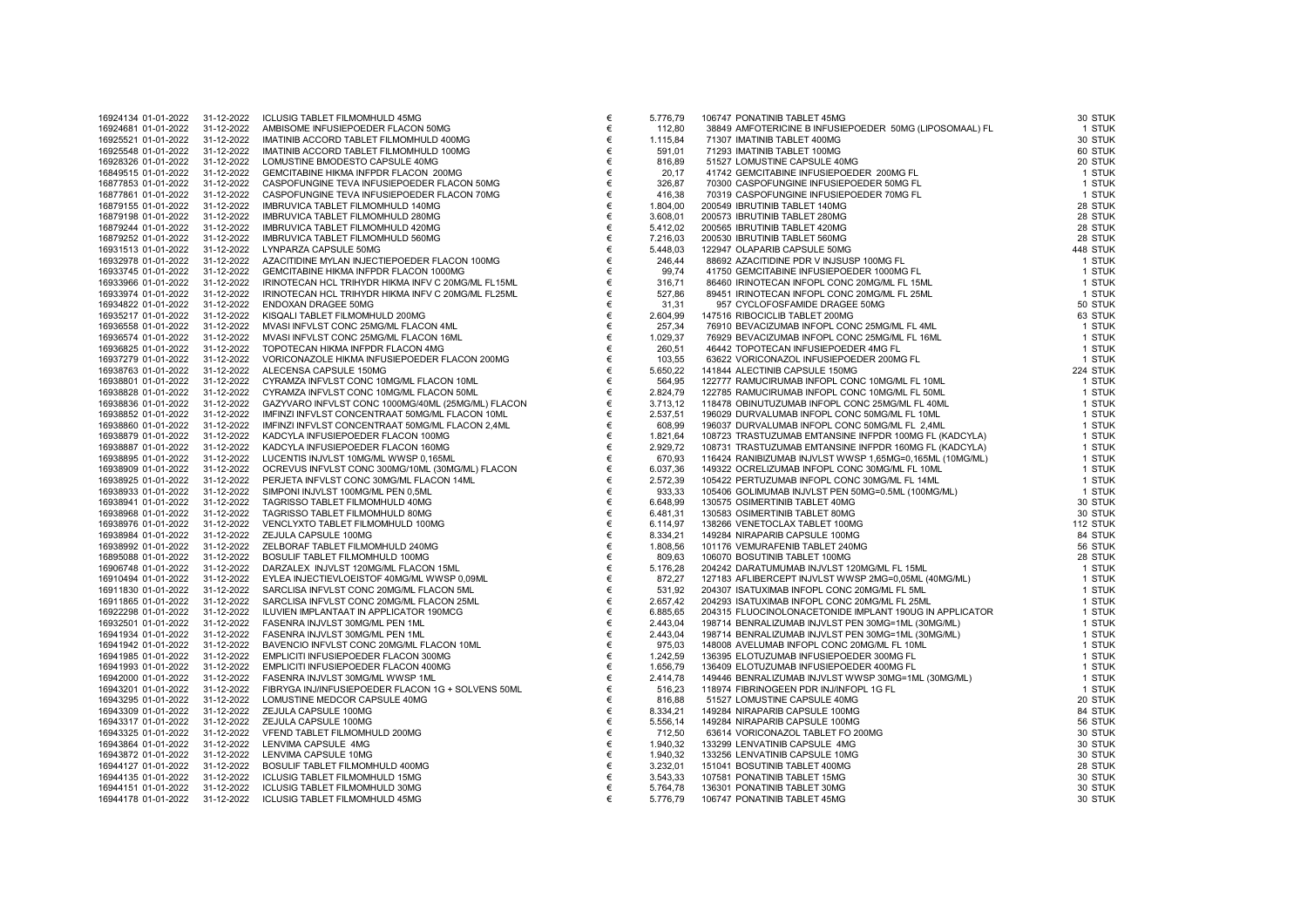| 16944208 01-01-2022 |                     | 31-12-2022 | IMBRUVICA TABLET FILMOMHULD 140MG                  |
|---------------------|---------------------|------------|----------------------------------------------------|
| 16944224 01-01-2022 |                     | 31-12-2022 | IMBRUVICA TABLET FILMOMHULD 280MG                  |
| 16944240 01-01-2022 |                     | 31-12-2022 | IMBRUVICA TABLET FILMOMHULD 420MG                  |
| 16944259 01-01-2022 |                     | 31-12-2022 | IMBRUVICA TABLET FILMOMHULD 560MG                  |
| 16944275 01-01-2022 |                     | 31-12-2022 | KALYDECO TABLET FILMOMHULD 150MG                   |
| 16944321 01-01-2022 |                     | 31-12-2022 | PERJETA INFVLST CONC 30MG/ML FLACON 14ML           |
| 16944348 01-01-2022 |                     | 31-12-2022 | SIKLOS TABLET FILMOMHULD 100MG                     |
| 16944372 01-01-2022 |                     | 31-12-2022 | VENCLYXTO TABLET FILMOMHULD 100MG                  |
| 16944380 01-01-2022 |                     | 31-12-2022 | VENCLYXTO TABLET FILMOMHULD 100MG                  |
| 16944429 01-01-2022 |                     | 31-12-2022 | ZEJULA CAPSULE 100MG                               |
| 16944437 01-01-2022 |                     | 31-12-2022 | KANJINTI INFUSIEPOEDER FLACON 150MG                |
| 16944445 01-01-2022 |                     | 31-12-2022 | KANJINTI INFUSIEPOEDER FLACON 420MG                |
| 16189159 01-01-2022 |                     | 31-12-2022 | ZERBAXA INFPDR FLACON 1000/500MG                   |
| 16747739 01-01-2022 |                     | 31-12-2022 | PREVYMIS INFVLST CONC 20MG/ML FLACON 12ML          |
|                     | 16935888 01-01-2022 | 31-12-2022 | POSACONAZOL ABDI TABLET MSR 100MG                  |
| 16941608 01-01-2022 |                     | 31-12-2022 | LOMUSTINE EURECO-PHARMA CAPSULE 40MG               |
| 16941624 01-01-2022 |                     | 31-12-2022 | LORVIQUA TABLET FILMOMHULD 25MG                    |
| 16941659 01-01-2022 |                     | 31-12-2022 | LORVIQUA TABLET FILMOMHULD 100MG                   |
| 16946421 01-01-2022 |                     | 31-12-2022 | GEMCITABINE AUROBINDO INFVLST CONC 40MG/ML FL 5ML  |
| 16947266 01-01-2022 |                     | 31-12-2022 | HYRIMOZ 20MG INJVLST 50MG/ML WWSP 0,4ML            |
| 16947304 01-01-2022 |                     | 31-12-2022 | POSACONAZOL MYLAN TABLET MSR 100MG                 |
| 16948653 01-01-2022 |                     | 31-12-2022 | XELJANZ TABLET FILMOMHULD 5MG                      |
| 16948858 01-01-2022 |                     | 31-12-2022 | IMRALDI 40 INJVLST 50MG/ML PEN 0,8ML               |
| 16948971 01-01-2022 |                     | 31-12-2022 | XELJANZ TABLET FILMOMHULD 5MG                      |
| 16948998 01-01-2022 |                     | 31-12-2022 | GEMCITABINE AUROBINDO INFVLST CONC 40MG/ML FL 25ML |
| 16949005 01-01-2022 |                     | 31-12-2022 | GEMCITABINE AUROBINDO INFVLST CONC 40MG/ML FL 50ML |
| 16909461 01-01-2022 |                     | 31-12-2022 | MICAFUNGINE TEVA INFUSIEPOEDER FLACON 100MG        |
| 16909488 01-01-2022 |                     | 31-12-2022 | MICAFUNGINE TEVA INFUSIEPOEDER FLACON 50MG         |
| 16939182 01-01-2022 |                     | 31-12-2022 | JYSELECA TABLET FILMOMHULD 100MG                   |
| 16939190 01-01-2022 |                     | 31-12-2022 | JYSELECA TABLET FILMOMHULD 200MG                   |
| 16945476 01-01-2022 |                     | 31-12-2022 | MICAFUNGINE MYLAN INFUSIEPOEDER FLACON 50MG        |
| 16945492 01-01-2022 |                     | 31-12-2022 | MICAFUNGINE MYLAN INFUSIEPOEDER FLACON 100MG       |
| 16950976 01-01-2022 |                     | 31-12-2022 | LYNPARZA TABLET FILMOMHULD 100MG                   |
| 16951352 01-01-2022 |                     | 31-12-2022 | LYNPARZA TABLET FILMOMHULD 150MG                   |
| 16952510 01-01-2022 |                     | 31-12-2022 | IMRALDI 40 INJVLST 50MG/ML WWSP 0,8ML              |
| 16952545 01-01-2022 |                     | 31-12-2022 | ALUNBRIG TABLET FILMOMHULD 180MG                   |
| 16952553 01-01-2022 |                     | 31-12-2022 | LEMTRADA INFVLST CONC 10MG/ML FLACON 1,2ML         |
| 16952561 01-01-2022 |                     | 31-12-2022 | TECENTRIQ INFVLST CONC 1200MG/20ML (60MG/ML)FLACON |
| 16952588 01-01-2022 |                     | 31-12-2022 | ILARIS INJVLST 150MG/ML FLACON 1ML                 |
| 16953037 01-01-2022 |                     | 31-12-2022 | BENDAMUSTINE BAXTER INFPDR FLACON 25MG             |
|                     | 16953045 01-01-2022 | 31-12-2022 | BENDAMUSTINE BAXTER INFPDR FLACON 100MG            |
| 16953681 01-01-2022 |                     | 31-12-2022 | POSACONAZOL CF TABLET MSR 100MG                    |
| 16956133 01-01-2022 |                     | 31-12-2022 | LORVIQUA TABLET FILMOMHULD 100MG                   |
| 16960815 01-01-2022 |                     | 31-12-2022 | LYNPARZA TABLET FILMOMHULD 150MG                   |
| 16960858 01-01-2022 |                     | 31-12-2022 | LYNPARZA TABLET FILMOMHULD 100MG                   |
| 16961765 01-01-2022 |                     | 31-12-2022 | VORICONAZOL ARISTO TABLET FILMOMHULD 200MG         |
| 16962516 01-01-2022 |                     | 31-12-2022 | ZERCEPAC INFUSIEPOEDER FLACON 150MG                |
| 16962591 01-01-2022 |                     | 31-12-2022 | CASPOFUNGINE LORIEN INFUSIEPOEDER FLACON 50MG      |
| 16962621 01-01-2022 |                     | 31-12-2022 | CASPOFUNGINE LORIEN INFUSIEPOEDER FLACON 70MG      |
| 16798066 01-01-2022 |                     | 31-12-2022 | LIBTAYO 350 INFVLST CONCENTRAAT 50MG/ML FLACON 7ML |
| 16861728 01-01-2022 |                     | 31-12-2022 | PIQRAY TABLET FILMOMHULD 150MG                     |
| 16861736 01-01-2022 |                     | 31-12-2022 | PIQRAY TABLET FILMOMHULD 150MG                     |
| 16861744 01-01-2022 |                     | 31-12-2022 | PIQRAY TABLET FILMOMHULD 50 + 200MG (14+14 TABL)   |
| 16861752 01-01-2022 |                     | 31-12-2022 | PIQRAY TABLET FILMOMHULD 200MG                     |
| 16941144 01-01-2022 |                     | 31-12-2022 | PROTHROMPLEX INJPDR FLACON 600IE + SOLV 20ML+TOEB  |
| 16957083 01-01-2022 |                     | 31-12-2022 | OGIVRI INFUSIEPOEDER FLACON 420MG                  |
| 16963490 01-01-2022 |                     | 31-12-2022 | LYNPARZA TABLET FILMOMHULD 150MG                   |
| 16964489 01-01-2022 |                     | 31-12-2022 | AZACITIDINE TILLOMED INJECTIEPOEDER FLACON 100MG   |
| 16965728 01-01-2022 |                     | 31-12-2022 | PEMETREXED B-MEDICAL INFUSIEPOEDER FLACON 500MG    |
| 16965906 01-01-2022 |                     | 31-12-2022 | VERZENIOS TABLET FILMOMHULD 50MG                   |
| 16965914 01-01-2022 |                     | 31-12-2022 | VERZENIOS TABLET FILMOMHULD 100MG                  |
| 16965922 01-01-2022 |                     | 31-12-2022 | VERZENIOS TABLET FILMOMHULD 150MG                  |
| 16967593 01-01-2022 |                     | 31-12-2022 | POSACONAZOLE ACCORD TABLET MSR 100MG               |

| 16944224 01-01-2022                        | 31-12-2022<br>31-12-2022 | IMBRUVICA TABLET FILMOMHULD 280MG                                                           | €          | 3.608,01         | 200573 IBRUTINIB TABLET 280MG                                                                                                                                                                                                                | 28 STUK          |
|--------------------------------------------|--------------------------|---------------------------------------------------------------------------------------------|------------|------------------|----------------------------------------------------------------------------------------------------------------------------------------------------------------------------------------------------------------------------------------------|------------------|
|                                            |                          |                                                                                             |            |                  |                                                                                                                                                                                                                                              |                  |
| 16944240 01-01-2022                        |                          | IMBRUVICA TABLET FILMOMHULD 420MG                                                           | €          | 5.412,02         | 200565 IBRUTINIB TABLET 420MG                                                                                                                                                                                                                | 28 STUK          |
| 16944259 01-01-2022                        | 31-12-2022               | IMBRUVICA TABLET FILMOMHULD 560MG                                                           | $\in$      | 7.216,03         | 200530 IBRUTINIB TABLET 560MG                                                                                                                                                                                                                | 28 STUK          |
| 16944275 01-01-2022                        | 31-12-2022               | KALYDECO TABLET FILMOMHULD 150MG                                                            | €          | 7.734,52         | 115134 IVACAFTOR TABLET 150MG                                                                                                                                                                                                                | 28 STUK          |
| 16944321 01-01-2022                        | 31-12-2022               | PERJETA INFVLST CONC 30MG/ML FLACON 14ML                                                    | €          | 2.572,40         | 105422 PERTUZUMAB INFOPL CONC 30MG/ML FL 14ML                                                                                                                                                                                                | 1 STUK           |
| 16944348 01-01-2022                        | 31-12-2022               | SIKLOS TABLET FILMOMHULD 100MG                                                              | €          | 101,62           | 96911 HYDROXYCARBAMIDE TABLET 100MG                                                                                                                                                                                                          | 60 STUK          |
| 16944372 01-01-2022                        | 31-12-2022               | VENCLYXTO TABLET FILMOMHULD 100MG                                                           | $\in$      | 764,37           | 138266 VENETOCLAX TABLET 100MG                                                                                                                                                                                                               | 14 STUK          |
| 16944380 01-01-2022                        | 31-12-2022               | VENCLYXTO TABLET FILMOMHULD 100MG                                                           | €          | 382,18           | 138266 VENETOCLAX TABLET 100MG                                                                                                                                                                                                               | 7 STUK           |
| 16944429 01-01-2022                        | 31-12-2022               | ZEJULA CAPSULE 100MG                                                                        | $\in$      | 8.334,21         | 149284 NIRAPARIB CAPSULE 100MG                                                                                                                                                                                                               | 84 STUK          |
| 16944437 01-01-2022                        | 31-12-2022               | KANJINTI INFUSIEPOEDER FLACON 150MG                                                         | $\in$      | 433,64           | 57991 TRASTUZUMAB INF 150MG F(HER/KAN/OGI/ONT/TRA/ZER)                                                                                                                                                                                       | 1 STUK           |
| 16944445 01-01-2022                        | 31-12-2022               | KANJINTI INFUSIEPOEDER FLACON 420MG                                                         | $\in$      | 1.196,97         | 150975 TRASTUZUMAB INFPDR 420MG F (HER/KAN/OGI/ONT/TRAZI)                                                                                                                                                                                    | 1 STUK           |
| 16189159 01-01-2022                        | 31-12-2022               | ZERBAXA INFPDR FLACON 1000/500MG                                                            | €          | 999,17           | 128430 CEFTOLOZAAN/TAZOBACTAM INFUSIEPOEDER 1000/500MG FL                                                                                                                                                                                    | 10 STUK          |
| 16747739 01-01-2022                        | 31-12-2022               | PREVYMIS INFVLST CONC 20MG/ML FLACON 12ML                                                   | €          | 179,85           | 196762 LETERMOVIR INFOPL CONC 20MG/ML FL 12ML                                                                                                                                                                                                | 1 STUK           |
| 16935888 01-01-2022                        | 31-12-2022               | POSACONAZOL ABDI TABLET MSR 100MG                                                           | $\in$      | 557,86           | 117498 POSACONAZOL TABLET MSR 100MG                                                                                                                                                                                                          | 24 STUK          |
| 16941608 01-01-2022                        | 31-12-2022               | LOMUSTINE EURECO-PHARMA CAPSULE 40MG                                                        | €          | 802,79           | 51527 LOMUSTINE CAPSULE 40MG                                                                                                                                                                                                                 | 20 STUK          |
| 16941624 01-01-2022                        | 31-12-2022               | LORVIQUA TABLET FILMOMHULD 25MG                                                             | €          | 5.674,04         | 198137 LORLATINIB TABLET 25MG                                                                                                                                                                                                                | 90 STUK          |
| 16941659 01-01-2022                        | 31-12-2022               | LORVIQUA TABLET FILMOMHULD 100MG                                                            | $\epsilon$ | 5.674,04         | 198145 LORLATINIB TABLET 100MG                                                                                                                                                                                                               | 30 STUK          |
| 16946421 01-01-2022                        | 31-12-2022               | GEMCITABINE AUROBINDO INFVLST CONC 40MG/ML FL 5ML                                           | €          | 9,12             | 95478 GEMCITABINE INFOPL CONC 40MG/ML FL 5ML                                                                                                                                                                                                 | 1 STUK           |
| 16947266 01-01-2022                        | 31-12-2022               | HYRIMOZ 20MG INJVLST 50MG/ML WWSP 0,4ML                                                     | €          | 393,35           | 167207 ADALIMUMAB INJVLST WWSP 20MG=0,4ML (50MG/ML)                                                                                                                                                                                          | 2 STUK           |
| 16947304 01-01-2022                        | 31-12-2022               | POSACONAZOL MYLAN TABLET MSR 100MG                                                          | €          | 565,65           | 117498 POSACONAZOL TABLET MSR 100MG                                                                                                                                                                                                          | 24 STUK          |
| 16948653 01-01-2022                        | 31-12-2022               | XELJANZ TABLET FILMOMHULD 5MG                                                               | €          | 756,70           | 142468 TOFACITINIB TABLET 5MG                                                                                                                                                                                                                | 56 STUK          |
| 16948858 01-01-2022                        | 31-12-2022               | IMRALDI 40 INJVLST 50MG/ML PEN 0,8ML                                                        | €          | 644,66           | 106348 ADALIMUMAB INJVLST PEN 40MG=0,8ML (50MG/ML)                                                                                                                                                                                           | 2 STUK           |
| 16948971 01-01-2022                        | 31-12-2022               | XELJANZ TABLET FILMOMHULD 5MG                                                               | €          | 756,70           | 142468 TOFACITINIB TABLET 5MG                                                                                                                                                                                                                | 56 STUK          |
| 16948998 01-01-2022                        | 31-12-2022               | GEMCITABINE AUROBINDO INFVLST CONC 40MG/ML FL 25ML                                          | €          | 45,67            | 95486 GEMCITABINE INFOPL CONC 40MG/ML FL 25ML                                                                                                                                                                                                | 1 STUK           |
| 16949005 01-01-2022                        | 31-12-2022               | GEMCITABINE AUROBINDO INFVLST CONC 40MG/ML FL 50ML                                          | $\in$      | 91,34            | 95494 GEMCITABINE INFOPL CONC 40MG/ML FL 50ML                                                                                                                                                                                                | 1 STUK           |
| 16909461 01-01-2022                        | 31-12-2022               | MICAFUNGINE TEVA INFUSIEPOEDER FLACON 100MG                                                 | €          | 427,85           | 91863 MICAFUNGINE INFUSIEPOEDER 100MG FL                                                                                                                                                                                                     | 1 STUK           |
| 16909488 01-01-2022                        | 31-12-2022               | MICAFUNGINE TEVA INFUSIEPOEDER FLACON 50MG                                                  | €          | 253,31           | 91855 MICAFUNGINE INFUSIEPOEDER 50MG FL                                                                                                                                                                                                      | 1 STUK           |
| 16939182 01-01-2022                        | 31-12-2022               | JYSELECA TABLET FILMOMHULD 100MG                                                            | $\in$      | 1.026,33         | 204951 FILGOTINIB TABLET 100MG                                                                                                                                                                                                               | 30 STUK          |
| 16939190 01-01-2022                        | 31-12-2022               | JYSELECA TABLET FILMOMHULD 200MG                                                            | €          | 1.026,33         | 204978 FILGOTINIB TABLET 200MG                                                                                                                                                                                                               | 30 STUK          |
| 16945476 01-01-2022<br>16945492 01-01-2022 | 31-12-2022<br>31-12-2022 | MICAFUNGINE MYLAN INFUSIEPOEDER FLACON 50MG<br>MICAFUNGINE MYLAN INFUSIEPOEDER FLACON 100MG | €<br>€     | 258,64<br>389,70 | 91855 MICAFUNGINE INFUSIEPOEDER 50MG FL<br>91863 MICAFUNGINE INFUSIEPOEDER 100MG FL                                                                                                                                                          | 1 STUK<br>1 STUK |
| 16950976 01-01-2022                        | 31-12-2022               | LYNPARZA TABLET FILMOMHULD 100MG                                                            | $\in$      | 2.627,82         | 150959 OLAPARIB TABLET 100MG                                                                                                                                                                                                                 | 56 STUK          |
| 16951352 01-01-2022                        | 31-12-2022               | LYNPARZA TABLET FILMOMHULD 150MG                                                            | €          | 2.627,82         | 150967 OLAPARIB TABLET 150MG                                                                                                                                                                                                                 | 56 STUK          |
| 16952510 01-01-2022                        | 31-12-2022               | IMRALDI 40 INJVLST 50MG/ML WWSP 0,8ML                                                       | €          | 644,66           |                                                                                                                                                                                                                                              | 2 STUK           |
| 16952545 01-01-2022                        | 31-12-2022               | ALUNBRIG TABLET FILMOMHULD 180MG                                                            | €          | 6.158,49         | 19990 DEALEMENT HABLET TOUMUS<br>196045 ADALIMUMAB INJULST WWSP 40MG=0,8ML (50MG/ML)<br>196045 BRIGATINIB TABLET 180MG<br>107395 ALEMTUZUMAB INFOPL CONC 10MG/ML FL 1,2ML<br>148482 ATEZOLIZUMAB INJVLST 150MG/MI FI 1MI<br>142794 CANAKINUM | 28 STUK          |
| 16952553 01-01-2022                        | 31-12-2022               | LEMTRADA INFVLST CONC 10MG/ML FLACON 1,2ML                                                  | €          | 7.629,99         |                                                                                                                                                                                                                                              | 1 STUK           |
| 16952561 01-01-2022                        | 31-12-2022               | TECENTRIQ INFVLST CONC 1200MG/20ML (60MG/ML)FLACON                                          | €          | 4.518,04         |                                                                                                                                                                                                                                              | 1 STUK           |
| 16952588 01-01-2022                        | 31-12-2022               | ILARIS INJVLST 150MG/ML FLACON 1ML                                                          | €          | 11.708,25        | 142794 CANAKINUMAB INJVLST 150MG/ML FL 1ML                                                                                                                                                                                                   | 1 STUK           |
| 16953037 01-01-2022                        | 31-12-2022               | BENDAMUSTINE BAXTER INFPDR FLACON 25MG                                                      | €          | 266,78           | 98450 BENDAMUSTINE INFUSIEPOEDER 25MG FL                                                                                                                                                                                                     | 5 STUK           |
| 16953045 01-01-2022                        | 31-12-2022               | BENDAMUSTINE BAXTER INFPDR FLACON 100MG                                                     | €          | 1.075,12         | 98469 BENDAMUSTINE INFUSIEPOEDER 100MG FL                                                                                                                                                                                                    | 5 STUK           |
| 16953681 01-01-2022                        | 31-12-2022               | POSACONAZOL CF TABLET MSR 100MG                                                             | €          | 565,65           | 117498 POSACONAZOL TABLET MSR 100MG                                                                                                                                                                                                          | 24 STUK          |
| 16956133 01-01-2022                        | 31-12-2022               | LORVIQUA TABLET FILMOMHULD 100MG                                                            | €          | 5.674,04         | 198145 LORLATINIB TABLET 100MG                                                                                                                                                                                                               | 30 STUK          |
| 16960815 01-01-2022                        | 31-12-2022               | LYNPARZA TABLET FILMOMHULD 150MG                                                            | €          | 2.627,82         | 150967 OLAPARIB TABLET 150MG                                                                                                                                                                                                                 | 56 STUK          |
| 16960858 01-01-2022                        | 31-12-2022               | LYNPARZA TABLET FILMOMHULD 100MG                                                            | €          | 2.627,82         | 150959 OLAPARIB TABLET 100MG                                                                                                                                                                                                                 | 56 STUK          |
| 16961765 01-01-2022                        | 31-12-2022               | VORICONAZOL ARISTO TABLET FILMOMHULD 200MG                                                  | €          | 54,50            | 63614 VORICONAZOL TABLET FO 200MG                                                                                                                                                                                                            | 30 STUK          |
| 16962516 01-01-2022                        | 31-12-2022               | ZERCEPAC INFUSIEPOEDER FLACON 150MG                                                         | €          | 519,79           | 57991 TRASTUZUMAB INF 150MG F(HER/KAN/OGI/ONT/TRA/ZER)                                                                                                                                                                                       | 1 STUK           |
| 16962591 01-01-2022                        | 31-12-2022               | CASPOFUNGINE LORIEN INFUSIEPOEDER FLACON 50MG                                               | $\in$      | 326,87           | 70300 CASPOFUNGINE INFUSIEPOEDER 50MG FL                                                                                                                                                                                                     | 1 STUK           |
| 16962621 01-01-2022                        | 31-12-2022               | CASPOFUNGINE LORIEN INFUSIEPOEDER FLACON 70MG                                               | €          | 416,36           | 70319 CASPOFUNGINE INFUSIEPOEDER 70MG FL                                                                                                                                                                                                     | 1 STUK           |
| 16798066 01-01-2022                        | 31-12-2022               | LIBTAYO 350 INFVLST CONCENTRAAT 50MG/ML FLACON 7ML                                          | €          | 5.721,10         | 198749 CEMIPLIMAB INFOPL CONC 50MG/ML FL 7ML                                                                                                                                                                                                 | 1 STUK           |
| 16861728 01-01-2022                        | 31-12-2022               | PIQRAY TABLET FILMOMHULD 150MG                                                              | €          | 3.924,00         | 204684 ALPELISIB TABLET 150MG                                                                                                                                                                                                                | 56 STUK          |
| 16861736 01-01-2022                        | 31-12-2022               | PIQRAY TABLET FILMOMHULD 150MG                                                              | €          | 1.962,00         | 204684 ALPELISIB TABLET 150MG                                                                                                                                                                                                                | 28 STUK          |
| 16861744 01-01-2022                        | 31-12-2022               | PIQRAY TABLET FILMOMHULD 50 + 200MG (14+14 TABL)                                            | €          | 3.924,00         | 204692 ALPELISIB TABLET 50+200MG                                                                                                                                                                                                             | 56 STUK          |
| 16861752 01-01-2022                        | 31-12-2022               | PIQRAY TABLET FILMOMHULD 200MG                                                              | $\in$      | 3.924,00         | 204676 ALPELISIB TABLET 200MG                                                                                                                                                                                                                | 28 STUK          |
| 16941144 01-01-2022                        | 31-12-2022               | PROTHROMPLEX INJPDR FLACON 600IE + SOLV 20ML+TOEB                                           | €          | 392,40           | 204390 PROTROMBINECOMPLEX INJPDR 600IE F TOEB                                                                                                                                                                                                | 1 STUK           |
| 16957083 01-01-2022                        | 31-12-2022               | OGIVRI INFUSIEPOEDER FLACON 420MG                                                           | €          | 1.349,38         | 150975 TRASTUZUMAB INFPDR 420MG F (HER/KAN/OGI/ONT/TRAZI)                                                                                                                                                                                    | 1 STUK           |
| 16963490 01-01-2022                        | 31-12-2022               | LYNPARZA TABLET FILMOMHULD 150MG                                                            | €          | 2.627,82         | 150967 OLAPARIB TABLET 150MG                                                                                                                                                                                                                 | 56 STUK          |
| 16964489 01-01-2022                        | 31-12-2022               | AZACITIDINE TILLOMED INJECTIEPOEDER FLACON 100MG                                            | €          | 349,45           | 88692 AZACITIDINE PDR V INJSUSP 100MG FL                                                                                                                                                                                                     | 1 STUK           |
| 16965728 01-01-2022                        | 31-12-2022               | PEMETREXED B-MEDICAL INFUSIEPOEDER FLACON 500MG                                             | €          | 1.182,92         | 138088 PEMETREXED INFUSIEPOEDER 500MG FL                                                                                                                                                                                                     | 1 STUK           |
| 16965906 01-01-2022                        | 31-12-2022               | VERZENIOS TABLET FILMOMHULD 50MG                                                            | €          | 2.605,09         | 167452 ABEMACICLIB TABLET 50MG                                                                                                                                                                                                               | 56 STUK          |
| 16965914 01-01-2022                        | 31-12-2022               | VERZENIOS TABLET FILMOMHULD 100MG                                                           | €          | 2.605,09         | 167436 ABEMACICLIB TABLET 100MG                                                                                                                                                                                                              | 56 STUK          |
| 16965922 01-01-2022                        | 31-12-2022               | VERZENIOS TABLET FILMOMHULD 150MG                                                           | €          | 2.605,09         | 167444 ABEMACICLIB TABLET 150MG                                                                                                                                                                                                              | 56 STUK          |
| 16967593 01-01-2022 31-12-2022             |                          | POSACONAZOLE ACCORD TABLET MSR 100MG                                                        | €          | 571,32           | 117498 POSACONAZOL TABLET MSR 100MG                                                                                                                                                                                                          | 24 STUK          |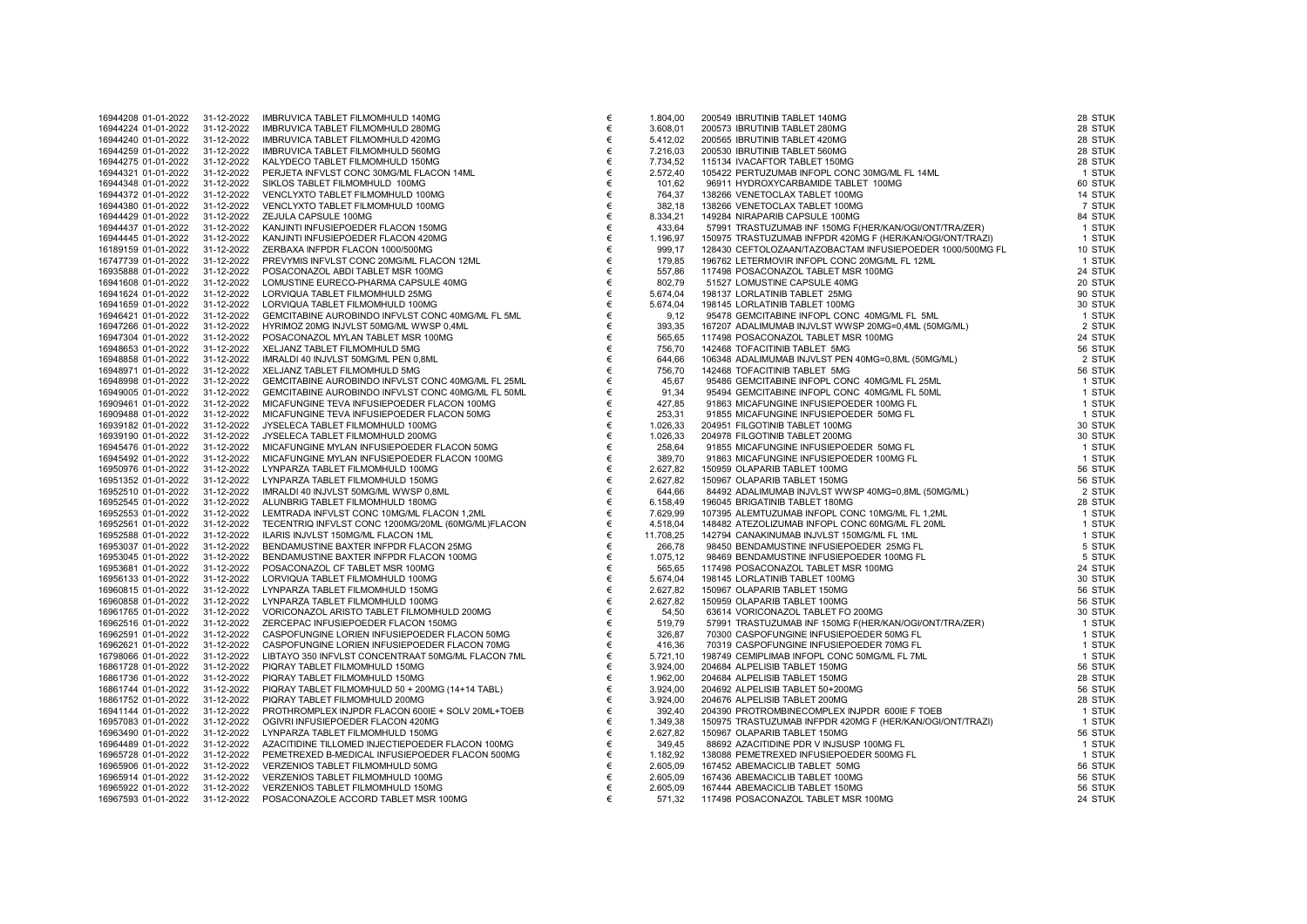| 16968131 01-01-2022 | 31-12-2022 | REMICADE INFUSIEPOEDER FLACON 100MG                |
|---------------------|------------|----------------------------------------------------|
| 16972457 01-01-2022 | 31-12-2022 | CLOFARABINE ACCORD INFVLST CONC 1MG/ML FLACON 20M  |
| 16300041 01-01-2022 | 31-12-2022 | CERDELGA CAPSULE 84MG                              |
| 16786319 01-01-2022 | 31-12-2022 | PAZENIR INFUSIEPOEDER FLACON 100MG                 |
| 16906349 01-01-2022 | 31-12-2022 | POSACONAZOL FRESENIUS KABI TABLET MSR 100MG        |
| 16932242 01-01-2022 | 31-12-2022 | VEKLURY INFUSIEPOEDER FLACON 100MG                 |
| 16938577 01-01-2022 | 31-12-2022 | SIKLOS TABLET FILMOMHULD 100MG                     |
| 16939433 01-01-2022 | 31-12-2022 | SIKLOS TABLET FILMOMHULD 1000MG                    |
| 16965701 01-01-2022 | 31-12-2022 | PERJETA INFVLST CONC 30MG/ML FLACON 14ML           |
| 16967534 01-01-2022 | 31-12-2022 | BAVENCIO INFVLST CONC 20MG/ML FLACON 10ML          |
| 16974468 01-01-2022 | 31-12-2022 | BESPONSA INFUSIEPOEDER FLACON 1MG                  |
| 16974476 01-01-2022 | 31-12-2022 | JAKAVI TABLET 5MG                                  |
| 16974506 01-01-2022 | 31-12-2022 | JAKAVI TABLET 10MG                                 |
| 16974522 01-01-2022 | 31-12-2022 | JAKAVI TABLET 15MG                                 |
| 16974530 01-01-2022 | 31-12-2022 | JAKAVI TABLET 20MG                                 |
| 16974697 01-01-2022 | 31-12-2022 | YERVOY INFVLST CONC 5MG/ML FLACON 10ML             |
| 16974719 01-01-2022 | 31-12-2022 | YERVOY INFVLST CONC 5MG/ML FLACON 40ML             |
| 16974727 01-01-2022 | 31-12-2022 | ADCETRIS INFUSIEPOEDER FLACON 50MG                 |
| 16976495 01-01-2022 | 31-12-2022 | HYCAMTIN CAPSULE 1MG                               |
| 16976924 01-01-2022 | 31-12-2022 | LUCENTIS INJVLST 10MG/ML WWSP 0,165ML              |
| 16977009 01-01-2022 | 31-12-2022 | ZYDELIG TABLET FILMOMHULD 100MG                    |
| 16977017 01-01-2022 | 31-12-2022 | ZYDELIG TABLET FILMOMHULD 150MG                    |
| 16977793 01-01-2022 | 31-12-2022 | BOSULIF TABLET FILMOMHULD 400MG                    |
| 16977823 01-01-2022 | 31-12-2022 | LORVIQUA TABLET FILMOMHULD 25MG                    |
| 16978935 01-01-2022 | 31-12-2022 | ONTRUZANT INFUSIEPOEDER FLACON 420MG               |
| 16811763 01-01-2022 | 31-12-2022 | VITRAKVI DRANK 20MG/ML                             |
| 16811828 01-01-2022 | 31-12-2022 | VITRAKVI CAPSULE 25MG                              |
| 16811933 01-01-2022 | 31-12-2022 | VITRAKVI CAPSULE 100MG                             |
| 16823001 01-01-2022 | 31-12-2022 | POLIVY INFUSIEPOEDER FLACON 140MG                  |
| 16977505 01-01-2022 | 31-12-2022 | POLIVY INFUSIEPOEDER FLACON 30MG                   |
| 16978544 01-01-2022 | 31-12-2022 | NINLARO CAPSULE 2,3MG                              |
| 16980581 01-01-2022 | 31-12-2022 | ADYNOVI INJPDR FL 1000IE + SOLV 2ML+SYST           |
| 16980603 01-01-2022 | 31-12-2022 | ADYNOVI INJPDR FL 2000IE + SOLV 5ML+SYST           |
| 16981863 01-01-2022 | 31-12-2022 | INFLECTRA INFUSIEPOEDER FLACON 100MG               |
| 16982029 01-01-2022 | 31-12-2022 | FASENRA INJVLST 30MG/ML PEN 1ML                    |
| 16983858 01-01-2022 | 31-12-2022 | XALKORI CAPSULE 200MG                              |
| 16984064 01-01-2022 | 31-12-2022 | LORVIQUA TABLET FILMOMHULD 100MG                   |
| 16984234 01-01-2022 | 31-12-2022 | KYPROLIS INFUSIEPOEDER FLACON 10MG                 |
| 16984242 01-01-2022 | 31-12-2022 | KYPROLIS INFUSIEPOEDER FLACON 30MG                 |
| 16984250 01-01-2022 | 31-12-2022 | KYPROLIS INFUSIEPOEDER FLACON 60MG                 |
| 16986490 01-01-2022 | 31-12-2022 | <b>IMNOVID CAPSULE 1MG</b>                         |
| 16986504 01-01-2022 | 31-12-2022 | <b>IMNOVID CAPSULE 2MG</b>                         |
| 16986512 01-01-2022 | 31-12-2022 | <b>IMNOVID CAPSULE 3MG</b>                         |
| 16986520 01-01-2022 | 31-12-2022 | <b>IMNOVID CAPSULE 4MG</b>                         |
| 16986547 01-01-2022 | 31-12-2022 | NINLARO CAPSULE 3MG                                |
| 16986555 01-01-2022 | 31-12-2022 | NINLARO CAPSULE 4MG                                |
| 16967844 01-01-2022 | 31-12-2022 | POSACONAZOLE SANDOZ TABLET MSR 100MG               |
| 16986369 01-01-2022 | 31-12-2022 | VESANOID CAPSULE 10MG                              |
| 16987853 01-01-2022 | 31-12-2022 | FASENRA INJVLST 30MG/ML WWSP 1ML                   |
| 16988981 01-01-2022 | 31-12-2022 | KANUMA INFVLST CONC 2MG/ML FLACON 10ML             |
| 16989171 01-01-2022 | 31-12-2022 | TEYSUNO CAPSULE 20MG/5,8MG/15,8MG                  |
| 16774078 01-01-2022 | 31-12-2022 | POTELIGEO INFVLST CONCENTRAAT 4MG/ML FLACON 5ML    |
| 16962214 01-01-2022 | 31-12-2022 | COSENTYX INJVLST 150MG/ML PEN 2ML                  |
| 16980506 01-01-2022 | 31-12-2022 | AYBINTIO INFVLST CONC 25MG/ML FLACON 4ML           |
| 16992156 01-01-2022 | 31-12-2022 | YUFLYMA INJVLST 40MG/0,4ML (100MG/ML) WWSP         |
| 16995279 01-01-2022 | 31-12-2022 | HYDROXYCARBAMIDE BMODESTO CAPSULE 500MG            |
| 16998111 01-01-2022 | 31-12-2022 | <b>IMNOVID CAPSULE 1MG</b>                         |
| 16998324 01-01-2022 | 31-12-2022 | NOVOEIGHT INJPDR FLACON 1000IE + SOLV 4ML + TOEBEH |
| 16998332 01-01-2022 | 31-12-2022 | NOVOEIGHT INJPDR FLACON 1500IE + SOLV 4ML + TOEBEH |
| 16998618 01-01-2022 | 31-12-2022 | ENDOXAN DRAGEE 50MG                                |
| 17001013 01-01-2022 | 31-12-2022 | <b>IMNOVID CAPSULE 1MG</b>                         |
| 17001846 01-01-2022 | 31-12-2022 | AYBINTIO INFVLST CONC 25MG/ML FLACON 16ML          |
| 17002044 01-01-2022 | 31-12-2022 | YUFLYMA INJVLST 40MG/0,4ML (100MG/ML) PEN          |
|                     |            |                                                    |

| 16968131 01-01-2022 | 31-12-2022 | REMICADE INFUSIEPOEDER FLACON 100MG                                                                      | € | 407.02    | 54542 INFLIXIMAB INFUSIEPOEDER 100MG FL                                                                                                                                                                                                                                          | 1 STUK           |
|---------------------|------------|----------------------------------------------------------------------------------------------------------|---|-----------|----------------------------------------------------------------------------------------------------------------------------------------------------------------------------------------------------------------------------------------------------------------------------------|------------------|
| 16972457 01-01-2022 | 31-12-2022 | CLOFARABINE ACCORD INFVLST CONC 1MG/ML FLACON 20ML                                                       | € | 1.603.22  | 54542 INFLIXIMAB INFUSIEPOEDER 100MG FL<br>85887 CLOFARABINE INFOPL CONC 1MG/ML FL 20ML<br>135852 ELIGLUSTAT CAPSULE 84MG<br>98957 PACLITAXEL INFUSIEPOEDER 100MG (NANODEELTJES) FL<br>171498 POSACONAZOL TABLET MSR 100MG<br>206369 REMDESIV                                    | 1 STUK           |
| 16300041 01-01-2022 | 31-12-2022 | CERDELGA CAPSULE 84MG                                                                                    | € | 21.500,12 |                                                                                                                                                                                                                                                                                  | 56 STUK          |
| 16786319 01-01-2022 | 31-12-2022 | PAZENIR INFUSIEPOEDER FLACON 100MG                                                                       | € | 298,44    |                                                                                                                                                                                                                                                                                  | 1 STUK           |
| 16906349 01-01-2022 | 31-12-2022 | POSACONAZOL FRESENIUS KABI TABLET MSR 100MG                                                              | € | 571,39    |                                                                                                                                                                                                                                                                                  | 24 STUK          |
| 16932242 01-01-2022 | 31-12-2022 | VEKLURY INFUSIEPOEDER FLACON 100MG                                                                       | € | 376,05    |                                                                                                                                                                                                                                                                                  | 1 STUK           |
| 16938577 01-01-2022 | 31-12-2022 | SIKLOS TABLET FILMOMHULD 100MG                                                                           | € | 101,62    |                                                                                                                                                                                                                                                                                  | 60 STUK          |
| 16939433 01-01-2022 | 31-12-2022 | SIKLOS TABLET FILMOMHULD 1000MG                                                                          | € | 555,78    |                                                                                                                                                                                                                                                                                  | 30 STUK          |
| 16965701 01-01-2022 | 31-12-2022 | PERJETA INFVLST CONC 30MG/ML FLACON 14ML                                                                 | € | 2.572,40  |                                                                                                                                                                                                                                                                                  | 1 STUK           |
| 16967534 01-01-2022 | 31-12-2022 | BAVENCIO INFVLST CONC 20MG/ML FLACON 10ML                                                                | € | 975,03    |                                                                                                                                                                                                                                                                                  | 1 STUK           |
| 16974468 01-01-2022 | 31-12-2022 | BESPONSA INFUSIEPOEDER FLACON 1MG                                                                        | € | 12.287,56 |                                                                                                                                                                                                                                                                                  | 1 STUK           |
| 16974476 01-01-2022 | 31-12-2022 | JAKAVI TABLET 5MG                                                                                        | € | 1.782,01  |                                                                                                                                                                                                                                                                                  | 56 STUK          |
| 16974506 01-01-2022 | 31-12-2022 | JAKAVI TABLET 10MG                                                                                       | € | 3.537,02  |                                                                                                                                                                                                                                                                                  | 56 STUK          |
| 16974522 01-01-2022 | 31-12-2022 | JAKAVI TABLET 15MG                                                                                       | € | 3.537,02  |                                                                                                                                                                                                                                                                                  | 56 STUK          |
| 16974530 01-01-2022 | 31-12-2022 | JAKAVI TABLET 20MG                                                                                       | € | 3.537,02  |                                                                                                                                                                                                                                                                                  | 56 STUK          |
| 16974697 01-01-2022 | 31-12-2022 | YERVOY INFVLST CONC 5MG/ML FLACON 10ML                                                                   | € | 3.562,65  |                                                                                                                                                                                                                                                                                  | 1 STUK           |
| 16974719 01-01-2022 | 31-12-2022 | YERVOY INFVLST CONC 5MG/ML FLACON 40ML                                                                   | € | 14.250,65 |                                                                                                                                                                                                                                                                                  | 1 STUK           |
| 16974727 01-01-2022 | 31-12-2022 | ADCETRIS INFUSIEPOEDER FLACON 50MG                                                                       | € | 3.265,93  |                                                                                                                                                                                                                                                                                  | 1 STUK           |
|                     | 31-12-2022 |                                                                                                          | € |           |                                                                                                                                                                                                                                                                                  |                  |
| 16976495 01-01-2022 |            | HYCAMTIN CAPSULE 1MG                                                                                     |   | 559,81    |                                                                                                                                                                                                                                                                                  | 10 STUK          |
| 16976924 01-01-2022 | 31-12-2022 | LUCENTIS INJVLST 10MG/ML WWSP 0,165ML                                                                    | € | 670,93    |                                                                                                                                                                                                                                                                                  | 1 STUK           |
| 16977009 01-01-2022 | 31-12-2022 | ZYDELIG TABLET FILMOMHULD 100MG                                                                          | € | 4.141,99  |                                                                                                                                                                                                                                                                                  | 60 STUK          |
| 16977017 01-01-2022 | 31-12-2022 | ZYDELIG TABLET FILMOMHULD 150MG                                                                          | € | 4.141,99  |                                                                                                                                                                                                                                                                                  | 60 STUK          |
| 16977793 01-01-2022 | 31-12-2022 | BOSULIF TABLET FILMOMHULD 400MG                                                                          | € | 3.232,00  |                                                                                                                                                                                                                                                                                  | 28 STUK          |
| 16977823 01-01-2022 | 31-12-2022 | LORVIQUA TABLET FILMOMHULD 25MG                                                                          | € | 4.854,60  |                                                                                                                                                                                                                                                                                  | 90 STUK          |
| 16978935 01-01-2022 | 31-12-2022 | ONTRUZANT INFUSIEPOEDER FLACON 420MG                                                                     | € | 1.309,89  | 146234 INOTUZUMAB OZOGAMICINE INFPDR 1MG FL<br>108464 RUXOLITINIB TABLET 15MG<br>108472 RUXOLITINIB TABLET 15MG<br>108472 RUXOLITINIB TABLET 15MG<br>108480 RUXOLITINIB TABLET 20MG<br>101052 IPILIMUMAB INFOPL CONC 5MG/ML FL 10ML<br>101060 IP                                 | 1 STUK           |
| 16811763 01-01-2022 | 31-12-2022 | VITRAKVI DRANK 20MG/ML                                                                                   | € | 1.943,83  |                                                                                                                                                                                                                                                                                  | 100 MILLILITER   |
| 16811828 01-01-2022 | 31-12-2022 | VITRAKVI CAPSULE 25MG                                                                                    | € | 1.360,68  |                                                                                                                                                                                                                                                                                  | 56 STUK          |
| 16811933 01-01-2022 | 31-12-2022 | VITRAKVI CAPSULE 100MG                                                                                   | € | 5.442,73  |                                                                                                                                                                                                                                                                                  | 56 STUK          |
| 16823001 01-01-2022 | 31-12-2022 | POLIVY INFUSIEPOEDER FLACON 140MG                                                                        | € | 10.900,00 |                                                                                                                                                                                                                                                                                  | 1 STUK           |
| 16977505 01-01-2022 | 31-12-2022 | POLIVY INFUSIEPOEDER FLACON 30MG                                                                         | € | 2.335,72  |                                                                                                                                                                                                                                                                                  | 1 STUK           |
| 16978544 01-01-2022 | 31-12-2022 | NINLARO CAPSULE 2,3MG                                                                                    | € | 6.917,49  |                                                                                                                                                                                                                                                                                  | 3 STUK           |
| 16980581 01-01-2022 | 31-12-2022 | ADYNOVI INJPDR FL 1000IE + SOLV 2ML+SYST                                                                 | € | 1.039,59  |                                                                                                                                                                                                                                                                                  | 1 STUK           |
| 16980603 01-01-2022 | 31-12-2022 | ADYNOVI INJPDR FL 2000IE + SOLV 5ML+SYST                                                                 | € | 2.079,19  |                                                                                                                                                                                                                                                                                  | 1 STUK           |
| 16981863 01-01-2022 | 31-12-2022 | INFLECTRA INFUSIEPOEDER FLACON 100MG                                                                     | € | 407,02    |                                                                                                                                                                                                                                                                                  | 1 STUK           |
| 16982029 01-01-2022 | 31-12-2022 | FASENRA INJVLST 30MG/ML PEN 1ML                                                                          | € | 2.443,04  |                                                                                                                                                                                                                                                                                  | 1 STUK           |
| 16983858 01-01-2022 | 31-12-2022 | XALKORI CAPSULE 200MG                                                                                    | € | 4.717,51  |                                                                                                                                                                                                                                                                                  | 60 STUK          |
| 16984064 01-01-2022 | 31-12-2022 | LORVIQUA TABLET FILMOMHULD 100MG                                                                         | € | 4.854,60  |                                                                                                                                                                                                                                                                                  | 30 STUK          |
| 16984234 01-01-2022 | 31-12-2022 | KYPROLIS INFUSIEPOEDER FLACON 10MG                                                                       | € | 217,99    |                                                                                                                                                                                                                                                                                  | 1 STUK           |
| 16984242 01-01-2022 | 31-12-2022 | KYPROLIS INFUSIEPOEDER FLACON 30MG                                                                       | € | 648,40    |                                                                                                                                                                                                                                                                                  | 1 STUK           |
| 16984250 01-01-2022 | 31-12-2022 | KYPROLIS INFUSIEPOEDER FLACON 60MG                                                                       | € | 1.296,80  |                                                                                                                                                                                                                                                                                  | 1 STUK           |
| 16986490 01-01-2022 | 31-12-2022 | <b>IMNOVID CAPSULE 1MG</b>                                                                               | € | 9.319,24  |                                                                                                                                                                                                                                                                                  | 21 STUK          |
| 16986504 01-01-2022 | 31-12-2022 | <b>IMNOVID CAPSULE 2MG</b>                                                                               | € | 9.363,51  |                                                                                                                                                                                                                                                                                  | 21 STUK          |
| 16986512 01-01-2022 | 31-12-2022 | <b>IMNOVID CAPSULE 3MG</b>                                                                               | € | 9.416.01  |                                                                                                                                                                                                                                                                                  | 21 STUK          |
| 16986520 01-01-2022 | 31-12-2022 | <b>IMNOVID CAPSULE 4MG</b>                                                                               | € | 9.452,02  |                                                                                                                                                                                                                                                                                  | 21 STUK          |
| 16986547 01-01-2022 | 31-12-2022 | NINLARO CAPSULE 3MG                                                                                      | € | 6.917,49  |                                                                                                                                                                                                                                                                                  | 3 STUK           |
| 16986555 01-01-2022 | 31-12-2022 | NINLARO CAPSULE 4MG                                                                                      | € | 6.917,49  |                                                                                                                                                                                                                                                                                  | 3 STUK           |
| 16967844 01-01-2022 | 31-12-2022 | POSACONAZOLE SANDOZ TABLET MSR 100MG                                                                     | € | 544,95    |                                                                                                                                                                                                                                                                                  | 24 STUK          |
| 16986369 01-01-2022 | 31-12-2022 | VESANOID CAPSULE 10MG                                                                                    | € | 400,67    |                                                                                                                                                                                                                                                                                  | 100 STUK         |
| 16987853 01-01-2022 | 31-12-2022 | FASENRA INJVLST 30MG/ML WWSP 1ML                                                                         | € | 2.414,78  |                                                                                                                                                                                                                                                                                  | 1 STUK           |
| 16988981 01-01-2022 | 31-12-2022 | KANUMA INFVLST CONC 2MG/ML FLACON 10ML                                                                   | € | 7.630,00  |                                                                                                                                                                                                                                                                                  | 1 STUK           |
| 16989171 01-01-2022 | 31-12-2022 | TEYSUNO CAPSULE 20MG/5,8MG/15,8MG                                                                        | € | 217,46    |                                                                                                                                                                                                                                                                                  | 42 STUK          |
| 16774078 01-01-2022 | 31-12-2022 | POTELIGEO INFVLST CONCENTRAAT 4MG/ML FLACON 5ML                                                          | € | 1.595,76  |                                                                                                                                                                                                                                                                                  | 1 STUK           |
| 16962214 01-01-2022 | 31-12-2022 | COSENTYX INJVLST 150MG/ML PEN 2ML                                                                        | € | 1.222,33  |                                                                                                                                                                                                                                                                                  | 1 STUK           |
| 16980506 01-01-2022 | 31-12-2022 | AYBINTIO INFVLST CONC 25MG/ML FLACON 4ML                                                                 | € | 257,34    |                                                                                                                                                                                                                                                                                  | 1 STUK           |
| 16992156 01-01-2022 | 31-12-2022 | YUFLYMA INJVLST 40MG/0,4ML (100MG/ML) WWSP                                                               | € | 708,02    |                                                                                                                                                                                                                                                                                  | 2 STUK           |
| 16995279 01-01-2022 | 31-12-2022 | HYDROXYCARBAMIDE BMODESTO CAPSULE 500MG                                                                  | € | 36,04     |                                                                                                                                                                                                                                                                                  | 100 STUK         |
| 16998111 01-01-2022 | 31-12-2022 | <b>IMNOVID CAPSULE 1MG</b>                                                                               | € | 9.319,24  |                                                                                                                                                                                                                                                                                  | 21 STUK          |
|                     | 31-12-2022 |                                                                                                          | € | 1.039,85  |                                                                                                                                                                                                                                                                                  |                  |
| 16998324 01-01-2022 | 31-12-2022 | NOVOEIGHT INJPDR FLACON 1000IE + SOLV 4ML + TOEBEH<br>NOVOEIGHT INJPDR FLACON 1500IE + SOLV 4ML + TOEBEH | € | 1.559,78  |                                                                                                                                                                                                                                                                                  | 1 STUK<br>1 STUK |
| 16998332 01-01-2022 |            |                                                                                                          |   |           |                                                                                                                                                                                                                                                                                  |                  |
| 16998618 01-01-2022 | 31-12-2022 | ENDOXAN DRAGEE 50MG                                                                                      |   | 32,16     |                                                                                                                                                                                                                                                                                  | 50 STUK          |
| 17001013 01-01-2022 | 31-12-2022 | <b>IMNOVID CAPSULE 1MG</b>                                                                               | € | 9.319,24  | 2001/2 LAROIRECTINIB DRAPULE 100MG<br>200164 LAROIRECTINIB DRAPSULE 25MG<br>200164 LAROIRECTINIB CAPSULE 100MG<br>200157 LAROIRECTINIB CAPSULE 100MG<br>200437 POLATUZUMAB VEDOTINE INFUSIEPOEDER 30MG FL<br>2017195 POLATUZUMAB VEDOTINE INF<br>107514 POMALIDOMIDE CAPSULE 1MG | 21 STUK          |
| 17001846 01-01-2022 | 31-12-2022 | AYBINTIO INFVLST CONC 25MG/ML FLACON 16ML                                                                | € | 1.029,37  | 76929 BEVACIZUMAB INFOPL CONC 25MG/ML FL 16ML                                                                                                                                                                                                                                    | 1 STUK           |
| 17002044 01-01-2022 | 31-12-2022 | YUFLYMA INJVLST 40MG/0,4ML (100MG/ML) PEN                                                                | € | 708,02    | 129771 ADALIMUMAB INJVLST PEN 40MG=0,4ML (100MG/ML)                                                                                                                                                                                                                              | 2 STUK           |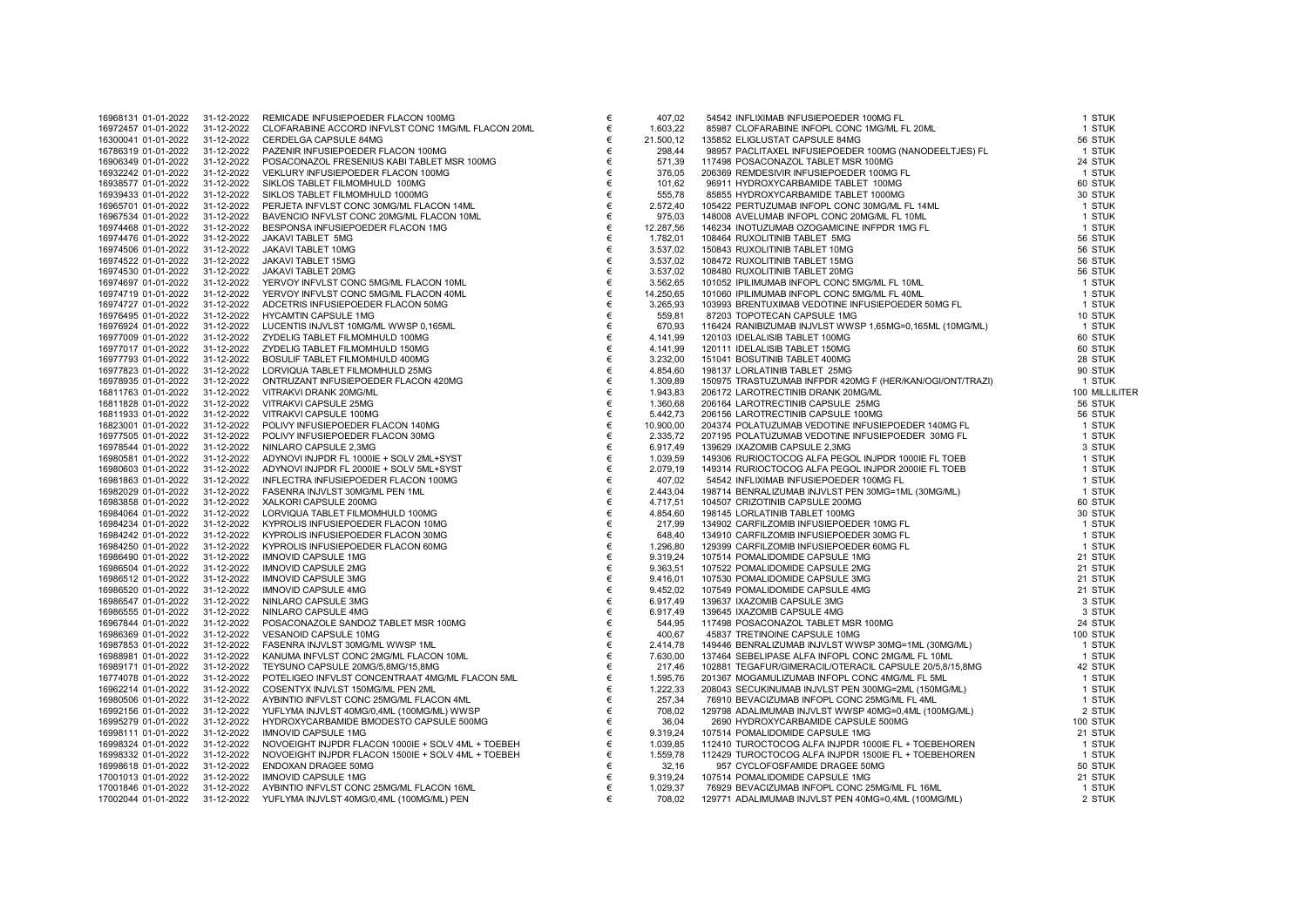| 17002427 01-01-2022 | 31-12-2022 | ERLOTINIB ACCORDPHARMA TABLET FILMOMHULD 25MG      |
|---------------------|------------|----------------------------------------------------|
| 17002435 01-01-2022 | 31-12-2022 | ERLOTINIB ACCORDPHARMA TABLET FILMOMHULD 100MG     |
| 17002443 01-01-2022 | 31-12-2022 | ERLOTINIB ACCORDPHARMA TABLET FILMOMHULD 150MG     |
| 17003415 01-01-2022 | 31-12-2022 | IDACIO 40 INJVLST 50MG/ML WWSP 0,8ML               |
| 17003423 01-01-2022 | 31-12-2022 | IDACIO 40 INJVLST 50MG/ML PEN 0,8ML                |
| 16844564 01-01-2022 | 31-12-2022 | XOSPATA TABLET FILMOMHULD 40MG                     |
| 16978234 01-01-2022 | 31-12-2022 | CABAZITAXEL TEVA INFVLST CONC 10MG/ML FLACON 6ML   |
| 16998227 01-01-2022 | 31-12-2022 | OYAVAS INFVLST CONC 25MG/ML FLACON 4ML             |
| 16998235 01-01-2022 | 31-12-2022 | OYAVAS INFVLST CONC 25MG/ML FLACON 16ML            |
| 17003180 01-01-2022 | 31-12-2022 | REVLIMID CAPSULE 10MG                              |
| 17003199 01-01-2022 | 31-12-2022 | REVLIMID CAPSULE 25MG                              |
| 17003229 01-01-2022 | 31-12-2022 | POSACONAZOLE ACCORD TABLET MSR 100MG               |
| 17005795 01-01-2022 | 31-12-2022 | CRISANTASPASE PORTON BIOPHARMA INJPDR FL 10.000E   |
| 17005949 01-01-2022 | 31-12-2022 | SIMPONI INJVLST 100MG/ML PEN 1ML                   |
| 17007089 01-01-2022 | 31-12-2022 | AZACITIDINE BETAPHARM INJECTIEPOEDER FLACON 100MG  |
| 17008409 01-01-2022 | 31-12-2022 | HYDREA CAPSULE 500MG                               |
| 17009480 01-01-2022 | 31-12-2022 | TEYSUNO CAPSULE 20MG/5,8MG/15,8MG                  |
| 17009944 01-01-2022 | 31-12-2022 | SPRYCEL TABLET FILMOMHULD 100MG                    |
| 17009952 01-01-2022 | 31-12-2022 | TAGRISSO TABLET FILMOMHULD 80MG                    |
| 17009960 01-01-2022 | 31-12-2022 | TARCEVA TABLET FILMOMHULD 150MG                    |
| 17009979 01-01-2022 | 31-12-2022 |                                                    |
|                     |            | TARCEVA TABLET FILMOMHULD 100MG                    |
| 17009987 01-01-2022 | 31-12-2022 | SUTENT CAPSULE 50MG                                |
| 17009995 01-01-2022 | 31-12-2022 | SUTENT CAPSULE 25MG                                |
| 17010004 01-01-2022 | 31-12-2022 | SUTENT CAPSULE 12,5MG                              |
| 17010012 01-01-2022 | 31-12-2022 | IRESSA TABLET FILMOMHULD 250MG                     |
| 17010020 01-01-2022 | 31-12-2022 | <b>IMNOVID CAPSULE 4MG</b>                         |
| 17010039 01-01-2022 | 31-12-2022 | <b>IMNOVID CAPSULE 3MG</b>                         |
| 17010047 01-01-2022 | 31-12-2022 | <b>IMNOVID CAPSULE 2MG</b>                         |
| 17010055 01-01-2022 | 31-12-2022 | AFINITOR TABLET 5MG                                |
| 17010063 01-01-2022 | 31-12-2022 | AFINITOR TABLET 10MG                               |
| 17010071 01-01-2022 | 31-12-2022 | BOSULIF TABLET FILMOMHULD 400MG                    |
| 17010748 01-01-2022 | 31-12-2022 | <b>IMNOVID CAPSULE 1MG</b>                         |
| 16936612 01-01-2022 | 31-12-2022 | ROZLYTREK CAPSULE 200MG                            |
| 16936736 01-01-2022 | 31-12-2022 | ROZLYTREK CAPSULE 100MG                            |
| 16990501 01-01-2022 | 31-12-2022 | TYSABRI INJVLST 150MG/ML WWSP 1ML                  |
| 17008700 01-01-2022 | 31-12-2022 | ALYMSYS INFVLST CONC 25MG/ML FLACON 4ML            |
| 17008727 01-01-2022 | 31-12-2022 | ALYMSYS INFVLST CONC 25MG/ML FLACON 16ML           |
| 17010268 01-01-2022 | 31-12-2022 | CABAZITAXEL EVER PH INFVLST CONC 10MG/ML FLAC 5ML  |
| 17010292 01-01-2022 | 31-12-2022 | CABAZITAXEL EVER PH INFVLST CONC 10MG/ML FLAC 6ML  |
| 17023653 01-01-2022 | 31-12-2022 | PEMETREXED FRES KABI INFVLST CONC 25MG/ML FL 4ML   |
| 17023688 01-01-2022 | 31-12-2022 | PEMETREXED FRES KABI INFVLST CONC 25MG/ML FL 20ML  |
| 17023696 01-01-2022 | 31-12-2022 | PEMETREXED FRES KABI INFVLST CONC 25MG/ML FL 40ML  |
| 17024269 01-01-2022 | 31-12-2022 | KISPLYX CAPSULE 4MG                                |
| 17024412 01-01-2022 | 31-12-2022 | IMFINZI INFVLST CONCENTRAAT 50MG/ML FLACON 10ML    |
| 17024498 01-01-2022 | 31-12-2022 | IMFINZI INFVLST CONCENTRAAT 50MG/ML FLACON 2,4ML   |
| 17024528 01-01-2022 | 31-12-2022 | HEMLIBRA INJVLST 30MG/1ML (30MG/ML) FLACON         |
| 17024536 01-01-2022 | 31-12-2022 | HEMLIBRA INJVLST 60MG/0,4ML (150MG/ML) FLACON      |
| 17024544 01-01-2022 | 31-12-2022 | HEMLIBRA INJVLST 105MG/0,7ML (150MG/ML) FLACON     |
| 17024552 01-01-2022 | 31-12-2022 | HEMLIBRA INJVLST 150MG/1ML (150MG/ML) FLACON       |
| 17025435 01-01-2022 | 31-12-2022 | ZYTIGA TABLET FILMOMHULD 500MG                     |
| 17025532 01-01-2022 | 31-12-2022 | PEMETREXED SANDOZ INFVLST CONC 25MG/ML FLACON 20ML |
| 17025540 01-01-2022 | 31-12-2022 | PEMETREXED SANDOZ INFVLST CONC 25MG/ML FLACON 4ML  |
| 17025648 01-01-2022 | 31-12-2022 | IMFINZI INFVLST CONCENTRAAT 50MG/ML FLACON 10ML    |
| 17025656 01-01-2022 | 31-12-2022 | IMFINZI INFVLST CONCENTRAAT 50MG/ML FLACON 2,4ML   |
| 17025710 01-01-2022 | 31-12-2022 | NOVOSEVEN INJPDR FLACON 2MG + SOLV IN WWSP         |
| 17026784 01-01-2022 | 31-12-2022 | AVASTIN INFVLST CONC 25MG/ML FLACON 4ML            |
| 17026806 01-01-2022 | 31-12-2022 | TEYSUNO CAPSULE 20MG/5,8MG/15,8MG                  |
| 17027527 01-01-2022 | 31-12-2022 | GEFITINIB GLENMARK TABLET FILMOMHULD 250MG         |
| 16989708 01-01-2022 | 31-12-2022 | LUTETIUM-177-DOTATAAT VOOR INFUSIE NZA             |
| 16936248 01-01-2022 | 31-12-2022 | <b>IBRANCE TABLET FILMOMHULD 75MG</b>              |
| 16936256 01-01-2022 | 31-12-2022 | <b>IBRANCE TABLET FILMOMHULD 100MG</b>             |
| 16936264 01-01-2022 | 31-12-2022 | IBRANCE TABLET FILMOMHULD 125MG                    |
| 16980336 01-01-2022 | 31-12-2022 | <b>INREBIC CAPSULE 100MG</b>                       |
|                     |            |                                                    |

| 17002427 01-01-2022 | 31-12-2022 | ERLOTINIB ACCORDPHARMA TABLET FILMOMHULD 25MG                                                                                                                                                                                                                                                                | €     | 488,76    | 79200 ERLOTINIB TABLET 25MG<br>79200 ERLOTINIB TABLET 25MG<br>79219 ERLOTINIB TABLET 100MG<br>7927 ERLOTINIB TABLET 100MG<br>7927 ERLOTINIB TABLET 100MG<br>44492 ADALIMUMAB INJVLST PEN 40MG=0,8ML (50MG/ML)<br>106348 ADALIMUMAB INJVLST PEN 40MG=0,8ML (50MG/ML)<br>208922 G | 30 STUK         |
|---------------------|------------|--------------------------------------------------------------------------------------------------------------------------------------------------------------------------------------------------------------------------------------------------------------------------------------------------------------|-------|-----------|---------------------------------------------------------------------------------------------------------------------------------------------------------------------------------------------------------------------------------------------------------------------------------|-----------------|
| 17002435 01-01-2022 | 31-12-2022 | ERLOTINIB ACCORDPHARMA TABLET FILMOMHULD 100MG                                                                                                                                                                                                                                                               | €     | 1.705,31  |                                                                                                                                                                                                                                                                                 | 30 STUK         |
| 17002443 01-01-2022 | 31-12-2022 | ERLOTINIB ACCORDPHARMA TABLET FILMOMHULD 150MG                                                                                                                                                                                                                                                               | €     | 2.097,02  |                                                                                                                                                                                                                                                                                 | 30 STUK         |
| 17003415 01-01-2022 | 31-12-2022 | IDACIO 40 INJVLST 50MG/ML WWSP 0,8ML                                                                                                                                                                                                                                                                         | €     | 1.933,94  |                                                                                                                                                                                                                                                                                 | 6 STUK          |
| 17003423 01-01-2022 | 31-12-2022 | IDACIO 40 INJVLST 50MG/ML PEN 0,8ML                                                                                                                                                                                                                                                                          | €     | 1.933,94  |                                                                                                                                                                                                                                                                                 | 6 STUK          |
| 16844564 01-01-2022 | 31-12-2022 | XOSPATA TABLET FILMOMHULD 40MG                                                                                                                                                                                                                                                                               | €     | 19.620,00 |                                                                                                                                                                                                                                                                                 | 84 STUK         |
| 16978234 01-01-2022 | 31-12-2022 | CABAZITAXEL TEVA INFVLST CONC 10MG/ML FLACON 6ML                                                                                                                                                                                                                                                             | €     | 4.290,46  |                                                                                                                                                                                                                                                                                 | 1 STUK          |
| 16998227 01-01-2022 | 31-12-2022 | OYAVAS INFVLST CONC 25MG/ML FLACON 4ML                                                                                                                                                                                                                                                                       | €     | 257,34    |                                                                                                                                                                                                                                                                                 | 1 STUK          |
| 16998235 01-01-2022 | 31-12-2022 | OYAVAS INFVLST CONC 25MG/ML FLACON 16ML                                                                                                                                                                                                                                                                      | €     | 1.029,37  |                                                                                                                                                                                                                                                                                 | 1 STUK          |
| 17003180 01-01-2022 | 31-12-2022 | REVLIMID CAPSULE 10MG                                                                                                                                                                                                                                                                                        | €     | 4.899,06  |                                                                                                                                                                                                                                                                                 | 21 STUK         |
| 17003199 01-01-2022 | 31-12-2022 | REVLIMID CAPSULE 25MG                                                                                                                                                                                                                                                                                        | €     | 5.376,24  |                                                                                                                                                                                                                                                                                 | 21 STUK         |
| 17003229 01-01-2022 | 31-12-2022 | POSACONAZOLE ACCORD TABLET MSR 100MG                                                                                                                                                                                                                                                                         | €     | 571,39    |                                                                                                                                                                                                                                                                                 | 24 STUK         |
| 17005795 01-01-2022 | 31-12-2022 | CRISANTASPASE PORTON BIOPHARMA INJPDR FL 10.000E                                                                                                                                                                                                                                                             | €     | 4.349,10  |                                                                                                                                                                                                                                                                                 | 5 STUK          |
| 17005949 01-01-2022 | 31-12-2022 | SIMPONI INJVLST 100MG/ML PEN 1ML                                                                                                                                                                                                                                                                             | €     | 1.125,84  |                                                                                                                                                                                                                                                                                 | 1 STUK          |
| 17007089 01-01-2022 | 31-12-2022 | AZACITIDINE BETAPHARM INJECTIEPOEDER FLACON 100MG                                                                                                                                                                                                                                                            | €     | 246,44    |                                                                                                                                                                                                                                                                                 | 1 STUK          |
| 17008409 01-01-2022 | 31-12-2022 | HYDREA CAPSULE 500MG                                                                                                                                                                                                                                                                                         | €     | 36,11     |                                                                                                                                                                                                                                                                                 | 100 STUK        |
| 17009480 01-01-2022 | 31-12-2022 | TEYSUNO CAPSULE 20MG/5,8MG/15,8MG                                                                                                                                                                                                                                                                            | €     | 217,44    |                                                                                                                                                                                                                                                                                 | 42 STUK         |
| 17009944 01-01-2022 | 31-12-2022 | SPRYCEL TABLET FILMOMHULD 100MG                                                                                                                                                                                                                                                                              | €     | 3.236,49  |                                                                                                                                                                                                                                                                                 | 30 STUK         |
| 17009952 01-01-2022 | 31-12-2022 | TAGRISSO TABLET FILMOMHULD 80MG                                                                                                                                                                                                                                                                              | €     | 6.481,31  |                                                                                                                                                                                                                                                                                 | 30 STUK         |
| 17009960 01-01-2022 | 31-12-2022 | TARCEVA TABLET FILMOMHULD 150MG                                                                                                                                                                                                                                                                              | €     | 1.235,51  |                                                                                                                                                                                                                                                                                 | 30 STUK         |
| 17009979 01-01-2022 | 31-12-2022 | TARCEVA TABLET FILMOMHULD 100MG                                                                                                                                                                                                                                                                              | €     | 1.067,96  |                                                                                                                                                                                                                                                                                 | 30 STUK         |
| 17009987 01-01-2022 | 31-12-2022 | SUTENT CAPSULE 50MG                                                                                                                                                                                                                                                                                          | €     | 4.498,69  |                                                                                                                                                                                                                                                                                 | 28 STUK         |
| 17009995 01-01-2022 | 31-12-2022 | SUTENT CAPSULE 25MG                                                                                                                                                                                                                                                                                          | €     | 2.255,23  |                                                                                                                                                                                                                                                                                 | 28 STUK         |
| 17010004 01-01-2022 | 31-12-2022 | SUTENT CAPSULE 12,5MG                                                                                                                                                                                                                                                                                        | €     | 1.133,48  |                                                                                                                                                                                                                                                                                 | 28 STUK         |
| 17010012 01-01-2022 | 31-12-2022 | IRESSA TABLET FILMOMHULD 250MG                                                                                                                                                                                                                                                                               | €     | 2.423,57  |                                                                                                                                                                                                                                                                                 | 30 STUK         |
| 17010020 01-01-2022 | 31-12-2022 | <b>IMNOVID CAPSULE 4MG</b>                                                                                                                                                                                                                                                                                   | €     | 9.452,02  |                                                                                                                                                                                                                                                                                 | 21 STUK         |
| 17010039 01-01-2022 | 31-12-2022 | <b>IMNOVID CAPSULE 3MG</b>                                                                                                                                                                                                                                                                                   | €     | 9.416,01  |                                                                                                                                                                                                                                                                                 | 21 STUK         |
| 17010047 01-01-2022 | 31-12-2022 | <b>IMNOVID CAPSULE 2MG</b>                                                                                                                                                                                                                                                                                   | €     | 9.363,51  |                                                                                                                                                                                                                                                                                 | 21 STUK         |
| 17010055 01-01-2022 | 31-12-2022 | AFINITOR TABLET 5MG                                                                                                                                                                                                                                                                                          | €     | 2.135,18  |                                                                                                                                                                                                                                                                                 | 30 STUK         |
| 17010063 01-01-2022 | 31-12-2022 | AFINITOR TABLET 10MG                                                                                                                                                                                                                                                                                         | €     | 2.774,77  |                                                                                                                                                                                                                                                                                 | 30 STUK         |
| 17010071 01-01-2022 | 31-12-2022 | BOSULIF TABLET FILMOMHULD 400MG                                                                                                                                                                                                                                                                              | €     | 3.522,89  |                                                                                                                                                                                                                                                                                 | 28 STUK         |
| 17010748 01-01-2022 | 31-12-2022 | JECTIEPOEDER FLACON 100MG<br>BMG/15,8MG<br>JLD 100MG<br>JLD 160MG<br>JLD 100MG<br>JLD 100MG<br>D<br>D 250MG<br>D<br>D 250MG<br>C<br>MWSP 1ML<br>MG/ML FLACON 16ML<br>JLST CONC 10MG/ML FLAC 5ML<br>L'ST CONC 10MG/ML FLAC 6ML<br>FVLST CONC 10MG/ML FLAC 6ML<br>FVLST CONC 25M<br><b>IMNOVID CAPSULE 1MG</b> | $\in$ | 9.319,24  |                                                                                                                                                                                                                                                                                 | 21 STUK         |
| 16936612 01-01-2022 | 31-12-2022 | ROZLYTREK CAPSULE 200MG                                                                                                                                                                                                                                                                                      | €     | 5.831,50  |                                                                                                                                                                                                                                                                                 | 90 STUK         |
| 16936736 01-01-2022 | 31-12-2022 | ROZLYTREK CAPSULE 100MG                                                                                                                                                                                                                                                                                      | €     | 971,92    |                                                                                                                                                                                                                                                                                 | 30 STUK         |
| 16990501 01-01-2022 | 31-12-2022 | TYSABRI INJVLST 150MG/ML WWSP 1ML                                                                                                                                                                                                                                                                            | €     | 1.378,95  |                                                                                                                                                                                                                                                                                 | 2 STUK          |
| 17008700 01-01-2022 | 31-12-2022 | ALYMSYS INFVLST CONC 25MG/ML FLACON 4ML                                                                                                                                                                                                                                                                      | €     | 257,34    |                                                                                                                                                                                                                                                                                 | 1 STUK          |
| 17008727 01-01-2022 | 31-12-2022 | ALYMSYS INFVLST CONC 25MG/ML FLACON 16ML                                                                                                                                                                                                                                                                     | €     | 1.029,37  |                                                                                                                                                                                                                                                                                 | 1 STUK          |
| 17010268 01-01-2022 | 31-12-2022 | CABAZITAXEL EVER PH INFVLST CONC 10MG/ML FLAC 5ML                                                                                                                                                                                                                                                            | €     | 3.949,04  |                                                                                                                                                                                                                                                                                 | 1 STUK          |
| 17010292 01-01-2022 | 31-12-2022 | CABAZITAXEL EVER PH INFVLST CONC 10MG/ML FLAC 6ML                                                                                                                                                                                                                                                            | €     | 4.387,83  |                                                                                                                                                                                                                                                                                 | 1 STUK          |
| 17023653 01-01-2022 | 31-12-2022 | PEMETREXED FRES KABI INFVLST CONC 25MG/ML FL 4ML                                                                                                                                                                                                                                                             | €     | 106,69    |                                                                                                                                                                                                                                                                                 | 1 STUK          |
| 17023688 01-01-2022 | 31-12-2022 | PEMETREXED FRES KABI INFVLST CONC 25MG/ML FL 20ML                                                                                                                                                                                                                                                            | €     | 533,49    |                                                                                                                                                                                                                                                                                 | 1 STUK          |
| 17023696 01-01-2022 | 31-12-2022 | PEMETREXED FRES KABI INFVLST CONC 25MG/ML FL 40ML                                                                                                                                                                                                                                                            | €     | 1.066,99  |                                                                                                                                                                                                                                                                                 | 1 STUK          |
| 17024269 01-01-2022 | 31-12-2022 | KISPLYX CAPSULE 4MG                                                                                                                                                                                                                                                                                          | €     | 1.940,32  |                                                                                                                                                                                                                                                                                 | 30 STUK         |
| 17024412 01-01-2022 | 31-12-2022 | IMFINZI INFVLST CONCENTRAAT 50MG/ML FLACON 10ML                                                                                                                                                                                                                                                              | €     | 2.537,51  |                                                                                                                                                                                                                                                                                 | 1 STUK          |
| 17024498 01-01-2022 | 31-12-2022 | IMFINZI INFVLST CONCENTRAAT 50MG/ML FLACON 2,4ML                                                                                                                                                                                                                                                             | €     | 608,99    |                                                                                                                                                                                                                                                                                 | 1 STUK          |
| 17024528 01-01-2022 | 31-12-2022 | HEMLIBRA INJVLST 30MG/1ML (30MG/ML) FLACON                                                                                                                                                                                                                                                                   | €     | 2.475,85  |                                                                                                                                                                                                                                                                                 | 1 STUK          |
| 17024536 01-01-2022 | 31-12-2022 | HEMLIBRA INJVLST 60MG/0,4ML (150MG/ML) FLACON                                                                                                                                                                                                                                                                | €     | 4.951,71  |                                                                                                                                                                                                                                                                                 | 1 STUK          |
| 17024544 01-01-2022 | 31-12-2022 | HEMLIBRA INJVLST 105MG/0,7ML (150MG/ML) FLACON                                                                                                                                                                                                                                                               | $\in$ | 8.665,49  |                                                                                                                                                                                                                                                                                 | 1 STUK          |
| 17024552 01-01-2022 | 31-12-2022 | HEMLIBRA INJVLST 150MG/1ML (150MG/ML) FLACON                                                                                                                                                                                                                                                                 | €     | 12.379,27 |                                                                                                                                                                                                                                                                                 | 1 STUK          |
| 17025435 01-01-2022 | 31-12-2022 | ZYTIGA TABLET FILMOMHULD 500MG                                                                                                                                                                                                                                                                               | €     | 3.065,80  |                                                                                                                                                                                                                                                                                 | 56 STUK         |
| 17025532 01-01-2022 | 31-12-2022 | PEMETREXED SANDOZ INFVLST CONC 25MG/ML FLACON 20ML                                                                                                                                                                                                                                                           | €     | 1.130,43  |                                                                                                                                                                                                                                                                                 | 1 STUK          |
| 17025540 01-01-2022 | 31-12-2022 | PEMETREXED SANDOZ INFVLST CONC 25MG/ML FLACON 4ML                                                                                                                                                                                                                                                            | €     | 228.17    |                                                                                                                                                                                                                                                                                 | 1 STUK          |
| 17025648 01-01-2022 | 31-12-2022 | IMFINZI INFVLST CONCENTRAAT 50MG/ML FLACON 10ML                                                                                                                                                                                                                                                              | €     | 2.537,51  |                                                                                                                                                                                                                                                                                 | 1 STUK          |
| 17025656 01-01-2022 | 31-12-2022 | IMFINZI INFVLST CONCENTRAAT 50MG/ML FLACON 2,4ML                                                                                                                                                                                                                                                             | €     | 608,99    |                                                                                                                                                                                                                                                                                 | 1 STUK          |
| 17025710 01-01-2022 | 31-12-2022 | NOVOSEVEN INJPDR FLACON 2MG + SOLV IN WWSP                                                                                                                                                                                                                                                                   | €     | 1.640,01  |                                                                                                                                                                                                                                                                                 | 1 STUK          |
| 17026784 01-01-2022 | 31-12-2022 | AVASTIN INFVLST CONC 25MG/ML FLACON 4ML                                                                                                                                                                                                                                                                      | €     | 257,34    | 7/44 102891 TEGAT-IPROPIMERAGICULTERACION CHEMICAL CANNOL 12001<br>1440 188775 DASATURIBIT RABLET 100MG<br>15.51 178225 CBM ERIT DIRECT 100MG<br>15.51 178227 ERLOTINIBIT RABLET 150MG<br>1698 18348 SUNITINIBI CARSULE 50MG<br>1698 183                                        | 1 STUK          |
| 17026806 01-01-2022 | 31-12-2022 | TEYSUNO CAPSULE 20MG/5,8MG/15,8MG                                                                                                                                                                                                                                                                            | €     | 217,44    |                                                                                                                                                                                                                                                                                 | 42 STUK         |
| 17027527 01-01-2022 | 31-12-2022 | GEFITINIB GLENMARK TABLET FILMOMHULD 250MG                                                                                                                                                                                                                                                                   | €     | 1.529,82  |                                                                                                                                                                                                                                                                                 | 30 STUK         |
| 16989708 01-01-2022 | 31-12-2022 | LUTETIUM-177-DOTATAAT VOOR INFUSIE NZA                                                                                                                                                                                                                                                                       | €     | 1,16      |                                                                                                                                                                                                                                                                                 | 1 MEGABECQUEREL |
| 16936248 01-01-2022 | 31-12-2022 | <b>IBRANCE TABLET FILMOMHULD 75MG</b>                                                                                                                                                                                                                                                                        | €     | 2.141,33  |                                                                                                                                                                                                                                                                                 | 21 STUK         |
| 16936256 01-01-2022 | 31-12-2022 | IBRANCE TABLET FILMOMHULD 100MG                                                                                                                                                                                                                                                                              | €     | 2.141,33  |                                                                                                                                                                                                                                                                                 | 21 STUK         |
| 16936264 01-01-2022 | 31-12-2022 | <b>IBRANCE TABLET FILMOMHULD 125MG</b>                                                                                                                                                                                                                                                                       | €     | 2.141,33  |                                                                                                                                                                                                                                                                                 | 21 STUK         |
| 16980336 01-01-2022 | 31-12-2022 | <b>INREBIC CAPSULE 100MG</b>                                                                                                                                                                                                                                                                                 | €     | 4.992,20  |                                                                                                                                                                                                                                                                                 | 120 STUK        |
|                     |            |                                                                                                                                                                                                                                                                                                              |       |           |                                                                                                                                                                                                                                                                                 |                 |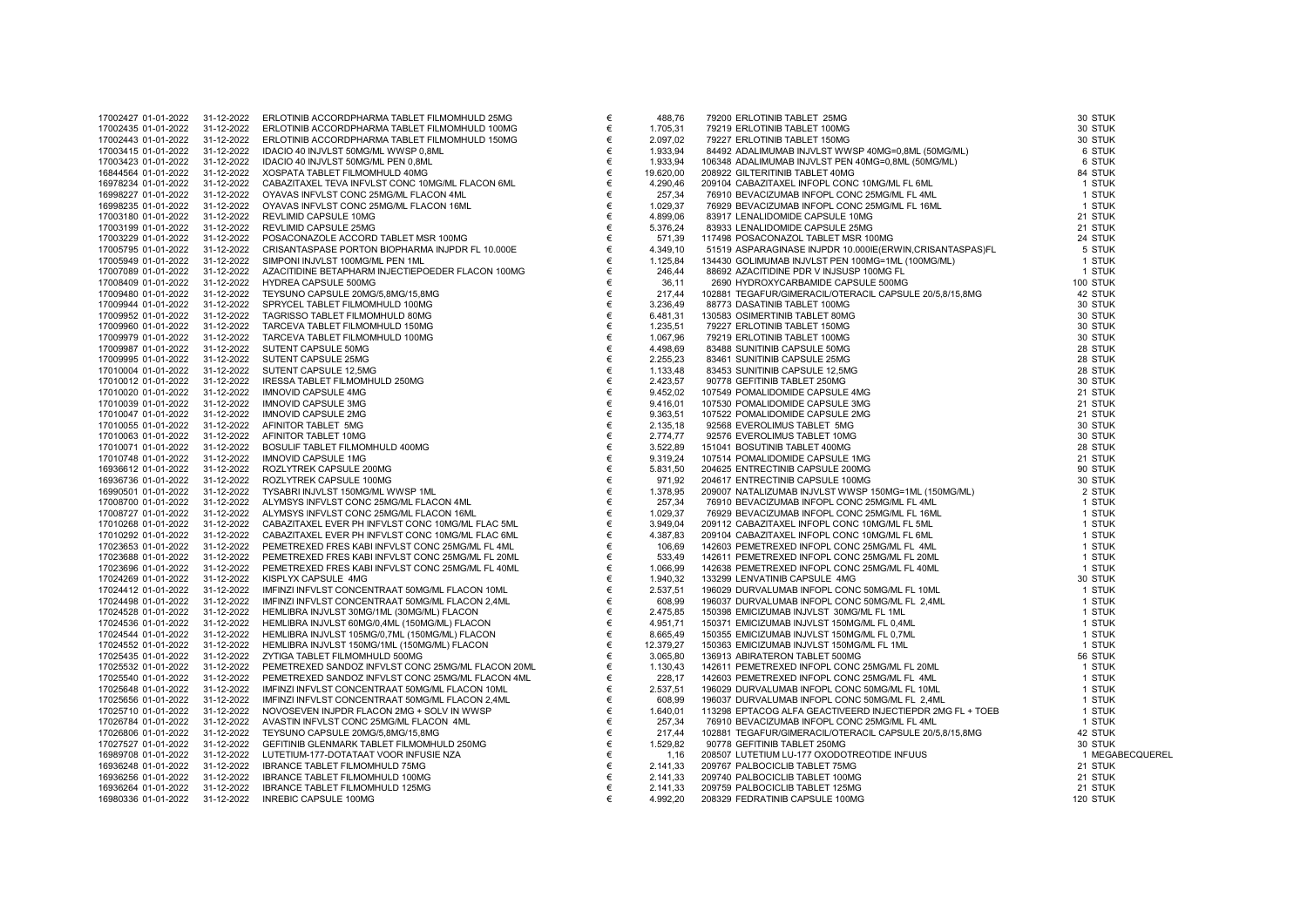| 16994019 01-01-2022 | 31-12-2022 | ODOMZO CAPSULE 200MG                               | €     | 5.260,50   | 209732 SONIDEGIB CAPSULE 200MG                            | 30 STUK  |
|---------------------|------------|----------------------------------------------------|-------|------------|-----------------------------------------------------------|----------|
| 16998243 01-01-2022 | 31-12-2022 | PEMETREXED CF INFVLST CONC 25MG/ML FLACON 4ML      | €     | 216,75     | 142603 PEMETREXED INFOPL CONC 25MG/ML FL 4ML              | 1 STUK   |
| 16998251 01-01-2022 | 31-12-2022 | PEMETREXED CF INFVLST CONC 25MG/ML FLACON 20ML     | €     | 1.073,87   | 142611 PEMETREXED INFOPL CONC 25MG/ML FL 20ML             | 1 STUK   |
| 16998278 01-01-2022 | 31-12-2022 | PEMETREXED CF INFVLST CONC 25MG/ML FLACON 40ML     | €     | 2.136,40   | 142638 PEMETREXED INFOPL CONC 25MG/ML FL 40ML             | 1 STUK   |
| 17018439 01-01-2022 | 31-12-2022 | PEMETREXED EVER PH INFVLST CONC 25MG/ML FL 4ML     | €     | 228,16     | 142603 PEMETREXED INFOPL CONC 25MG/ML FL 4ML              | 1 STUK   |
| 17018463 01-01-2022 | 31-12-2022 | PEMETREXED EVER PH INFVLST CONC 25MG/ML FL 20ML    | €     | 1.130,42   | 142611 PEMETREXED INFOPL CONC 25MG/ML FL 20ML             | 1 STUK   |
| 17018498 01-01-2022 | 31-12-2022 | PEMETREXED EVER PH INFVLST CONC 25MG/ML FL 40ML    | $\in$ | 2.260,85   | 142638 PEMETREXED INFOPL CONC 25MG/ML FL 40ML             | 1 STUK   |
| 17024560 01-01-2022 | 31-12-2022 | ZEJULA CAPSULE 100MG                               | €     | 8.334,21   | 149284 NIRAPARIB CAPSULE 100MG                            | 84 STUK  |
| 17029937 01-01-2022 | 31-12-2022 | TEYSUNO CAPSULE 15MG/4,35MG/11,8MG                 | €     | 142,72     | 102903 TEGAFUR/GIMERACIL/OTERACIL CAPSULE 15/4,35/11,8MG  | 42 STUK  |
| 17030102 01-01-2022 | 31-12-2022 | NOVOSEVEN INJPDR FLACON 5MG + SOLV IN WWSP         | €     | 4.100,06   | 113301 EPTACOG ALFA GEACTIVEERD INJECTIEPDR 5MG FL + TOEB | 1 STUK   |
| 17033306 01-01-2022 | 31-12-2022 | BENLYSTA INFPDR FLACON 120MG                       | €     | 169,94     | 98140 BELIMUMAB INFUSIEPOEDER 120MG FL                    | 1 STUK   |
| 17033322 01-01-2022 | 31-12-2022 | ZYKADIA TABLET FILMOMHULD 150MG                    | €     | 3.720,77   | 199680 CERITINIB TABLET 150MG                             | 84 STUK  |
| 17033357 01-01-2022 | 31-12-2022 | PEMETREXED KRKA INFUSIEPOEDER FL 100MG             | €     | 216,75     | 138061 PEMETREXED INFUSIEPOEDER 100MG FL                  | 1 STUK   |
| 17033365 01-01-2022 | 31-12-2022 | PEMETREXED KRKA INFUSIEPOEDER FL 500MG             | €     | 1.073,92   | 138088 PEMETREXED INFUSIEPOEDER 500MG FL                  | 1 STUK   |
| 17034272 01-01-2022 | 31-12-2022 | GAZYVARO INFVLST CONC 1000MG/40ML (25MG/ML) FLACON | €     | 3.758,07   | 118478 OBINUTUZUMAB INFOPL CONC 25MG/ML FL 40ML           | 1 STUK   |
| 17034280 01-01-2022 | 31-12-2022 | TAGRISSO TABLET FILMOMHULD 40MG                    | €     | 6.150,31   | 130575 OSIMERTINIB TABLET 40MG                            | 30 STUK  |
| 17034493 01-01-2022 | 31-12-2022 | GAZYVARO INFVLST CONC 1000MG/40ML (25MG/ML) FLACON | €     | 3.758,07   | 118478 OBINUTUZUMAB INFOPL CONC 25MG/ML FL 40ML           | 1 STUK   |
| 17034523 01-01-2022 | 31-12-2022 | TAGRISSO TABLET FILMOMHULD 40MG                    | €     | 6.150,31   | 130575 OSIMERTINIB TABLET 40MG                            | 30 STUK  |
| 17034949 01-01-2022 | 31-12-2022 | PEMETREXED ACCORD INFVLST CONC 25MG/ML FLACON 4ML  | €     | 221,36     | 142603 PEMETREXED INFOPL CONC 25MG/ML FL 4ML              | 1 STUK   |
| 17034957 01-01-2022 | 31-12-2022 | PEMETREXED ACCORD INFVLST CONC 25MG/ML FLACON 20ML | €     | 1.096,47   | 142611 PEMETREXED INFOPL CONC 25MG/ML FL 20ML             | 1 STUK   |
| 17034965 01-01-2022 | 31-12-2022 | PEMETREXED ACCORD INFVLST CONC 25MG/ML FLACON 40ML | €     | 2.185,06   | 142638 PEMETREXED INFOPL CONC 25MG/ML FL 40ML             | 1 STUK   |
| 16922468 01-01-2022 | 31-12-2022 | IMATINIB AMAROX TABLET FILMOMHULD 600MG            | €     | 1.665,52   | 203084 IMATINIB TABLET 600MG                              | 30 STUK  |
| 16948904 01-01-2022 | 31-12-2022 | IDEFIRIX INFUSIEPOEDER FLACON 11MG                 | €     | 161.865,00 | 204781 IMLIFIDASE INFUSIEPOEDER 11MG FL                   | 1 STUK   |
| 16948920 01-01-2022 | 31-12-2022 | IDEFIRIX INFUSIEPOEDER FLACON 11MG                 | €     | 323.730,00 | 204781 IMLIFIDASE INFUSIEPOEDER 11MG FL                   | 2 STUK   |
| 16977440 01-01-2022 | 31-12-2022 | PHESGO INJVLST 60/60MG/ML FLACON 10ML              | €     | 3.973,05   | 207306 PERTUZUMAB/TRASTUZUMAB INJVLST 60/60MG/ML FL 10ML  | 1 STUK   |
| 16977483 01-01-2022 | 31-12-2022 | PHESGO INJVLST 80/40MG/ML FLACON 15ML              | €     | 6.545,45   | 207322 PERTUZUMAB/TRASTUZUMAB INJVLST 80/40MG/ML FL 15ML  | 1 STUK   |
| 16981901 01-01-2022 | 31-12-2022 | SKYRIZI INJVLST 150MG/ML WWSP 1ML                  | €     | 3.365,58   | 209813 RISANKIZUMAB INJVLST WWSP 150MG=1ML (150MG/ML)     | 1 STUK   |
| 16988574 01-01-2022 | 31-12-2022 | SKYRIZI INJVLST 150MG/ML PEN 1ML                   | €     | 3.365,58   | 209821 RISANKIZUMAB INJVLST PEN 150MG=1ML (150MG/ML)      | 1 STUK   |
| 16994264 01-01-2022 | 31-12-2022 | OXALIPLATINE EURECO-PH INFVLST CONC 5MG/ML FL 20ML | €     | 218,92     | 79774 OXALIPLATINE INFOPL CONC 5MG/ML FL 20ML             | 1 STUK   |
| 16995740 01-01-2022 | 31-12-2022 | LUTETIUM-177-PSMA I&T VOOR INFUSIE NZA             | €     | 1,12       | 211184 LUTETIUM LU-177 PSMA I&T INFUUS                    | 1 MEGA   |
| 17029171 01-01-2022 | 31-12-2022 | VORICONAZOL EURECO-PH INFUSIEPOEDER FLACON 200MG   | €     | 111,30     | 63622 VORICONAZOL INFUSIEPOEDER 200MG FL                  | 1 STUK   |
| 17029309 01-01-2022 | 31-12-2022 | DYSPORT INJECTIEPOEDER FLACON 500E                 | €     | 202,52     | 40916 BOTULINE A TOXINE SPEYWOOD INJPDR 500E FL           | 1 STUK   |
| 17036607 01-01-2022 | 31-12-2022 | CABOMETYX TABLET FILMOMHULD 20MG                   | €     | 6.170,47   | 135895 CABOZANTINIB TABLET 20MG                           | 30 STUK  |
| 17036623 01-01-2022 | 31-12-2022 | CABOMETYX TABLET FILMOMHULD 40MG                   | €     | 6.170,47   | 135909 CABOZANTINIB TABLET 40MG                           | 30 STUK  |
| 17036631 01-01-2022 | 31-12-2022 | CABOMETYX TABLET FILMOMHULD 60MG                   | €     | 6.170,47   | 135917 CABOZANTINIB TABLET 60MG                           | 30 STUK  |
| 17038863 01-01-2022 | 31-12-2022 | NINLARO CAPSULE 4MG                                | €     | 6.994,16   | 139645 IXAZOMIB CAPSULE 4MG                               | 3 STUK   |
| 17038928 01-01-2022 | 31-12-2022 | SIKLOS TABLET FILMOMHULD 100MG                     | €     | 101,61     | 96911 HYDROXYCARBAMIDE TABLET 100MG                       | 60 STUK  |
| 17038936 01-01-2022 | 31-12-2022 | SIKLOS TABLET FILMOMHULD 1000MG                    | €     | 555,77     | 85855 HYDROXYCARBAMIDE TABLET 1000MG                      | 30 STUK  |
| 17039029 01-01-2022 | 31-12-2022 | TECENTRIQ INFVLST CONC 1200MG/20ML (60MG/ML)FLACON | €     | 4.032,99   | 148482 ATEZOLIZUMAB INFOPL CONC 60MG/ML FL 20ML           | 1 STUK   |
| 17048559 01-01-2022 | 31-12-2022 | CABOMETYX TABLET FILMOMHULD 20MG                   | €     | 6.170,47   | 135895 CABOZANTINIB TABLET 20MG                           | 30 STUK  |
| 17048702 01-01-2022 | 31-12-2022 | CABOMETYX TABLET FILMOMHULD 40MG                   | €     | 6.170,47   | 135909 CABOZANTINIB TABLET 40MG                           | 30 STUK  |
| 17048729 01-01-2022 | 31-12-2022 | CABOMETYX TABLET FILMOMHULD 60MG                   | €     | 6.170,47   | 135917 CABOZANTINIB TABLET 60MG                           | 30 STUK  |
| 17049385 01-01-2022 | 31-12-2022 | SIKLOS TABLET FILMOMHULD 100MG                     | €     | 101,61     | 96911 HYDROXYCARBAMIDE TABLET 100MG                       | 60 STUK  |
| 17049407 01-01-2022 | 31-12-2022 | SIKLOS TABLET FILMOMHULD 1000MG                    | €     | 555,77     | 85855 HYDROXYCARBAMIDE TABLET 1000MG                      | 30 STUK  |
| 17049415 01-01-2022 | 31-12-2022 | TECENTRIQ INFVLST CONC 1200MG/20ML (60MG/ML)FLACON | €     | 4.032,99   | 148482 ATEZOLIZUMAB INFOPL CONC 60MG/ML FL 20ML           | 1 STUK   |
| 17049423 01-01-2022 | 31-12-2022 | NINLARO CAPSULE 4MG                                | €     | 6.994,16   | 139645 IXAZOMIB CAPSULE 4MG                               | 3 STUK   |
| 17050790 01-01-2022 | 31-12-2022 | TYVERB TABLET OMHULD 250MG                         | €     | 2.503,26   | 90018 LAPATINIB TABLET 250MG                              | 140 STUK |
| 17050804 01-01-2022 | 31-12-2022 | BOSULIF TABLET FILMOMHULD 500MG                    | €     | 4.048,16   | 106089 BOSUTINIB TABLET 500MG                             | 28 STUK  |
| 17050901 01-01-2022 | 31-12-2022 | BOSULIF TABLET FILMOMHULD 400MG                    | €     | 3.232,00   | 151041 BOSUTINIB TABLET 400MG                             | 28 STUK  |
| 17050936 01-01-2022 | 31-12-2022 | BOSULIF TABLET FILMOMHULD 100MG                    | €     | 809,62     | 106070 BOSUTINIB TABLET 100MG                             | 28 STUK  |
| 17050987 01-01-2022 | 31-12-2022 | TYVERB TABLET OMHULD 250MG                         | €     | 2.503,26   | 90018 LAPATINIB TABLET 250MG                              | 140 STUK |
| 17051193 01-01-2022 | 31-12-2022 | BOSULIF TABLET FILMOMHULD 100MG                    | €     | 809,62     | 106070 BOSUTINIB TABLET 100MG                             | 28 STUK  |
| 17051215 01-01-2022 | 31-12-2022 | BOSULIF TABLET FILMOMHULD 400MG                    | $\in$ | 3.232,01   | 151041 BOSUTINIB TABLET 400MG                             | 28 STUK  |
| 17051223 01-01-2022 | 31-12-2022 | BOSULIF TABLET FILMOMHULD 500MG                    | €     | 4.048,17   | 106089 BOSUTINIB TABLET 500MG                             | 28 STUK  |
| 17052122 01-01-2022 | 31-12-2022 | BENLYSTA INFPDR FLACON 400MG                       | €     | 566,51     | 98159 BELIMUMAB INFUSIEPOEDER 400MG FL                    | 1 STUK   |
| 17052130 01-01-2022 | 31-12-2022 | TRISENOX INFVLST CONC 2MG/ML FLACON 6ML            | €     | 5.075,03   | 201979 ARSEENTRIOXIDE INFOPL CONC 2MG/ML FL 6ML           | 10 STUK  |
| 17052742 01-01-2022 | 31-12-2022 | BAVENCIO INFVLST CONC 20MG/ML FLACON 10ML          | €     | 975,02     | 148008 AVELUMAB INFOPL CONC 20MG/ML FL 10ML               | 1 STUK   |
| 17053129 01-01-2022 | 31-12-2022 | BAVENCIO INFVLST CONC 20MG/ML FLACON 10ML          | €     | 975,03     | 148008 AVELUMAB INFOPL CONC 20MG/ML FL 10ML               | 1 STUK   |
| 17054036 01-01-2022 | 31-12-2022 | ERLEADA TABLET FILMOMHULD 60MG                     | $\in$ | 3.357,19   | 196908 APALUTAMIDE TABLET 60MG                            | 112 STUK |
| 16945689 01-01-2022 | 31-12-2022 | AYVAKYT TABLET FILMOMHULD 100MG                    | €     | 31.709,09  | 206490 AVAPRITINIB TABLET 100MG                           | 30 STUK  |
| 16945697 01-01-2022 | 31-12-2022 | AYVAKYT TABLET FILMOMHULD 200MG                    | €     | 31.709,09  | 206504 AVAPRITINIB TABLET 200MG                           | 30 STUK  |
| 16945700 01-01-2022 | 31-12-2022 | AYVAKYT TABLET FILMOMHULD 300MG                    | €     | 31.709,09  | 206512 AVAPRITINIB TABLET 300MG                           | 30 STUK  |
| 16995317 01-01-2022 | 31-12-2022 | LIBTAYO 350 INFVLST CONCENTRAAT 50MG/ML FLACON 7ML | €     | 5.797,38   | 198749 CEMIPLIMAB INFOPL CONC 50MG/ML FL 7ML              | 1 STUK   |
|                     |            |                                                    |       |            |                                                           |          |

| 16994019 01-01-2022 | 31-12-2022 | ODOMZO CAPSULE 200MG                                                                                                                              | €      | 5.260,50   | 209732 SONIDEGIB CAPSULE 200MG                                                                                                                                                                                                                     | 30 STUK         |
|---------------------|------------|---------------------------------------------------------------------------------------------------------------------------------------------------|--------|------------|----------------------------------------------------------------------------------------------------------------------------------------------------------------------------------------------------------------------------------------------------|-----------------|
| 16998243 01-01-2022 | 31-12-2022 | PEMETREXED CF INFVLST CONC 25MG/ML FLACON 4ML                                                                                                     | €      | 216,75     | 209732 SONIDEGIB CAPSULE 200MG<br>142603 PEMETREXED INFOPL CONC 25MGML FL 4ML<br>142613 PEMETREXED INFOPL CONC 25MGML FL 4ML<br>142613 PEMETREXED INFOPL CONC 25MGML FL 40ML<br>142633 PEMETREXED INFOPL CONC 25MGML FL 4ML<br>142633 PE           | 1 STUK          |
| 16998251 01-01-2022 | 31-12-2022 | PEMETREXED CF INFVLST CONC 25MG/ML FLACON 20ML                                                                                                    | €      | 1.073,87   |                                                                                                                                                                                                                                                    | 1 STUK          |
| 16998278 01-01-2022 | 31-12-2022 | PEMETREXED CF INFVLST CONC 25MG/ML FLACON 40ML                                                                                                    | €      | 2.136,40   |                                                                                                                                                                                                                                                    | 1 STUK          |
| 17018439 01-01-2022 | 31-12-2022 | PEMETREXED EVER PH INFVLST CONC 25MG/ML FL 4ML                                                                                                    | €      | 228,16     |                                                                                                                                                                                                                                                    | 1 STUK          |
| 17018463 01-01-2022 | 31-12-2022 | PEMETREXED EVER PH INFVLST CONC 25MG/ML FL 20ML                                                                                                   | €      | 1.130,42   |                                                                                                                                                                                                                                                    | 1 STUK          |
| 17018498 01-01-2022 | 31-12-2022 | PEMETREXED EVER PH INFVLST CONC 25MG/ML FL 40ML                                                                                                   | €      | 2.260,85   |                                                                                                                                                                                                                                                    | 1 STUK          |
| 17024560 01-01-2022 | 31-12-2022 | ZEJULA CAPSULE 100MG                                                                                                                              | €      | 8.334,21   |                                                                                                                                                                                                                                                    | 84 STUK         |
| 17029937 01-01-2022 | 31-12-2022 | TEYSUNO CAPSULE 15MG/4,35MG/11,8MG                                                                                                                | €      | 142,72     |                                                                                                                                                                                                                                                    | 42 STUK         |
| 17030102 01-01-2022 | 31-12-2022 | NOVOSEVEN INJPDR FLACON 5MG + SOLV IN WWSP                                                                                                        | €      | 4.100,06   |                                                                                                                                                                                                                                                    | 1 STUK          |
| 17033306 01-01-2022 | 31-12-2022 | BENLYSTA INFPDR FLACON 120MG                                                                                                                      | €      | 169,94     |                                                                                                                                                                                                                                                    | 1 STUK          |
| 17033322 01-01-2022 | 31-12-2022 | ZYKADIA TABLET FILMOMHULD 150MG                                                                                                                   | €      | 3.720,77   |                                                                                                                                                                                                                                                    | 84 STUK         |
| 17033357 01-01-2022 | 31-12-2022 | PEMETREXED KRKA INFUSIEPOEDER FL 100MG                                                                                                            | €      | 216,75     |                                                                                                                                                                                                                                                    | 1 STUK          |
| 17033365 01-01-2022 | 31-12-2022 | PEMETREXED KRKA INFUSIEPOEDER FL 500MG                                                                                                            | €      | 1.073,92   |                                                                                                                                                                                                                                                    | 1 STUK          |
| 17034272 01-01-2022 | 31-12-2022 | GAZYVARO INFVLST CONC 1000MG/40ML (25MG/ML) FLACON                                                                                                | €      | 3.758,07   |                                                                                                                                                                                                                                                    | 1 STUK          |
| 17034280 01-01-2022 | 31-12-2022 | TAGRISSO TABLET FILMOMHULD 40MG                                                                                                                   | €      | 6.150,31   |                                                                                                                                                                                                                                                    | 30 STUK         |
| 17034493 01-01-2022 | 31-12-2022 | GAZYVARO INFVLST CONC 1000MG/40ML (25MG/ML) FLACON                                                                                                | €      | 3.758,07   |                                                                                                                                                                                                                                                    | 1 STUK          |
| 17034523 01-01-2022 | 31-12-2022 | TAGRISSO TABLET FILMOMHULD 40MG                                                                                                                   | €      | 6.150,31   |                                                                                                                                                                                                                                                    | 30 STUK         |
| 17034949 01-01-2022 | 31-12-2022 | PEMETREXED ACCORD INFVLST CONC 25MG/ML FLACON 4ML                                                                                                 | €      | 221,36     |                                                                                                                                                                                                                                                    | 1 STUK          |
| 17034957 01-01-2022 | 31-12-2022 | PEMETREXED ACCORD INFVLST CONC 25MG/ML FLACON 20ML                                                                                                | €      | 1.096,47   |                                                                                                                                                                                                                                                    | 1 STUK          |
| 17034965 01-01-2022 | 31-12-2022 | PEMETREXED ACCORD INFVLST CONC 25MG/ML FLACON 40ML                                                                                                | €      | 2.185,06   |                                                                                                                                                                                                                                                    | 1 STUK          |
| 16922468 01-01-2022 | 31-12-2022 | IMATINIB AMAROX TABLET FILMOMHULD 600MG                                                                                                           | €      | 1.665,52   |                                                                                                                                                                                                                                                    | 30 STUK         |
| 16948904 01-01-2022 | 31-12-2022 | IDEFIRIX INFUSIEPOEDER FLACON 11MG                                                                                                                | €      | 161.865,00 |                                                                                                                                                                                                                                                    | 1 STUK          |
| 16948920 01-01-2022 | 31-12-2022 | IDEFIRIX INFUSIEPOEDER FLACON 11MG                                                                                                                | €      | 323.730,00 |                                                                                                                                                                                                                                                    | 2 STUK          |
| 16977440 01-01-2022 | 31-12-2022 | PHESGO INJVLST 60/60MG/ML FLACON 10ML                                                                                                             | €      | 3.973,05   |                                                                                                                                                                                                                                                    | 1 STUK          |
| 16977483 01-01-2022 | 31-12-2022 | PHESGO INJVLST 80/40MG/ML FLACON 15ML                                                                                                             | €      | 6.545,45   |                                                                                                                                                                                                                                                    | 1 STUK          |
| 16981901 01-01-2022 | 31-12-2022 | SKYRIZI INJVLST 150MG/ML WWSP 1ML                                                                                                                 | €      | 3.365,58   |                                                                                                                                                                                                                                                    | 1 STUK          |
| 16988574 01-01-2022 | 31-12-2022 | SKYRIZI INJVLST 150MG/ML PEN 1ML                                                                                                                  | €      | 3.365,58   |                                                                                                                                                                                                                                                    | 1 STUK          |
| 16994264 01-01-2022 | 31-12-2022 | OXALIPLATINE EURECO-PH INFVLST CONC 5MG/ML FL 20ML                                                                                                | €      | 218,92     |                                                                                                                                                                                                                                                    | 1 STUK          |
| 16995740 01-01-2022 | 31-12-2022 | LUTETIUM-177-PSMA I&T VOOR INFUSIE NZA                                                                                                            | €      | 1,12       |                                                                                                                                                                                                                                                    | 1 MEGABECQUEREL |
| 17029171 01-01-2022 | 31-12-2022 | VORICONAZOL EURECO-PH INFUSIEPOEDER FLACON 200MG                                                                                                  | €      | 111,30     |                                                                                                                                                                                                                                                    | 1 STUK          |
| 17029309 01-01-2022 | 31-12-2022 | DYSPORT INJECTIEPOEDER FLACON 500E                                                                                                                | €      | 202,52     |                                                                                                                                                                                                                                                    | 1 STUK          |
| 17036607 01-01-2022 | 31-12-2022 | CABOMETYX TABLET FILMOMHULD 20MG                                                                                                                  | €      | 6.170,47   |                                                                                                                                                                                                                                                    | 30 STUK         |
| 17036623 01-01-2022 | 31-12-2022 | CABOMETYX TABLET FILMOMHULD 40MG                                                                                                                  | €      | 6.170,47   |                                                                                                                                                                                                                                                    | 30 STUK         |
| 17036631 01-01-2022 | 31-12-2022 | CABOMETYX TABLET FILMOMHULD 60MG                                                                                                                  | €      | 6.170,47   |                                                                                                                                                                                                                                                    | 30 STUK         |
| 17038863 01-01-2022 | 31-12-2022 | NINLARO CAPSULE 4MG                                                                                                                               | €      | 6.994,16   |                                                                                                                                                                                                                                                    | 3 STUK          |
| 17038928 01-01-2022 | 31-12-2022 | SIKLOS TABLET FILMOMHULD 100MG                                                                                                                    | €      | 101,61     |                                                                                                                                                                                                                                                    | 60 STUK         |
| 17038936 01-01-2022 | 31-12-2022 | SIKLOS TABLET FILMOMHULD 1000MG                                                                                                                   | €      | 555,77     |                                                                                                                                                                                                                                                    | 30 STUK         |
| 17039029 01-01-2022 | 31-12-2022 | TECENTRIQ INFVLST CONC 1200MG/20ML (60MG/ML)FLACON                                                                                                | €      | 4.032,99   |                                                                                                                                                                                                                                                    | 1 STUK          |
| 17048559 01-01-2022 | 31-12-2022 | CABOMETYX TABLET FILMOMHULD 20MG                                                                                                                  | €      | 6.170,47   | 135895 CABOZANTINIB TABLET 20MG                                                                                                                                                                                                                    | 30 STUK         |
| 17048702 01-01-2022 | 31-12-2022 | CABOMETYX TABLET FILMOMHULD 40MG                                                                                                                  | €      | 6.170,47   | 135909 CABOZANTINIB TABLET 40MG                                                                                                                                                                                                                    | 30 STUK         |
| 17048729 01-01-2022 | 31-12-2022 | CABOMETYX TABLET FILMOMHULD 60MG                                                                                                                  | €      | 6.170,47   | 135917 CABOZANTINIB TABLET 60MG                                                                                                                                                                                                                    | 30 STUK         |
| 17049385 01-01-2022 | 31-12-2022 | SIKLOS TABLET FILMOMHULD 100MG                                                                                                                    | €      | 101,61     | 96911 HYDROXYCARBAMIDE TABLET 100MG                                                                                                                                                                                                                | 60 STUK         |
| 17049407 01-01-2022 | 31-12-2022 | SIKLOS TABLET FILMOMHULD 1000MG                                                                                                                   | €      | 555,77     |                                                                                                                                                                                                                                                    | 30 STUK         |
| 17049415 01-01-2022 | 31-12-2022 | TECENTRIQ INFVLST CONC 1200MG/20ML (60MG/ML)FLACON                                                                                                | €      | 4.032,99   |                                                                                                                                                                                                                                                    | 1 STUK          |
| 17049423 01-01-2022 | 31-12-2022 | NINLARO CAPSULE 4MG                                                                                                                               | €      | 6.994,16   |                                                                                                                                                                                                                                                    | 3 STUK          |
| 17050790 01-01-2022 | 31-12-2022 | TYVERB TABLET OMHULD 250MG                                                                                                                        | €      | 2.503,26   |                                                                                                                                                                                                                                                    | 140 STUK        |
| 17050804 01-01-2022 | 31-12-2022 | BOSULIF TABLET FILMOMHULD 500MG                                                                                                                   | €      | 4.048,16   |                                                                                                                                                                                                                                                    | 28 STUK         |
|                     | 31-12-2022 | BOSULIF TABLET FILMOMHULD 400MG                                                                                                                   | €      |            |                                                                                                                                                                                                                                                    | 28 STUK         |
| 17050901 01-01-2022 |            |                                                                                                                                                   | €      | 3.232,00   |                                                                                                                                                                                                                                                    |                 |
| 17050936 01-01-2022 | 31-12-2022 | BOSULIF TABLET FILMOMHULD 100MG                                                                                                                   |        | 809,62     |                                                                                                                                                                                                                                                    | 28 STUK         |
| 17050987 01-01-2022 | 31-12-2022 | TYVERB TABLET OMHULD 250MG                                                                                                                        | €      | 2.503,26   |                                                                                                                                                                                                                                                    | 140 STUK        |
| 17051193 01-01-2022 | 31-12-2022 | BOSULIF TABLET FILMOMHULD 100MG                                                                                                                   | €<br>€ | 809,62     |                                                                                                                                                                                                                                                    | 28 STUK         |
| 17051215 01-01-2022 | 31-12-2022 | BOSULIF TABLET FILMOMHULD 400MG                                                                                                                   | €      | 3.232,01   |                                                                                                                                                                                                                                                    | 28 STUK         |
| 17051223 01-01-2022 | 31-12-2022 | BOSULIF TABLET FILMOMHULD 500MG                                                                                                                   |        | 4.048,17   |                                                                                                                                                                                                                                                    | 28 STUK         |
| 17052122 01-01-2022 | 31-12-2022 | 5MG/ML FL 20ML<br>\<br>R FLACON 200MG<br>30MG/ML)FLACON<br>(60MG/ML)FLACON<br>N 6ML<br>N 6ML<br>N 10ML<br>ON 10ML<br>BENLYSTA INFPDR FLACON 400MG | €      | 566,51     | ARBAMIDE TABLE I<br>CARBAMIDE TABLE I<br>CARBAMIDE TABLE I<br>TINI TABLET 250MG<br>SUTINIB TABLET 250MG<br>SUTINIB TABLET 250MG<br>SUTINIB TABLET 100MG<br>APATINIB TABLET 100MG<br>APATINIB TABLET 250MG<br>/ 140 STI<br>/ BOSUTINIB TABLET 250MG | 1 STUK          |
| 17052130 01-01-2022 | 31-12-2022 | TRISENOX INFVLST CONC 2MG/ML FLACON 6ML                                                                                                           | €      | 5.075,03   |                                                                                                                                                                                                                                                    | 10 STUK         |
| 17052742 01-01-2022 | 31-12-2022 | BAVENCIO INFVLST CONC 20MG/ML FLACON 10ML                                                                                                         | €      | 975,02     |                                                                                                                                                                                                                                                    | 1 STUK          |
| 17053129 01-01-2022 | 31-12-2022 | BAVENCIO INFVLST CONC 20MG/ML FLACON 10ML                                                                                                         | €      | 975,03     |                                                                                                                                                                                                                                                    | 1 STUK          |
| 17054036 01-01-2022 | 31-12-2022 | ERLEADA TABLET FILMOMHULD 60MG                                                                                                                    | $\in$  | 3.357,19   |                                                                                                                                                                                                                                                    | 112 STUK        |
| 16945689 01-01-2022 | 31-12-2022 | AYVAKYT TABLET FILMOMHULD 100MG                                                                                                                   | €      | 31.709,09  |                                                                                                                                                                                                                                                    | 30 STUK         |
| 16945697 01-01-2022 | 31-12-2022 | AYVAKYT TABLET FILMOMHULD 200MG                                                                                                                   | €      | 31.709,09  |                                                                                                                                                                                                                                                    | 30 STUK         |
| 16945700 01-01-2022 | 31-12-2022 | AYVAKYT TABLET FILMOMHULD 300MG                                                                                                                   | €      | 31.709,09  |                                                                                                                                                                                                                                                    | 30 STUK         |
| 16995317 01-01-2022 | 31-12-2022 | LIBTAYO 350 INFVLST CONCENTRAAT 50MG/ML FLACON 7ML                                                                                                | €      | 5.797,38   |                                                                                                                                                                                                                                                    | 1 STUK          |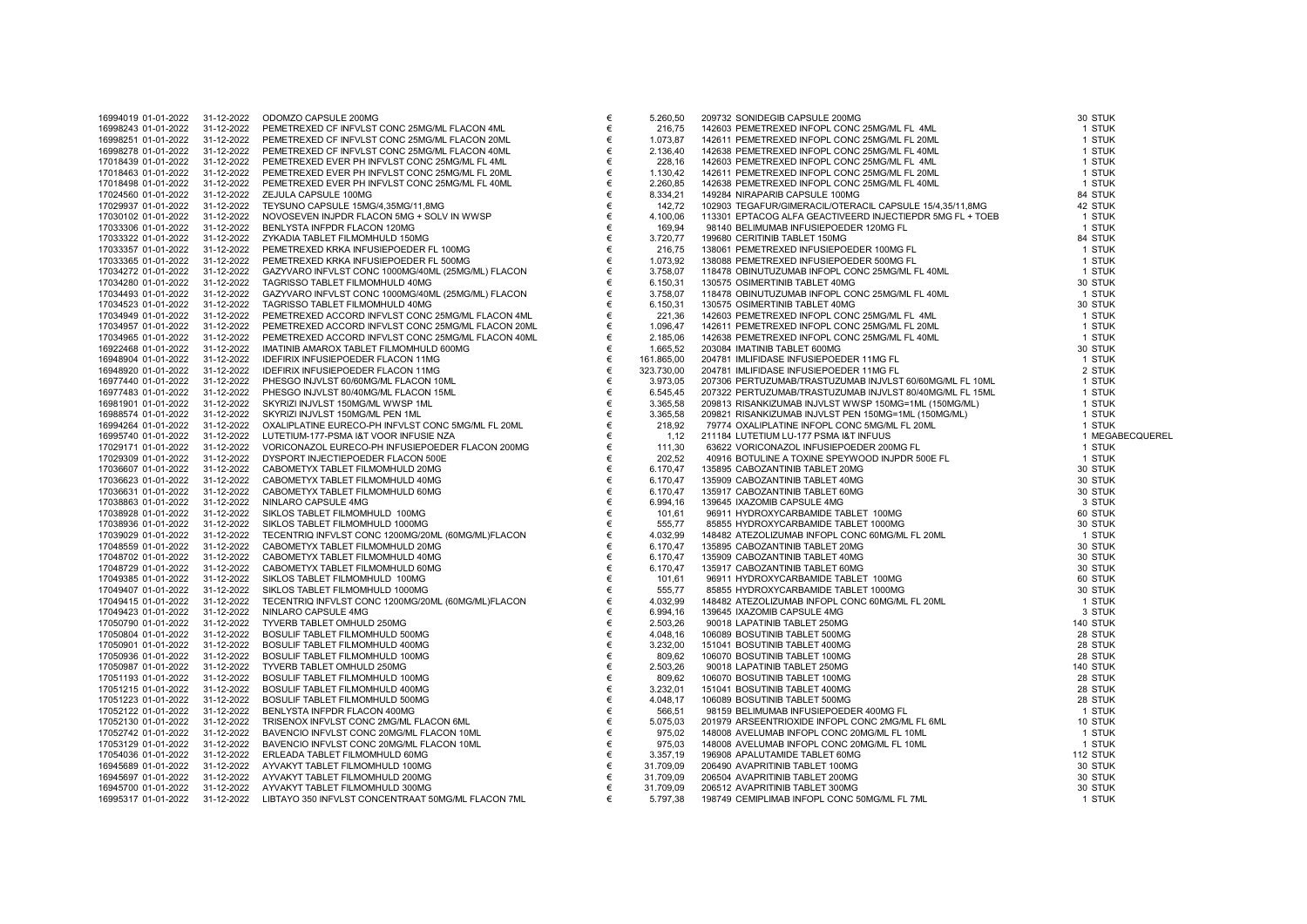| 16996062 01-01-2022 | 31-12-2022 | SORAFENIB TEVA TABLET FILMOMHULD 200MG             |
|---------------------|------------|----------------------------------------------------|
| 17031753 01-01-2022 | 31-12-2022 | AFINITOR TABLET 2,5MG                              |
| 17050200 01-01-2022 | 31-12-2022 | LYNPARZA CAPSULE 50MG                              |
| 17052955 01-01-2022 | 31-12-2022 | OXALIPLATINE EURECO-PH INFVLST CONC 5MG/ML FL 40ML |
| 17054354 01-01-2022 | 31-12-2022 | VEPESID CAPSULE 50MG                               |
| 17054370 01-01-2022 | 31-12-2022 | VEPESID CAPSULE 100MG                              |
| 17054435 01-01-2022 | 31-12-2022 | EMPLICITI INFUSIEPOEDER FLACON 300MG               |
| 17054885 01-01-2022 | 31-12-2022 | VEPESID CAPSULE 100MG                              |
| 17055326 01-01-2022 | 31-12-2022 | EMPLICITI INFUSIEPOEDER FLACON 300MG               |
| 17058295 01-01-2022 | 31-12-2022 | LIBTAYO 350 INFVLST CONCENTRAAT 50MG/ML FLACON 7ML |
| 17036704 01-01-2022 | 31-12-2022 | BIMZELX INJVLST 160MG/ML WWSP 1ML                  |
| 17036712 01-01-2022 | 31-12-2022 | BIMZELX INJVLST 160MG/ML PEN 1ML                   |
| 17050030 01-01-2022 | 31-12-2022 | ADTRALZA INJVLST 150MG/ML WWSP 1ML                 |
|                     |            |                                                    |
| 17053404 01-01-2022 | 31-12-2022 | NUCALA INJVLST 100MG/ML PEN 1ML                    |
| 17053587 01-01-2022 | 31-12-2022 | KADCYLA INFUSIEPOEDER FLACON 100MG                 |
| 17053595 01-01-2022 | 31-12-2022 | KADCYLA INFUSIEPOEDER FLACON 160MG                 |
| 17060400 01-01-2022 | 31-12-2022 | EMPLICITI INFUSIEPOEDER FLACON 400MG               |
| 17060699 01-01-2022 | 31-12-2022 | KALYDECO TABLET FILMOMHULD 150MG                   |
| 17060869 01-01-2022 | 31-12-2022 | EMPLICITI INFUSIEPOEDER FLACON 400MG               |
| 17060982 01-01-2022 | 31-12-2022 | VENCLYXTO TABLET FILMOMHULD 100MG                  |
| 17061180 01-01-2022 | 31-12-2022 | VENCLYXTO TABLET FILMOMHULD 100MG                  |
| 17061717 01-01-2022 | 31-12-2022 | AFINITOR TABLET 2,5MG                              |
| 17061733 01-01-2022 | 31-12-2022 | AFINITOR TABLET 2,5MG                              |
| 17063523 01-01-2022 | 31-12-2022 | PAZENIR INFUSIEPOEDER FLACON 100MG                 |
| 17063531 01-01-2022 | 31-12-2022 | CRYSVITA INJVLST 10MG/ML FLACON 1ML                |
| 17063558 01-01-2022 | 31-12-2022 | CRYSVITA INJVLST 20MG/ML FLACON 1ML                |
| 17063566 01-01-2022 | 31-12-2022 | CRYSVITA INJVLST 30MG/ML FLACON 1ML                |
| 17063574 01-01-2022 | 31-12-2022 | BESPONSA INFUSIEPOEDER FLACON 1MG                  |
| 17063590 01-01-2022 | 31-12-2022 | SIKLOS TABLET FILMOMHULD 100MG                     |
| 17063604 01-01-2022 | 31-12-2022 | SIKLOS TABLET FILMOMHULD 1000MG                    |
| 17064082 01-01-2022 | 31-12-2022 | BORTEZOMIB ACCORD INJVLST 2,5MG/ML FLACON 1,4ML    |
| 17065771 01-01-2022 | 31-12-2022 | FLEBOGAMMA DIF INFVLST 50MG/ML FLACON 100ML        |
| 17065798 01-01-2022 | 31-12-2022 | FLEBOGAMMA DIF INFVLST 50MG/ML FLACON 200ML        |
| 17065801 01-01-2022 | 31-12-2022 | FLEBOGAMMA DIF INFVLST 50MG/ML FLACON 400ML        |
| 17065828 01-01-2022 | 31-12-2022 | ONTRUZANT INFUSIEPOEDER FLACON 150MG               |
| 16900006 01-01-2022 | 31-12-2022 | LORVIQUA TABLET FILMOMHULD 100MG                   |
| 16993357 01-01-2022 | 31-12-2022 | RETSEVMO CAPSULE 40MG                              |
|                     |            |                                                    |
| 16993373 01-01-2022 | 31-12-2022 | RETSEVMO CAPSULE 80MG                              |
| 17062535 01-01-2022 | 31-12-2022 | LORVIQUA TABLET FILMOMHULD 25MG                    |
| 17062705 01-01-2022 | 31-12-2022 | THIOTEPA RIEMSER INFPDR FLACON 15MG                |
| 17062713 01-01-2022 | 31-12-2022 | THIOTEPA RIEMSER INFPDR FLACON 100MG               |
| 17066069 01-01-2022 | 31-12-2022 | HYDROXYCARBAMIDE ERC CAPSULE 500MG                 |
| 17066190 01-01-2022 | 31-12-2022 | RETSEVMO CAPSULE 40MG                              |
| 17066204 01-01-2022 | 31-12-2022 | RETSEVMO CAPSULE 80MG                              |
| 17066328 01-01-2022 | 31-12-2022 | ILUMETRI INJVLST 100MG/ML WWSP 1ML                 |
| 17066344 01-01-2022 | 31-12-2022 | ATRIANCE INFVLST 5MG/ML FLACON 50ML                |
| 17067669 01-01-2022 | 31-12-2022 | HYDROXYCARBAMIDE ERC CAPSULE 500MG                 |
| 17068916 01-01-2022 | 31-12-2022 | ENTYVIO INJVLST 108MG/0,68ML (158,8MG/ML) WWSP     |
| 17068932 01-01-2022 | 31-12-2022 | ENTYVIO INJVLST 108MG/0,68ML (158,8MG/ML) PEN      |
| 17069165 01-01-2022 | 31-12-2022 | ENTYVIO INJVLST 108MG/0,68ML (158,8MG/ML) WWSP     |
| 17069173 01-01-2022 | 31-12-2022 | ENTYVIO INJVLST 108MG/0,68ML (158,8MG/ML) PEN      |
| 17069483 01-01-2022 | 31-12-2022 | VITRAKVI DRANK 20MG/ML                             |
| 17069947 01-01-2022 | 31-12-2022 | NUCALA INJECTIEPOEDER FLACON 100MG                 |
| 17069955 01-01-2022 | 31-12-2022 | ENTYVIO INJVLST 108MG/0,68ML (158,8MG/ML) PEN      |
| 16927648 01-01-2022 | 31-12-2022 | REBLOZYL INJECTIEPOEDER FLACON 75MG                |
| 16927656 01-01-2022 | 31-12-2022 | REBLOZYL INJECTIEPOEDER FLACON 25MG                |
| 16965744 01-01-2022 | 31-12-2022 | VOCABRIA INJSUSP MVA 200MG/ML FLACON 3ML + TOEB    |
| 16975952 01-01-2022 | 31-12-2022 | REKAMBYS INJSUSP MVA 300MG/ML FLACON 3ML + TOEB    |
|                     |            |                                                    |
| 17025400 01-01-2022 | 31-12-2022 | RINVOQ TABLET MVA 30MG                             |
| 17029139 01-01-2022 | 31-12-2022 | ONUREG TABLET FILMOMHULD 200MG                     |
| 17029147 01-01-2022 | 31-12-2022 | ONUREG TABLET FILMOMHULD 300MG                     |
| 17052726 01-01-2022 | 31-12-2022 | COPIKTRA CAPSULE 25MG                              |
| 17054141 01-01-2022 | 31-12-2022 | COPIKTRA CAPSULE 15MG                              |

| 16996062 01-01-2022 | 31-12-2022 | SORAFENIB TEVA TABLET FILMOMHULD 200MG             | €     | 3.596.48  | 81450 SORAFENIB TABLET 200MG                                                                                                                                                                                                                        | 112 STUK |
|---------------------|------------|----------------------------------------------------|-------|-----------|-----------------------------------------------------------------------------------------------------------------------------------------------------------------------------------------------------------------------------------------------------|----------|
| 17031753 01-01-2022 | 31-12-2022 | AFINITOR TABLET 2.5MG                              | $\in$ | 1.325,79  |                                                                                                                                                                                                                                                     | 30 STUK  |
| 17050200 01-01-2022 | 31-12-2022 | LYNPARZA CAPSULE 50MG                              | €     | 5.448,03  | 81450 SORAFENIB TABLET 200MG<br>100471 EVEROLIMUS TABLET 2,5MG<br>122947 OLAPARIB CAPSULE 50MG<br>79782 OXALIPLATINE INFOPL CONC 5MGML FL 40ML<br>22276 ETOPOSIDE CAPSULE 50MG<br>16004 ETOPOSIDE CAPSULE 50MG<br>16004 ETOPOSIDE CAPSULE 100MG<br> | 448 STUK |
| 17052955 01-01-2022 | 31-12-2022 | OXALIPLATINE EURECO-PH INFVLST CONC 5MG/ML FL 40ML | €     | 437,87    |                                                                                                                                                                                                                                                     | 1 STUK   |
| 17054354 01-01-2022 | 31-12-2022 | VEPESID CAPSULE 50MG                               | €     | 182,84    |                                                                                                                                                                                                                                                     | 20 STUK  |
| 17054370 01-01-2022 | 31-12-2022 | VEPESID CAPSULE 100MG                              | €     | 180,62    |                                                                                                                                                                                                                                                     | 10 STUK  |
| 17054435 01-01-2022 | 31-12-2022 | EMPLICITI INFUSIEPOEDER FLACON 300MG               | $\in$ | 1.242,59  |                                                                                                                                                                                                                                                     | 1 STUK   |
| 17054885 01-01-2022 | 31-12-2022 | VEPESID CAPSULE 100MG                              | €     | 180,62    |                                                                                                                                                                                                                                                     | 10 STUK  |
| 17055326 01-01-2022 | 31-12-2022 | EMPLICITI INFUSIEPOEDER FLACON 300MG               | €     | 1.242,59  |                                                                                                                                                                                                                                                     | 1 STUK   |
| 17058295 01-01-2022 | 31-12-2022 | LIBTAYO 350 INFVLST CONCENTRAAT 50MG/ML FLACON 7ML | €     | 5.797,38  |                                                                                                                                                                                                                                                     | 1 STUK   |
| 17036704 01-01-2022 | 31-12-2022 | BIMZELX INJVLST 160MG/ML WWSP 1ML                  | €     | 2.404,54  |                                                                                                                                                                                                                                                     | 2 STUK   |
| 17036712 01-01-2022 | 31-12-2022 | BIMZELX INJVLST 160MG/ML PEN 1ML                   | €     | 2.404,54  |                                                                                                                                                                                                                                                     | 2 STUK   |
| 17050030 01-01-2022 | 31-12-2022 | ADTRALZA INJVLST 150MG/ML WWSP 1ML                 | €     | 1.131,97  |                                                                                                                                                                                                                                                     | 4 STUK   |
| 17053404 01-01-2022 | 31-12-2022 | NUCALA INJVLST 100MG/ML PEN 1ML                    | €     | 3.253,31  |                                                                                                                                                                                                                                                     | 3 STUK   |
| 17053587 01-01-2022 | 31-12-2022 | KADCYLA INFUSIEPOEDER FLACON 100MG                 | €     | 1.821,63  |                                                                                                                                                                                                                                                     | 1 STUK   |
| 17053595 01-01-2022 | 31-12-2022 | KADCYLA INFUSIEPOEDER FLACON 160MG                 | €     | 2.929,71  |                                                                                                                                                                                                                                                     | 1 STUK   |
| 17060400 01-01-2022 | 31-12-2022 | EMPLICITI INFUSIEPOEDER FLACON 400MG               | €     | 1.656,79  |                                                                                                                                                                                                                                                     | 1 STUK   |
| 17060699 01-01-2022 | 31-12-2022 | KALYDECO TABLET FILMOMHULD 150MG                   | €     | 5.994,99  |                                                                                                                                                                                                                                                     | 28 STUK  |
| 17060869 01-01-2022 | 31-12-2022 | EMPLICITI INFUSIEPOEDER FLACON 400MG               | €     | 1.656,79  |                                                                                                                                                                                                                                                     | 1 STUK   |
| 17060982 01-01-2022 | 31-12-2022 | VENCLYXTO TABLET FILMOMHULD 100MG                  | €     | 6.114,95  |                                                                                                                                                                                                                                                     | 112 STUK |
| 17061180 01-01-2022 | 31-12-2022 | VENCLYXTO TABLET FILMOMHULD 100MG                  | €     | 6.114,95  |                                                                                                                                                                                                                                                     | 112 STUK |
| 17061717 01-01-2022 | 31-12-2022 | AFINITOR TABLET 2,5MG                              | €     | 1.325,79  |                                                                                                                                                                                                                                                     | 30 STUK  |
| 17061733 01-01-2022 | 31-12-2022 | AFINITOR TABLET 2,5MG                              | €     | 1.325,79  | 100471 EVEROLIMUS TABLET 2,5MG<br>98957 PACLITAXEL INFUSIEPOEDER 100MG (NANODEELTJES) FL<br>151092 BUROSUMAB INJVLST 10MG/ML FL 1ML<br>151106 BUROSUMAB INJVLST 20MG/ML FL 1ML<br>151114 BUROSUMAB INJVLST 20MG/ML FL 1ML<br>161114 BUROSUMAB       | 30 STUK  |
| 17063523 01-01-2022 | 31-12-2022 | PAZENIR INFUSIEPOEDER FLACON 100MG                 | €     | 282,30    |                                                                                                                                                                                                                                                     | 1 STUK   |
| 17063531 01-01-2022 | 31-12-2022 | CRYSVITA INJVLST 10MG/ML FLACON 1ML                | €     | 3.692,91  |                                                                                                                                                                                                                                                     | 1 STUK   |
| 17063558 01-01-2022 | 31-12-2022 | CRYSVITA INJVLST 20MG/ML FLACON 1ML                | $\in$ | 7.139,38  |                                                                                                                                                                                                                                                     | 1 STUK   |
| 17063566 01-01-2022 | 31-12-2022 | CRYSVITA INJVLST 30MG/ML FLACON 1ML                | $\in$ | 10.704,67 |                                                                                                                                                                                                                                                     | 1 STUK   |
| 17063574 01-01-2022 | 31-12-2022 | BESPONSA INFUSIEPOEDER FLACON 1MG                  | €     | 12.287,56 |                                                                                                                                                                                                                                                     | 1 STUK   |
| 17063590 01-01-2022 | 31-12-2022 | SIKLOS TABLET FILMOMHULD 100MG                     | €     | 101,61    |                                                                                                                                                                                                                                                     | 60 STUK  |
| 17063604 01-01-2022 | 31-12-2022 | SIKLOS TABLET FILMOMHULD 1000MG                    | €     | 555,77    |                                                                                                                                                                                                                                                     | 30 STUK  |
|                     |            |                                                    | €     |           |                                                                                                                                                                                                                                                     |          |
| 17064082 01-01-2022 | 31-12-2022 | BORTEZOMIB ACCORD INJVLST 2,5MG/ML FLACON 1,4ML    |       |           |                                                                                                                                                                                                                                                     |          |
| 17065771 01-01-2022 | 31-12-2022 | FLEBOGAMMA DIF INFVLST 50MG/ML FLACON 100ML        | €     |           |                                                                                                                                                                                                                                                     |          |
| 17065798 01-01-2022 | 31-12-2022 | FLEBOGAMMA DIF INFVLST 50MG/ML FLACON 200ML        | €     |           |                                                                                                                                                                                                                                                     |          |
| 17065801 01-01-2022 | 31-12-2022 | FLEBOGAMMA DIF INFVLST 50MG/ML FLACON 400ML        | €     |           |                                                                                                                                                                                                                                                     |          |
| 17065828 01-01-2022 | 31-12-2022 | ONTRUZANT INFUSIEPOEDER FLACON 150MG               | €     |           |                                                                                                                                                                                                                                                     |          |
| 16900006 01-01-2022 | 31-12-2022 | LORVIQUA TABLET FILMOMHULD 100MG                   | €     |           |                                                                                                                                                                                                                                                     |          |
| 16993357 01-01-2022 | 31-12-2022 | RETSEVMO CAPSULE 40MG                              | €     |           |                                                                                                                                                                                                                                                     |          |
| 16993373 01-01-2022 | 31-12-2022 | RETSEVMO CAPSULE 80MG                              | €     |           |                                                                                                                                                                                                                                                     |          |
| 17062535 01-01-2022 | 31-12-2022 | LORVIQUA TABLET FILMOMHULD 25MG                    | €     |           |                                                                                                                                                                                                                                                     |          |
| 17062705 01-01-2022 | 31-12-2022 | THIOTEPA RIEMSER INFPDR FLACON 15MG                | €     |           |                                                                                                                                                                                                                                                     |          |
| 17062713 01-01-2022 | 31-12-2022 | THIOTEPA RIEMSER INFPDR FLACON 100MG               | €     |           |                                                                                                                                                                                                                                                     |          |
| 17066069 01-01-2022 | 31-12-2022 | HYDROXYCARBAMIDE ERC CAPSULE 500MG                 | €     |           |                                                                                                                                                                                                                                                     |          |
| 17066190 01-01-2022 | 31-12-2022 | RETSEVMO CAPSULE 40MG                              | €     |           |                                                                                                                                                                                                                                                     |          |
| 17066204 01-01-2022 | 31-12-2022 | RETSEVMO CAPSULE 80MG                              | €     |           |                                                                                                                                                                                                                                                     |          |
| 17066328 01-01-2022 | 31-12-2022 | ILUMETRI INJVLST 100MG/ML WWSP 1ML                 | €     |           |                                                                                                                                                                                                                                                     |          |
| 17066344 01-01-2022 | 31-12-2022 | ATRIANCE INFVLST 5MG/ML FLACON 50ML                | €     |           |                                                                                                                                                                                                                                                     |          |
| 17067669 01-01-2022 | 31-12-2022 | HYDROXYCARBAMIDE ERC CAPSULE 500MG                 | €     |           |                                                                                                                                                                                                                                                     |          |
| 17068916 01-01-2022 | 31-12-2022 | ENTYVIO INJVLST 108MG/0,68ML (158,8MG/ML) WWSP     | €     |           |                                                                                                                                                                                                                                                     |          |
| 17068932 01-01-2022 | 31-12-2022 | ENTYVIO INJVLST 108MG/0,68ML (158,8MG/ML) PEN      | €     |           |                                                                                                                                                                                                                                                     |          |
| 17069165 01-01-2022 | 31-12-2022 | ENTYVIO INJVLST 108MG/0,68ML (158,8MG/ML) WWSP     | €     |           |                                                                                                                                                                                                                                                     |          |
| 17069173 01-01-2022 | 31-12-2022 | ENTYVIO INJVLST 108MG/0,68ML (158,8MG/ML) PEN      | €     |           |                                                                                                                                                                                                                                                     |          |
| 17069483 01-01-2022 | 31-12-2022 | VITRAKVI DRANK 20MG/ML                             | €     |           |                                                                                                                                                                                                                                                     |          |
| 17069947 01-01-2022 | 31-12-2022 | NUCALA INJECTIEPOEDER FLACON 100MG                 | €     |           |                                                                                                                                                                                                                                                     |          |
| 17069955 01-01-2022 | 31-12-2022 | ENTYVIO INJVLST 108MG/0,68ML (158,8MG/ML) PEN      | €     |           |                                                                                                                                                                                                                                                     |          |
| 16927648 01-01-2022 | 31-12-2022 | REBLOZYL INJECTIEPOEDER FLACON 75MG                | €     |           |                                                                                                                                                                                                                                                     |          |
| 16927656 01-01-2022 | 31-12-2022 | REBLOZYL INJECTIEPOEDER FLACON 25MG                | €     |           |                                                                                                                                                                                                                                                     |          |
| 16965744 01-01-2022 | 31-12-2022 | VOCABRIA INJSUSP MVA 200MG/ML FLACON 3ML + TOEB    | €     |           |                                                                                                                                                                                                                                                     |          |
| 16975952 01-01-2022 | 31-12-2022 | REKAMBYS INJSUSP MVA 300MG/ML FLACON 3ML + TOEB    | €     |           |                                                                                                                                                                                                                                                     |          |
| 17025400 01-01-2022 | 31-12-2022 | RINVOQ TABLET MVA 30MG                             | €     |           |                                                                                                                                                                                                                                                     |          |
| 17029139 01-01-2022 | 31-12-2022 | ONUREG TABLET FILMOMHULD 200MG                     | €     |           |                                                                                                                                                                                                                                                     |          |
| 17029147 01-01-2022 | 31-12-2022 | ONUREG TABLET FILMOMHULD 300MG                     | €     |           |                                                                                                                                                                                                                                                     |          |
| 17052726 01-01-2022 | 31-12-2022 | COPIKTRA CAPSULE 25MG                              | €     |           |                                                                                                                                                                                                                                                     |          |
| 17054141 01-01-2022 | 31-12-2022 | COPIKTRA CAPSULE 15MG                              | €     |           |                                                                                                                                                                                                                                                     |          |